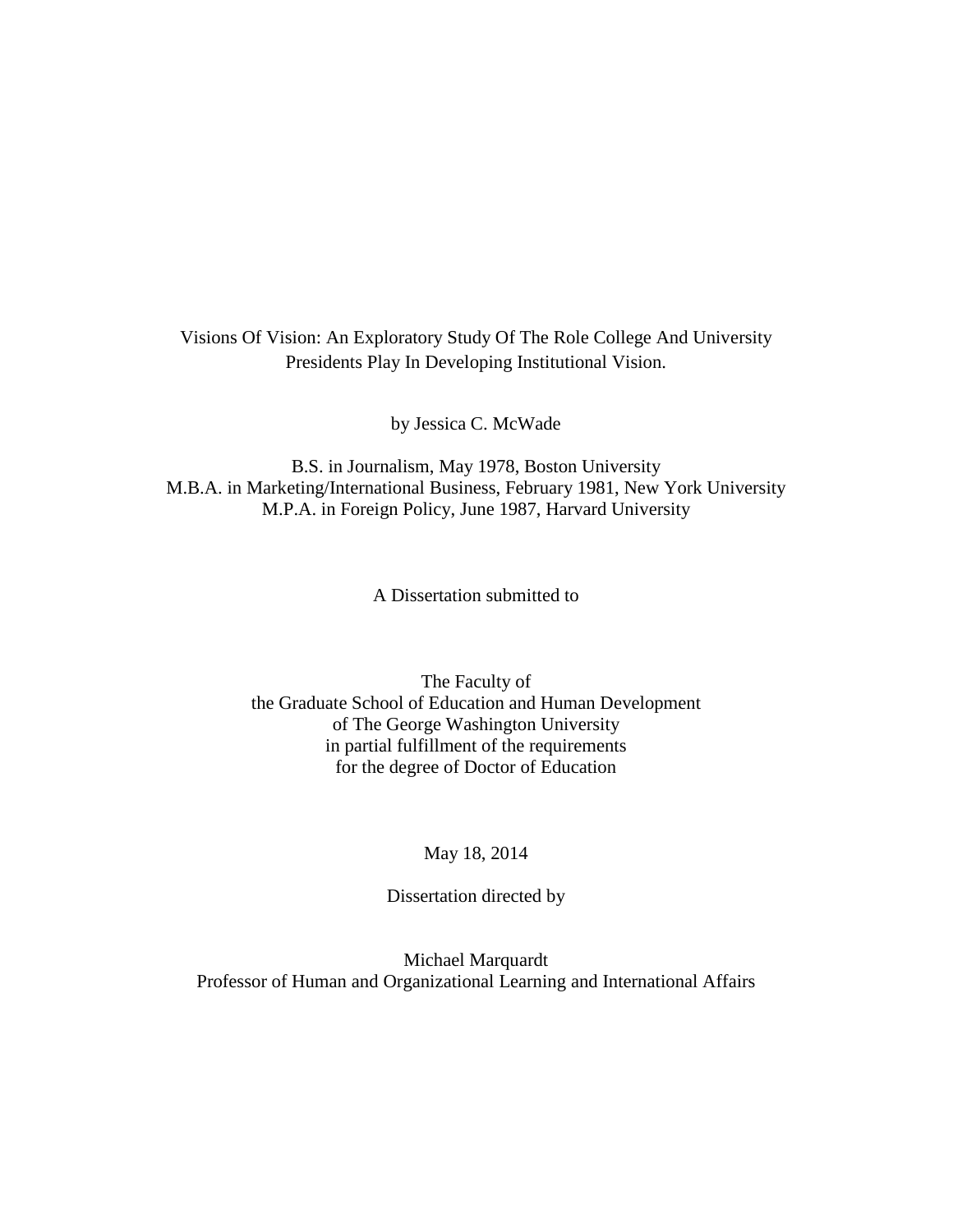The Graduate School of Education and Human Development of The George Washington University certifies that Jessica C. McWade has passed the Final Examination for the degree of Doctor of Education as of February 25, 2014. This is the final and approved form of the dissertation.

Visions Of Vision: An Exploratory Study Of The Role College And University Presidents Play In Developing Institutional Vision.

Jessica C. McWade

Dissertation Research Committee:

Michael Marquardt, Professor of Human and Organizational Learning and International Affairs, Dissertation Director

Daniel S. Cheever, Jr., President (Retired), Simmons College, Committee Member

John F. Ebersole, President, Excelsior College, Committee Member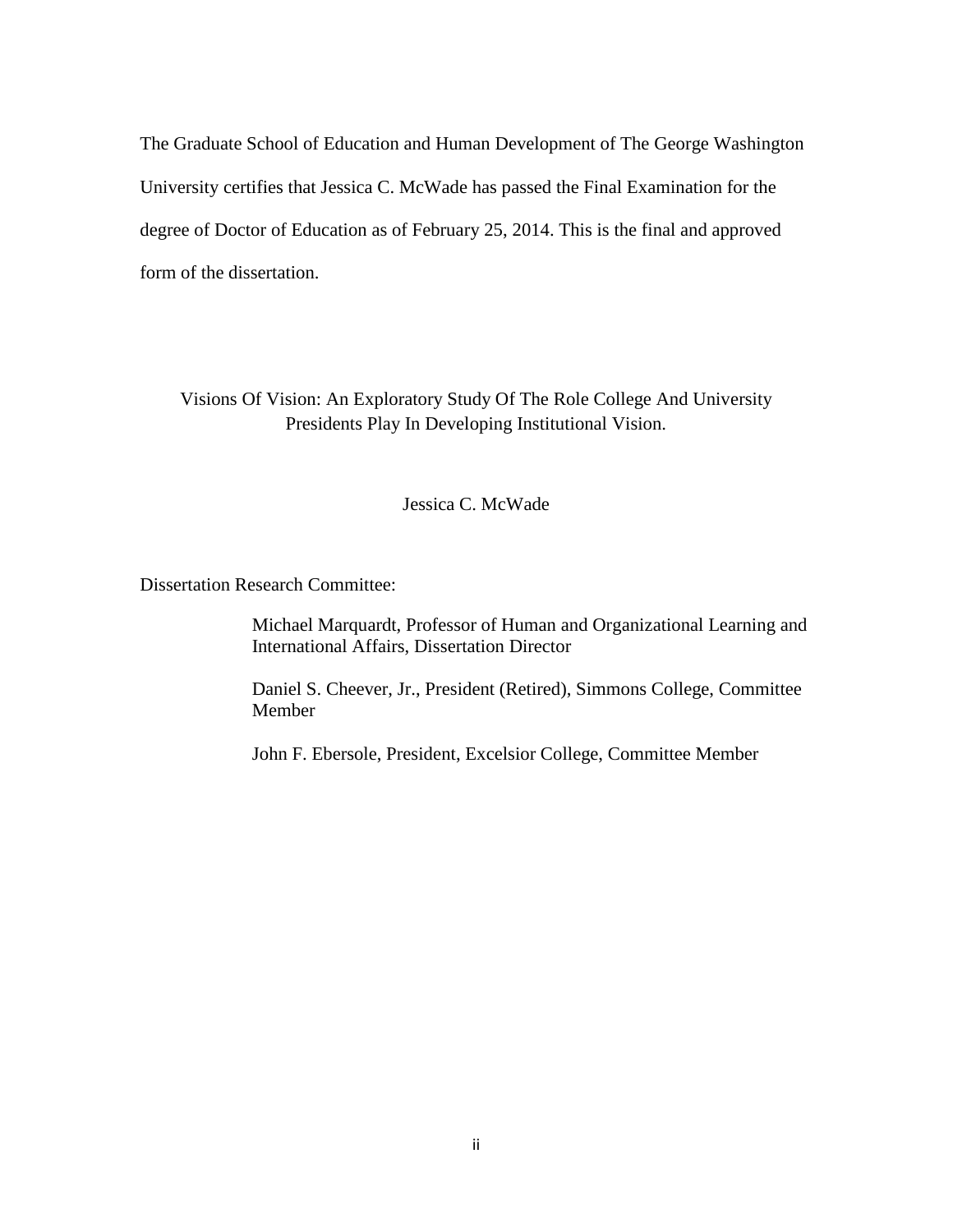© Copyright 2014 by Jessica C. McWade All rights reserved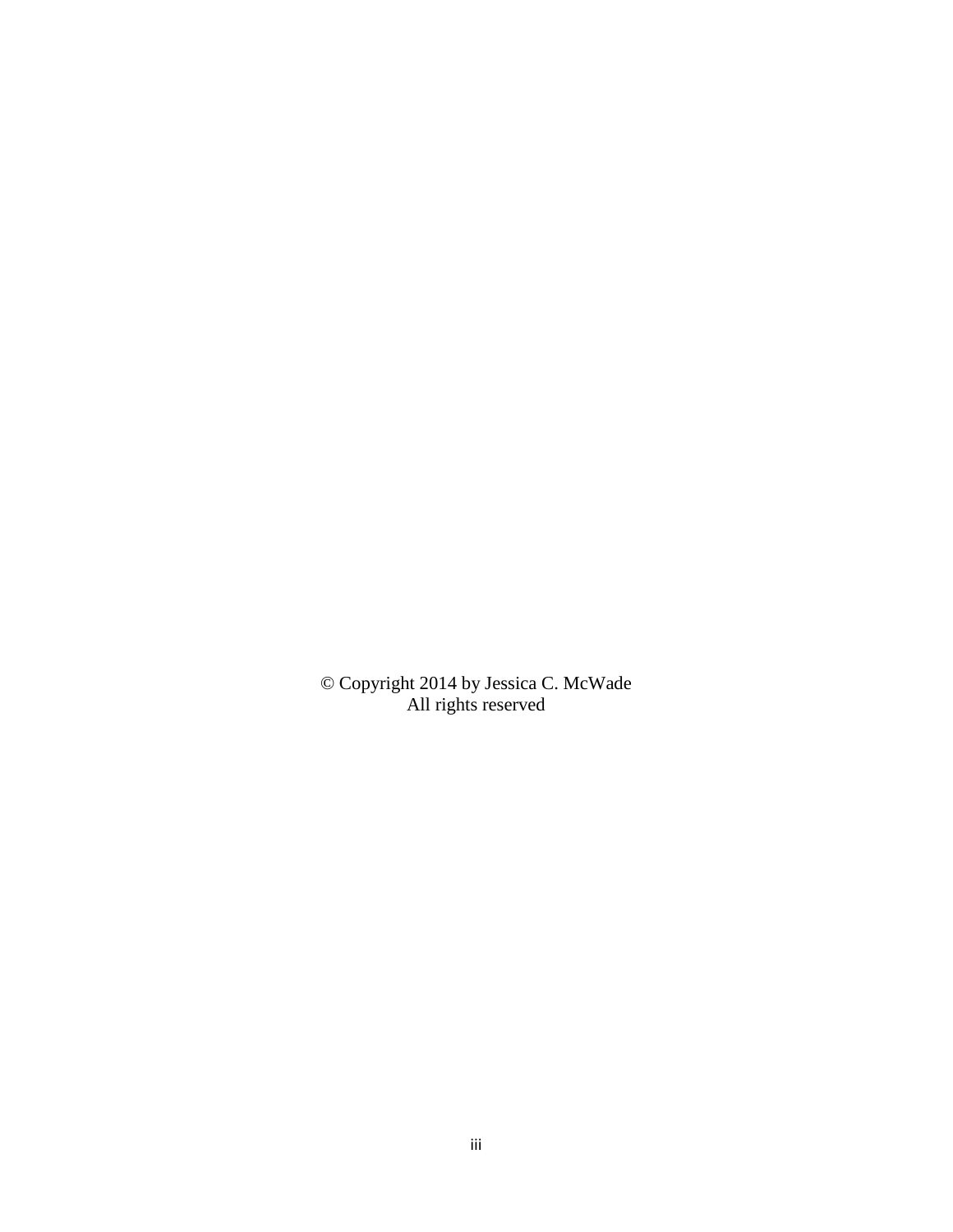# Dedication

The author wishes to thank her wonderful husband Dr. Walter Kuklinski, sister Patricia McWade, son Zack McWade, many good colleagues and friends and, of course, Mikey for their support throughout this process.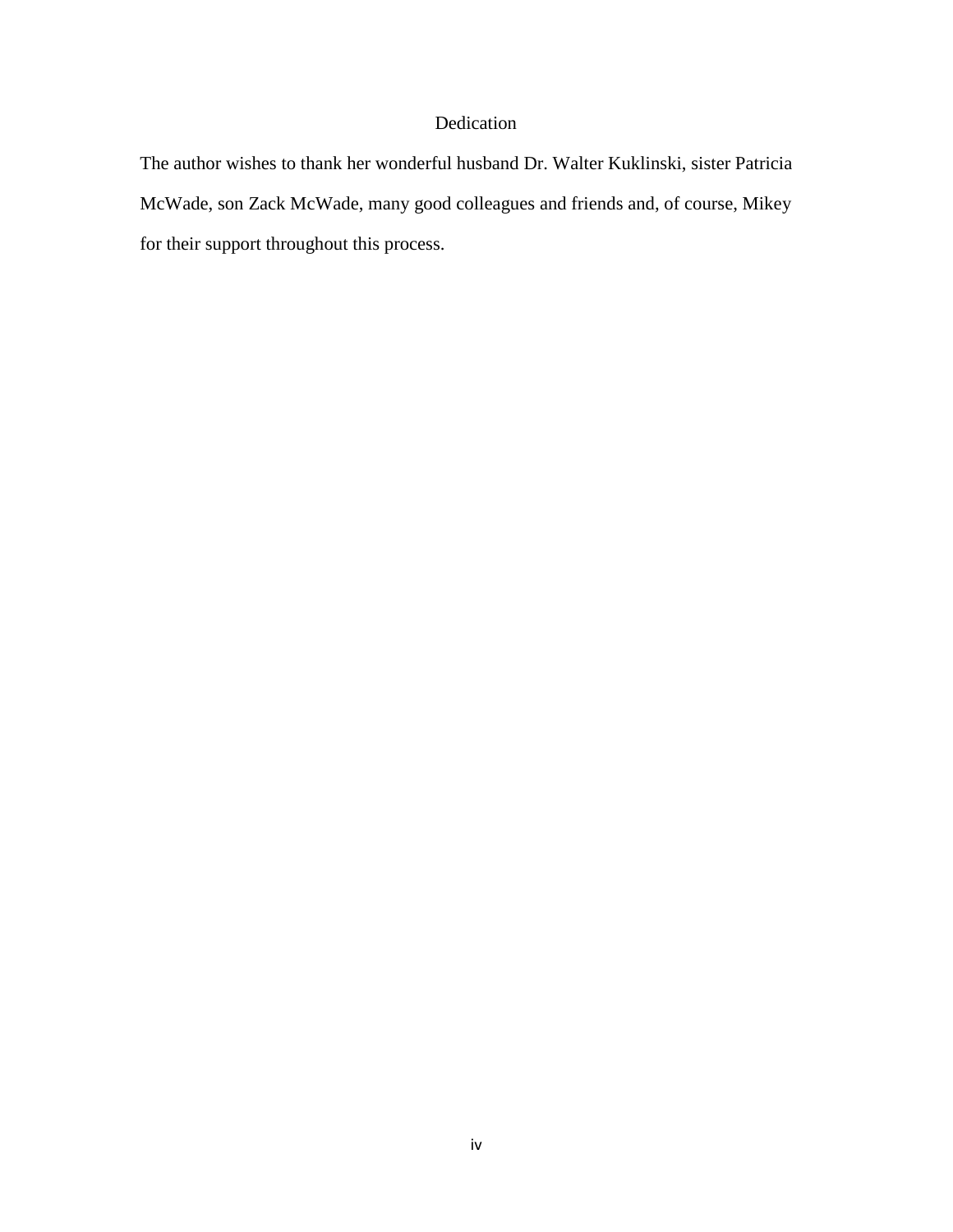# Acknowledgments

The author wishes to thank her dissertation director Dr. Michael Marquardt, committee members Dr. John Ebersole and Dr. Dan Cheever, the faculty and staff at The George Washington University Executive Leadership Program and the college presidents who participated in this study for their advice and support.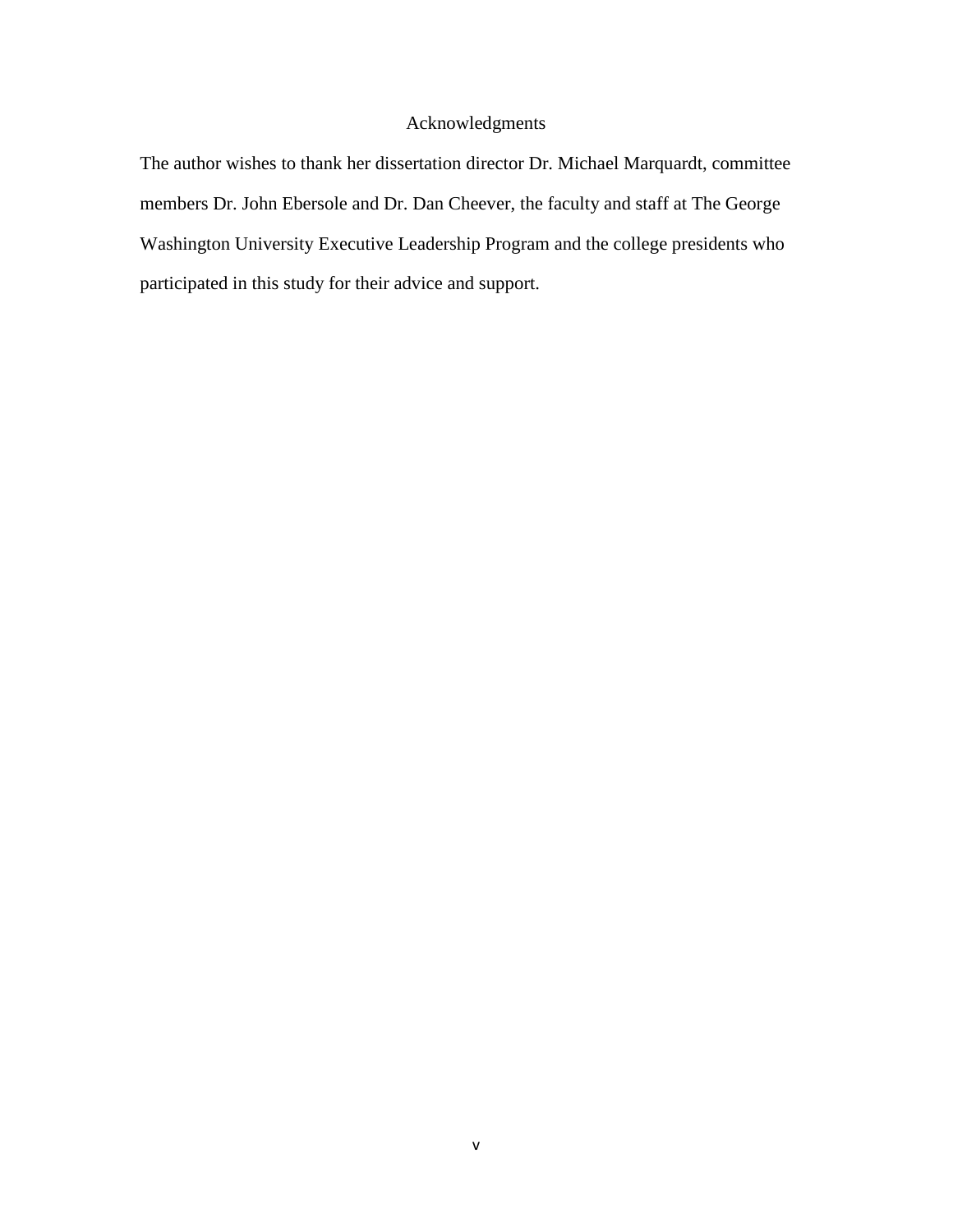## Abstract of Dissertation

Visions Of Vision: An Exploratory Study Of The Role College And University Presidents Play In Developing Institutional Vision.

This qualitative research explores how college and university presidents engage in the process of developing formal institutional vision. The inquiry identifies roles presidents play in vision development, which is often undertaken as part of strategicplanning initiatives. Two constructs of leadership and institutional vision are used to examine key variables such as vision development and the college presidency.

In-depth, semi-structured interviews were undertaken with 10 presidents representing private and public institutions that have been or are being transformed. These interviews revealed 21 findings arrayed as: 1) seven organizing modalities, 2) five presidential roles, 3) seven role-based success factors and 4) two issues concerning balancing ownership of vision between presidents and stakeholders in shared-governance environments.

Many of the presidents developed formal institutional visions narrowly and on their own, but then undertook more inclusive processes to finalize their visions, socialize them through their organizations and integrate them into strategic planning. A related finding is that, despite pressures to engage in vision development with a broad spectrum of their communities, presidents are routinely asked to provide their visions to trustees and others during job recruitment.

Other findings include confirmation that visioning is generally part of strategicplanning exercises. Presidents often think in terms of what this study labels visionary intent, identified here as the combination of formal vision, objectives and strategies. Presidents also report relying on outside experts to play roles in visioning and strategic

vi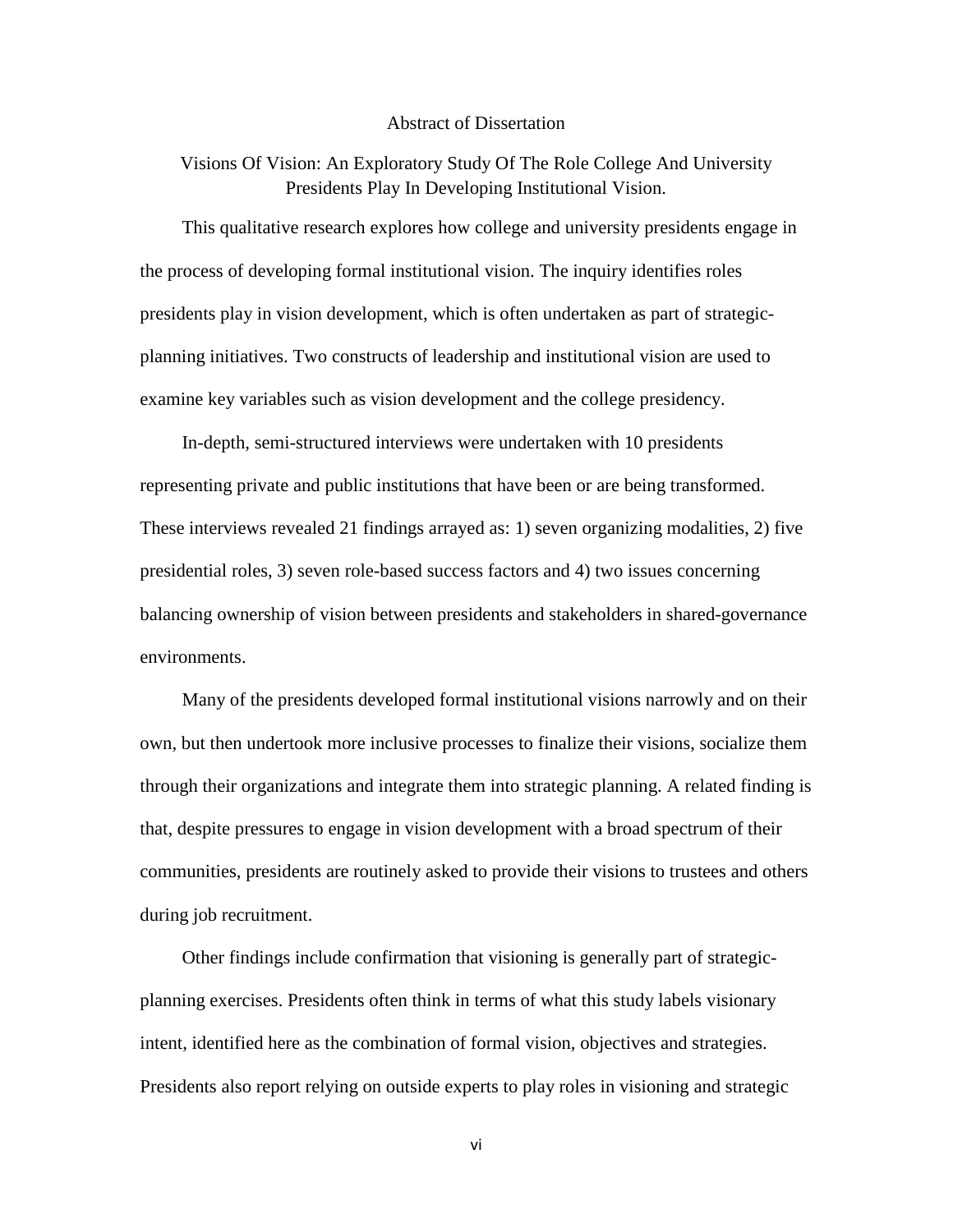planning. Some presidents also spoke of balancing the need to encourage creativity and ambition among those engaged in the process with a responsibility to protect their institutions against misguided or even dangerous visions.

Numerous implications for both practice and theory emerged from this research. These include how essential it is for presidents to understand the cultural, political, historical, financial and operating contexts of their institutions prior to embarking on visioning. This includes awareness of the dynamics and visioning efforts of their immediate predecessors.

The presidents ultimately chose different courses of action to develop vision, though they all shared many best practices. In theoretical terms, this reflects an interesting Contingency Leadership approach to visioning in Complexity Leadership environments marked by the considerable Shared and Servant Leadership characteristics of shared governance.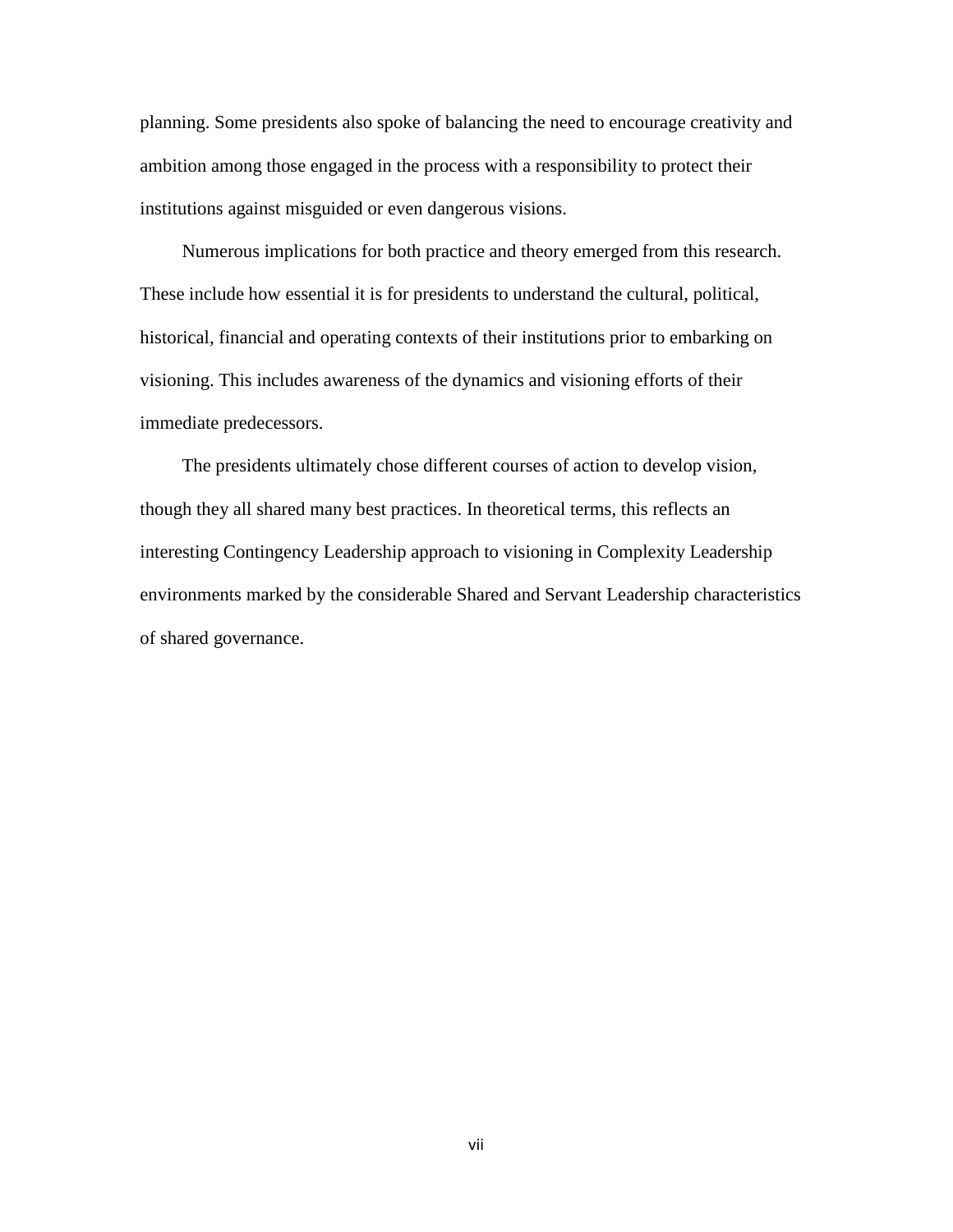# Table of Contents

| Dedication                                   | iv           |
|----------------------------------------------|--------------|
| Acknowledgement                              | $\mathbf{V}$ |
| <b>Abstract of Dissertation</b>              | vi           |
| List of Figures                              | ix           |
| List of Tables                               | $\mathbf X$  |
| Chapter 1: Introduction                      | $\mathbf{1}$ |
| <b>Chapter 2: Literature Review</b>          | 16           |
| Chapter 3: Methods                           | 63           |
| <b>Chapter 4: Results</b>                    | 82           |
| <b>Chapter 5: Conclusions and Discussion</b> | 160          |
| References                                   | 204          |
| Appendices                                   | 219          |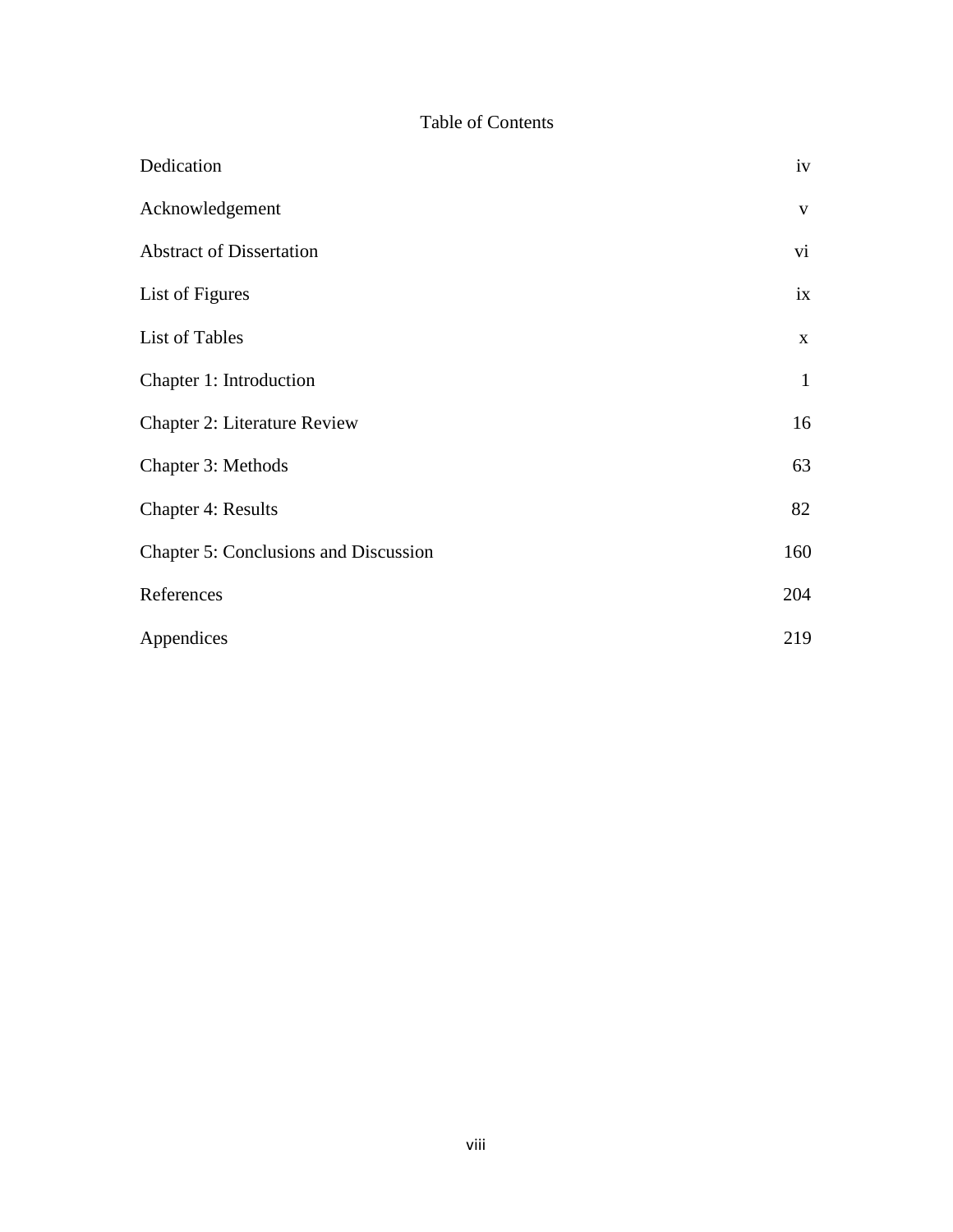# List of Figures

| Figure 1 Conceptual Framework                          | 10   |
|--------------------------------------------------------|------|
| Figure 2 Hersey-Blanchard Situational Leadership Model | 167. |
| Figure 3 Vision Development Decision-Making Framework  | 169  |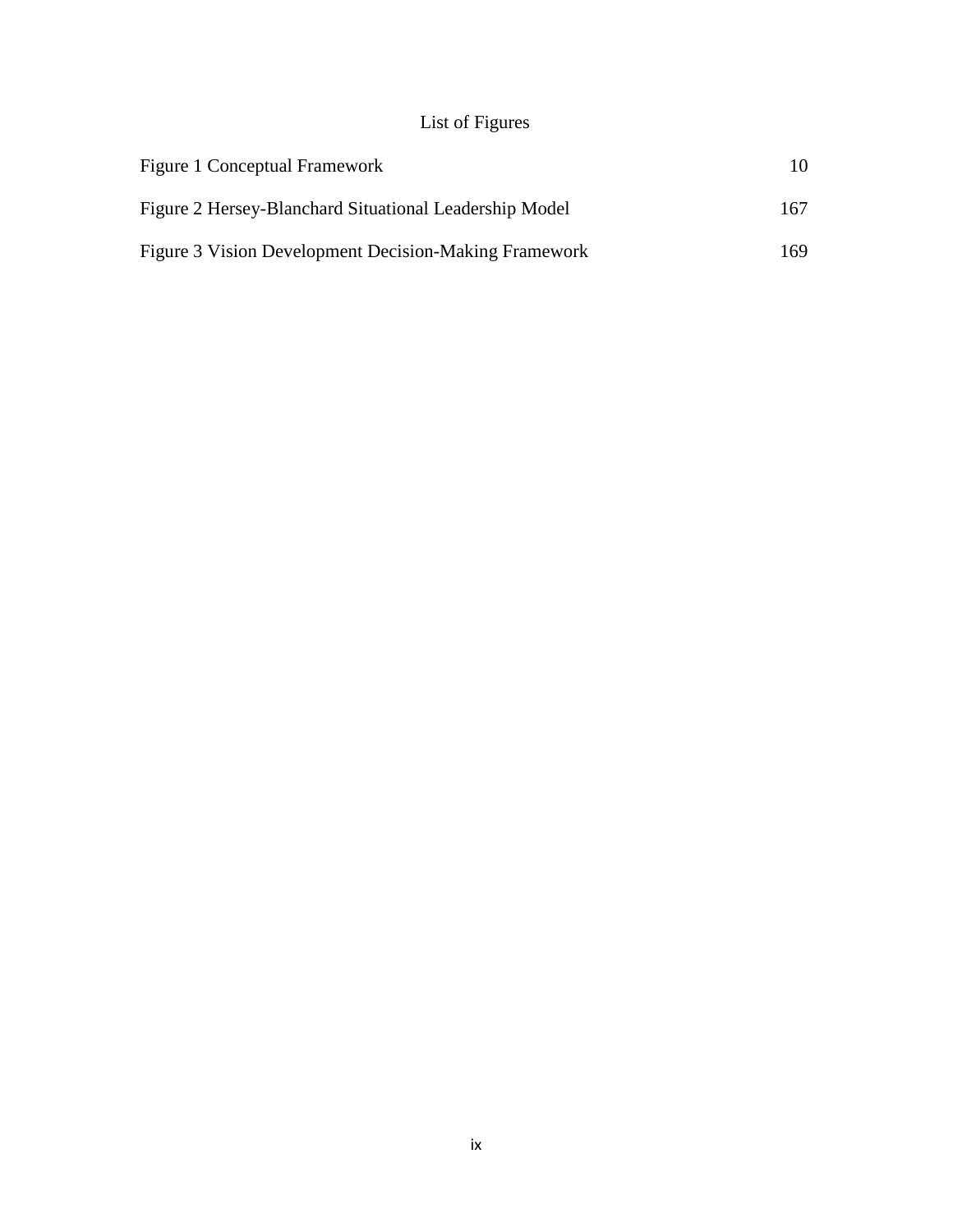# List of Tables

| Table 1 Core Revenue and Fall Enrollment Data        | 85  |
|------------------------------------------------------|-----|
| Table 2 Brief Demographic Profile                    | 88  |
| Table 3 Findings by Research Participant Concurrence | 91  |
| <b>Table 4 Summary of Four Modalities</b>            | 102 |
| Table 5 Summary of Results                           | 161 |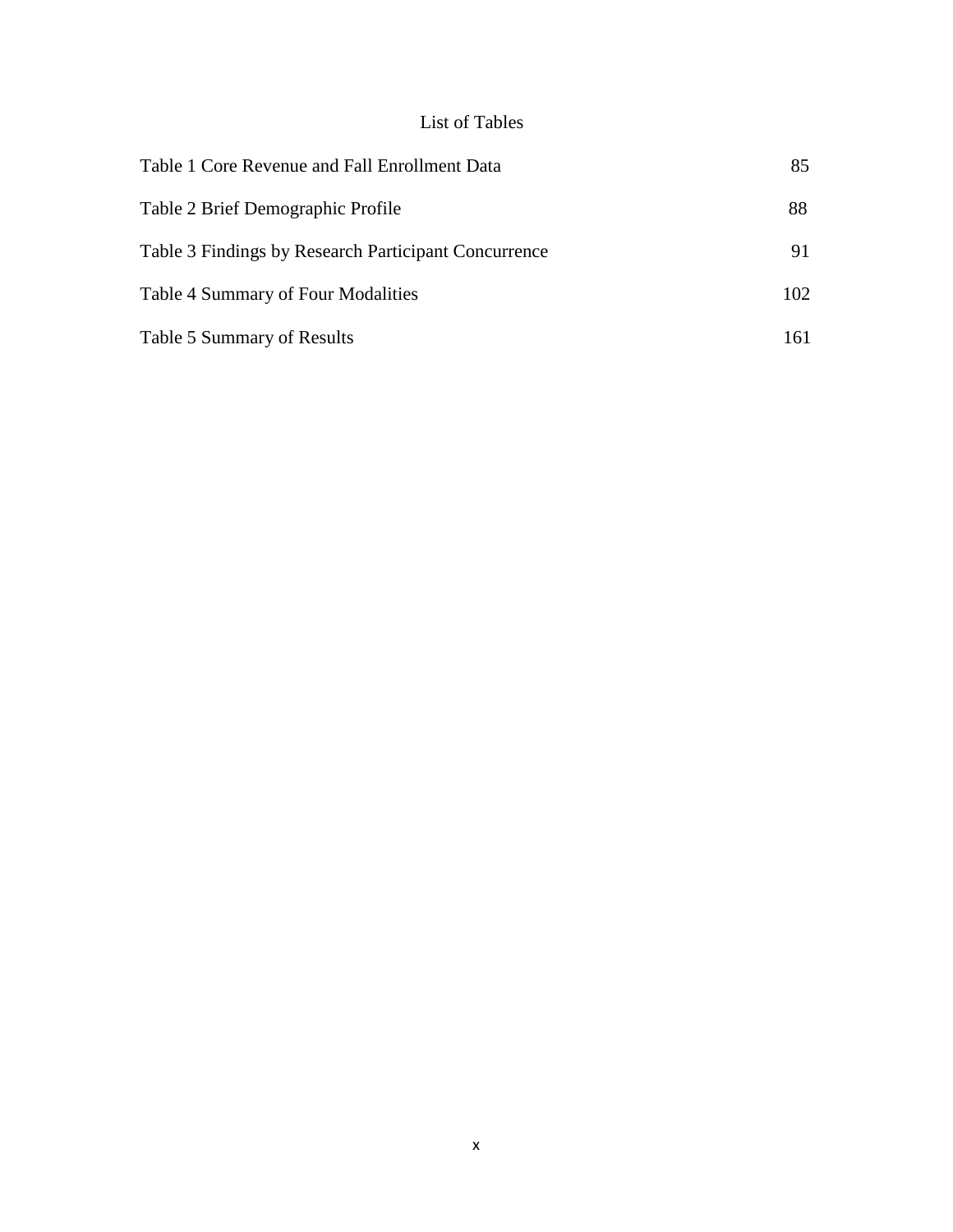#### Chapter 1: Introduction

"Where there is no vision, the people perish." U.S. President John F. Kennedy invoked this passage from Proverbs 29:18 in 1963 to underscore the profound yearning people seem to have for an espoused collective destination – a vision.

In *Alice's Adventures in Wonderland,* the Cheshire Cat warned Alice of the challenges of being without a destination when he said that if you don't know where you're going, any road will get you there. Management consultants have long invoked this folk wisdom to suggest the importance of stated institutional vision to employee engagement and organizational success.

This dissertation examines institutional vision. It does so against the backdrop of more than 40 years of opinion by scholars and practitioners on the essential role vision plays in organizations and, particularly, on the purportedly crucial leader role in developing, communicating and implementing institutional vision. It also stems from the recognition that organizations of every type – public, private and nonprofit – are investing extraordinary amounts of money and time and no shortage of frustration in crafting institutional vision.

Most theoretical foundations and conceptual frameworks in the leadership and higher education literatures – and certainly in popular leadership and management publications – seem to assume necessary roles both for institutional vision and the leader's job in crafting institutional vision. Yet, Kantabutra (2010) underscored the nascent stage of research into this issue in higher education indicating that, "Empirically, no published studies have linked vision components specifically to educational institution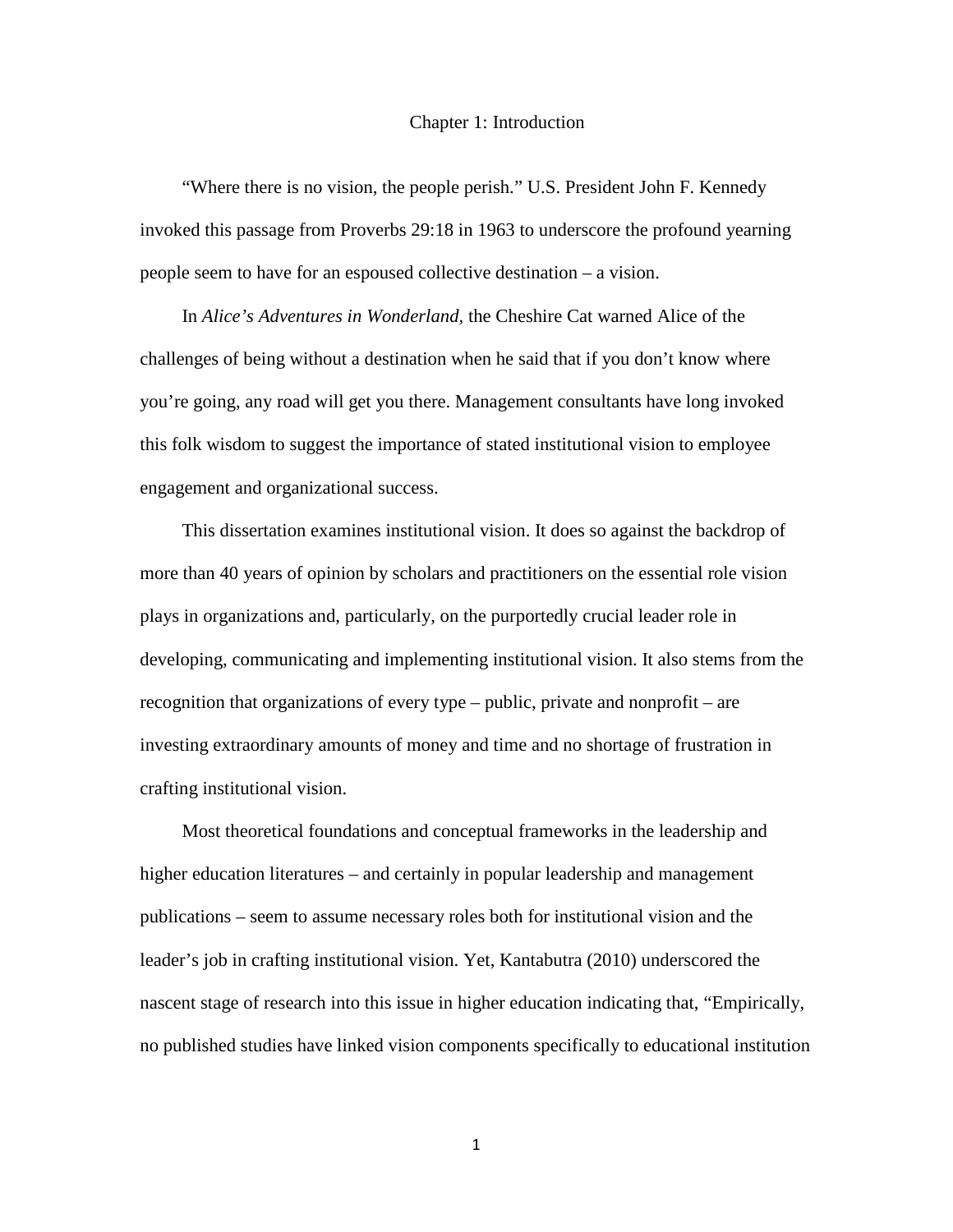performance, which is critical since vision has been emphasized as key to performance throughout the educational leadership literature" (p. 376).

Claims about the importance of institutional vision to colleges and universities are inescapable. A 2005 survey of college presidents by Maguire Associates and *The Chronicle of Higher Education*, for example, found respondents placing "a strong vision of your institution's mission" among the top three attributes considered most important to their presidency. "Vision" (43%) was joined by "strong leadership ability (50%) and "interpersonal skills" (45%) as the top three attributes. No other entry on a lengthy list of qualities exceeded 12 percent.

By the late 1990s, the higher education literature joined the general leadership literature in reflecting interest in institutional vision. Nelson (2007) said about articles on the college presidency that, "Regardless of the genre, rarely do more than a few pages in any book about leadership go by before the reader confronts the word vision" (p.28). Echoing President Kennedy's sense of the innate human need for vision, McLaughlin (2004) of Harvard University's Seminar for New College Presidents said that, "Presidents as leaders respond to this deep need in people to feel connected to something bigger than themselves" (p. 7).

Barone (2005) wrote that, "The more successful (college) presidents are those who are capable of capturing a bold vision that casts their institution into a protagonist role" (p. 24). Hawkins (2007) asserted that college "leaders need to have a dream, a vision, but more important they need to make sure that this is a shared dream" (p. 54). Bornstein (2008) called for presidents with the ability to develop coherence, "where the need is not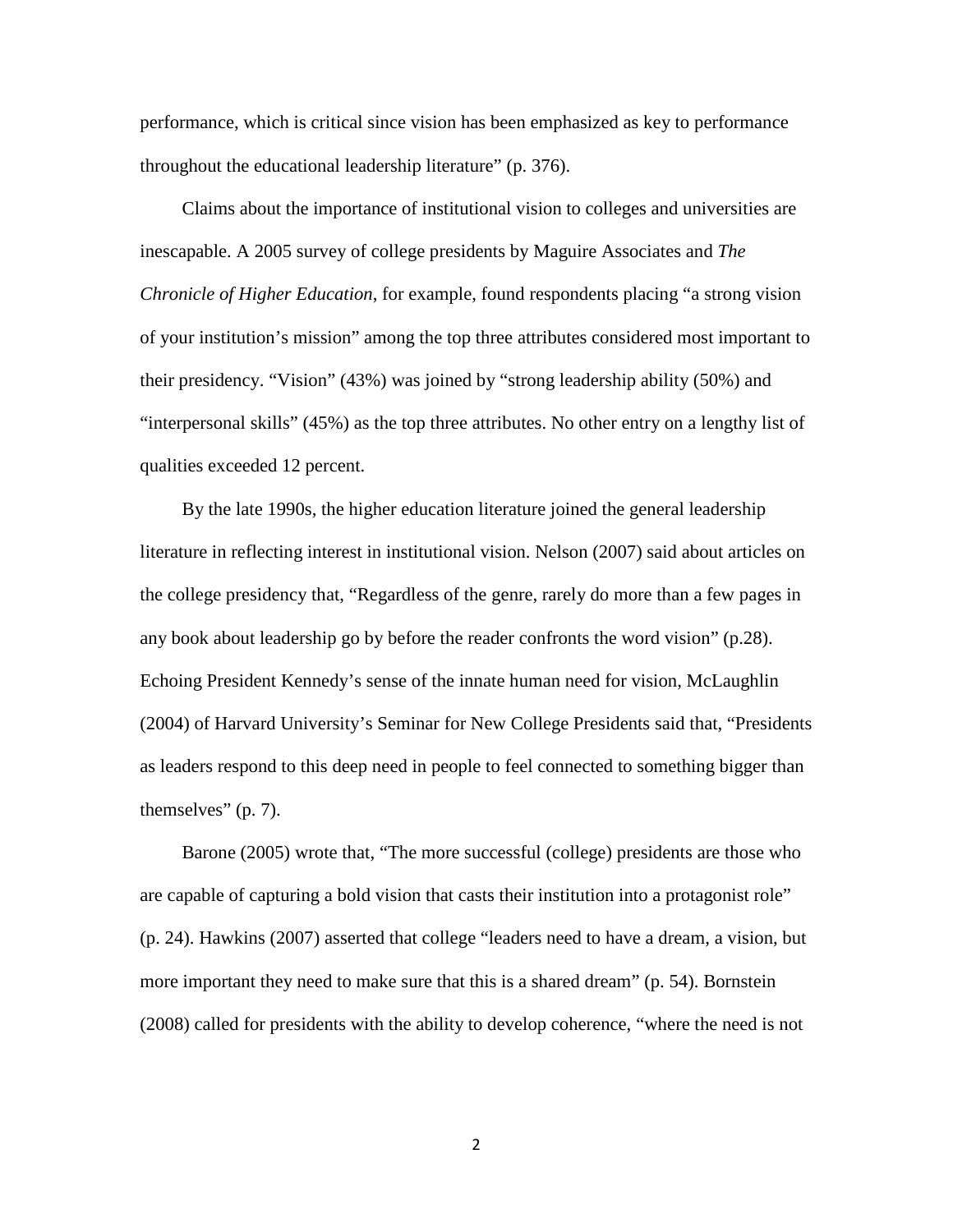just analysis but synthesis – an ability to see the big picture, to cross boundaries, and to combine disparate ideas into a new vision" (p. A30).

This dissertation is compelled by both this ongoing, clarion call for vision coupled with what seems to be insufficient existing research on leader roles in developing it. Kantabutra (2010) was among the first scholars to focus comprehensively on vision in higher education, reinforcing the need for greater research on this subject. He wrote, "Examining what constitutes an effective vision, particularly in the education sector, has not been sufficiently studied, yet this is critical to researchers and practitioners who wish to understand the relationship between visionary leadership and organizational performance" (p. 377).

Yet, the theoretical foundations found in the leadership and higher education literatures suggest rather pervasively – but not necessarily persuasively – that institutional vision and the leader role in developing it are vital precursors to organizational success.

Without sufficient research to prove (or disprove) such claims, colleges and universities – and their presidents and boards of trustees – continue to tout the importance of institutional vision, though largely in anecdotal terms. This comes without sufficient research revealing (or not) correlated or even potentially causal relationships between organizational success and vision or the leader role in developing vision.

Additionally, the field appears to lack a substantive guide informed by scholarship and empirical research on how college and university presidents can best develop institutional vision. Focusing on these "how" and "how to" questions in this research may also help to confirm or, perhaps, contradict the general assumptions that institutional vision and the leader role in its development are essential. These exploratory research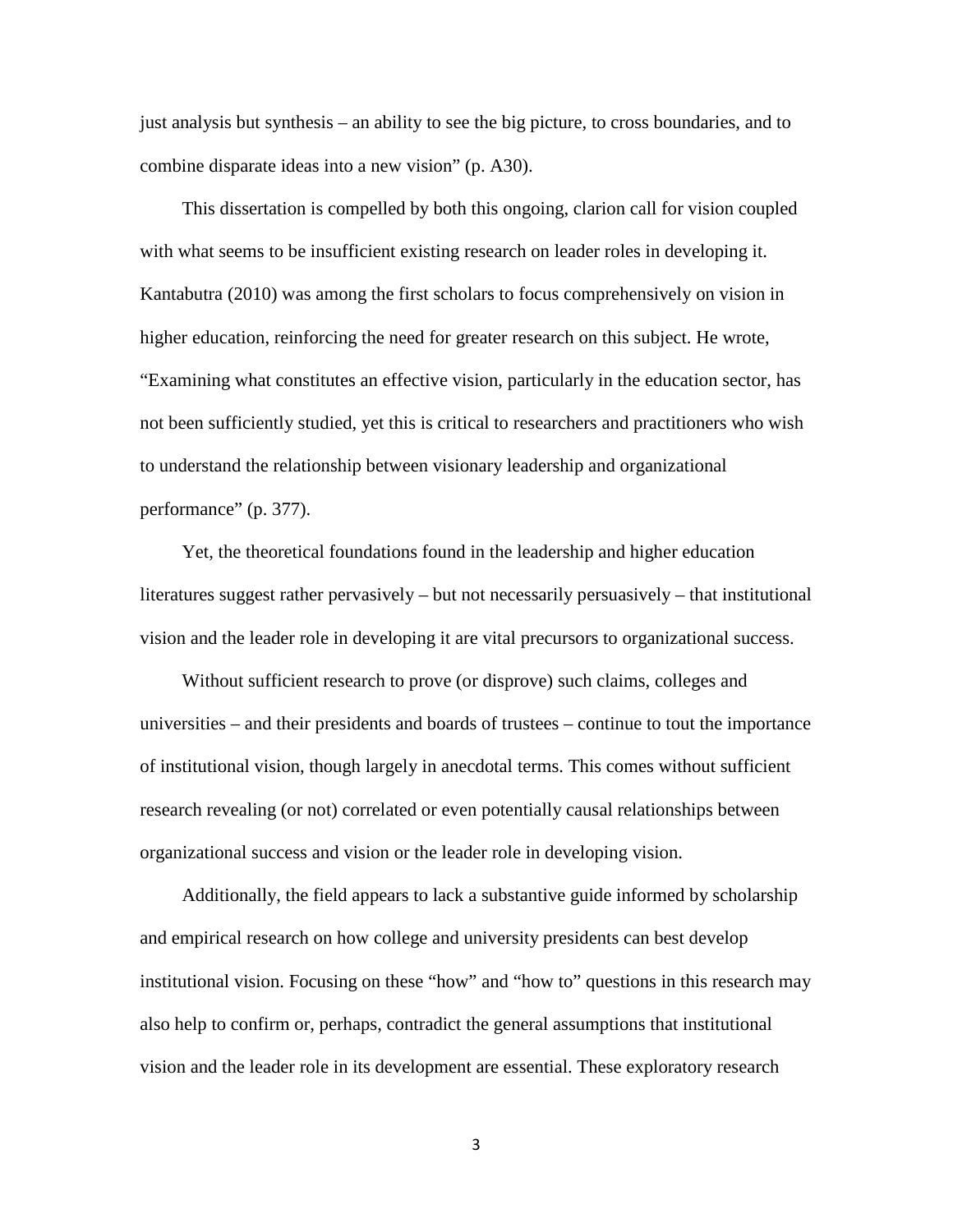outcomes will create fertile ground for future, specific research of this leader-vision phenomenon.

#### *Problem Statement*

Three large, perplexing problems emerge from the literature and from years on the author's part observing and studying college and university presidents and their roles in vision development: 1) the growing, time-consuming complexity of the college presidency, which raises concerns about a leader's ability and even willingness to find the time to engage in visioning well, 2) shared-governance structures that can place presidents at odds with highly empowered stakeholders such as faculty and alumni and raise concerns about appropriateness and ownership of the vision and the visiondevelopment process, and 3) a perceived and certainly ironic gap between the importance placed on institutional vision by scholars and practitioners and, in reality, the limited amount of available research designed to prove the value of doing so. Furthermore, there may be another paradox between the stated importance of formal institutional vision and, seemingly, the utility of vision statements in actually informing strategic and operational decision making on campus in real and practical terms.

The first problem is that the college presidency has grown in complexity, with claims by scholars and practitioners alike of enormous and even unrealistic expectations placed on presidents and unlimited demands made on their time. An unattributed quote from a president in the 2005 survey of college and university presidents by Maguire Associates and *The Chronicle of Higher Education* captures well the multitude of frustrating challenges presidents face: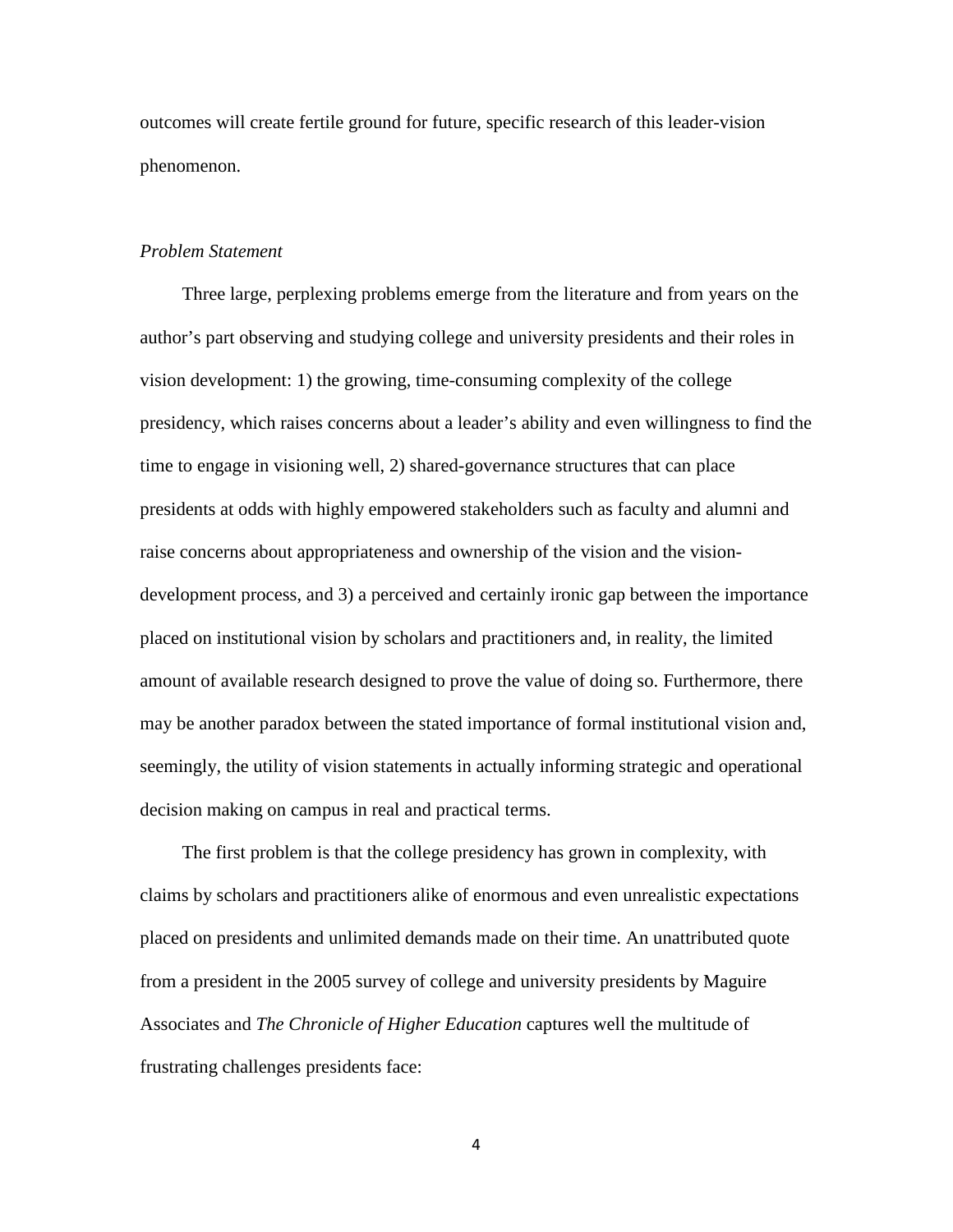On any given day I might have to deal with complex intellectual issues and complaints about a toilet overflow somewhere. The range of issues is huge, along with the range of knowledge and skills we are expected to bring to the tasks, all with the drive to create change, the humility to let others think it is their idea, the smooth talking helpful graciousness of a Nordstrom saleslady and the tenacity of the Red Sox. Good job for someone with a short attention span and large capacity for the absurd. (p. 1)

Relating to these frustrations, the late Bart Giamatti, former Yale University President, once suggested that "being president of a university is no way for an adult to make a living. It is to hold a mid-nineteenth century ecclesiastical position on top of a late-nineteenth century corporation" (Padilla & Ghosh, 2000, p. 35).

Having put an even finer point on it decades earlier, Upton Sinclair (1923) opined with characteristic bluntness that the college president "spends his time running back and forth between Mammon and God" (p. 386).

The second problem concerns the shared-governance structure of higher education, which can add difficulty to any president's attempt to develop vision. In stressing the importance of governance and what she calls the "incorporation" of faculty and other constituencies – such as senior staff and powerful alumni – into vision development, McLaughlin (2004) wrote that "presidents serve at the point of intersection of many diverse constituencies with differing, competing, or colliding priorities, intersects, values, and perspectives" (p. 6).

The governance issue also raises concerns as to whether presidents are – or should be – developing their own vision or serving as catalysts and synthesizers for a more inclusive, representative and collectively derived vision in the full spirit of shared governance. Given sometimes daunting shared-governance challenges that are unique to higher education, one might further question the willingness and even the ability of most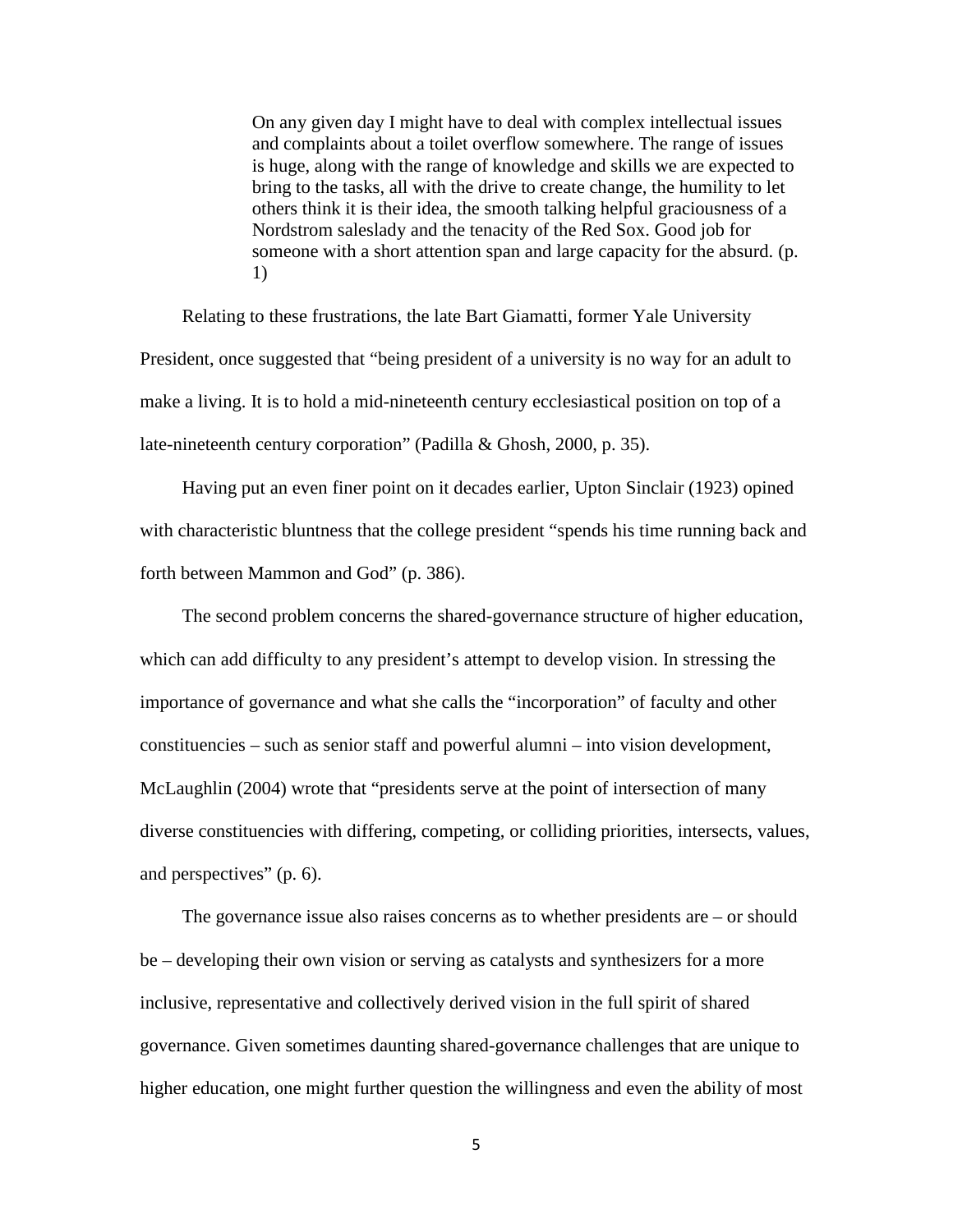college and university presidents to engage campus communities in effective visiondevelopment initiatives capable of producing shared vision that transcend the president or any one of many powerful stakeholder groups. The underlying question of whose vision it is – or should be – is central to this examination.

A third problem is the interesting paradox that seems to exist between the stated importance of institutional vision by scholars and practitioners and both the lack of evidence to support the assertion as well as the application of vision and vision statements in the daily conduct of business on campus. From observation over many years on the researcher's part, it seems that too many vision-development exercises consume great time, resources and energy – and considerable frustration – without producing specific, realistic vision statements that can be used by presidents, their executive teams and employees to make decisions about difficult trade-offs and allocate constrained resources effectively. Indeed, one might argue that too many visiondevelopment processes on campus produce vision statements that are generic, undifferentiated from the competition and incapable of informing meaningful decisionmaking. This feeling is palpable to most individuals who have worked at senior levels in colleges and universities. And yet, even within education, scholars such as Hallinger and Heck (2002) among others continue to assert the importance of vision to organizational performance.

These complex, overlapping and perplexing problems raise substantial questions about how college and university presidents view their roles in developing institutional vision and actually undertake those roles. These include whether and how they make time for substantive vision-development initiatives, how they address contentious issues of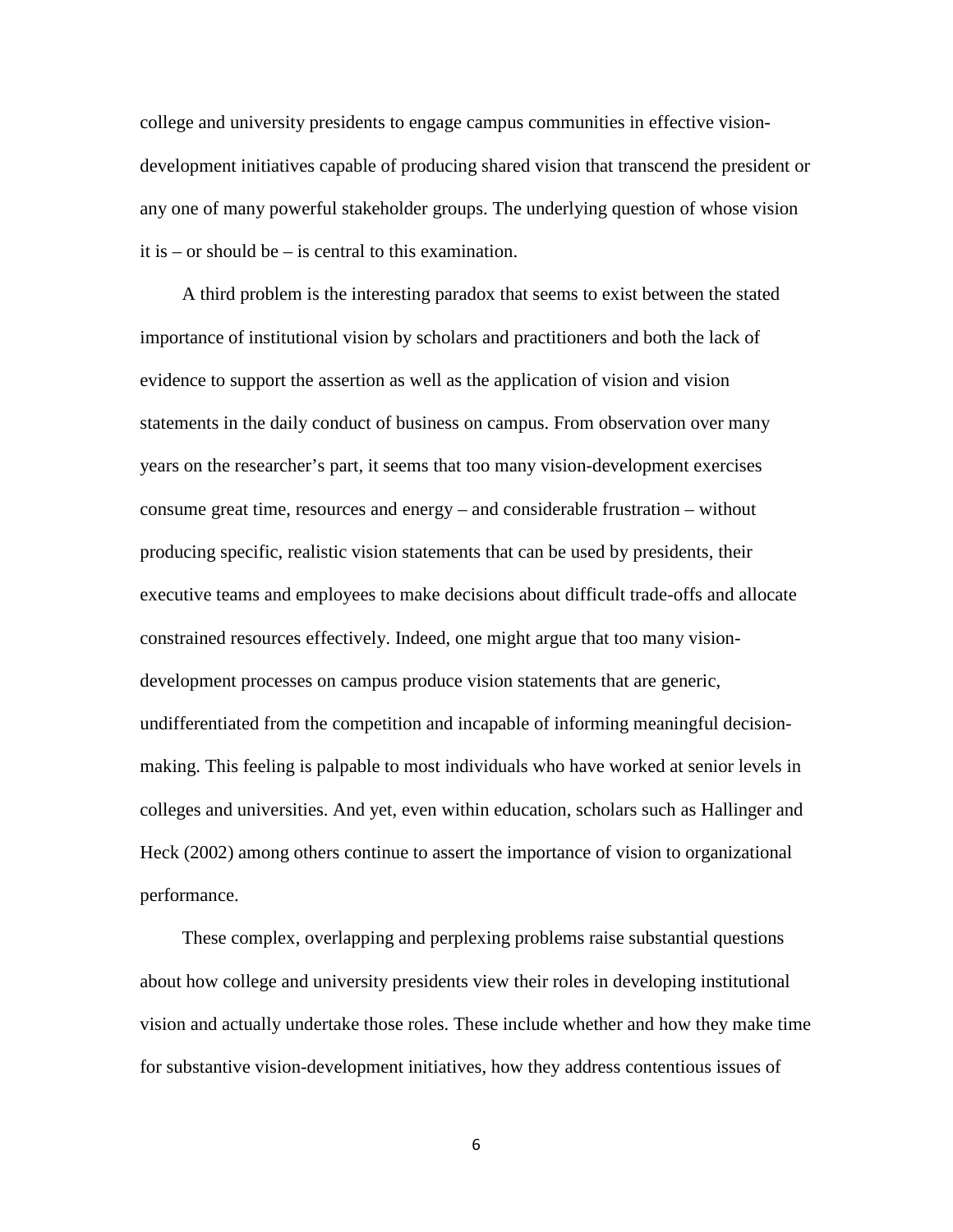inclusion and governance, and whether and how they use their institution's formal vision to guide actual decision making.

## *Purpose and Research Questions*

The purpose of this research is to explore how college and university presidents engage in vision development. This inquiry seeks to identify and prioritize the various roles presidents play, think they are playing or think they should be playing in vision development, which is often undertaken as part of larger strategic-planning exercises. This study is exploratory and somewhat conjectural in nature, largely because of the limited existing research on the subject. The research is further delimited by focusing on presidents who have led or otherwise undergone at least one visioning or related strategic-planning process at a four-year, nonprofit higher education institution in the past seven years.

The four exploratory research questions to be examined are:

- 1. How do presidents organize and prepare for their vision-development processes?
- 2. What roles do presidents ascribe to themselves in developing institutional vision?
- 3. What are the primary success factors that shape successful presidential roles in developing institutional vision?
- 4. Do presidents believe their institution's vision should reflect their vision, a broader, inclusive vision incorporating opinions from many of the institution's stakeholders, or a hybrid of these elements?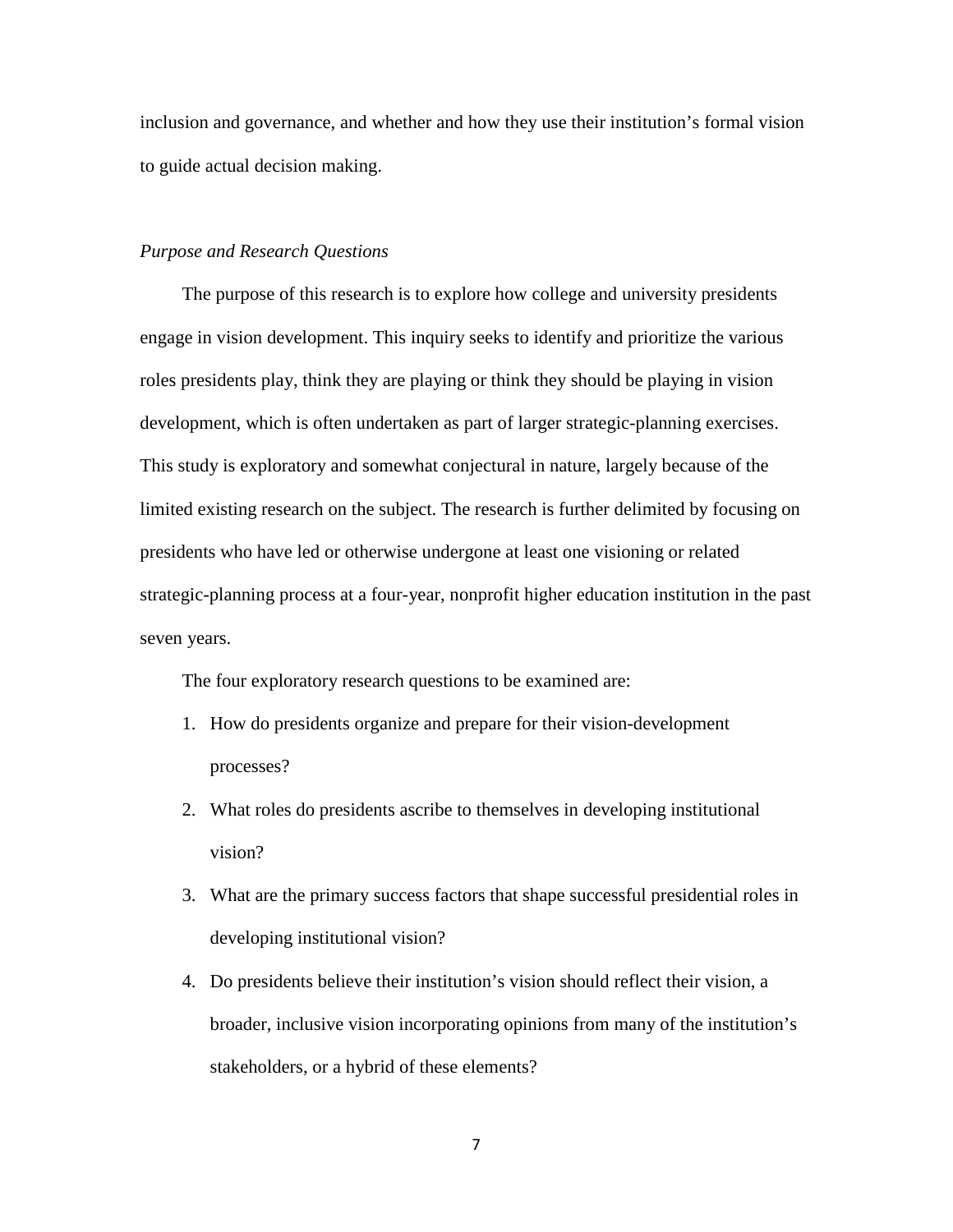## *Significance of the Study*

This research has significance in three domains. First, institutions and their leadership teams are investing large amounts of money and considerable executive and staff time developing formal institutional vision. It is hoped that this research will help presidents and their executive teams improve how they do so and, in general, help catalyze conversations among presidents, leadership teams and boards of trustees on how best to create meaningful vision.

Second, these research findings will be available to the large number of new presidents who are now taking office – or soon will be – and embarking on visioning and related strategic-planning exercises of their own. Jacqueline E. King, director of the American Council on Education's (ACE) Center for Policy Analysis emphasized the aging of the college presidency and points to a new wave of retirements now underway that can serve as a major force for change in higher education (Williams June, 2007). The demographics emphatically support widespread changes at the top of U.S. institutions, ushering in what Padilla and Gosh described as the revolving door of the academic presidency (2000).

Many new, often first-time presidents – and the boards of trustees, presidential search committees and executive recruiters who hire them – will be searching for bestpractice and case-history evidence and experience to help them design their own successful vision-development initiatives.

Third, an assertive though largely unempirical case has been made by scholars and practitioners about the importance of formal institutional vision and leader engagement in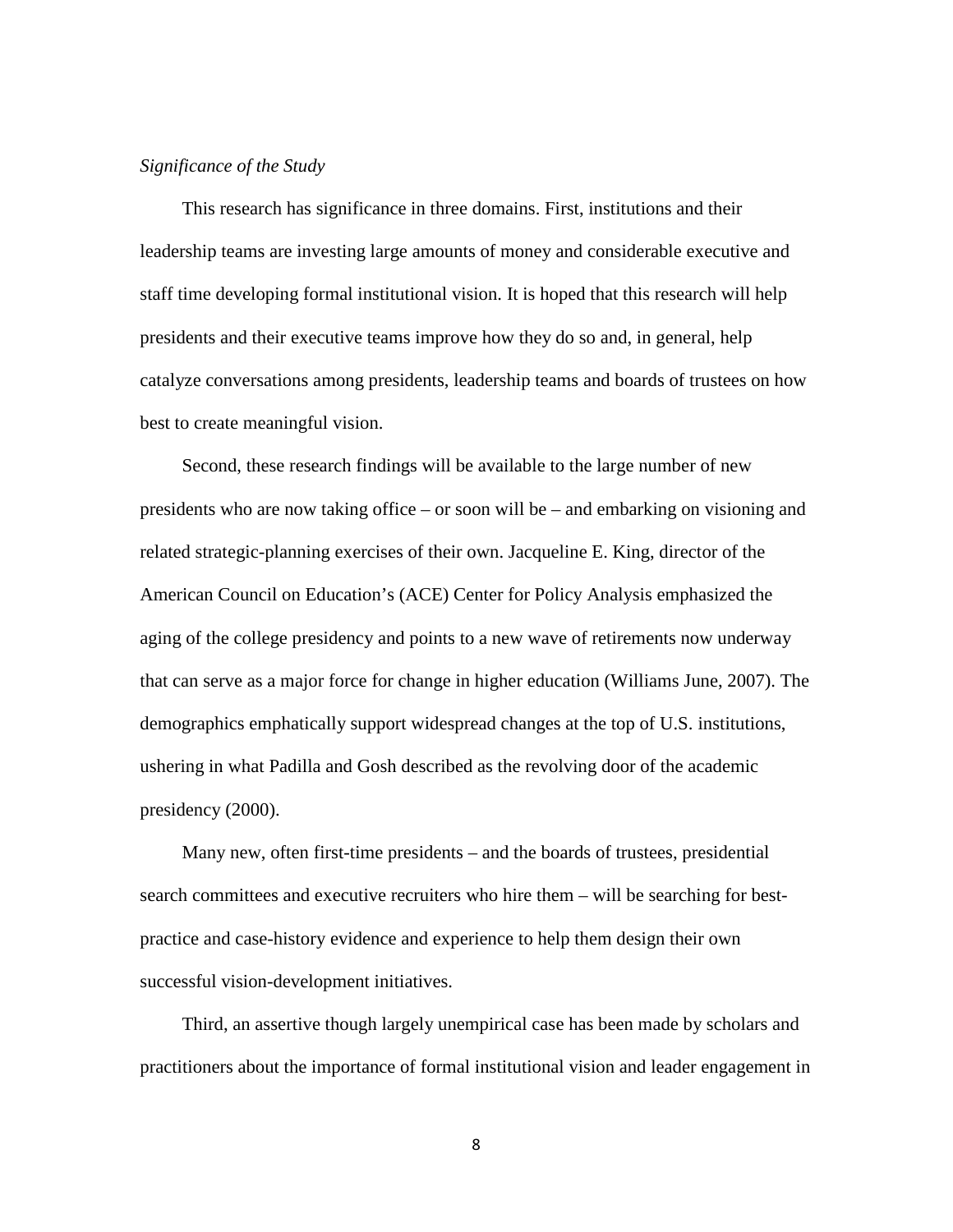it for several decades now. For example, Sashkin (1995), Baum et al. (1998) and Kouzes and Posner (2002) argued over recent decades in support of the key role of vision in leadership and organizational success. Other scholars and practitioners subsequently addressed the importance of vision and leader engagement in vision in terms of "visionary companies" (Collins & Porras, 1994), "destination and delivery" (Useem, 1998), "visions as attractors" (Fullan, 2001), "crystallized intent." (Senge et al., 2004), and "strategic intent" (Hamel & Prahalad, 2005). It is hoped that this research will start a process intended either to corroborate these assertions or question them, at least in the context of higher education.

#### *Conceptual Framework*

The conceptual framework for this research is based on two constructs – leadership and institutional vision. The variables under exploration supporting these two constructs are college and university presidents and the development of institutional vision in higher education (Figure 1). This conceptual framework is used as the basis for examining the development of institutional vision by college and university presidents. It does so recognizing that both the leadership and higher education literatures reference the leader role in vision development with surprising infrequency, though there is moderate discussion of vision generally found in the leadership literature and clear support for its importance starting in the late 1970s.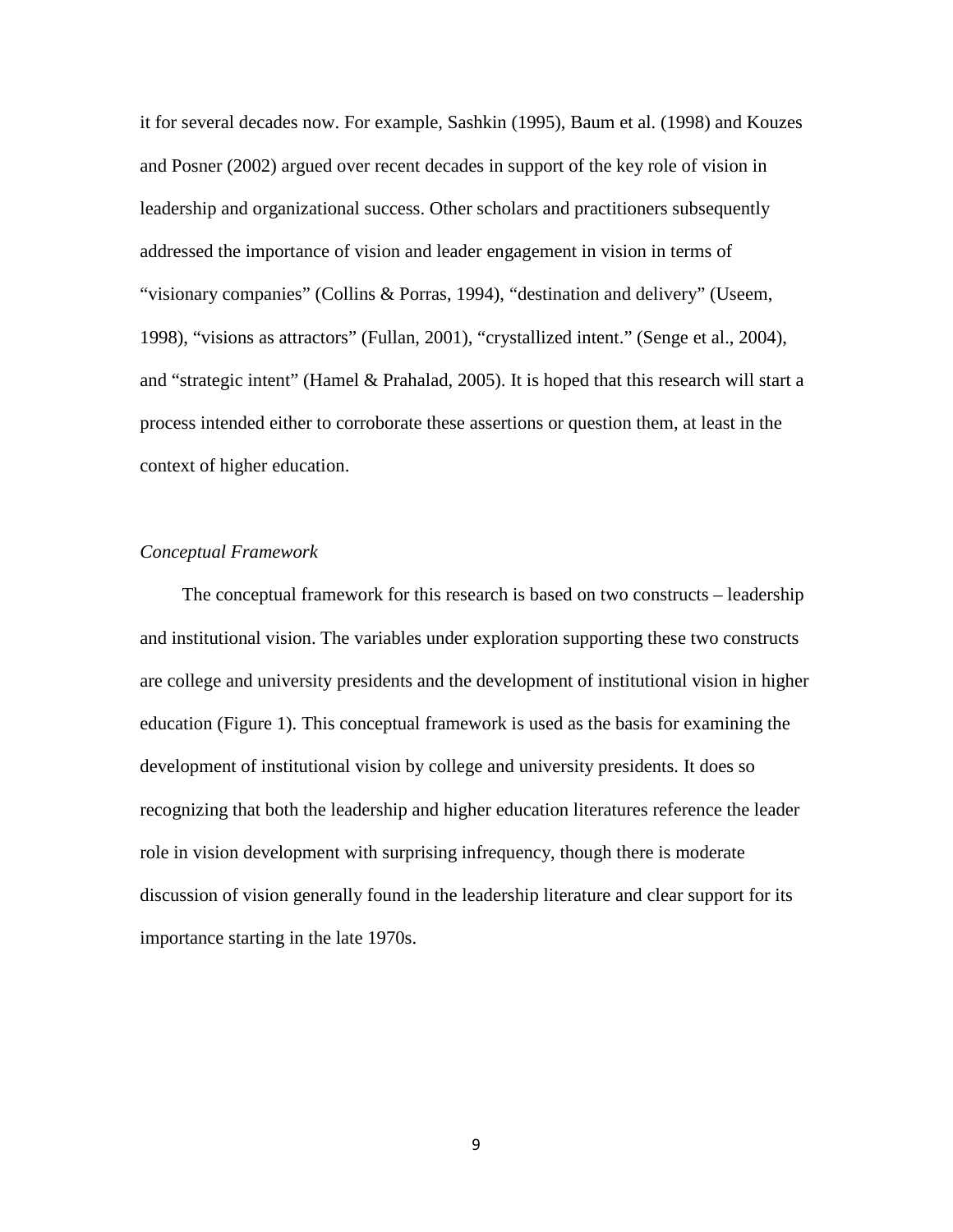

Figure 1 – Conceptual Framework

### *Integration of the Two Constructs*

Leadership theories of the 19<sup>th</sup> Century and much of the  $20<sup>th</sup>$  Century – such as the Great Man, Traits, Behavioral, Contingency and Situational schools – were notable in their lack of reference to vision and vision development. It wasn't until Burns' (1978) groundbreaking work on Transformational Leadership that institutional vision became a significant feature in the scholarly conversation about leadership. Transformational Leadership scholars pointed increasingly to the importance of vision in organizations and, for example, to the need for visionary leaders (Peters and Waterman, 1987; Sashkin, 1995; Goleman at al., 2002; and Menand, 2010) or for leaders who understood the need to communicate institutional vision effectively (Kouzes and Posner, 1990; Baum et al., 1998; Argenti, et al., 2005; and Smythe, 2007).

Some scholars took the vision construct further, building it into their theoretical models about leadership as well as instruments used to measure leadership effectiveness. For example, Bass (1985) underscored the specific importance of leader roles in vision in the criteria he used to develop a Multifactor Leadership Questionnaire, which was among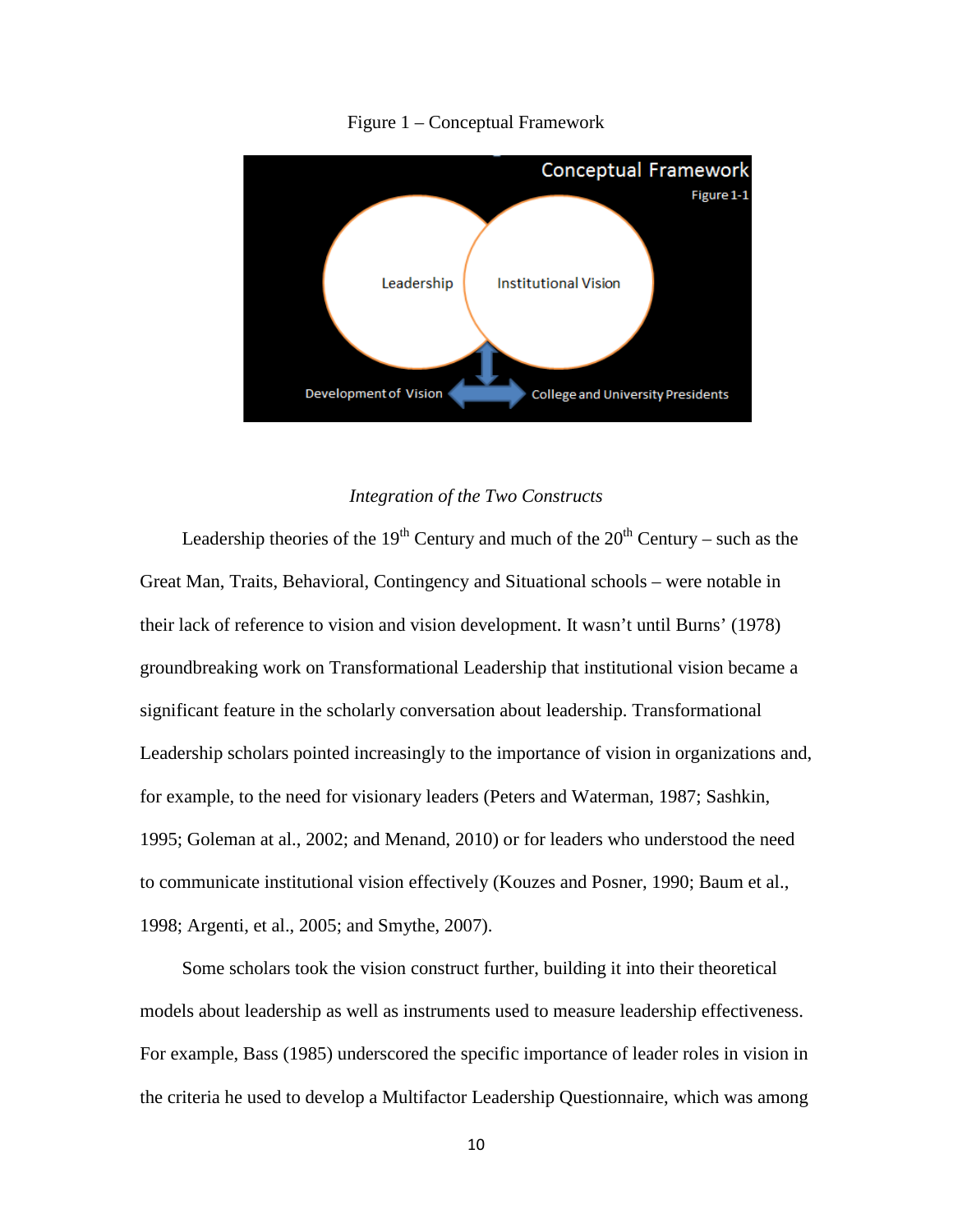the first attempts to measure specific components of Transformational Leadership. Of particular note was his use of the *inspirational motivation* and *idealized influence* criteria to highlight the utility of vision-based transformation. Yukl (1999) built on Burns' and Bass' work by suggesting the value of the employee role in co-developing institutional vision and strategy with leaders.

Key theories that emerged after Transformational Leadership, such as Servant Leadership and Complexity Leadership, called for sharing and distributing responsibility for certain leadership practices throughout the organization. The decentralizing qualities of some of these theories might have seemed to diminish what was believed to be the central role of vision and the leader role in its development under the Transformational Leadership model. This is especially true with Servant Leadership approaches of the 1980s that were less assertive about vision and the leader role in its creation. As leadership theory moved toward Complexity in the 1990s, however, vision and the leader role in its development regained the prominence it held within the Transformational Leadership framework. This was due to the fact that scholars believed that a widely shared, cohering ideology was essential for keeping an organization together and moving in the right direction when operating in the non-linear, emergent and often unpredictable context of complexity.

In general, however, creation of new knowledge in this domain has been limited by both the lack of empirical research on the relationship between leadership and institutional vision, especially on the leader role in vision development, and by the absence of a common definition for institutional vision. There has certainly been a steady albeit uneven progression in the scholarly definitions, understandings and applications of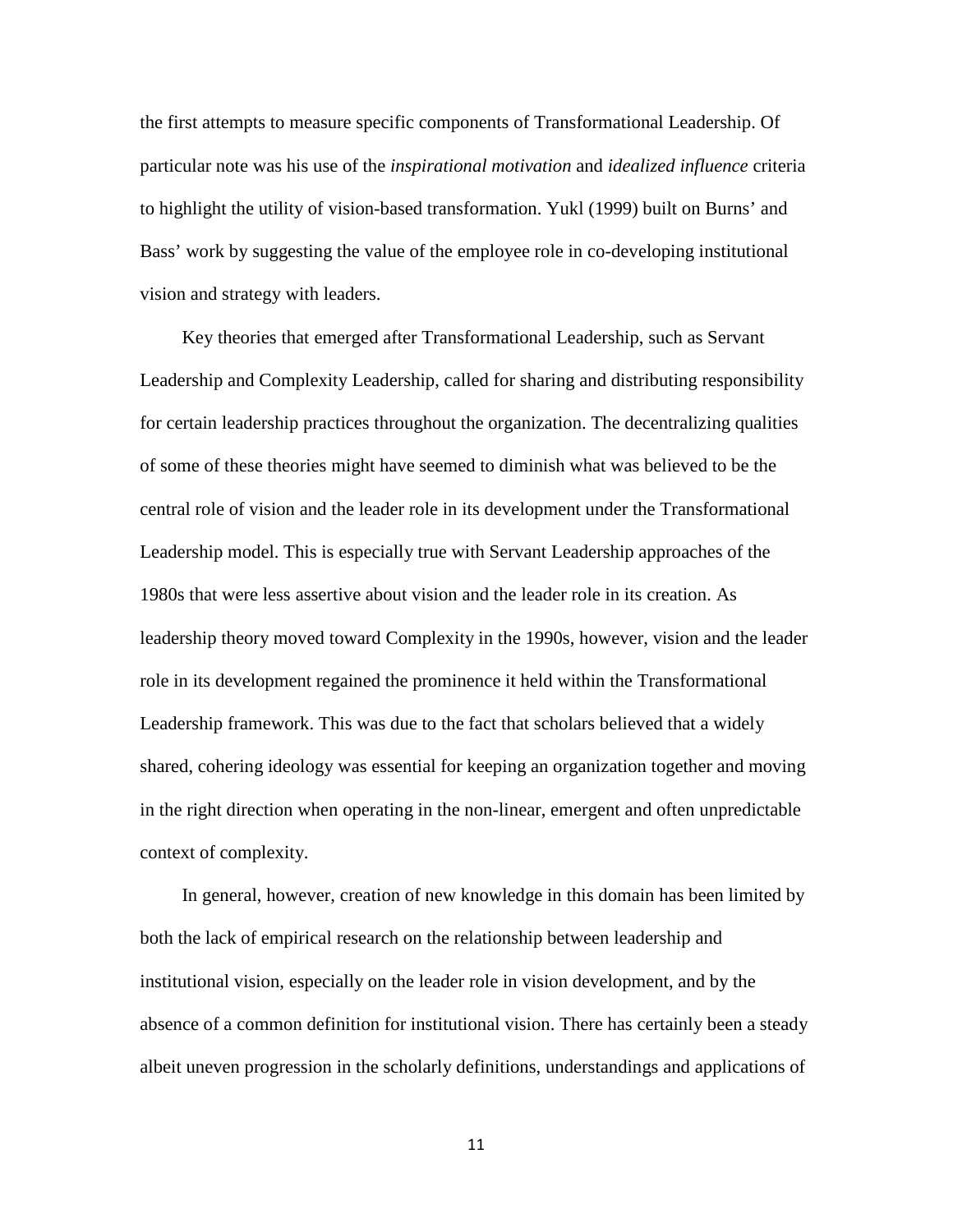leadership in the modern era – as referenced above and considered in some detail in Chapter Two. There has not been concomitant growth, however, in our collective understanding of institutional vision or, frankly, a consistent, empirical determination of the degree to which vision and leader roles in vision development are demonstrably consequential to an organization's performance beyond longstanding anecdotal claims.

Kantabutra (2010) made this point in noting the absence of any consensus definition for vision, which certainly complicates study of the subject. "Despite its apparent importance, vision definition is still not generally agreed on, which is an important issue because empirical research on vision may be affected by the various ways in which vision has been defined" (p. 377). Various scholarly characterizations and definitions of institutional vision are presented in the Literature Review.

Despite Kantabutra's (2010) admonitions about the nascent stage of research into the vision and vision-development phenomenon at colleges and universities, referenced above, the higher education literature does address at least one dimension of the problem – the importance of the leader role in fostering inclusion in the vision-development process. For example, case studies of vision and strategy development at Cleveland State University, Howard University and Philadelphia University (discussed below) underscore the stated need for collaborative inclusion among key stakeholders in the process.

#### *Summary of Methodology*

This is an exploratory, naturalistic inquiry that seeks to answer four research questions about how college and university presidents develop institutional vision. It is intended to help make sense of an issue that lacks much existing research and to lend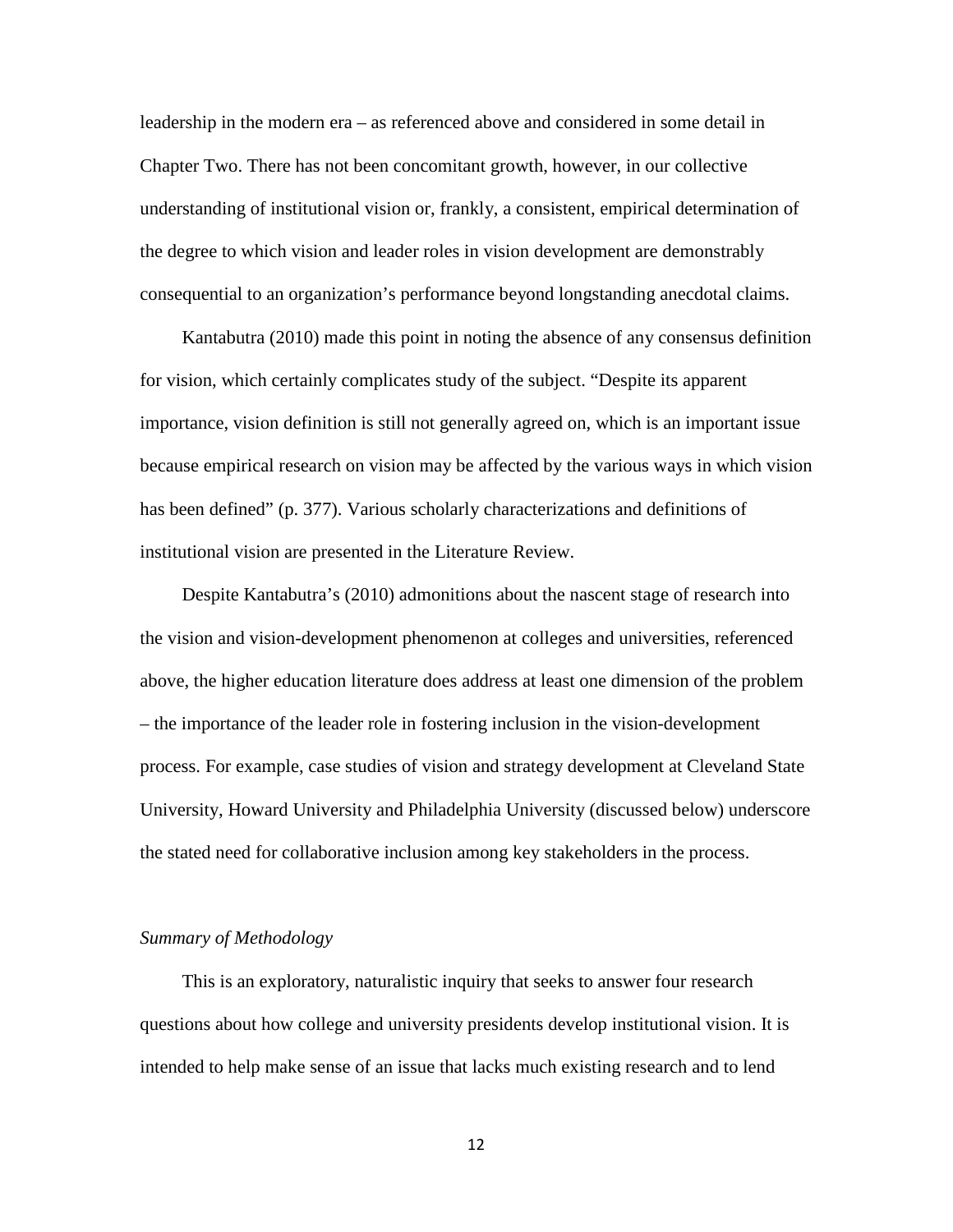specific findings supported by thick, rich description to the subject to spur theorizing and additional future research.

The research population was comprised of current U.S. college and university presidents or presidents. These are leaders from approximately 2,900 four-year, degreegranting public and private institutions that are not structured as for-profit businesses in the U.S. Purposeful sampling techniques were employed to choose subjects who completed a visioning or related strategic-planning initiative at an institution as president in the past seven years.

Data were gathered through the administration of in-depth, open-ended interviews conducted by the researcher using a standardized interview guide. A total of 10 semistructured interviews were completed, all of which were done on a face-to-face basis and, with one exception, occurred in each president's office. Data were collected using a digital-recording device as well as researcher field notes, and all computer files were backed-up using the Carbonite service.

This study utilized an inductive approach to data analysis, building from the content provided by college and university presidents during the interviews. Findings were developed by describing, interpreting and clustering the statements made by interviewees, which also enables the reader to arrive at their own interpretations of the data. This study utilized Creswell's (1998) "data analysis spiral" to manage, analyze and represent the data and to generate findings. These findings emerged from coded, thematic clusters developed in response to the questions posed in the Interview Guide. Findings were then generated from an assessment of the relationships between and among the responses derived within each question.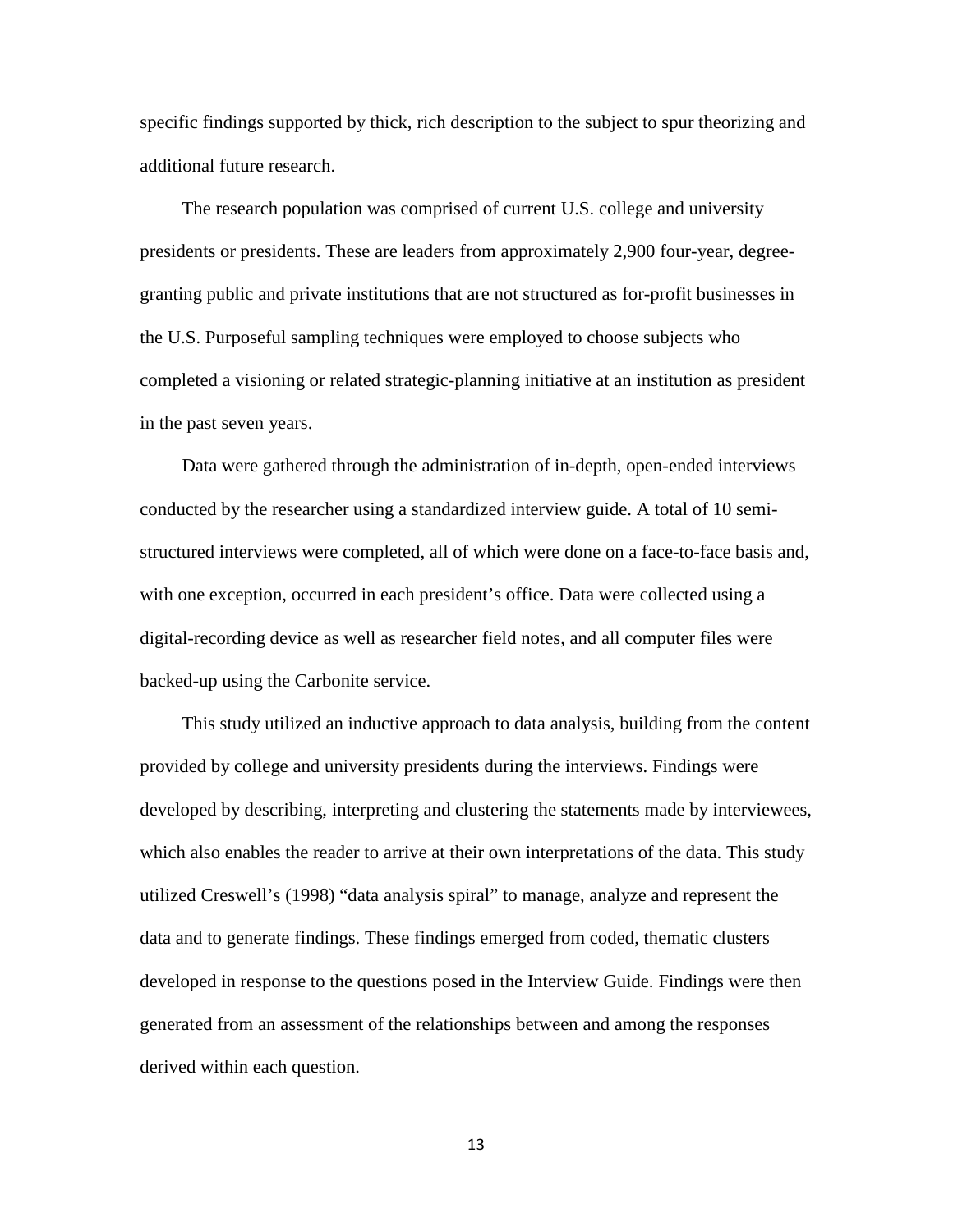The researcher works with college and university presidents and senior staff as a consultant and has some experience with vision development and strategic-planning initiatives undertaken by presidents. Every effort was made in this study to understand potential biases, achieve appropriate levels of objectivity and, ultimately, help ensure the trustworthiness of the findings.

### *Limitations of the Study*

There are three notable limitations to this research. First, the study is limited by design to higher education and, therein, to four-year, not-for-profit degree-granting institutions. While aspects of leadership, management, organizational behavior and human nature are shared by virtually all disciplines, professions, organizations and markets, the specific nature of the shared-governance issues addressed in this work make the study of vision in higher education a singular, highly differentiated and even idiosyncratic matter. Indeed, one is hard-pressed to find an applicable corollary in other fields of endeavor that quite matches the complex and sometimes contentious relationships between faculty members and senior administrators.

Second, the study is limited to the college and university presidency, which is subject to its own specific complexities and peculiarities. The transferability of these findings to other leadership positions even within the higher education context, such as provosts, may be limited and should also be undertaken with caution.

Finally, institutional vision within organizations can be seen to exist on a continuum from its development to its communication and ultimately to its implementation. That continuum likely also possesses a recursive dynamic in practice, which finds adjustments being made to the vision – as well as to its communication and implementation – as a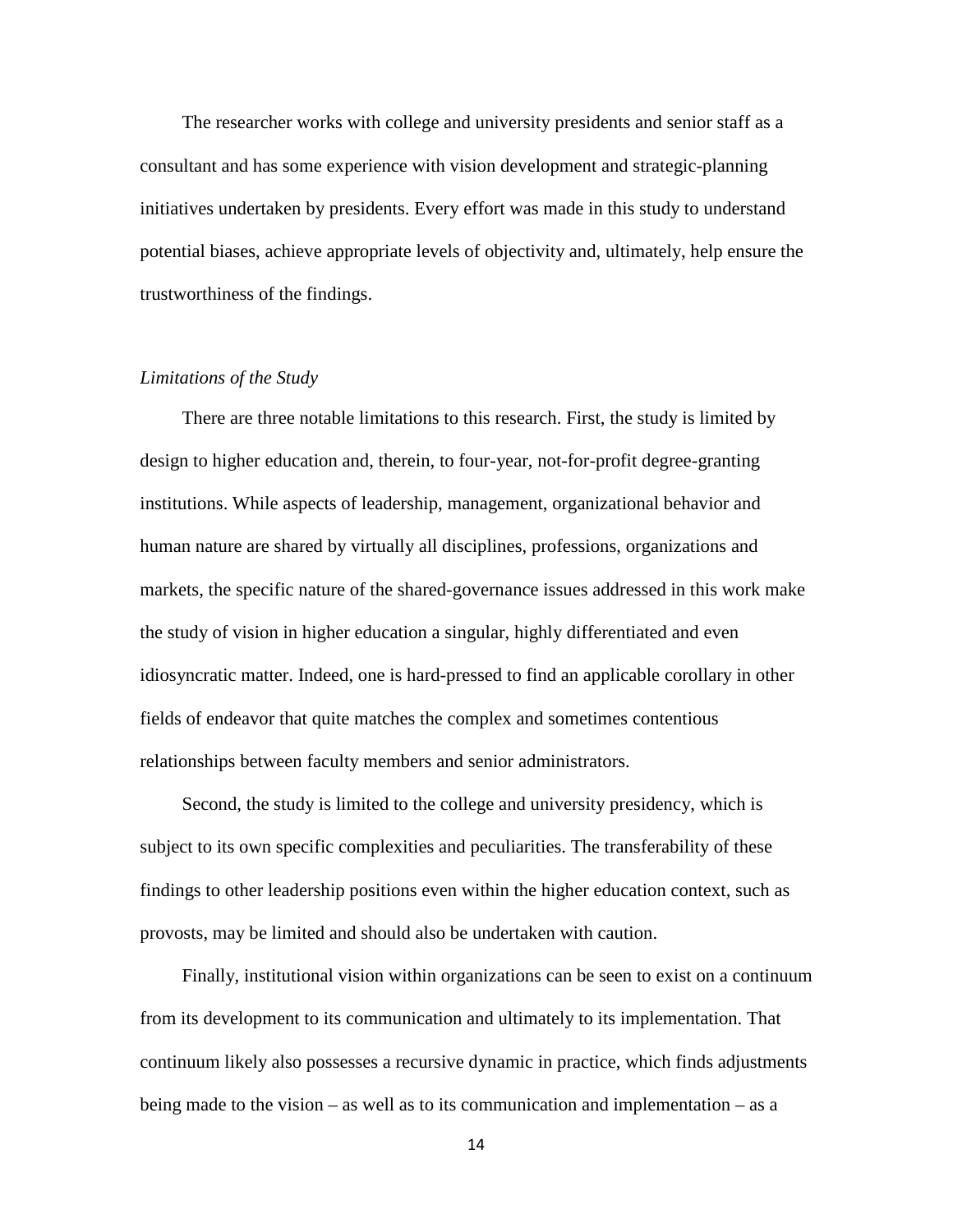result of what is learned in actual implementation. For the purpose of this research, however, the two primary variables being studied concern the development of vision – not its subsequent communication or implementation – and the president's specific role in that development. These findings may aid the understanding of the communication and implementation variables and catalyze future research in those areas, too, but they are not formally part of this study. As such, these results should generally be confined to advancing understanding of the specific subject being studied – vision development and presidents' roles in it.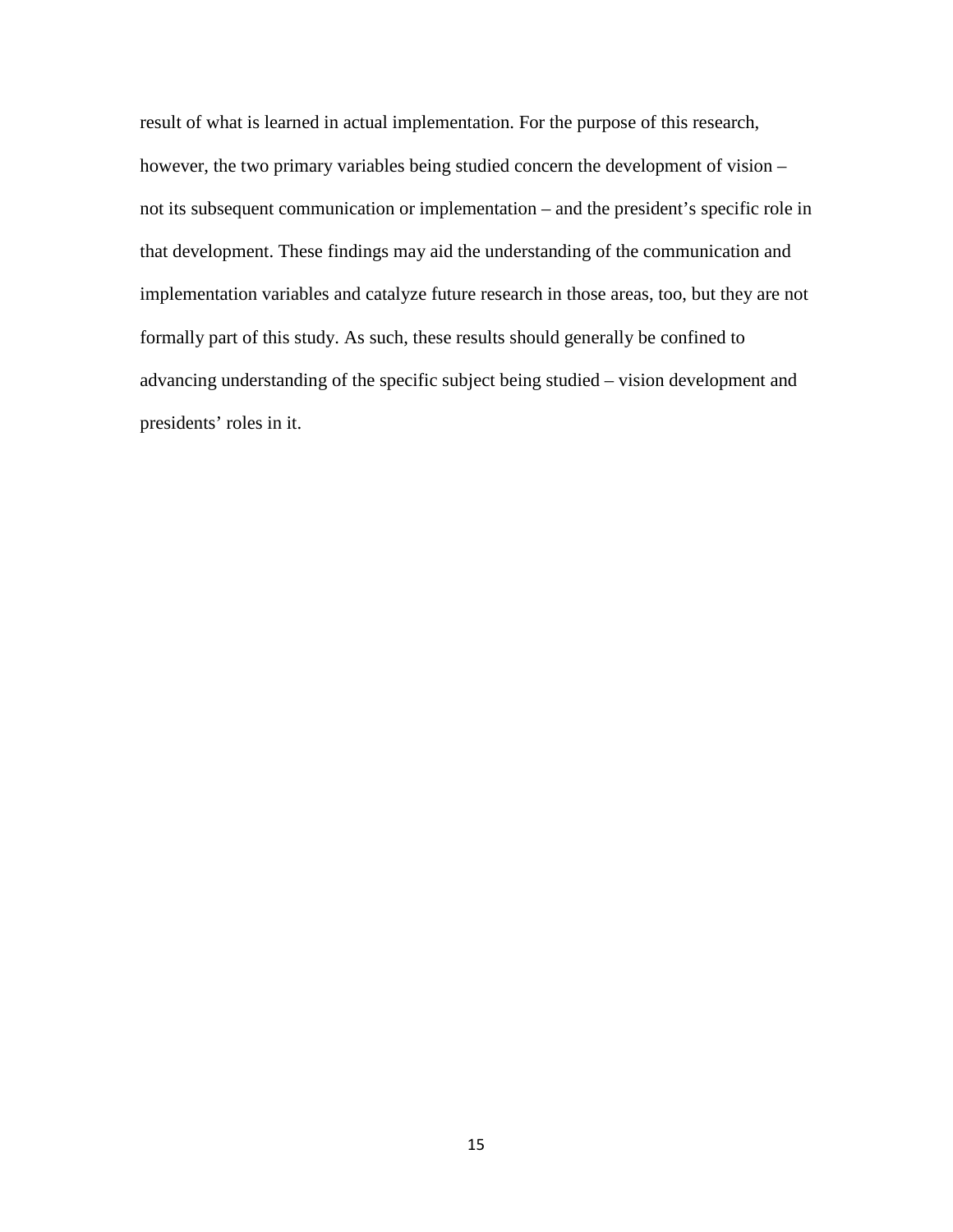#### Chapter 2: Literature Review

The conceptual framework for this research is based on two primary constructs: leadership and institutional vision. The higher education context for this work coupled with the focus of the four research questions generate the two primary variables under examination: college and university leadership and college and university institutional vision development.

Five databases were used to review the leadership and higher education literatures that, together, house the majority of the scholarly conversation about leadership of institutional vision (content) within higher education (context). These databases are ABI/INFORM, Business Source Premier (EBSCO), ProQuest Research Library, ProQuest Social Sciences Journal and the Dissertation Abstracts International.

This literature review focuses on five specific domains in support of the two constructs and two variables: 1) Leadership, 2) College and University Leadership, 3) Vision Development, 4) College and University Institutional Vision (within the Vision Development section), and 5) Institutional Vision. The leadership discussion provides a snapshot of key leadership theories over time, specifically referring to the absence, presence and nature of vision (and leader roles in developing vision) in each of those scholarly conversations.

This chapter is organized around these domains with key issues emphasized within each areas, such as the role of governance within college and university leadership, vision communication as part of the vision-development conversation, or vision statements as specific manifestations of institutional vision. Taken together, these five domains inform from many different angles how college and university presidents develop institutional vision.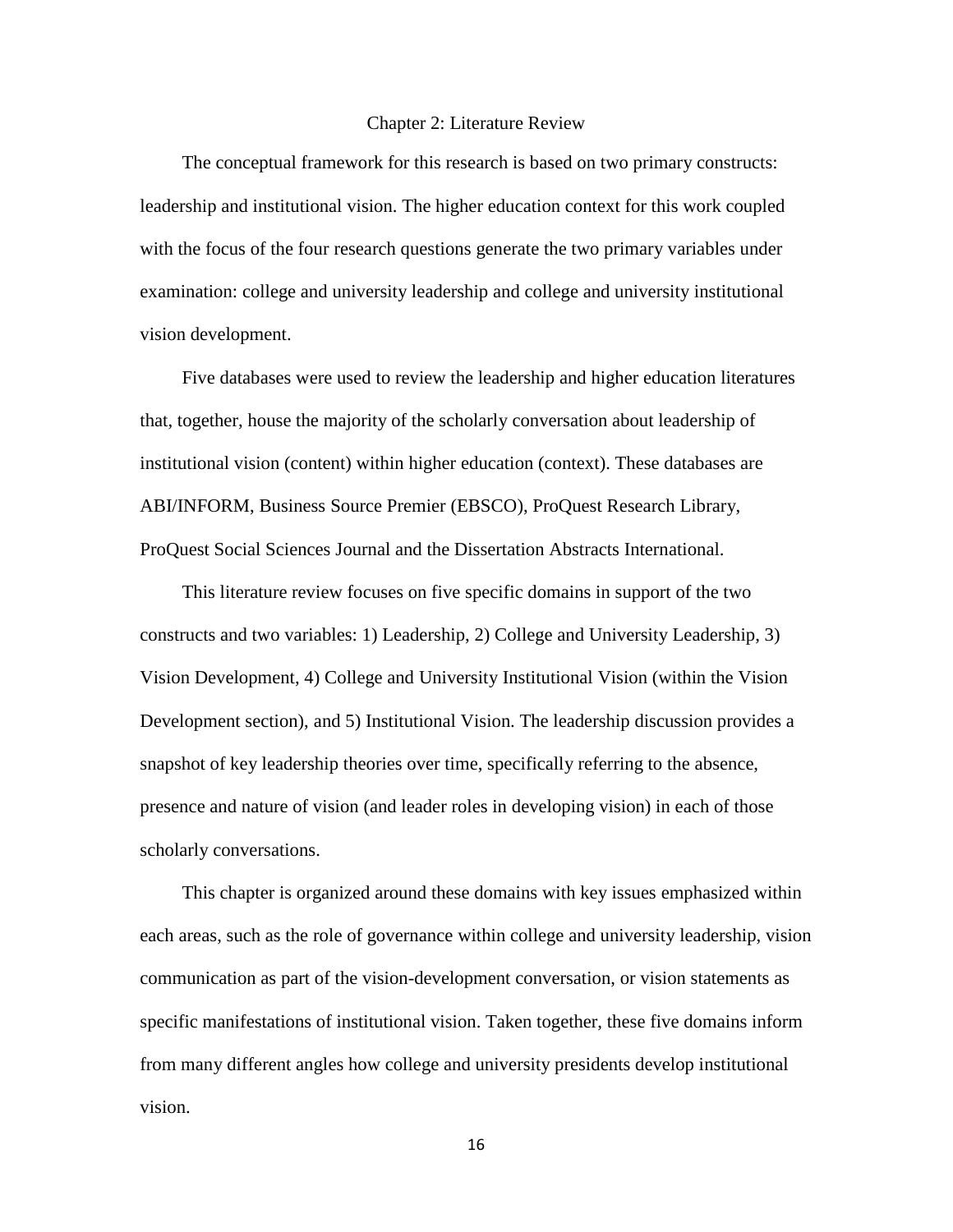#### *Leadership*

Leadership theories abound in the scholarly literature. At least six, broad theoretical categories can be aggregated from the early  $20<sup>th</sup>$  Century to today, many of which until the most recent decades considered the question of whether great leaders are born or made (Bass & Stogdill, 1990). These theoretical categories are: Great Man and Trait Theories, Behavioral Theory, Contingency and Situational Theories, Transformational Theory, Servant Theory, and Complexity Theory.

Starting many decades ago, Bennis (1959) expressed a frustration within leadership studies that remains extant today, "Probably more has been written and less is known about leadership than about any other topic in the behavioral sciences" (p. 259-260). Smith et al. (2004) maintained that, "There is still no comprehensive understanding of what leadership is, nor is there agreement among different theorists on what good or effective leadership should be" (p. 80). Stogdill (from Yukl, 1999, p. 252) offered a comparable point of frustration: "There are almost as many definitions of leadership as there are persons who have attempted to define the concept."

Early in this scholarly conversation, through the  $19<sup>th</sup>$  century until the mid-  $20<sup>th</sup>$ century, leadership was viewed in terms of top-down, one-way, command-and-control relationships between bosses and their subordinates. As the leadership discussion evolved, scholars such as Blake and Mouton (1981) said that leadership took the form of high-level, directive activities designed to maximize productivity, stimulate problem solving and, importantly, build morale and satisfaction. This focus on the morale and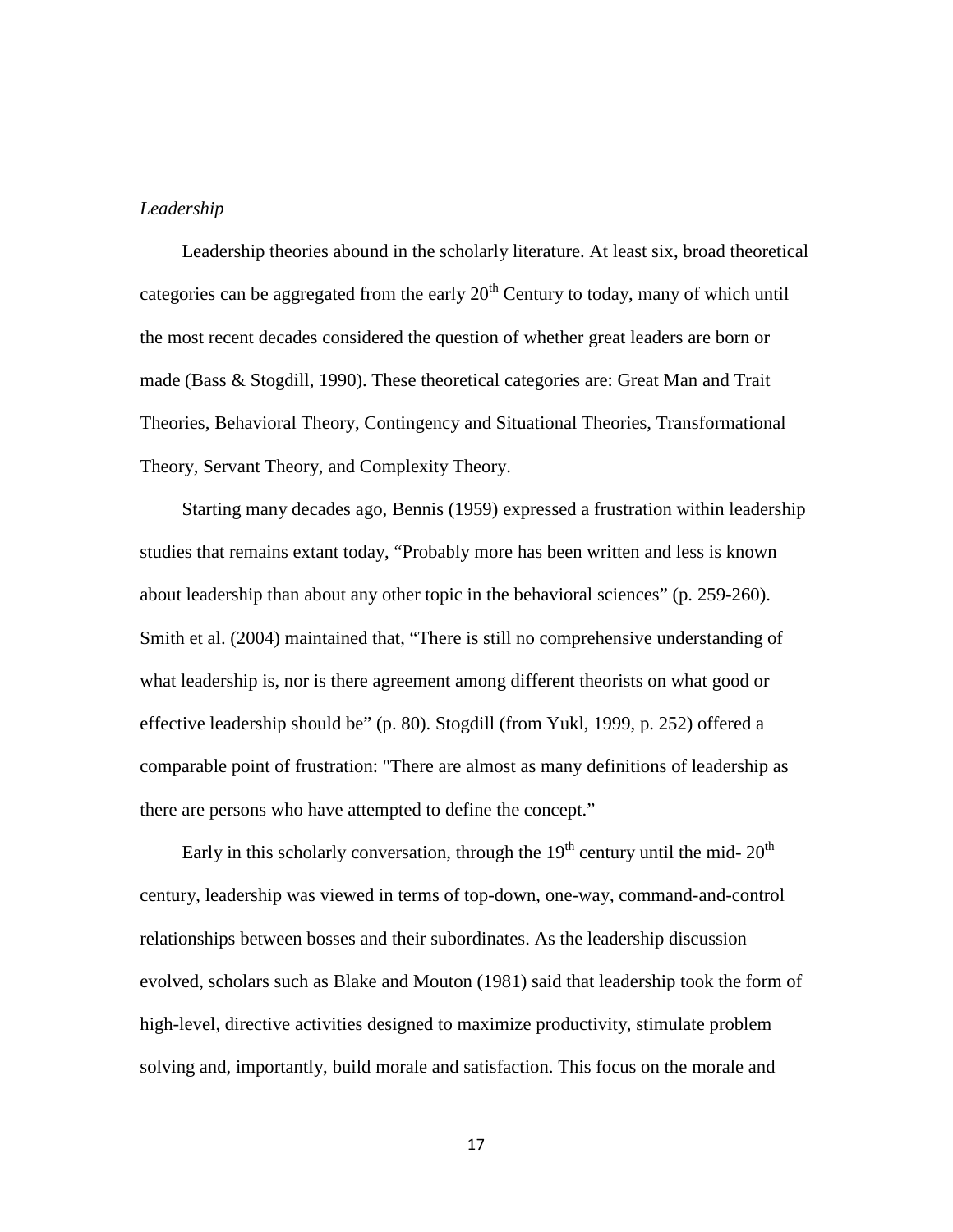satisfaction of followers presented more of a two-way relationship between leaders and followers. It also aligned very well with the contemporaneous work of Burns (1978) and other Transformational Leadership proponents who were focusing on the needs of followers and, importantly, starting to consider the role of shared vision in organizational success.

Locke (1991) built on this momentum around vision to advance the definitional discussion in the 1980s and '90s. He more forcefully asserted a definition of leadership that included the leader role in establishing vision for an organization and helping managers to implement that vision. This project embraces Locke's strong vision orientation as central to the definition of leadership, though it does so in the context of giving vision specific purpose such as achieving the type of productive outcomes Blake and Mouton (1981) suggested. A working definition of leadership in the context of this research combines the Locke and Blake and Mouton conceptualizations: *Leadership is the development and communication of shared vision with the responsibility to help the organization achieve specific outcomes associated with that vision, such as maximizing productivity, stimulating problem solving, or building morale and satisfaction.*

#### *Great Man and Trait Theories*

Most attempts to understand leadership and why leaders are effective start with the Great Man Theory of the  $19<sup>th</sup>$  and early  $20<sup>th</sup>$  centuries and related Trait theories popular in the 1920s, '30s and '40s (Borgatta et al., 1954; Bass & Stogdill, 1990; Hirsch, 2002). With these theories, scholars believed that the capacity for leadership was inborn and manifest in the form of specific qualities, characteristics or traits. Great Man advocates maintained that leaders were influential and successful because, seemingly as a birthright,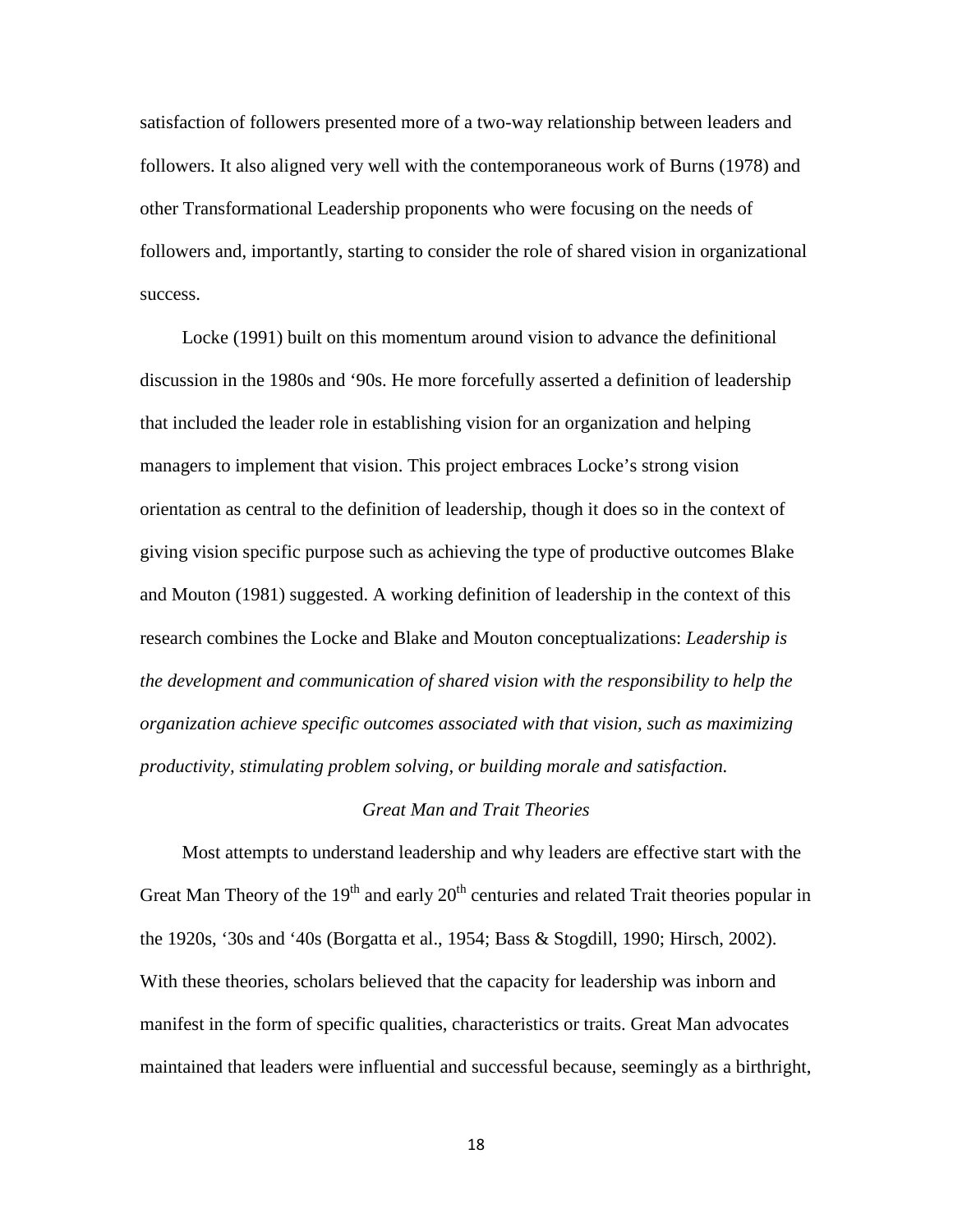they possessed extraordinary intelligence, charisma, bravery, wisdom and other positive characteristics and, in some characterizations, because they were serving God's will.

In this context, the historian and Great Man advocate Thomas Carlyle (1888) proclaimed that, "The history of the world is but the biography of great men" (p. 2). Carlyle maintained that leadership success – which he conflated with heroism – combined personal attributes with divine intervention to help the best leaders succeed under any circumstance. Indeed, so much biography and literature of the time, such as Tolstoy's *War and Peace*, asserted or implied that great leaders were simply following the dictates of Providence.

Spencer (1896) disagreed with Carlyle's formulation. He was among the first thinkers to believe that circumstance mattered and that context was central to the leadership conversation. He maintained that great men were often products of their times and that their success as leaders depended upon the specific social environment, which transcended whether they were born great leaders or not.

Trait theorists built on the Great Man scholarship to attempt to correlate the most prominent personal characteristics associated with leadership effectiveness (Zaccaro, 2007; Northouse, 2012). For example, scholars of the period found leadership status positively correlated with superior intelligence (Sward, 1933) and with subject-matter knowledge in its inventive and imaginative application to difficult, job-specific challenges (Drake, 1944). Flemming (1935) demonstrated weak but nonetheless noteworthy correlations between leadership effectiveness and the trait of adaptability. Even attributes such as tone-of-voice and talkativeness were studied for their relationships with leadership success during this period (Bass, 2008).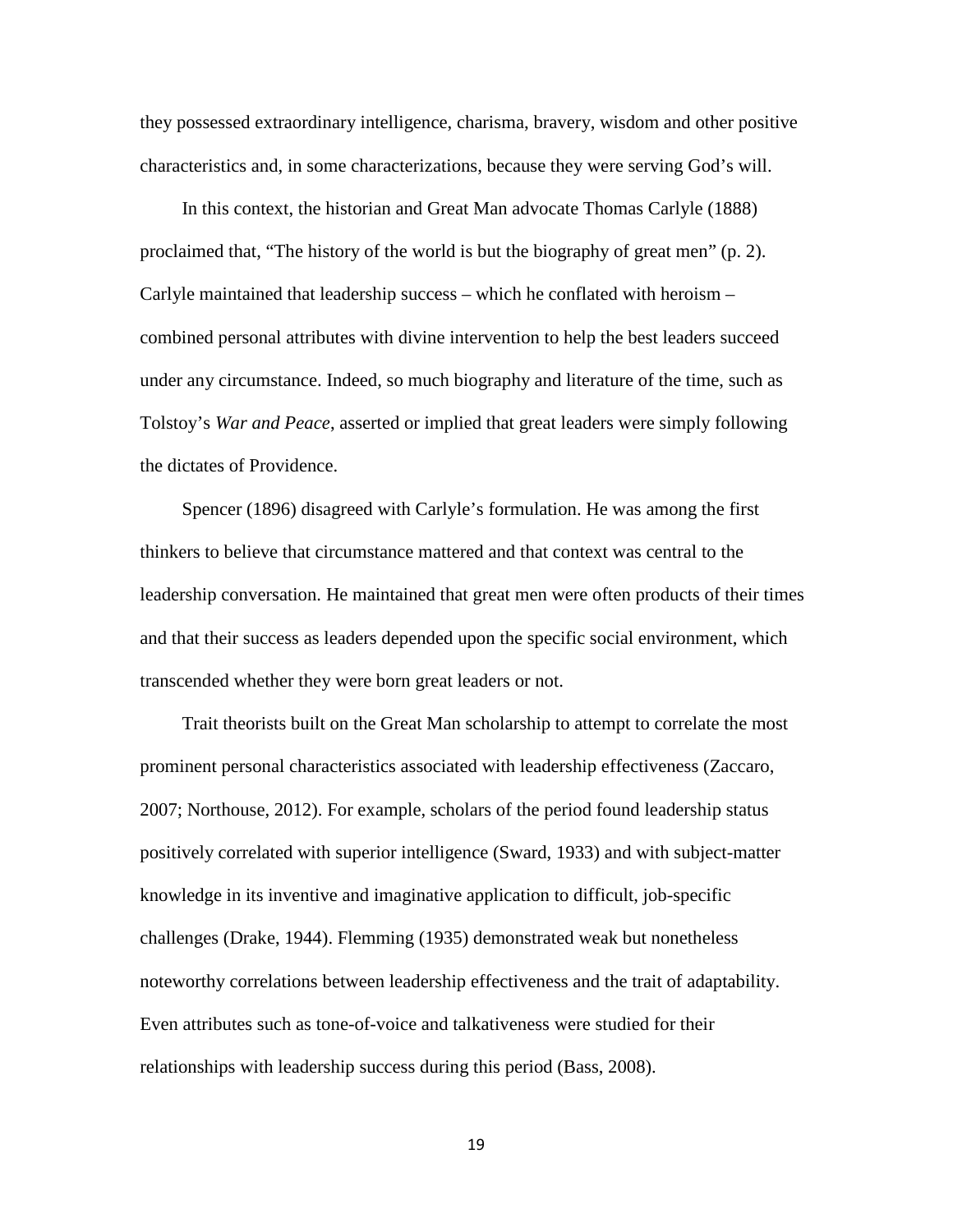In exploring what they label the "controversial" history of Trait Leadership Theories, Kirkpatrick & Locke (1991) wrote that, "While research shows that the possession of certain traits alone does not guarantee leadership success, there is evidence that effective leaders are different from other people in certain key respects" (p. 48). The authors cite drive, integrity, self-confidence, cognitive abilities and knowledge of the business as among these key differentiators. Though rarely found in Traits Theory scholarship or even subsequent reviews of that scholarship, vision is referenced in the authors' early 1990s contention that leaders do need to, "Formulate an organizational vision and an effective plan for pursuing it" (p. 48).

In general, however, there was virtually no discussion of vision or the relationship between traits and vision or vision development when either Great Man or Trait Theories dominated the leadership conversation.

#### *Behavioral Theories*

The next theoretical progression can be found in Behavioral Theory of the 1940s, '50s and '60s. This thinking started to emphasize that, in fact, leaders could be "made," leadership could be taught, and successful leaders were not simply born that way (Bass  $\&$ Stogdill, 1990; Northouse, 2012). Behavioral Theory described what leaders actually did (Burmeister, 2003) and not as much on who they were as measured by intelligence, personality or other trait-based criteria.

Both Ohio State University and the University of Michigan undertook vast studies of leadership behaviors at the time, cataloguing as many as 2,000 specific behaviors (Hemphill & Coons, 1957, from Burmeister) that, in theory, could be objectively observed, measured and learned. However, as Nahavandi (2000) wrote, the links between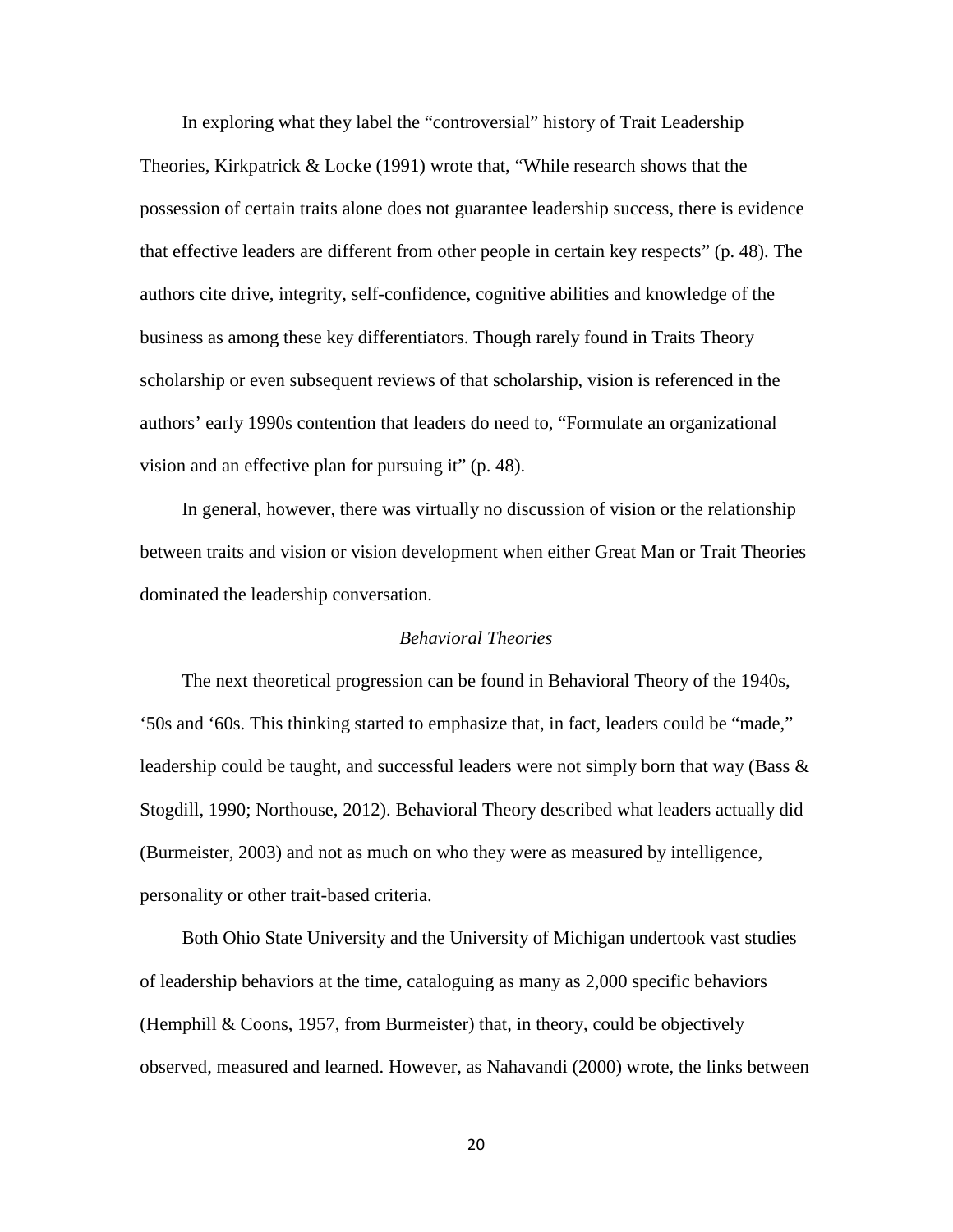behaviors and successful leadership outcomes could never be established. In this sense, Behavioral Theory focused on leadership description rather than prescriptions for how to engage in leadership effectively.

One prominent derivative of Behavioral Theory included Path-Goal Theory. Here, it was theorized, leaders choose to behave in various ways (directive, supportive, participative and achievement-oriented) to advance specific organizational goals (House & Mitchell, 1974). In doing so, leaders coach, mentor, motivate, and reward employees, compensate for capability gaps in the organization, remove obstacles and, ultimately, lead by example (Northouse, 2012). One would think that linking paths to goals – or one could say journeys to destinations – would, of necessity, underscore the prominence of vision in articulating goals and intentionally animating how to achieve them. Yet Path-Goal thinking was silent on the subject of vision.

The notion of skills also started to emerge in scholarly conversation about leadership at the time. These conversations raised contextual questions about whether leaders possessed the right skills to achieve needed behaviors. This was an especially noteworthy departure in ontological terms because, in this view, skills could actually be learned and thus leaders could transcend the constraints of Great Man Theory or even Trait Theory that tied success to natural-born proclivities or even the will of God. Katz (1955) was among the first to examine leadership skills in this regard, separating them from traits and ascribing leadership effectiveness to technical, human and conceptual skills. Katz stated, "Skills imply what leaders can accomplish whereas traits imply who leaders are" (from Northouse, 2004, p. 36).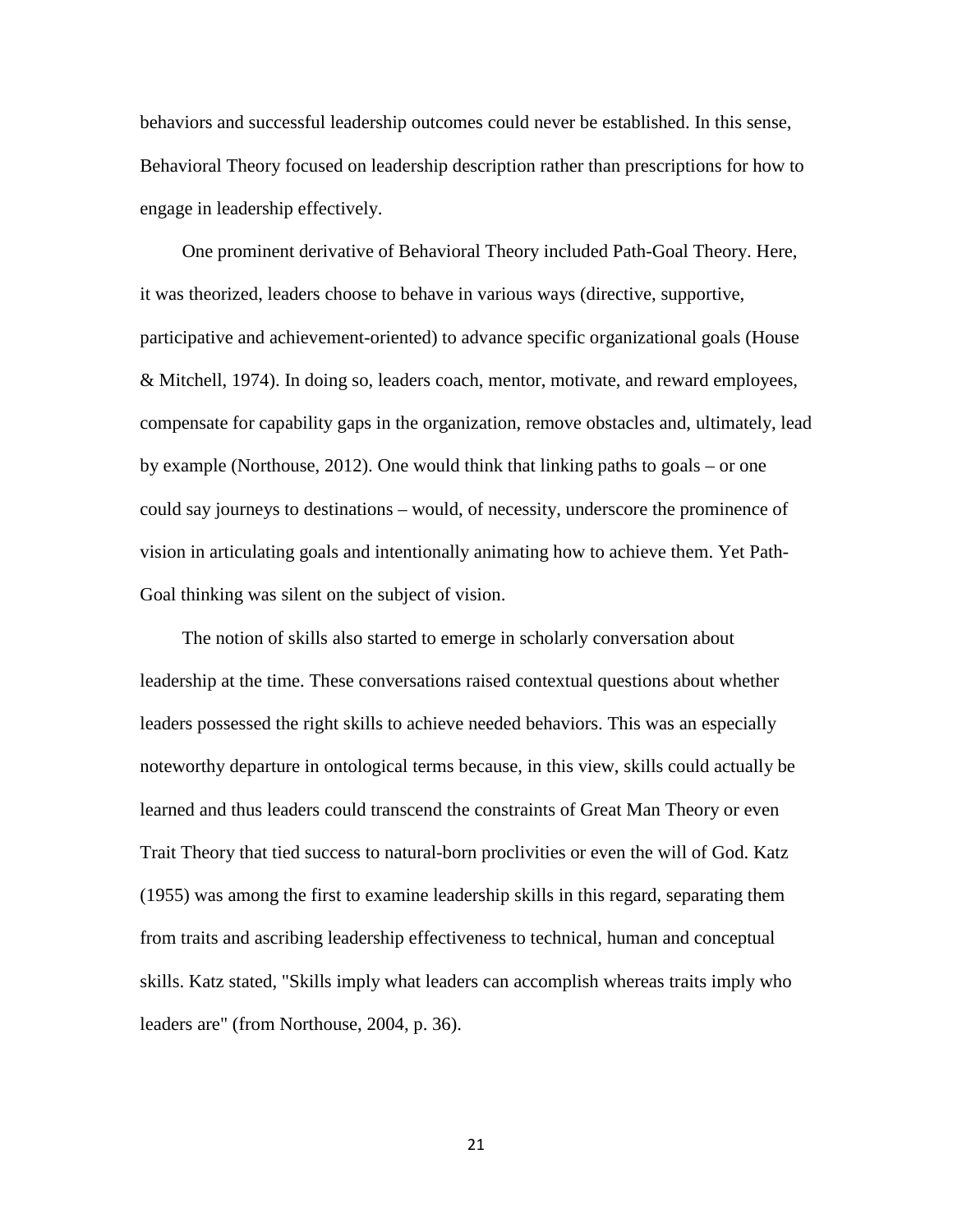Still, nowhere does vision or the leader role in developing it seem to be among the important skills considered at the time. In general, and once again, Behavioral Theory and contemporaneous discussions of skills were largely silent on the subject of vision.

## *Contingency and Situational Theories*

Emerging in the 1960s and '70s, Contingency and Situational theories presented a more nuanced approaches to the understanding of leadership (Hersey, 1985; Bass  $\&$ Stogdill, 1990; Northouse, 2012). Here, leadership performance was not seen as simply an outgrowth of natural-born greatness, positive traits or behaviors. Rather, these theories considered the relationship between leaders and their particular context, building on Spencer's earlier wisdom. They asserted that certain kinds of leadership qualities are best suited to certain types of tasks, conditions and environments.

Fiedler and Chemers (1974) called this phenomenon Leader-Match theory, which attempts to match leaders to appropriate situations. Northouse (2004) said that this school of thought is referred to as contingency, "because it suggests that a leader's effectiveness depends on how well the leader's style fits the context" (p. 109). At least three leadership factors emerge in the Contingency Theory discussion – leader-member relations, task structure and positional power – but none of them make substantive reference to vision or vision development.

Contingent reinforcement is one aspect of these theories. This approach concerns rewarding employees for completing tasks successfully and reprimanding them for not doing so. Bass (2008) wrote that leaders in these situations, "arouse positive emotions in followers by consistently applying contingent reinforcements and generating mutual liking" (p. 366). In these scenarios, followers are assumed to be motivated by a leader's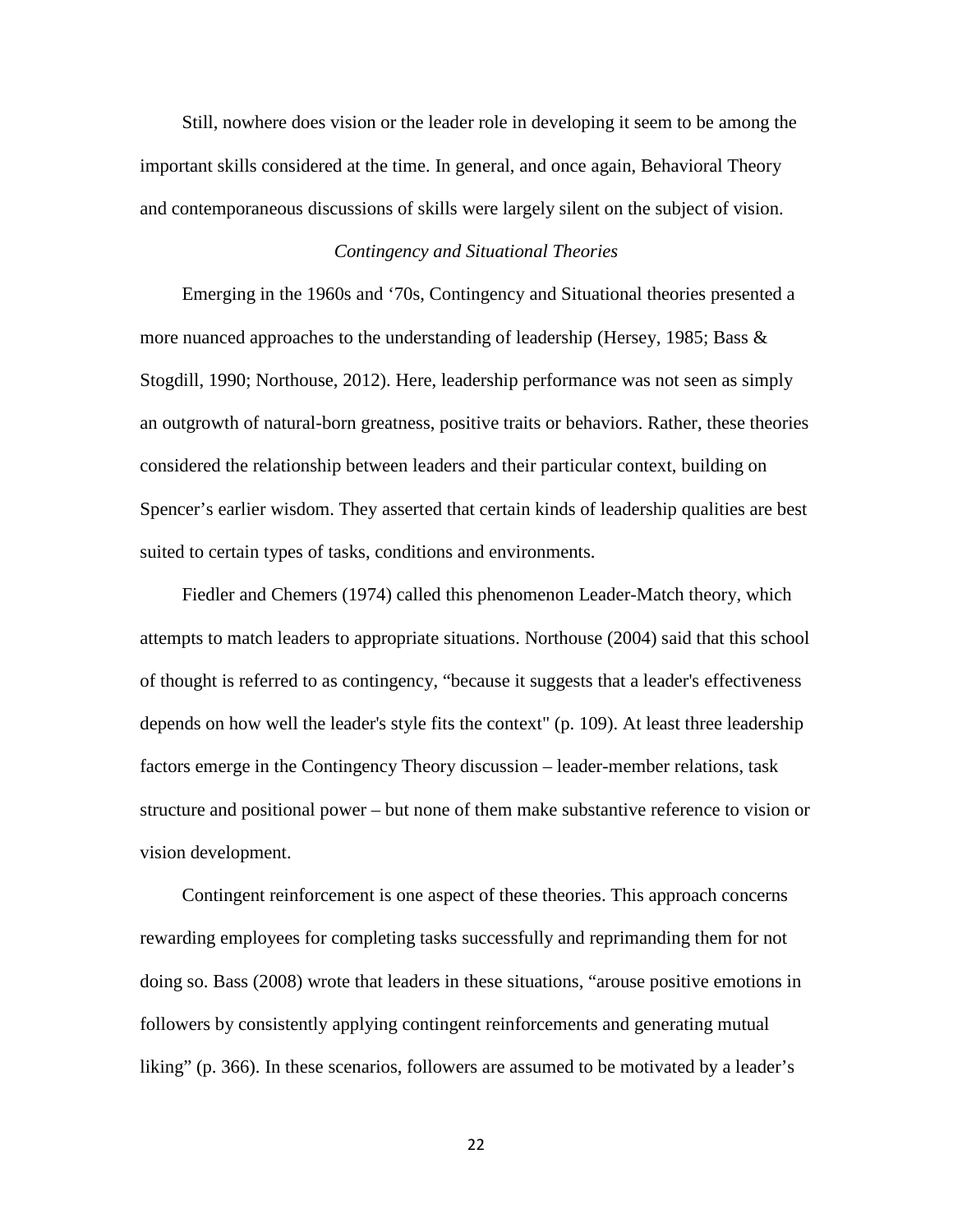ability and willingness to help them achieve personal gain rather than by an organization's or leader's inspiring vision.

While these theories evolved the discussion of leadership considerably beyond the inborn or innate aspects of Great Man and Trait Theories as well as the mid-century focus on Behaviorism, they also remained relatively silent on the matter of vision and vision development.

#### *Transformational Theories*

By the late 1970s, Burns (1978) broke new ground as among the first proponents of Transformational Leadership. Transformational Leadership placed significant emphasis on the needs of followers who, together with the leader, could transform an organization, a community or even a nation. Burns wrote that, "The transforming leader looks for potential motives in followers, seeks to satisfy (their) higher needs and engages the full person of the follower. The result of transforming leadership is a relationship of mutual stimulation and elevation" (p. 4).

Burns contrasted Transformational approaches with Transactional Leadership that focuses on shorter-term, status-quo exchanges and is not concerned with fundamentally changing the future or placing leaders and followers on a common, vision-based path. In this sense, Transactionalism seems more closely affiliated with the contingent reinforcement motivations described above. Here, a deal or mutual understanding of some kind is constructed in which one party (employee) performs a service for another party (employer) and receives consideration for accomplishing that task (paycheck). In this context, vision does not seem particularly relevant to Transactional Leadership approaches.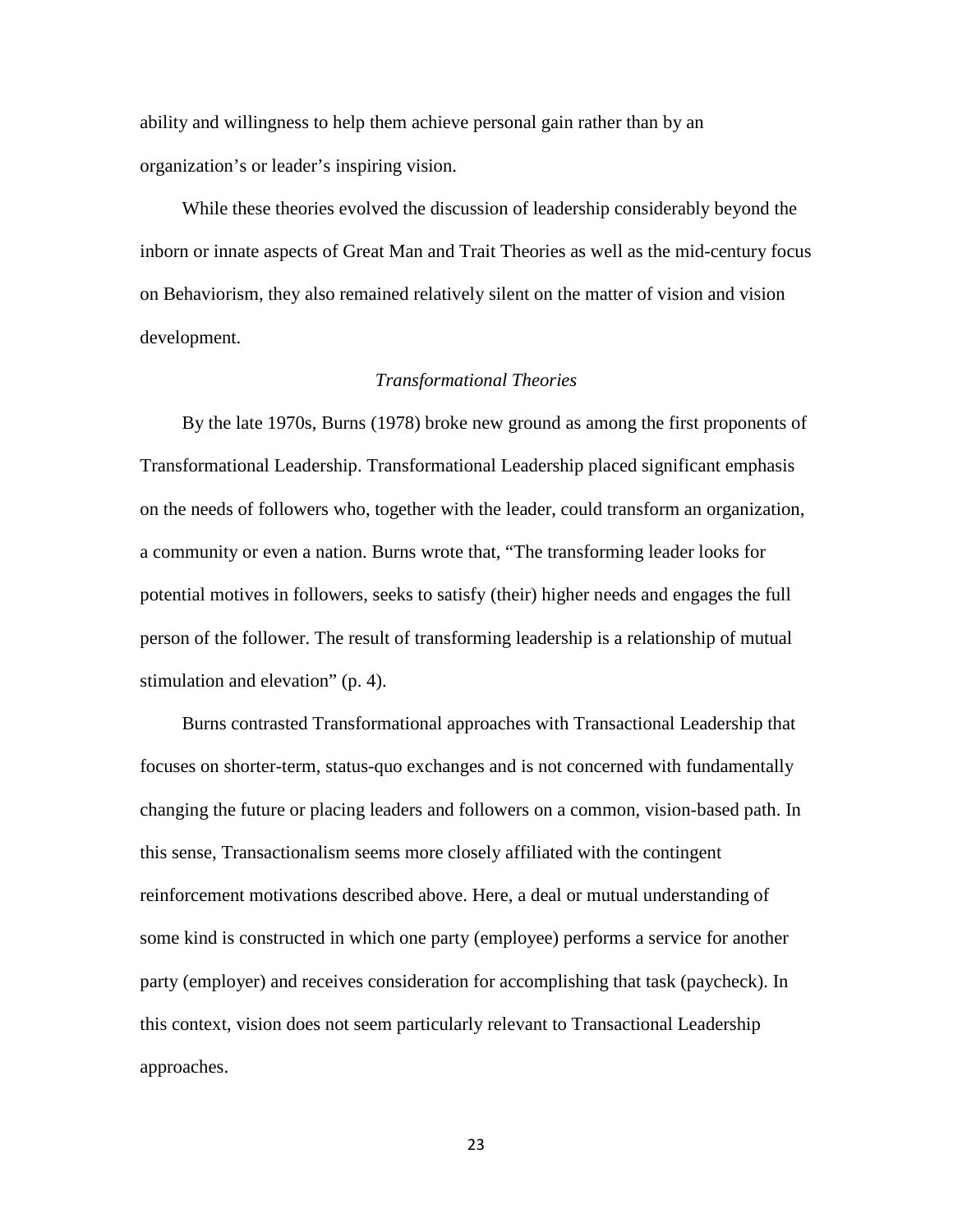Transformational Leadership theories, however, served as a powerful and unambiguous gateway to opening discussions about the role of vision in leadership. Smith et al. (2004) wrote that, "Transformational leadership occurs when a leader inspires followers to share a vision, empowering them to achieve the vision, and provides the resource necessary for developing their personal potential" (p. 80). Hauser and House (2000) believed that the "development and communication of a vision is one explanation for the success of Transformational leaders and their effect on the performance" (p. 258).

Indeed, Bass (1985) underscored the specific importance of leader roles in vision in the four criteria constituting his Multifactor Leadership Questionnaire, among the first attempts to measure specific components of Transformational Leadership. Of particular note in any conversation about vision was his use of the inspirational motivation and idealized influence criteria. Yukl (1999) later took the Burns and Bass formulations a step further by suggesting that employees can play co-developing roles with leaders in creating institutional vision and strategy.

Sashkin's (1995) meta-analyses of various Transformational Leadership theories found three common personal competencies and three common behavioral competencies, with "visionary" qualities prominent within the former and "articulating clear vision" key to the latter. Sashkin (2006) used this analysis to build what he eventually called, itself, a new vision for leadership.

In their review of seven transformational leadership theories, Baum et al. (1998) echoed Sashkin in finding that two of the three common characteristics shared by many key leadership theories concern vision. The authors contend that both "communicating a vision" and "taking various actions intended to implement the vision" (p. 2) are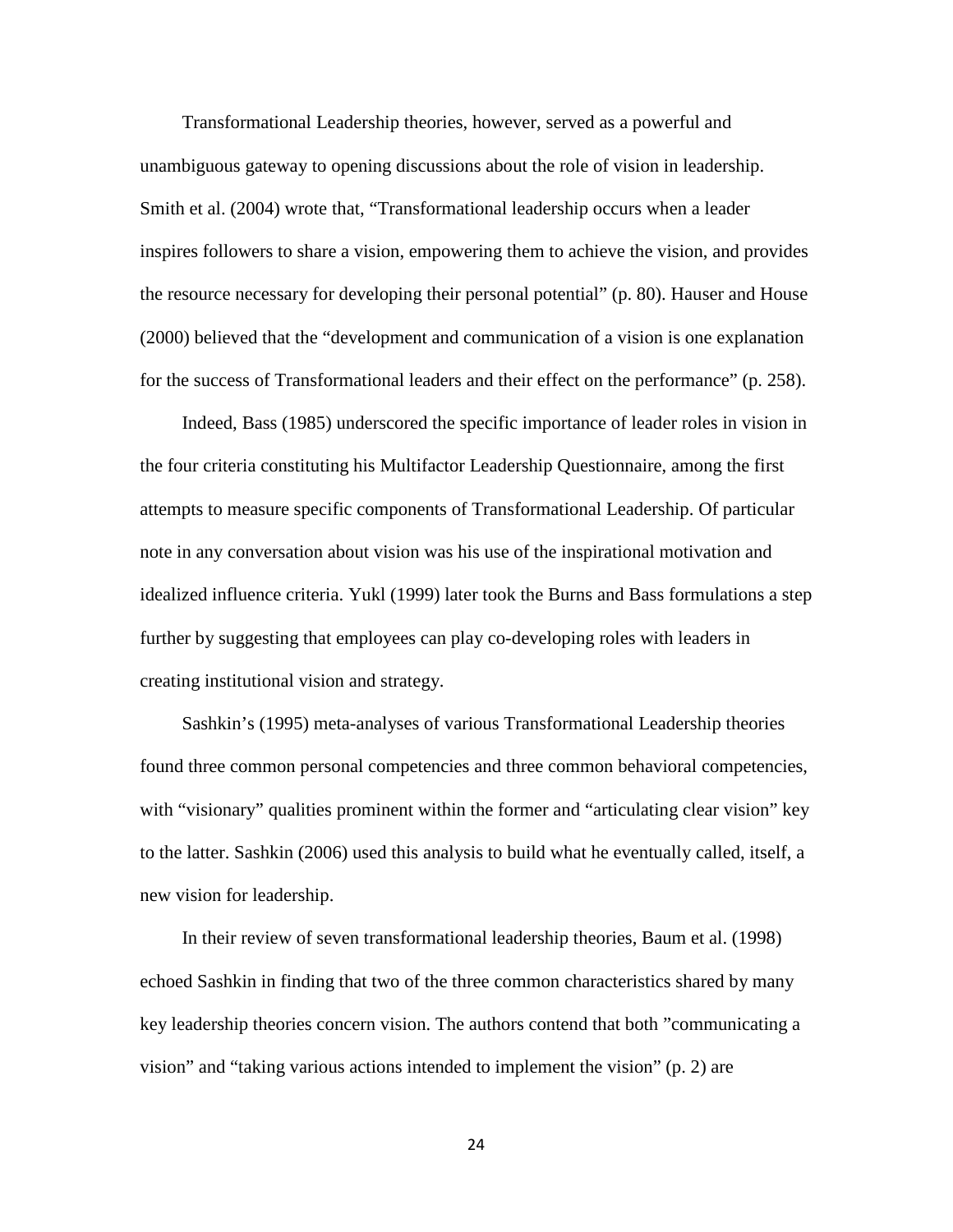paramount components of transformational leadership. However, Baum et al. (1998) did not speak to specific leader roles in developing vision.

Nonetheless, Burns and his contemporaries ignited the conversation about leadership and vision in the late 1970s and extended it well through the '80s and '90s. As such, Transformational Leadership was the first of the broad leadership theories to treat vision substantively, integrate it into expectations for effective leaders and leadership and link it to organizational success.

#### *Servant Leadership Theories*

Numerous leadership theories emerged from the Transformational impulse of the late 1970s, '80s and '90s as, for example, questions about moral and ethical leadership intensified in the wake of the Watergate scandal and Vietnam War.

At their core, the most developed of these new theories often concerned the leader role in sharing, distributing or releasing organizational power. This thinking sometimes extended even to the reversing of traditional power relationships between leaders and followers, generally in diametric opposition to the linear, top-down formulations of Great Man, Trait, Behavior and Contingency Theories.

Conceived by Greenleef (1977) and, some claim, derived from certain spiritual and moral motivations (Wicks, 2002), Servant Leadership is a primary example of this trend. Greenleef believed that servant leaders were careful listeners, persuasive and able and willing to articulate and animate ideas effectively. These ideas include shared vision. Indeed, Laub (1999) identified six distinct components of Servant Leadership: 1) valuing people, 2) developing people, 3) building community, 4) displaying authenticity, 5) providing leadership and 6) sharing leadership. It is through the mechanism of sharing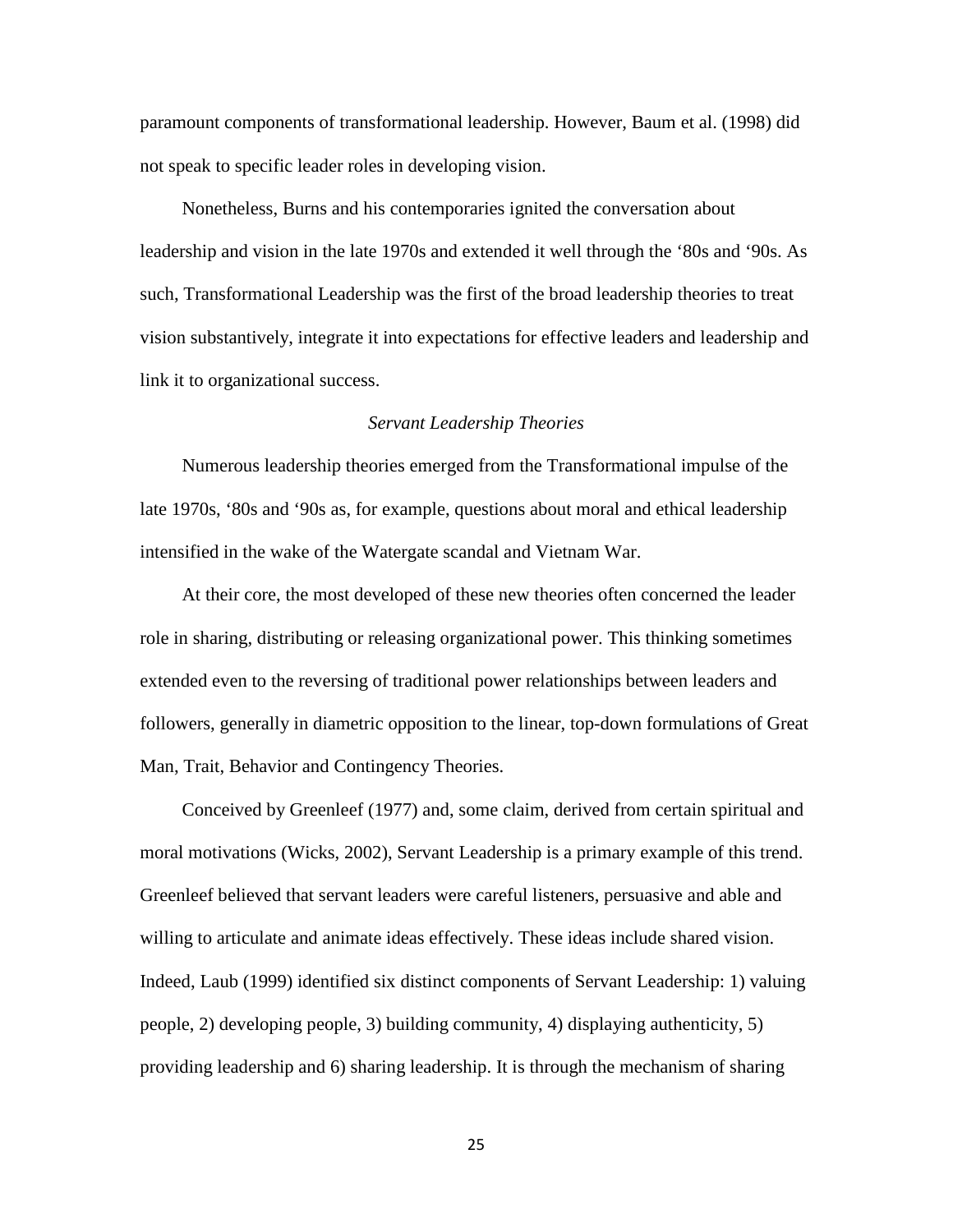leadership that Greenleef, Laub and other Servant Leadership theorists placed such importance on the leader role in envisioning the future and sharing that vision. Importantly, they also started to discuss the role of other people in the organization in envisioning the future and sharing vision, which is completely consistent with the tenets of the servant. In this manner, Servant Leadership started to distribute and decentralize vision development.

This focus on future orientation and shared vision is central to an understanding of Servant Leadership. Laub (1999) asserted that shared vision empowers people and responds to their needs, which is core to an understanding of Servant Leadership. Dennis (2004) cited the work of both Buchen (1998), who "pointed out that focusing on a future state was very important to Greenleaf's model and that servant leaders must be preoccupied with the future" (p. 6), and Bennett (2001), who "contended that the servant leader must dream while remaining in the past and focused on the future, because this allows the leader to take advantage of the opportunities of the present" (p. 6). In creating a Servant Leadership Assessment Instrument, Dennis also cited Patterson who included vision as one of seven "constructs of servant leadership" (p. 3).

Building on Greenleef and Laub, Smith et al. (2004) stated that Servant Leadership, "Views a leader as a servant of his/her followers. It places the interest of followers before the self-interest of a leader, emphasizes personal development and empowerment of followers" (p. 80). The authors argue further that Transformational and Servant Leadership Theories overlap in some areas, especially in their focus on charismatic leadership, and that Servant thinking can be seen as a logical outgrowth of the Transformational orientation. This is especially relevant as Servant Leadership, like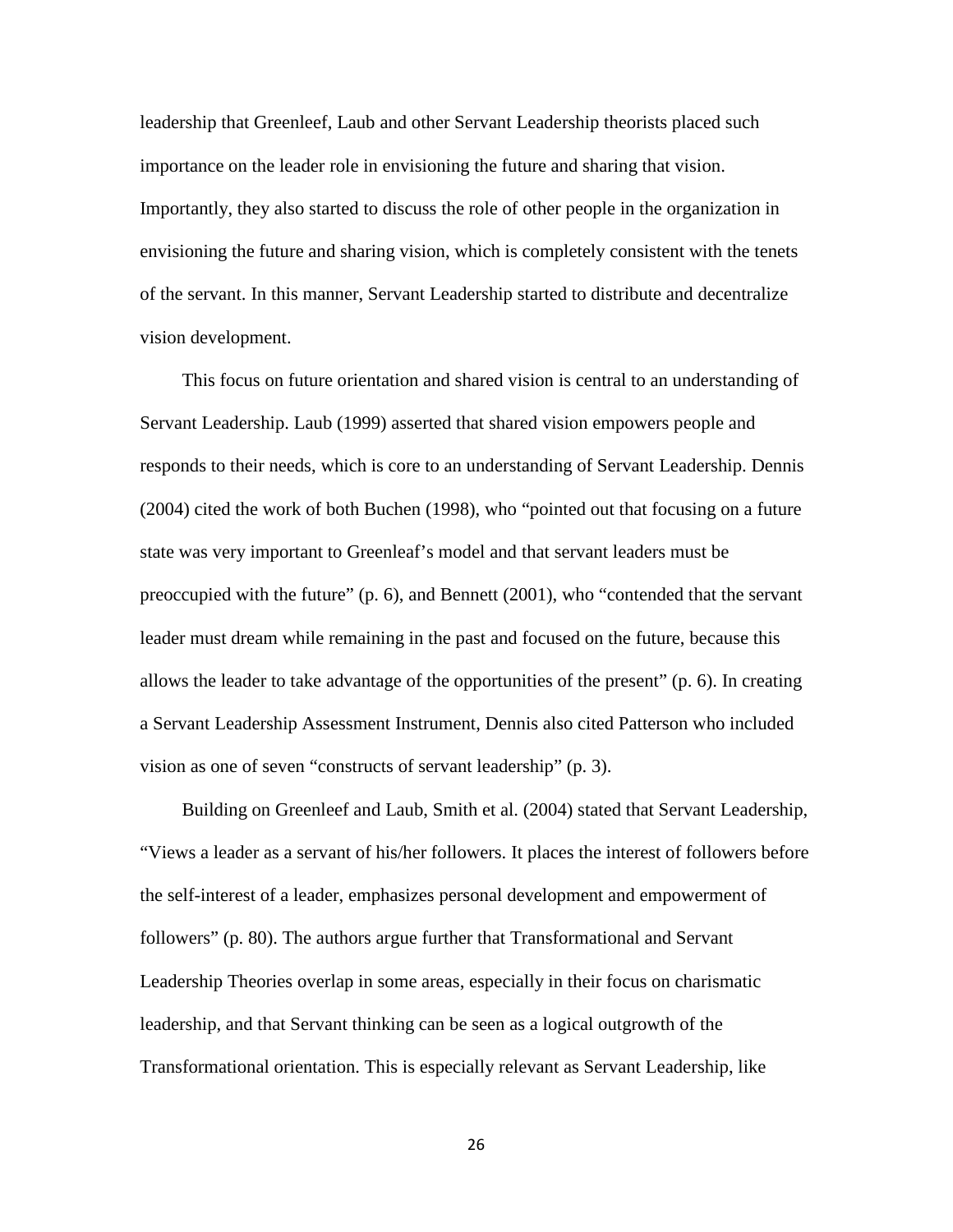Transformational Leadership, places value on the importance of vision. Smith et al. wrote that, "The servant leader is a facilitator for followers to achieve a shared vision" (p. 80).

Servant Leadership and other significant theories that immediately followed Transformational scholarship focused on sharing, distributing, serving and even releasing executive power. These theories advanced the conversation about vision considerably, and they can be seen as logical progressions of the Transformational view of vision from only the leader's prerogative. However, the fact that they emphasize collaboration and a sharing of responsibility and authority has the potential to confuse understanding of who ultimately owns responsibility for development of institutional vision.

# *Complexity Leadership Theories*

New theories emerged in the 1990s based on a premise that, in Skarzauskiene's (2010) words, "Effective decision making and learning in a world of growing dynamic complexity requires leaders to become systems thinkers – to develop tools to understand the structures of complex systems" (p. 49). A considerable degree of metaphorical thinking and dialogue developed at the time – that persists today – in which it is argued that leadership is best viewed (if not operationalized) through the lens of systems thinking (Dreachslin et al*.*, 1994; Simpson, 2007). Here, Complexity Leadership scholars asserted, organizations should move from closed systems designed to exert control to open systems intended to optimize creativity and collaboration.

In this context, organizations are considered complex adaptive systems (Collier and Estaban, 2000; Englehardt and Simmons, 2002) and leadership and its analyses are undertaken at a systems level focusing on the dynamic, non-linear and emergent aspects of, for example, chaos theory or quantum mechanics (Styhre, 2002; Cooksey, 2003). This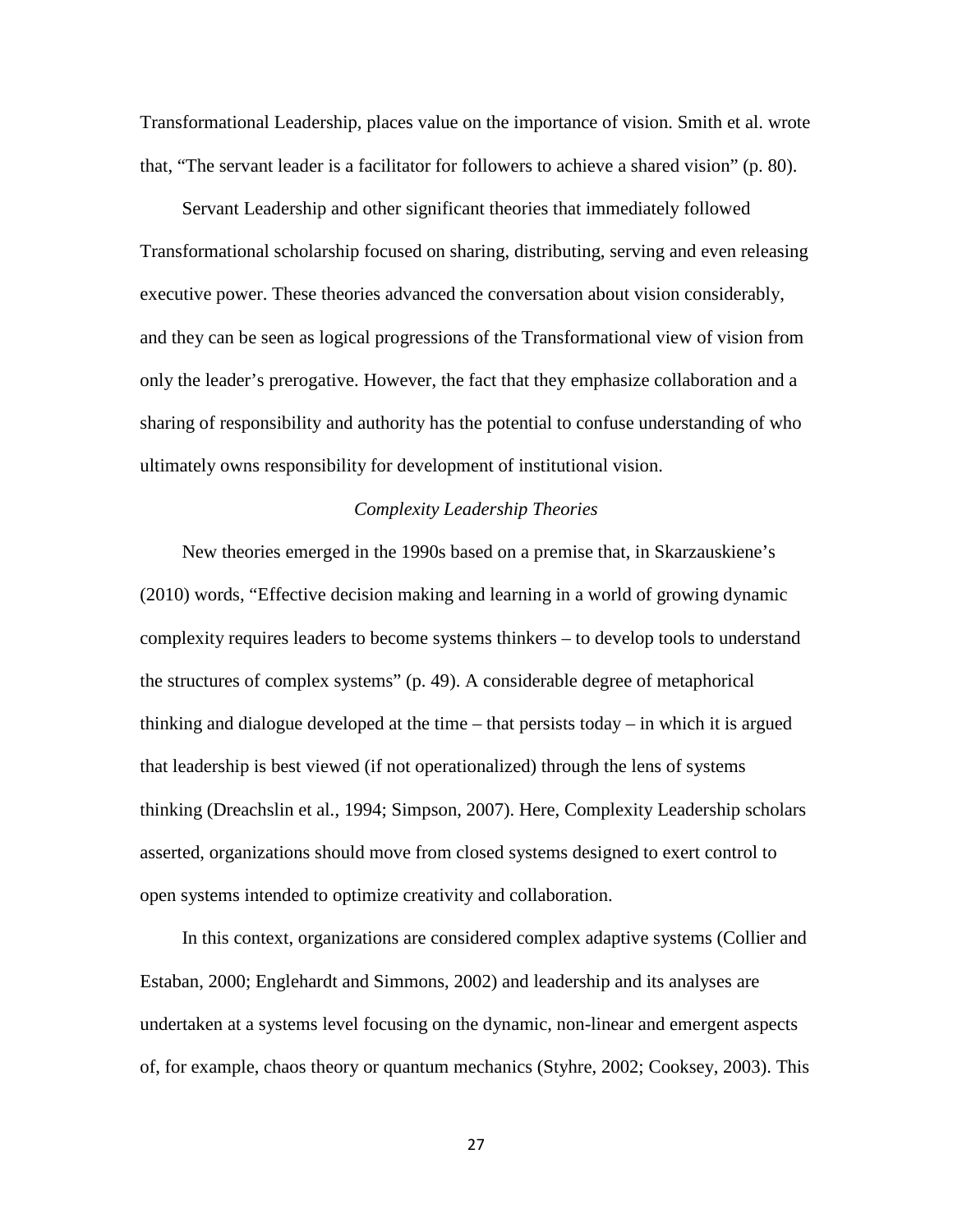has driven the leadership conversation, in Borzillo and Kaminska-Labbé's (2011) terms to focus "on the self-organization of interconnected driving forces operating far from equilibrium" (p.354). Interestingly, these concepts of "self-organization" and "operating far from equilibrium," however, could seem to run counter to perceptions of traditional, centralized leader roles in vision development.

Some Complexity Leadership scholars have moved the conversation past the edge of equilibrium-based environments, where central control remains extant, right to the edge of chaos, where creative emergence is deemed more desirable than traditional control. This view emphasizes the innovative benefits that accompany leadership practices and structures that seek to thrive in organic, ever-shifting and seemingly chaotic environments – what some have labeled the organizational equivalent of white-water rafting.

In his work on "quantum organizations," Youngblood (1997) wrote that these institutions "have found that the organic model, with its emphasis on responsiveness and creativity, is much better suited to this quantum world," adding that leader roles in this new realm must be oriented "to activities that promote the richest possible environment for self-organization to occur" (p. 8). Youngblood highlights three activities for which this new kind of leader is responsible: 1) establishing context, 2) disturbing the system and 3) cultivating the organization. In his view, this new kind of leadership "is not a position but a process" (p. 8).

It is within this first domain of "establishing context" that Youngblood, echoing other Complexity Leadership scholars, underscored the essential role of vision:

> Creativity and self-organization in living systems are contingent on having a clear identity – a context for taking action. In organizations,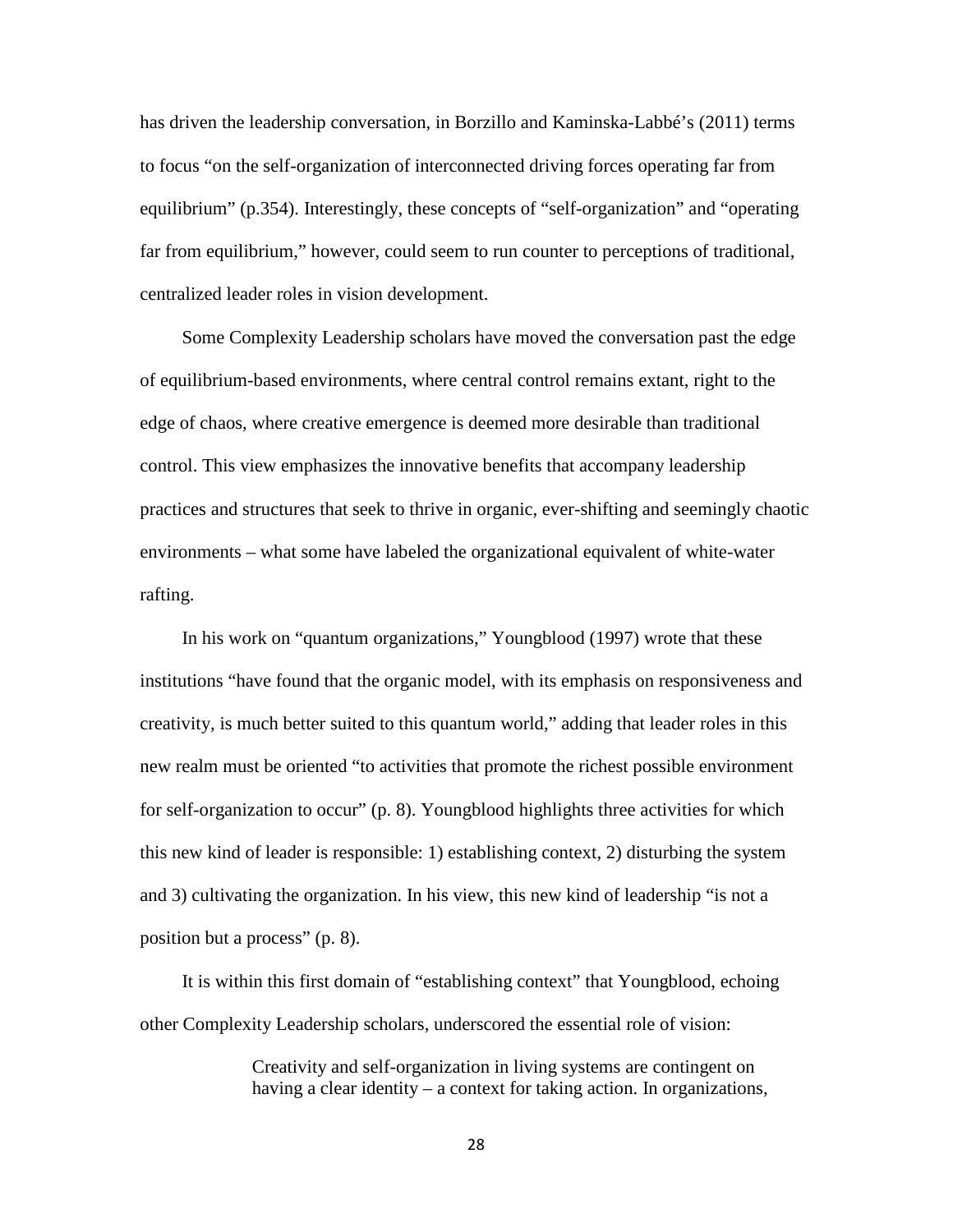identity is established through purpose, principles, strategy, and culture, all of which come together in a 'shared vision' (p. 11).

This assertion helps address concerns over the lack or loss of vision stemming from matters of "self-organization" and "operating far from equilibrium" raised above. Indeed, Youngblood argued that vision is an essential glue that holds the organization together on the edge of chaos where, "through shared beliefs and intentions, people are able to act autonomously and remain in accord with the whole – thus drastically reducing the need for external controls. This is an area that bureaucratic organizations typically ignore" (p. 11).

Youngblood believed that traditional, bureaucratic organizations unwilling or unable to operate at the edge of chaos, risk cheapening vision:

> But ask any employee what the company's vision is, and how it affects his or her everyday job, and 99 out of 100 won't be able to tell you – and this includes the executives! This must change. A strong, well-understood, core ideology is vital to a Quantum Organization (p. 11).

In a 2007 case study on leadership and complexity, a decade after Youngblood's work, Peters referred to the uncertainty and creativity that marks life on the edge of chaos as "organizing in the mist" (p. 465). He described this terrain as one in which effective leaders know, "how to recognize and work with the qualities of participation, conversational life, anxiety, diversity and with unpredictability and paradox" (p. 465). But again, neither Peters nor other Complexity Leadership scholars minimized the role of vision. In fact, their orientation is quite the opposite. To engage in "participation" and "conversational life" well or to channel the benefits of "diversity" and creativitygenerating "anxiety" effectively, organizations operating in complex environments need a clear, concise and shared vision.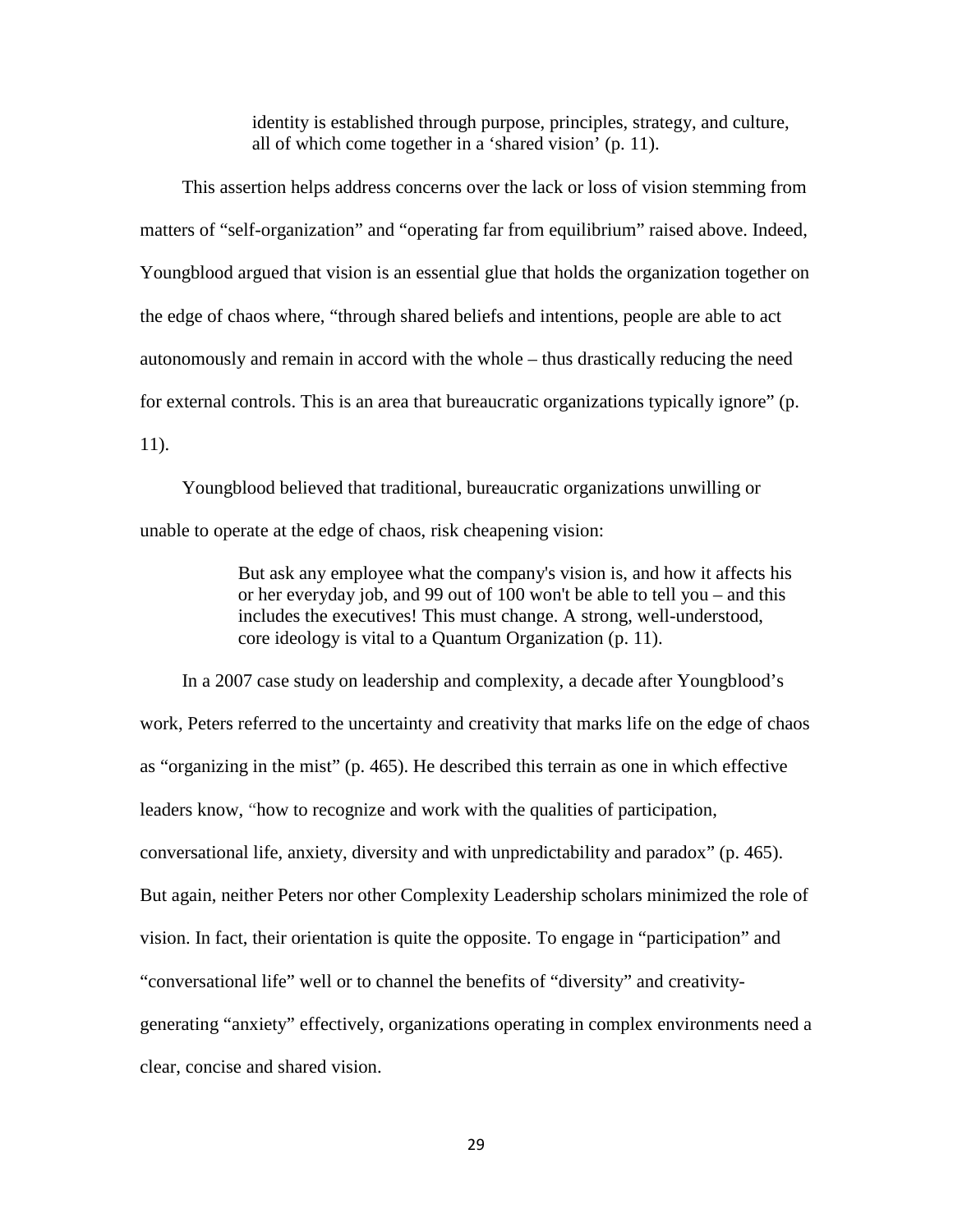While scholars of Servant Leadership certainly understood the benefits of vision, they seem less assertive about vision and about the leader role in developing it. Ironically, as leadership theory evolves toward ever-increasing decentralization and different modes of creative collaboration, Complexity Leadership Theory seems to have returned vision – and the leader role in its development, to some degree – to a more central place of prominence that it held in the Transformational Leadership community.

## *College and University Leadership*

Dennison (2001) lamented the state of literature on the college presidency, offering that "much of the extant literature concerning the university presidency appears trivial at best and offensive at worst" (p. 270). In the period of time since Dennison's complaint, however, one can argue that the literature of the presidency has improved. For example, Bok (2013), the former president of Harvard University, has recently undertaken a sweeping assessment of higher education with specific reference to the presidency. Trachtenberg et al. (2013) considered "why university leaders fail and how to prevent it." Resnick Pierce (2012), the former president of the University of Puget Sound, authored a book "On Being Presidential." Bowen (2011) wrote about "lessons learned" from his presidency at Princeton University. Trachtenberg (2008), the former president of The George Washington University and Hartford University, focused his book on the college presidency. Padilla (2005) considered "six extraordinary university presidents, to name just a handful of more recent publications. So, Dennison's earlier claims of triviality in the college-presidency literature may be receding. Having said this, however, there remains precious little even in these new works on the role of the college president in vision development.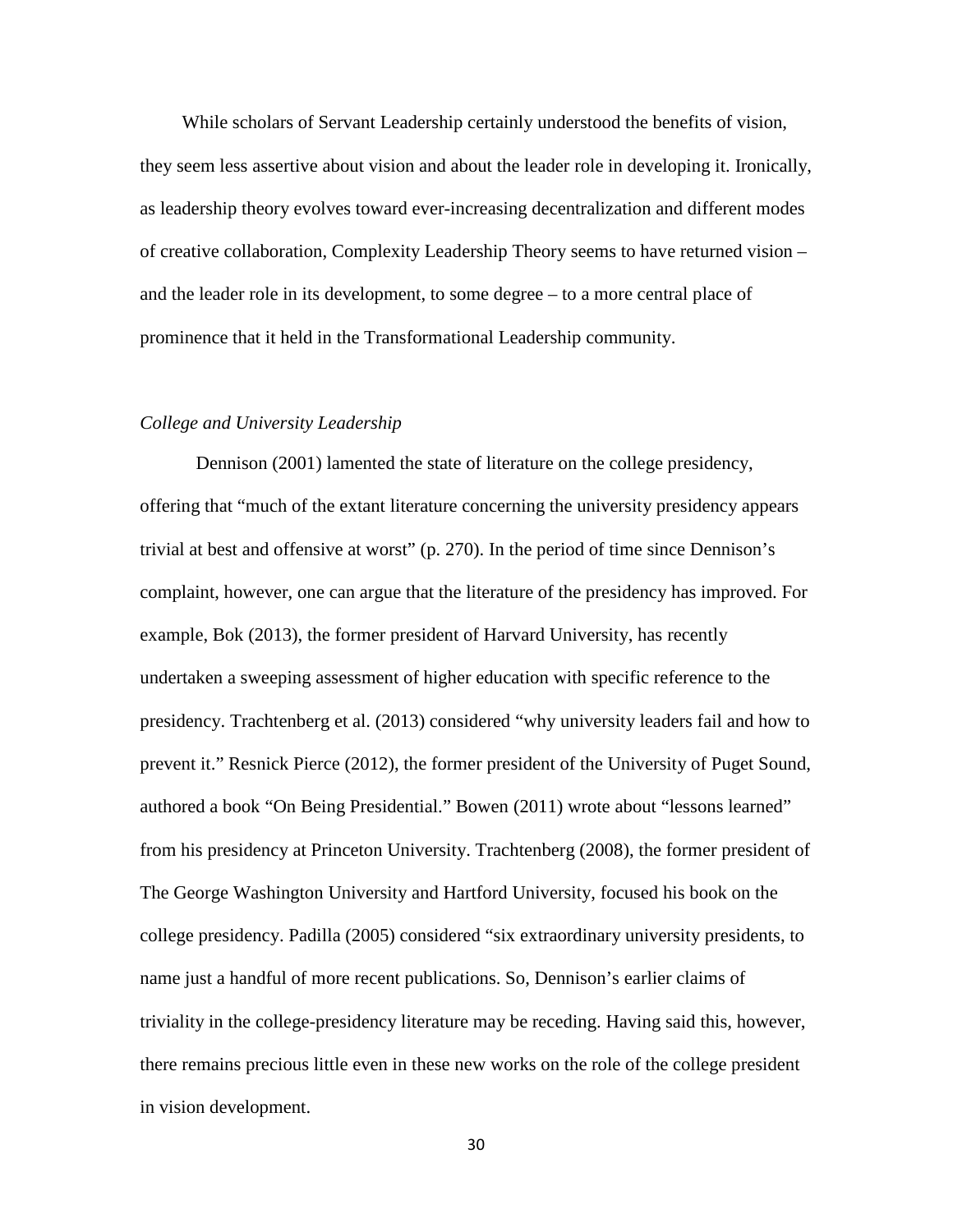#### *Increasing Pressures on the College Presidency*

Key among the themes in the higher education literature is the view that the college presidency has grown in complexity in recent years, with enormous and even unrealistic expectations placed on presidents with seemingly unlimited demands made on their time (Dennison, 2001; McLaughlin, 2004; Chait et al., 2004; Duderstadt, 2007; Bruininks, 2010; Kantabutra, 2010; Bowen (2011); Resnick Pierce (2012). This phenomenon raises questions about the ability and willingness of presidents to engage in visioning, especially now amidst what are presented as such substantial, arguably epochal changes in higher education.

Indeed, these rising individual pressures result from growing demands placed on higher education to address widespread concerns about accessibility and affordability and to reform in response, observers and critics contend, to rising tuition and fees and increased competition among private, public and for-profit entities as well as distancelearning providers and overseas competitors. These emerging themes bring with them calls for more effective and efficient business-like practices in the leadership of colleges and universities (Lucas, 1994; Leslie & Fretwell, 1996; Bowen, 2011); Resneck Pierce (2012); Christensen & Eyring, 2011; Selingo (2013); Trachtenberg et al. (2013).

Plus, the rise of for-profit institutions such as the University of Phoenix provides just one example of the rapidly changing higher education landscape confronting presidents of traditional, not-for-profit institutions today. The growth of these entities has resulted in calls by some scholars and advocates for urgent reform of traditional highereducation delivery systems and, thus, dramatically increasing the complexity of the college presidency (Christensen & Eyring,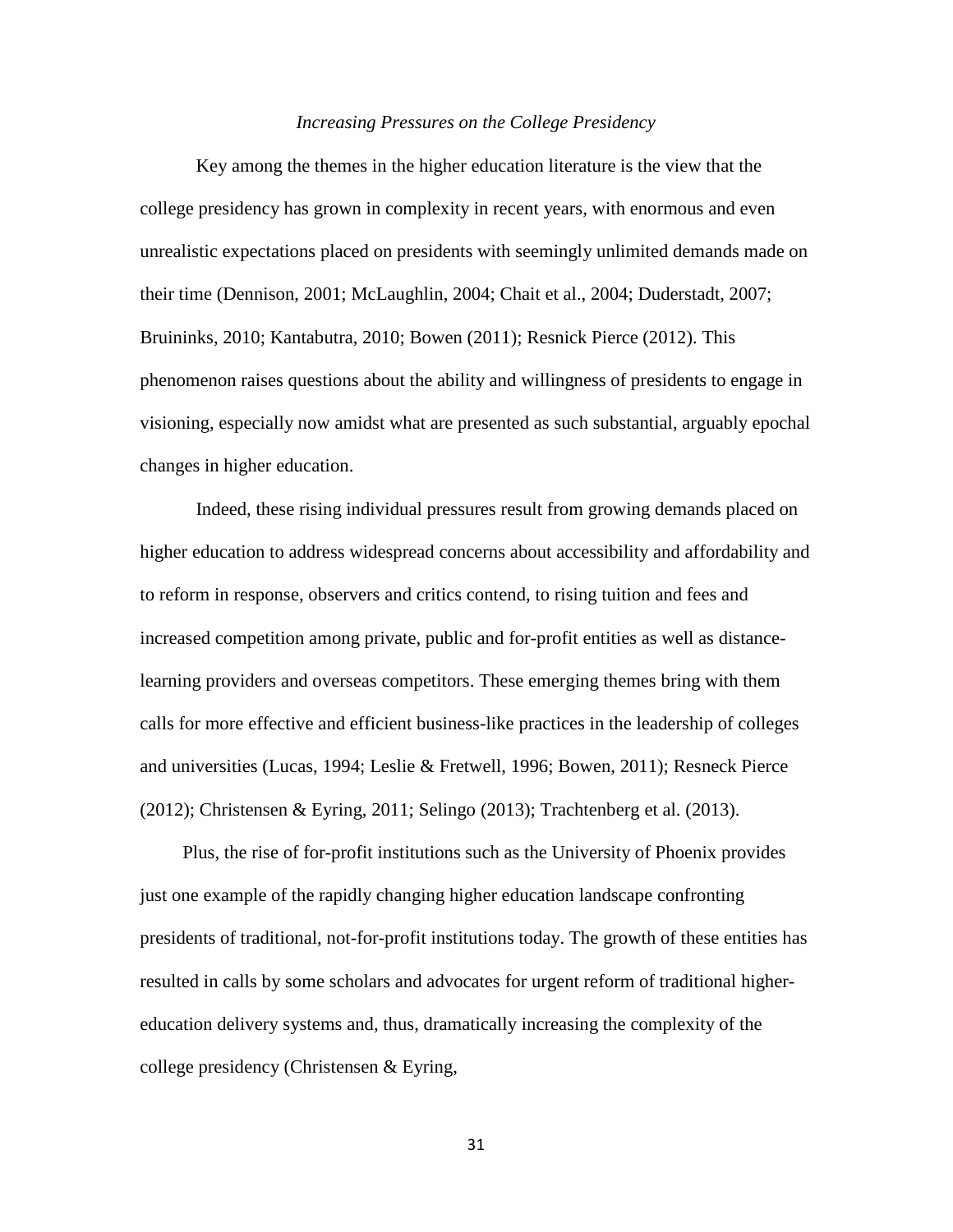2011; Selingo, 2013).

Is it any wonder that the so-called great men or giants among college and university presidents of earlier generations evoked by Greenberg (1998), Dennison (2001), Nelson (2007) and Bok (2013) – "Robert Maynard Hutchins of the University of Chicago, who introduced the 'Great Books' approach to the curriculum and James Conant of Harvard, who helped create the National Science Foundation and advised national presidents" in Dennison's words (p. 269) – seem to have been chopped down to size today given these new, competitive market pressures? One wonders how it is even possible to develop compelling institutional vision today and, indeed, to be a visionary leader at all given such changes, controversy and concomitant existential questions of competitiveness and survival.

It is worth noting here, as well, that scholars and practitioners such as Trachtenberg et al. (2013) who have analyzed failed college presidencies, or what they call "presidencies derailed," report that a key factor in failure is not being able or willing to "demonstrate an appreciation for the heritage and culture of the enterprise" (p. 3). So, while many argue that today's academy must move into modernity and beyond these "great men" and their times, the failure to respect the history of higher education and of the specific institutions that presidents are leading can impair their effectiveness.

There is a clearly chorus of voices today arguing for the seemingly undeniable, vast new pressures on the college presidency. Of note, however, are a smaller number of scholars and practitioners like Bok (2013) who contend that some of these claims are "highly exaggerated" and "possessing little or no substance whatsoever (p. 384)." For example, Bok argues that dire commentaries about the failures concerning shared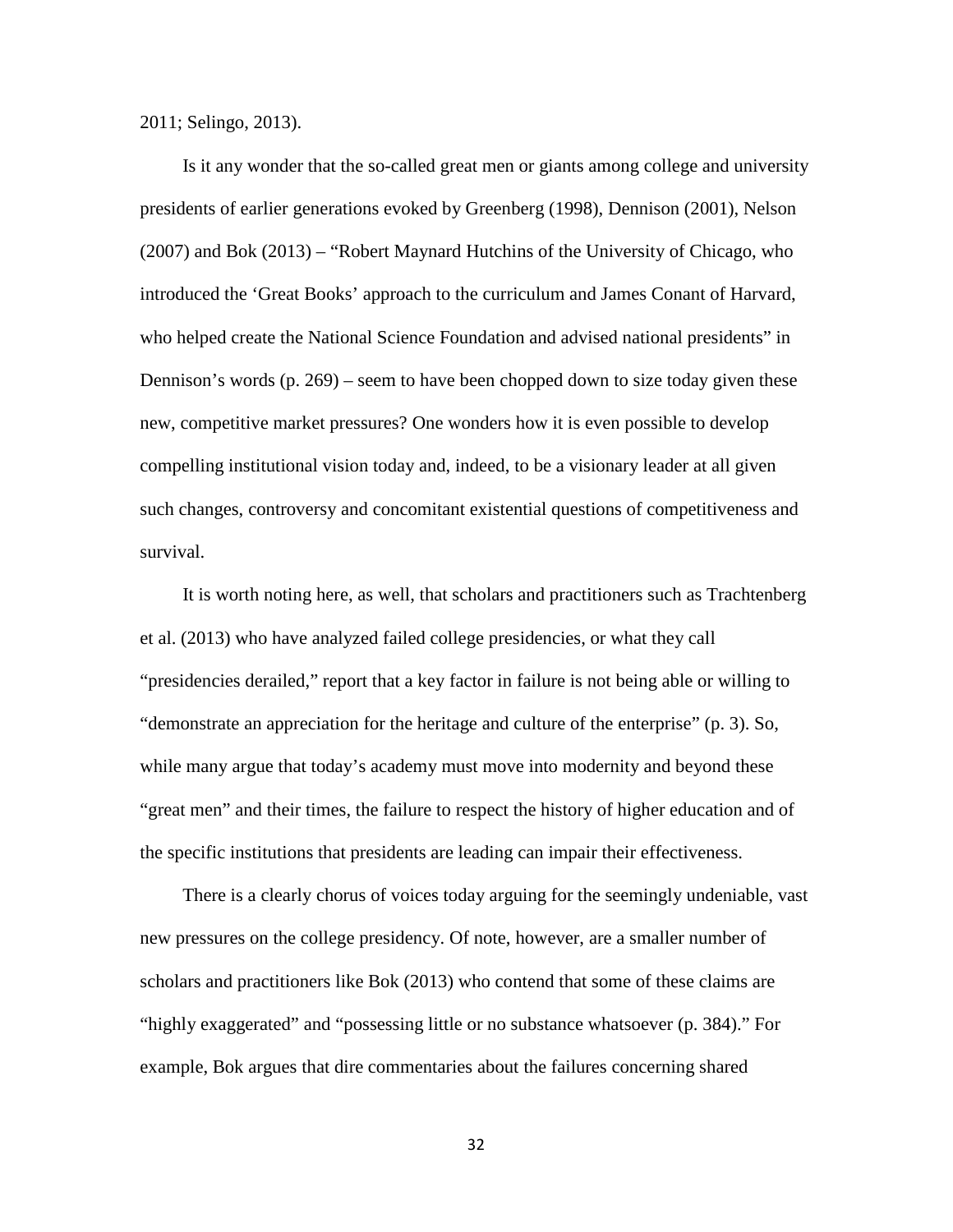governance, tenure, professors favoring research over teaching, the slow-moving, operationally conservative nature of universities or even that college costs too high are overstated and lacking in evidence.

Duderstadt (2010), the former University of Michigan president, reminds readers of the "continuity of change" (p. 7) and that, yes, this is certainly a "time of concern" in higher education, but that institutions and their presidents have long been challenged by vexing, seemingly intractable issues of their day. He asserts that dramatic change has always confronted the college presidency as, for example, "our nation shifted from an agricultural to an industrial economy, from a rural to an urban population, the needs of students and society shifted radically" (p. 8). Big thinkers like Bok and Duderstadt accept today's perilous competitive landscape; they are simply reminding observers that this has often been the case and nonetheless, in Duderstadt's words, "The university has endured as an important social institution" (p. 8).

Christensen and Eyring (2011) have been among the scholars calling most aggressively for dramatic, essential innovation in the leadership of colleges and universities today, a move to what they call the "innovative university." With these assertions, and in calling for changing the DNA of higher education from the inside out, they are also urging the hiring and rewarding of college and university presidents who can envision and shape success creatively amid ambiguity, divisive questions of accessibility and affordability and such potential large-scale change.

Building on Christensen's earlier work on disruptive innovation theory as well as on the recent laments of the state of higher education offered by Lewis (2006), Menand (2010) and others, the authors cite the paradoxical behaviors of universities and their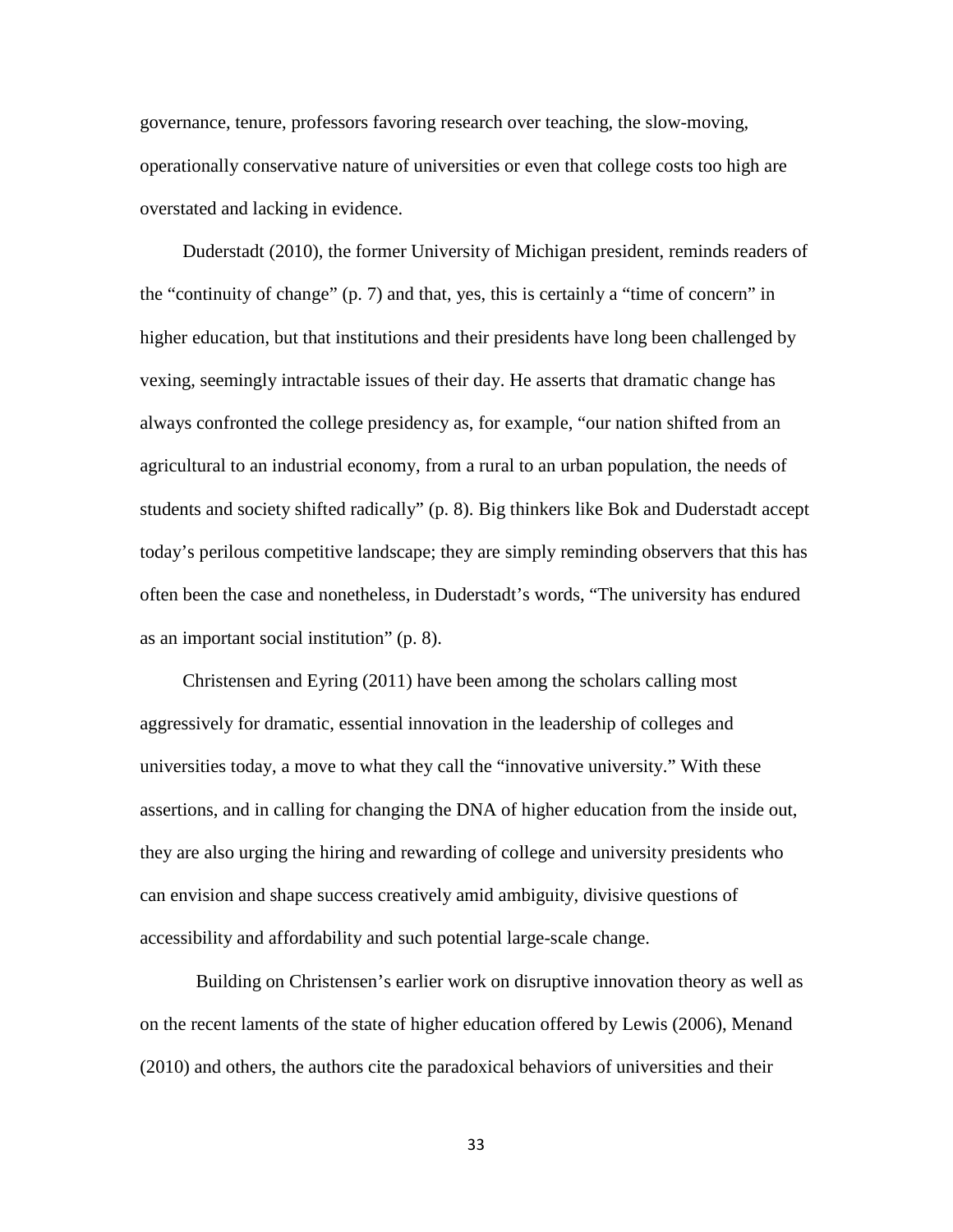leadership that seem to dampen the kind of visionary innovation and change that is actually needed more than ever to ensure their future vitality – and even viability.

Trachtenberg (2008) wrote that, "The nature of the university is more complex and, in many ways, more vulnerable than that of other types of enterprises" (p. 261). Selingo (2103) dramatically accelerated this point and joined many others in recent years to exclaim that, "American higher education is broken." In comparing higher education to America's troubled auto industry, and in labeling it a "risk-averse, self-satisfied industry" (p. x), Selingo opined:

> The higher education industry is beset by hubris, opposition to change, and resistance to accountability. Even the leaders of colleges and universities think we're in trouble. More than one third of them say American higher education is headed in the wrong direction (p. x).

Calls for effecting entirely new ways of seeing and doing things in higher education – and some of these calls seem rather breathless and over the top – are coming amidst the ratcheting-up of external political pressures to innovate and reform. Christensen and Eyring (2011) cite the Bush Administration's 2006 *A Test of Leadership: Charting the Future of U.S. Higher Education* in which then-Secretary of Education Margaret

Spellings upbraided higher education on these grounds:

What we have learned over the last year makes clear that American higher education has become what, in the business world, would be called a mature enterprise: increasingly risk-averse, at times selfsatisfied, and unduly expensive. It is an enterprise that has yet to address the fundamental issues of how academic programs and institutions must be transformed……It has yet to successfully confront the impact of globalization, rapidly evolving technologies, an increasingly diverse and aging population, and an evolving marketplace characterized by new needs and paradigms (p. 3).

Without using such pointed language, the Obama Administration has also been urging higher education leaders to engage in deep, lasting reform. At his January 24, 2012 speech on higher education at the University of Michigan, and later echoed in his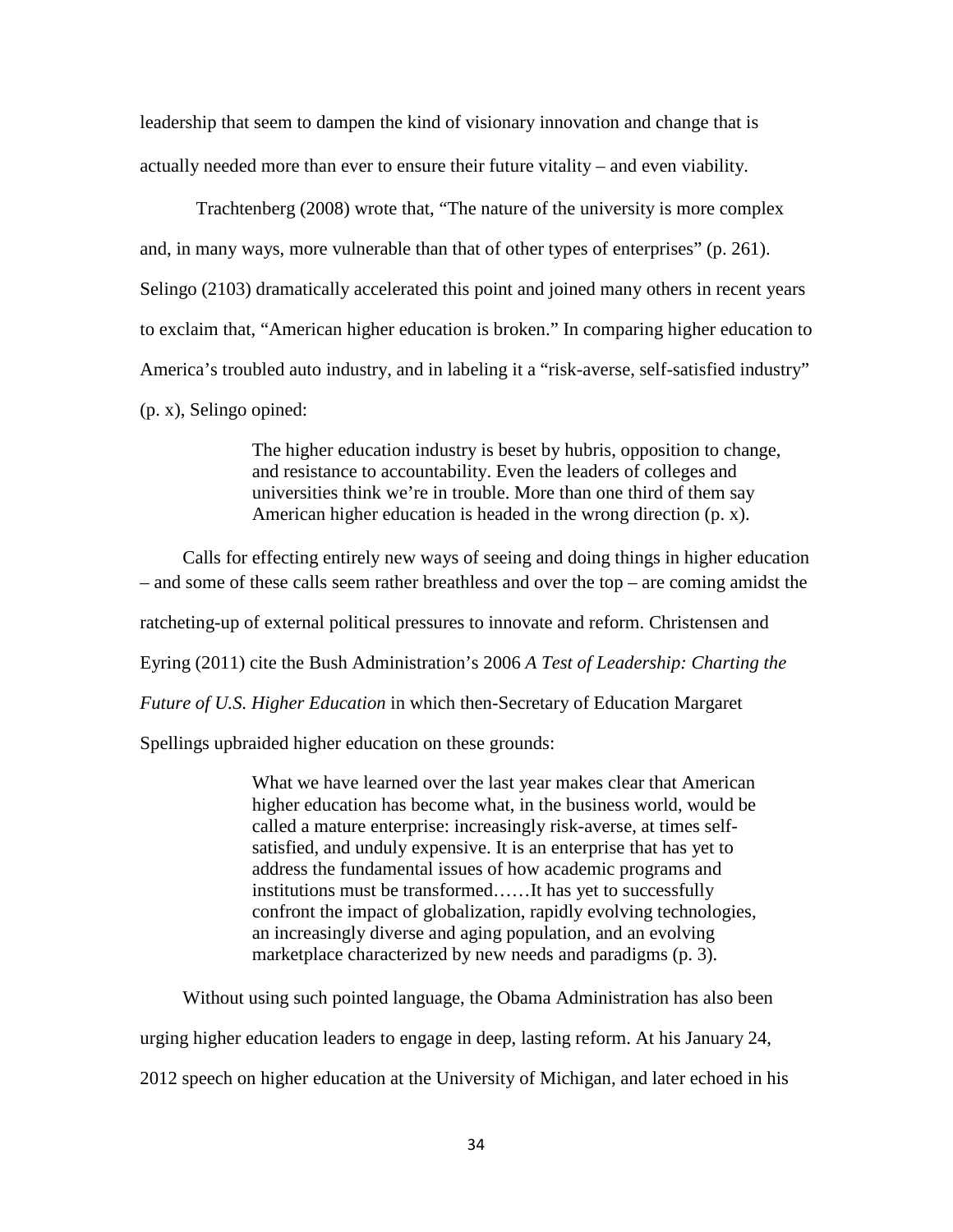2012 State of the Union Address, the President warned (The White House, Office of the Press Secretary, 2012):

> We should steer federal campus-based aid to those colleges that keep tuition affordable, provide good value and serve their students well. We are putting colleges on notice you can't assume that you'll just jack up tuition every single year. If you can't stop tuition from going up, then the funding you get from taxpayers each year will go down. We should push colleges to do better. We should hold them accountable if they don't.

College and university presidential vision development today must be seen through the lens of substantial change brought about by these new market realities and political pressures. Indeed, it is because of such disruptions, and not despite of them, that Bruininks et al. (2010) argued that the complexity made ever-more abundant by the Great Recession of 2008-2010 places an even greater premium on presidents who can develop animating, differentiating vision for their institutions. The authors echo Christensen and Eyring in contending that the new normal in higher education is marked by "changing demographics and spending priorities coupled with increasing competition and demands for accountability" that require presidents and their institutions to "embrace a clear vision of the future, including access and opportunity for all learners and a culture of entrepreneurship and service" (p. 113).

To the contrary, however, Greenberg (1998) noted that as these pressures find universities becoming "more like other businesses, their presidencies have attracted administrators and fundraisers more than scholars and visionaries" (p. 17). So, it can be argued that while today's changing environment requires visionary presidents playing far greater roles in vision development, it also creates potentially unrealistic conditions and expectations on the presidency while, paradoxically, placing limits on presidential powers that can make it very difficult for visionary leaders to succeed. Underscoring this point, McLaughlin (2004), who has labeled today's college presidency both the "perilous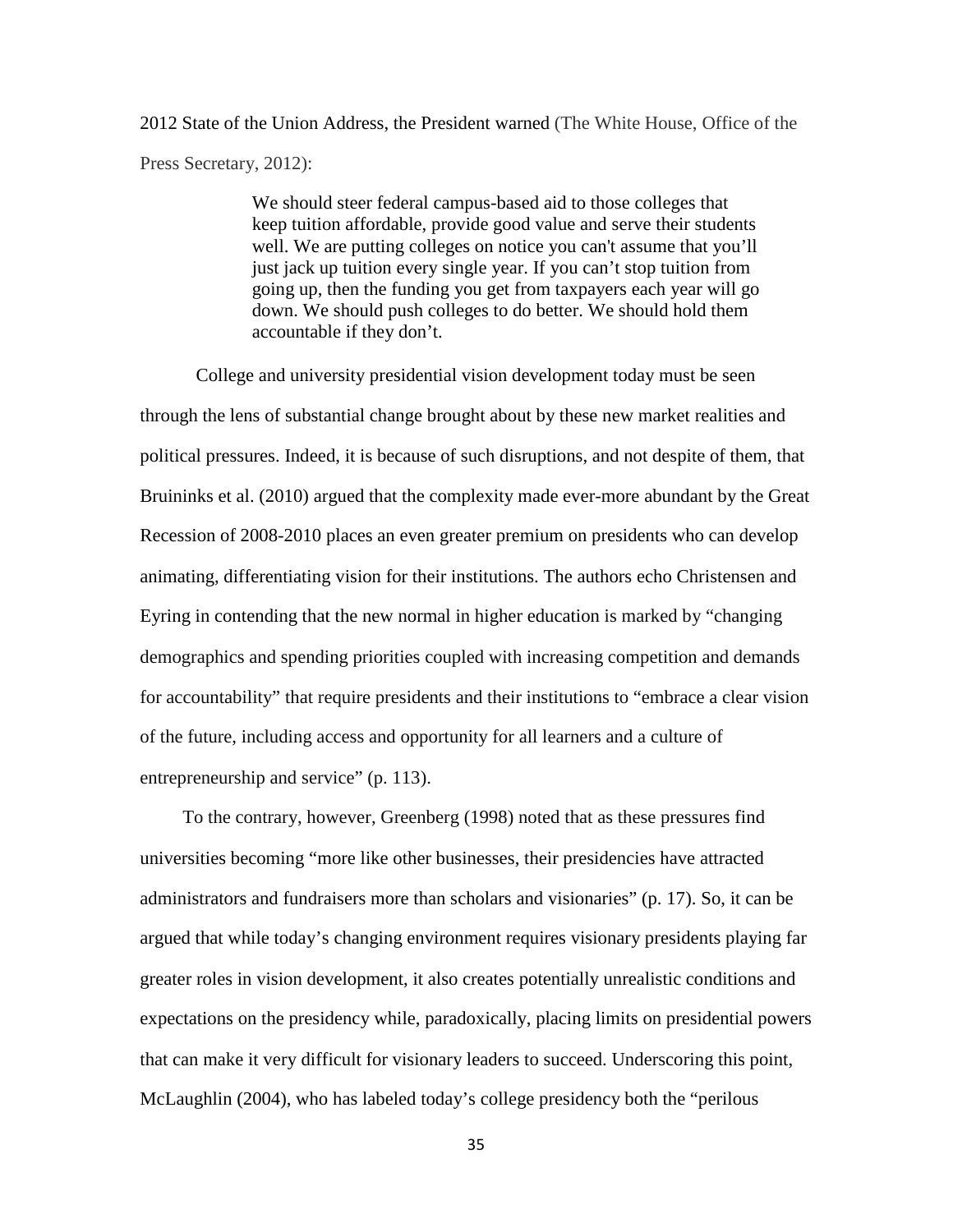presidency" (1996) and the "pressure-cooker presidency" (2006) suggested that "presidents have little real executive power. Even the best ideas and plans come into being not as a result of presidential declaration, but by presidential persuasion, McLaughlin contended. This point echoes Neustadt's (1961) historic contention that, at best, even the U.S. Presidency itself offers its occupant in this regard little more than broad powers of persuasion.

Many of these issues of accessibility and affordability, changing demography, increasing multifaceted competition and growing accountability in a 24x7 media culture were simply not matters with which Robert Maynard Hutchins, James Conant and the other so-called great men of vision considered by Greenberg, Dennison, Nelson and Bok had to confront in their days. Indeed, by comparison, scholars such as Dennison refer to today's presidents as "small men on campus" (p. 269) or "the shrinking college president" (p. 269), acknowledging that they lack the stature their predecessors enjoyed:

> Critics note that presidents today exhibit a career orientation, moving frequently from institution to institution, with the result that presidential tenure continues to decline at a relatively rapid pace. Given these increasingly brief terms, it should not cause surprise that presidents find it difficult to accomplish or even to define agendas (p. 269).

In this vein, the former President of Johnson State College Robert Hahn once quipped (Dennison, 2001) that today's "presidents are like baseball managers – they turn over often, are blamed for what they can't control, and are eagerly accepted by other organizations after they've been given a ticket out of town by their last one" (p. 270).

Finally, the growing demands of leading and managing institutions of higher education bring with them requirements to hire increasingly more talented people to meet these new challenges. Former Dickinson College President William Durden (2009, from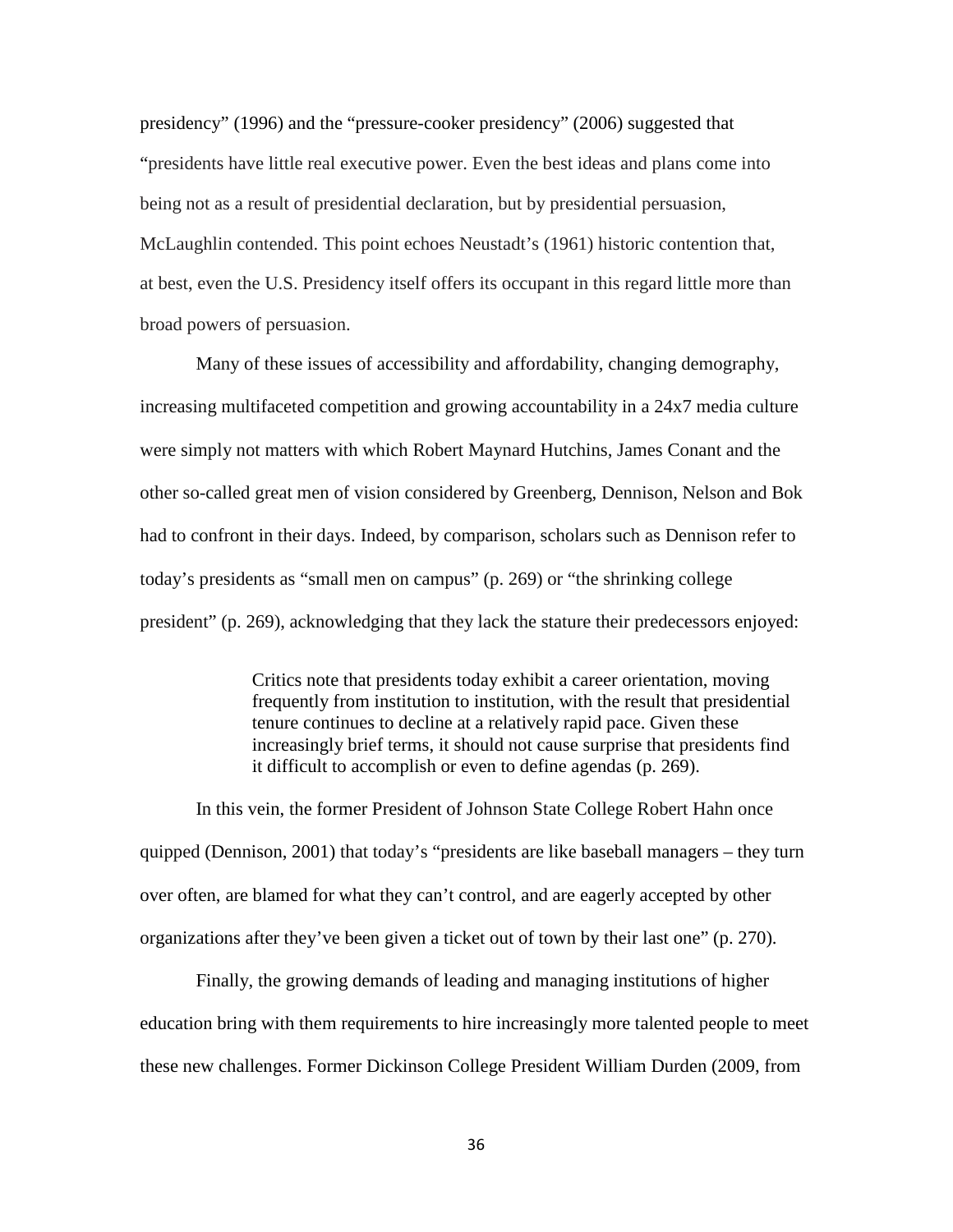Weill) argued that a president's early approximation of vision and strategic destination is essential for attracting the best-possible leadership team. Durden is generally considered to have designed and led a turnaround of Dickinson College, mirroring the type of transformations that describe the institutions featured in this research:

> While I had some fairly concrete ideas about the type of ambitious and high-achieving individuals I needed for my guiding coalition, I also knew that I had to possess a developing sense of what I wanted to achieve at the college if I were to get them on my team. ….. I knew I had a bus to fill. But I placed a general destination sign on my bus to let those I wanted to attract know in which direction I was headed. And the direction I chose to advertise sent a clear message about my aspirations (p. 68).

## *Shared-Governance Issues*

The literature paints a picture of higher education today in the midst of vast change and considerable turbulence. College and university presidents are often presented as less able and willing to engage in bold visioning at a time when it may be most needed, as referenced above. Indeed, with so many competing and sometimes conflicting demands placed on presidents, many observers wonder how they realistically find the capacity or the will to develop meaningful, actionable institutional visions.

Shared-governance expectations present singular leadership challenges for presidents unlike any other models found in business or even government. This critically important context of what they refer to as the "governance conundrum" tests what Bolman and Gallos (2011) say is the "everyday epistemology of how leaders come to know and understand their world and work, and how their humanity can limit or enhance their choices, tactics, and strategies" (p. 1). The authors asserted that: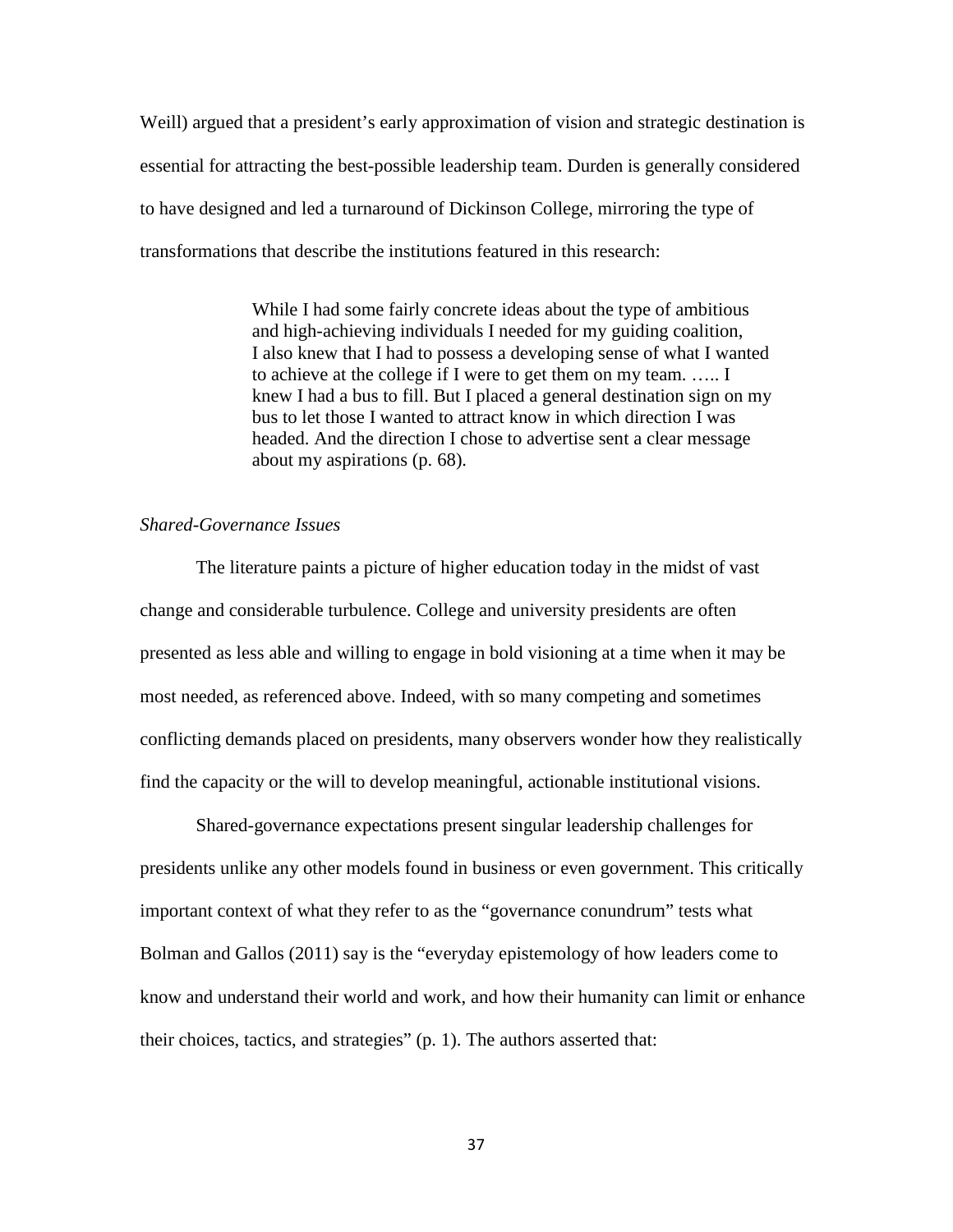The differences between business and higher education do matter. Higher education's distinctive combination of goals, tasks, employees, governance structures, values, technologies and history make it not quite like anything else (p. 5).

In stressing the importance of shared governance and what she refers to as the incorporation of faculty and other stakeholders into vision development – the age-old inclusion or "buy in" argument – McLaughlin (2004) wrote that "presidents serve at the point of intersection of many diverse constituencies with differing, competing, or colliding priorities, intersects, values, and perspectives" (p. 6).

A key McLaughlin premise is that, "because in higher education, central authority is suspect and collaboration and collegiality are sacred values, college and university presidents must also operate in a third arena, governance" (p. 10) as distinct from the leadership and management requirements of most other professions and disciplines outside higher education." (p. 5). She added, "Although both leadership and management are important capacities for a president, a facility with governance is the sine qua non" (p. 10).

McLaughlin mirrors the work of Chait et al. (2004) who had more bluntly stated that, because of the dispersion of authority at the top of most colleges and universities, "the daily lives of faculty and many staff members are seldom directly affected by presidential visions" (p. B1). Indeed, Dennison pointed to higher-education governance issues as the compelling reason why this is the case today and why, in turn, the great men of the college presidency of the past invested with all manner of McLaughlin's central authority seem but a distant memory. "The checks and balances in campus governance prevent abuses, an outcome deserving of some respect. In the days of the giants, the faculty, students, and others frequently found themselves the objects *of* rather than the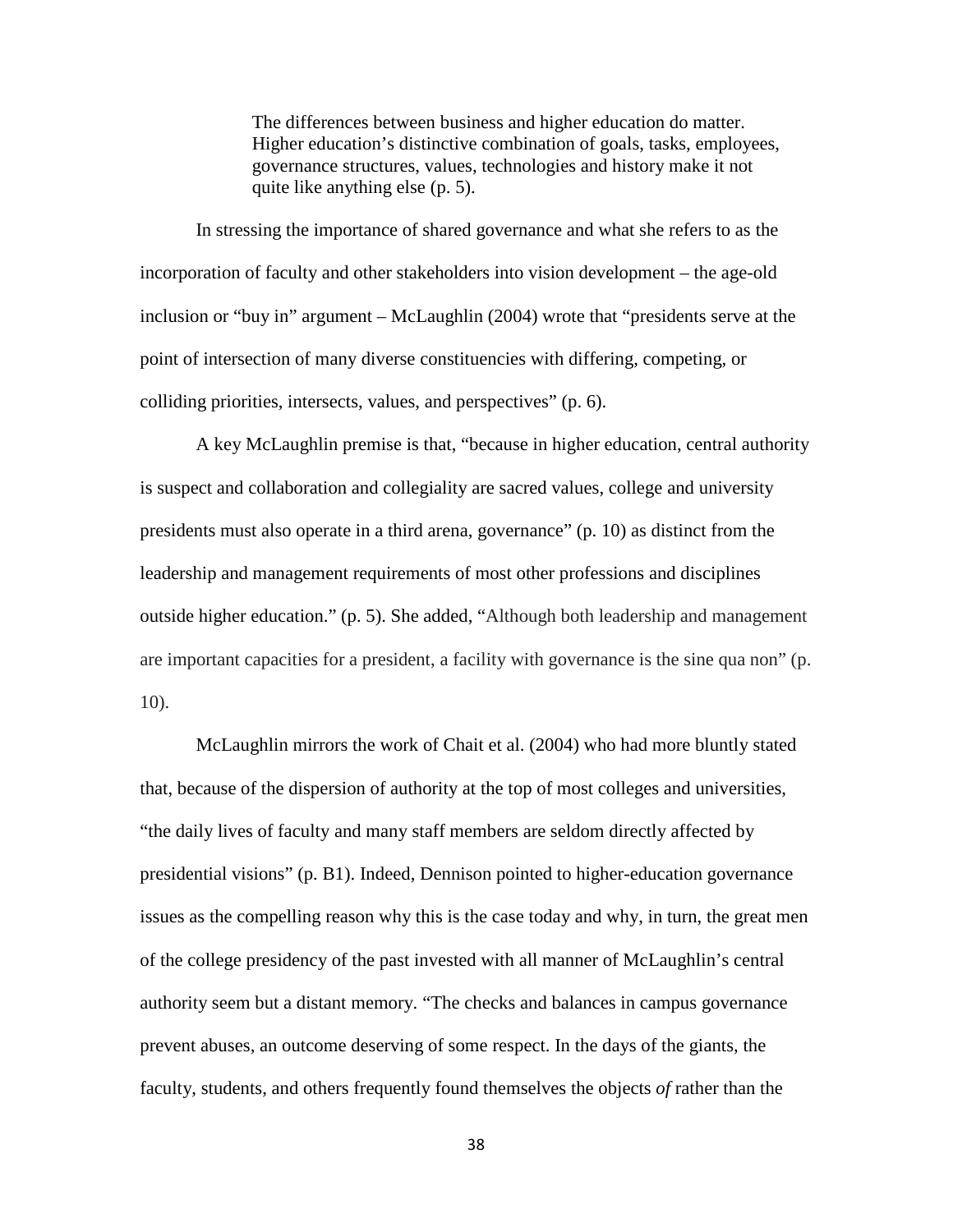participants *in* governance" (p 271) and, one might say by extension, in the development of vision.

Yet Trachtenberg (2008) asserted that presidents can go too far in accommodating the views and interests of all key stakeholders. He described as an "art form" the balancing between "when you need to listen to others and when you need to go your own way" (p. 49):

> People want you to acknowledge that they are stakeholders in the institution and they have a role in determining its direction. But sometimes, because you are thinking about the university all the time in a very intense way, you have to believe that your vision is more informed and thus the one to follow. It also matters that you are ultimately responsible (p. 49). It's a good thing for people to have a proprietary interest in the university, but it is also important that stakeholders understand that there must be a limit to their participation (p. 48).

Former Clayton State University President Thomas Harden (2009, from Weill) captured well the tensions found in these governance issues and in what he described as a meaningful number of presidents' antipathy toward faculty and vice versa. He wrote that, "Some presidents seem to be intimidated by the faculty and some presidents distrust the faculty" (p. 85). Harden added, "There are critics of many kinds among the faculty, and the nature of the president's position makes him or her particularly vulnerable to the criticism" (p. 86), which is useful context when considering the roles presidents play in crafting vision.

Bok (2013) wrote, however, that, "If one listens to what commentators say about shared governance, one can easily gain the impression that disagreement is the rule and the system is working very badly" (p. 59). He questioned what he refers to as the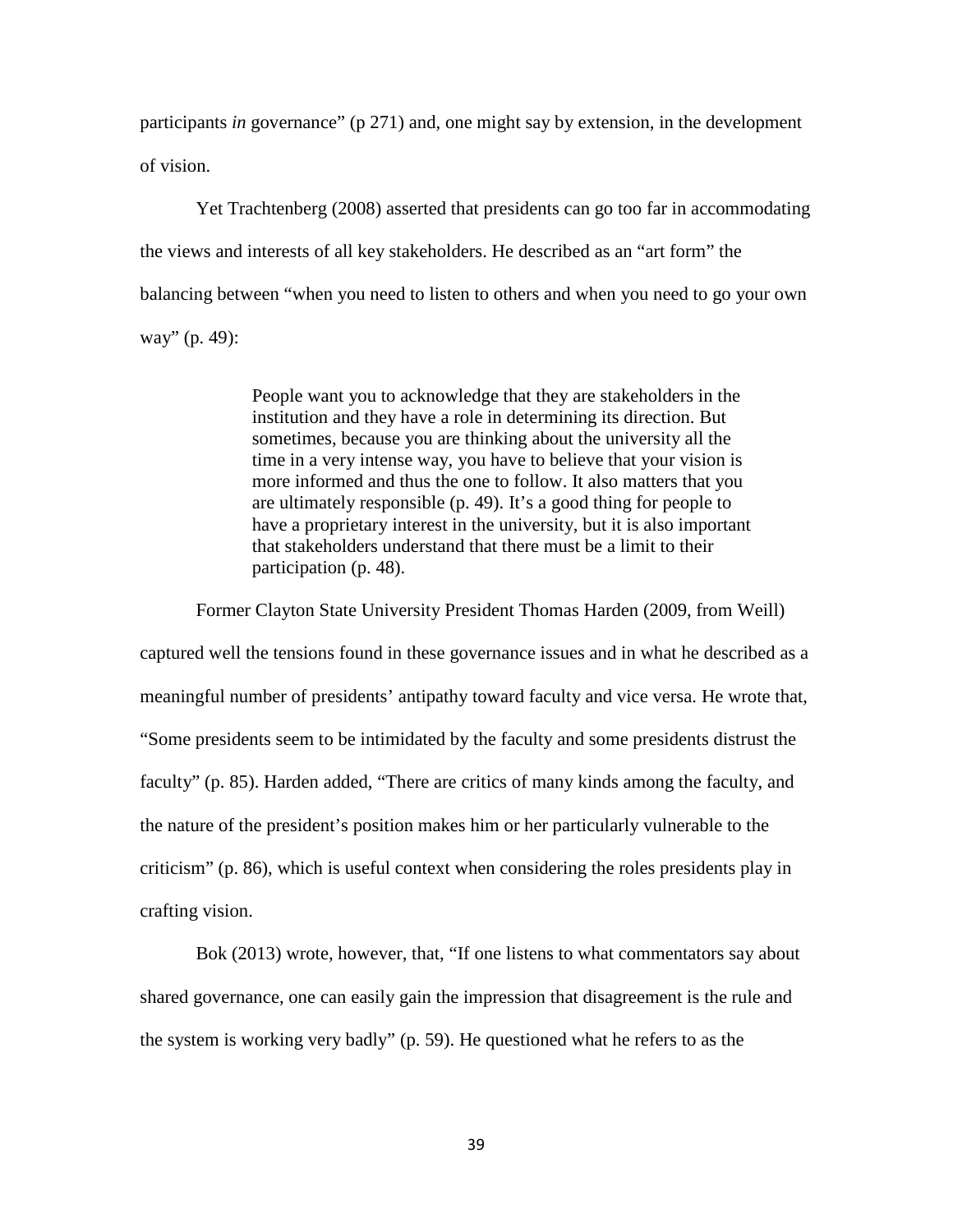"unsubstantiated claims that the practice of shared governance is in serious disrepair" (p. 383) or that there has to be a "governance conundrum," in Bolman and Gallos' words:

> Apparently, most universities do manage to make shared governance work. Otherwise, one would suppose that much larger percentages would regard the relationships between administrators and faculties as hostile and at loggerheads. Instead, the available evidence suggests that neither the complaints of professor-critics about the lack of faculty influence nor the concerns about endless gridlock expressed by some trustees and former presidents are well founded (p. 63).

Opinions on how essential it is for presidents to respect traditional governance structures are sometimes contradicted in reality. Take the case of President Jennifer Raab of Hunter College who, embroiled in controversy over her leadership style and facing opposition from key faculty and other stakeholders, told *The New York Times*, "I have a vision and I have always been very, very determined. I'm very tenacious" (Kaminer, 2013). This perspective animates a key research questions in this study – whether institutional vision is or should be that of the president, certain key stakeholders or a negotiated hybrid of consensus visions.

The shared-governance issue raises concerns as to whether presidents are – or should be – developing their own vision or serving as catalysts and synthesizers for a more inclusive, representative and collectively derived vision. It also brings into question the willingness and ability of presidents to pursue, in the words of Percy et al. (2006) "the power of the big idea" (p. 29), such as the authors' description of the success then-University of Wisconsin-Milwaukee Chancellor Nancy Zimpher enjoyed with her bold vision for the "Milwaukee Idea," an institution-wide community engagement initiative focused on education, the economy and the environment.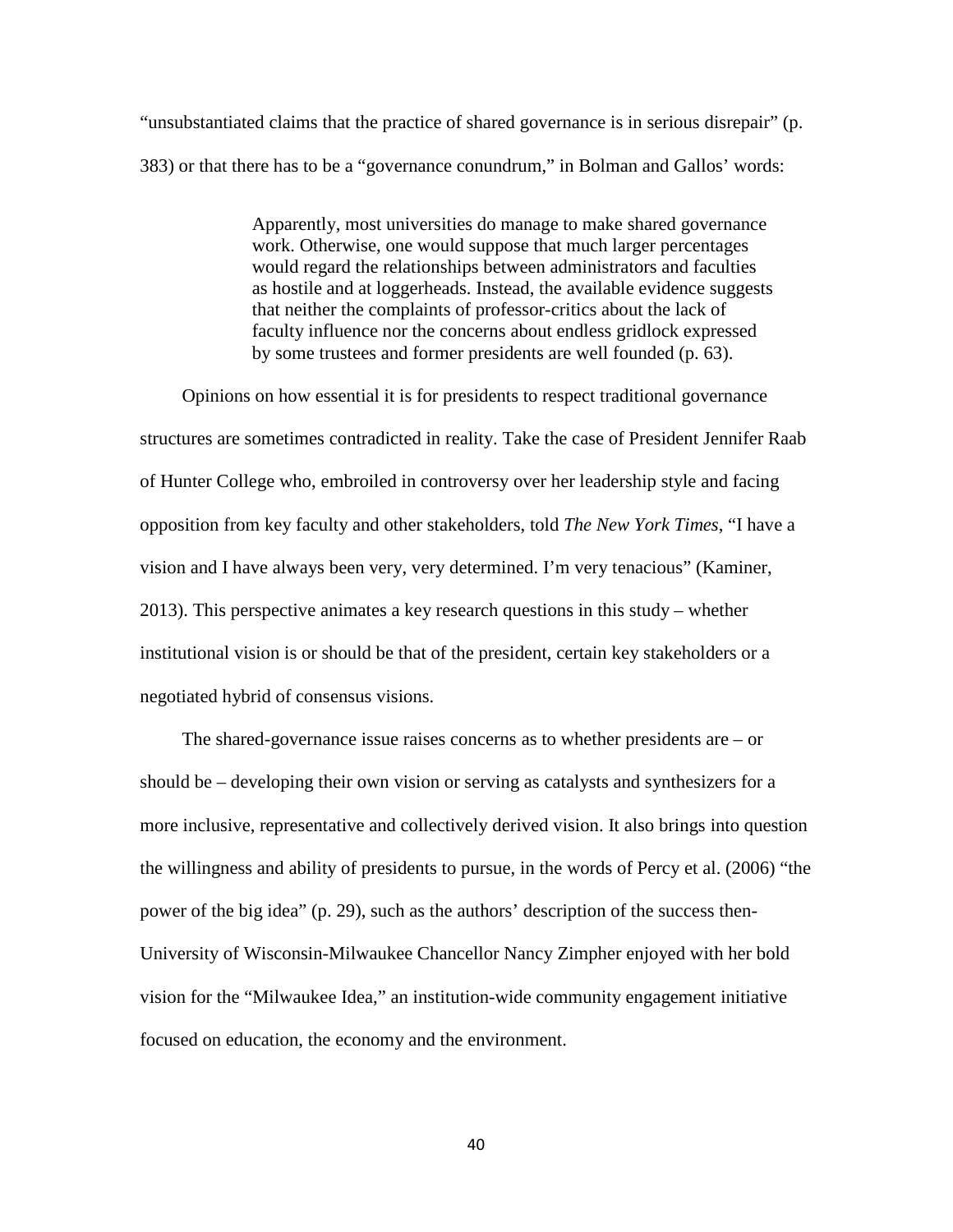Given sometimes daunting governance challenges that are unique to higher education, one might further question the willingness and even the ability of most college and university presidents to engage campus communities in effective vision-development initiatives capable of producing shared vision that transcends the president or any stakeholder group and that is, in reality, actually of value in making daily, operational decisions.

On this subject, Bolman and Gallos (2011) urge college and university presidents to take the unequivocal lead in developing a vision of where they want their institutions to go, "Knowledge is power; and academic leaders empower themselves when they know where they are, where they want to go, and what will get them there" (p. 9). In doing so, they present a conceptual framework of metaphors for leading colleges and universities, suggesting that successful presidents are those that know which leadership metaphor applies at any given time:

> It easier to understand colleges and universities when you learn to think of them simultaneously as machines, families, jungles, and theaters. The capacity to embrace multiframe thinking is at the core of the model of academic leadership effectiveness (p. 9).

Interestingly, Resnek Pierce (2012) cautions presidents not to paint sharedgovernance issues with too broad a brush by assuming, for example, that faculty relations are difficult everywhere. She urges presidents to accept that, "Every campus culture is idiosyncratic in the way that institutions practice shared governance" (p. 67). Her advice is to develop vision and strategy within a deep understanding of each specific institutional setting and context.

Still, Percy et al. (2006) contended that formal institutional vision and a strong president's ability to shape it were central to the much-touted success of Chancellor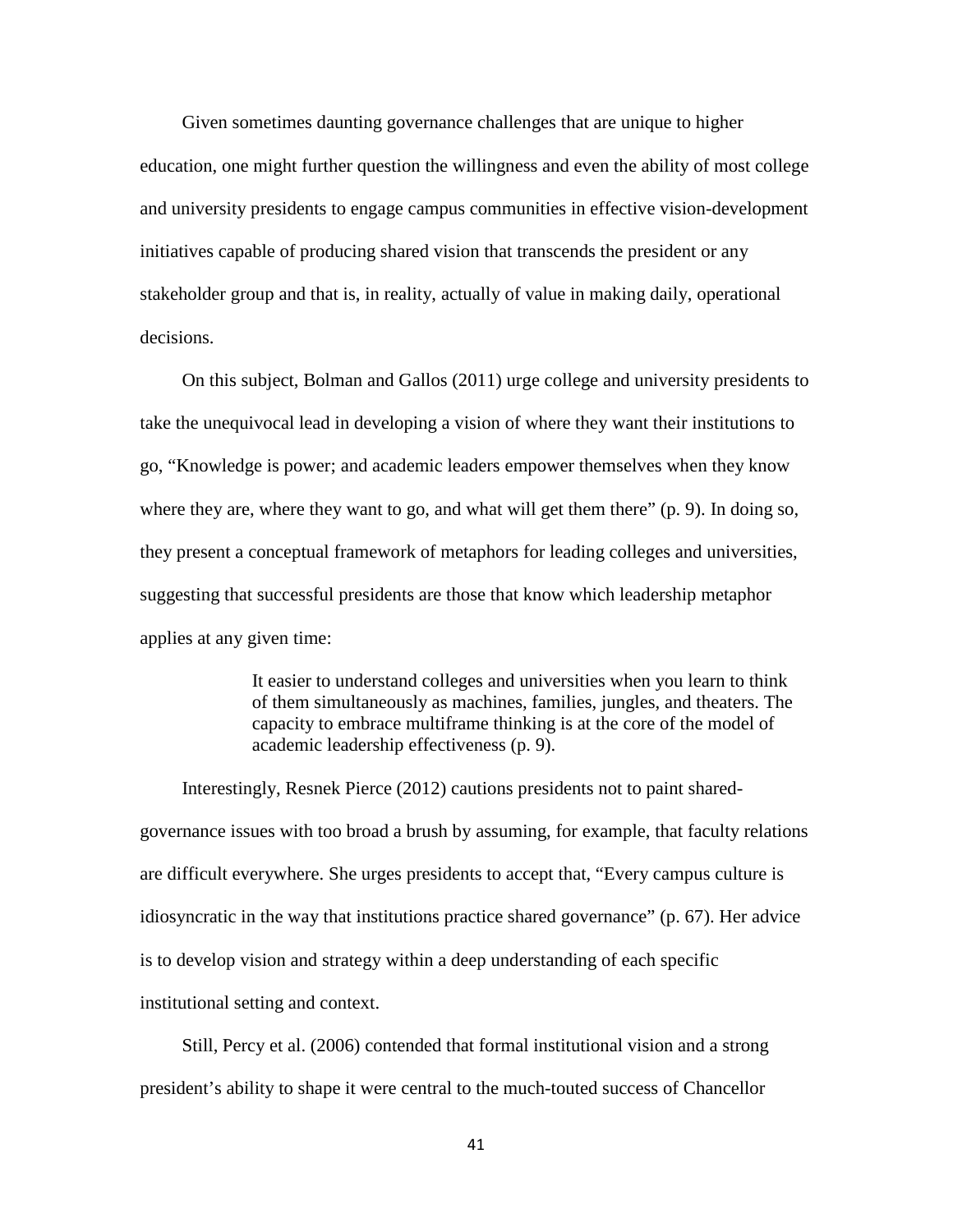Zimpher's Milwaukee Idea, referenced above. In Percy et al., Zimpher is credited with her visionary leadership of this community-engagement platform as well as the university itself. Still, somewhat paradoxically, she warned readers in this same book that while "vision trumps everything," it must be "derived at the hands of many."

> Institutions can be inclusive of the various interests and constituencies on the campus and in the community, and still align these diverse interests in a coherent vision of the future (p. 224).

Bowen (2011) made a comparable point about the development of vision and

strategy and its translation into operations in shared-governance environments:

Things generally get done through a combination of extensive consultation, much persuasion, carefully constructed incentives, and some sanctions – rarely by straightforward 'commands,' though of course presidents and others with executive authority must make decisions and take responsibility for them (p. 5).

Interestingly, however, Trachtenberg et al. (2013) do not even mention vision as a subject matter, let alone presidents' roles in the vision-development process, among their six primary themes explaining "derailed presidencies." These include ethical lapses, poor interpersonal skills, inability to lead key constituencies, difficulty adapting, failure to meet objectives and board of trustee shortcomings. It is possible that effective presidential visions and/or roles in vision development contribute to success, but are not to be found as the major criteria of failure.

#### *Vision Development*

# *Vision Communication*

Simon (1947) was among the first to stress the role of leader as visioncommunicator when he asserted that effective, vision-based communication from leaders is "absolutely essential to organizations" (p. 208). In more recent decades, Baum et al.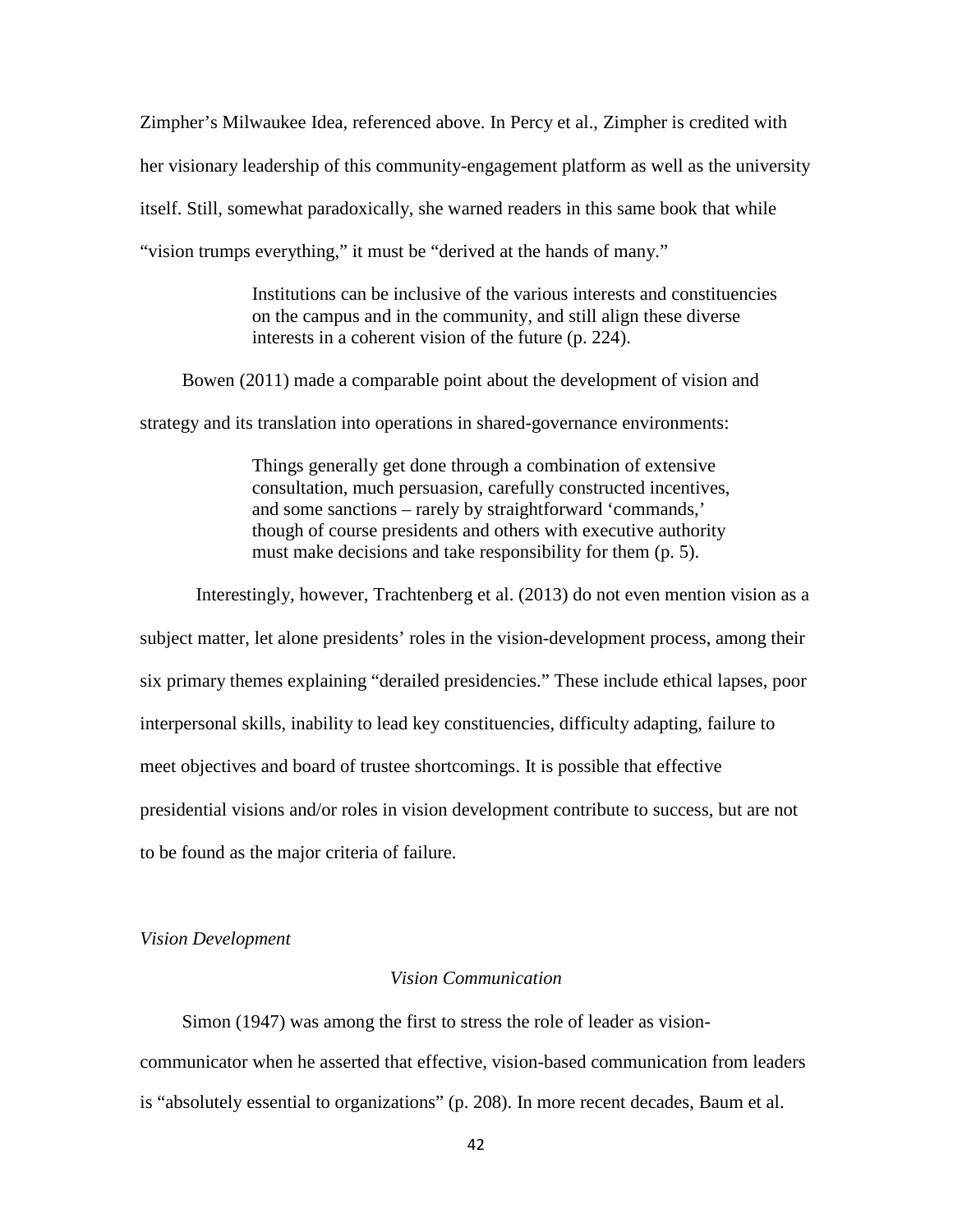(1998) and Smythe (2007) argued there are direct links between a leader's engagement in the internal communication of strategic, vision-based messages and actual employee understanding and use of those messages. Argenti at al. (2005) asserted that leaders have a "strategic communication imperative" (p. 83) and suggested that visionary, strategic communication ranks among the most important jobs of any organizational leader.

Kouzes and Posner (2002) underscored the extraordinary amounts of time and money organizations invest in developing and communicating vision. They emphasized the importance of leader engagement in the communication of vision and in modeling the behaviors that help advance that vision within the organization as part of that communication, but they say little about the leader role in actually helping to develop that vision.

Smythe (2007) argued that there are direct links between a leader's engagement in the internal communication of strategic, vision-based messages and actual employee understanding and use of those messages. Argenti at al. (2005) asserted that leaders have a "strategic communication imperative" (p. 83) and suggested that visionary, strategic communication ranks among the most important jobs of any leader. Focusing at the level of vision and strategy, Hamm (2006) maintained that "effective communication is a leader's most critical tool for doing the essential job of leadership" (p. 114).

Kanungo (2001) and Percy et al. (2006) emphasized the importance of vision and strategic communication in shaping employee meaning and achieving and sustaining organizational transformation. Consistently, however, the emphasis in the literature is on vision communication in this context and not on the leader role in developing vision or even on leader communication during such vision development.

Bennis and Nanus (1985) cited the management of communication as one of five characteristics of outstanding transformational leaders working in concert with what the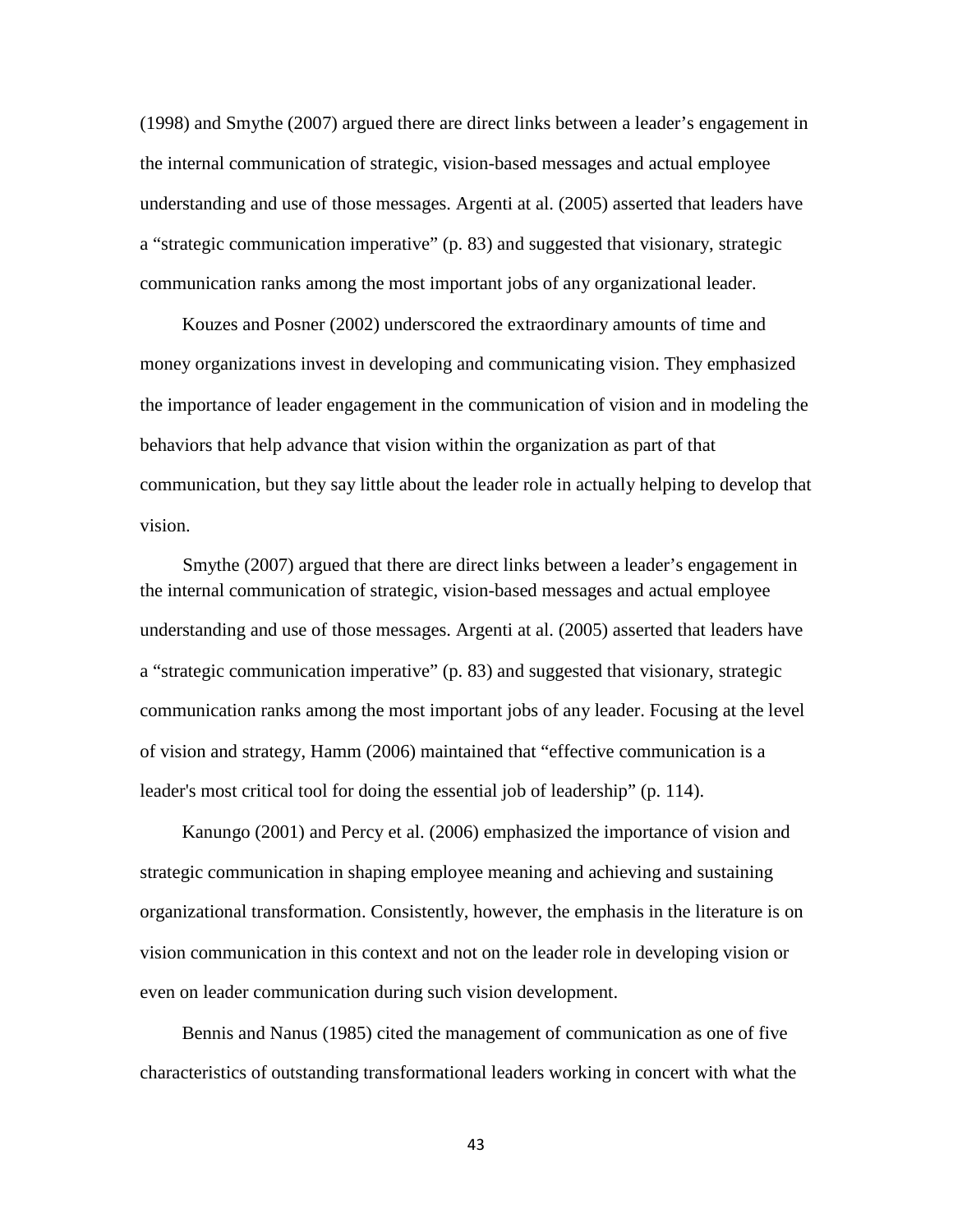authors describe as management of attention, for example, focusing stakeholder's (employees, customers, suppliers, etc.) attention on a vision and strategic direction.

Kouzes and Posner (2002) built on that work in more specific terms by citing the need to inspire a shared vision among their five Leadership Practices Inventory scales. Conger and Kanungo (1994) said that articulating vision serves among six followeroriented dimensions of successful leadership practice.

Again, there is precious little in the general literature about actually developing vision – how it's done – or about the leader role in the process. What there is in the literature about vision development and communication is biased toward the latter subject area, which is only marginally useful to understanding the leader role in vision development.

#### *Vision Development in Colleges and Universities*

There is some limited research and scholarly insight in the higher education literature on the subject of vision development. Three major themes concerning the specific relationships between the college presidency and vision development emerge here. The first touches upon strategic planning and the role of vision-development in that process. The second theme references the increasingly challenging governance issues and structures discussed above in general terms, which can find presidents at odds with major stakeholders such as tenured faculty, senior staff and donors as well as with the objectives, history and fundamental mission and values of the institution as perceived by these powerful constituents. The third theme concerns the specific argument for inclusion of these key constituents in vision-development and related strategic-planning processes. Some of these themes intersect with and otherwise augment discussions above, however,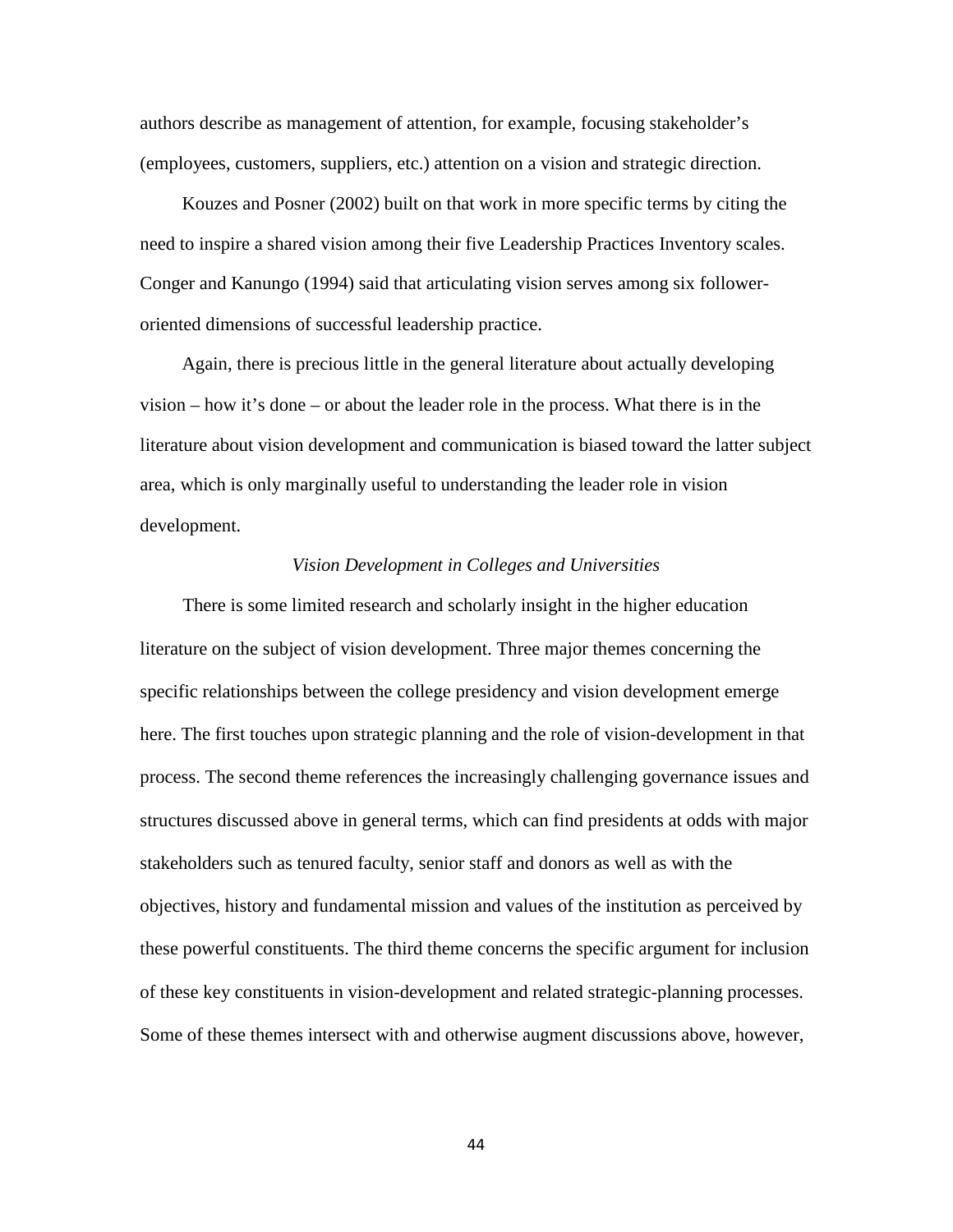this section of the literature review makes some very different points and offers varied perspectives from earlier discussions.

## *Strategic Planning and Institutional Vision*

Scholars and practitioners generally agree that vision development most often occurs as part of institutions' strategic-planning processes (Mintzberg, 1994; Duderstadt, 2000; Bolman & Gallos, 2001; Martin, 2014). They also assert that effective strategy is a central determinant of the success of any institutional vision. Bolman and Gallos (2011), for example, wrote that, "Without focus, strategic direction, and a politically viable plan, a vision remains an illusion (p. 78).

However, and despite such prevalent views, strategic planning in organizations and especially within higher education has a difficult history. Countering today's majority opinion on the utility of well-executed strategic planning, and still reflecting the views of those in higher education who resist what are seen as management practices borrowed from business, Birnbaum (2000) lumped strategic planning in with zero-based budgeting, total quality management and other management "fads" about which higher education officials should be leery.

This skepticism about strategic planning is nothing new in general management circles, either. Mintzberg's (1994) groundbreaking book on "The rise and fall of strategic planning" made the case that managers overestimate their abilities to predict the future and, therefore, they risk creating plans and forecasts that are illusions of precise, technocratic strategy. Mintzberg drew a distinction between this kind of deliberate though limited strategy and what he referred to as emergent strategy. Similar to themes found in complexity leadership, emergent strategy is not based on original strategic intention.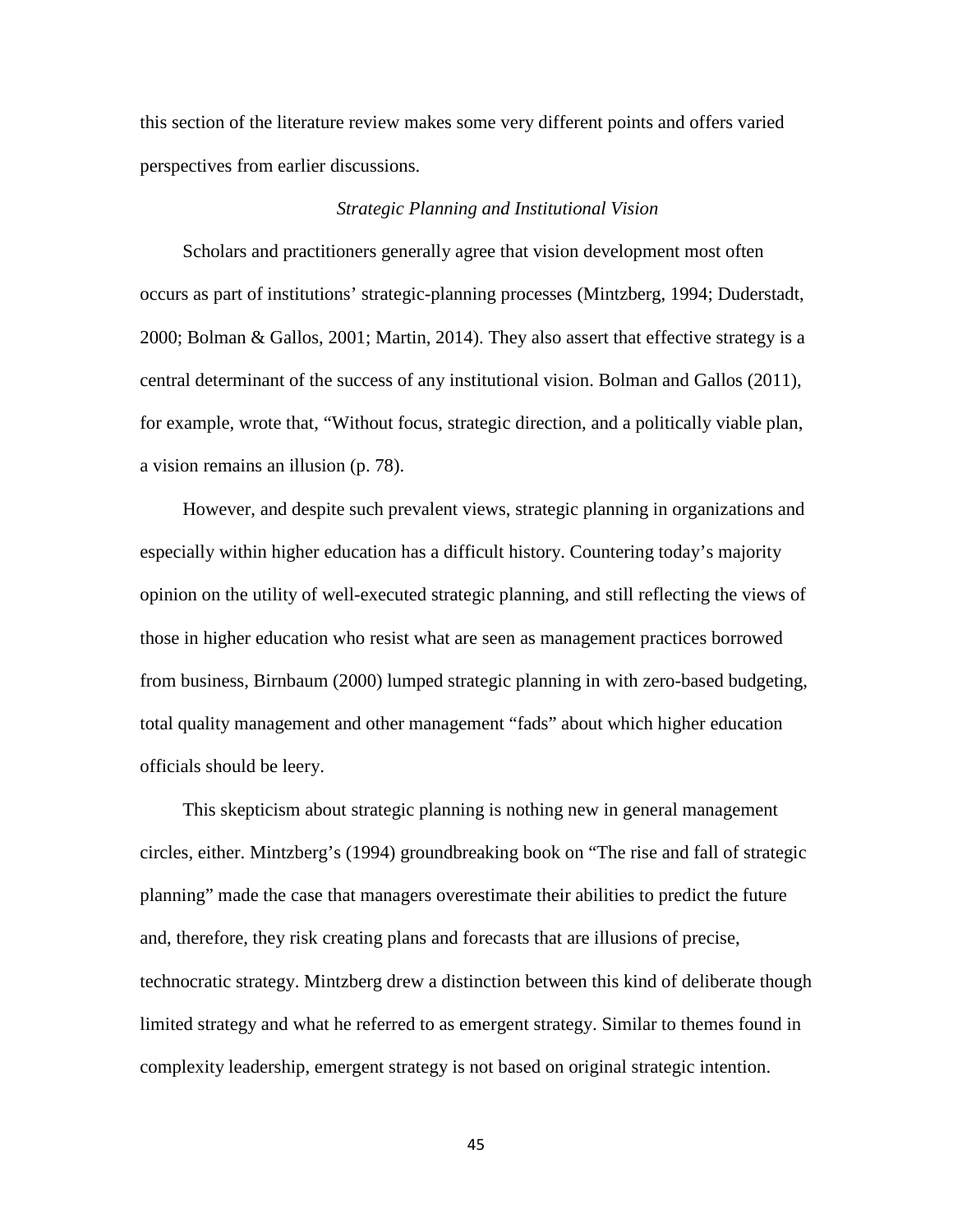Rather, it emerges from an organization's responses to unanticipated events and opportunities (Martin, 2014). This relationship between deliberate and emergent strategic-planning orientations raises interesting questions for college and university presidents engaged in vision development. For example, how flexible should their visions and strategies be in order to capitalize on emergent events and then, by extension, how flexible is too flexible?

Martin (2014) said that strategic plans have three basic components, reflecting a consensus albeit generalized view of the major components of most strategic plans: 1) vision and mission that set out relatively lofty aspirations, 2) lists of initiatives for achieving those aspirations that are constrained only by affordability and 3) the conversion of these initiatives into pro-forma financial statements. He maintained that lengthy lists of initiatives not filtered by prioritization, integration or tough-minded market analyses fall short of real and effective strategy.

However, Martin referred to this process as the "big lie of strategic planning." Echoing Mintzberg, he asserted the misguided role of strategic planning in giving leaders false "comfort" in a turbulent, often-unpredictable world. In arguing to separate the word "strategic" from the word "planning," Martin said that, "Mistaking planning for strategy is a common trap" and, as a result, that "strategic plans all tend to look the same" (p. 80). Martin maintained that planning is useful, but limited:

> Management typically commits only to year one; in the context of years two through five, 'strategic' actually means 'impressionistic.' This exercise arguably makes for more thoughtful and thorough budgets. However, it must not be confused with strategy. Planning typically isn't explicit about what the organization chooses not to do and why. It does not question assumptions. And its dominant logic is affordability; the plan consists of whichever initiatives fit the (institution's) resources (p. 80).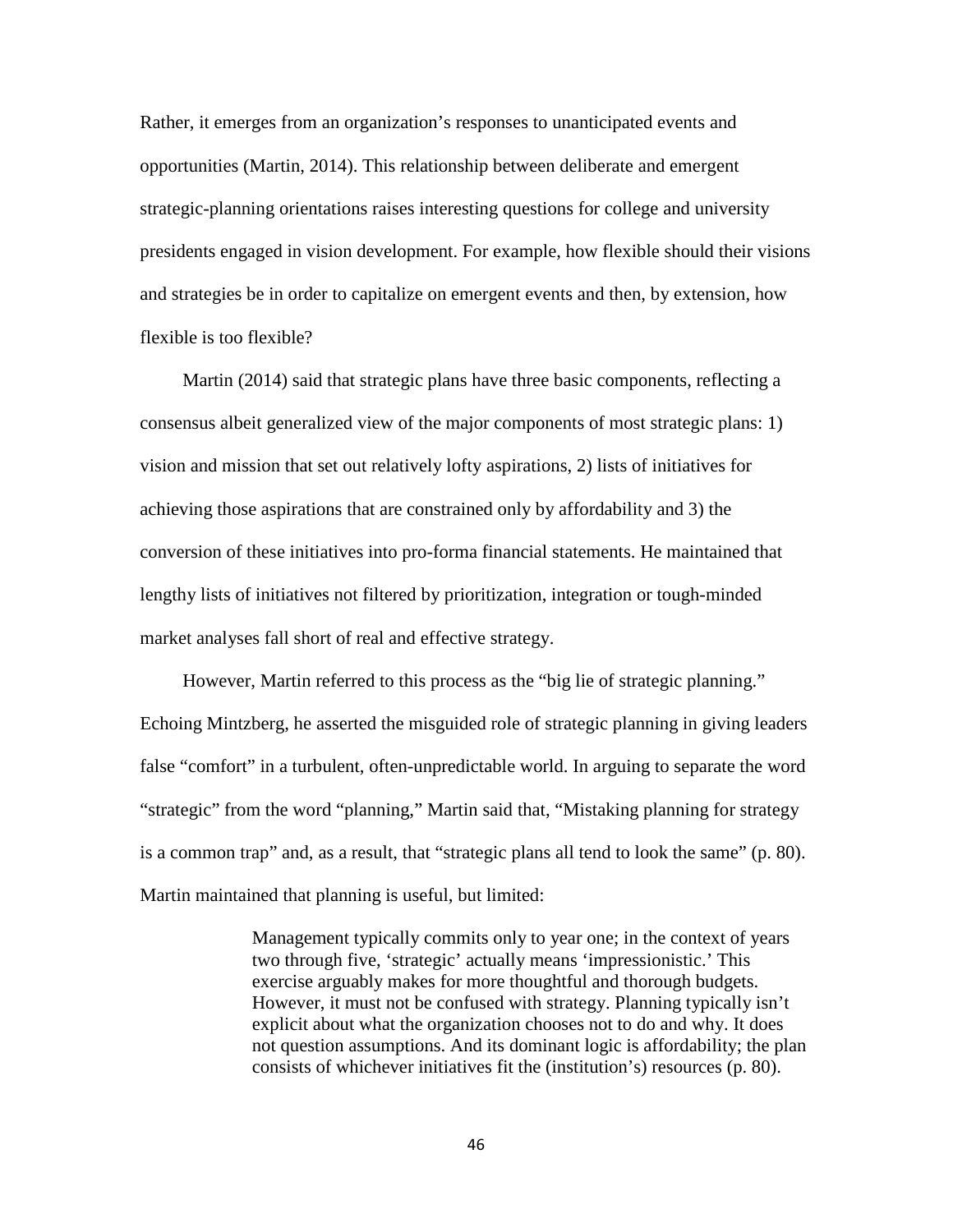Resneck Pierce (2012) borrowed from the lexicon of strategic planning in arguing that a college or university's vision, "Must also address the institution's strengths, weaknesses, opportunities and threats" (SWOT analysis) if it is to be credible and viable (p. 63). Here, she links if not conflates vision processes and outcomes with tactical strategic-planning tools such as SWOT analyses. She punctuates her vision-strategy link by adding that, "The best (strategic) plans grow out of a transparent, thoughtful, and inclusive process that is grounded in budgetary realities – that is, good data" (p. 63).

Duderstadt (2000) said that strategic planning is "deciding what should be done, that is, choosing objectives" and that, "Development of a vision is important to the strategic process" (p. 265). He detailed his own vision-development and strategicplanning efforts as president of the University of Michigan in the 1990s:

> We began with a classic approach to planning, by developing a campuswide process to arrive at a mission statement and a vision statement. This was challenging since the university's mission was so complex, varied and evolving. ….. The visioning process involved a great many groups, including faculty members, staff, students and alumni (p. 274).

Despite the reportedly straightforward nature of his visioning and strategic-planning exercise, Duderstadt wrote that there is actually very little straightforward about strategic planning at institutions of higher education:

> Strategic planning in higher education has had mixed success, particularly in institutions of the size, breadth and complexity of the research university. Even the word 'strategic' sends shivers up the spine of some faculty members and triggers vitriolic attacks against bureaucratic planners (p. 262).

Duderstadt regretted that, in the context of this dim view of strategic planning on campus, "Institutions all too often choose a timid course of incremental, reactive change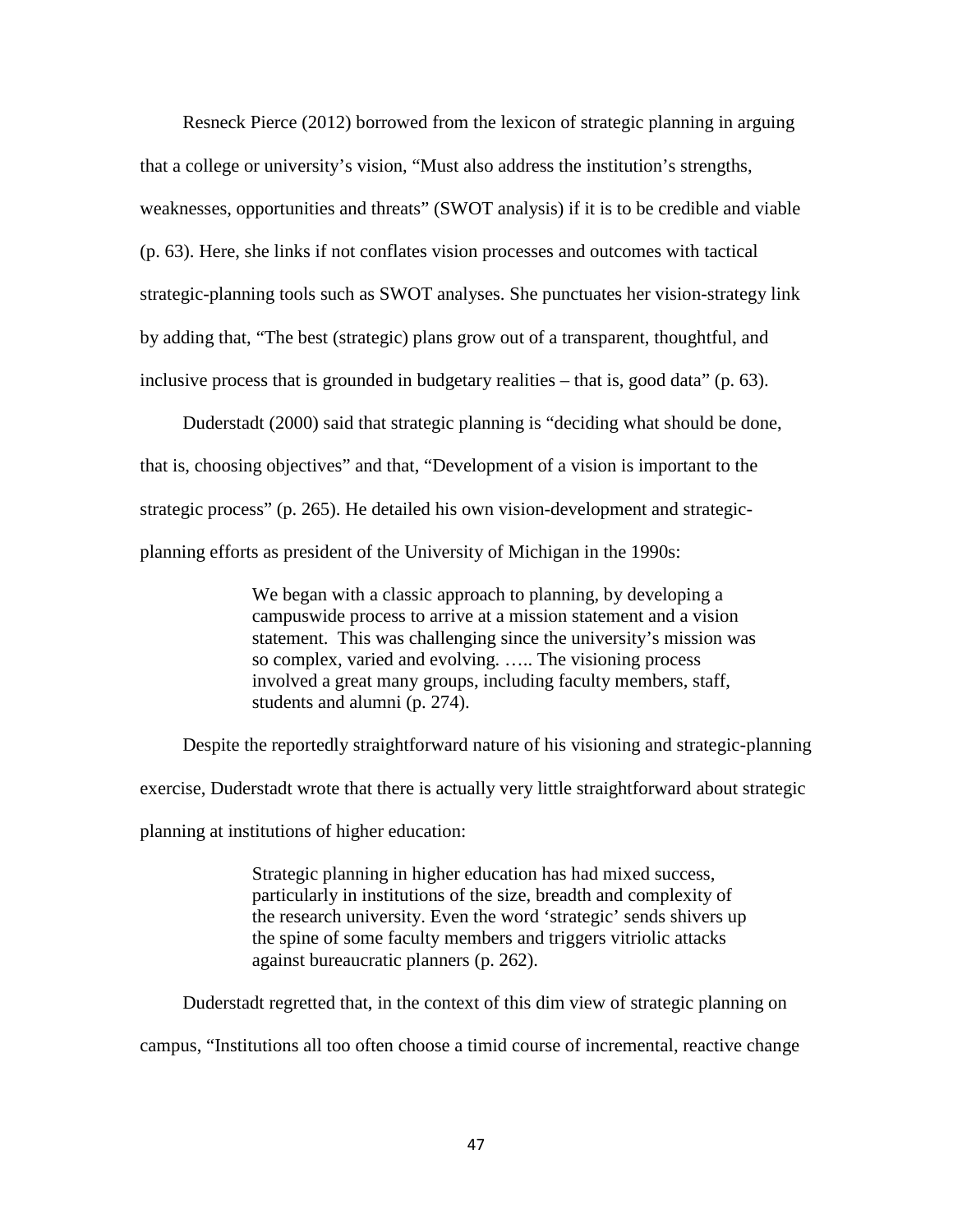because they view a more strategically driven transformation process as too risky" (p. 264).

Countering such safe, bureaucratic instincts, however, Trachtenberg (2008) implored boards of trustees, presidents and those engaged in strategic planning on campus with the view that, "You can't drive an institution without a leap of faith – sort of what like you have in religions. In other words, you have to believe in the unproven" (p. 43). This tension between the boldness and relative safety of vision and the visionary intent of strategic plans is a key consideration in this work.

# *Governance, Vision and Fundraising*

Kilpatrick and Silverman (2005) considered the governance issue from the perspective of one especially powerful stakeholder group, donors. The authors raised concerns about the adequacy of vision statements for non-profit organizations in general, and they questioned whether and how actual and potential financial contributors shape the development or interpretation of an institutional vision. This is a critical aspect of college and university governance since, for example, every institution involved in this study is organized as a non-profit entity.

By contrast, the authors underscored the value of profits and losses in guiding a forprofit business in the development and implementation of institutional vision. Without a firm rudder of specific, measurable market performance, however, Kilpatrick and Silverman contend that non-profits (including most colleges and universities) and their leaders may be subject to the whims of shifting or alternative visions and strategic directions based on satisfying the special interests of funders. This is not a small point as it relates to a president's ability and willingness to develop institutional vision that is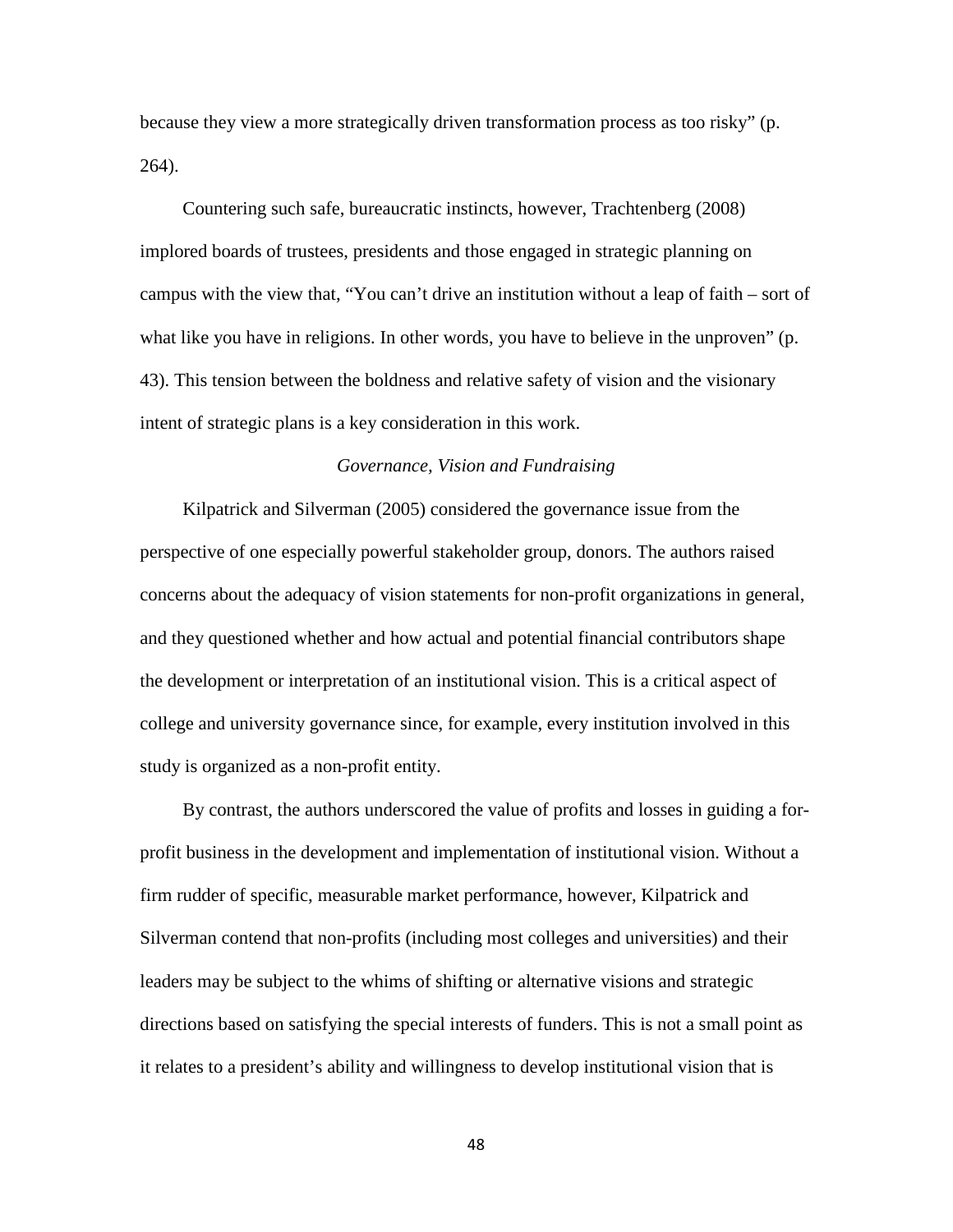focused and prioritized and that, as a result, may preclude some funding possibilities and risk alienating some funders.

Nicholson (2007), Nelson (2007) and others also underscored the vast and everincreasing amount of time and energy college and university presidents invest in raising money and being responsive to donors today, potentially crowding out other commitments such as the effective development, communication and implementation of institutional vision. Nicholson (2007) cited Cook (1997) in making the point that, "the role as fundraiser has become the most important one for university and college presidents" (p. 256).

> More and more, the success of a university or a college depends on the president's ability to successfully integrate an effective leadership style with his/her fundraising activities (p. 256).

In arguing that the "quest for gifts does not have to silence the presidential voice" (p. 31), Nelson nonetheless points to "major dangers" that constrain the presidential voice. Not surprisingly, one of these dangers is "the relentless fundraising pressure on presidents – the era now of the almost continuous campaign – and the fear of losing major donors, especially in reaction to hot-button issues. The fleeting nature of fundraising, a business in which timing can be everything, can make presidents reticent about what they say" (p. 31).

# *Governance and Inclusion: Case Studies at Three Universities*

With the delicate issues of shared-governance in mind, and in modeling what they deem to be a successful, highly communicative and participatory visioning and strategic planning process at Cleveland State University in 2005, Kogler et al. (2009) argued that presidents and their executive teams should undertake vision development and strategic planning inclusively: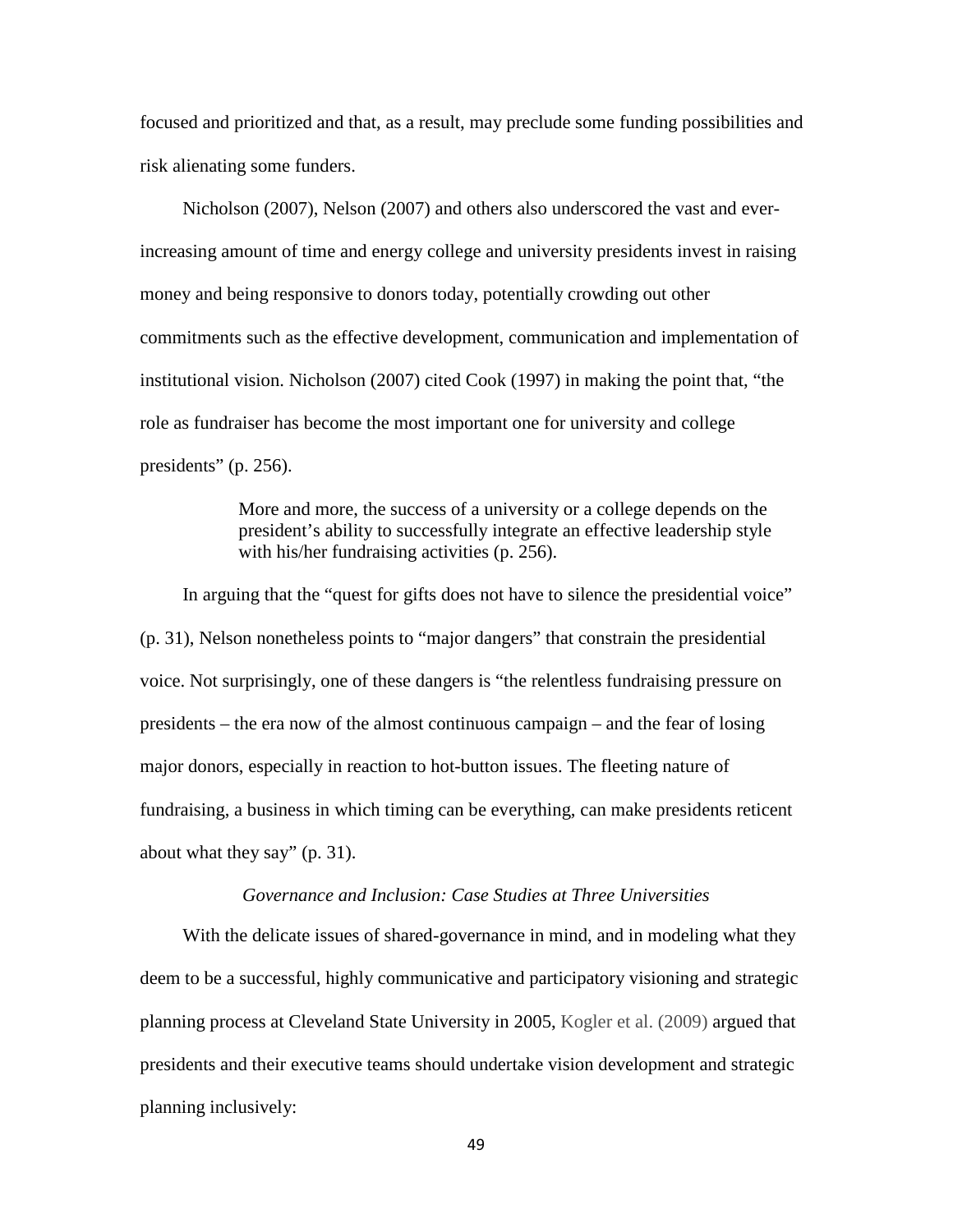Take it easy. It is critical to spend as much time as necessary to get everyone on board ….. Although it took almost two years to accomplish this, it was ultimately worth it since the process was perceived as having originated "from the bottom up." Furthermore, the planning process included mechanisms for getting input and feedback from a wide variety of constituents, beginning at the operational level. While this input-seeking took a great deal of time and energy, it also led to the level of buy-in we needed to be successful (p. 23).

In researching Philadelphia University's 2007 approach to vision development and

strategic planning, Antheil and Spinneli (2011) similarly commended the new president

there for ensuring careful inclusivity and a bolder, more ambitious vision statement.

"Faculty and staff alike felt that the president allowed the plan to emerge organically

from the work of many committees and subcommittees with strong faculty

leadership……..The president posed questions along the way to encourage a grander, less

detailed vision" (p. 24).

In contrast, however, Aleong and Aleong (2011) suggested that Howard

University's 2001 strategic planning and visioning process was inadequate in terms of

inclusion of key stakeholders:

A major problem was the lack of involvement of players in a fervent and zealous manner……Howard named their famous alumni but did not discuss grassroots planning and synchronization required to make their plan a success by naming committees or incorporating their stakeholders into the process (p. 23).

Going back further in history, former Duke University President Nannerl Keohane (1985) emphasized that effective governance meant that presidents must regard others in the institution "as genuine colleagues in a common enterprise, as co-laborers in the same vineyard, to accomplish common goals" (p. 37). She added, "Making things happen means building coalitions, forming alliances, compromising in order to get further, and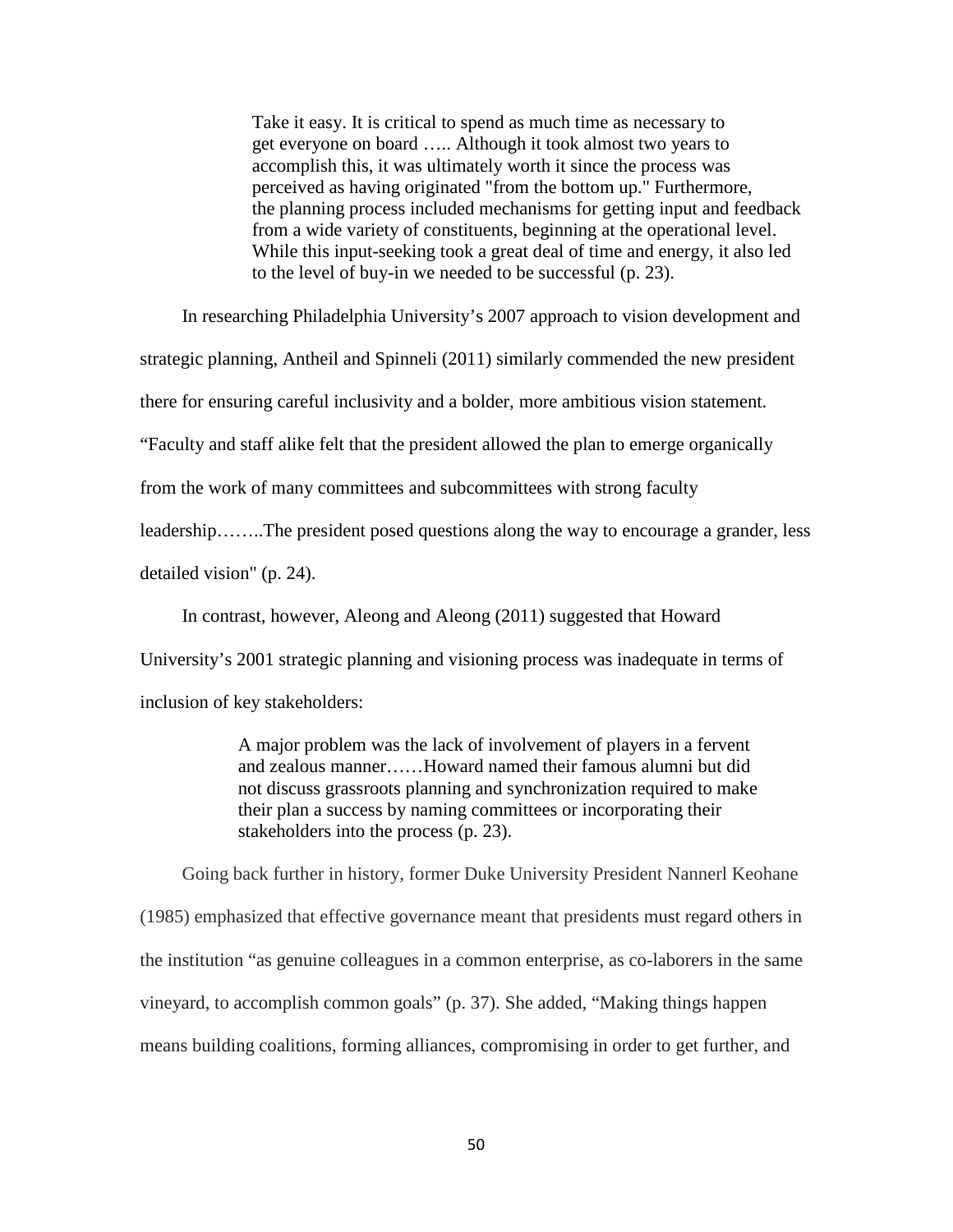working with other people whose purposes converge with yours in order to reach some common goals" (pp. 35-36).

In this spirit, Guadiani (1996) offered that the willingness to listen is among the greatest leadership attributes a president can bring to vision development or any task. Indeed, McLaughlin's (1996, 2004, 2006) scholarship suggests that she considers listening to be the single most important success factor defining effective leadership and governance. In general, the literature leaves little doubt as to how critical it is for presidents to understand and respect the unique role of governance in higher education and, as a result, the need to include all key stakeholders in vision development.

In the same vein as this theme of respect and inclusion, former University of Michigan President James Duderstadt (2007) underscored the need for presidents – especially new ones – to discover, respect and build on an institution's history, traditions and values during the development of vision as well as in the execution of that vision.

Ultimately, however, Nelson cautioned (2007) that too much can be made of the need for presidential visioning in the first place. Writing in the same year as Duderstadt, he supported his contentions but insisted that:

> The lure to focus heavily on the 'vision thing' is dangerous because it is not simply or even primarily the most important personal asset of the president. College presidents certainly cannot lack vision, but in the context of the academy, their vision is and must be joined in a seamless and symbiotic way to the basic foundations of the university. The values, beliefs, and principles of that foundation constitute the core vision for the academy and for the presidents who lead it (p. 30).

He added that presidents in vision development should "then, and only then, contribute personal vision and aspiration to form an imprint they can hope to leave behind" (p. 31).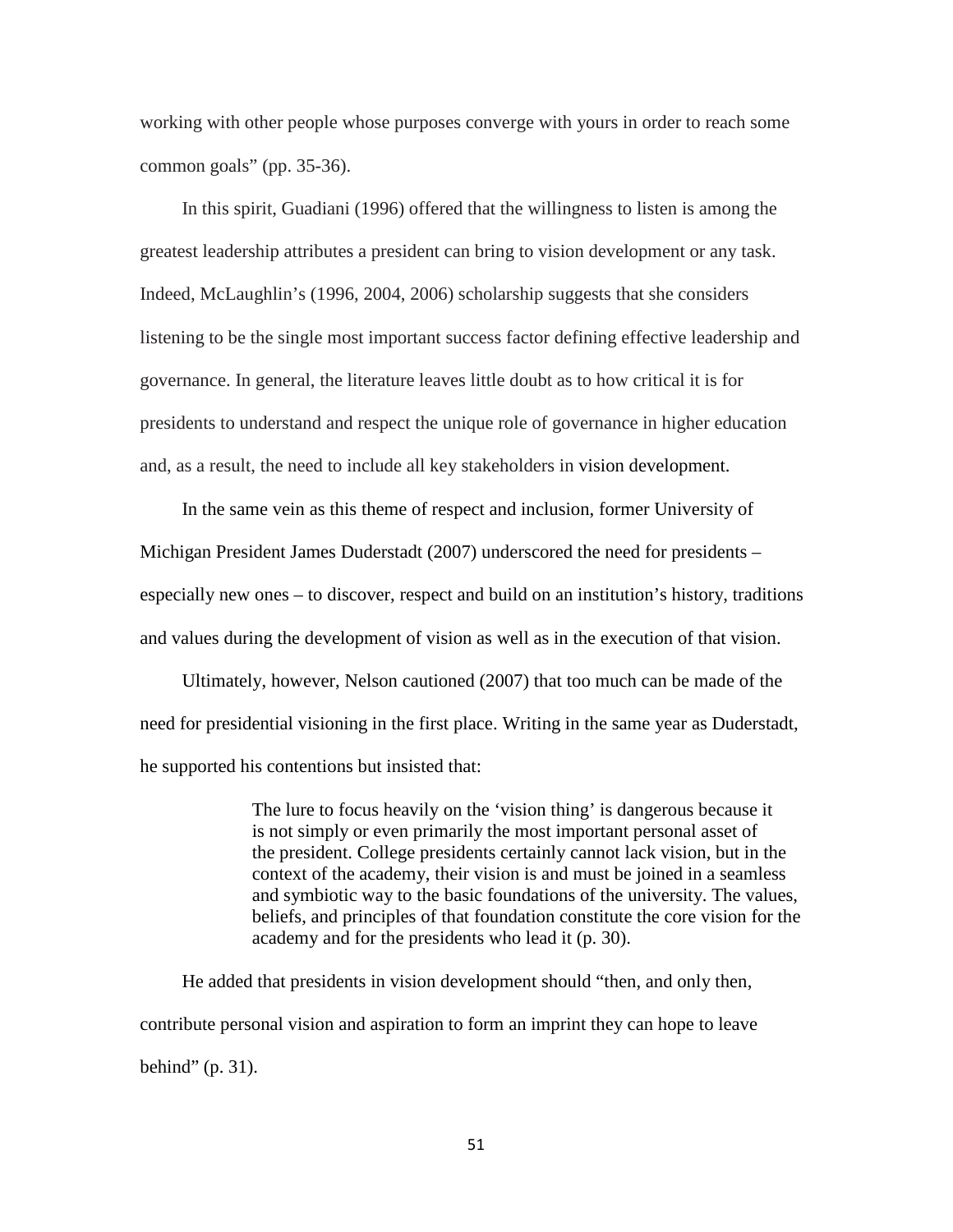## *Institutional Vision*

The scholarly literature covers considerable ground in attempting to define and characterize institutional vision, with many diverse, competing and sometimes contradictory views.

# *Institutional Vision Definition*

Kantabutra (2010) made this point in noting the absence of any consensus definition for vision, which certainly complicates study of the subject. "Despite its apparent importance, vision definition is still not generally agreed on, which is an important issue because empirical research on vision may be affected by the various ways in which vision has been defined" (p. 377). Having said this, Kantabutra (2008) had in earlier work, at minimum, suggested that effective visions have seven traits of 1) brevity, 2) clarity, 3) challenge, 4) abstractness, 5) stability, 6) future orientation, and 7) desirability or ability to inspire. It has to be stated, as well, that there is a noteworthy paucity of contemporary definitions and characterizations of vision in the literatures compared to efforts in the 1980s and '90s – other than Kantabutra's scholarship.

Kouzes and Posner (2002) asserted that an institutional vision is an ideal and unique image of the future. In considering the question of vision, Peters and Waterman (1987) suggested that vision needs to create in leaders and followers a clear bias for action. Indeed, this dissertation embraces a definition of vision that couples the Kouzes and Posner ideal with the more practical concern about action originally raised by Peters and Waterman.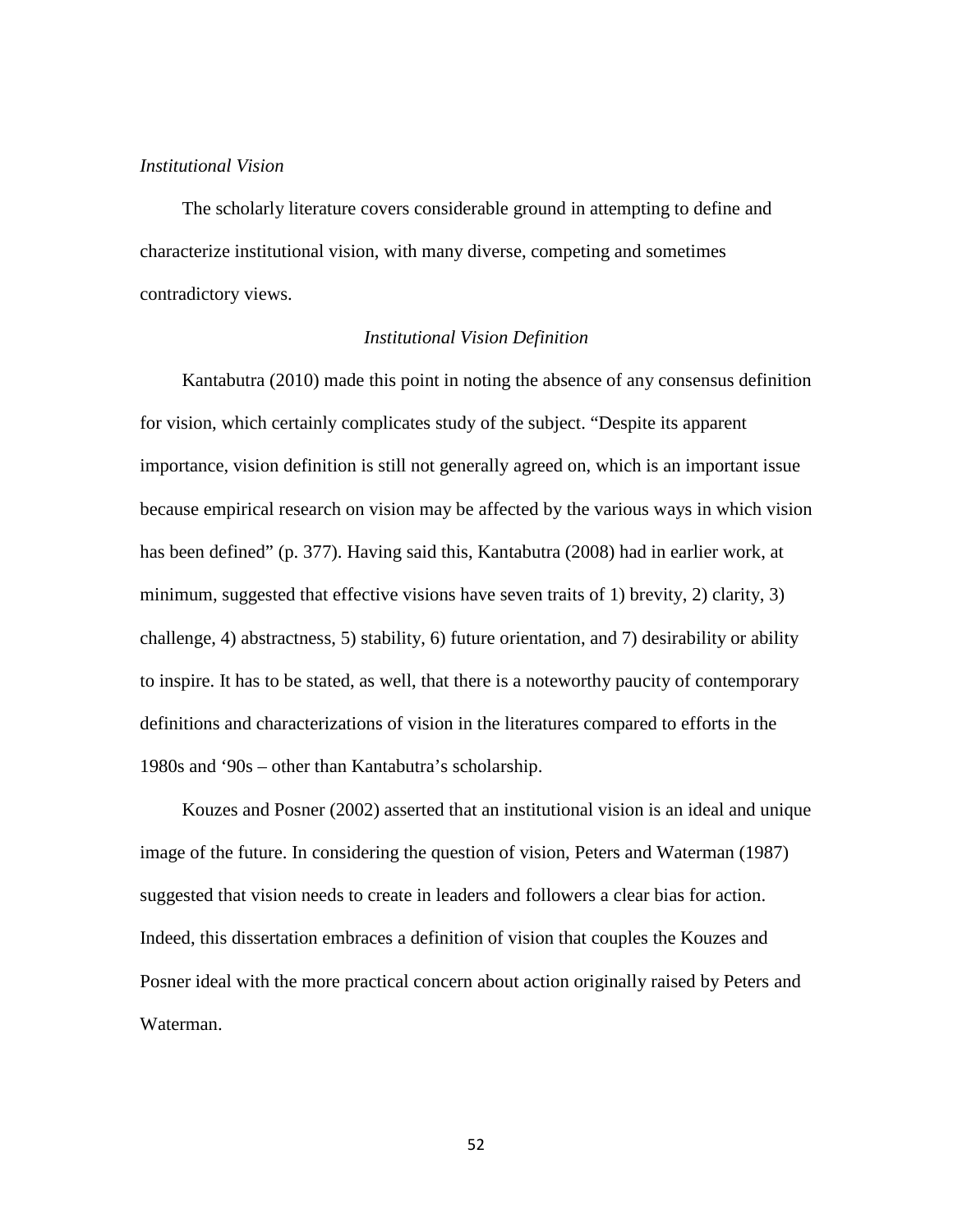It would seem that both a vivid image of a future state that is perceived to be better than the current orientation, coupled with the view that actions must compel an organization toward realizing that future state, are needed to provide a well-rounded definition of vision. Visions otherwise risk becoming, in the words of Senge et al. (2004), "good ideas that unleash no energy for change" (p. 131). Indeed, Senge (1991) argued that effective visions emphasize positive, future-directed qualities around change and growth aspirations.

As such, institutional vision is defined in this study as *an ideal and unique image of an institution's future that creates a bias for specific action designed to realize that future.* This definition underscores that effective institutional visions are future oriented, singular to the organization, sufficiently ambitious, realistically obtainable, actionproducing and shared throughout the organization.

## *Deconstructing Institutional Vision*

Scholars have been laboring over the definition and characteristic of institutional vision for several decades now. Kilpatrick and Silverman (2005) stated that vision is a set of aspirations its (an organization's) leaders hope to achieve in the next three to five years. Nanus (1992) wrote that vision is a mental construct that we have within our power to transform into reality. Naylor and Willimon (1997) argued that the sharing of vision is its single most important component, answering the question, what does the community want to be?

Bennis and Nanus (1985) defined vision as the projected mental images of what the leader wants to achieve. Collins and Porras (1996) believed vision is what we aspire to become, to achieve, to create – something that will require significant change and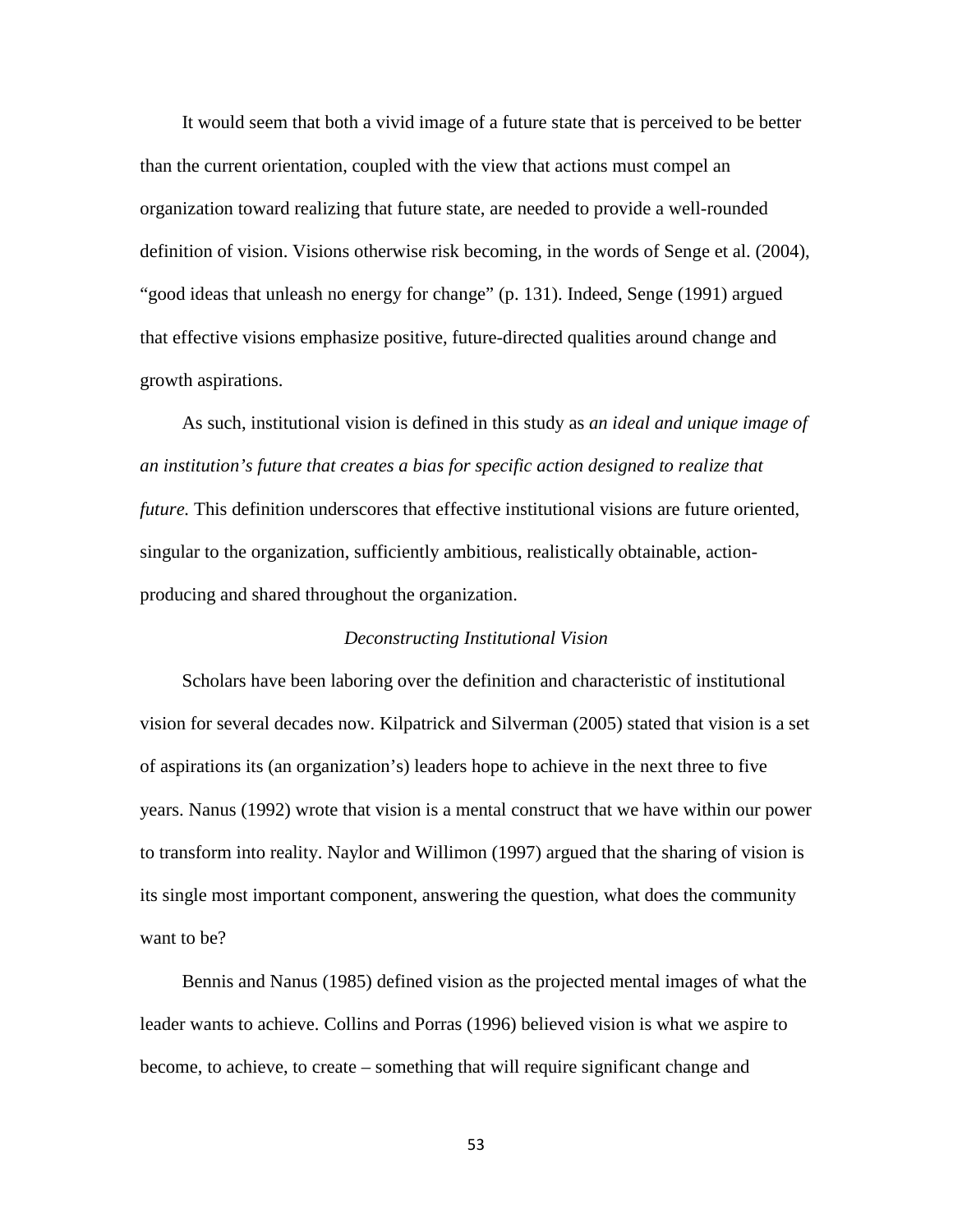progress to attain. (p. 66) Senge et al. (2004) believed that vision is an image of what we're trying to create. (p. 140) Baum et al. (1998) said vision is relative, as each leaders sees it. Mumford and Strange (2005) portrayed vision as a mental model for understanding internal operations and informing one's actions accordingly.

Locke (1991) contended that effective institutional visions are inspiring, abstract, brief, stable and motivating. Sims and Lorenzi (1992) wrote that high-quality visions are inspirational and, importantly, integrated with the visions of others. As such, and in support of the Cleveland State, University of Philadelphia and Howard University visionand strategy-development processes referenced above, they place a premium on inclusiveness in vision development. Baum et al. (1998) argued that quality content within the vision is core to its success and central to organizational performance.

Collins and Porras (1996) suggested that vision is a combination of core ideology and envisioned future. They offered that, "Truly great companies understand the difference between what should never change and what should be open for change" (p. 66). The authors indicated that the values and purpose of core ideology are immutable, shaping the enduring character of an organization and providing a consistent identity.

Collins and Porras said that the envisioned future has two components – BHAGs or Big Hairy Audacious Goals – and vivid description. In their terms, the envisioned future is dynamic and subject to change. The authors said that what is meant by goal in this context is a "huge, daunting challenge" (p. 73). Collins and Porras believed that vivid description is essential to effective visions, too, as the "vibrant, engaging, and specific description of what it will be like to achieve the BHAG. Think of it as translating the vision from words into pictures, of creating an image that people can carry around in their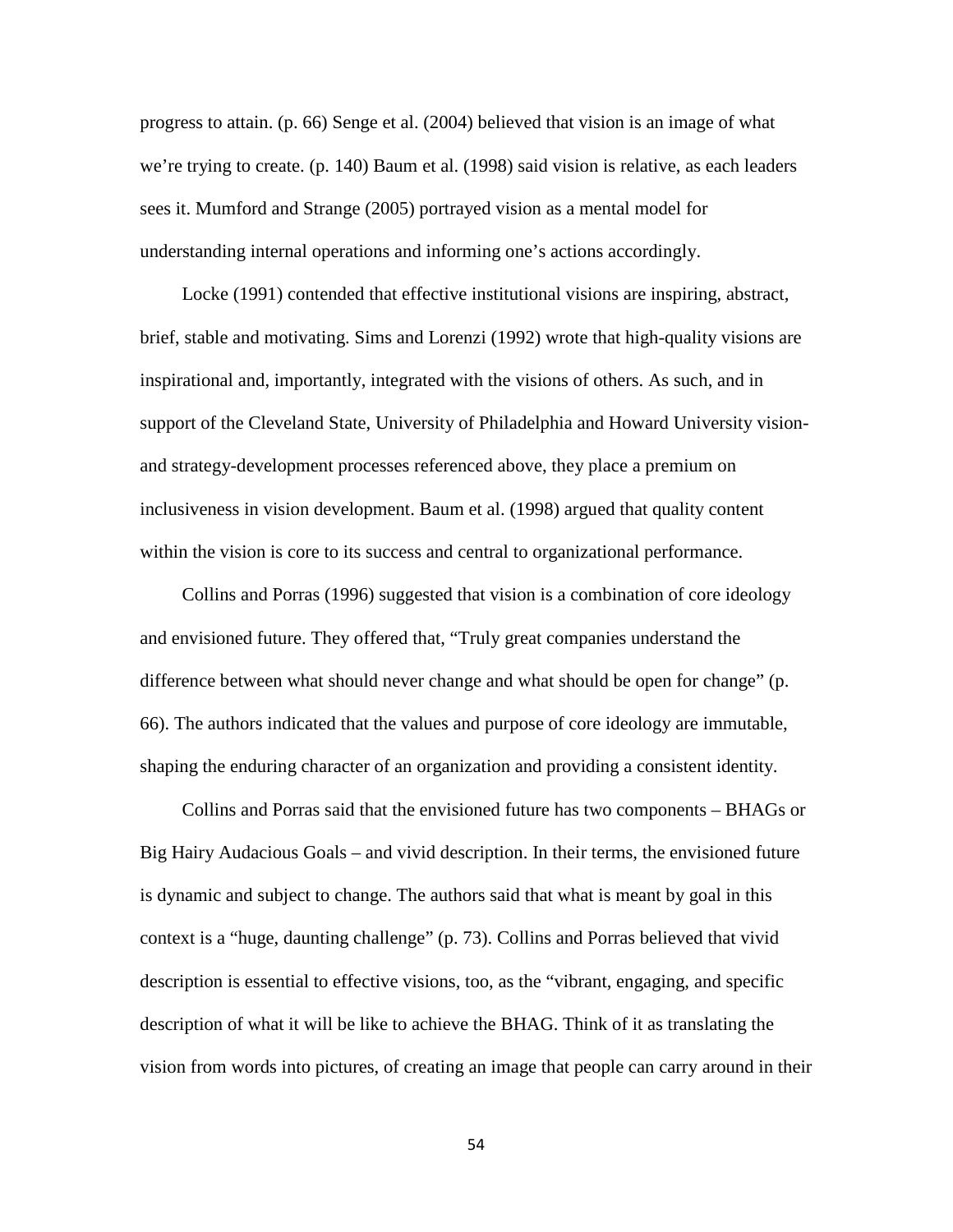heads" (p. 74). The authors say that Henry Ford's statements supporting mass production of the automobile provide a good example of straightforward, vivid description:

> I will build a motor car for the great multitude…..it will be so low in price that no man making a good salary will be unable to own one…..the horse will have disappeared from our highways, the automobile will be taken for granted (p. 74).

President Kennedy's 1962 Houston speech calling for the United States to place a

man of the moon and return him safely within that decade is said to be another example

of straightforward, vivid description at work. Both Henry Ford and John Kennedy's

visions certainly do meet the Collins and Porras (1996) outsized BHAG criteria.

# *Vision and the Leader*

Goleman et al. (2002) turned the vision conversation inward to the leaders

themselves, suggesting that developing great vision requires:

emotionally intelligent leaders to look inside – at what they feel, think, and sense about their organizations. They act as highly sensitive instruments to connect with the company's ideal vision and mission, and they notice the gaps between what could be and what is" (p. 205).

Goleman et al. believed leaders who engage in an assessment of their passions and dreams and those of their colleagues "can begin to identify aspects of an organization's culture, of its overarching mission and vision" (p. 206). Goleman et al. focused the conversation more specifically around leaders using their own passions, experiences and motivations to engage in visioning.

Lucas (1998) had previously stressed the importance of leaders undertaking vision development well because, "Without a clearly defined vision, we flounder, we react to our environment and mimic competitors. With high-concept but hokey vision, we end up in the same soup but with a dash of cynicism" (p. 23). Kouzes and Posner (2002) pointed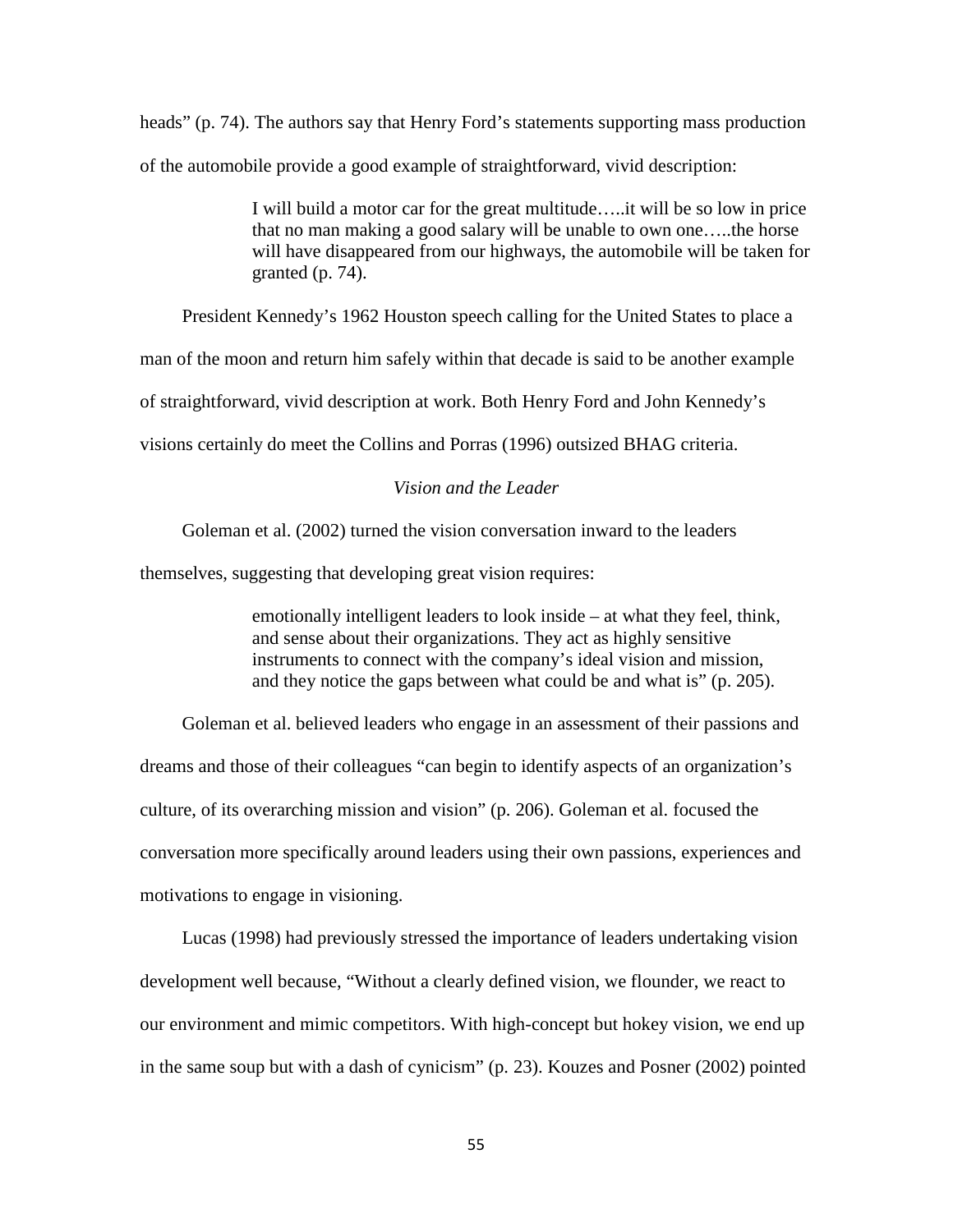out the damage that employee cynicism at the hands of deficient vision statements can do to a leader and an organization. The authors believed that leader "credibility is mostly about consistency between words and deeds" (p. 47) and that "gains for the cynics" (p. 33) occur when leaders lack clarity, unity, and intensity among "visions, aims, and aspirations" (p. 48). Against this problematic backdrop, a 2003 Towers and Perrin study cited by Beslin and Reddin (2004) stated that organizational communications about vision, mission, values, strategy, performance and competitive challenges are "viewed as credible by less than half of employees, and appear dishonest to roughly a quarter of the workforce" (p. G1).

Numerous scholars (Kantabutra, 2010; Bass, 1990; Westley & Mintzberg, 1989) underscored that despite many opinions about institutional vision, no theory explains how visions actually shape organizational performance. Again, this is why there appears in the literature and in best-selling books many common-sense claims that vision matters to organizational success, but scant evidence supporting these views or actually suggesting how to develop effective vision – effectively. Kantabutra (2010) labeled this "a serious missing area of the prevailing vision-based leadership theories" (p. 378). His work has been focused in the higher education context, too.

In terms of examining vision through the lens of a leader, several scholars or practitioners laud the visionary leadership of Arizona State University President Michael Crow as well as his reportedly effective techniques at vision and strategy development. For example, Bolman and Gallos (2011) emphasized the importance of using history as Crow did to "build on the past for an exciting, new vision of the future:"

> Crow could have chosen to ignore or downplay ASU's history as a young institution founded as a teachers' college with Research1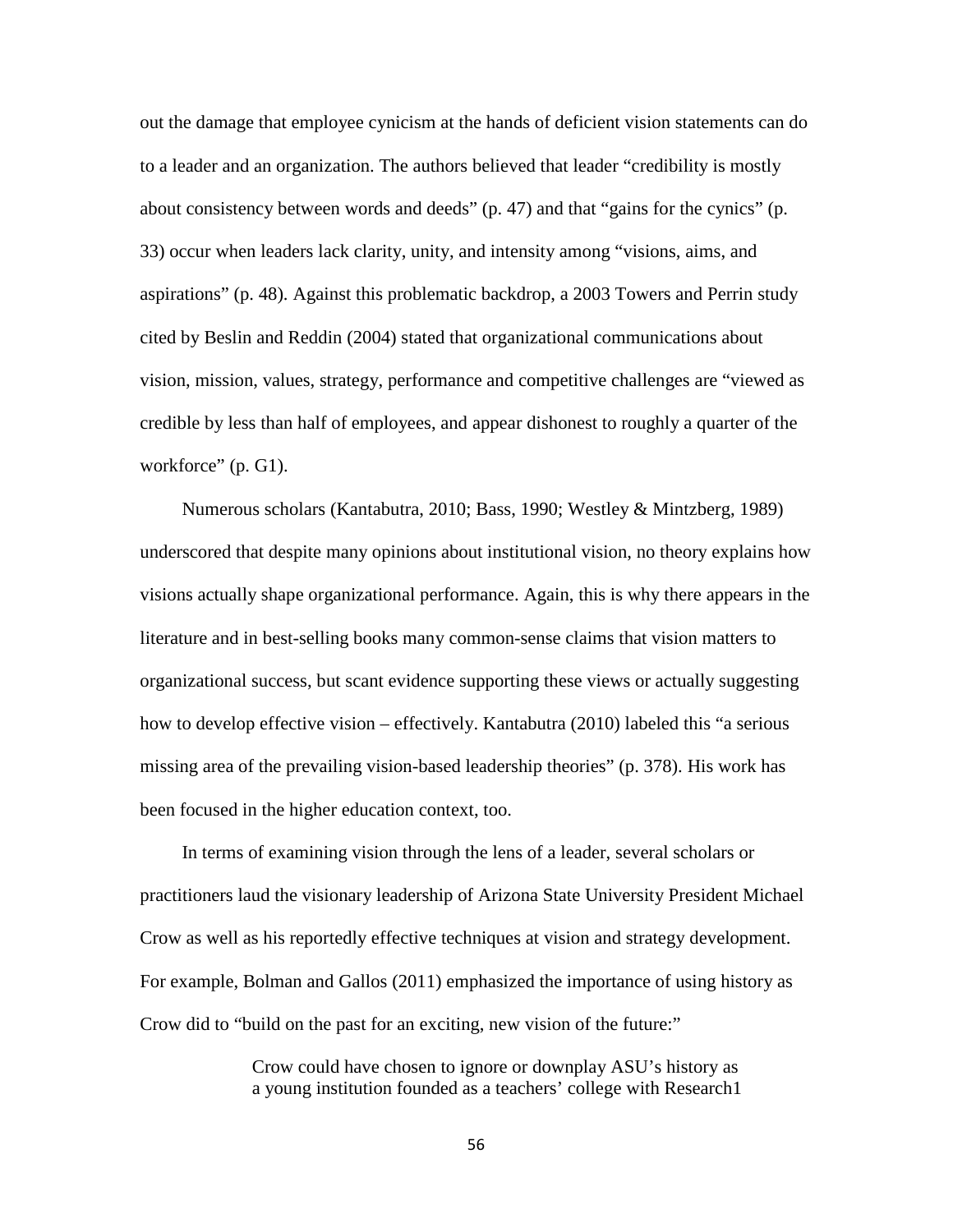status only since the 1990s. He chose instead to wear that history as a badge of honor central to ASU's mission. 'We hold that to be at our core. We are teachers first, teachers always and teachers last' (p. 117).

However, echoing earlier, dire claims about the decline if not demise of colleges and universities, Crow has characterized the state of U.S. higher education as, "Too few students are going to college, not enough are graduating, and the whole thing costs too much" – as a "piss-poor performance" (Selingo, 2013, p. xi).

Case studies such as President Crow at ASU aside, it is conjectured here that the mediocrity of much visioning work today – a point of view reinforced by Senge et al. (2004) in writing that "most visions that management teams come up with are superficial" (p. 131) – might owe in part to leaders being unwilling to open up and engage in such honest, introspective, emotionally charged and time-consuming visiondevelopment conversations with fairness and respect as envisioned by Goleman. Perhaps this is one reason why there exists a gap between the scholars who suggest that vision matters and practitioners whose actions may suggest otherwise.

Zimpher (in Percy et al., 2006), however, maintained that institutional visions matter greatly. She argued emphatically that, "The vision thing is key to an institution's future. Wading into the conversation about whose vision is it, that of the president or the community she or he represents, Zimpher added:

> Establishing institutional vision is a process, not a single act. At all costs, the president should avoid answering the question, 'What is your vision for the university?" without the imprimatur of the larger academic community. ….. The presidential role in creating vision is one of guide and moderator, best established by some framework for participation that helps lead a group of key institutional constituents through the visioning and planning process (p. 234).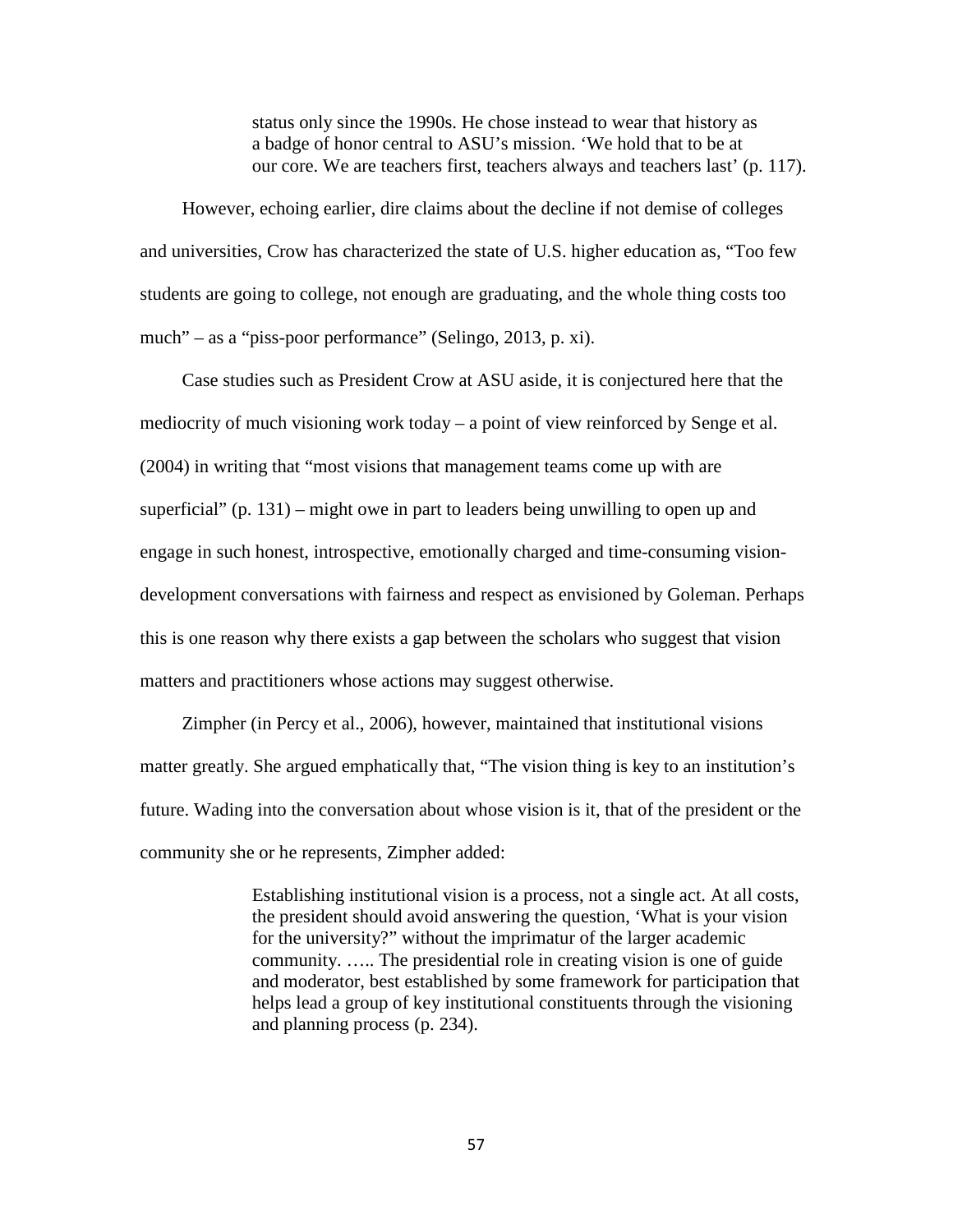#### *Vision Statements*

Pearson (1989) and others argued that vision statements that are well done must specifically address the environment and realistic competitive position of the organization and cannot be superficial and generic. Hamel and Prahalad (2005) made a comparable point in advancing their notion of strategic intent. They argued that an organization must reconcile its purpose with its means, producing vision statements that balance ambition and realism. The implication here is that vision statements fail because they are not ambitious enough or, conversely, too ambitious in light of the practical capacity to achieve them. The authors suggested that thinking in these terms "implies a sizeable stretch for an organization" (p. 6), but that doing so is central to developing and ultimately realizing meaningful vision statements.

The authors subsequently wrote that strategic intent could be thought of as a heart driven by some measure of emotion and yet integrated with a mind rooted in realism. They said that a sense of direction, sense of discovery and sense of destiny can be used to portray a differentiated, competitively unique and inherently valuable vision statement of the future (Hamel & Prahalad, 1996).

Coming from a different, more humanistic perspective than Hamel and Prahalad, and yet reinforcing the evocative use of vivid description discussed by Collins and Porras (1996), Senge et al. (2004) spoke similarly to visions and vision statements with the emotional power of "crystallizing intent" (p. 133). "Crystallizing intent requires being open to the larger intention and imaginatively translating the intuitions that arise into concrete images and visions that guide action" (p. 133). Still, for all their belief in the emotional, animating power of vision, Senge et al. seemed to lament the state of vision,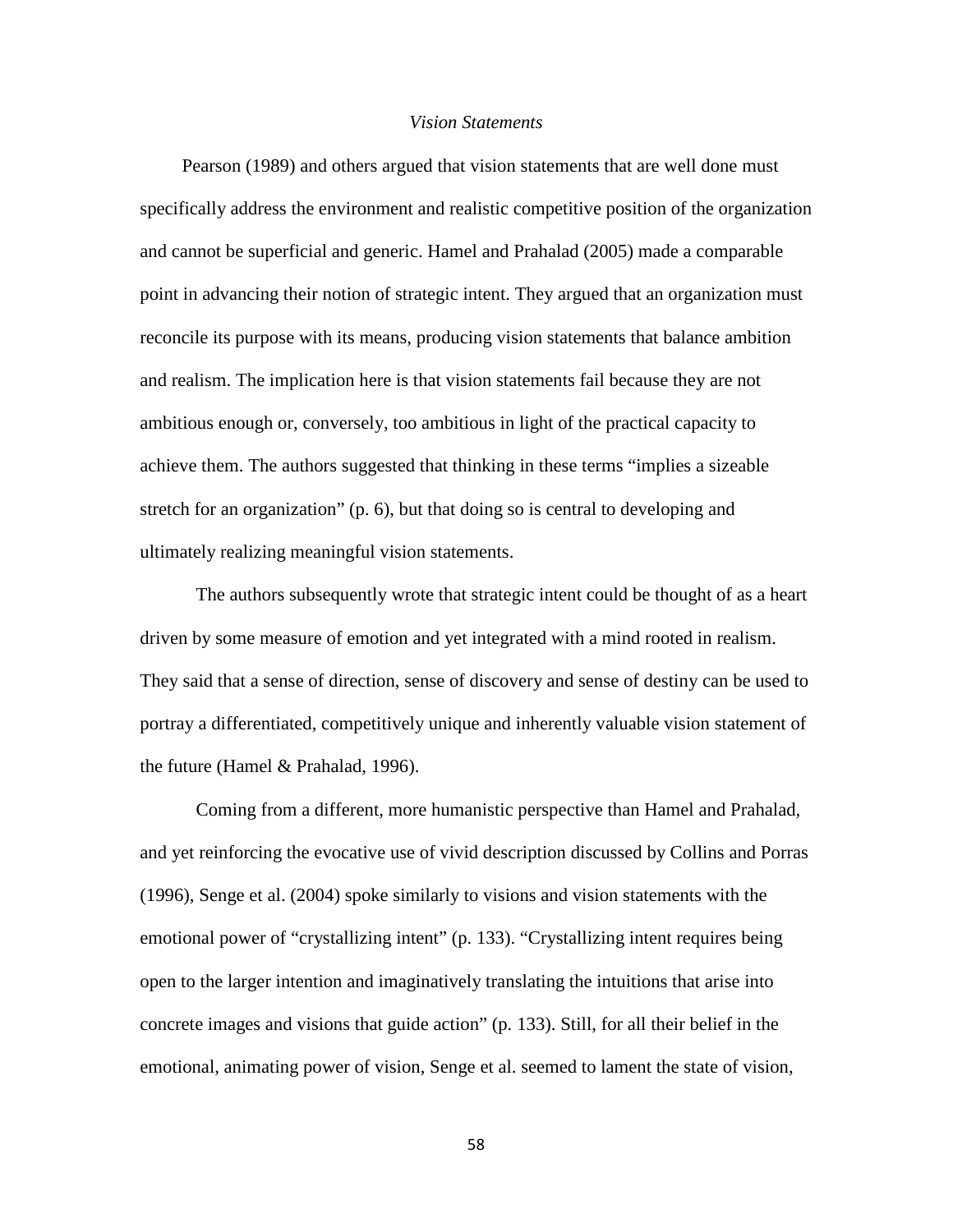vision statements and visioning these days. "As the idea of vision has become popularized in recent years, its essential meaning has often been lost. Visions are not lofty sentiments or inspiring phrases; they're practical tools" (p. 140).

### *Chapter Two Summary*

This research considers relationships between two constructs – leadership and institutional vision. The higher education context for this work then produces two primary variables under consideration – college and university leadership and college and university institutional vision development.

This review drew largely from the leadership and higher education literatures and covers five domains: 1) leadership, 2) college and university leadership, 3) institutional vision and vision statements, 4) college and university institutional vision, and 5) institutional vision development and communication.

Five broad conclusions emerge from the Literature Review:

1. The leadership and higher education literatures reference the leader role in vision development sparingly. Scholars certainly contend that institutional vision and leaders with vision are important, but the conversation has not explained why or proven the point empirically. Nor has it produced a standard definition for vision. Kantabutra (2010) made this point noting that, "Despite its apparent importance, vision definition is still not generally agreed on, which is an important issue because empirical research on vision may be affected by the various ways in which vision has been defined" (p. 377). He also underscored the nascent stage of research into this issue in higher education, particularly, noting that, "Empirically, no published studies have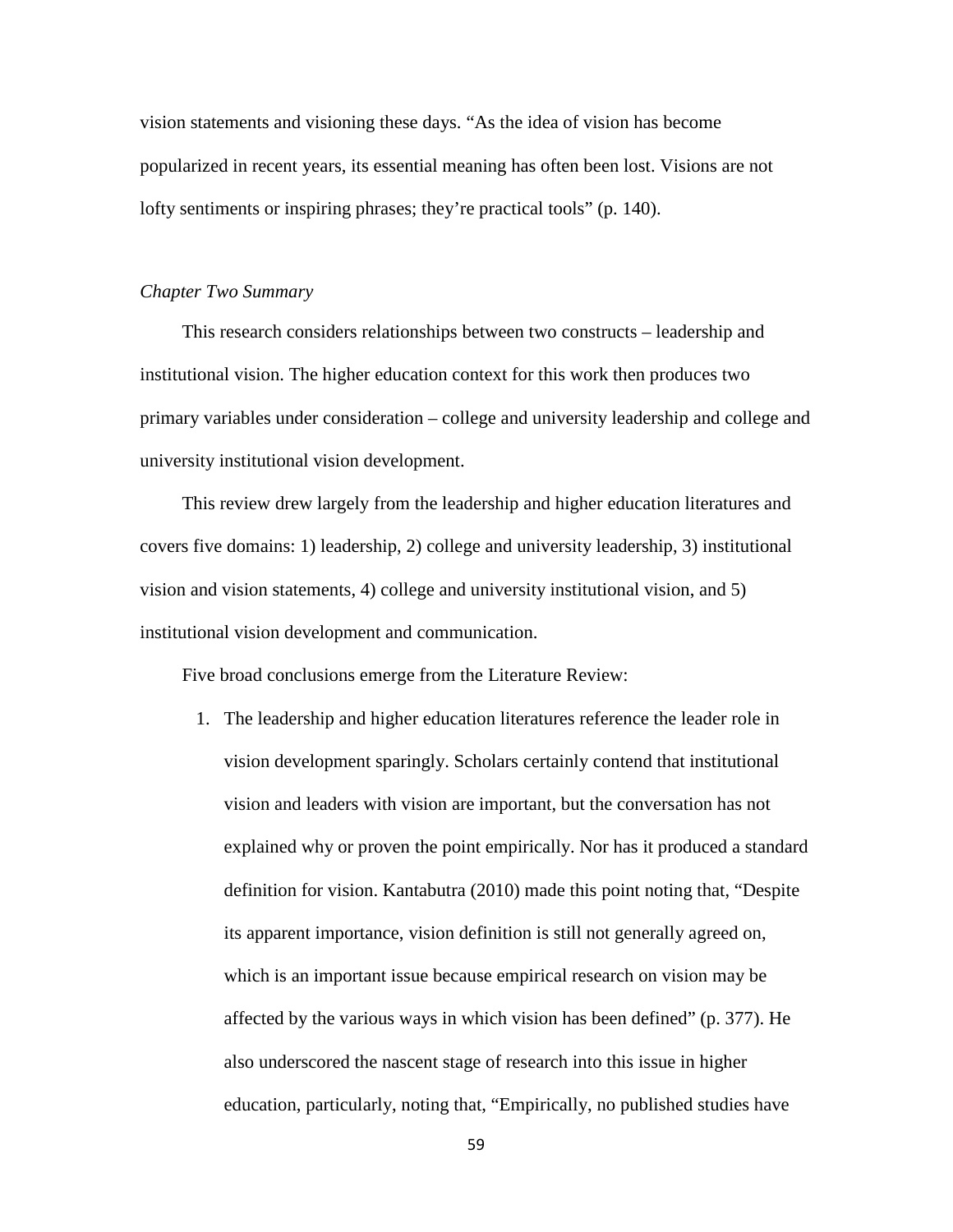linked vision components specifically to educational institution performance, which is critical since vision has been emphasized as key to performance throughout the educational leadership literature" (p. 376).

- 2. Until Burns' (1978) work on Transformational Leadership, most leadership theories were silent on the matter of vision and the role leaders play in crafting it. Burns opened the door to the vision conversation and those who followed his scholarly lead increasingly pointed to the importance of leader roles (especially in vision communication) to organizational success. For example, Sashkin's (1995) meta-analyses of various Transformational Leadership theories found three common personal competencies and three common behavioral competencies, with visionary qualities prominent within the former and articulating clear vision key to the latter. Baum et al. (1998) echoed Sashkin in finding that two of the three common characteristics shared by many key leadership theories concern vision. The authors contend that both "communicating a vision" and "taking various actions intended to implement the vision" (p. 2) are paramount to transformational leadership.
- 3. The key theories that built upon Transformational thinking, such as Servant Leadership and Complexity Leadership, shared and distributed responsibility for leadership throughout the organization. As a first consideration, the decentralizing qualities of some of these theories seemed to dissipate the role of vision and the leader's actions in developing it. This is especially true with Servant Leadership approaches in the 1980s. As leadership theory embraced Complexity, however, vision and the leader role in vision development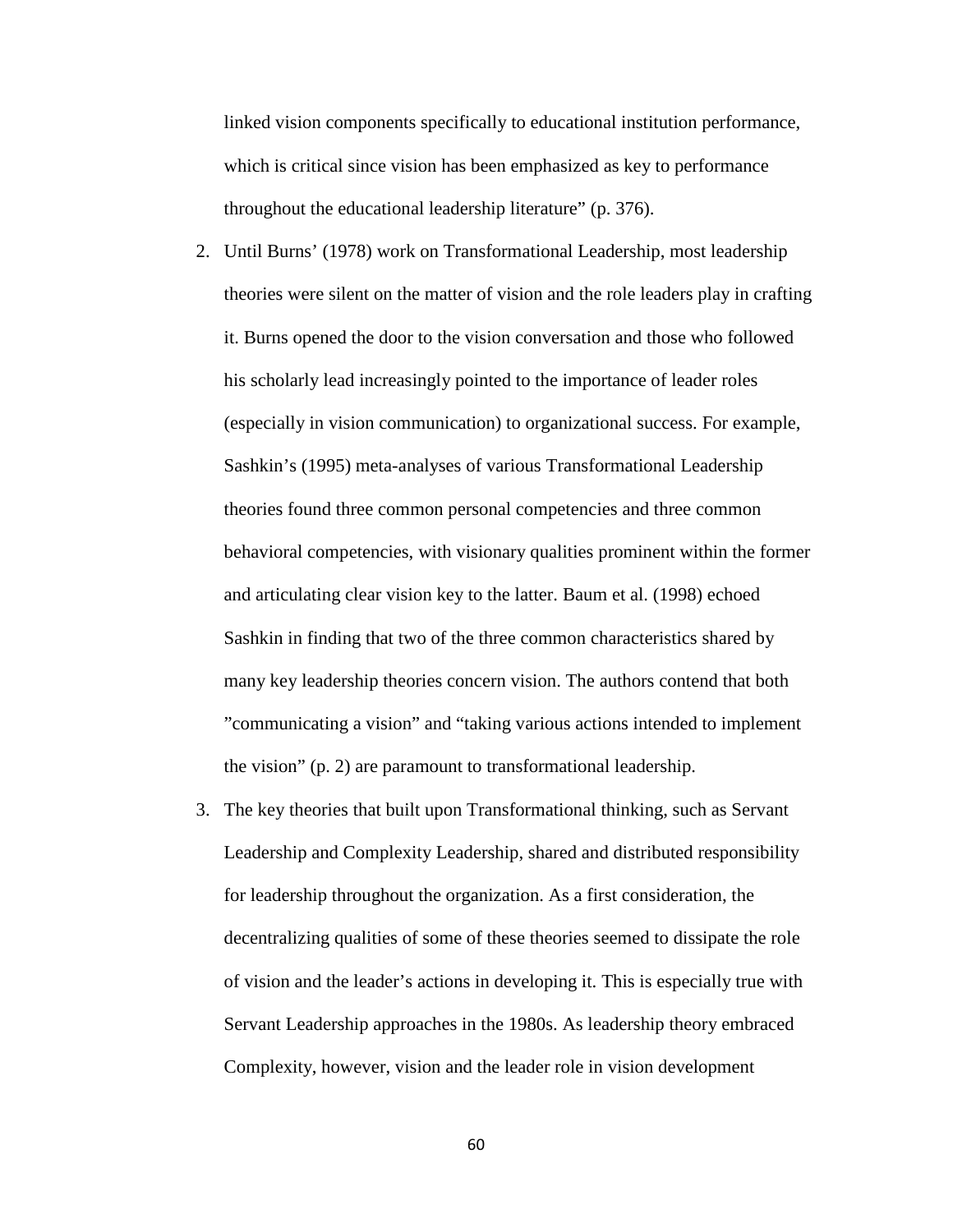regained the prominence it held in the Transformational Leadership framework, chiefly because scholars understood that a widely shared core vision was essential in keeping together an organization operating in complexity or even at the edge of chaos.

- 4. The higher education literature reflects a college presidency that has become vastly more complex in recent years, with what some say are enormous and often unrealistic burdens placed on presidents and with seemingly unlimited demands made on their time (Greenberg, 1998; Dennison, 2001; McLaughlin, 2004; Chait et al., 2004; Duderstadt, 2007; Bruininks, 2010; Kantabutra, 2010), especially around fundraising expectations (Nicholson, 2007; Nelson 2007). The realities of today's college presidency raise questions about the ability and willingness of institutional leaders to engage in visioning, especially in light of complicated shared-governance issues and amidst such epochal changes in higher education over questions of accessibility and affordability. Interestingly, however, Bruininks et al. (2010) and others contended that such complexity made ever-more abundant by the Great Recession of 2008-2010 – and the existential questions it raises about the viability of some colleges and universities – places an even greater premium on presidents who can develop animating, differentiating vision for their institutions.
- 5. The higher education literature does speak specifically to the leader role in vision development in at least one way, stressing the importance of inclusivity in the process. Case studies of vision and strategy development at Cleveland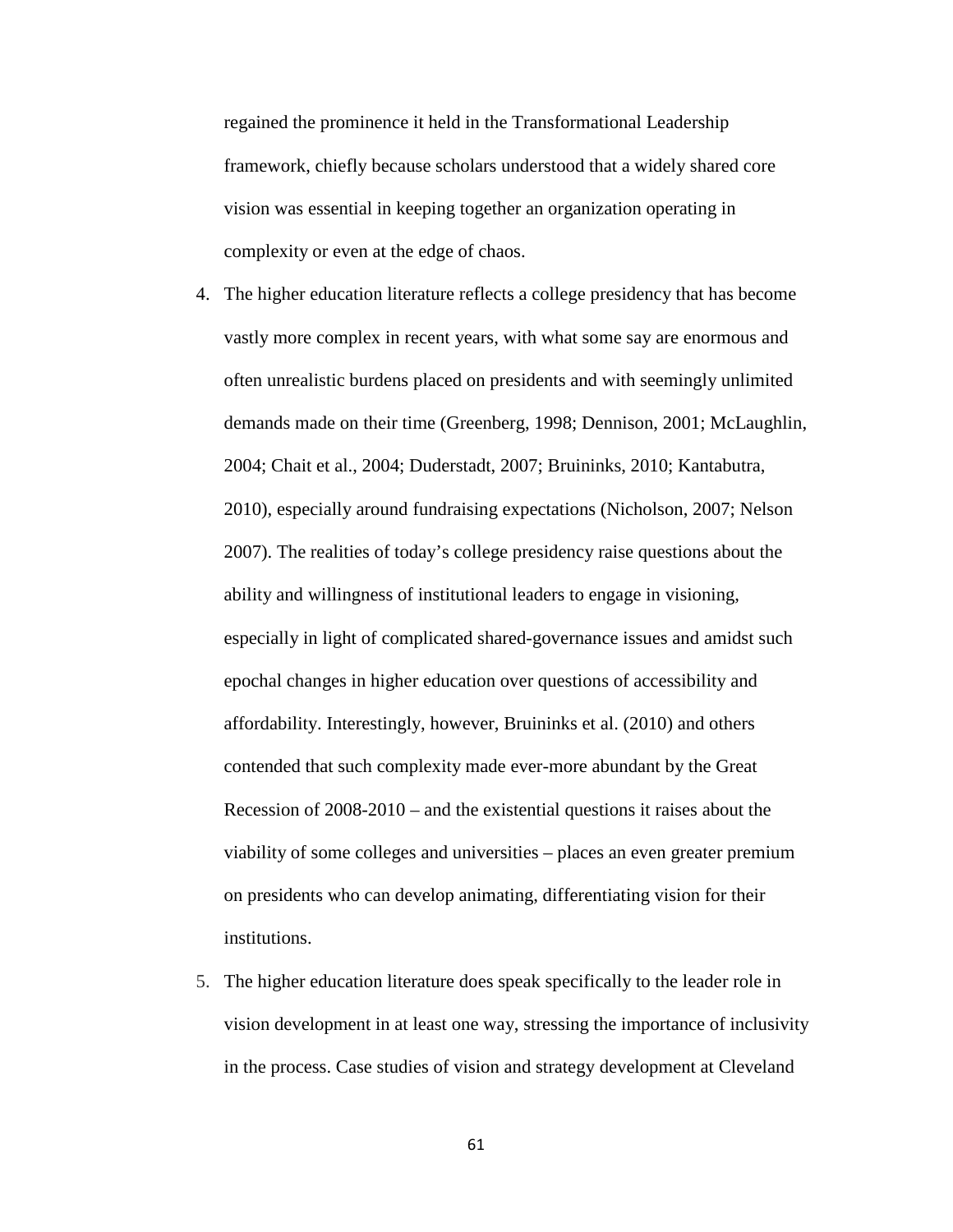State University, Howard University and Philadelphia University stress the need to include all key stakeholders in the process. In this context, Guadiani (1996) offered that the willingness to listen to key stakeholders – as a manifestation of respect for and inclusion of key stakeholders – is among the greatest leadership attributes a president can bring to vision development.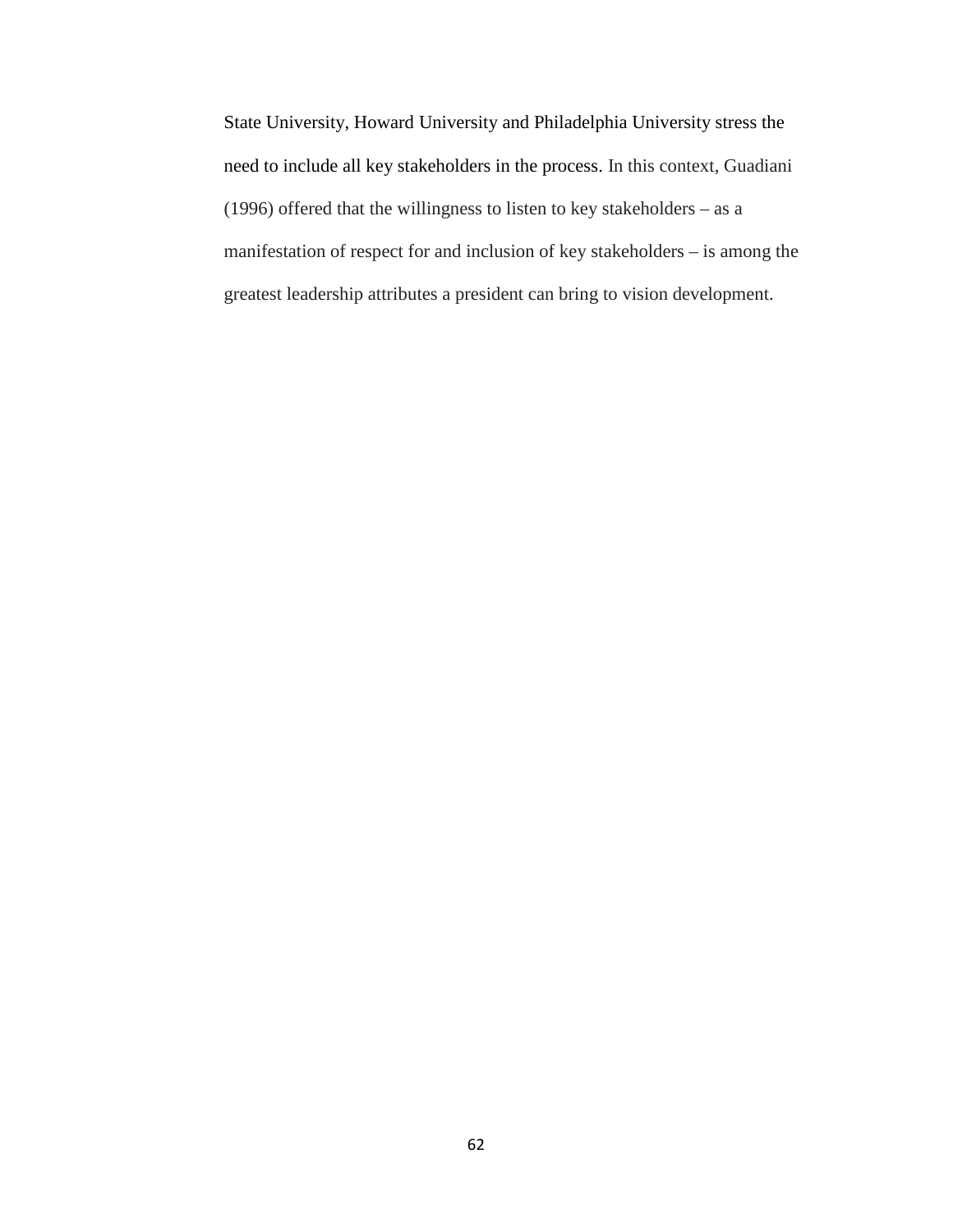#### Chapter Three: Methods

This research is exploratory by nature. Exploratory research generally requires a qualitative approach to phenomena (Denscombe, 2003; Hair Jr. et al., 2003). Creswell (2007) argued that qualitative approaches are best suited to research problems where a topic needs to be broadly explored and theories are not generally available. This is a reasonable description of the current understanding of vision development by college and university presidents.

Among Creswell's other criteria for choosing qualitative approaches, all of which apply in this study, are that the:

• Inquiry starts with the how and not the why of the phenomenon under investigation.

- Researcher presents a highly detailed view of the subject.
- Participants in the study be engaged in their natural setting, and

• Researcher serves as an "active learner" who can compose and communicate a story from the participants' points of view.

In advancing what they call naturalistic inquiry, Lincoln and Guba (1985) suggested the use of qualitative approaches for dealing with multiple realities and because, as is essential in this study, they are "more sensitive to and adaptable to the many mutually shaping influences and value patterns that may be encountered" (p. 40). This is particularly desirable in interviewing college and university presidents with divergent opinions, histories, tenures, values and contexts, and since the researcher works with college presidents and frequently interacts with them.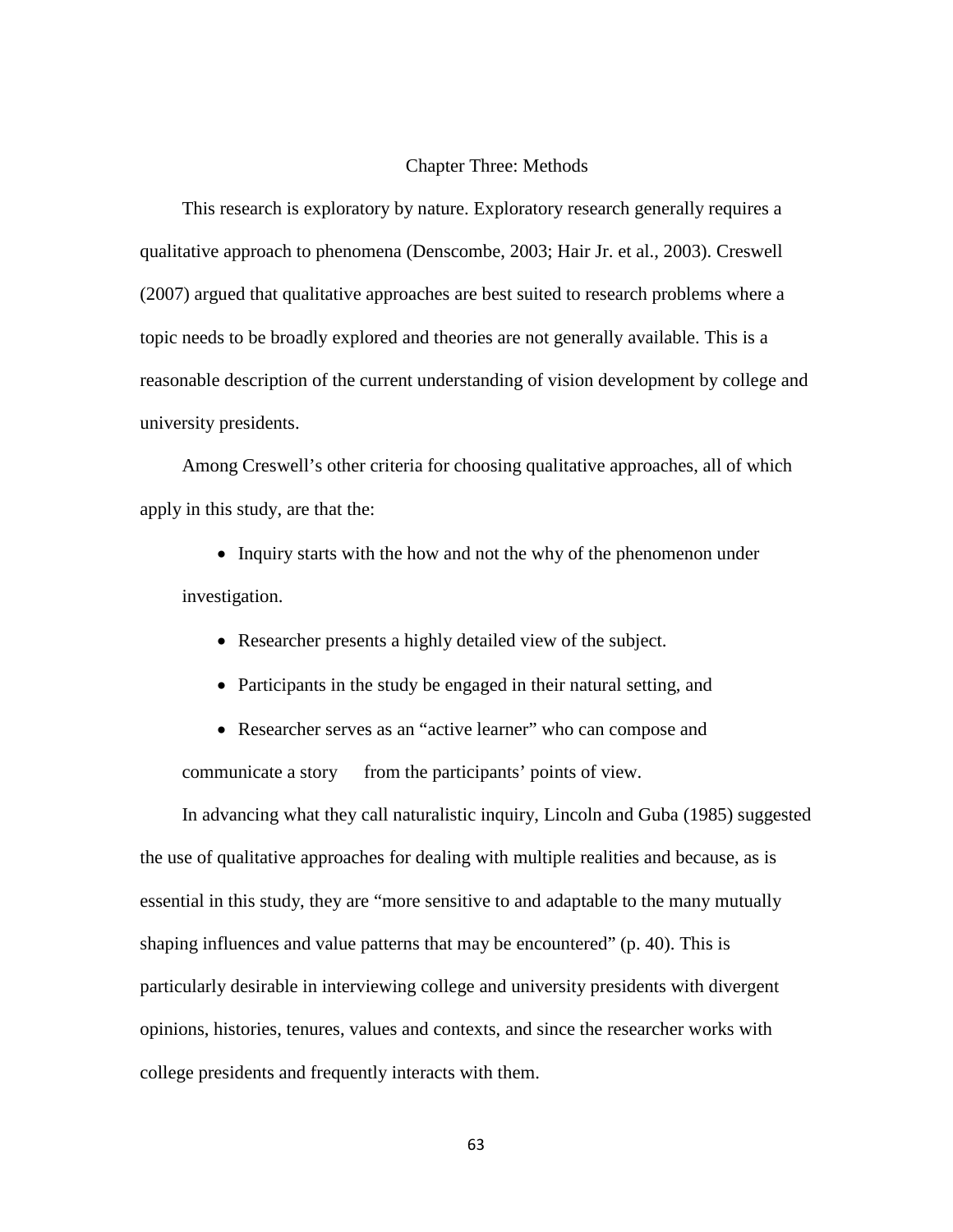As with Creswell, Lincoln and Guba also placed logical dependence on the use of the natural setting, in the offices and work environments of college and university presidents in this case. Here is where "realities are whole that cannot be understood in isolation from their contexts" and where "research interactions should take place with the entity-in-residence for fullest understanding" (p. 39).

Specifically, this study is exploratory in nature because of the limited existing research on the role of college and university presidents in vision development. Beall (2002) said exploratory research "can be defined as potentially useful knowledgebuilding in a new or lonely area (p. 26). Beall's call to "explore in lonely areas" is inspiring, and research on vision development by college and university presidents seems pretty lonely – thus far. Beall added that:

> The very term 'exploratory research' implies extending studies into uncharted ground or initiating research in novel areas, but it is surprising how seldom this actually occurs. More typical is the desire to follow accepted paths where others have trodden and work in popular areas (p. 27).

It is expected that the exploratory perspectives of college and university presidents gained in this study will help identify, clarify and organize the primary issues associated with vision development. Furthermore, it is hoped that this discovery will lead to construction of a future model or even theory for thinking about and organizing the vision-development process on campus and the presidential role in it.

#### *Research Assumptions*

Researchers inevitably undertake investigations with varied philosophical and theoretical frameworks and biases. Given the role that an investigator's philosophical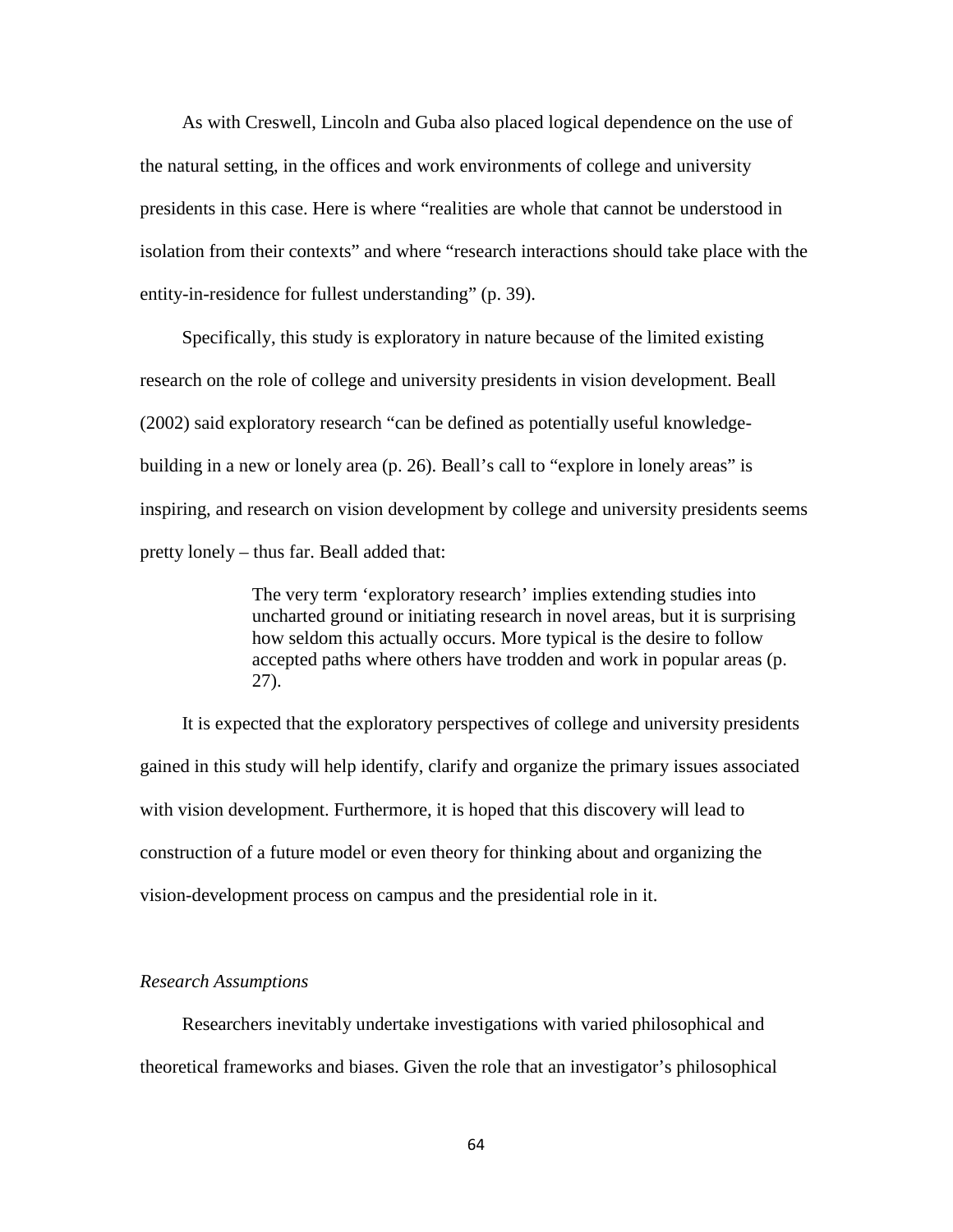assumptions can play in qualitative research design, implementation, analysis and reporting, it is essential that both the researcher and reader understand the potential impact of these assumptions on a study (Lincoln and Guba 1985; Guba and Lincoln, 1988; Creswell, 2007).

Creswell (2007) identifies five philosophical assumptions that shape a qualitative researcher's beliefs and potential biases as well as her choice of specific method. These five assumptions below (p. 75) align well with this researcher's views as well as the exploratory nature of the four research questions in this study:

- 1. Ontology considers the nature of reality. In this context, reality is characterized as being subjective and multiple – expressed in the opinions and feelings of the presidents in this study – and indicates the use of quotes drawn directly from the words of these higher education leaders.
- 2. Epistemology considers the relationship between the researcher and the research. In this case, by design, the distance between researcher and research participants is relatively close. With this proximity, the researcher interviewed presidents in their offices (with one exception) and closely listened to and otherwise observed them in their natural institutional setting. Indeed, Lincoln and Guba (1985) underscored the value of observation in such naturalistic inquiry, stating that observation provides the "here and now experience in depth" (p. 273). Given the nature of this inquiry, asking presidents what they think and how they feel about developing institutional vision, non-verbal cues provided an important, supplemental form of feedback. These cues take the form of conscious gestures as well as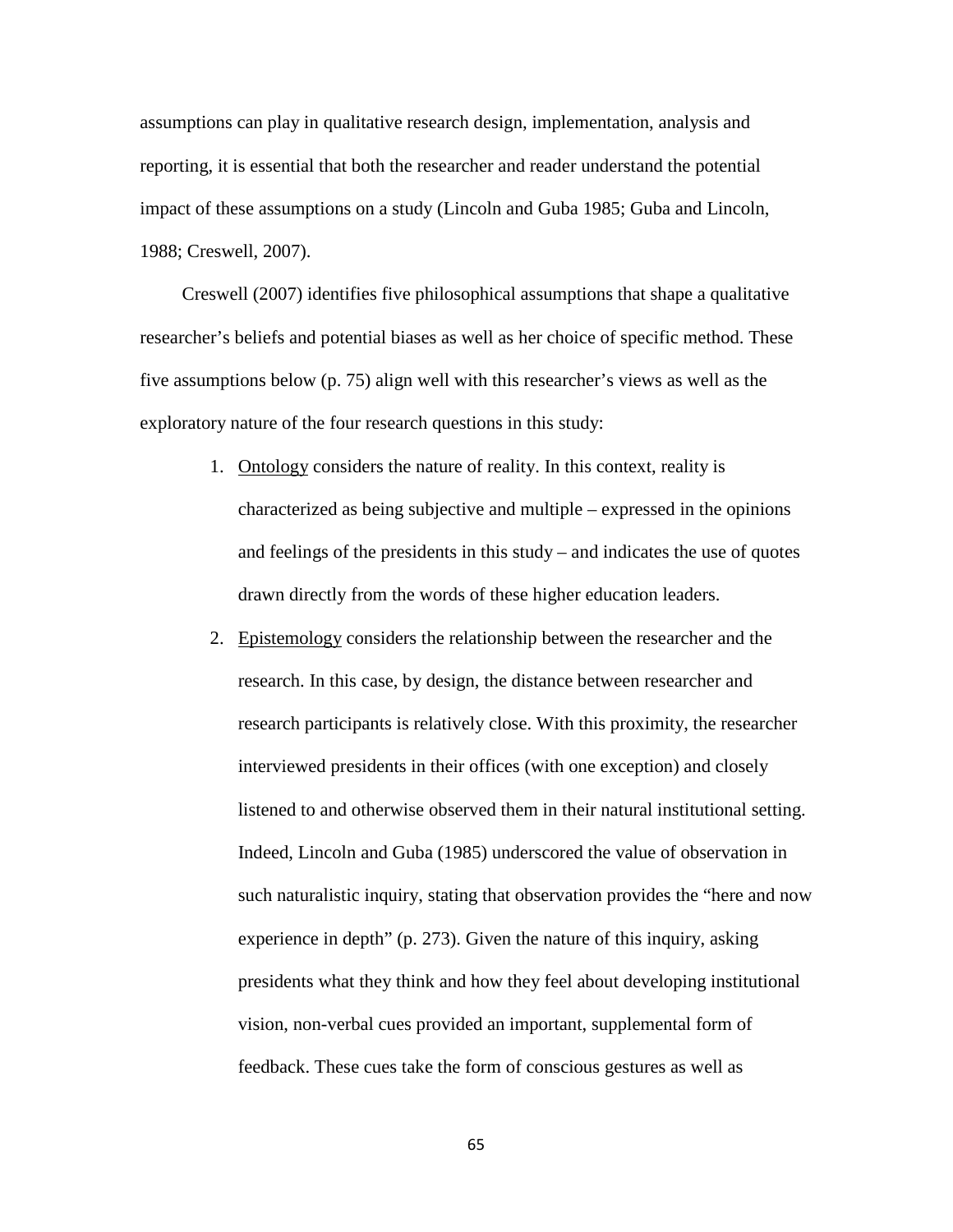unconscious body language (p. 276) and the researcher made note of them to separate potential, apparent discrepancies between, for example, a president's stated declaration that vision or his or her role in its development is important from gestures or body language that could suggest something different.

- 3. Axiology considers the role of values in the research. It accepts that the researcher, research participants and the nature of institutional vision itself are all values-laden and subject to inherent biases.
- 4. Rhetoric accounts for the use of language in the research. It accepts that the researcher creates a narrative in order to tell the stories of how college and university presidents develop institutional vision and produces meaningful findings from a discerning analysis of those stories.
- 5. Methodological considers the research process. The researcher works inductively in this case, delving into details emerging from interviews before attempting to develop overarching findings. This borrows from Creswell's (2007) contention that "human experience makes sense to those who live it, prior to all interpretations and theorizing" (p. 86).

These philosophical assumptions align well with both the researcher's worldview and the nature of the subject being investigated in this inquiry. In Lincoln and Guba's (1985) terms, this researcher worked from a naturalistic paradigm where, as reflected in Creswell's five-part typology above: 1) realities are multiple and constructed, 2) the knower and known are interactive and inseparable, 3) generalizations are time and context bound and not necessarily universal, 4) all entities such as the researcher and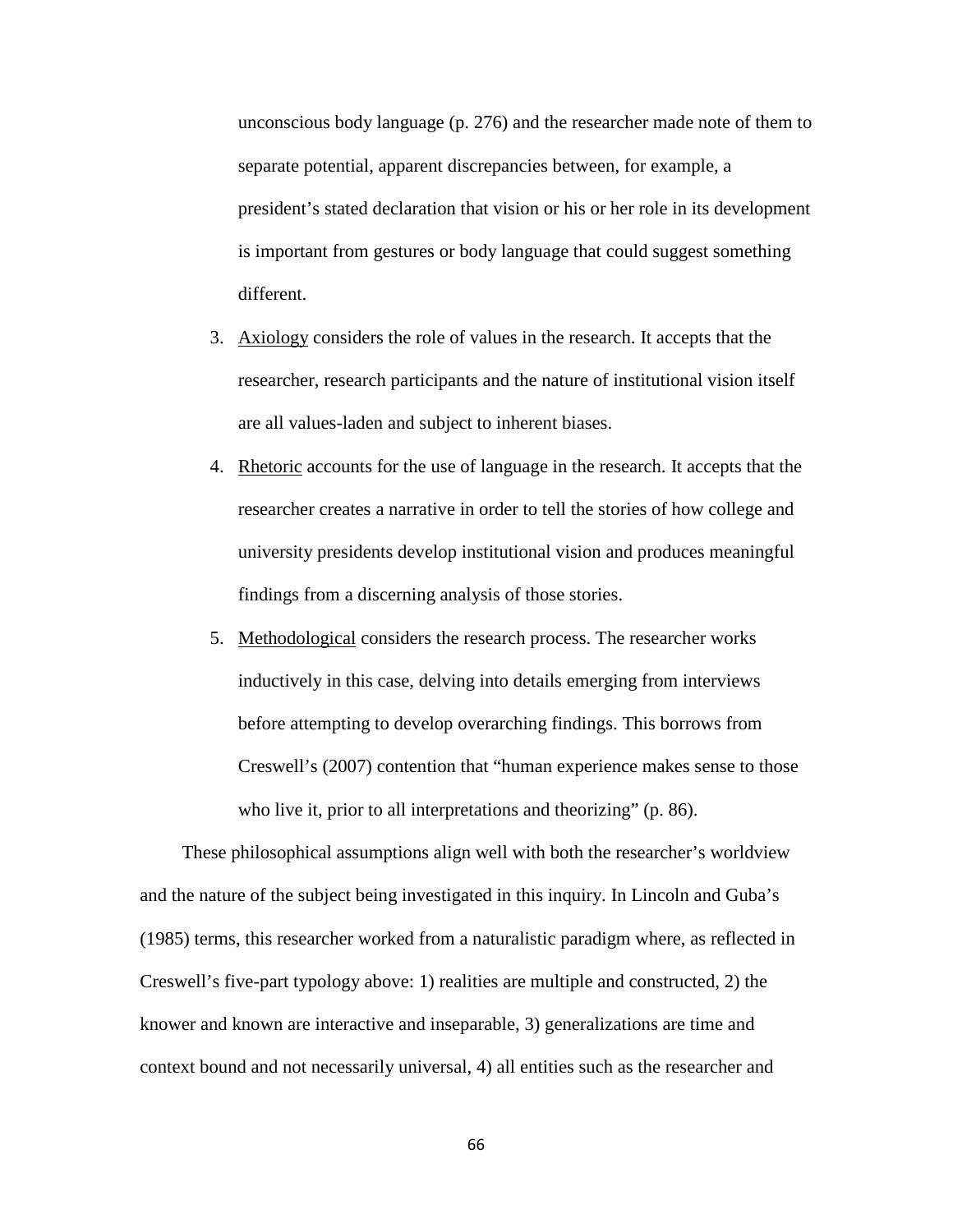research participants are in a constant state of shaping one another, and 5) and the inquiry is values bound.

In terms of Burrell and Morgan's (1979) landmark sociological paradigms, the researcher undertook this work as an interpretivist in seeking to understand and explain the essence of an issue from individuals' perspectives. Creswell, Lincoln and Guba, and Burrell and Morgan all underscored the departure from traditional positivist schools of inquiry, embracing both a relativist ontology in which reality is constructed intersubjectively as well as a subjectivist epistemology in which we cannot separate ourselves from our knowledge and experiences or how we relate to research participants.

# *Research Questions*

The following four exploratory research questions were used to investigate vision development by college and university presidents. They served as the basis of the interview guide utilized for this study. They emerged logically from the Problem Statement and Purpose Statement in Chapter One as augmented by the Literature Review in Chapter Two:

- 1. How do presidents organize and prepare for their vision-development processes?
- 2. What roles do presidents ascribe to themselves in developing institutional vision?
- 3. What are the primary success factors that shape successful presidential roles in developing institutional vision?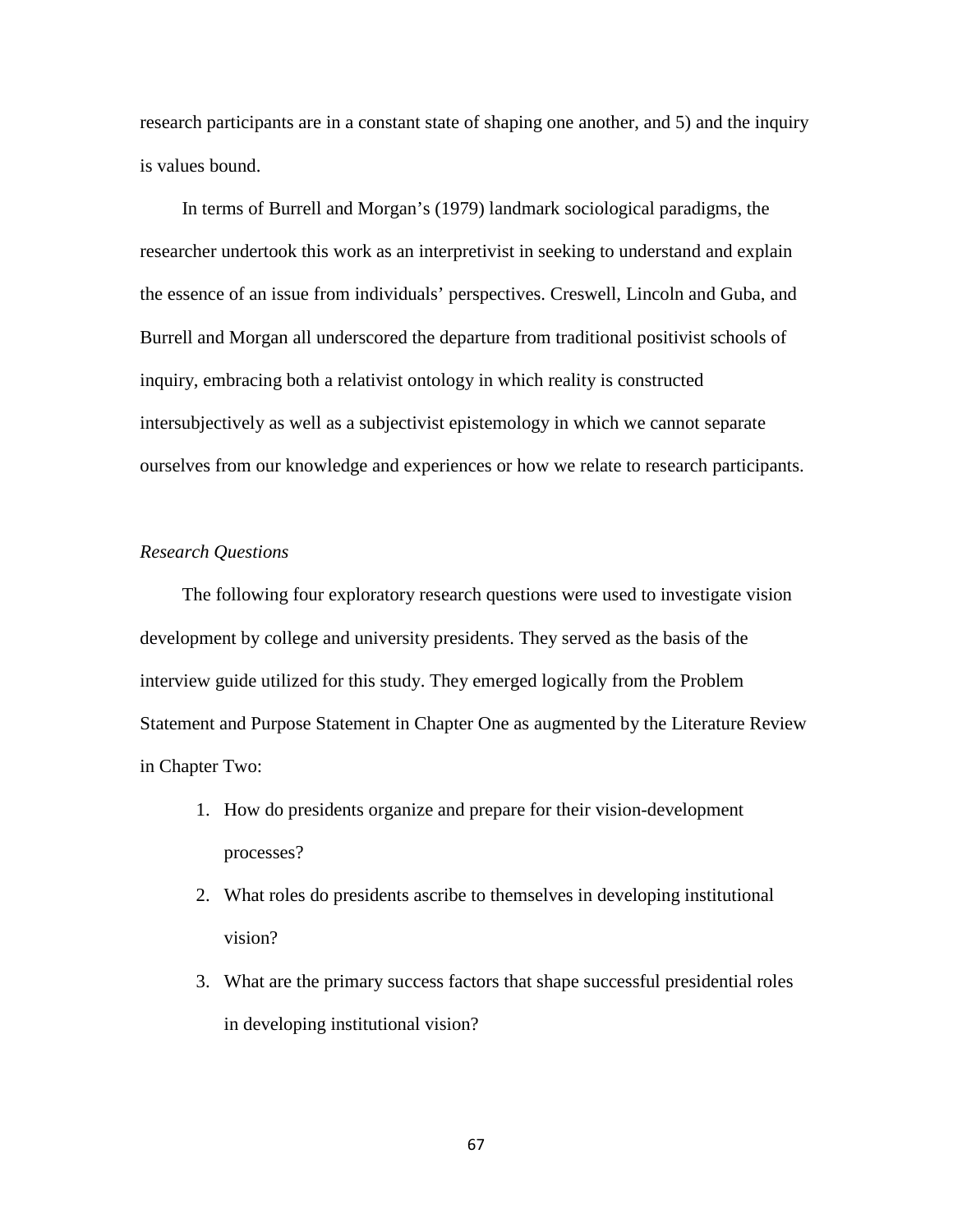4. Do presidents believe their institution's vision should reflect their vision, a broader, inclusive vision incorporating opinions from many of the institution's stakeholders, or a hybrid of these elements?

## *Population and Sample*

This research drew from a population of current U.S. college and university presidents. There are approximately 4,600 degree-granting institutions of higher education in the United States, according to the U.S. National Center for Education Statistics (2011). Of that number, nearly 2,900 of them are four-year, degree-granting public and private institutions that are not structured as for-profit businesses. This study drew from this latter pool.

The research participants were identified for this study using purposeful sampling techniques (Lincoln and Guba, 1985; Boyatzis, 1998). The researcher chose subjects among the population of U.S. college and university presidents who had undertaken a visioning or a vision-based strategic-planning initiative, but who could also present a useful variety of perspectives on the subject. This is an approach to purposeful sampling that Patton (1990) called maximum variation sampling, which seeks to identify and interpret unique variations that emerge from different subjects, contexts and conditions.

Presidents in the sample varied in age and stage of career, gender and type of institutions led. Efforts were made to include leaders of both private and public institutions, for example, as well as male and female presidents and research participants in age ranges from their 40s and 50s to their 60s and even early 70s.

To sharpen and delimit the study, however, five additional criteria were used in this purposeful sample selection: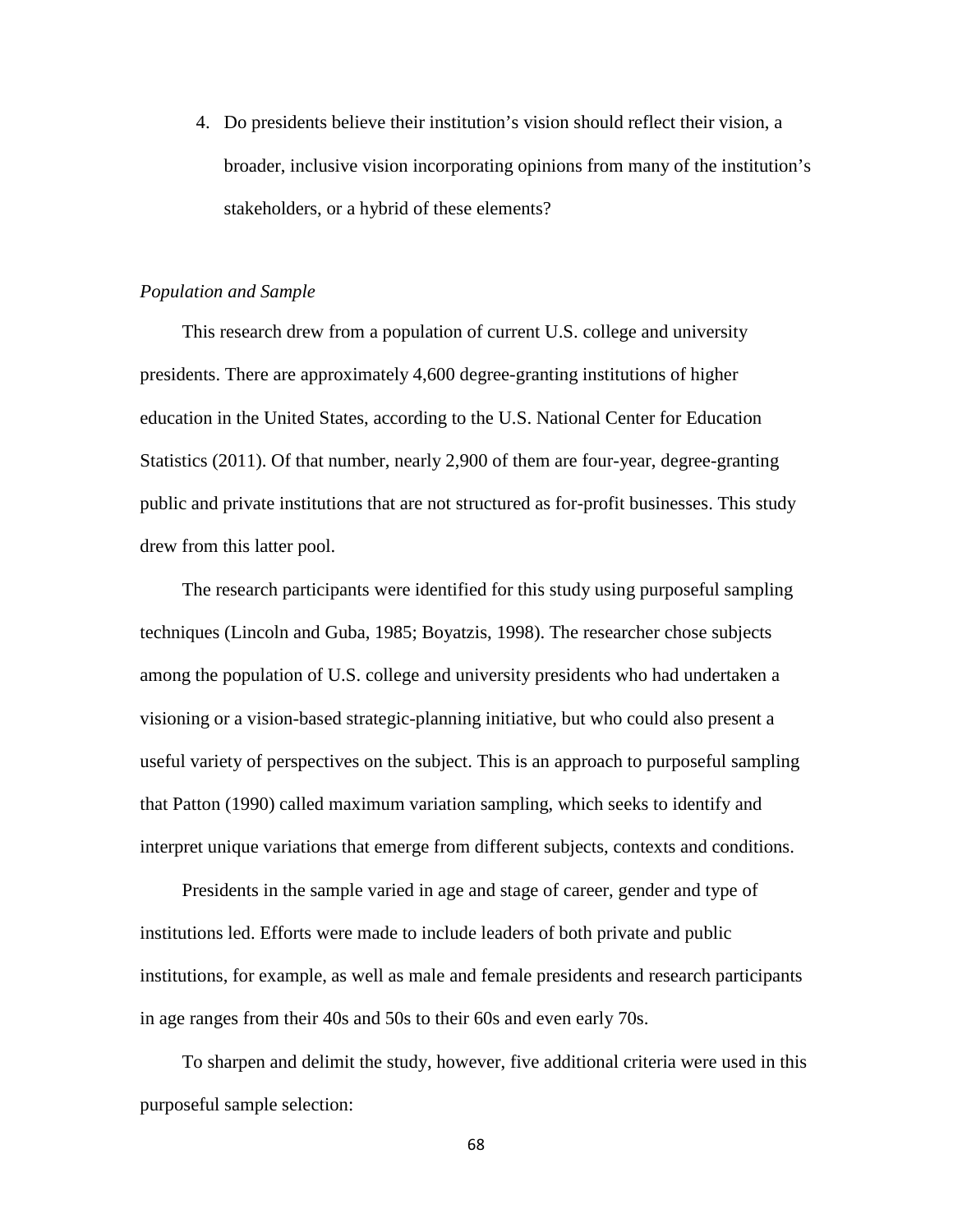- 1. Transformational Experience: Each research participant arguably led (or is currently leading) an institutional turnaround. Such transformations are marked by criteria such as consistent improvements in enrollment and/or annual core revenue growth. It was believed that successful transformations undertaken by presidents and their staffs can serve as a useful benchmark for identifying best practices in vision development.
- 2. Institutional Type: Presidents of colleges and universities were included in this research. Their organizations were of any size, located in urban, suburban and rural settings, and either public or private, but they were all four-year institutions granting both undergraduate and graduate degrees. The sample did not seek representativeness on the basis of geography (Eastern, Midwestern, Southern and Western United States locations). This is not deemed necessary to answer the research questions or lend understanding to the subject matter being explored. However, some variation of the size (small, medium-sized and large organizations) and governance (public and private institutions) of the institutions was present. Presidents of two-year community colleges were not included in this study. The missions, mandates and operating contexts of community colleges are just too different from four-year (undergraduate and graduate) degree-granting institutions to provide useful comparisons and contexts.
- 3. Specific Experience: The subjects undertook a visioning and related strategic-planning exercise at their institutions as president.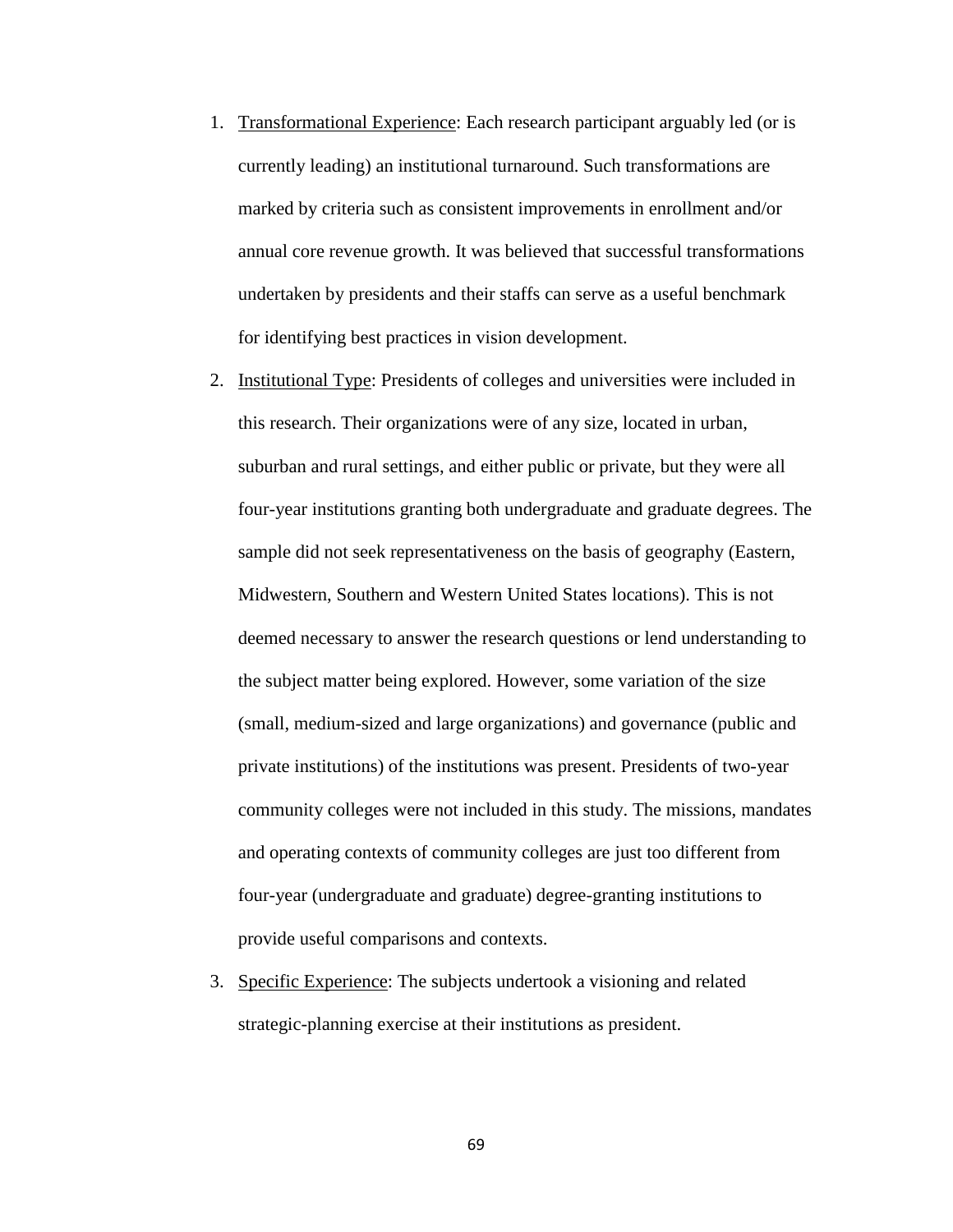- 4. Timeframe: The subjects led these visioning and related strategic-planning processes within the last seven years.
- 5. Geography and Dominant Orientations: All subjects led the visioning processes at institutions located in the United States. These institutions had religious heritages in two cases – a Jesuit university and Lutheran college. For the purpose of this study, however, institutions did not have more narrow or dominant religious or social affiliations that could otherwise have risked skewing an understanding of the visioning process and outcomes. Religiously affiliated institutions with broad liberal arts curricula and professional graduate schools such as the Jesuit university were included in the sample, but not seminaries or Bible schools. Finally, for-profit institutions such as the University of Phoenix and Capella University were also excluded from this research. It is arguably difficult at this stage of evolution in the understanding of vision development in higher education to assess how strong profit motives and largely online-delivery systems could otherwise skew understanding of the phenomenon, let alone its transferability to the vast majority of not-for-profit colleges and universities.

Some background and demographic details about the research participants are provided in Chapter Four, which helps contextualize their input and the findings it engendered.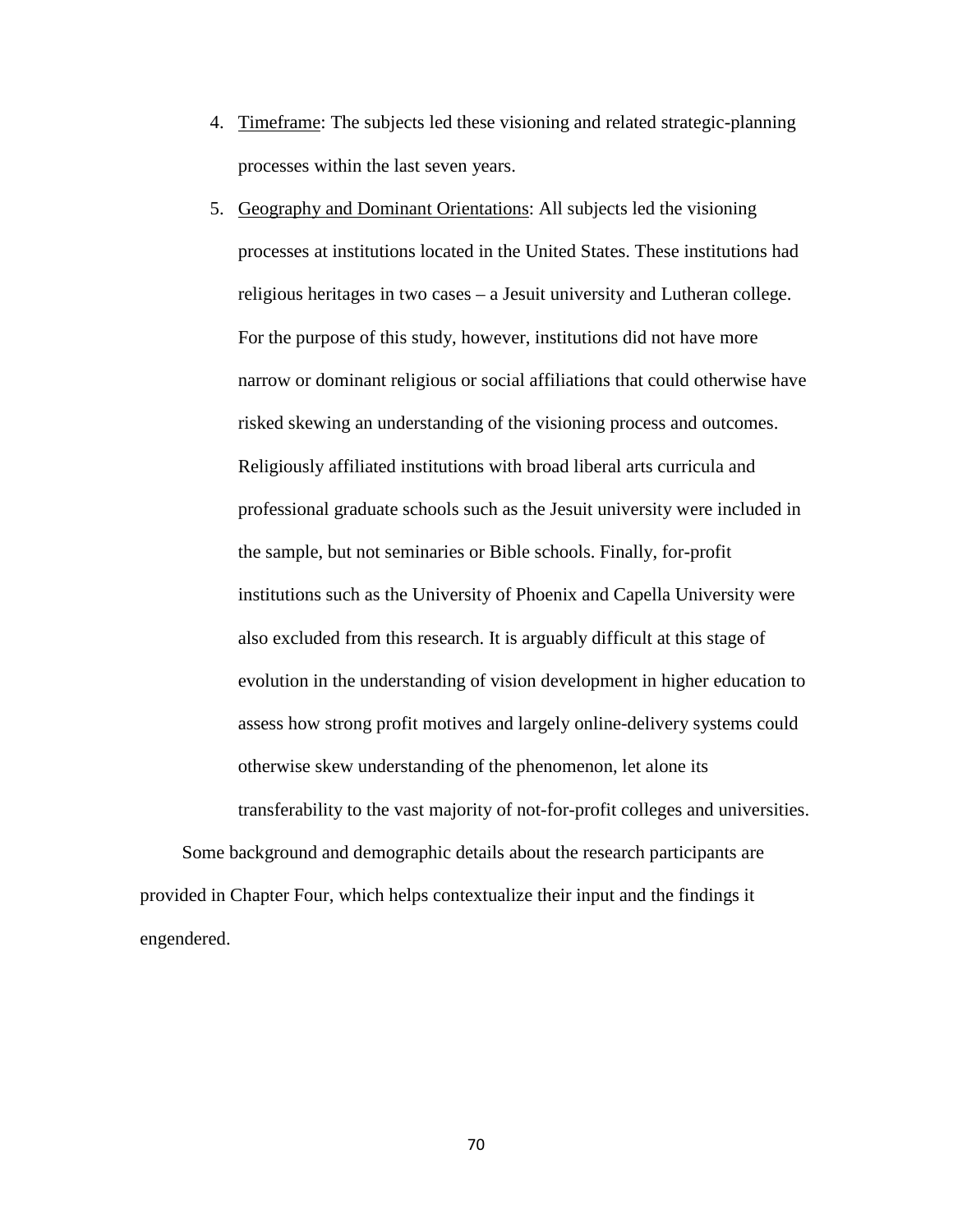## *Data Collection*

Data were gathered through the administration of in-depth, open-ended interviews conducted by the researcher using a pre-established interview guide. A total of 10 openended, in-depth interviews was completed between October and December 2013, all of which were done on a face-to-face basis in each president's office with one exception. That exception was in the case of one president who cancelled the in-office interview and rescheduled it for a hotel conference room closer to the researcher two weeks later.

#### *Initial Subject Contact and Informed Consent*

All the research participants were approached by e-mail to participate in the study. Some additional coordination by phone was also required to schedule the interviews. An Initial Contact Form (Appendix A) provided both an introduction of the researcher and the study as well as the necessary informed consent language. Informed consent is required for protecting the rights of participants and for ensuring voluntary participation in research. This document detailed the purpose of the study, its key components and the possible risks and benefits of participation. It also codified that participants had the right to withdraw from the study at any time. Ultimately, on September 18, 2103, the Office of Human Research at The George Washington University formally exempted this research from Institutional Review Board (IRB) review.

The researcher worked with each of these presidents directly and/or through their administrative assistants to schedule the in-depth, open-ended interviews. The researcher also reviewed all vision statements, vision-related materials and strategic plans produced by these presidents and their institutions and meant for distribution to internal and external stakeholders.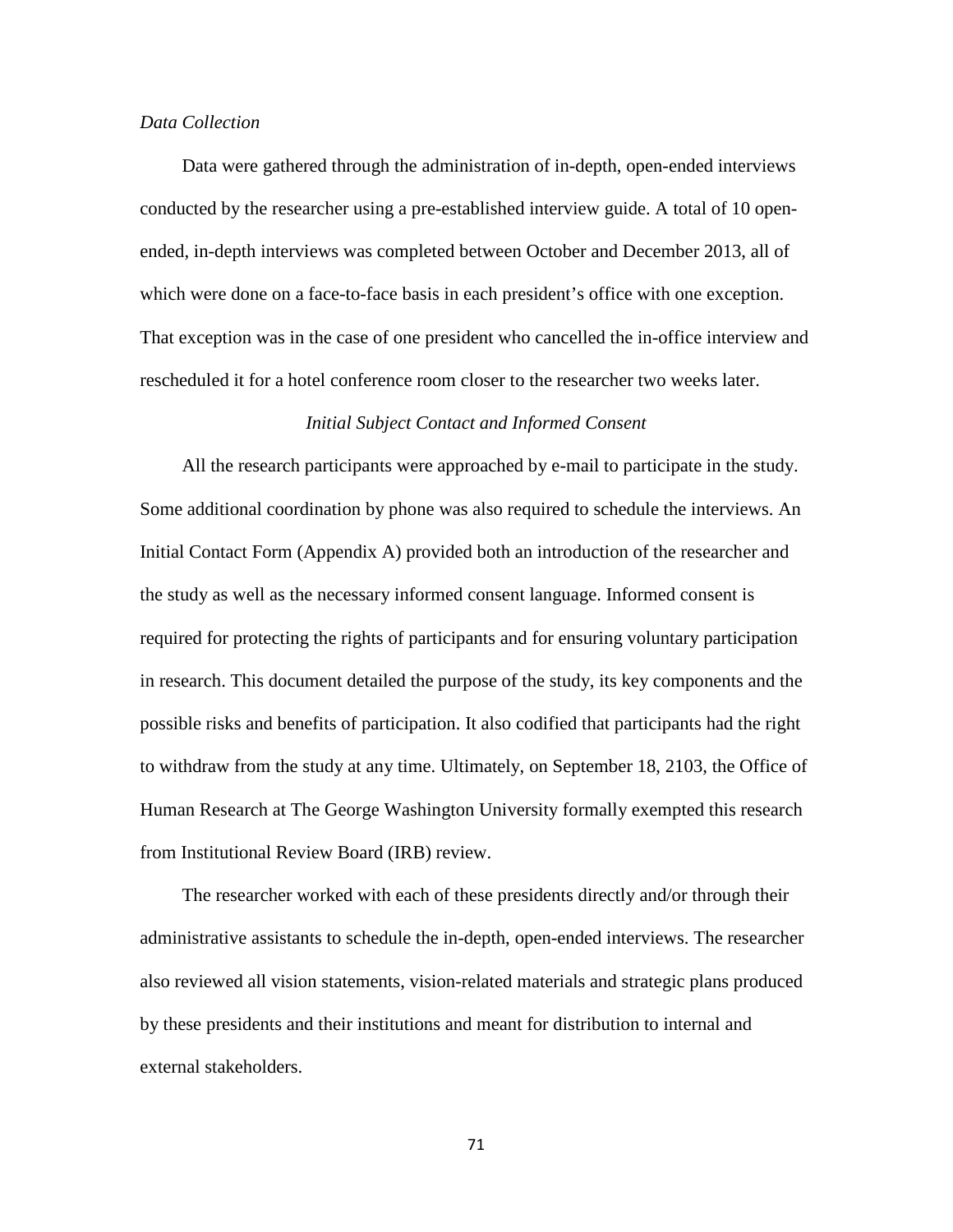#### *Choice of Interview Approach*

Qualitative interviewing is useful for eliciting detailed information and complex feelings from research subjects, enabling them to answer questions from their own frame of reference (Seidman, 2006). Open-ended interviews give researchers the opportunity to probe and delve deeper into points being made by participants. They also give subjects the flexibility to elaborate on their responses and add nuance to them. Open-ended interviews can boost the likelihood that useful thematic findings will emerge to help define a research area in formation, such as this one.

Patton (1990) said there are three types of open-ended interviews: 1) informal, 2) standardized and 3) the interview-guide approach. Standardized interviews are highly rigorous engagements in which the same questions are asked of subjects in the exact same order. On the other end of this spectrum, informal interviews are far less rigorous and approach the subject conversationally. Questions can vary as can the order in which they are presented to the research subjects. The trade-offs between the two approaches are that standardized interviews offer greater discipline while informal interviews benefit from greater spontaneity.

The interview-guide approach represents middle ground between formal standardization and broad informality. Here, the researcher develops a standardized list of issues to be covered in the interviews. Questions and the order of questions can vary, however, and the interviewer benefits from the flexibility of probing answers to questions in a follow-up, conversational manner. The researcher then framed, organized and matched questions and answers in the analytic coding phase of work with the objective to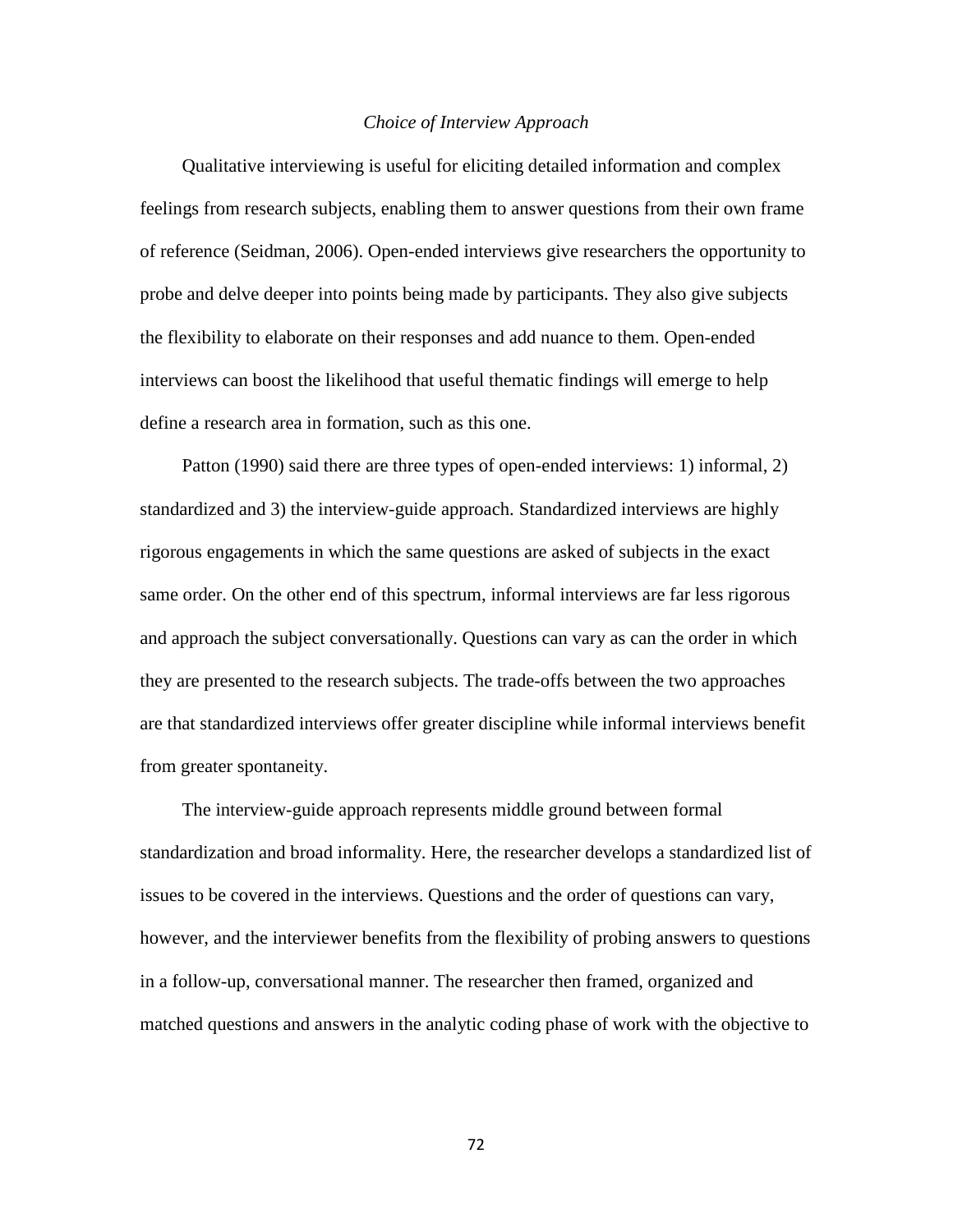be as responsive as possible to answering each of the four research questions posed for this study.

This dissertation utilized the interview-guide approach. However, Patton (1990) said that combination approaches may be best suited to answering specific research questions in some contexts. With this study, the researcher utilized an interview guide approach with semi-structured questions. These semi-structured questions were augmented, however, with a conversational approach and journalistic probing designed to maximize the flow of thoughts and feelings about vision development from the research participants.

The researcher determined the adequacy of the volume and quality of data collected from the interviews using Seidman's (2006) criteria for sufficiency and saturation. Accordingly, there will be a sufficient range of experiences and settings to give the hypothetical outside reader with little knowledge of this subject a firm sense of the issue and the specific findings emerging from the work. In doing so, the same or similar thoughts and feelings will be consistently expressed by the interviewees. Indeed, after six or seven of these in-depth interviews, the researcher was hearing the same or similar themes emerge repeatedly and consistently, indicating that a saturation point was approaching. The researcher concluded the process at 10 interviews.

#### *Interview Guide Development*

The interview guide (Appendix B) was developed from the four research questions that, in turn, emerged from the Literature Review and the researcher's background in the area under study. The guide and the direction of the probing were organized into five questions sets based on Patton's (1990) taxonomy. These question sets covered 1) subject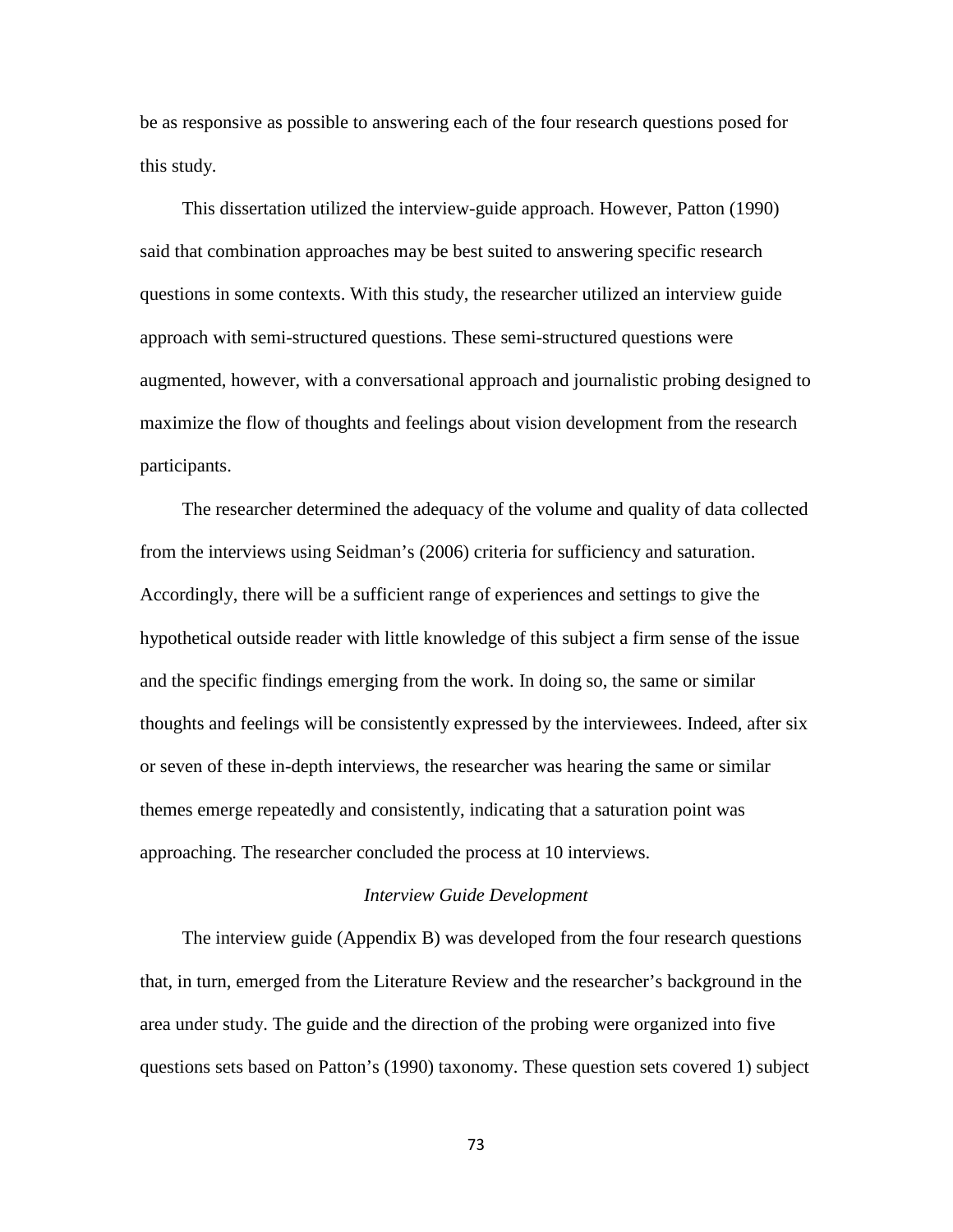background information as well as their 2) experience, 3) knowledge, 4) opinions and 5) feelings about formal institutional vision development and their role in it. The interview guide was revised after the dissertation proposal defense, based on input from two college presidents serving in that capacity. It was subsequently informally tested with two research professionals with knowledge about interviewing guides and techniques.

# *Data Collection Procedures*

The researcher traveled to each president's office to conduct the interviews, with that one exception referenced above. Interviews lasted between 75 and 100 minutes. The researcher engaged in subsequent verification and member checks with a few presidents via e-mail.

Data was collected using an audio recording device as well as researcher field notes. In terms of data preservation and security, the researcher backed-up all data files on her personal computer, a separate hard-drive storage device and in the "cloud" using the Carbonite service

# *Trustworthiness*

The researcher has some experience in vision development and strategic planning by college and university presidents. Every effort was made by the researcher to acknowledge this background and any potential biases that could have resulted from it. The goal was to achieve an appropriate level of objectivity to help ensure the trustworthiness of the findings.

Lincoln and Guba (1985) invoked Hegel who delineated three levels of consciousness concerning the relationships between objectivity and subjectivity: 1) a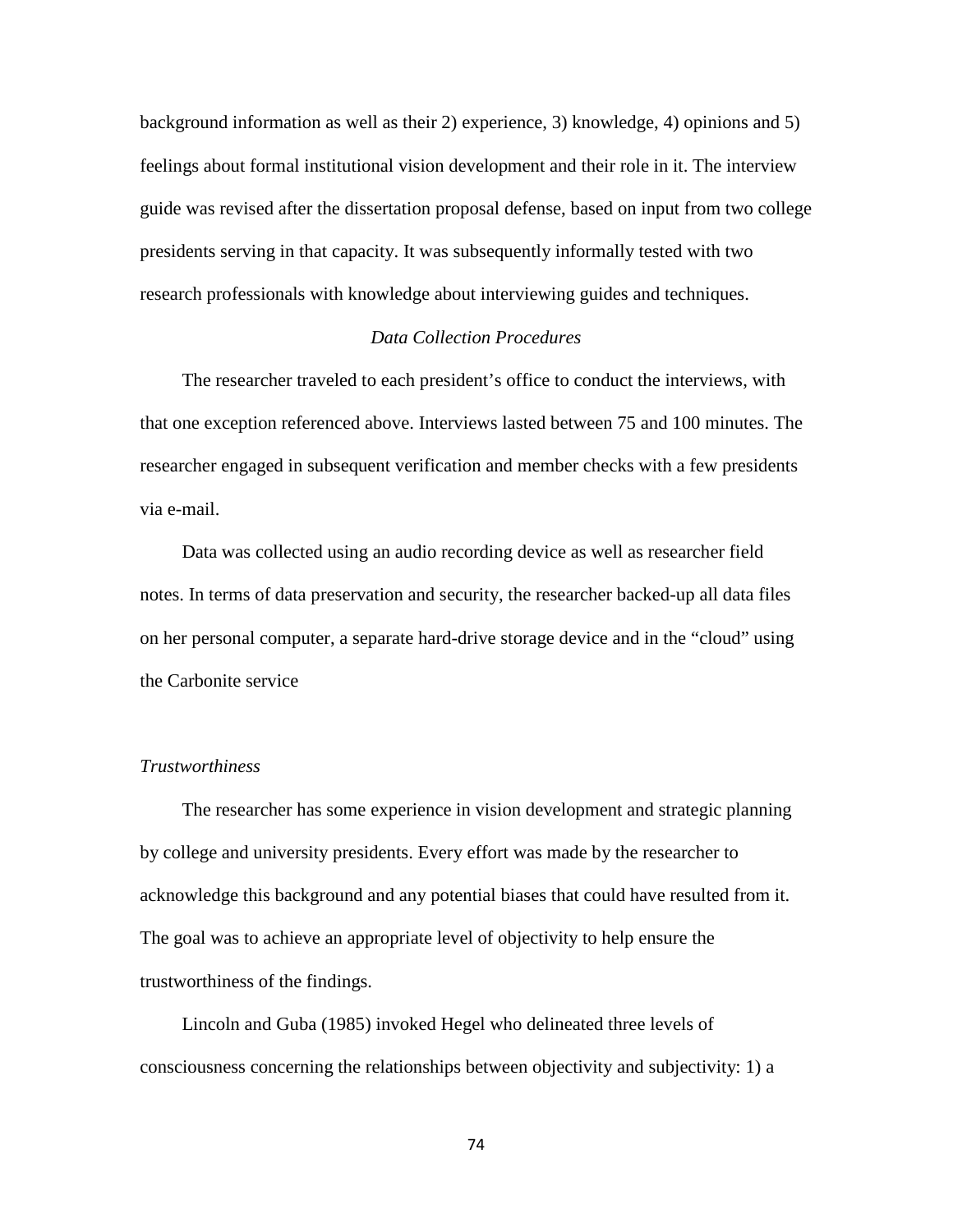primary level in which a person is "one-sidedly subjective" and at the "mercy of our feelings", 2) a social level in which a person is "one-sidedly objective" and limited by "over control," and 3) a realized level that is "objectively subjective" (p. 103). The researcher was highly intentional about the risk of investigator bias here but, in Lincoln and Guba's words, "refused to go on suppressing our primary subjective experience" and found "ways of going down into it and rescuing material from it" (p. 103). She operated from the objectively-subjective framework.

The result here is that truth can be obtained by recognizing one's subjectivity and incorporating it into the research process while striving for as much objectivity as possible to help ensure trustworthiness and dependability. Creswell (1998) called this "critical subjectivity" or a kind of heightened self-awareness that "enables the researcher to understand his or her psychological and emotional states before, during and after the research" (p. 196). Indeed, Stake (1995) indicated that research is not actually improved by making it appear value free. Nonetheless, the researcher here made considerable efforts to be as objective as possible during the interviews and in deriving the findings. She was especially cautious about offering strong opinions or posing leading comments to the research participants before or during the interviews.

Lincoln and Guba (1985) offered four criteria necessary for trustworthiness: 1) truth value, 2) applicability, 3) consistency, and 4) neutrality. The authors suggested at least four techniques for enhancing these criteria and, therein, establishing trustworthiness: 1) prolonged engagement, 2) persistent observation, 3) triangulation and 4) peer debriefing. Creswell added two other techniques of interest: 1) clarifying researcher bias and 2) thick, rich description.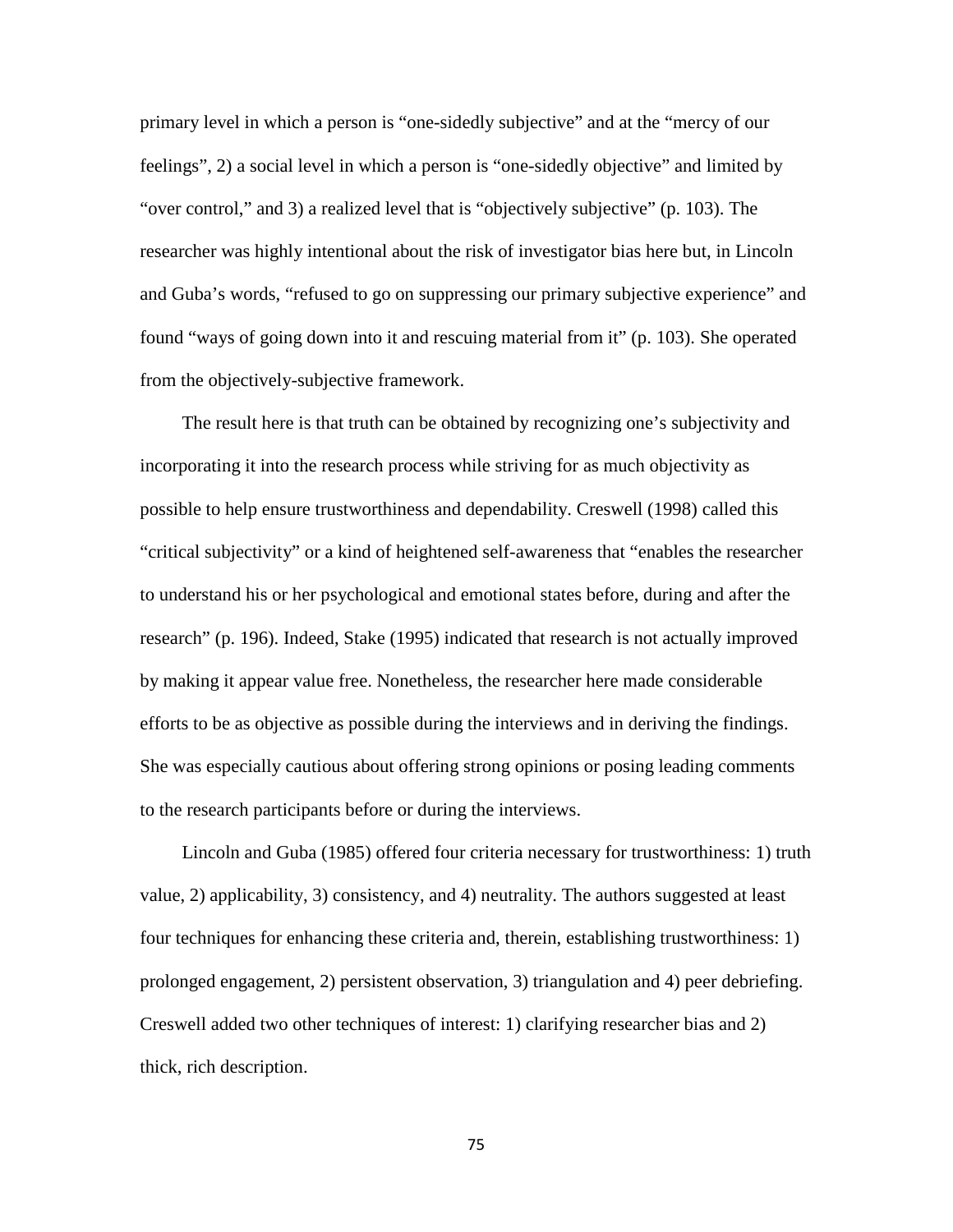Concerning Lincoln and Guba's techniques for ensuring trustworthiness, the researcher has been focused on the college presidency and this specific matter of vision and strategy development by presidents for six years now. When coupled with conducting in-depth interviews with 10 presidents while carefully observing these research participants, studying their vision statements, strategic plans and related source documents, and engaging in a deep reading of the literatures associated with vision and the leader role in vision development in higher education, she certainly met the prolonged-engagement and persistent-observation criteria.

The researcher also used triangulation and peer-debriefing techniques to help ensure trustworthiness. These included comparing and contrasting what the participants said in their interviews with their available vision statements, strategic plans and other documents, asking research participants at the conclusion of the interviews whether the questioning seemed fair and appropriate, reviewing audio recordings and field notes after each interview to calibrate interviewing effectiveness and potential for bias, working with a former university administrator with no connection to the presidents or their institutions to review the recordings as the interviews unfolded and discuss them with the researcher in order to check the researcher's thinking, interviewing effectiveness and risk of potential bias, and conferring with experts (e.g. an executive recruiter responsible for presidential placement) on specific issues raised by the research participants to ensure that the researcher was hearing and interpreting them fairly and dependably. Finally, the former university administrator and one other individual with extensive background in higher education each reviewed the draft findings and audio recordings and/or transcripts, discussed the preliminary results with the researcher and supported them.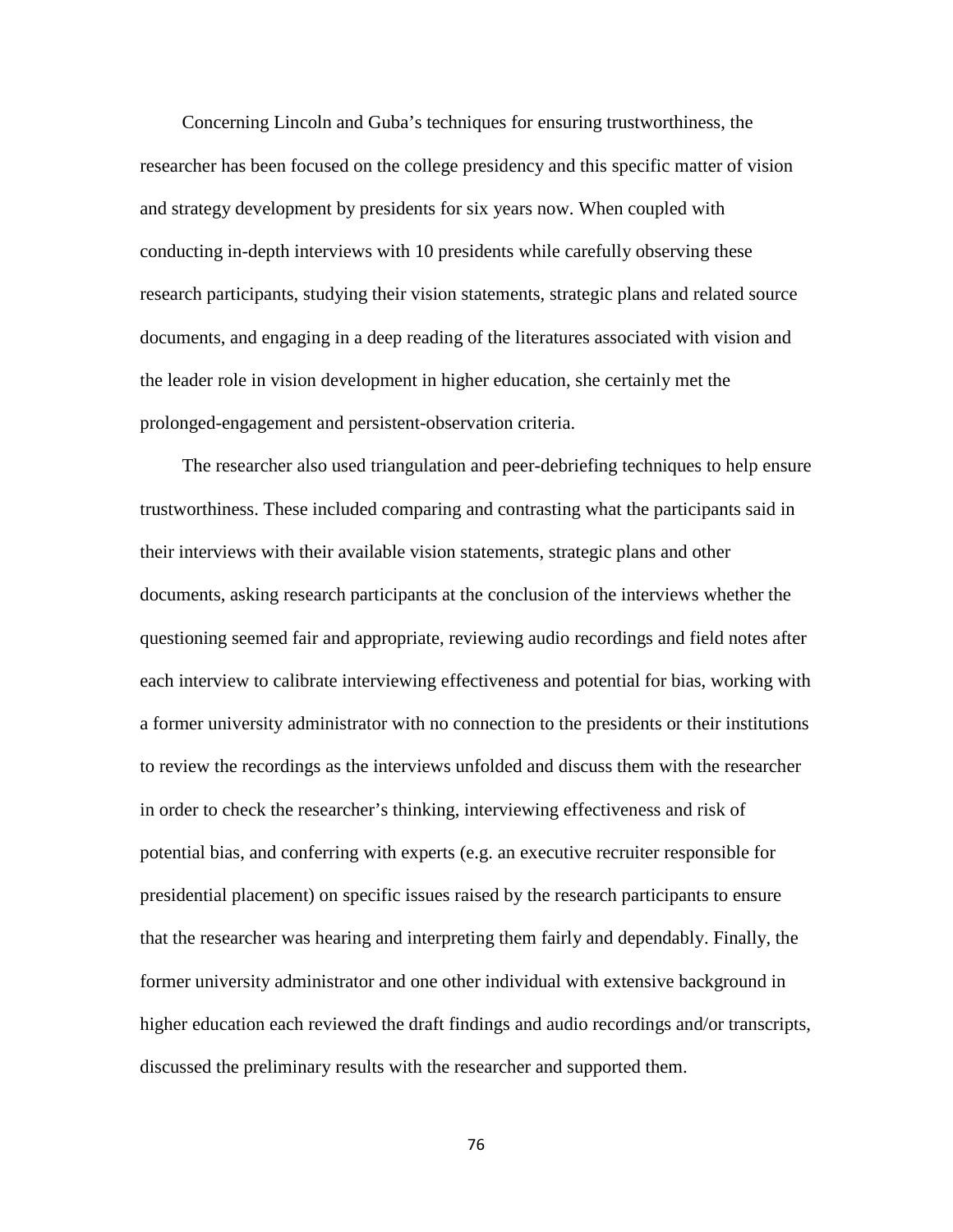Ultimately, of course, the research participants' own responses provide the best data-driven evidence for the interpretations in this study and a clear trail to assess the quality of the researcher's interviewing abilities, potential biases and actual findings.

Concerning Creswell's last two points above, the researcher specifically clarified researcher bias in this study and remained vigilant about it throughout the process. The research produced ample thick, rich description conveying the detailed thoughts and feeling of the subjects in their own words and, in doing so, demonstrably supported the findings that emerged from this study.

#### *Data Analysis*

Lincoln and Guba (1985) contended that a naturalistic, qualitative inquiry of this nature should "make sense of the data in ways that will, first, fit the continuing unfolding of the inquiry and, second, lead to maximal understanding of the phenomenon" (p. 225). Miles and Huberman (1994) and Seidman (2006) said there are three ways to analyze and interpret data to achieve this sense-making objective: 1) deductive, 2) inductive and 3) integrative.

This study generally utilized an inductive approach to the analysis, drawing on and building from the concepts and words provided by college and university presidents during the interviews in a bottom-up manner. Findings were developed by describing, interpreting and clustering the statements made by interviewees, which also enable readers to arrive at their own interpretations of the data (Creswell, 1998; Patton, 1990). Lincoln and Guba (1985) believed that inductive investigations are preferred to deductive ones because the process is more likely "to identify the multiple realities to be found in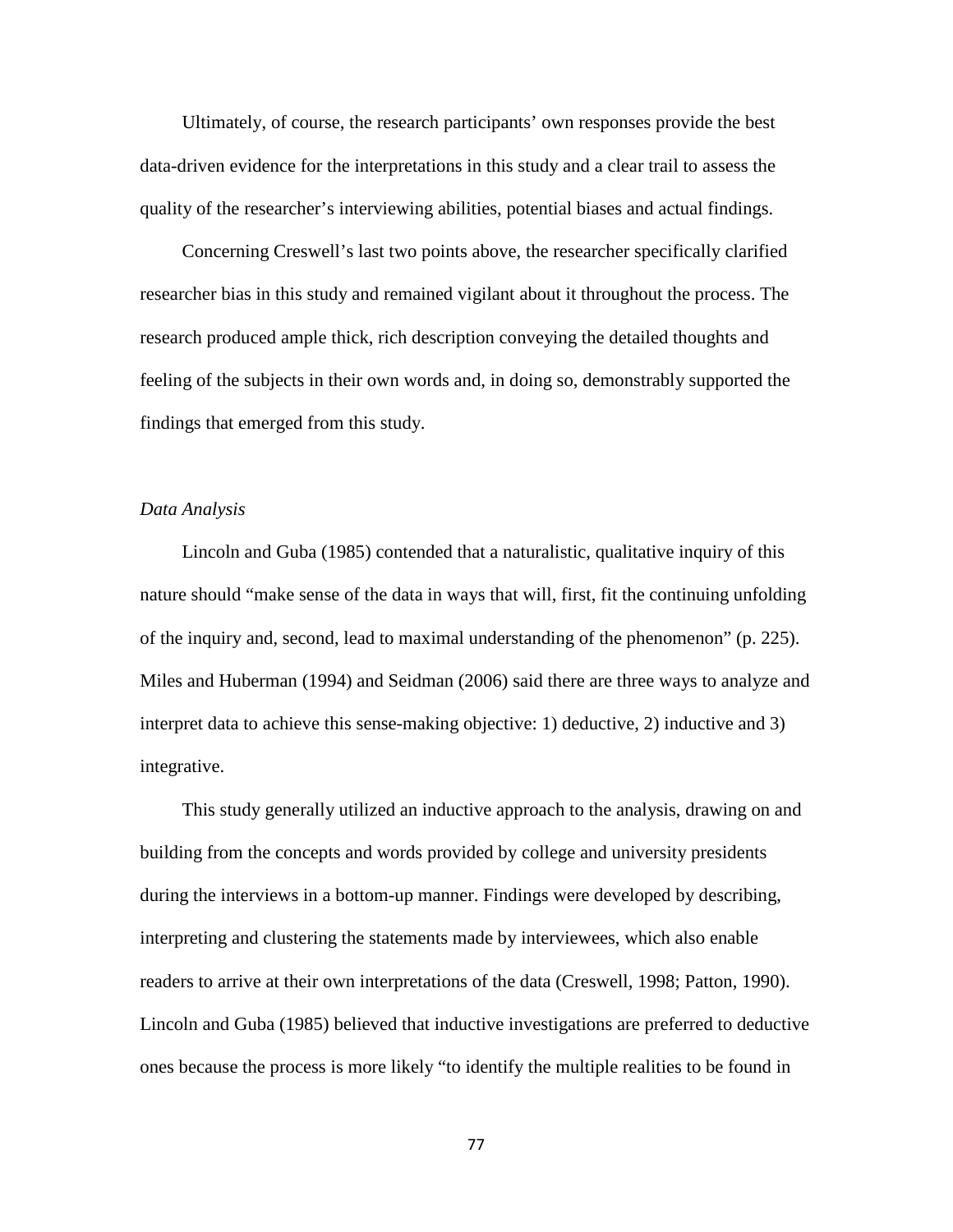the data;" "such analysis is more likely to make the investigator-respondent interaction explicit, recognizable, and accountable," and "this process is more likely to describe fully the setting and to make decisions about transferability to other settings easier' (p. 40).

With an inductive orientation as foundation, this study utilized Creswell's (1998) "data analysis spiral" (p. 142) to manage and analyze the data and to generate findings. Accordingly, the researcher moved in "analytic circles rather than using a fixed linear approach" to derive meaningful narrative. Data management comprises the first loop in the spiral. Here, the researcher maintained transcripts from interviews in hard copy format as well as in backed-up audio computer files. Once the data were organized correctly, the researcher read the transcripts in their entirety several times, taking notes and trying, as Creswell (1998) noted, to get a sense of the whole of the interviews "before breaking it into parts" (p. 143).

## *Content Analysis and Thematic Coding*

The next part of Creswell's spiral is to reflect on the larger thoughts presented in the data and to create initial analytic categories. This is the "describing, classifying, and interpreting" (p. 144) phase of content analysis in which the researcher starts to organize the data into logical clusters, looking for "multiple forms of evidence to support each" chosen category (p. 144). "At this point in their analysis," Creswell states, "researchers step back and form larger meanings of what is going on" (p. 145). Finally, in this approach, the researcher represents the general themes emerging from the study.

The content analysis was structured by question. Data were organized thematically under each question. At the final stage of analysis, larger findings emerged from these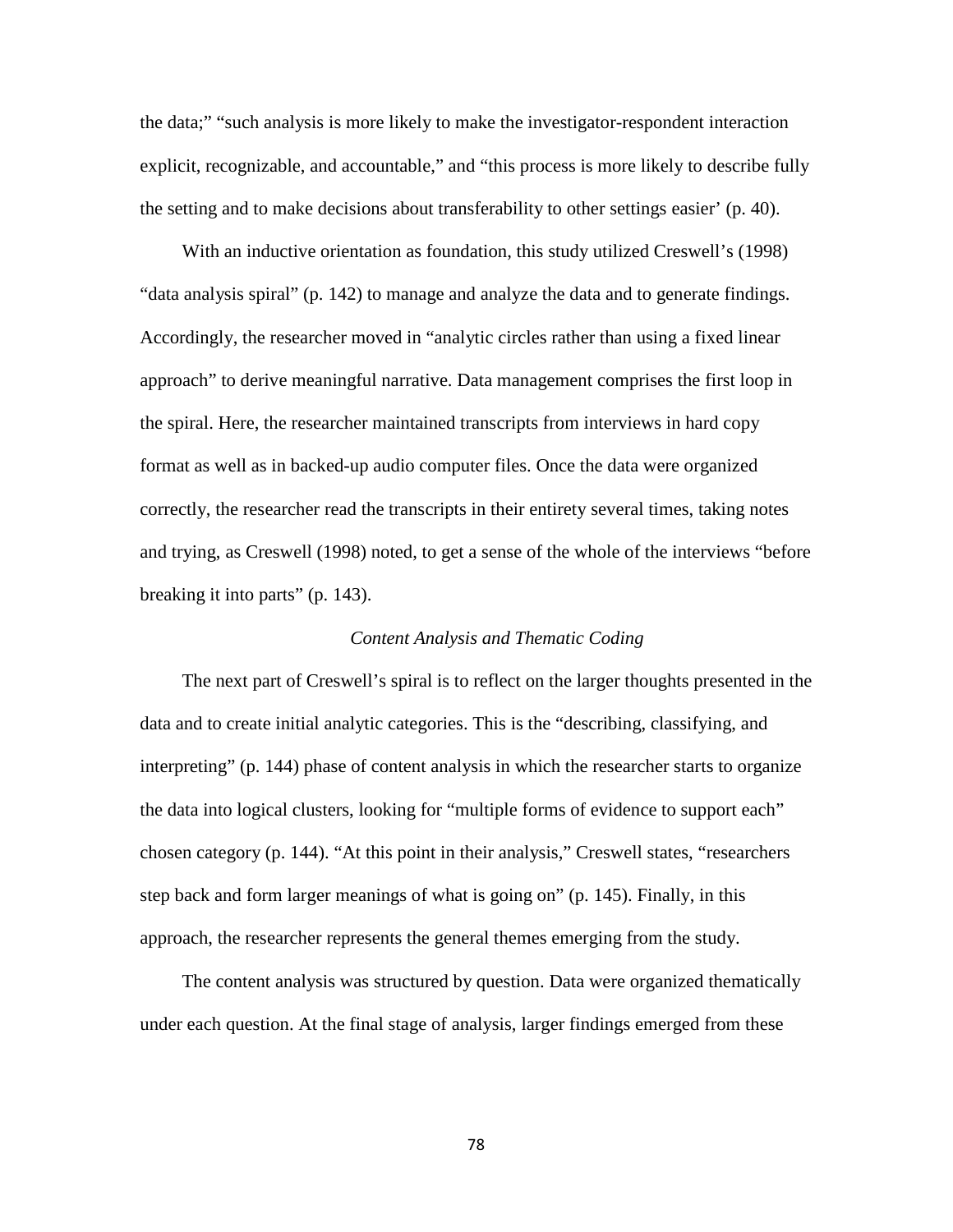question-specific themes. Additional source documents were reviewed, as well, such as vision statements, strategic plans and brochures describing the vision and plans.

Boyatzis (1998) argued that "thematic analysis is a way of seeing," a three-part process in which "observation precedes understanding. Recognizing an important moment precedes encoding it, which in turn precedes interpretation" (p. 1). He further stated that a "good thematic code is one that captures the qualitative richness of the phenomenon" (p. 31). He observed that good codes have shared characteristics, three of which were applied here: 1) a label, 2) a definition and 3) a description of how to know when the theme occurs.

## *Transferability and Validity*

Lincoln and Guba (1985) stated that transferability is, "in a strict sense, impossible" in naturalistic studies of this nature. Whether the findings in this case "hold in some other context, or even in the same context at some other time" is variable and subject to debate. The authors contend that:

> Thus the naturalist cannot specify the external validity of an inquiry; he or she can provide only the thick, rich description necessary to enable someone interested in making a transfer to reach a conclusion about whether transfer can be contemplated as a possibility (p. 316).

Lincoln and Guba did argue that a demonstration of trustworthiness and dependability of this kind of qualitative analysis and resultant findings is useful, as a proxy for transferability and external validity. In that spirit, the approaches to trustworthiness detailed earlier in this chapter can help make possible discussions of transferability and external validity credible but, as Lincoln and Guba advised, only the degree to which that is even possible in this context.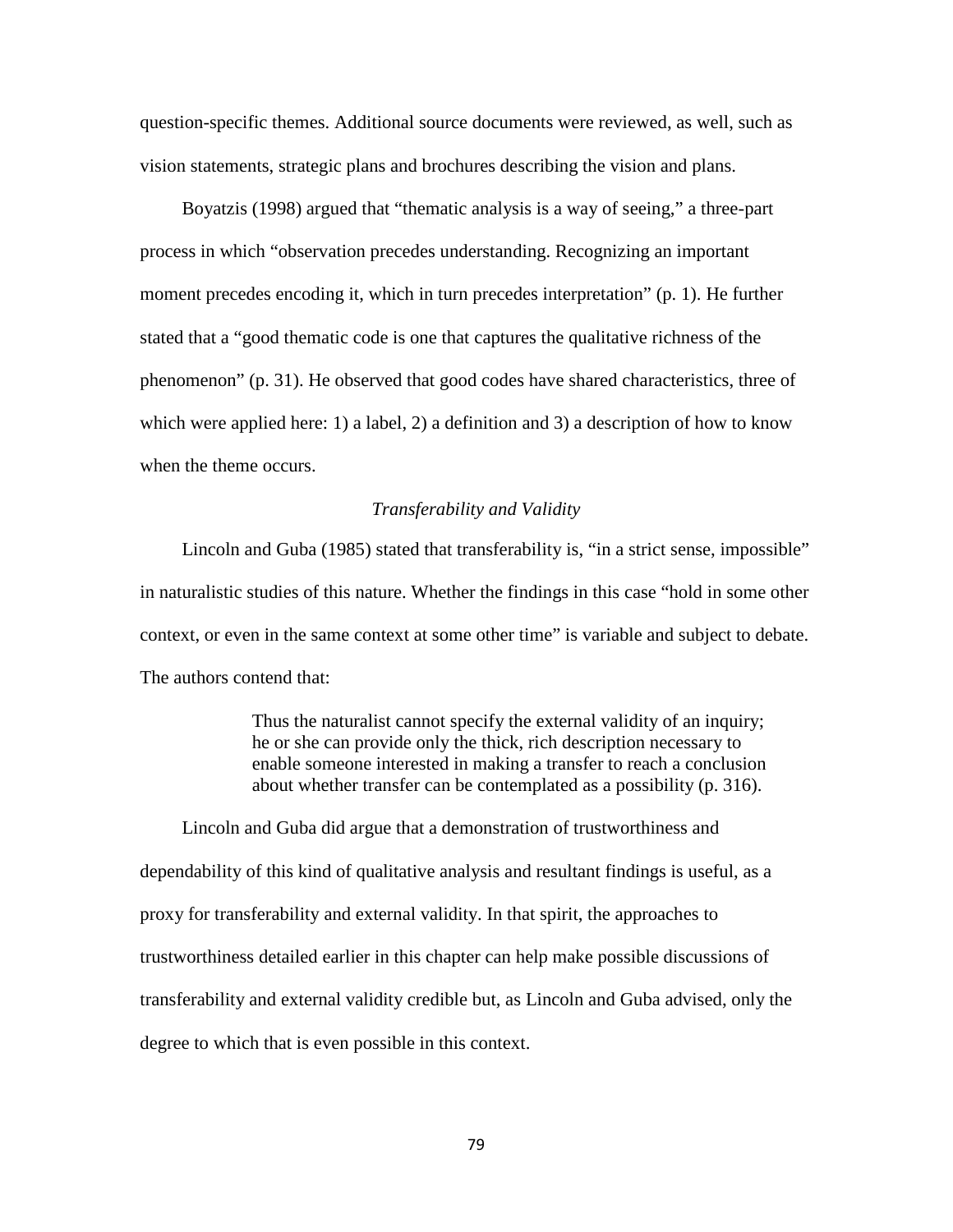#### *Subjectivity Statement*

Reference has been made throughout this chapter to ensuring that the researcher effectively manages potential subjectivity risks. As referenced elsewhere in this study, the researcher does consult with leaders of colleges and universities on a regular basis. She occasionally engages with college presidents and their leadership teams in the development of their strategic plans. In the best sense of Creswell's (1998) "critical subjectivity" or Lincoln and Guba's state of being "objectively subjective," however, the researcher made every effort to account for these biases. She overcame such subjectivity risks by being honest about them, writing down several plausible subjectivity risks at the outset of the project, reviewing those risks periodically, and being fully conscious of them throughout the research.

# *Chapter Three Summary*

This is a naturalistic inquiry of an exploratory nature. It seeks to answer four research questions focused on how college and university presidents develop institutional vision. It is designed to make sense of an issue that lacks much existing research.

The research population is comprised of current U.S. college and university presidents. These are leaders from approximately 2,900 four-year, degree-granting public and private institutions that are not structured as for-profit businesses in the United States. Purposeful sampling techniques were employed in choosing subjects who had completed a visioning or related strategic-planning process at an institution as president over the past seven years.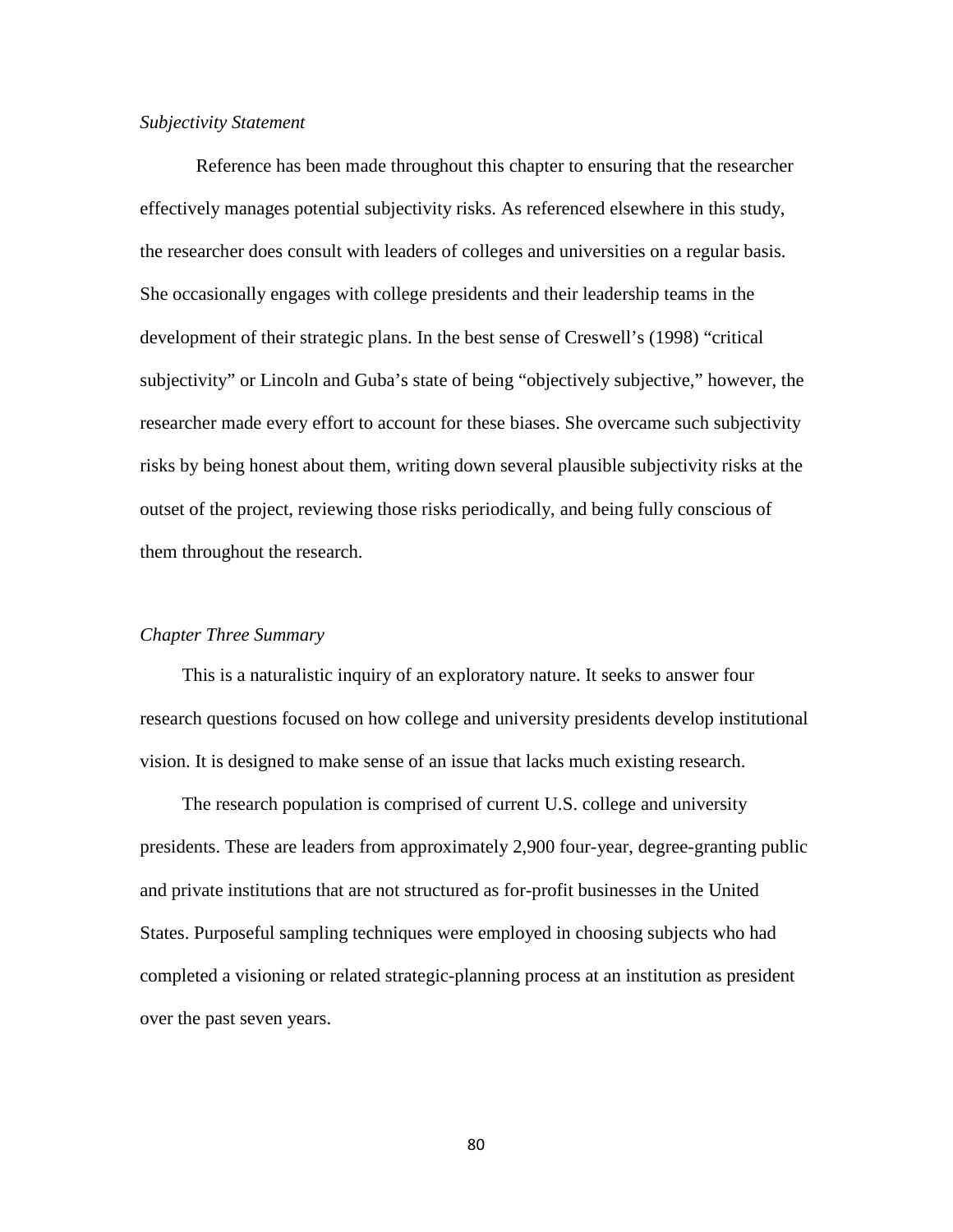Data were gathered through the administration of in-depth, open-ended interviews conducted by the researcher using a standardized interview guide. Ten in-depth interviews were completed, all of which were done on a face-to-face basis.

The researcher determined the adequacy of the volume and quality of data collected from the interviews using Seidman's (2006) criteria for sufficiency and saturation. Accordingly, the researcher witnessed key themes being consistently repeated after six or seven of the in-depth sessions.

Data were collected using an audio-recording device as well as researcher field notes, and all computer and audio files were backed-up on a hard drive and with the Carbonite "cloud" service.

The study utilized an inductive approach to data analysis, building from the content provided by the presidents during the interviews. Findings were developed by describing, interpreting and clustering the statements made by interviewees, which will also enables readers to arrive at their own interpretations of the data. This study also utilized Creswell's (1998) "data analysis spiral" to manage, analyze and represent the data and to generate findings. These findings emerged from coded, thematic clusters developed in response to each of the four research questions. Overarching findings were then generated from an assessment of the relationships between and among the themes found within each question.

The researcher works with college presidents and has some experience in vision and strategy development undertaken by them. Every effort was made, therefore, to achieve an appropriate level of objectivity to help ensure the trustworthiness of the findings. This includes using Lincoln and Guba's (1985) four criteria for establishing trustworthiness.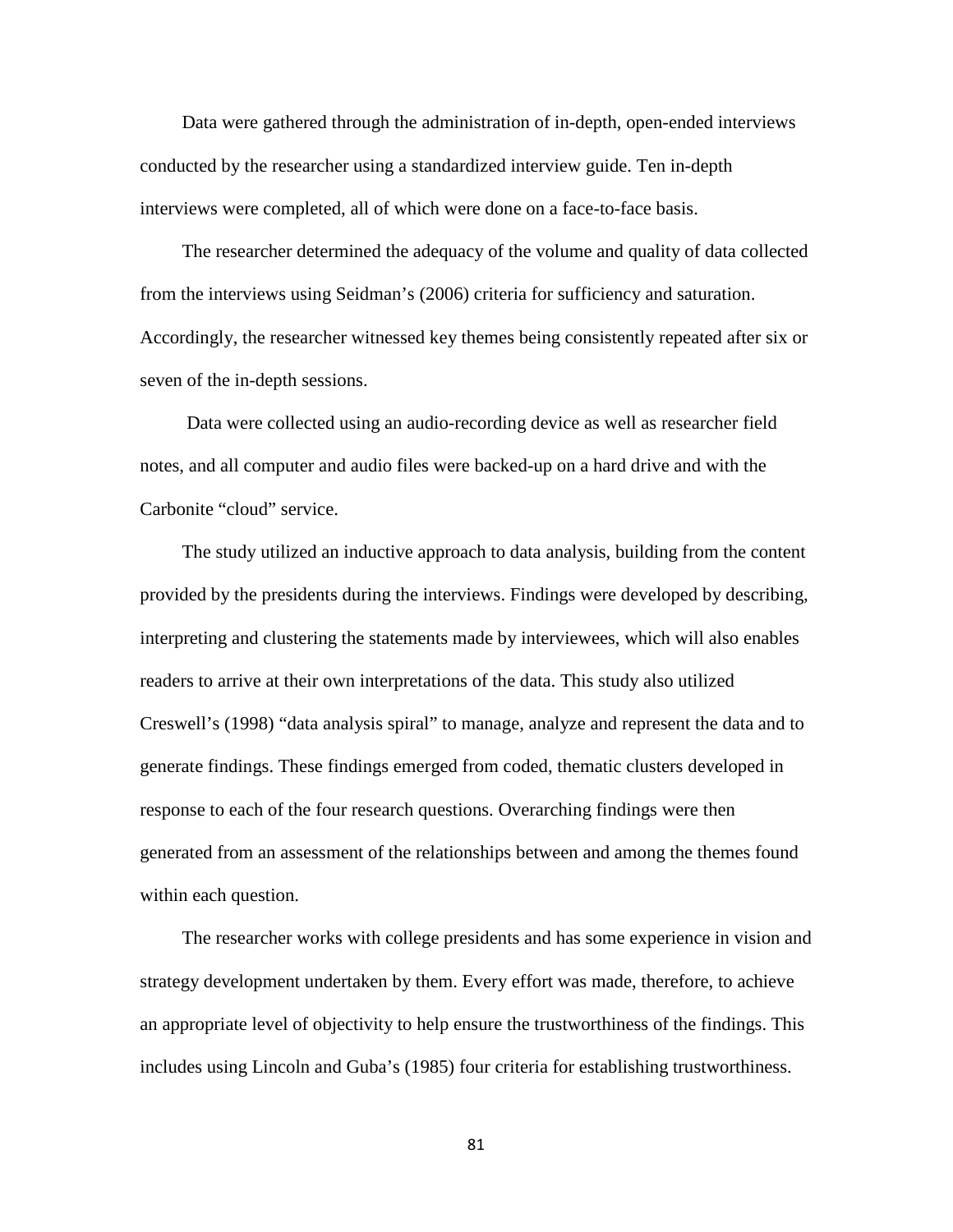## Chapter Four: Results

This chapter presents research analysis and results derived from substantive, indepth interviews with 10 college and university presidents and, where applicable, a review of their vision statements and related strategic-planning publications. As previously discussed, vision development (and the overarching strategic-planning processes in which it is often contained) for each of the research participants occurred in the context of successful stewardship or even transformation of their institutions, be those changes marked by improvements in financial health and/or growth in enrollment.

The discussion starts by statistically calibrating the relative success of these presidents who, it is claimed here, are generally performing well and in many cases transforming their institutions – and contend they are doing so. This chapter also includes a brief demographic profile of the research participants and, as a secondary consideration, the institutions they lead (Table 2). This is followed by a detailed analysis of the results organized by key findings structured under each of the four research questions. This is an exploratory study, so many of these qualitative findings can subsequently serve as the basis for developing hypotheses about the presidential role in vision development for future testing using survey research and quantitative analyses. This chapter is guided by Wolcott's (1994) approach to presenting meaningful data, which lets the research participants speak for themselves – in their own words – and by staying as close as possible to the original data in answering the four research questions.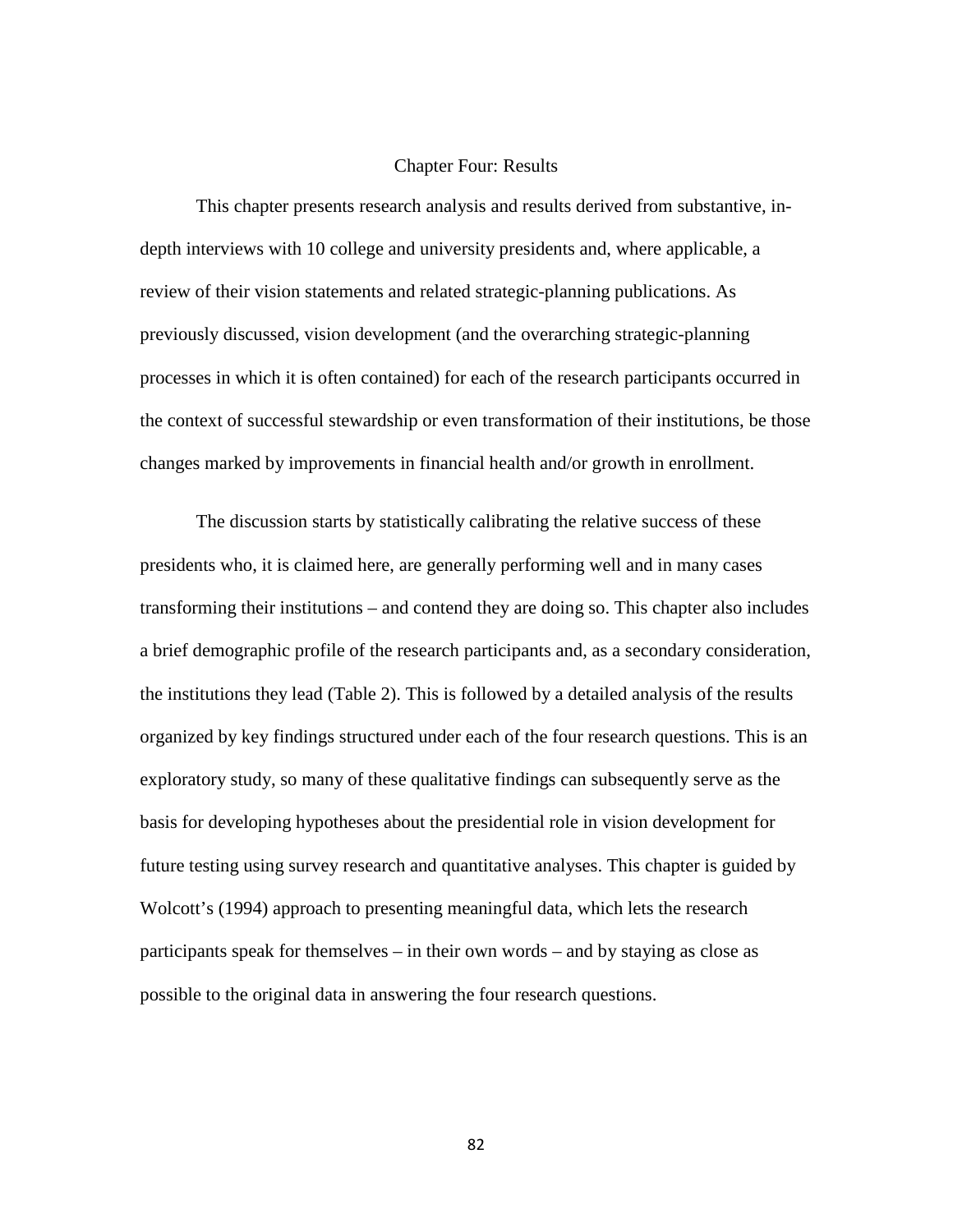# *Calibrating Success*

Some of the institutions in this study can be reasonably characterized as having been turned around. Others are arguably still within a transformative process under these current presidents. All of them seem to be performing well. Measurements of performance can be elusive, since many factors help or hinder an institution's success including external events over which presidents have little control, e.g., the Great Recession of 2008-2010. Still, growth in annual core revenue and combined student enrollments are reasonable proxies for success for those institutions in this study whose transformations are well underway. One important caveat to using overall enrollment growth data as a proxy for success, however, is that some transformed or transforming institutions such as Northeastern University (not represented in this study) actually reduced enrollments to improve student quality and reinvent themselves. Indeed, several institutions in this study show only modest growth in enrollments because they have been focused instead on boosting student quality, as reported by their presidents.

Table 1 depicts the growth in annual core revenue for each of the institutions represented both for the year before these presidents took office as well as in 2012 (last full year available). Annual core revenue is measured in millions of dollars and is defined by the Integrated Postsecondary Education Data System (IPEDS) as the aggregation of tuition and fees, grants and contracts, gifts, investment returns and other. The table also lists fall enrollments for each institution, both for the year before these presidents took office as well as in 2012. Fall enrollment is defined as the total headcount of undergraduate and graduate students attending on both part-time and full-time bases as of September of the year. In both revenue and enrollment cases, the vast majority of these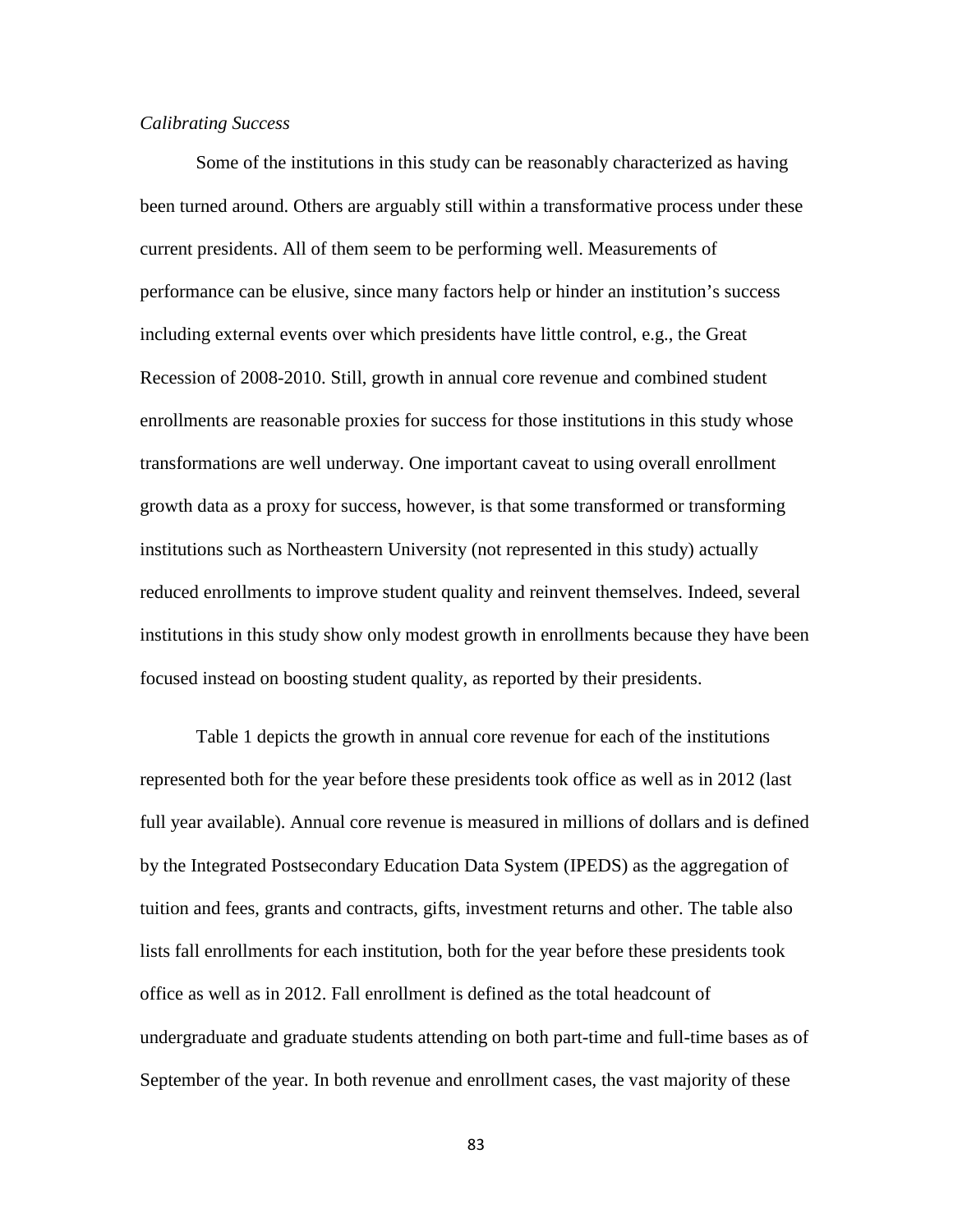institutions show growth – some of which is quite considerable. These data were acquired through IPEDS, which is maintained by the U.S. Department of Education.

Growth in *U.S. News & World Report* rankings is not used here as a success proxy because the merit of – as well as the methodologies used to compile – *USN&WR* rankings data have long been the subject of controversy and in many views do not accurately portray institutional success (Carey, 2006; Harvey, 2008). That said, the institutions represented in this study have generally experienced gains in *USN&WR* rankings over the tenures of these presidents. For example, one institution in this study grew from #90 on the *USN&WR* National Universities ranking in 2004, the year before that president took office, to #57 last year.

These performance data are directionally illustrative, but they can also be misleading for at least four reasons:

- First, some of the annual core revenue data include the effects of one-time financial events involving real estate transactions or investment holdings, for example, which can artificially increase or decrease the revenue number.
- Second, there is a growing body of work suggesting that core revenue and enrollment data are not the best metrics for calibrating institutional performance. For example, the Voluntary Institutional Metrics Project involving presidents of 18 institutions advanced five new performance metrics last year: 1) student progress and program-completion rates, 2) repayment and default rates on student loans, 3) institutional cost per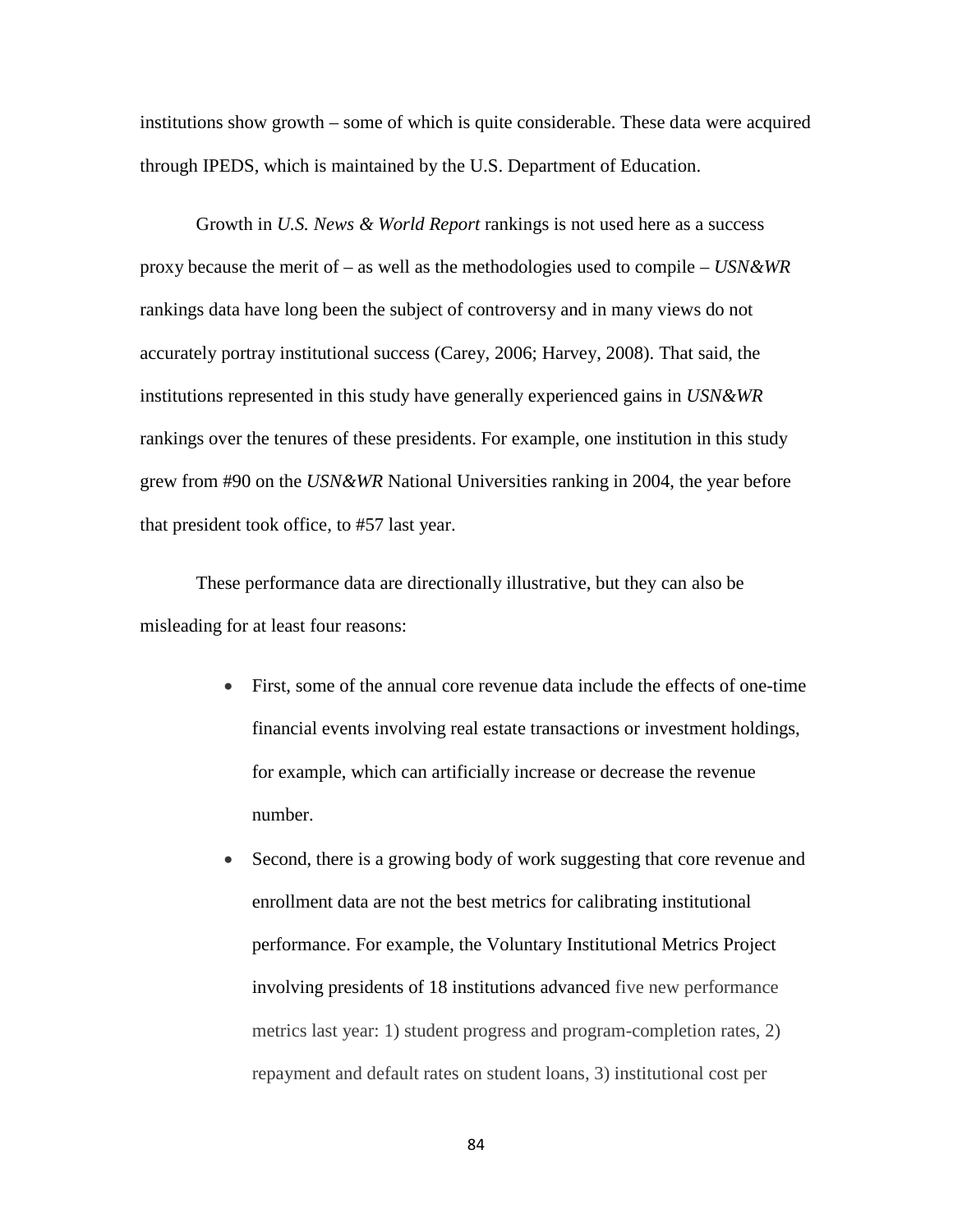degree, 4) employment outcomes for graduates and 5) learning outcomes at the program level, as measured by data like core skills evaluations and professional qualifying examinations (Gardner, 2013).

- Third, it is impossible to know whether these performance metrics would have been achieved or bettered by other individuals who might have held these presidencies or, in fact, whether other individuals in these leadership positions might have failed to meet these largely impressive metrics in light of the fact that all the research participants here served during all of the Great Recession.
- Finally, at least three of the institutions in this study were arguably in serious financial jeopardy at the time their respective presidents assumed office. It can reasonably be suggested that the continued existence of these institutions today is testimony to these presidents' transformative contributions, whether or not effectively portrayed in some of these revenue and enrollment data.

Nonetheless, in general terms, the data in Table 1 indicate that all of these institutions performed well under the leadership of these 10 presidents in periods that included some of the worst economic conditions since the Great Depression.

| University/College                           | Base Year/2012    | Base Year/2012 Enrollment |
|----------------------------------------------|-------------------|---------------------------|
|                                              | Revenue           |                           |
| #1 Large, Private, Urban, Highly Residential | \$312MM (2003) to | 14,731 (2003) to 15,170   |
|                                              | \$518MM           |                           |

| Table 1 – Core Revenue and Fall Enrollment Data |  |
|-------------------------------------------------|--|
|-------------------------------------------------|--|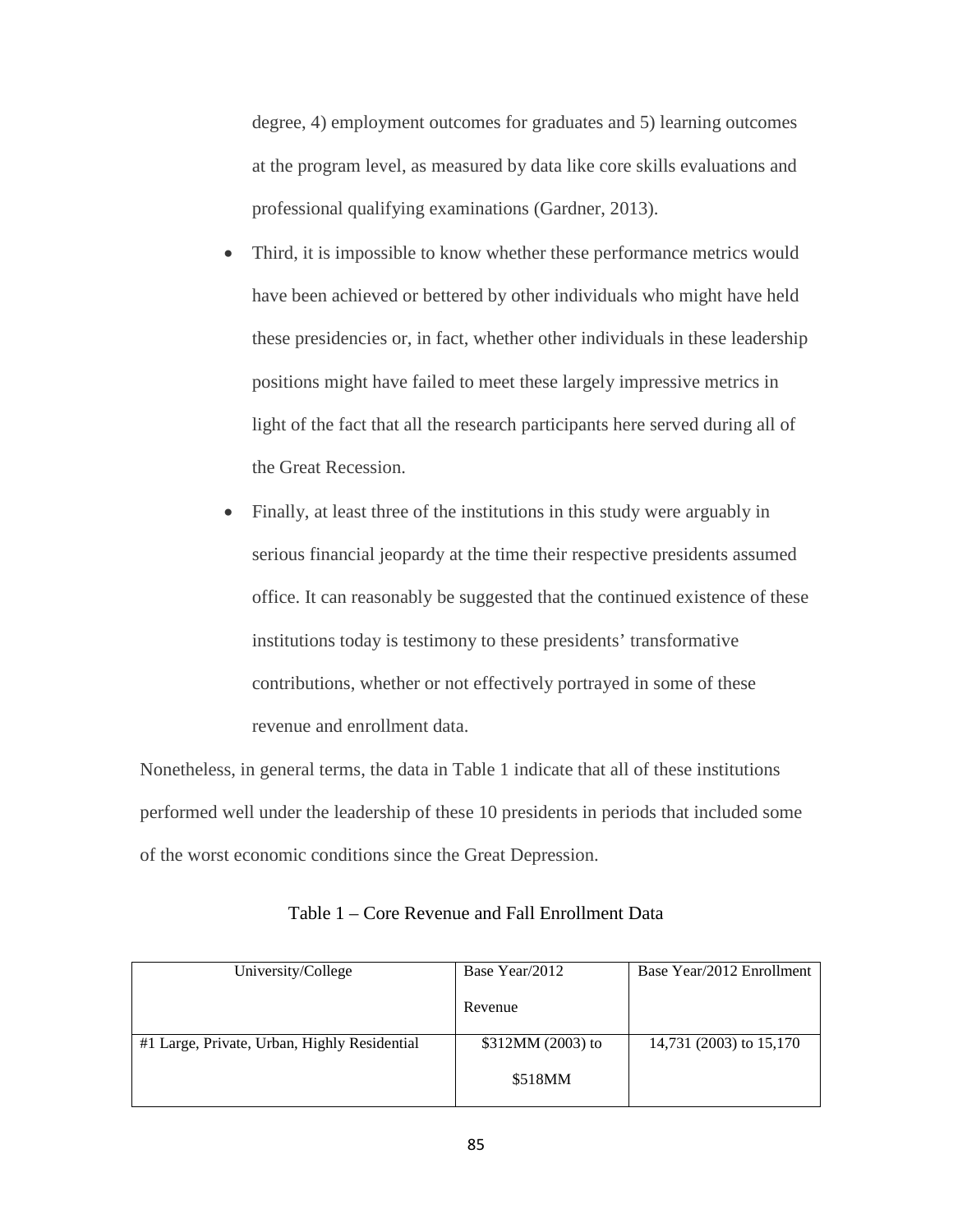| #2 Medium, Private, Suburban, Largely           | \$74MM (2006) to    | 989 (2006) to 3,584     |
|-------------------------------------------------|---------------------|-------------------------|
| Residential                                     | \$63MM              |                         |
| #3 Very Small, Private, Urban, Highly           | \$27MM (2003) to    | 942 (2003) to 1,324     |
| Residential                                     | \$31MM              |                         |
| #4 Small, Private, Rural, Highly Residential    | \$23MM (2006) to    | 565 (2006) to 2,011     |
|                                                 | \$25MM              |                         |
| #5 Large, Private, Urban, Highly Residential    | \$1,050MM (2003) to | 29,049 (2003) to 32,603 |
|                                                 | \$1,274MM           |                         |
| #6 Small, Private, Suburban, Highly Residential | \$25MM (2003) to    | 1,196 (2003) to 1,980   |
|                                                 | \$34MM              |                         |
| #7 Small, Private, Urban, Primarily Residential | \$25MM (2001) to    | 2,990 (2001) to 3,602   |
|                                                 | \$54MM              |                         |
| #8 Medium, Private, Urban, Primarily            | \$68MM (2008) to    | 4,372 (2008) to 4,830   |
| Residential                                     | \$105MM             |                         |
| #9 Small, Public, Rural, Highly Residential     | \$29MM (2001) to    | 1,613 (2001) to 1,799   |
|                                                 | \$41MM              |                         |
| #10 Medium, Public, Urban, Primarily            | \$207MM (2006) to   | 9,074 (2006) to 16,294  |
| Residential                                     | \$317MM             |                         |

Interestingly, several of these institutions had never before undertaken a formal visioning and/or strategic-planning exercise prior to these presidents' tenures or, minimally, had not done so in a significant number of years. The president of a large, private, urban university said that, for example, "There was no vision here. We went seven decades without one."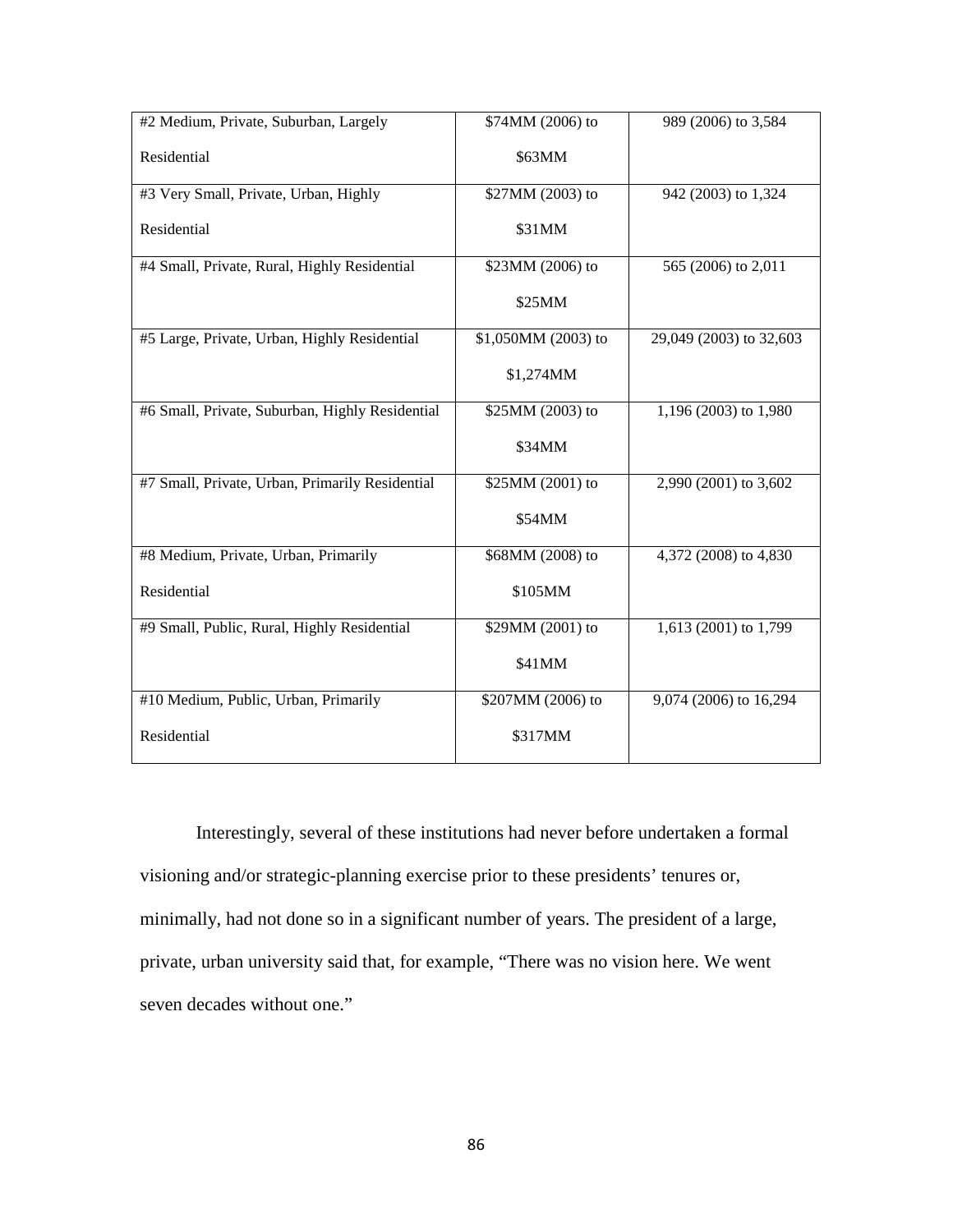#### *Demographic Profile (Presidents and Institutions)*

The purposeful sample was comprised of four women and six men, all of whom are serving in their first college or university presidency with one exception. That exception is a Roman Catholic priest who is leading his second Jesuit university. Four of the research participants do not hold doctoral degrees and were recruited to their posts directly from the private or not-for-profit/human services sectors.

The institutions represent a diverse portfolio of colleges and universities. Six of them are based in cities, two in suburbs and two in rural communities. All of them are located east of the Mississippi River: Ohio (1), New York (1), Kentucky (1), New Hampshire (1) and Massachusetts (6). Having said this, geographic location was not a selection criterion for this study. Again, the most important selection criterion for choosing this mix of institutions is that they are perceived to have been positively transformed under each president's leadership and would objectively qualify as success stories. For example, three of the presidents leading now-healthy colleges or universities reported that their institutions were failing and at risk of financial insolvency when they started their presidencies and related vision-development work.

All ten of the institutions offer degrees at the Baccalaureate, Masters and Doctoral levels. Each of them is residential. Eight of the institutions are private and two are public. One of these publics is a small, rural college and the other a medium-size, urban university led by a chancellor. Overall, five of the institutions are described by the Carnegie Classification of Institutions of Higher Education™ as Very Small (1) or Small (4) in terms of overall enrollment. Three of them are Medium and two are Large in size.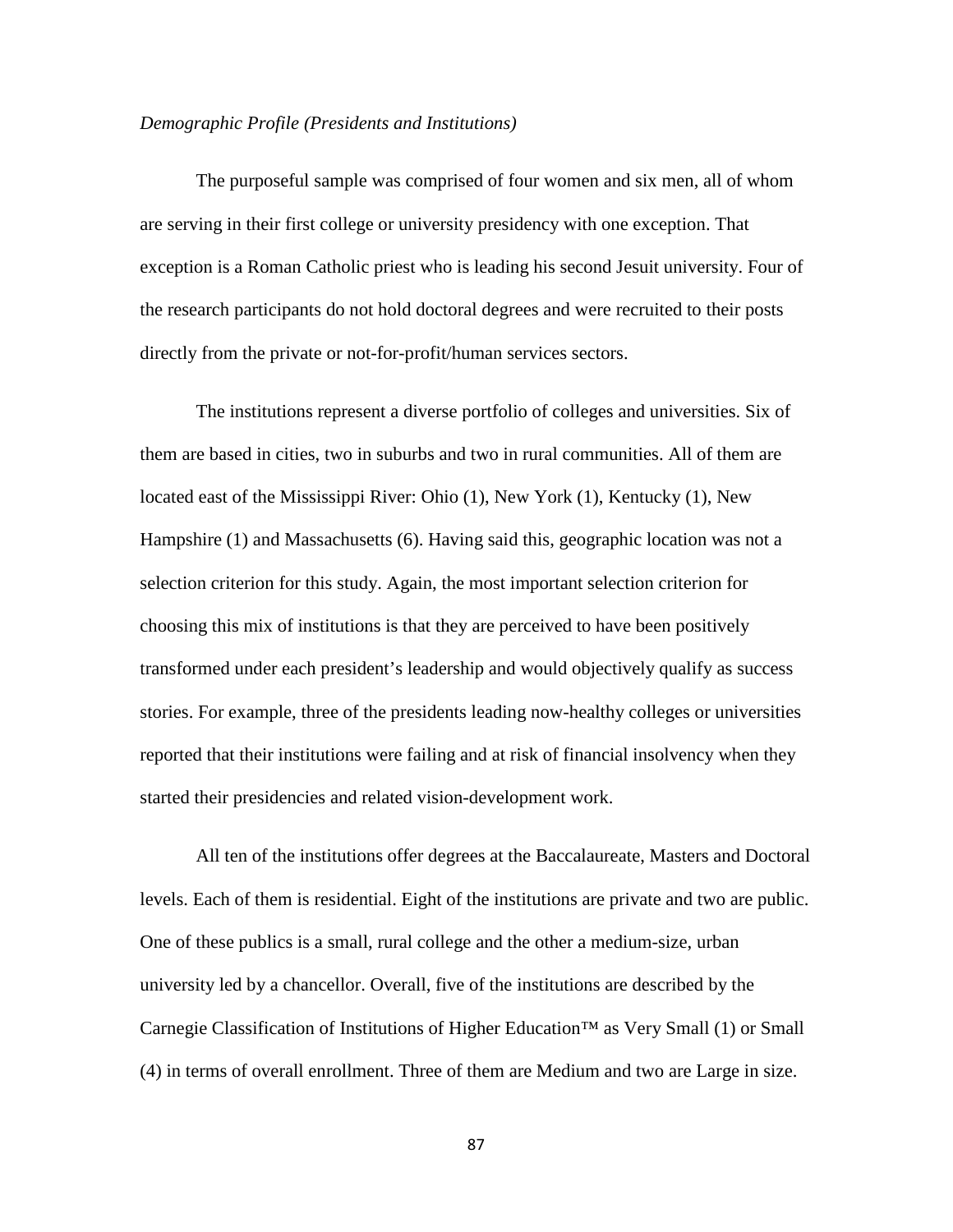One of the universities is a major Jesuit institution and one of the colleges is of the

Lutheran faith tradition.

| University/College                                | Gender | <b>First Presidency</b> | <b>Doctoral Degree</b> |
|---------------------------------------------------|--------|-------------------------|------------------------|
| #1 Large, Private, Urban, Highly Residential      | Male   | No                      | Yes                    |
| #2 Medium, Private, Suburban, Largely Residential | Male   | Yes                     | Yes                    |
| #3 Very Small, Private, Urban, Highly Residential | Female | Yes                     | N <sub>o</sub>         |
| #4 Small, Private, Rural, Highly Residential      | Female | Yes                     | Yes                    |
| #5 Large, Private, Urban, Highly Residential      | Male   | Yes                     | Yes                    |
| #6 Small, Private, Suburban, Highly Residential   | Male   | Yes                     | N <sub>o</sub>         |
| #7 Small, Private, Urban, Primarily Residential   | Male   | Yes                     | Yes                    |
| #8 Medium, Private, Urban, Primarily Residential  | Female | Yes                     | N <sub>o</sub>         |
| #9 Small, Public, Rural, Highly Residential       | Female | Yes                     | Yes                    |
| #10 Medium, Public, Urban, Primarily Residential  | Male   | Yes                     | N <sub>o</sub>         |

## Table 2 – Brief Demographic Profile

# *Overview of Findings*

The 21 findings presented in this chapter respond specifically to the four research questions. They do so by identifying and discussing: RQ1) seven operating modalities, RQ2) five presidential roles, RQ3) seven role-based presidential success factors and RQ4) two substantive, related issues concerning balancing ownership of a vision between presidents and stakeholders in the context of the shared-governance issues described in Chapter Two. These findings emerge directly from the interviews and are conveyed in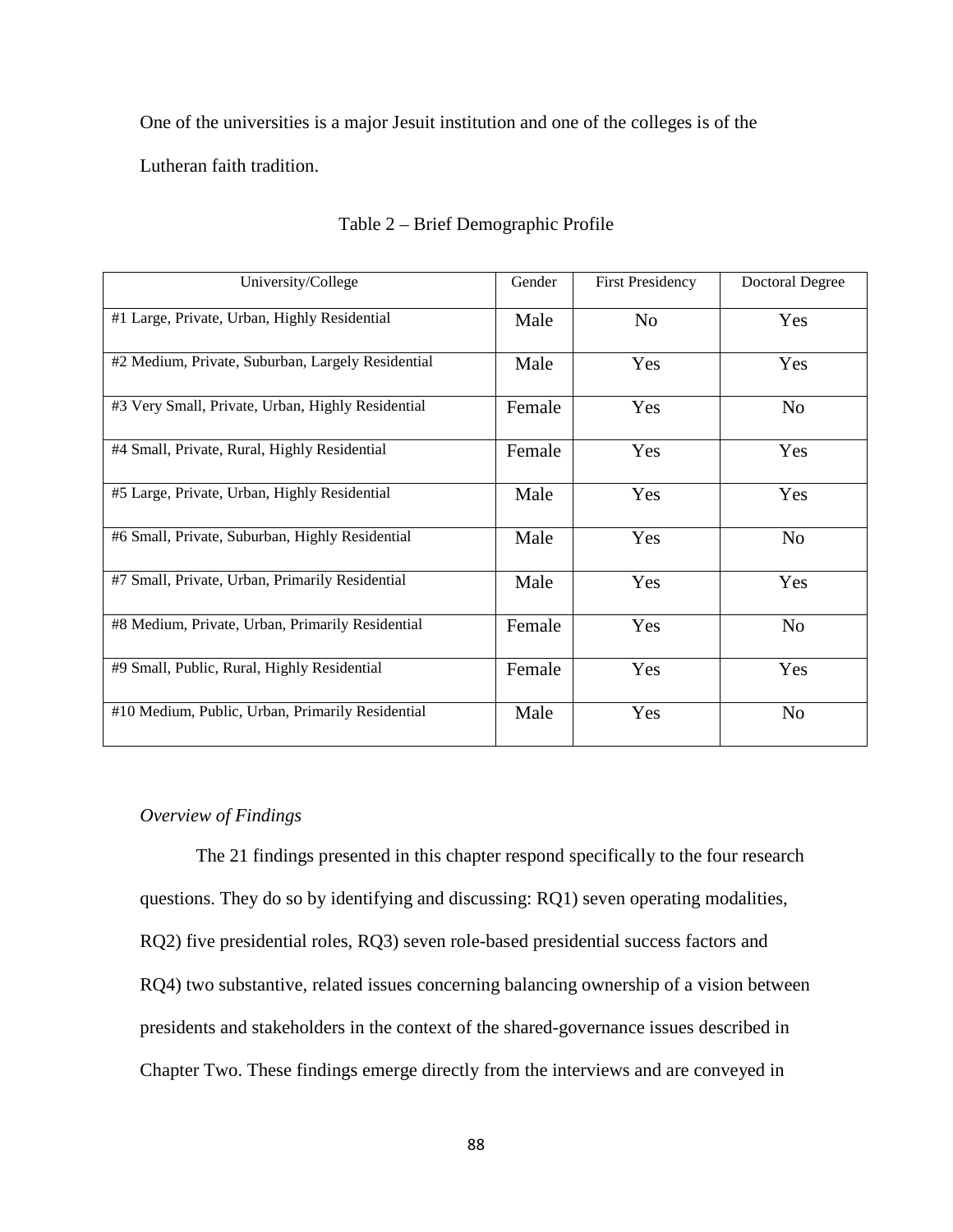this chapter in the words (and occasionally observations about the body language, tone of voice and materials) of the research participants.

The presidents unanimously agreed with some of the findings to be discussed in detail throughout this chapter. Other findings found convergence among many or most of the presidents but, importantly, not all of them. These represent areas of modest or even significant albeit useful and interesting differences of opinion. For other findings, there is wholesale divergent opinion among the presidents about their roles and responsibilities in vision development owing, perhaps, to contrasting views of the substance and style of leadership and the perception of what ultimately works in the shared-governance model of higher education.

In summary, the findings include:

## Research Question #1

- 1. All the presidents led their visioning initiatives on a formal, titular basis.
- 2. Half the presidents appointed other senior officials to direct the visioning process on an operational, day-to-day basis.
- 3. Six of the research participants utilized outside experts to inform and assist with the visioning process.
- 4. Eight of the presidents incorporated visioning directly into their strategic-planning initiatives.
- 5. Four of the research participants did not develop formal vision statements as part of their visioning work, all by design.
- 6. Only one president raised the essential role of market research in developing institutional vision.
- 7. All presidents said they prepared for vision development in varied ways, personally and organizationally, but indicated that they relied most on personal experience and expertise.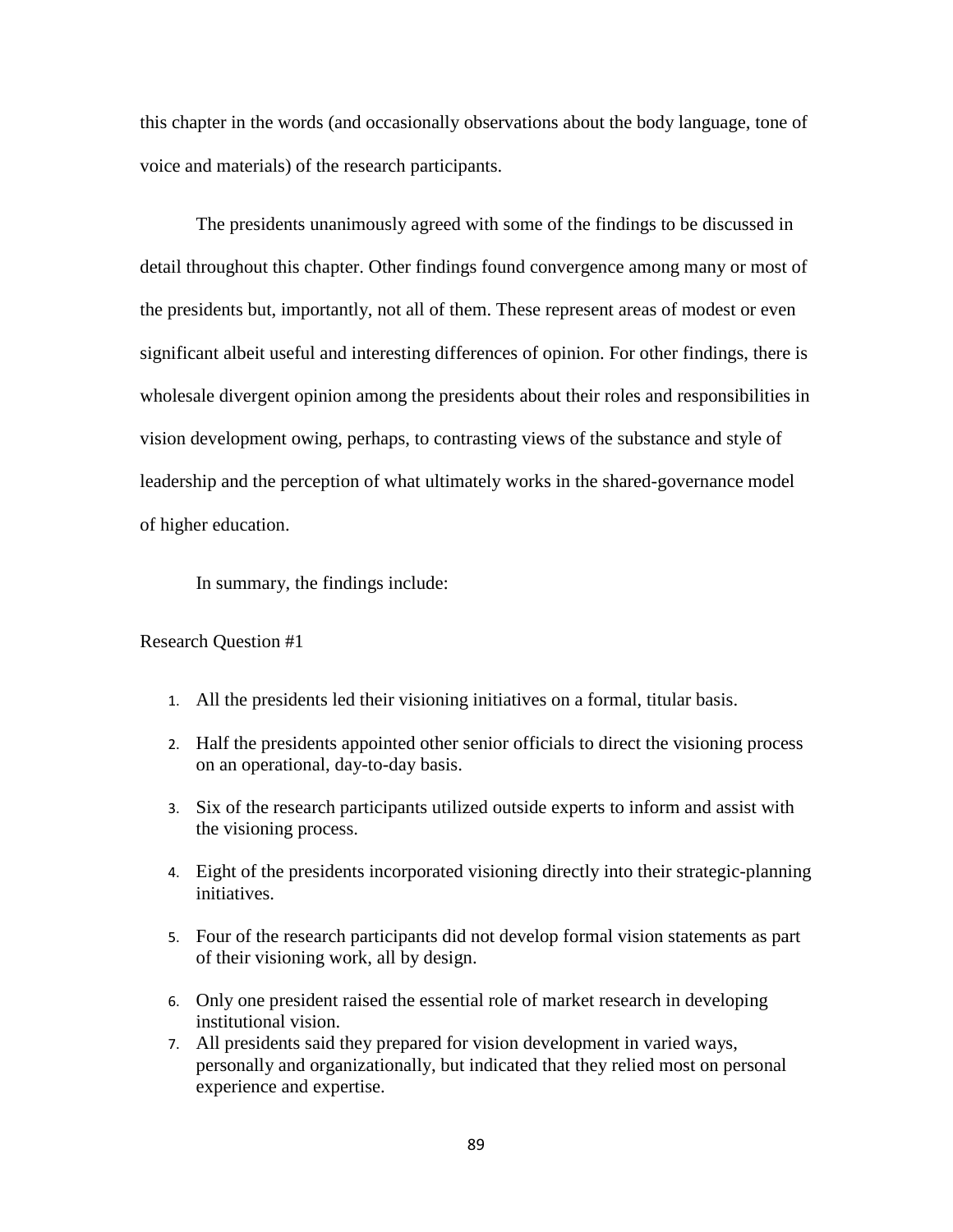# Research Question #2

- 8. All the presidents advocated for inclusion of key stakeholders in the process, though some spoke about the need to refrain from including too many people in the work.
- 9. Six research participants spoke of the need to set an appropriate collaborative tone for vision development.
- 10. Four presidents said they worked to encourage creativity and institutional ambition among staffs and stakeholders participating in the vision-development process.
- 11. Several presidents spoke of their countervailing, fiduciary responsibility, however, to protect their institutions against misguided ambition and unsustainable visions.
- 12. Seven research participants said they had to drive the visioning process and convey a sense of urgency about its completion.

Research Question #3

- 13. All the presidents underscored the importance of the vision-development process and their roles in it.
- 14. Several presidents stressed the importance of grounding the visioning in the reality of their specific institutional contexts.
- 15. All the research participants were focused on the importance of language in visioning and, in a few cases, sought to define key terms.
- 16. Six of the presidents spoke about managing their boards of trustees through the visioning process skillfully and carefully, albeit for varied motivations.
- 17. Four presidents spoke about the importance of making connections between the vision and strategic metrics during the vision-development process.
- 18. Several research participants said they aligned their vision-development efforts with key institutional initiatives such as reaccreditation, capital campaigns and master planning.
- 19. Eight of the presidents reported using the vision in making major decisions about, for example, enrollment and fundraising.

Research Question #4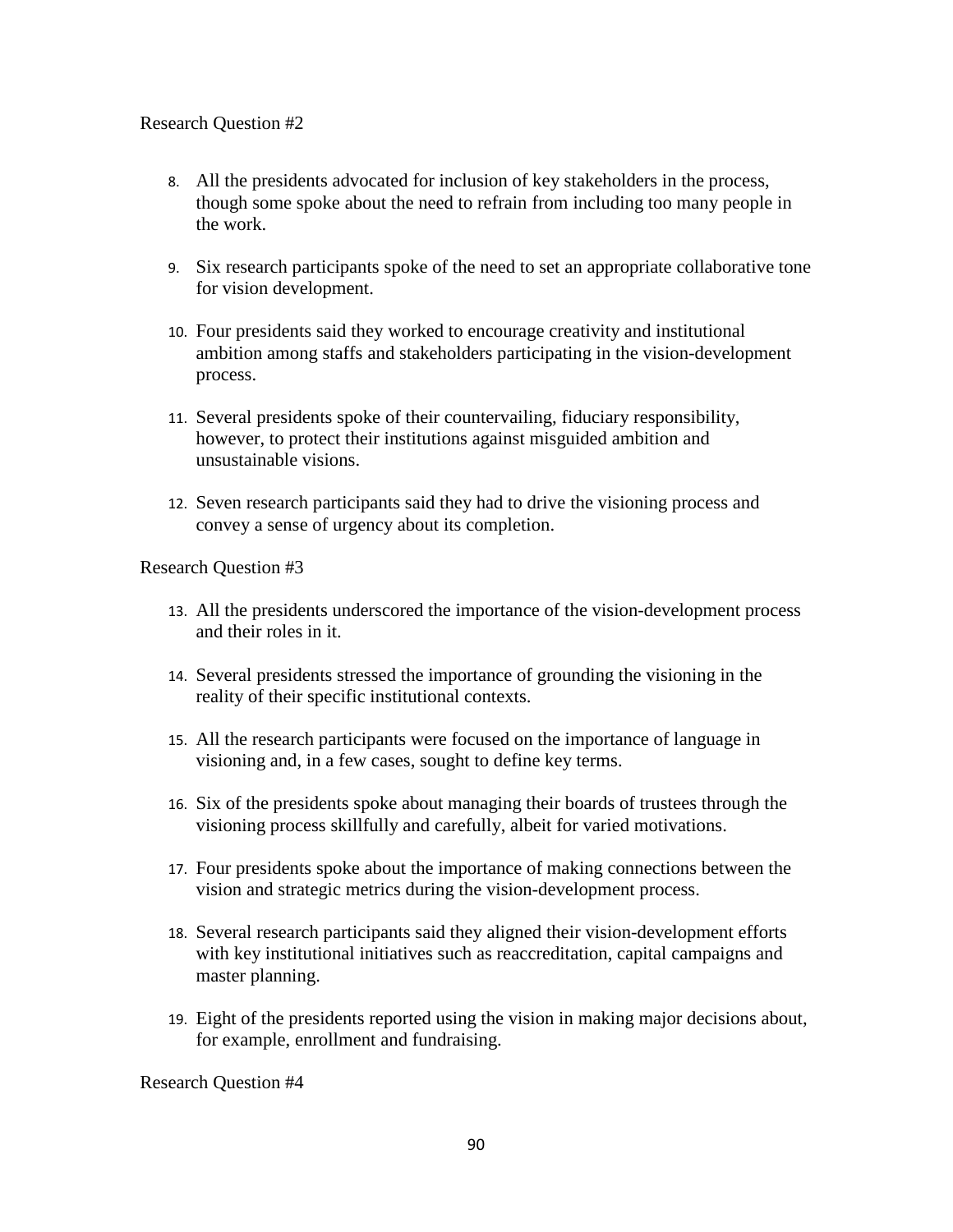- 20. Several presidents said they were asked about their vision for the institution during the recruitment process and had to carefully manage these expectations.
- 21. Seven of the research participants said in varying ways that they developed their own top-down vision for their institutions while, at the same time, engineering bottoms-up buy-in in order to achieve those personal visions.

Table 3 depicts Findings by Research Participant Concurrence organized by each of the four research questions. The table illustrates whether each of the 10 presidents concurred with the findings (or not) or even raised the issue as something with which they would otherwise concur even if it was not prompted by the Interview Guide. Indeed, the findings are generally organized by the convergent opinion of the *majority* of the research participants, though some important findings do emerge from the views of a minority of presidents. The discussion that follows in Chapter Four also provides considerable insight into divergent opinions presidents held about some of these findings.

| President of a<br>Finding by RQ                                                                     | #1<br>Large,<br>Private,<br>Urban | #2<br>Medium,<br>Private,<br>Suburban | #3<br>Very<br>Small,<br>Private,<br>Urban | #4<br>Small,<br>Private,<br>Rural | #5<br>Large,<br>Private,<br>Urban | #6<br>Small,<br>Private,<br>Suburban | #7<br>Small,<br>Private,<br>Urban | $\#8$<br>Medium,<br>Private,<br>Urban | #9<br>Small,<br>Public,<br>Rural | #10<br>Medium,<br>Public,<br>Urban |
|-----------------------------------------------------------------------------------------------------|-----------------------------------|---------------------------------------|-------------------------------------------|-----------------------------------|-----------------------------------|--------------------------------------|-----------------------------------|---------------------------------------|----------------------------------|------------------------------------|
| RQ1 - #1 Led<br>visioning on<br>formal, titular<br>basis                                            | ✓                                 | ✓                                     | $\checkmark$                              | $\checkmark$                      | $\checkmark$                      | $\checkmark$                         | $\checkmark$                      | ✓                                     | ✓                                |                                    |
| $RQ1 - #2$<br>Appointed<br>other senior<br>officials to<br>direct day-to-<br>day visioning<br>work. | ✓                                 | $\checkmark$                          | ✓                                         |                                   | $\checkmark$                      |                                      |                                   |                                       |                                  | ✓                                  |
| $RQ1 - #3$<br>Utilized outside<br>experts to<br>inform and<br>assist with<br>visioning.             | ✓                                 | ✓                                     | ✓                                         | ✓                                 |                                   |                                      |                                   | ✓                                     | ✓                                |                                    |
| $RQ1 - #4$<br>Incorporated<br>visioning into<br>strategic-<br>planning                              | $\checkmark$                      | ✓                                     | ✓                                         | ✓                                 | $\checkmark$                      | $\checkmark$                         |                                   | ✓                                     | ✓                                |                                    |

Table 3 Findings by Research Participant Concurrence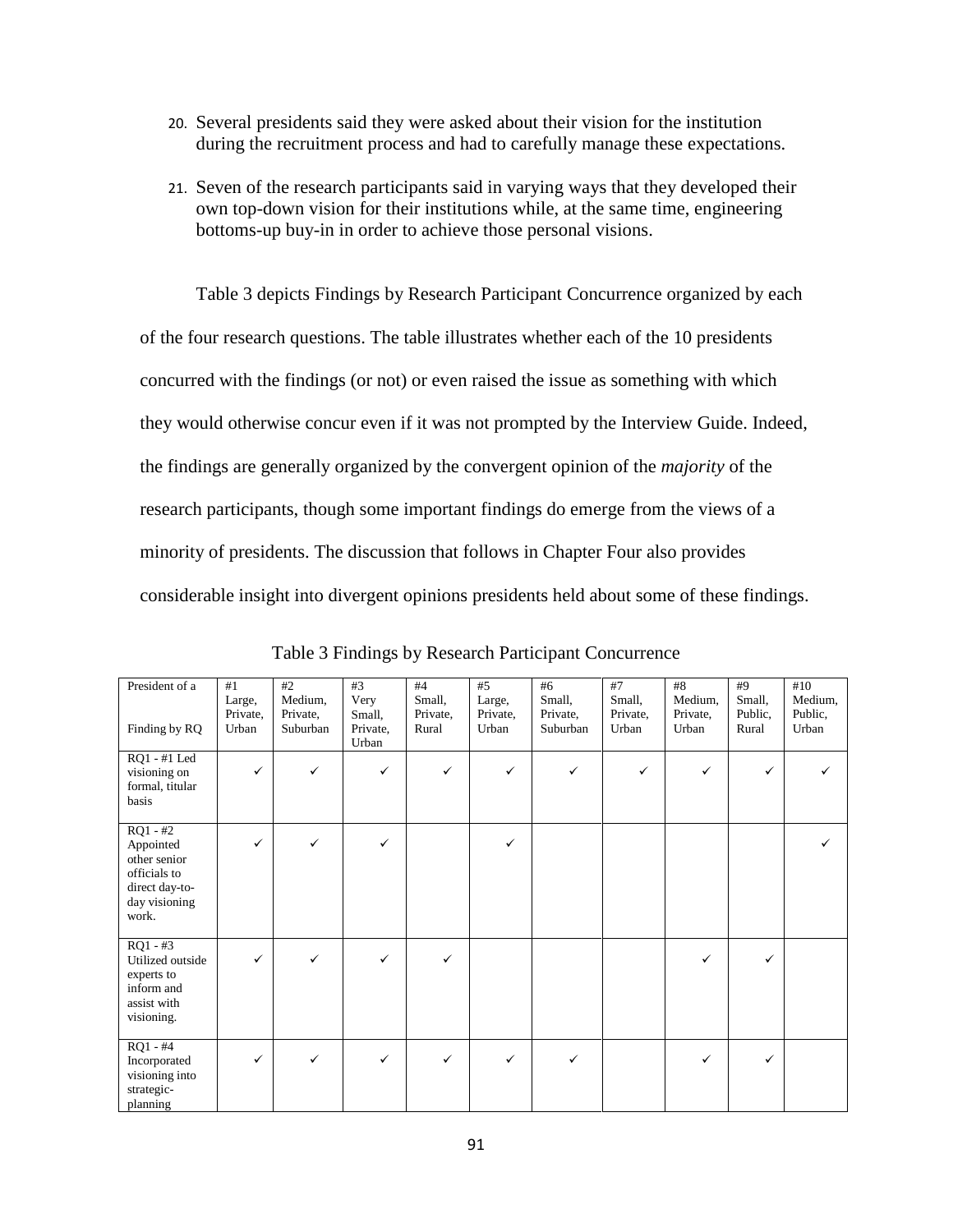| initiatives.                                                                                                                 |              |   |              |              |              |              |              |   |              |   |
|------------------------------------------------------------------------------------------------------------------------------|--------------|---|--------------|--------------|--------------|--------------|--------------|---|--------------|---|
| $RQ1 - #5$<br>Developed<br>formal vision<br>statements.                                                                      | $\checkmark$ |   | ✓            | $\checkmark$ |              |              | ✓            | ✓ |              | ✓ |
| $RQ1 - #6$<br>Incorporated<br>market research<br>into vision<br>development.                                                 |              | ✓ |              |              |              |              |              |   |              |   |
| $RQ1 - #7$<br>Prepared in<br>varied ways for<br>vision<br>development,<br>but relied most<br>on experience<br>and expertise. | ✓            | ✓ | ✓            | $\checkmark$ | $\checkmark$ | $\checkmark$ | $\checkmark$ | ✓ | $\checkmark$ | ✓ |
| $RQ2 - #8$<br>Advocated for<br>inclusion of key<br>stakeholders in<br>the vision-<br>development<br>process.                 | ✓            | ✓ | ✓            | $\checkmark$ | $\checkmark$ | ✓            | ✓            | ✓ | ✓            | ✓ |
| $RQ2 - #9$<br>Set an<br>appropriate<br>collaborative<br>tone for vision<br>development.                                      |              | ✓ | ✓            |              |              |              | ✓            | ✓ | ✓            | ✓ |
| $RQ2 - #10$<br>Encouraged<br>ambition and<br>creativity<br>among staff and<br>stakeholders.                                  |              |   | ✓            | $\checkmark$ |              |              | $\checkmark$ |   |              | ✓ |
| $RQ2 - #11$<br>Protected their<br>institutions<br>against<br>misguided<br>ambition and<br>unsustainable<br>visions.          |              | ✓ |              |              |              |              |              | ✓ | ✓            |   |
| $RQ2 - #12$<br>Drove the<br>visioning<br>process and<br>conveyed sense<br>of urgency.                                        | $\checkmark$ |   |              | $\checkmark$ | $\checkmark$ | $\checkmark$ |              | ✓ | $\checkmark$ | ✓ |
| $RQ3 - #13$<br>Underscored<br>importance of<br>vision-<br>development<br>process and<br>their roles in it.                   | ✓            | ✓ | $\checkmark$ | $\checkmark$ | $\checkmark$ | $\checkmark$ | $\checkmark$ | ✓ | ✓            | ✓ |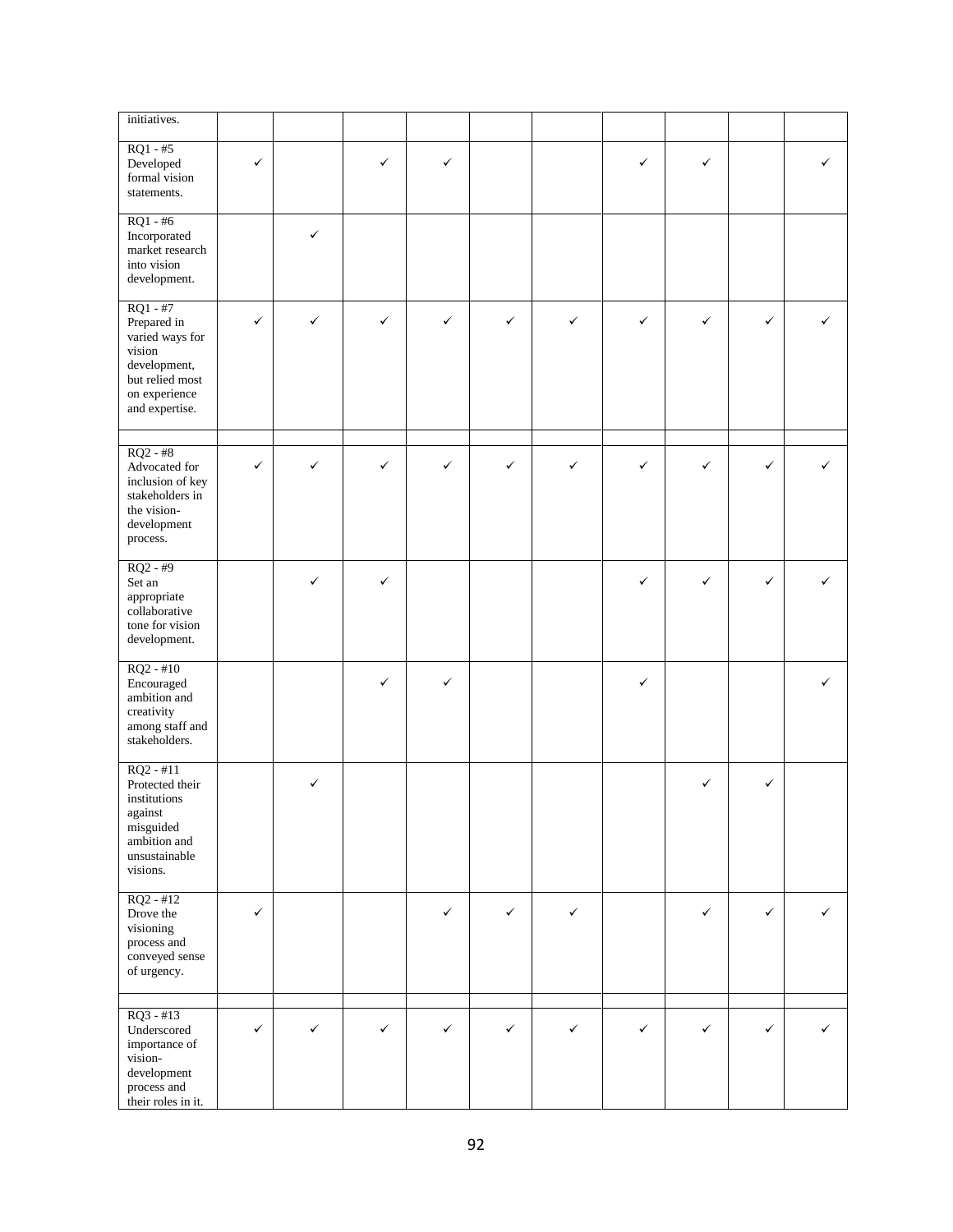| $RQ3 - #14$<br>Grounded<br>vision<br>development in<br>the reality of<br>institutional<br>context.  |              |   |              | $\checkmark$ | $\checkmark$ |              |              |              | ✓ | ✓ |
|-----------------------------------------------------------------------------------------------------|--------------|---|--------------|--------------|--------------|--------------|--------------|--------------|---|---|
| $RQ3 - #15$<br>Focused on the<br>importance of<br>language and<br>defined key<br>terms.             | ✓            | ✓ | $\checkmark$ | $\checkmark$ | $\checkmark$ | $\checkmark$ | $\checkmark$ | ✓            | ✓ | ✓ |
| $RQ3 - #16$<br>Managed<br>boards of<br>trustees,<br>skillfully and<br>carefully.                    | ✓            | ✓ | ✓            | $\checkmark$ | $\checkmark$ | $\checkmark$ | ✓            | $\checkmark$ | ✓ | ✓ |
| $RQ3 - #17$<br>Made<br>connections<br>between vision<br>and strategic<br>metrics.                   | ✓            | ✓ | $\checkmark$ |              | $\checkmark$ |              | $\checkmark$ |              |   | ✓ |
| $RQ3 - #18$<br>Aligned vision<br>development<br>with strategic<br>initiatives.                      | ✓            |   | $\checkmark$ |              |              |              | $\checkmark$ |              | ✓ |   |
| $RQ3 - #19$<br>Use the vision<br>in major<br>presidential<br>decision<br>making.                    | ✓            | ✓ |              |              | ✓            | $\checkmark$ | $\checkmark$ | $\checkmark$ | ✓ | ✓ |
| $RQ4 - #20$<br>Managed<br>expectations to<br>have a vision<br>during the<br>presidential<br>search. |              |   |              |              |              | ✓            | ✓            | ✓            |   | ✓ |
| $RQ4 - #21$<br>Developed top-<br>down vision,<br>engineered<br>bottoms-up<br>buy-in.                | $\checkmark$ |   |              | $\checkmark$ | $\checkmark$ | $\checkmark$ | $\checkmark$ | $\checkmark$ |   | ✓ |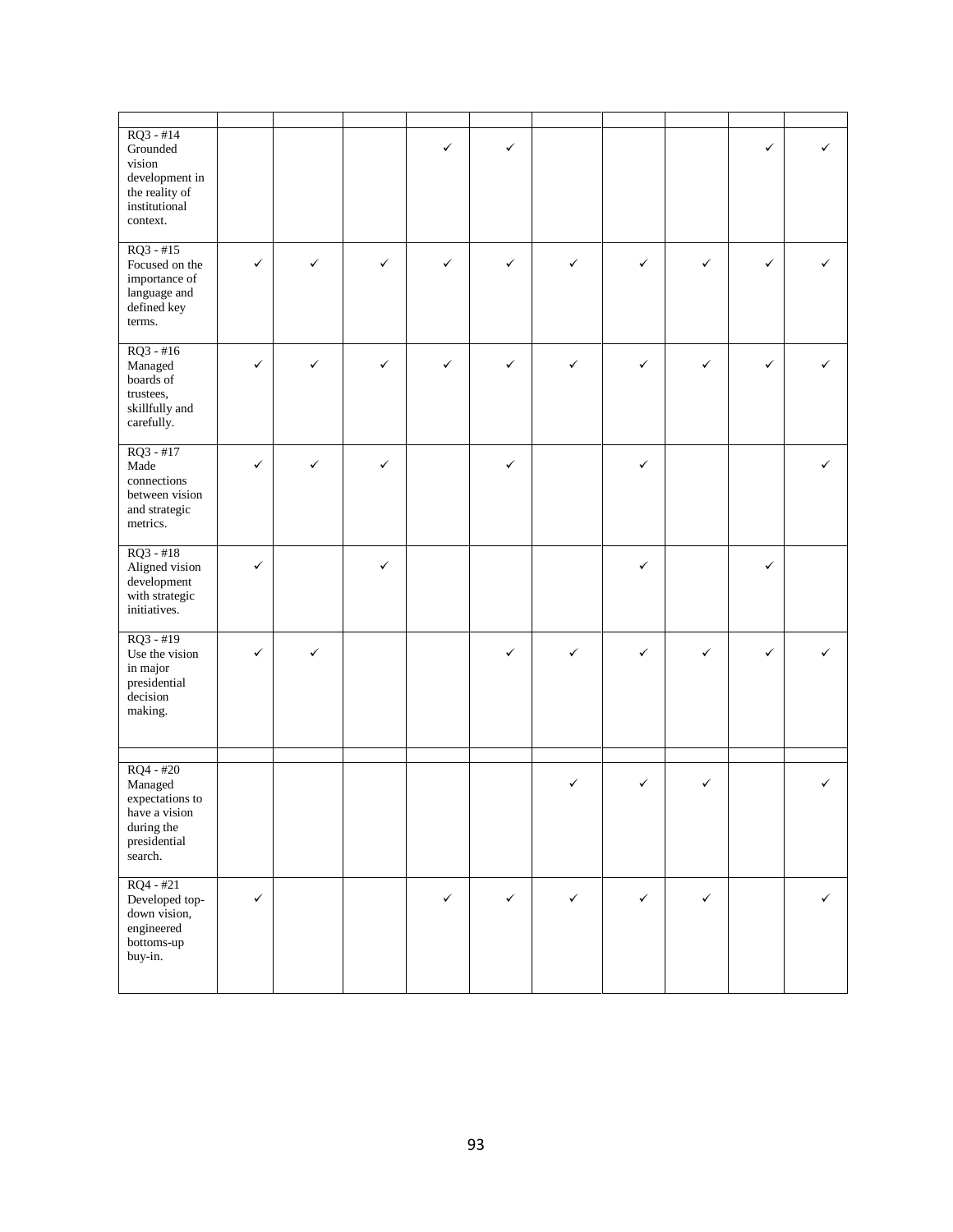## *Research Question #1*

*RQ1. How do presidents organize and prepare for vision-development processes?*

This section explores seven modalities emerging from the interviews that address how the research participants say they organized and prepared for their visiondevelopment efforts. All participants said they utilized various types of committees or task forces – some groups as few as 25 people others exceeding 200 – to develop and manage their visioning and/or integrated strategic-planning processes. These groups typically represented a cross-section of diverse institutional interests, including undergraduate programs and graduate schools as well as key stakeholders such as trustees, faculty, staff and alumni. They all reported that chairmen and champions were appointed for various subcommittees that worked on specific aspects of their visioning and planning initiatives, especially in strategic-planning domains such as objectives, strategies and tactics. These strategic-planning processes are not the focus of this specific research about how presidents engage in top-line vision development, however, though some discussion about presidents' roles working with key stakeholders follows later in this chapter.

The seven organizing modalities that emerged from the interviews and that are of specific interest in this section include: 1) whether the president or somebody else led the visioning process on a formal, titular basis, 2) what types of individuals actually directed the process in day-to-day operational terms, 3) whether outside experts owned or shared responsibility for the process and the nature of the relationship between the presidents and these outside agents, 4) whether the visioning work was contained within an overarching strategic-planning exercise, 5) whether presidents sought to develop formal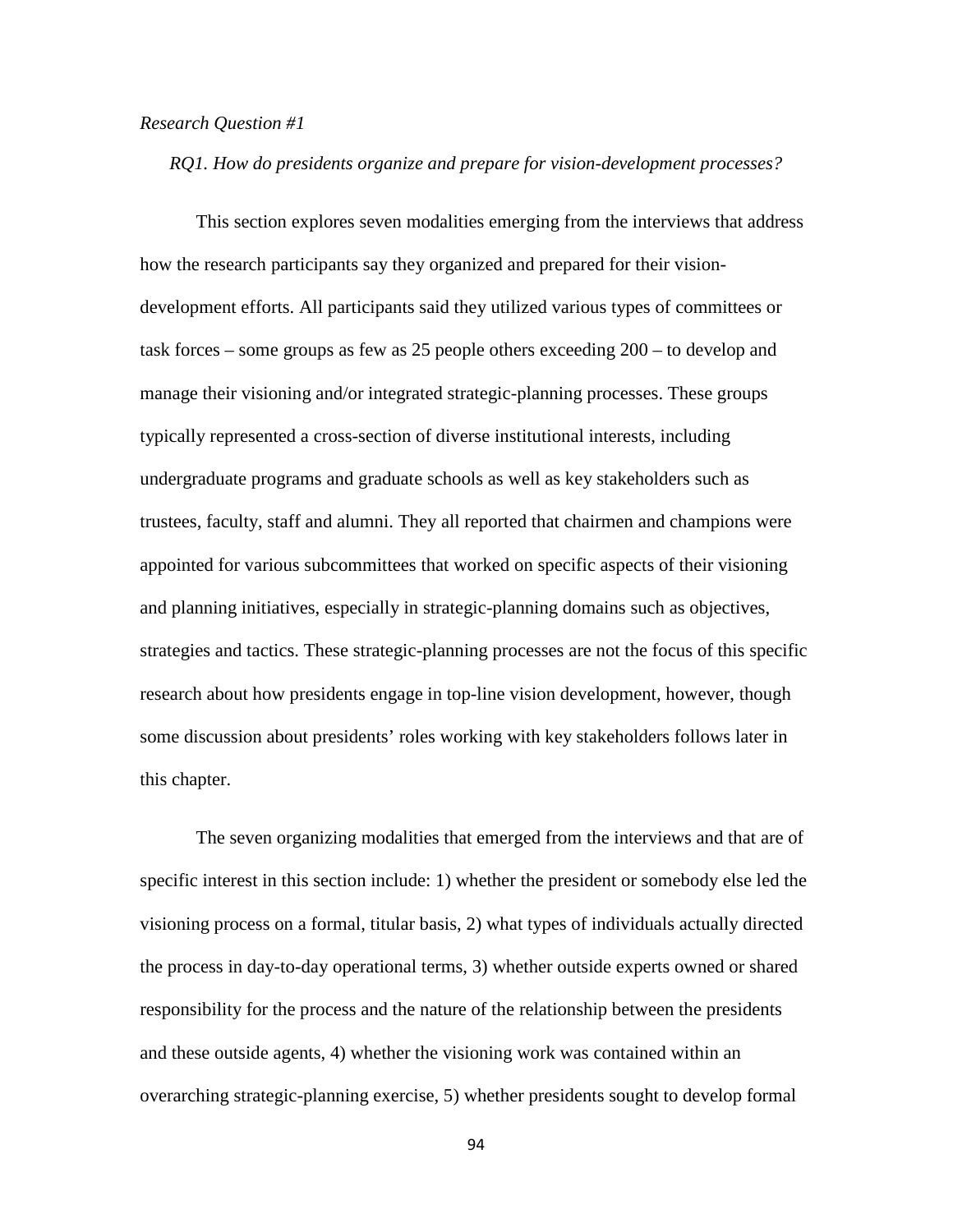vision statements, 6) whether the presidents spoke to the use and utility of market research to inform their visioning work, and 7) how presidents prepared themselves and their organizations to undertake the work. Data on the first four modalities are summarized in Table 4.

*Finding # 1 – Led visioning initiatives on a formal, titular basis.* The presidents all chose to lead their visioning initiatives on a formal, titular basis, though each president's actual level of engagement and intervention in the process varied widely. All the research participants believed they needed to lead the effort from the top and in name, and all of them said they wanted to do so. Just as important, they all seemed to understand the added importance of being visible and being seen as leading the effort, as well. Several presidents commented on the importance of organizational optics in terms of their own leadership visibility, especially as all of them were in the first year on the job at the time of their first visioning and/or strategic-planning initiatives.

*Finding 2 – Appointed other senior officials to direct the day-to-day visioning work.* Half the presidents (5 of 10) asked other senior officials to direct the actual visioning work on an operational, day-to-day basis. Five of the presidents chose to lead their visioning exercises both formally and operationally, which was a higher percentage of presidents than the researcher expected at the outset of the process. The types of individuals who directed day-to-day visioning in lieu of the president were, by title, an Executive Vice President, Provost co-chairing with an EVP, Vice President for Advancement, a committee of Vice Presidents, and an external consultant.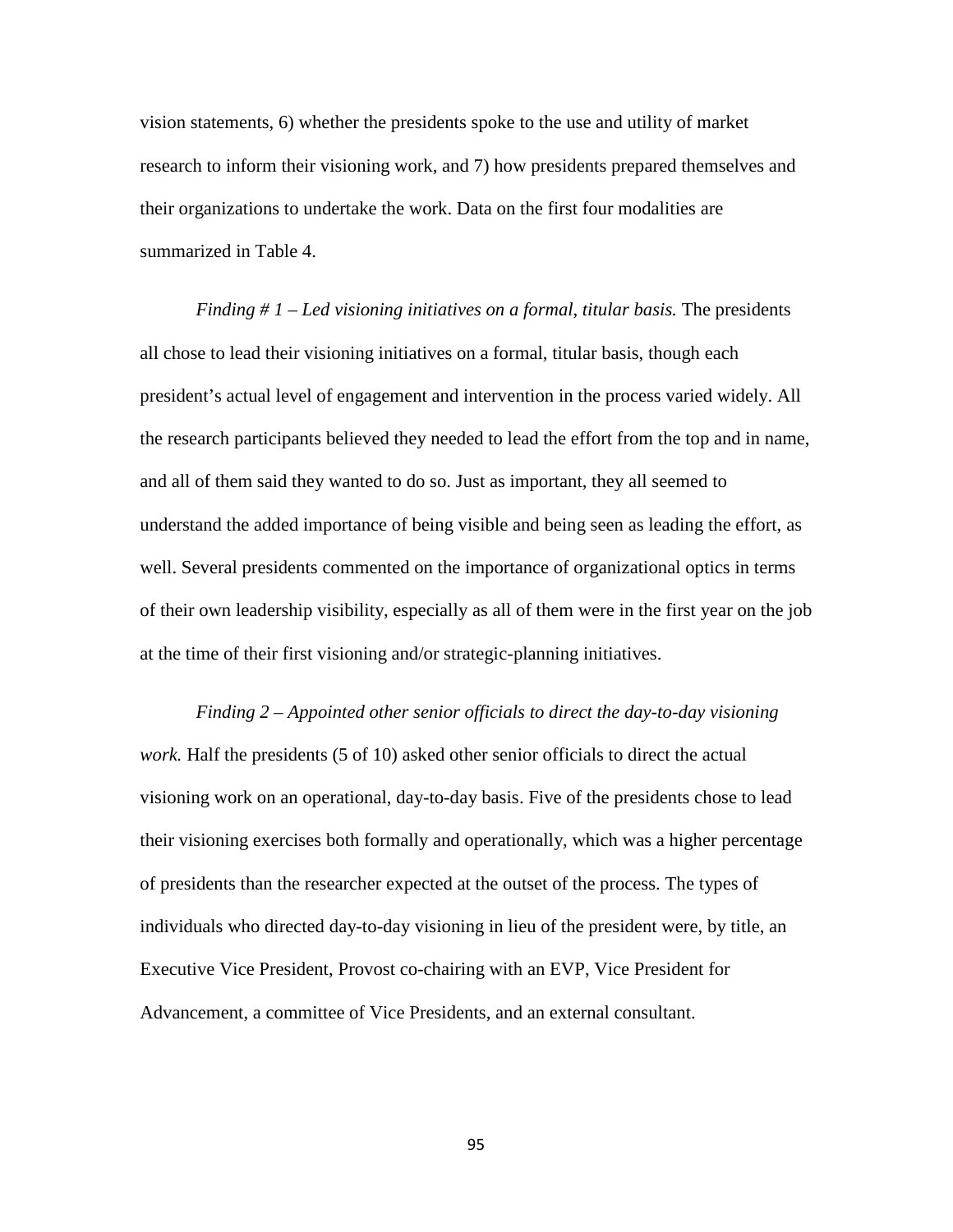The five presidents who directed their actual day-to-day visioning processes were adamant about their need to do so. They believed they needed to exert hands-on, day-today leadership roles because of the precarious nature of their institutions, expectations from their boards of trustees for improving institutional performance and, as reported above, the relative newness of their presidencies. The leader of a large, private, urban university believed he had no choice but to direct visioning activities on an operational basis. His prestigious, globally renowned university had not undertaken a comparable initiative in decades so, in his words:

> I drove it. It was me. ……. The university had become more polarized and insular between schools and colleges than it needed to be. …… I guess this is my jaded view is that if you leave it to the university to define the strategic plan it's a thousand flowers blooming. I just can't buy into that. I let them know that and I let the board of trustees know that. I played more of a CEO role in the plan.

The president of a small, private, urban institution said she had to lead the initiative operationally because previous visioning and planning efforts were a "disaster," including the fact that a highly regarded consultant facilitating the last attempt prior to her presidency "promptly fell asleep at the board meeting when he was finished talking." There was simply too much from which to recover in the eyes of trustees and other stakeholders and too much at stake. She knew her visible operational leadership in the process was needed to overcome previous failed efforts. When asked about her decision to lead the effort operationally, she repeated four times, "Absolutely," adding that at a time when her institution was in considerable financial peril, "It was important to me that this planning and our financial planning be tightly integrated."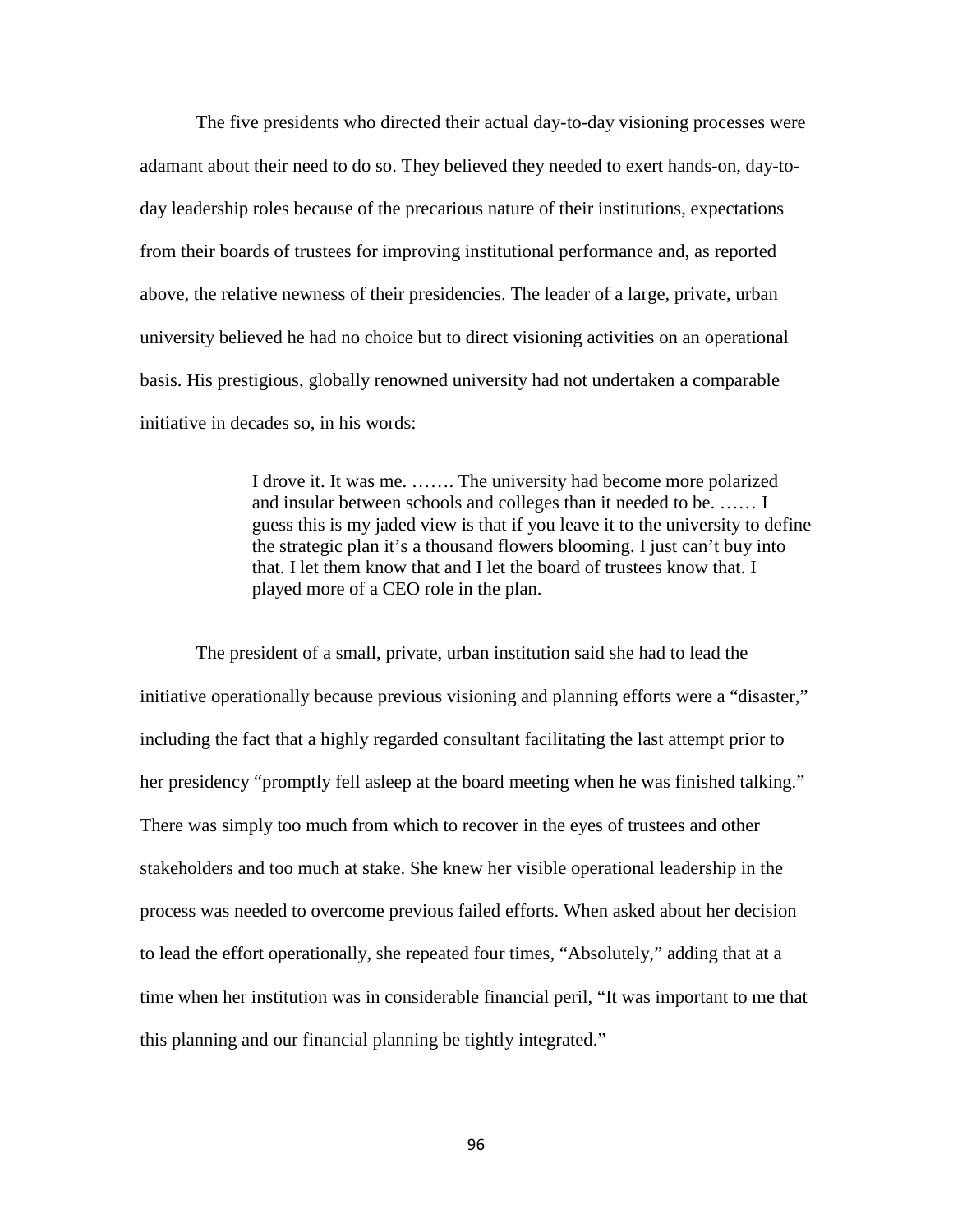Another participant who came to his presidency from a business career also chose to direct the visioning process operationally. He believed his background made it necessary and appropriate for him to play this role saying:

> This is my area of expertise. And in order to make sure that it was done the way I wanted, I did it myself. ….. And so, you know, I chose to do it myself and that would be unusual, but people supported my doing it and it worked out well, because I have a lot of experience.

This point of view runs in sharp contrast to other presidents who sought a more shared or distributed leadership model for designing and implementing their visioning processes. For example, the chancellor of a medium-size, public, urban university who was previously a national political figure and professes a keen understanding of internal political machinations said, "Picking the right leaders (of the process) right away is key." His choice of co-directors in the form of his provost and EVP provided him with both the "inside and outside juice" needed to get the job done. By "outside juice," he was referring to the role and credibility of his then-recently-hired provost in helping to drive the extraordinary *U.S. News & World Report* ranking gains at another, rival university. "The combination of the two is great," he added.

The president of a large, private, urban institution who came to his presidency from MIT led his institution's visioning efforts formally and operationally, though he had never previously served in these roles. Interestingly, he noted that MIT does not have a formal institutional vision statement or accompanying strategic plan because, "They know who they are and where they are going. They don't want it." He believed the institution he had joined as president found itself in quite an opposite state of affairs.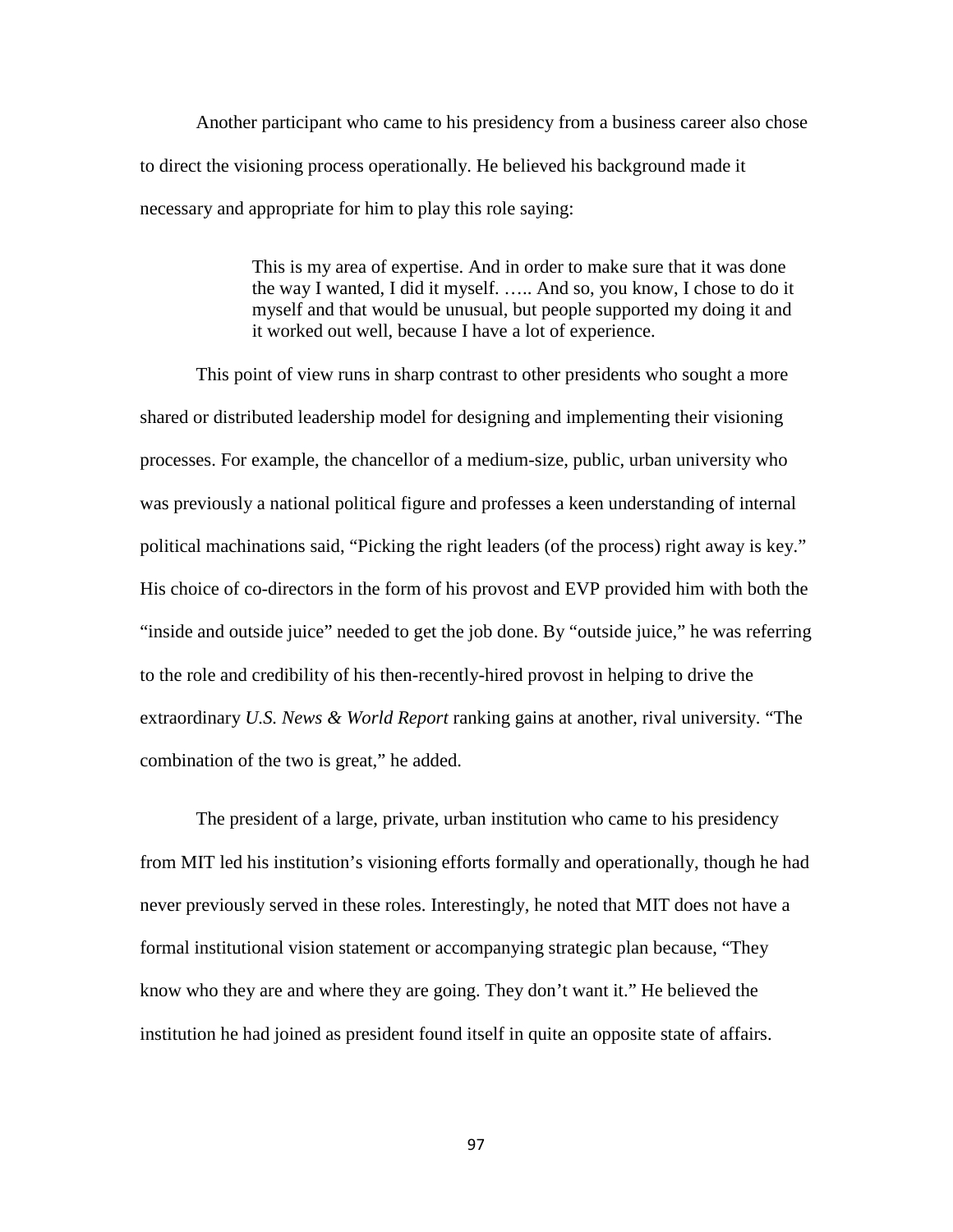One of the presidents spoke passionately about the great difficulty of leading a visioning process, given the pull of daily, short-term operational requirements of running her institution:

> It's hard. As leaders, it's hard. You get so caught up in the daily operational work, especially if you are fragile and not one of the big boys with money and reputation. There are tensions with shortterm issues, and you need to find the balance between short and long term. ….. You need to connect big vision to short-term needs to get people to focus on the long-term needs.

Another president of a large, private, urban university said he took a risk appointing a team of vice presidents and not just one or two individuals to direct the operational aspects of this assignment. He remarked that the team performed admirably and he used the process early in his tenure so that, "We could all get to know each other." He pointed to only one vice president who, "did nothing." In commenting on the need to have the right talent in place for vision and strategy development, he added, "I trusted the guy and he lied to me for a year and a half." It's interesting to note here that this president may have run greater risks had he chosen just one person to direct these operational aspects and that one person was this particular vice president. He acknowledged the benefits of spreading his risks in this regard, though he exhibited real anger at this longsince-dismissed vice president.

*Finding #3 – Utilized outside experts to inform and assist with the visioning process:* A slight majority (6 of 10) of the presidents utilized external consultants or facilitators to assist with their visioning initiatives. All participants reported enjoying trusted, pre-existing relationships with these consultants. In one situation, the consultant who provided some support throughout the visioning process was a member of the board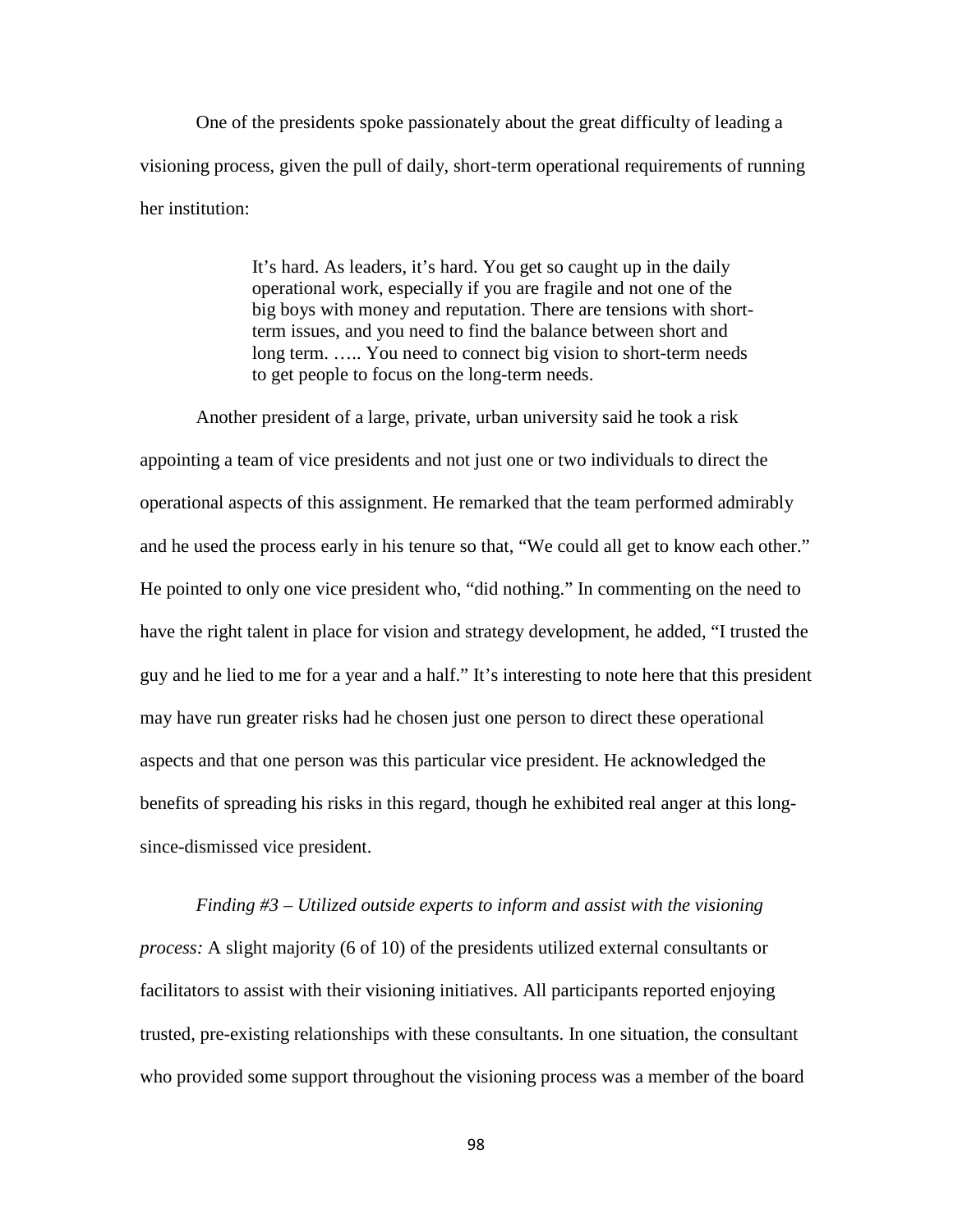of trustees and provided his firm's services on a pro-bono basis. When pressed on the possible complexities and even political difficulties of using a board member and that trustee's company to play a role in visioning, this president said she had no problem with the arrangement.

However, only one president appears to have used an external consultant to direct the entire process. Everyone else who used external consultants applied their services on more limited, situational bases that played to consultants' specific expertise and filled gaps in the knowledge and experience of the existing staff. Interestingly, the president who relied heavily on an external consultant said her institution's new vision and strategic direction lacked a needed "implementation path" and that there were "no metrics" for understanding whether her college was making progress in realizing the vision:

> We should have been clearer about implementation objectives. It (the vision) was too squishy. We were too process oriented. We as leaders here should have had much more clarity. ….. As the boss, I did not do as good a job in this.

These sentiments contrast vividly with the president of a large, private, urban university who said he stressed with participants throughout his process that, "We measure against the vision." Of course, one cannot ascribe these shortfalls to the fact that an external consultant played too large a role in the process. Still, it may be worth hypothesizing whether the consultant's role in the case above unintentionally precluded or diffused greater involvement in and commitment to the visioning process among the president and her senior team.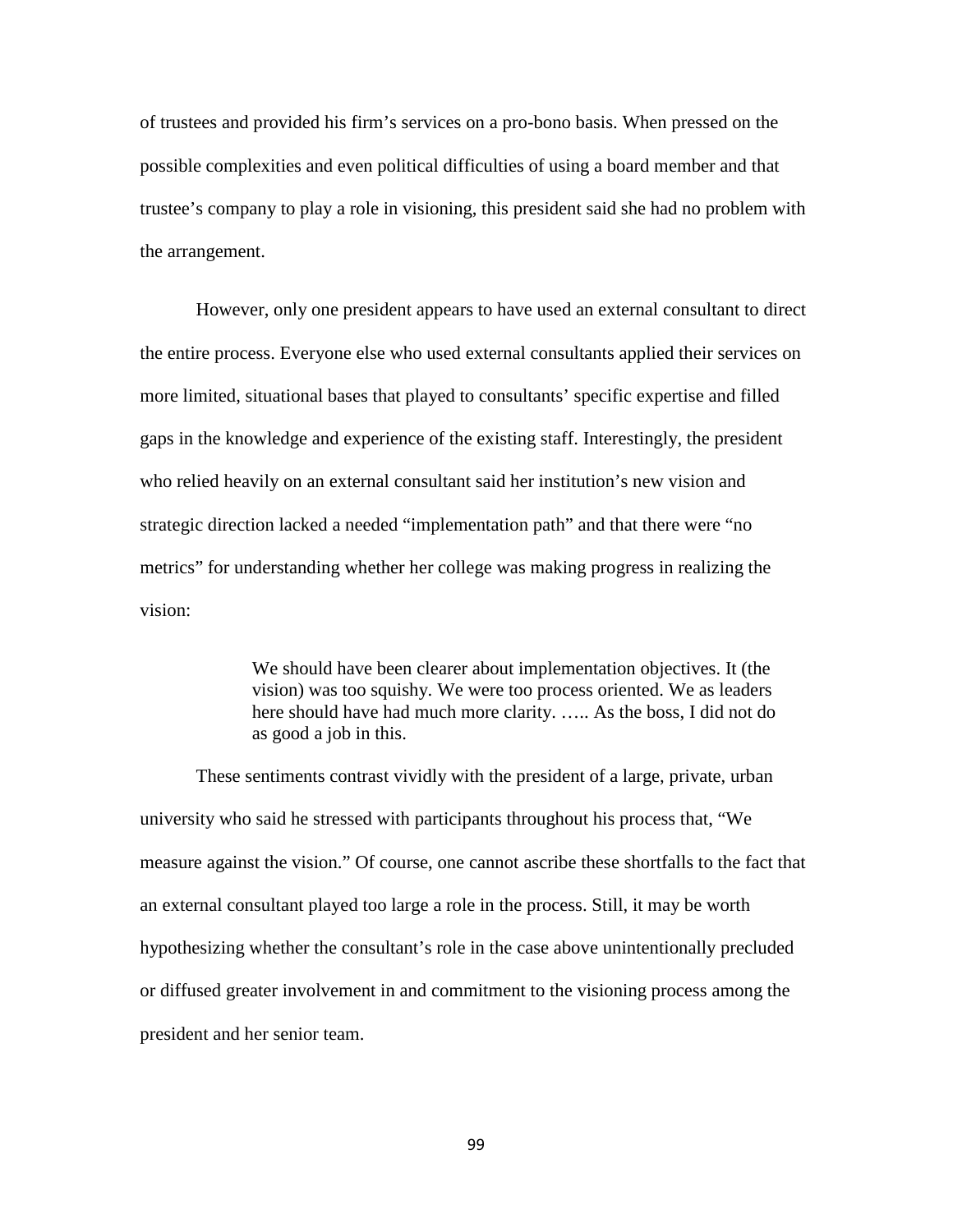In another situation, by contrast, a president who twice undertook visioning at her institution used a different external consultant the second time she led the process. In the first circumstance she "brought in a guy I knew from a past life" and carefully managed his role. In the second case, as her institution started to recover, she and her team hired a larger consulting firm, which she also said she carefully managed. In both iterations, however, she emphasized, "I did not want outsiders driving the process because I wanted our people to own it. I don't believe in outsiders running it."

*Finding #4 – Incorporated visioning into strategic-planning initiatives:* A large majority of the presidents (eight of ten) reported including vision development within their overall strategic-planning processes, often addressed at or near the start of such work. Two presidents chose first to establish institutional vision through relatively independent processes, however, that occurred in advance of their institutions' subsequent strategic-planning exercises though still fully connected to them. Interestingly, one president personally wrote her institution's vision statement after a considerable portion of the strategic-planning work had been undertaken, developing a vision notably later in the strategic-planning process than her peers in this study. She believed this was the best way to incorporate the full input of her community though, as it turns out, she was the only president among the research participants to have written the vision statement personally and solely.

The research participants all believed that vision represents much of an institution's formal strategic direction and is not limited to vision statements, per se. With the exception of that one president, all the research participants agreed that visiondevelopment work occurs at the start of a strategic-planning cycle – or even in advance of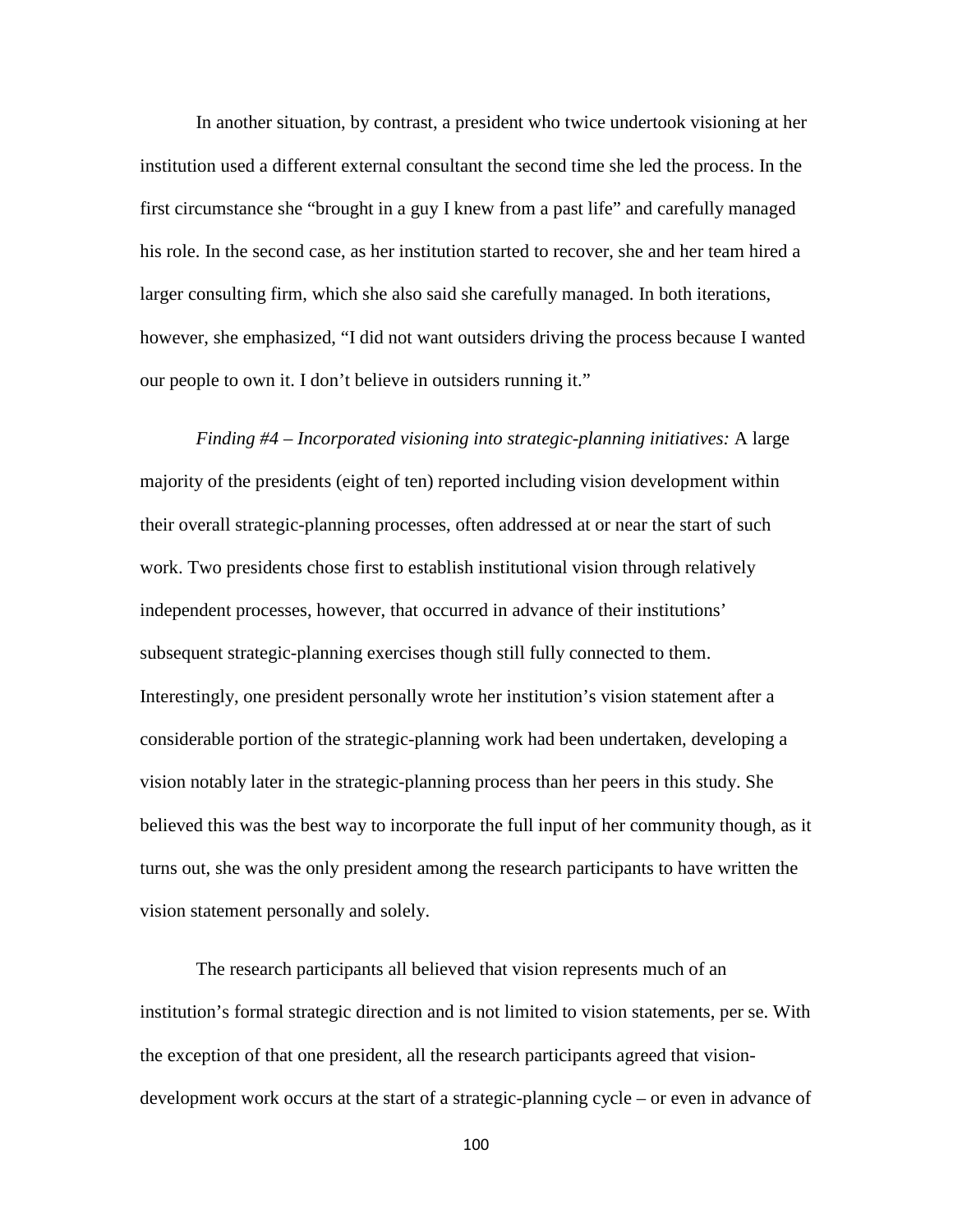it – but that it nonetheless encompasses key aspects of an institution's future orientation and destination through and including the setting of objectives (one president called these "commitments" while another called them "directions") and the creation of strategies to achieve their vision. In this sense, neither institutional vision nor a president's engagement in its development exist in isolation from the larger body of strategicplanning work, especially at the start of the planning process where the focus is typically on overarching institutional objectives.

There was substantial recognition among the research participants that vision creation is but one part of larger planning processes, albeit a particularly essential and catalytic one. This view is also supported in the strategic-planning literature referenced in Chapter Two. At the same time, and possibly as a result of this integral and even overlapping relationship between vision and strategy, some of these research participants seem to be conflating the two concepts. In other words, when some presidents spoke of vision and vision development during the interviews they were sometimes speaking about strategy and strategic planning and vice versa.

On the one hand, this suggests that greater precision is needed in separating, specifying and clarifying the terms vision and strategy. On the other hand, however, this conflation also suggests that vision could be more broadly thought of as what might be called *visionary intent*. In the course of this work, it became clear that visionary intent is readily found throughout presidents' strategic conceptualizations of their institutions' futures as well as the strategy-planning processes used to develop vision and the materials created to articulate and animate it. As such, the lines between vision development and strategic planning are blurred. This is at it should be – and needs to be –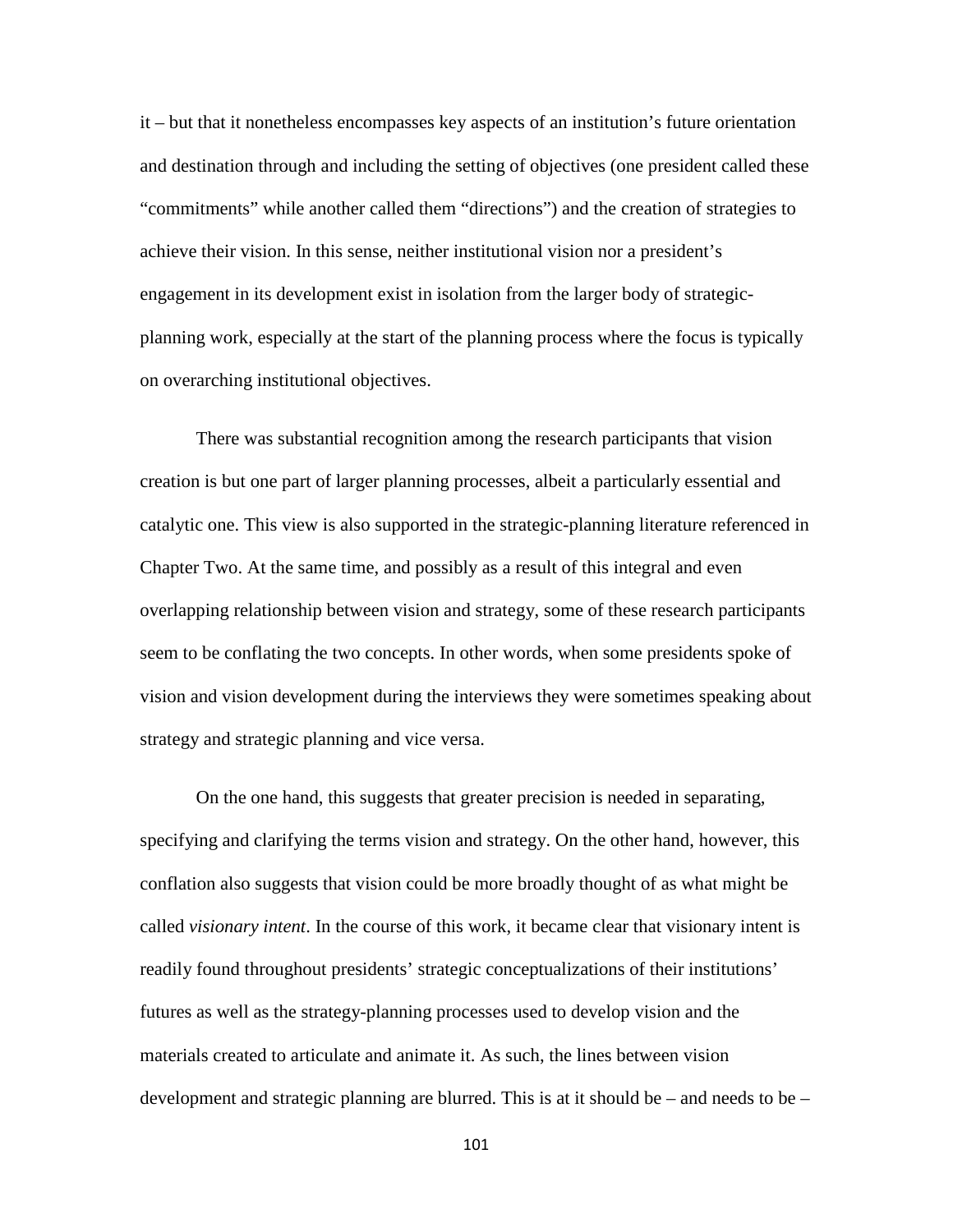in assessing the words of the research participants and certainly reading between the lines of their statements. As one participant said, "Vision cannot sit in isolation." Indeed, while there is some conflation of the vision and strategy terms and concepts, it is arguably a useful one because, taken together, it presents a fuller, more comprehensive view of a president's and an institution's full visionary intent in the form of vision, objectives and strategies.

Interestingly, in this context, some of the materials presidents use to formally and publicly convey future-oriented strategic direction include the word "vision" in their titles, whether or not those colleges and universities actually possess a formal vision statement (see Finding #5 below). For example, among the institutions included in this study, a small, private, suburban college's strategic plan is entitled, *Vision 2017*. A large, private, urban university's strategic plan is called, *Choosing to be Great: A Vision of (University) Past, Present, and Future*. The chancellor of a medium-size, public, urban university used his inauguration to address key themes and establish a foundation for strategic planning by publishing early in his tenure a document with the sub-title, *Building a New Vision Together*.

| <b>President Role</b>                         | Formally Led | Operationally Led                  | External Help |
|-----------------------------------------------|--------------|------------------------------------|---------------|
| Part of Strategic Planning Initiative $(Y/N)$ |              |                                    |               |
| Large, Private, Urban (Yes)<br>1.             | <b>Yes</b>   | No. Led by VP<br>Committee.        | Yes           |
| 2.<br>Medium, Private, Suburban (Yes)         | Yes          | No. Led by EVP.                    | Yes           |
| 3.<br>Very Small, Private, Urban (Yes)        | <b>Yes</b>   | No. Led by external<br>consultant. | No            |
| 4.<br>Small, Private, Rural (Yes)             | Yes          | No. Led by VP.                     | <b>Yes</b>    |
| 5.<br>Large, Private, Urban (Yes)             | <b>Yes</b>   | Yes.                               | <b>Yes</b>    |

Table 4 – Summary of Four Modalities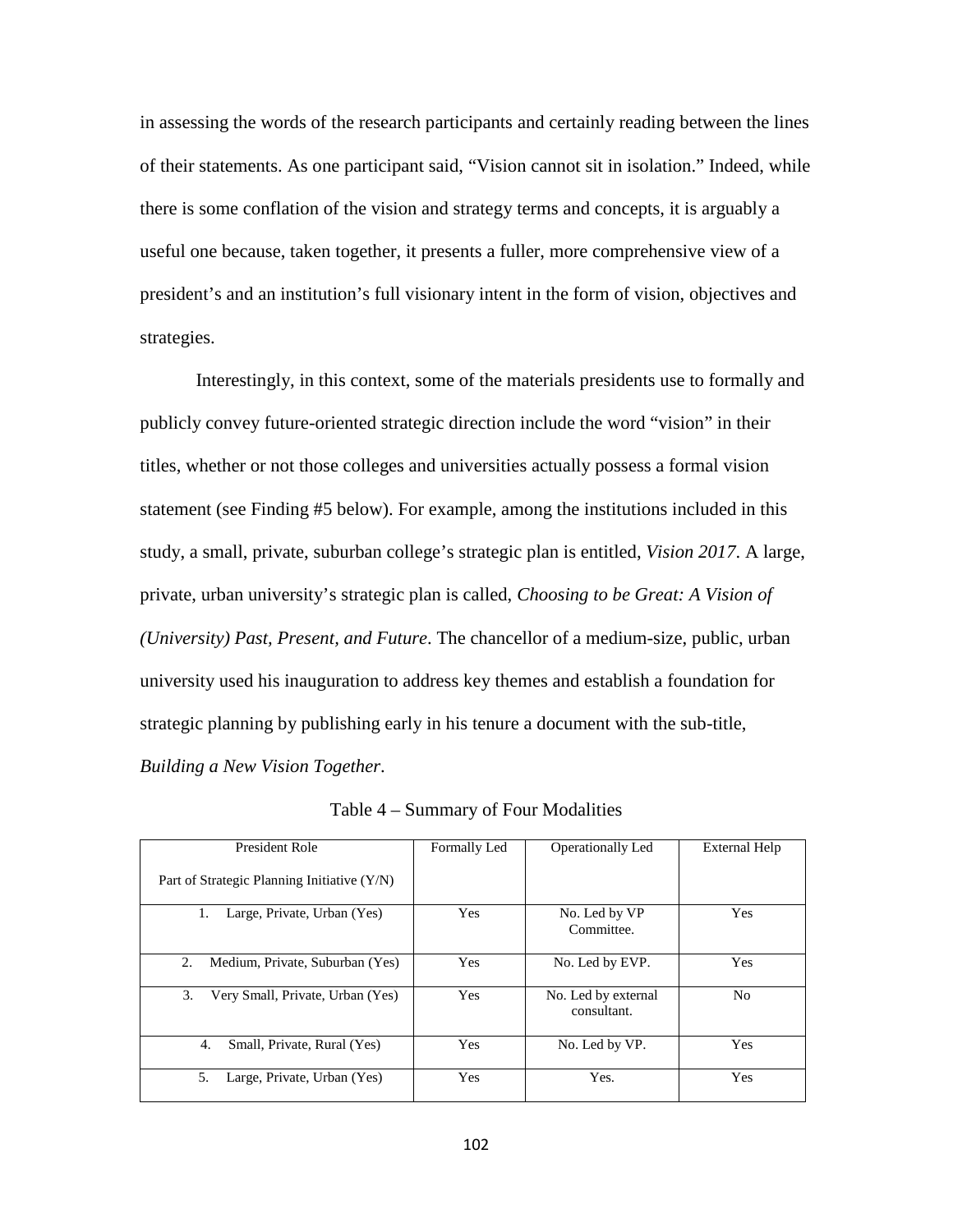| Small, Private, Suburban (Yes)<br>6. | Yes | Yes                            | No  |
|--------------------------------------|-----|--------------------------------|-----|
| Small, Private, Urban (No)<br>7.     | Yes | Yes                            | Yes |
| 8.<br>Medium, Private, Urban (No)    | Yes | Yes                            | Yes |
| Small, Public, Rural (Yes)<br>9.     | Yes | Yes                            | Yes |
| 10. Medium, Public, Urban (No)       | Yes | No. Led by Provost and<br>EVP. | No  |

*Finding #5 – Developed formal vision statements – or not:* Four (of 10) of the institutions represented in this study do not actually have formal vision statements, which was an unexpectedly high outcome. In fact, two particularly visionary presidents asserted strong opposition to the use of vision statements in general, believing that brief statements cannot adequately capture the complexity of today's modern academy and its operating environment. As discussed above, they fully engaged in the process and outcomes of visionary intent without necessarily promulgating specific vision statements. Suffice it to say that when presidents spoke of vision in these interviews, they were often referring to overall strategic direction and a shared picture of a future destination in which vision statements can be key components and catalysts for action, but not necessarily so. In this sense, some presidents maintained that formal vision statements are not needed as part of formal visionary intent. And all presidents exhibited visionary intent that transcended formal vision statements and extended to key components of strategic planning such as overarching institutional objectives.

One advocate of this transcendent nature of vision beyond formal vision statements stated emphatically that, "I don't believe in vision statements," adding that, "you can't get it done in one statement. Only some universities can do it like NYU with its international model." It is clear from this study, however, that the lack of formal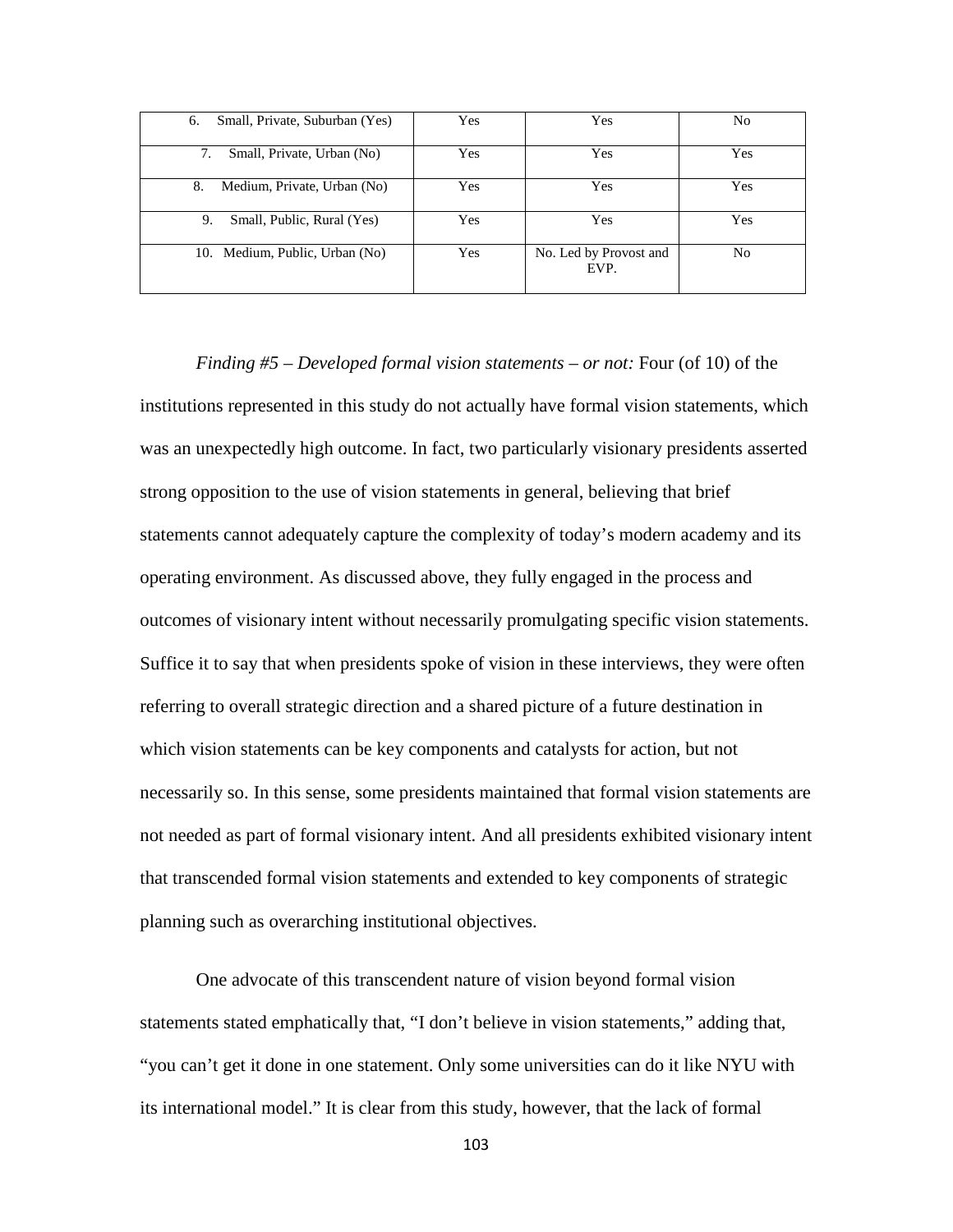institutional vision statements does not represent a lack of vision or visionary intent on the part of these presidents.

*Finding #6 – Incorporated market research specifically into vision development:*  Only one president raised the role of market research in vision development. His institution appears to be the only one in the sample to have undertaken comprehensive, multi-constituent market research to inform and inspire the visioning process – or even the subsequent strategic-planning work, for that matter. This president of a small, private, suburban university chose his Executive Vice President – "my alter ego," whom he also labeled his "imaginer-in-chief" – to direct the visioning initiative (and integrated strategic-planning effort) because of the latter's expertise in market research – among other selection criteria. The president believes strongly in the role of research in informing vision:

> Well, my degree of course is in ancient history. I know tons about ancient history, but that doesn't necessarily inform a vision for the future. ….. It wasn't just that I like (the person he chose to lead the effort operationally) as a person or that his office was near mine. (He) has a research PhD in higher education administration and so he had the research capacity, capabilities, staff who can answer all my questions for me. ….. So, I would say, I guess that an institution is endangered if the visioning process isn't grounded in research.

This president said that objective, market-focused research complements a leader's experience. He was adamant about the use of rigorous research as the basis for understanding where his institution objectively and realistically stood at the time and assessing what was then needed to imagine a compelling albeit obtainable vision of a future state: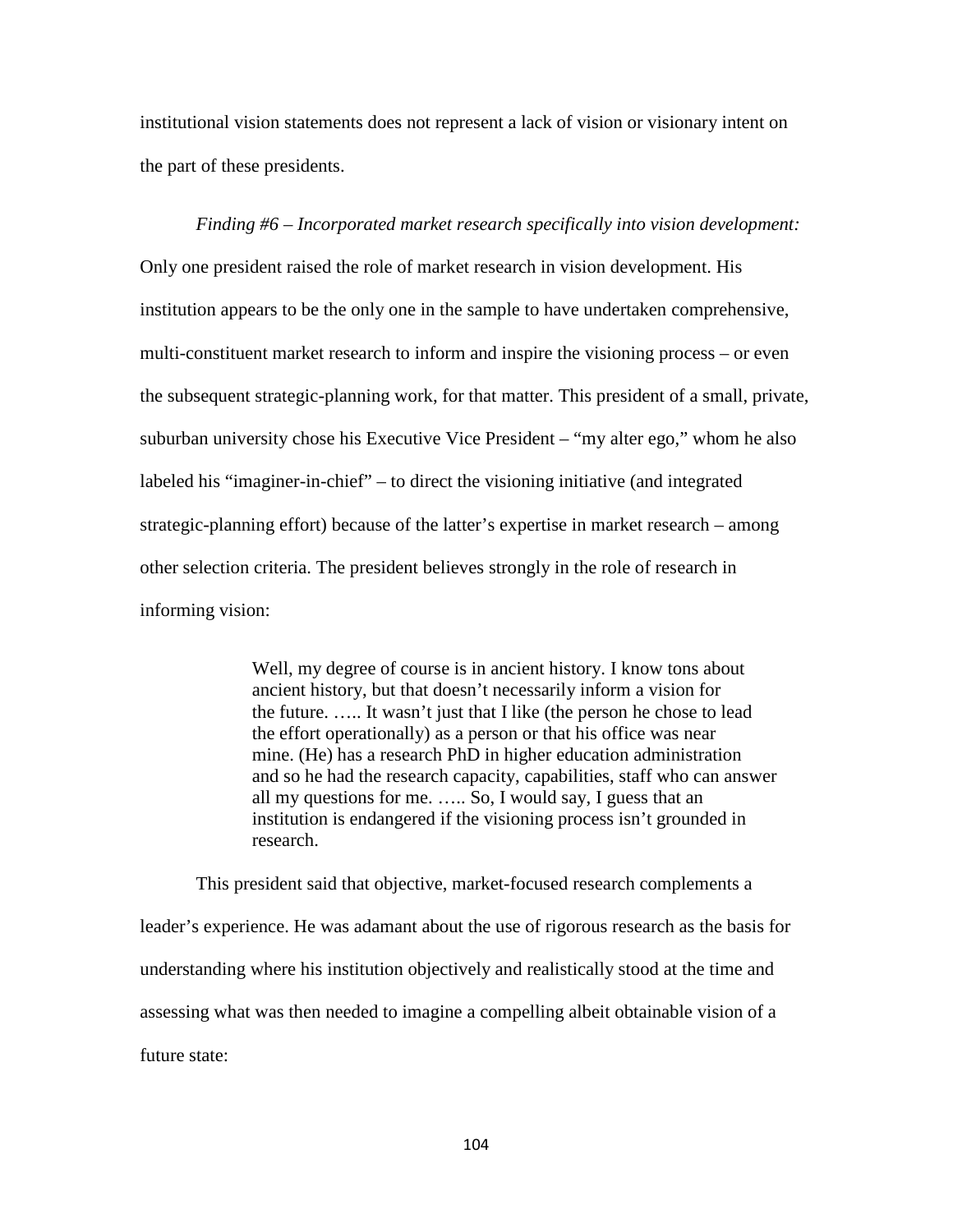Essentially I think a vision while it should inspire both action and confidence, it probably is primarily a product of research and experience. The reason I say that is because I am more experienced, I suppose, over time. But I have come to rely increasingly on research; my own research as well as the research of others before I talk about vision, before I began imagining out loud. And so experience has always been a part of it; will be for anyone. I am not sure that research is always involved in the visioning, but it should be.

## He added:

I used evenings researching, thinking, comparing and looking at what other competitor institutions and aspirant institutions are dealing with. You go back and see what's happening to your students who are going through the program and what are their hopes and aspirations. It seems to me that research is the only way you are able to answer all those questions before you began putting together a vision for the future.

A question about the role of market research in vision development was not formally included in the Interview Guide. On an unaided basis, however, this president made it central to his description of effective vision development and his role in it. Despite some conceptual and rhetorical confusion between vision and strategy generally, addressed elsewhere in this study, this president was not speaking here about the role of research in SWOT analyses and other aspects of strategic planning. His institution utilized a market research firm to calibrate awareness, attitudes, expectations and motivations of key stakeholders to inform and inspire his visioning process and, only later, to support his strategic planning, too. He added that he valued both the market research feedback from key constituencies as well as the role of the research itself in engaging stakeholders in the visioning process.

On a related note concerning secondary research, no presidents commented on the acquisition of market intelligence about their competitors' visions, let alone the collection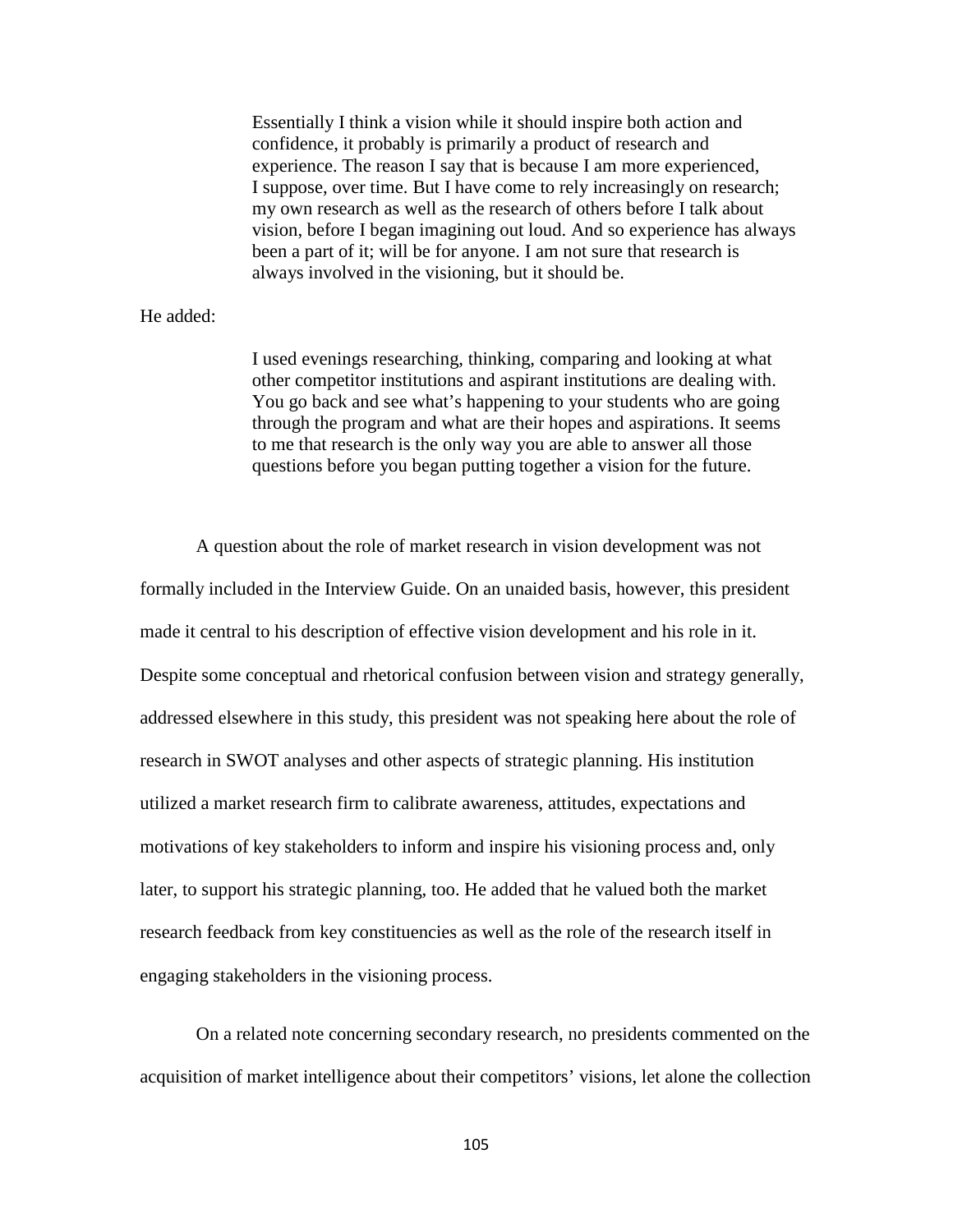of other institutions' vision statements, as part of their own vision-development work. The president of a large, private, urban university did say his team examined metrics for "competitors such as NYU, Northeastern and USC" for strategic-planning purposes, which is more common, but nobody surfaced the idea of collecting vision statements from elsewhere to inform and inspire their own processes.

One can speculate as to the risks of insularity in any institutional visioning initiative that is not informed by viewpoints beyond those engaged in the internal process. Another president seemed to validate this concern in commenting about effective presidents generally, advising that, "Through my own research (on the college presidency) I realized that some of the presidents who were the most successful were those who were very externally focused." Despite being referenced by a single president in this study, one can argue that this president is nonetheless correct and that external lens of market research plays a constructive role in vision development. The researcher has added this point to the findings and considers the absence of the role of market research in vision development from the other presidents' remarks to be noteworthy.

*Finding #7 – Prepared in varied ways for vision development, personally and organizationally, but relied most on personal experience and expertise*: All the presidents believe their own experience and expertise were the most important factors in preparing them to lead vision-development and related strategic-planning work, although a variety of other factors also influenced their engagement in vision development. These assertions were made despite the fact that only four of the research participants reported previously leading a visioning and/or strategic-planning process in their careers. As reported above, one of the four presidents who led the visioning process both formally and operationally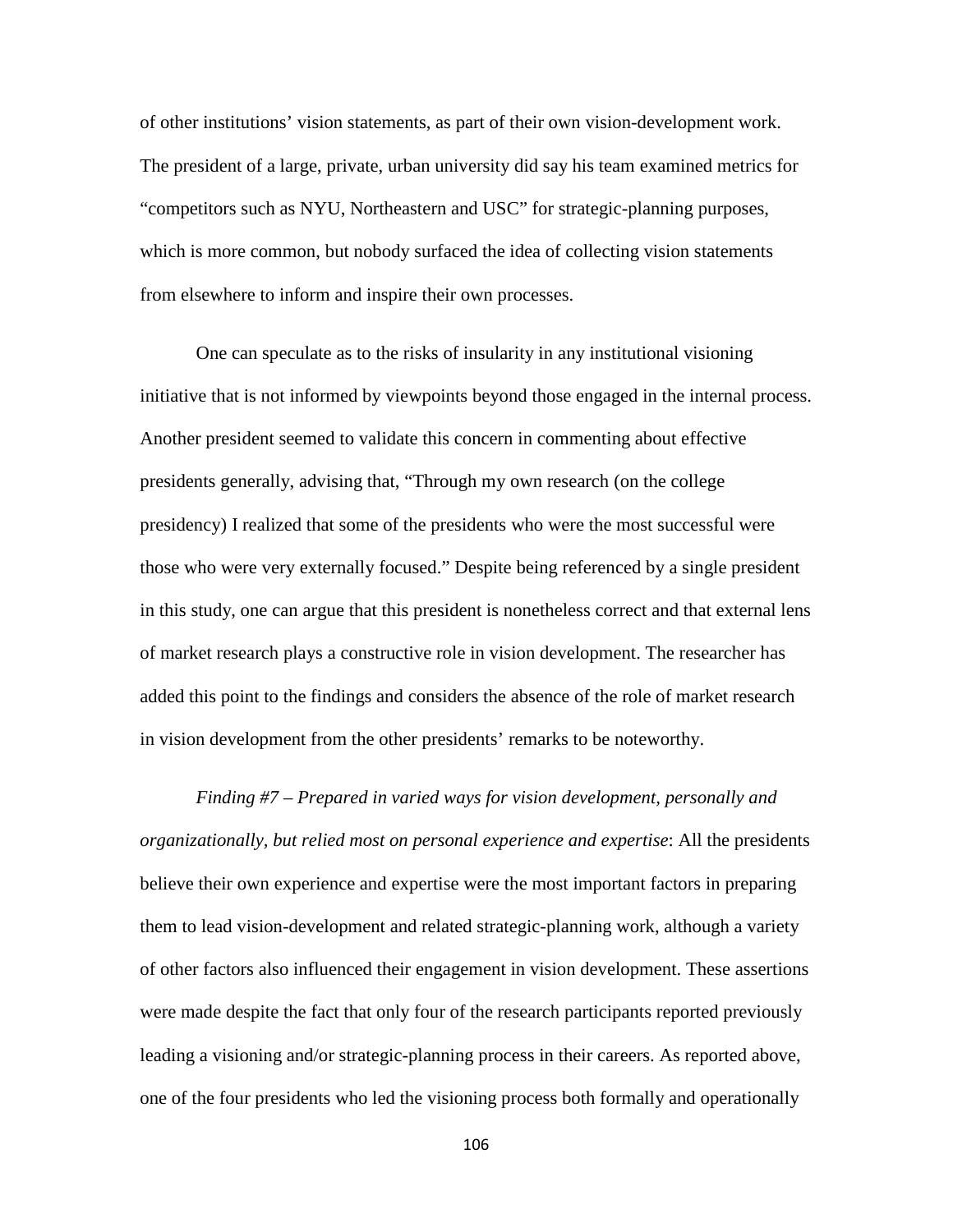considers himself to be an expert in visioning and strategic planning, having previously served as a consultant in this area.

Several participants said they attended Harvard University's Seminar for New Presidents and otherwise consulted on visioning and strategic planning with the highly regarded director of that program, Judith Block McLaughlin. The Seminar's website does list strategic planning among its key program objectives, though specific reference to vision development is not made.

Some participants said they read books and articles on leadership, strategic planning and/or the college presidency prior to their exercises and, in a few cases, shared them with their visioning teams. Another president said in frustration that, "I bought a few books on strategic planning; all relatively worthless." Another research participant said she reread James Fisher's classic book for new college and university presidents, *The Power of the Presidency*. One president said he distributed copies of Michael Watkins' book, *The First 90 Days: Proven Strategies for Getting Up to Speed Faster and Smarter.*  The president of a large, private, urban university said he shared with his team Jim Collins' *Good to Great* and the accompany monograph, *Good to Great and the Social Sectors*. He offered that he has been "a fan" of Jim Collins' work for many years:

When we started doing planning, I gave everybody *Good to Great* and the addendum for non-profits because I like some of the concepts in his language. Our plan is absolutely a 'hedgehog' plan. We put our head down, we knew where we want to go and just drove it. So, he would call it a hedgehog. I had a conversation with him about that. I was influenced by that. I was influenced by the way he thought about management, and I think I'm probably in our management much more his kind of hedgehog CEO than most university presidents, right? Because I really enjoy the operating part of the university, and one of the problems in this business today is that there are so many attributes they look for in a president that operations has, kind of, I wouldn't say it's getting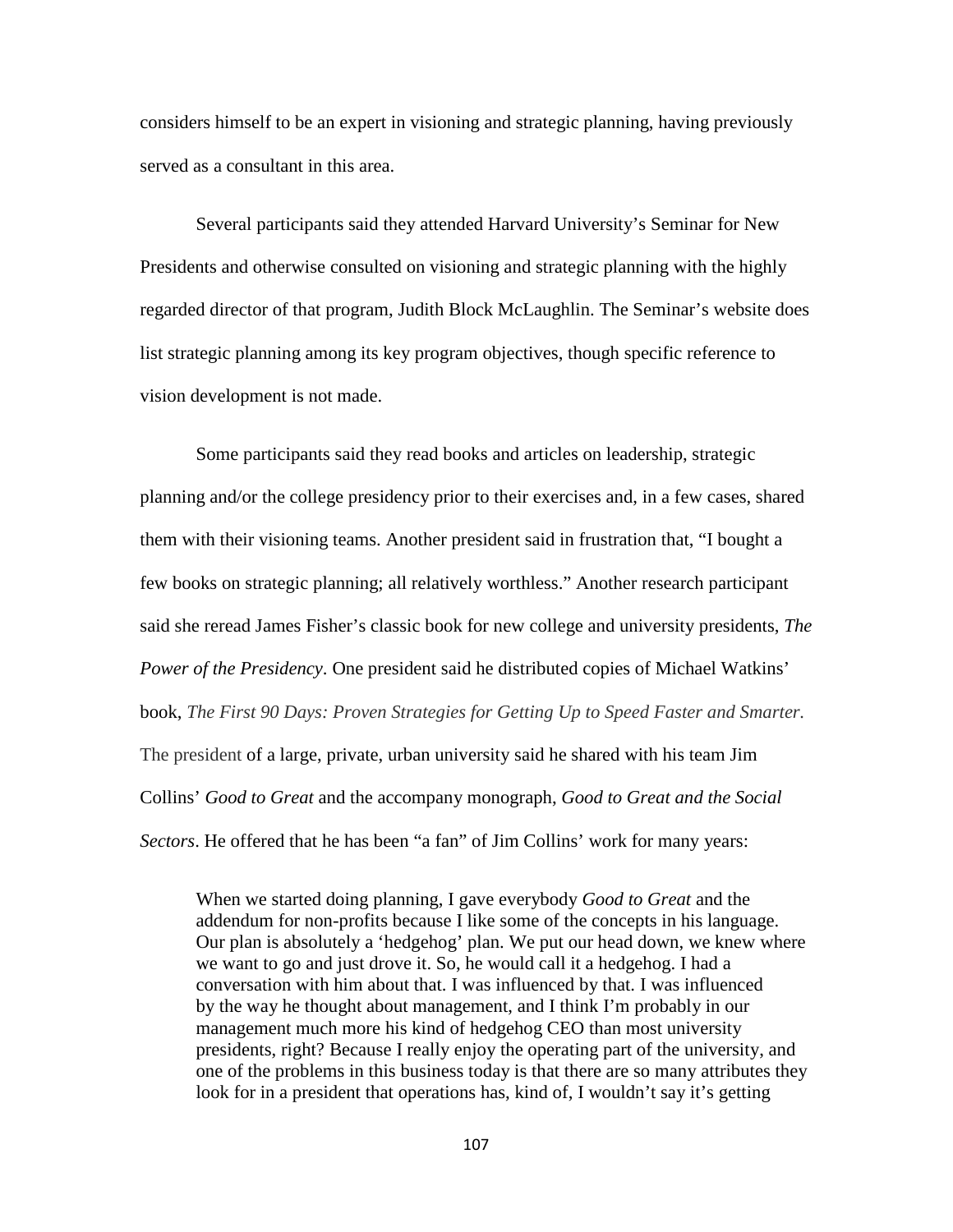deemphasized, but certainly charisma and the big vision is something people respond to today.

One president had her team read Patrick Lencioni's *The Advantage: Why Organizational Health Trumps Everything Else in Business,* prior to the start of their work together. Another president, trained in the theater, invoked with her team the unnamed character in Jack London's essay, *To Build a Fire*, who is thoroughly unprepared to survive his ordeal in the Yukon. In encouraging her colleagues to dare to be creative in their visioning work, she paraphrased the first page of the essay:

> In the first page of the short story, I think the line is, 'trouble was that the man lacked imagination,' and I loved that line. And of course that's kind of a dark, it's totally Jack London. He gives you a clue at the beginning, the first page, that this man is not going to make it. I like that because I think that to be truly visionary you have to imagine the best of our worlds – where your ideas can take you –what could happen and you have to also simultaneously see the worst of all worlds.

As a side consideration here, it is interesting to note the congruence between this president's background in theater and literature and the Bolman and Gallos (2011) use of the theater metaphor for understanding the "stages" of higher education referenced in Chapter Two.

Every one of the presidents in this study had either turned around their institutions and/or are continuing to do so. That president's reminder of the benefits of imagining "the worst of all worlds" helped her punctuate for her people the tough conditions of their institution early in her tenure and, by contrast, the much better place in which it could head. As another president said of visioning given the financially precarious, existential state of her institution at the time, "We were dying. It was all about survival."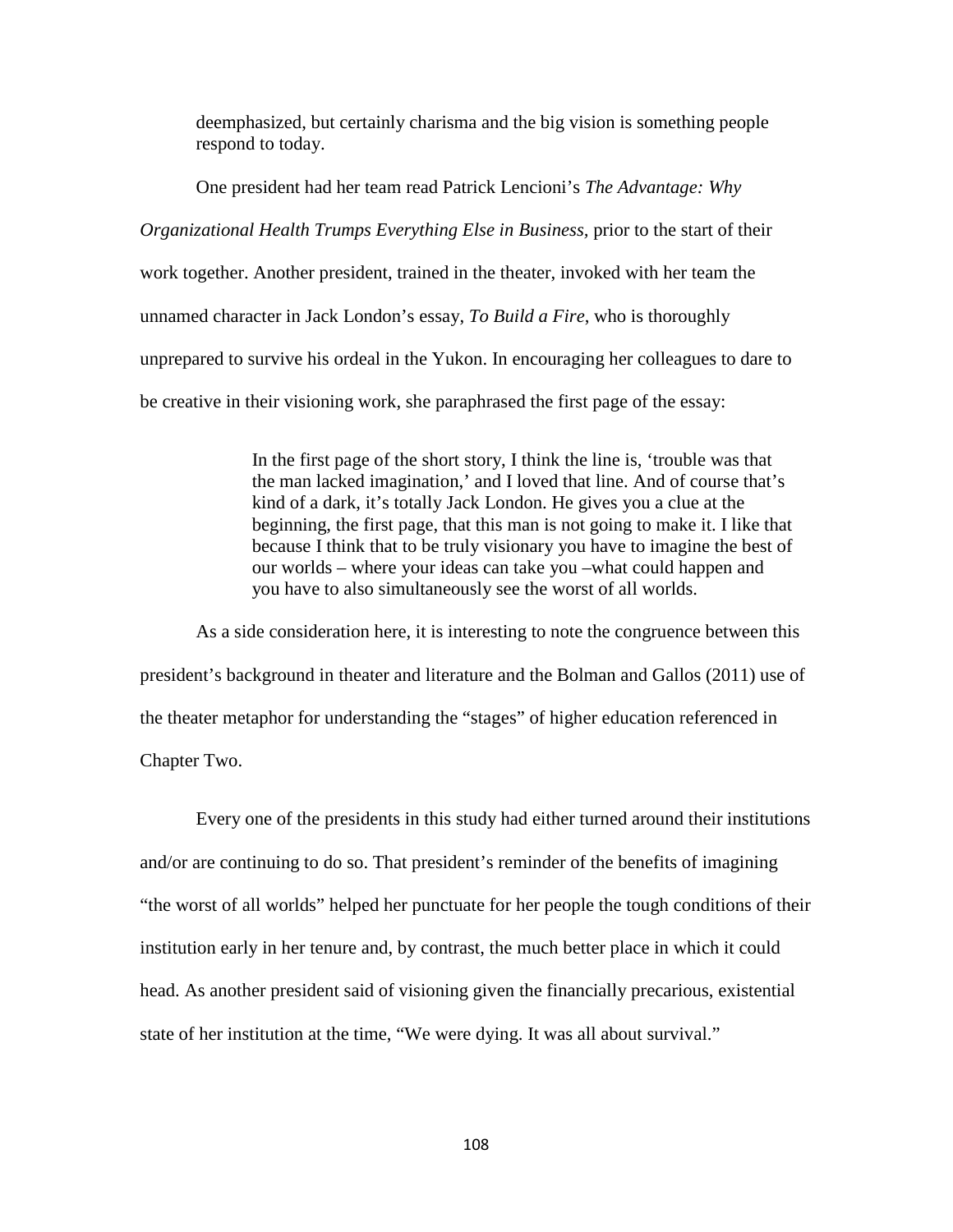The president of a large, private, urban university that has soared in *U.S. News & World Report* rankings in recent years characterized the state of his institution upon embarking on the visioning as in a "death spiral," born of extreme tuition dependence, "horrendously bad budget habits," and the practice historically of "buying students" with scholarship funds "we couldn't afford." The president of a small, private, rural institution summarized this point well, referencing the lowest, survival-related tier of Maslow's Needs Hierarchy and suggesting that, "At the end of the day, the best vision is about survival – for the long term." In general, the presidents seem to have used the emotions associated with having been "in the worst of all worlds" as fuel to drive their visioning activities and repair, restore and revitalize their institutions.

For some presidents, preparation for their visioning initiative brought forward inspiration about the specific albeit anecdotal envisioned accomplishments of other institutions. One president spoke about Boston College and Georgetown creating bold visions for their turnarounds in the 1980s, reminding his people and that their own Jesuit institution could certainly do the same thing. He presented those two institutions as aspirants for his university in the course of their vision-inspired turnaround efforts, assuring everyone at the time that, "we knew it was possible." He added in another case that, "NYU was nothing in the 1970s" but, as another president referenced above, New York University used its vision of internationalism in the 1990s to "achieve great things in a short period of time."

Another research participant leading a private university, who said his vision included partnerships on economic and workforce development with his state, described how he watched "institutions like Vanderbilt, Emory and Duke really mature. Look what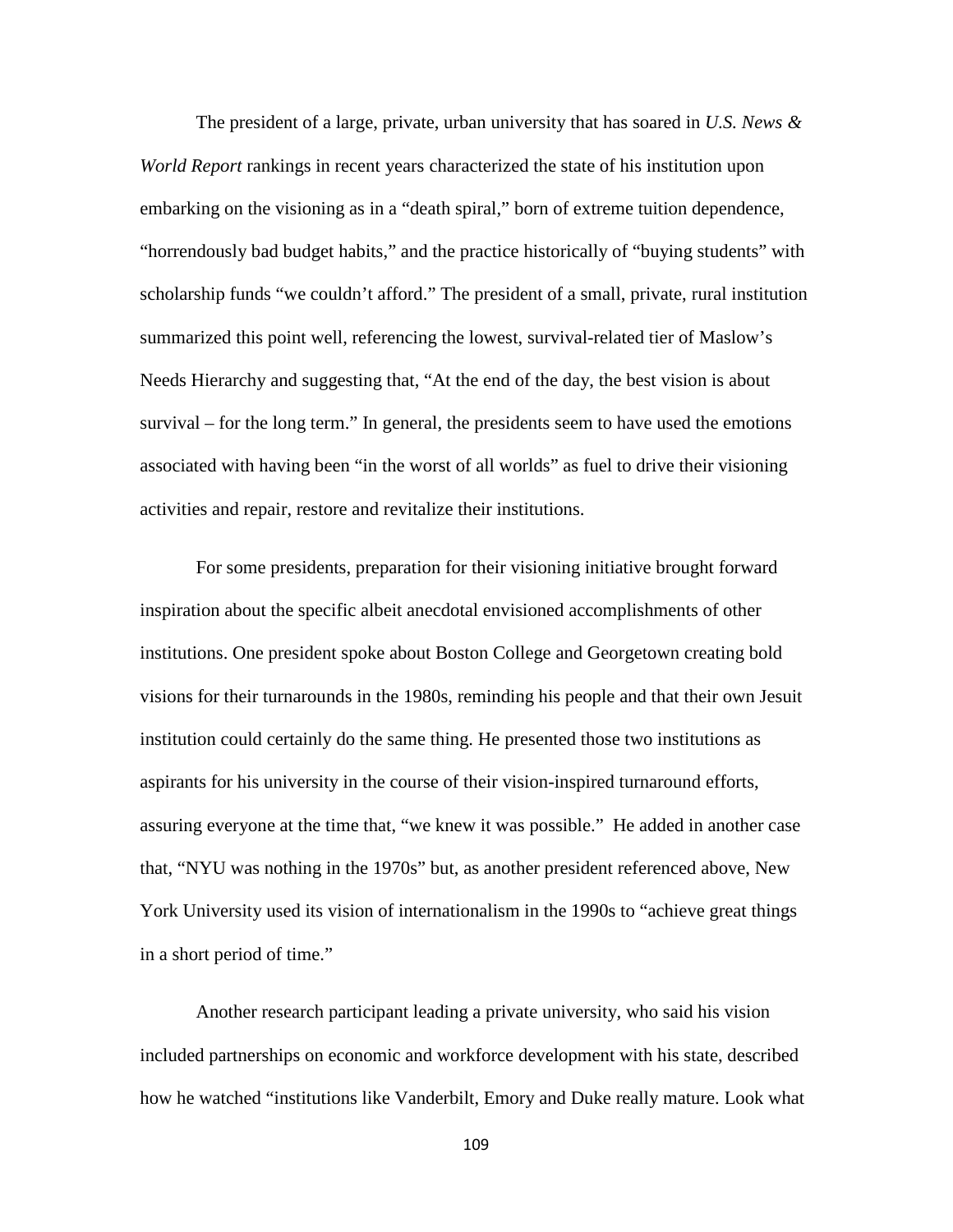Vanderbilt has done for Nashville as well as (Emory's role in) the amazing development of Atlanta." He added that "no institution wants to be any other institution, but look at what Vanderbilt has done." This president's inspiration energized his aspirations for best practices found at other institutions – albeit, again, anecdotally sourced and not formally derived from secondary or primary market research – and certainly shaped his visiondevelopment preparation and engagement. Furthermore, he praised his state Governor's vision and followed that Governor's lead on economic development in a phenomenon he described as "vision feeding vision," yet another source of preparatory inspiration.

The chancellor of a medium-size, public, urban institution said he studied Arizona State University President Michael Crow's highly regarded strategic visioning work to help him answer the question, "What do you do with the crackpots" on the faculty? He said Crow's work taught him:

> Not to criticize the faculty because it deepens their entrenchment; because it will get back to them. ….. You have to give opponents a forum to articulate what they think. Let them lay it on the table. Let it breathe.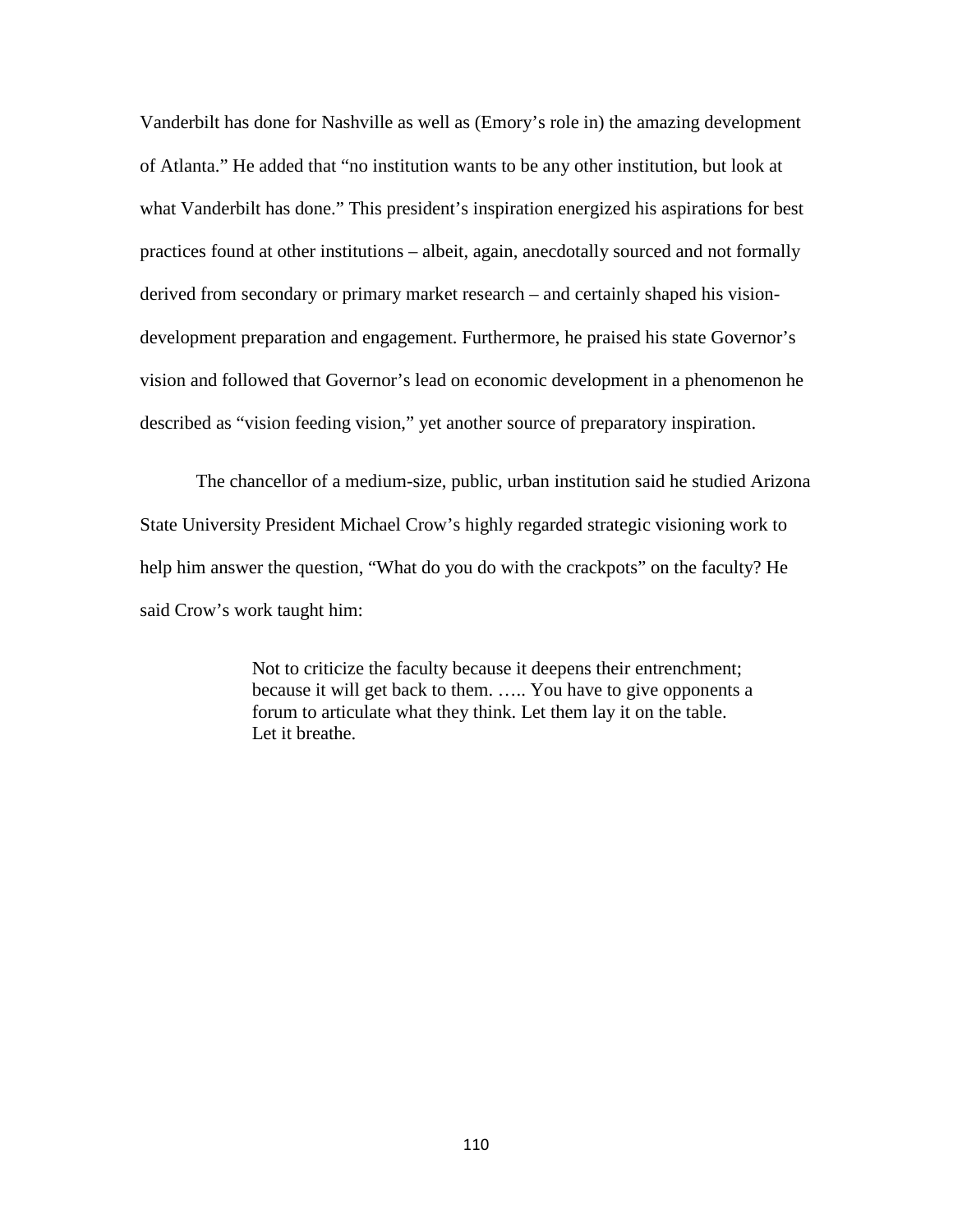#### *Research Question #2*

*RQ2. What roles do presidents ascribe to themselves in developing institutional vision?*

This section of the study builds on the presidents' views of preparation and organization discussed above. Here, the focus is on five specific roles presidents reported playing in their actual vision-development activities. Undertaken as a whole and at the same time, several presidents suggested that these roles can be difficult to play since some of them are or may seem to be contradictory. For example, as will be discussed below, some presidents spoke of their role in encouraging participants to be creative and ambitious in their visioning activities while, at the same time, working to protect the institution in a fiduciary sense from visions that are so creative and ambitious as to risk being untenable, unsustainable or downright impossible to achieve.

Answers to all the research questions in this study describe key presidential roles in vision development. The seven findings concerning preparation and organization of vision development above are replete with descriptions of roles and role-based behaviors, of course, but they occur within the context of answering Research Question #1. So too, other presidential roles emerge in response to the specific orientation of Research Questions #3 and #4. The five findings detailed in this section, however, transcend these questions and are applicable to presidents' roles in vision development more broadly and across the board.

*Finding #8 – Advocated for inclusion of key stakeholders in the process:* All presidents spoke substantially of their role in advocating for sufficient inclusion among key stakeholders in the visioning process. They all underscored the indispensable role of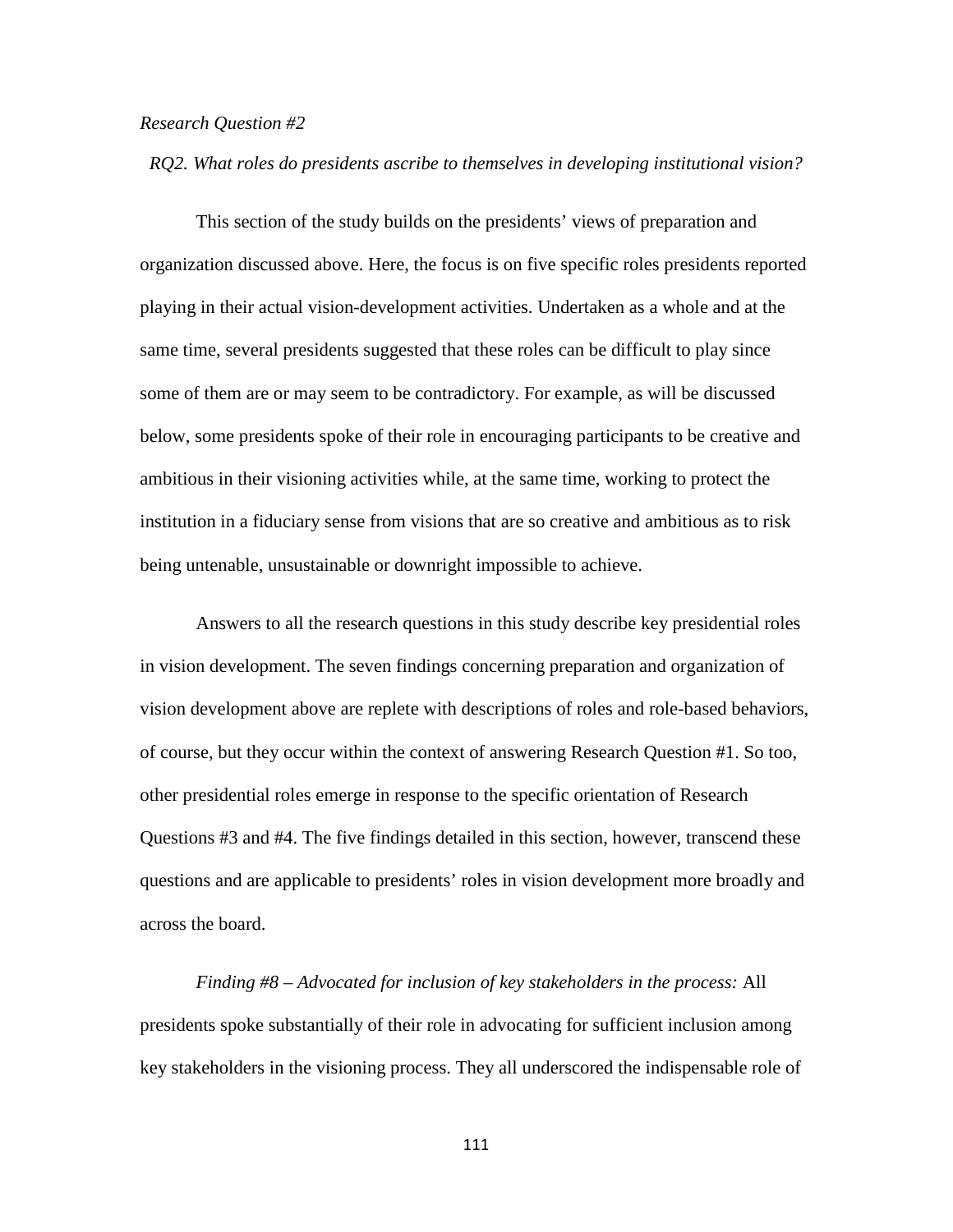effective inclusion in achieving the necessary buy-in to the vision and any resulting strategic direction. This finding was among those raised with greatest frequency in the interviews. It became evident, too, that presidents strove for optimal but not necessarily maximum inclusion in their visioning processes, understanding what several suggested are the risks of including too many people in the process.

Still, the presidents eagerly addressed their roles in engineering and safeguarding inclusive environments. The leader of a small, private, suburban college spoke enthusiastically about the benefits of doing so:

> The result is now you get everybody marching in the same direction after a common picture of the future. In every organization I have ever run which is quite a few now, if you are going to do that, this magic thing occurs. It happens, because people feel like they own it. They feel like they are part of it. They helped to create it. And they are all moving in the same direction with the same set of values and, therefore, it is highly likely that most of what you set out to do you are going to achieve.

Key exceptions to this inclusionary impulse concerned some presidents' views of including alumni and especially students in visioning processes. Most presidents incorporated these stakeholders into their initiatives though, notably, a few of them argued against doing so. When asked about including students and alumni in visioning, one president furrowed his brow and shook his head negatively in response as if to suggest he found this an unappealing idea. Another president of a large, private, urban university said:

> I had no students and alumni involved. There are two parts of me that react here. The first is that I try to separate the customer from the employee. The second is getting advice that you will not take. In many cases, if you go out, for example, to alumni and alumni come back overwhelmingly with the big petition that puts football back and you have to say no. Well, now you're not listening to them.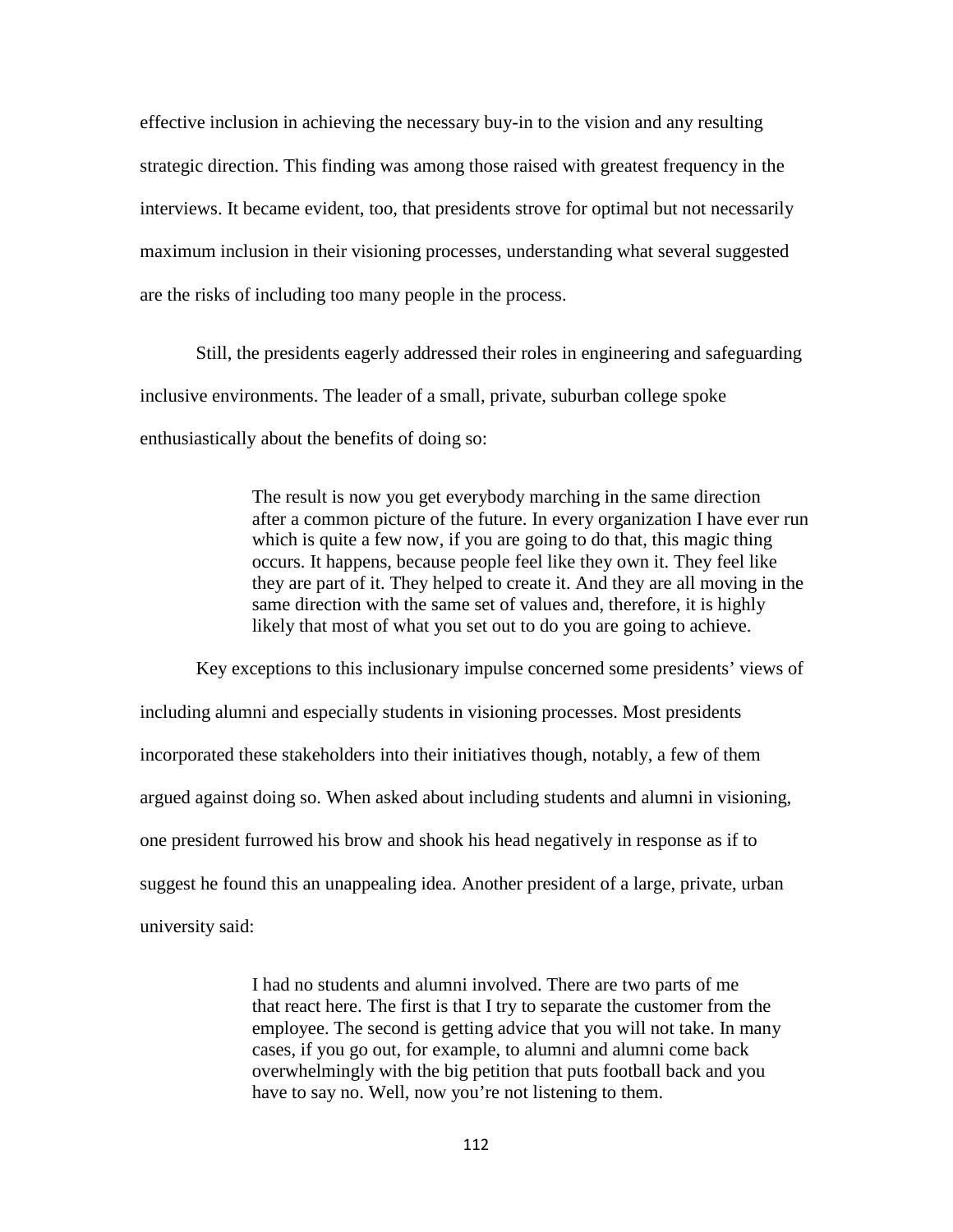In this sense, the president did not appear to be downgrading student or alumni involvement. Quite possibly, he had the contrary impulse. His response suggests an elevated albeit cautious role for the "customer" in his view and the risks of alienating these customers by accepting their input on vision and strategic direction and not adhering to it. He said, "I'm very sensitive about not creating expectations that we can't deliver."

Indeed, presidents suggested throughout these interviews that they needed to balance motivations for inclusion and ambitious, creative engagement (See Finding #10 below) among stakeholders in the vision-development process with concerns about creating excessively high or unwarranted expectations. This is one of many the presidential balancing acts that will be considered in Chapter Five.

In elaborating about the lack of alumni engagement in the visioning process, this same

president added:

The alumni were so disenfranchised from the university. I spent the first year going to alumni meetings where people were, like, public town meetings of gripes. There was just no constructive group. ….. We had notoriously bad alumni programs here and, in fact, we had to blow up the (alumni association). They were clueless, so I gave them no role in visioning. I didn't bring them in.

It is likely that inclusion of some but not other stakeholders is situationally dependent and a matter of specific institutional context. By contrast, presidents with less reportedly dysfunctional alumni bodies seemed to welcome these stakeholders into the process.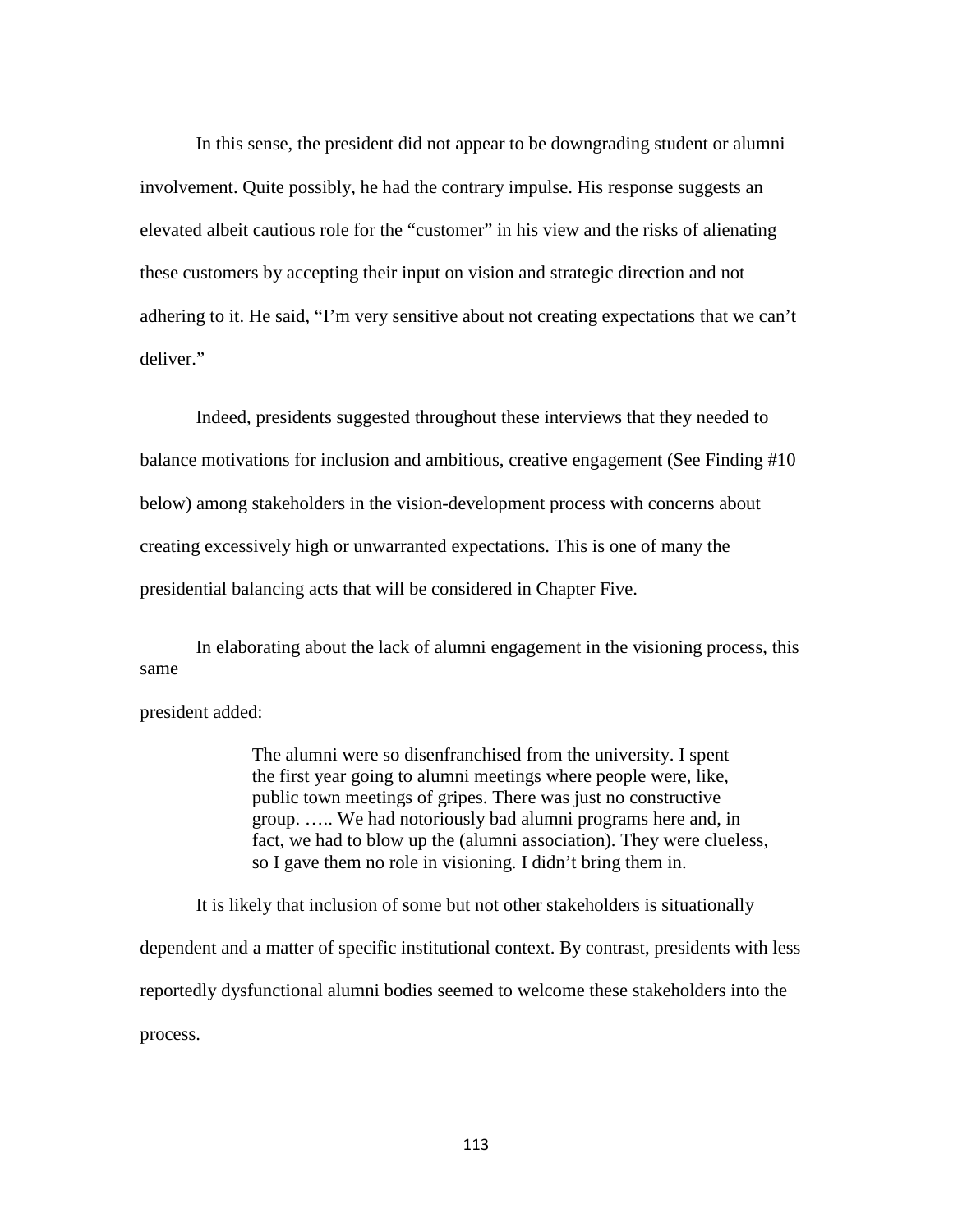All participants said that advocating for some measure of inclusion was essential, as was being *seen* as advocating for inclusion. The matter of "optics" was never far from the presidents' minds when dealing with stakeholders and concerns about the political fallout from failing to be open and inclusive. Effectively managing both the reality of inclusion as well as the perception of inclusion was deemed highly important by the presidents in this study.

"The key for me was ensuring broad participation in the process," the president of a small, private, suburban university said. "People should feel free to dream and aspire," he added, "and my role was to encourage and protect that." The leader of a very small, private, urban college said, "My role was to constantly clarify that we wanted an inclusive process. I had to continually remind people that this was not my vision; it's a shared vision." The president of a small, private, rural college spoke in the context of inclusion about needing to live with so many opinions, some of them negative:

> Opinions (here) are not in short supply. When I first got here, of course, the mood was not so good. I got mad; you send an email out and say it's a nice day and 20 people will fire back just to tell you what an idiot you are. ….. You always get negative feedback. I would much rather have that, and I will tell you what I think. You kind of harness that and there was a certain amount of trust that is present when someone is willing to tell you exactly what they think and it is not necessarily all good and therefore it is a compliment and you have to take it as such that that person is not afraid of you, is not afraid of retribution from their words.

She further supported her point about the benefits of honoring the negative

criticism in an inclusive environment:

They care. They are passionate, and my only ground rules have been – and it didn't really exist with my predecessor – as long as we do this in civil manner. I don't care if you tell me you are going to think I am terrible in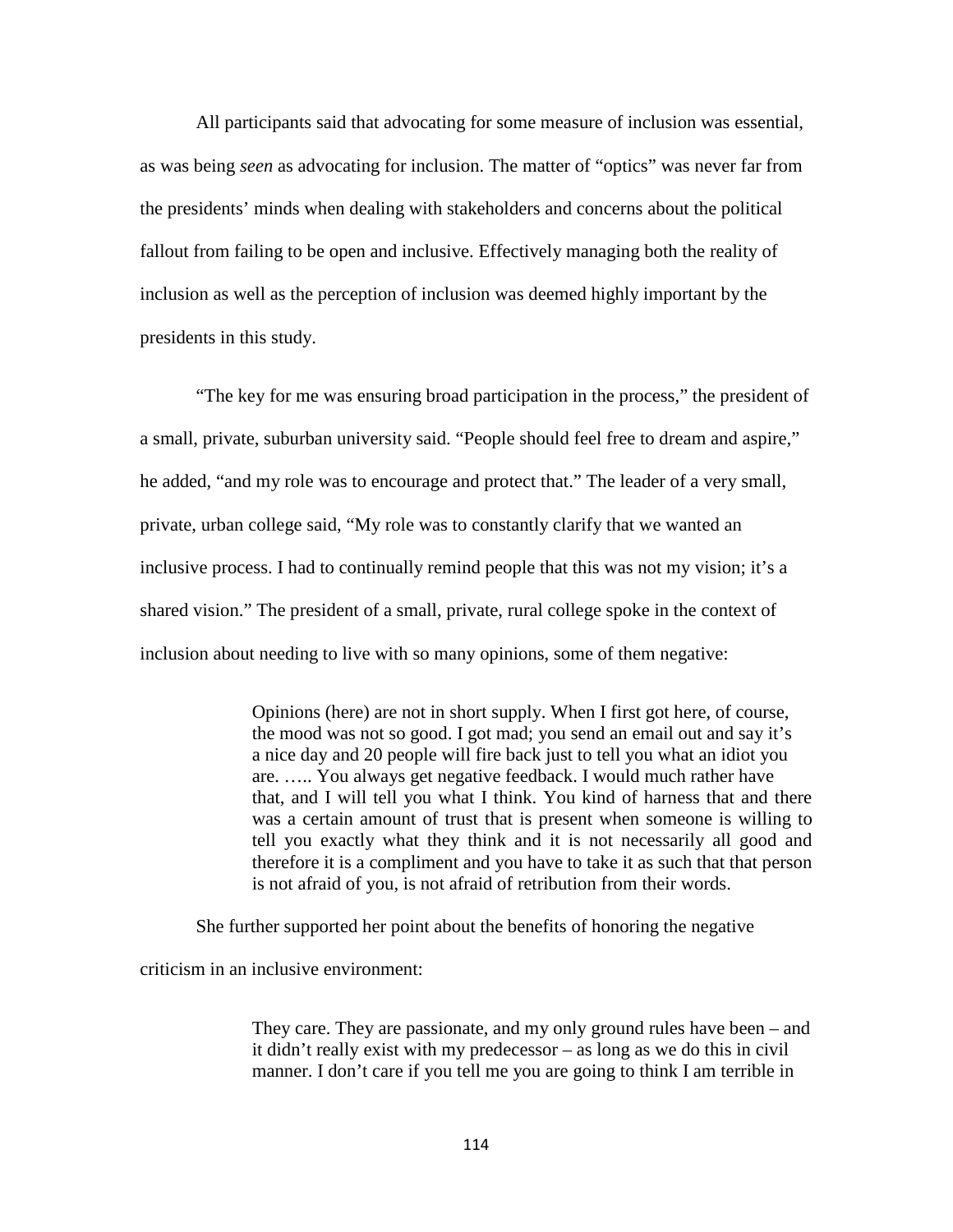what I do, nobody said that, but do it in civil manner. Let's not get into insults and name calling and saying terrible things, as I have seen that too.

Indeed, many of the presidents addressed the need to include what one of them called "naysayers" in the process to build trust and credibility and project leadership openness and magnanimousness. According to another president, the key is to engender a process that builds momentum and ever-growing levels of support among stakeholders so that the president does not have to appear to be silencing unproductive critics of the vision and strategic direction:

> The naysayers are in abundance, but they get overruled by the majority. Some refuse to believe it (the university he leads) can be turned around ….. Colleges have self-pitying, non-believers and they rejoice in failure. They're opposed to any change. You have these people, and there's a self-pitying arrogance about this crowd.

Similar viewpoints were shared by other presidents, too. Assessing body language and tone of voice as well as considering what was *not* said during interviews on the subject of inclusion, one could hypothesize whether some presidents truly believe in inclusion on its own merits or, rather, simply see it as a necessary and sometimes painful means to an end. In other words, they may justifiably believe that failing to include enough of the right stakeholders in visioning could impair if not cripple the process and its outcomes.

The president of a small, private, urban institution spoke to the perils of inclusion carried too far, which she witnessed as a board member at her institution prior to assuming the presidency. Her concern did not focus on the type or numbers of people involved in the previous processes she observed. Rather, it was the nature of their input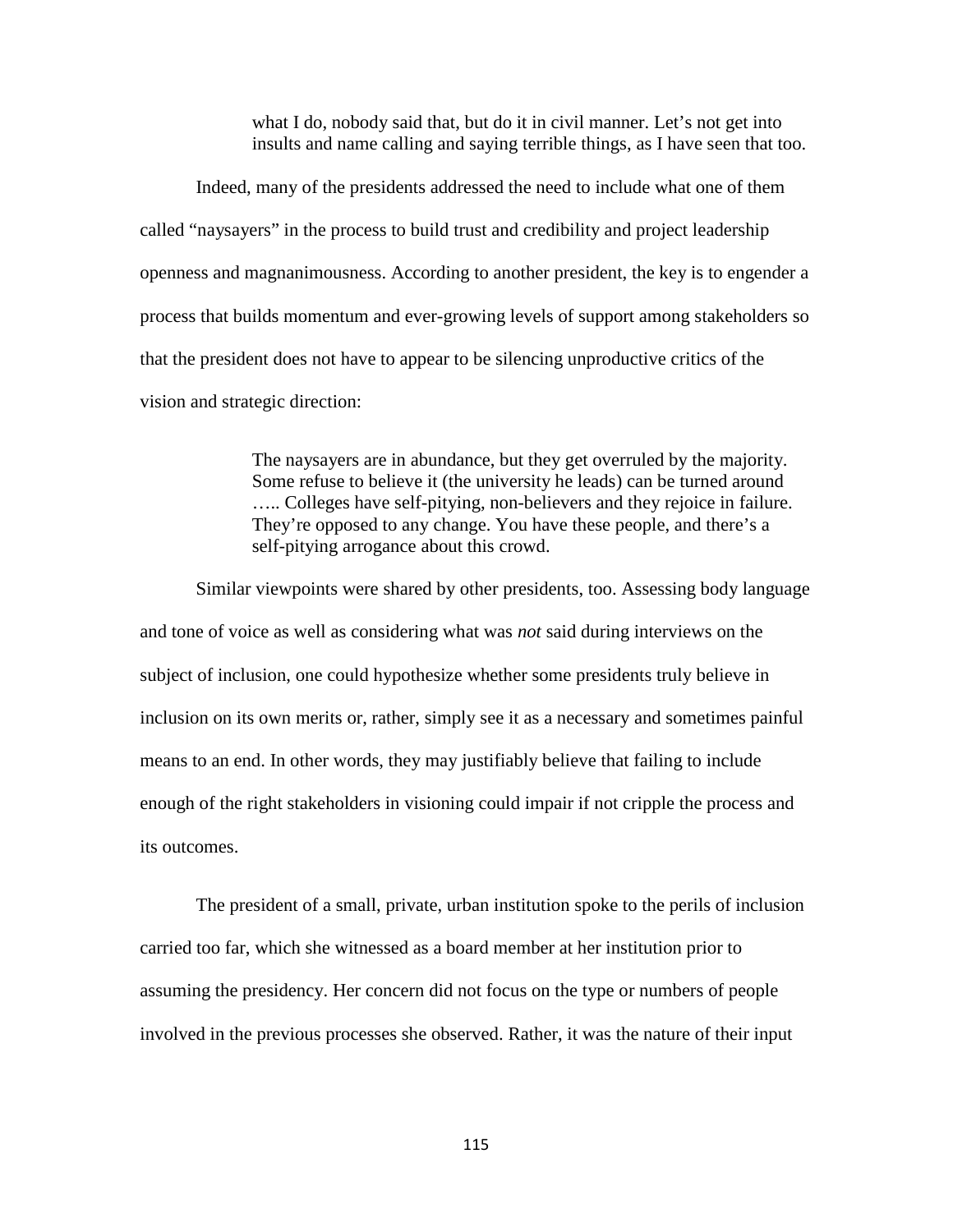and the lack of ground rules governing that input. Her body language conveyed considerable frustration as she relayed that:

> We got so bogged down on how many people have input on *every single word (italics to reflect her emphasis)*. It caused a lot of places where people got stuck. It was like pulling teeth, and never got anywhere.

The presidents also said that, as with the overall point about inclusion, listening and being seen as listening are key to ensuring an open, inclusive environment. To some, listening also mean actively and visibly incorporating stakeholders' views into the visioning work, so that participants could see that they were serious about inclusion and respectful of shared-governance structures. The president of a large, private, urban university said:

> The only smart thing to do is to listen as broadly as you can. You mirror back the vision. It doesn't need buy-in because they built it. If it's latent, make it blatant.

The matter of listening also found presidents valuing what one called the "therapeutic role" of a well-designed and effectively implemented vision-development processes. The leader of a large, private, urban university said:

> I listened to people for two years. ….. There was such a pent-up desire here for a return to glory. They wanted it. Everyone wants to tell you everything. It's validation of people's self-worth.

Another president reinforced what might be called a therapist-in-chief role when

he described his task in vision development as being to, "Awaken a wonderful

community here, awaken it to its power, value, and efficacy. And help build confidence

in it so that it now is, I would say, largely framed by the vision."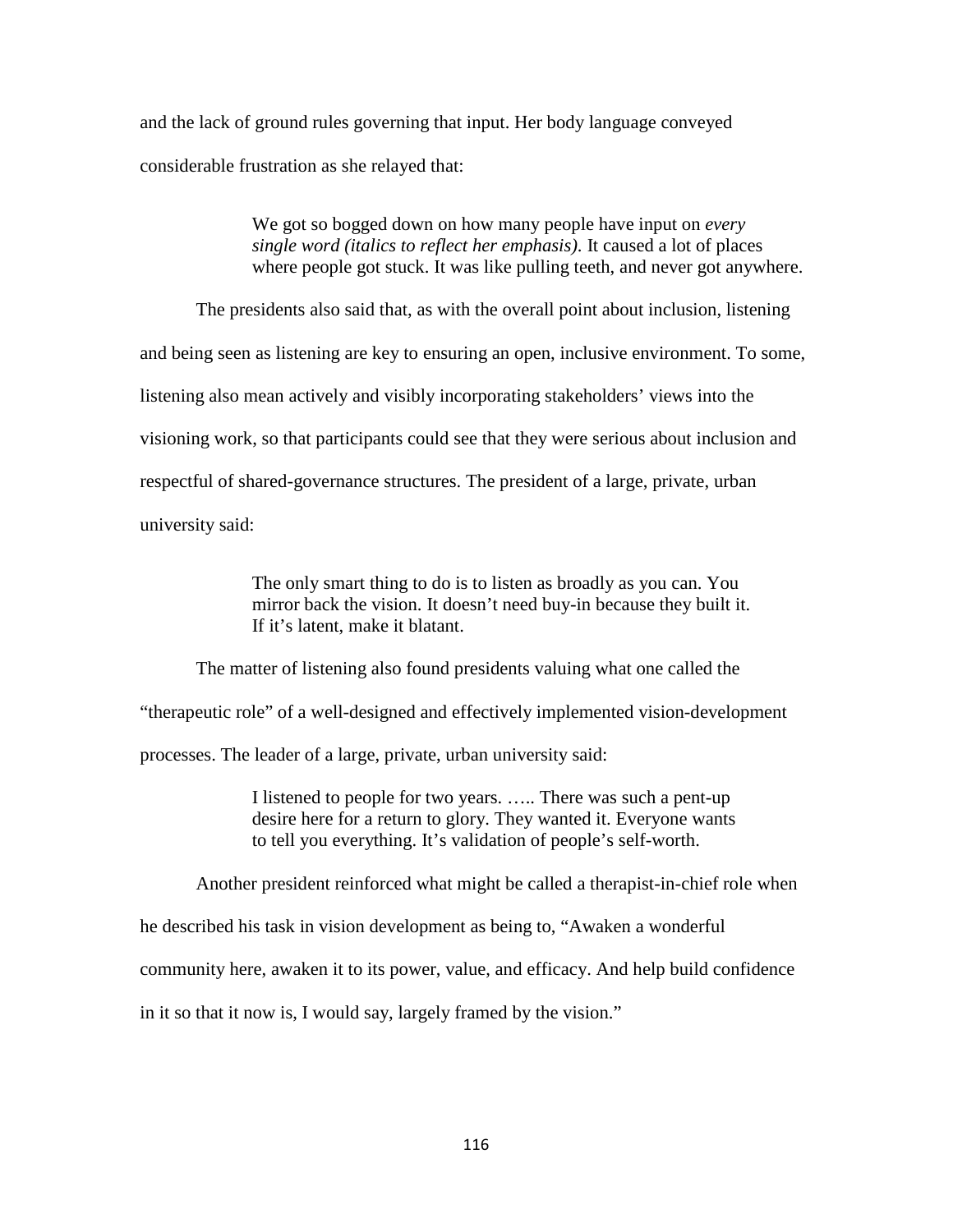Several presidents said that effective inclusion also meant being transparent with the visioning and planning process. They all spoke of the need to update their communities regularly on their progress and to illuminate to stakeholders what one referred to as "the underlying process" if they and the overall initiative were to maintain credibility and sustainability. The leader of a small, private, rural college said about the visioning process and the creation of visionary intent that, "Lots of persuasion has to go on. And you can only be persuasive if you foster an environment of transparency."

A final consideration raised by two presidents here is the role that their visioning exercises played in bringing together their leadership teams and overall communities under their new leadership. The fact this point was not raised more frequently is noteworthy. Nonetheless, the president of a small, private suburban college said:

> I saw it (initial visioning work) as a way to get to know the people, for the people get to know me, which is really important and turned out to be extremely useful prior to the process. To kind of bind people together, you know, it's a bonding exercise. That is the number one benefit of doing it. So they really should be across departments, between faculty and staff and students and alumni. So you get all the constituents involved.

#### *Finding #9 – Set an appropriate collaborative tone for vision development:* In a

point related to inclusion, many presidents stressed the need to set a positive, open and even-handed tone throughout their visioning processes and to model that behavior. This finding emerged even as some of them reported confronting the "naysayers," "crackpots," "death spirals" and existential questions of "survival" referenced above as well as dealing with legacies of predecessors who failed to set the appropriate tone. The leader of a medium-size, public, urban university said:

I was setting the tone because they (the university community) were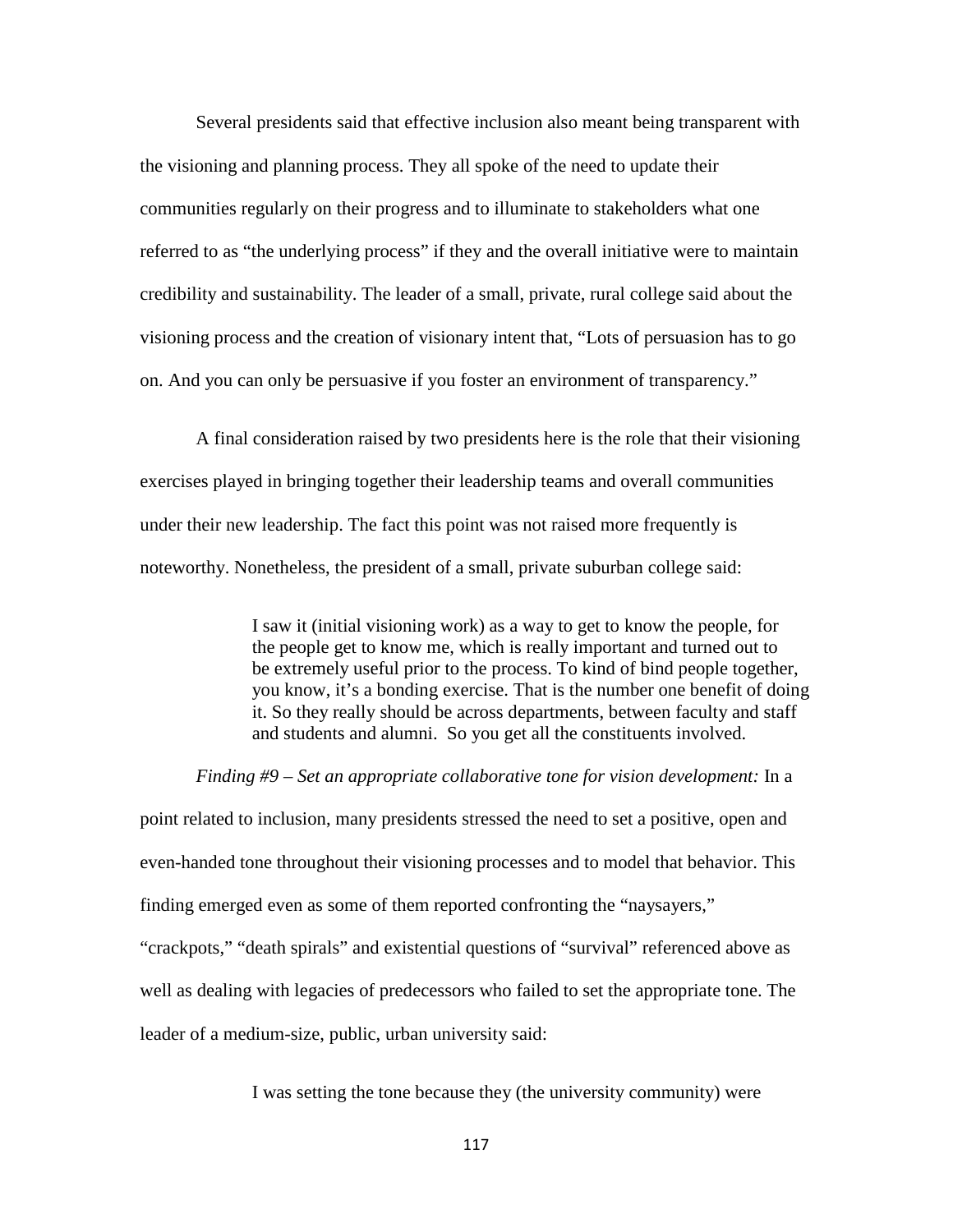skeptical that any chancellor would listen to them. There was a lot of skepticism, not just because of my background but it had been a long, long time since anyone had listened (to them) here and in fact probably never had. ….. So I think we had to demonstrate that we really wanted the input and, you know, people were like I can't believe that they were actually listening to us.

As she undertook visioning and strategic planning at her institution, the president of a small, public, rural college said:

> I set the tone. We began from a place of having everyone talk about what they loved about the place as well as our values, such as community.

This kind of tone setting may be a uniquely presidential requirement. Several presidents even added the need to restrain themselves and avoid too often appearing impatient and frustrated with people and the process, even though they reported being absolutely impatient and frustrated at times. Indeed, in this spirit, the president of a very small, private, urban college stressed how "careful" she was in the substance of what she said as well as the tone of how she said it in her vision-development work. "I tried to speak less. I realized that what I say has real impact."

Tone is important in portraying the future of organizations engaged in visioning, but the chancellor of a medium-sized, public, urban university argued that tone extends to the positioning and treatment of the institution's past, as well. He said, "In visioning, you don't criticize the past. You have to respect the legacy of your institution."

*Finding #10 – Encouraged ambition and creativity among stakeholders:* Many presidents said they constantly implored the participants in their vision-development processes to be, in the words of the leader of a small, private, rural college, "much more ambitious" in their deliberations. She urged her colleagues to "stretch," since, in her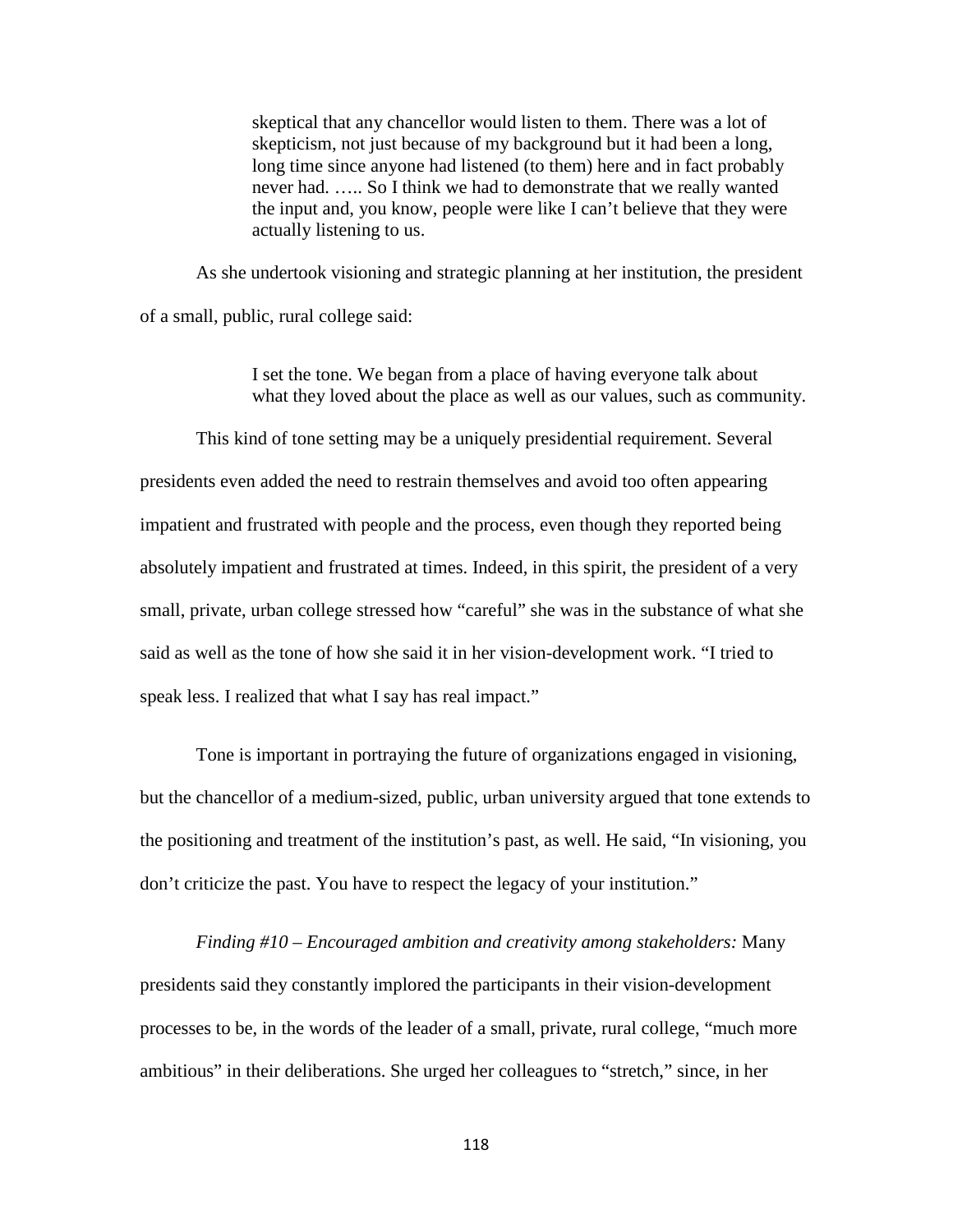words, "It's a lot easier to pull back on creativity than it is to push forward." She charged her colleagues with the expectation that, "It (vision) had better be ambitious and exciting, and yet doable." Many presidents said they encouraged bold, daring and out-of-the-box thinking early in their visioning processes. Sometimes, this president said, even "the wackiest ideas" are useful.

One president said about his institution, "This place was sound asleep when I came in." This was a recurring sentiment among the research participants, many of whom felt that they were inheriting leadership of disabled, underachieving organizations with staff that were too timid when it came to envisioning a bold but achievable future. In that context, this particular president said he invoked an infamous technique reportedly used by former U.S. Secretary of State Henry Kissinger to embolden his staff members and to push the quality and daring of their work. He relayed that he periodically asked his subordinates engaged in visioning, in fine Kissinger fashion, "Is this the best you can do?" Another president said she pushed back the first draft of her institution's envisioned future because, "It was not ambitious enough."

*Finding #11 – Protected against misguided ambition and unsustainable visions:*  Several presidents said they were required to play self-described fiduciary roles in which they cast themselves as guardians against bad ideas that could have made their visions unworkable, unsustainable or even of threat to their institutions' credibility, solvency and viability.The president of a small, private, suburban university lamented not being sufficiently involved in shaping the outcomes of his visioning process. In terms of lessons learned, he said, "You have to be able to intercept, to step in, if the risks of the process or its product become too great," he said.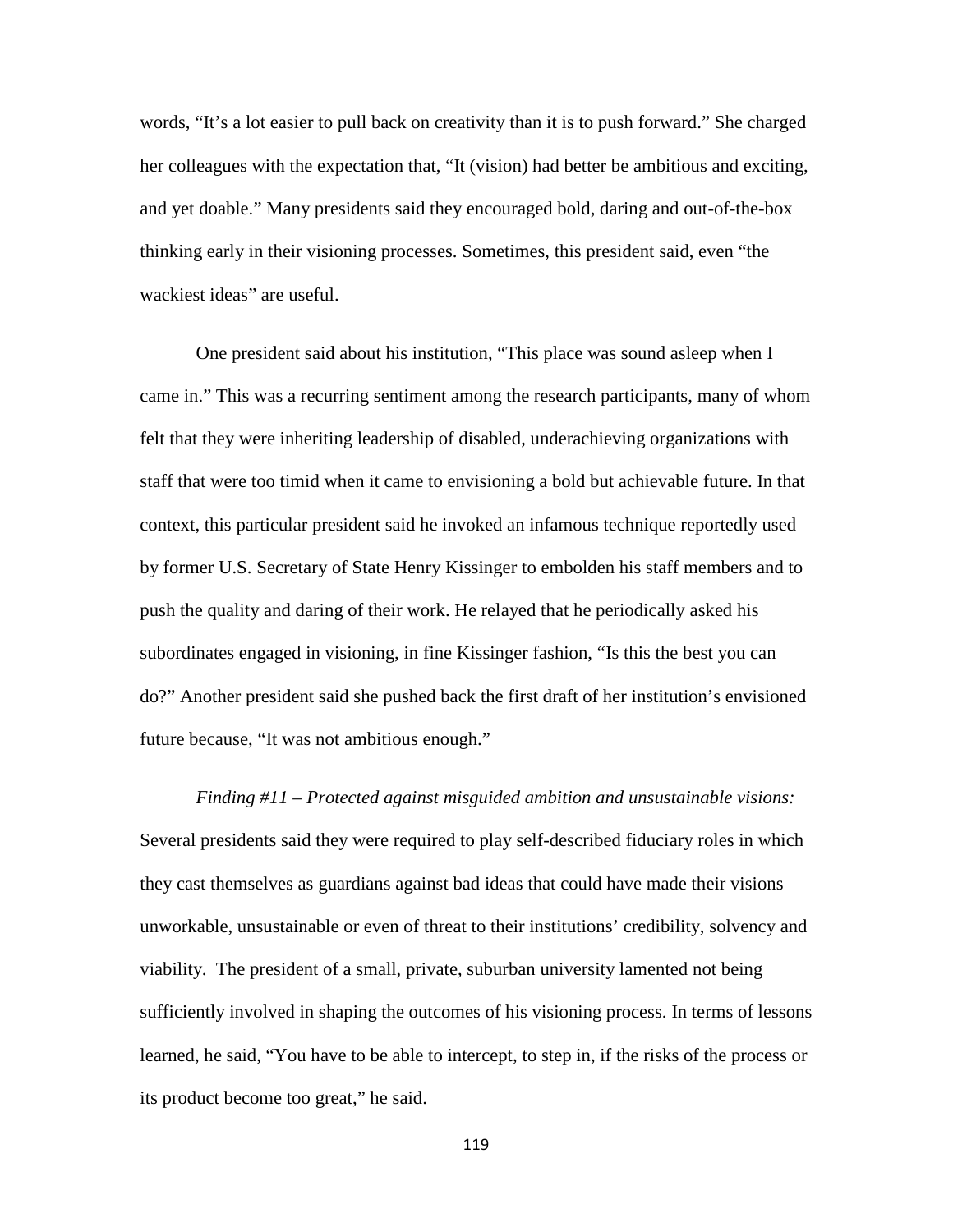Academic institutions are essentially democratic institutions. They're egalitarian in that everyone has a Ph.D. ….. But you can't accept unsustainable ideas. So while you listen to all of them, nevertheless, there are times when the dissenting view is the right view. The president has to champion that dissenting voice and that to me was a lonely responsibility.

This president also commented on the costs and benefits of having stakeholders

creatively stretch in envisioning their institution's future, referring to what he said

became some of the "tall poles" of visionary intent that he either had to live with or try to

reshape:

The tall poles became too broad and too expansive in the hands of the faculty. The tall poles became corrupted when certain faculty got involved. They must be much more specific and refined.

He cited impetus that had gain ground through the visioning process for elevating

the role of athletics at his university. A few members of his board of trustees had been

championing the possibility of moving into Division 1 athletics:

This vision is too grand. I wouldn't want to be in a courtroom trying to defend that or have that as a chapter about my presidency in (his institution's) history book. It's just a vision for Athletics but, my gosh, the dollars involved impact the whole university. Why is that becoming the vision for the whole university with all the consequences and appropriate questions around investment and academics and research and everything else?

This leader said that if he had to do it over again he would be, "a bit more interventionist in this regard" to head-off vision-development bandwagons carrying counterproductive or even impossible ideas that become too difficult to remove or change later in the process. In this sense, he would disagree with the president above who offered that "it's a lot easier to pull back on creativity than it is to push forward." He believed the opposite to be true, adding, "I don't want to be that disconnected next time." The president of a small, private, rural college added in this context that, "You have to reign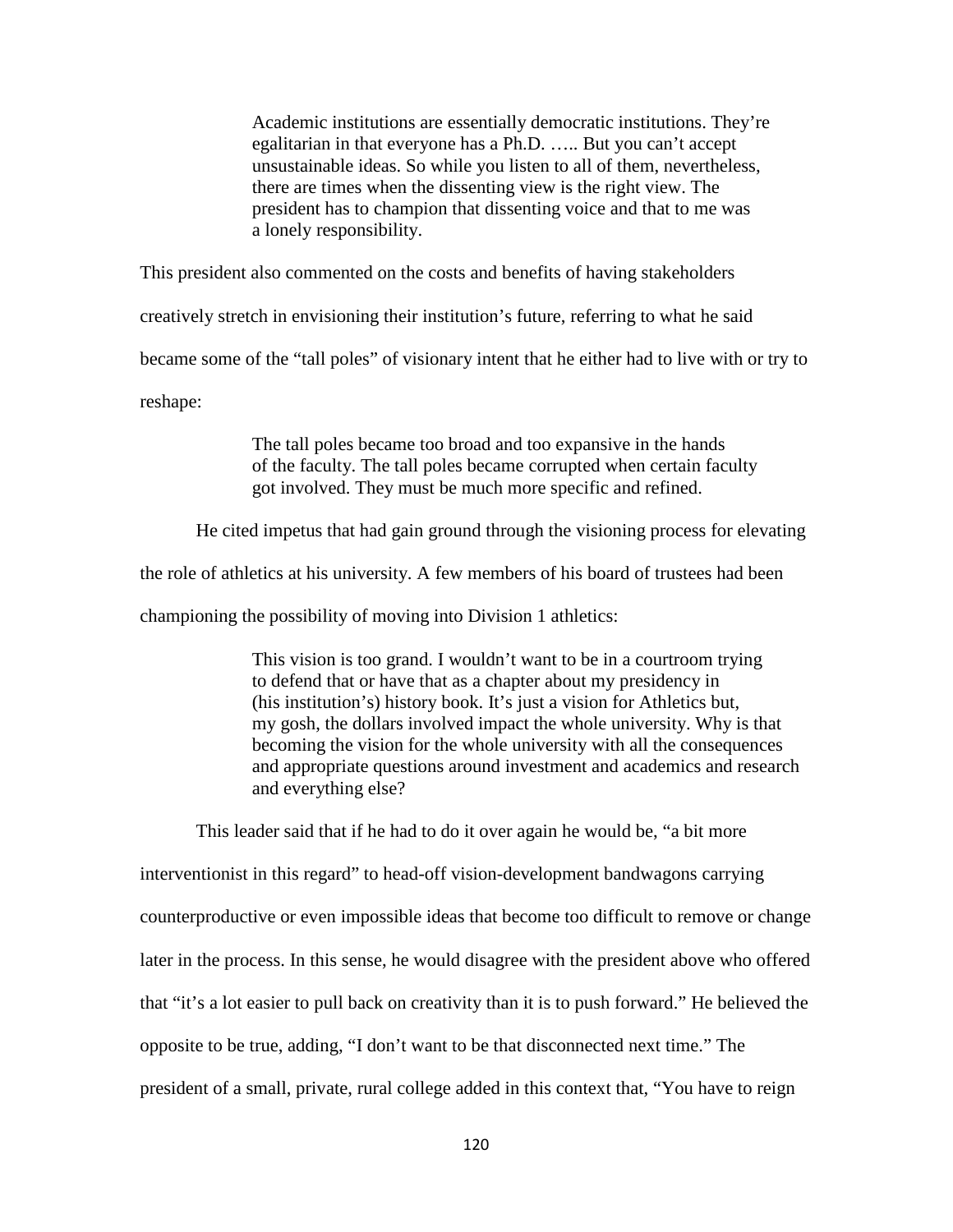them (vision-development participants) in because they are so vocal and so creative. You have to give them parameters," she said.

The president of medium-size, private, suburban institution described in detail how he sought to find the right balance between "boldness" and "feasibility" of the vision. "These two are in constant tension with one another," he said, adding that, ultimately, his board of trustees were "enamored of the boldness but also the feasibility of it (the vision and visionary intent)." Indeed, Findings #10 and #11 create a dynamic tension for presidents who seek to balance the encouragement of bold, creative ideas with the protection their institutions need against damaging, misguided or unrealistic ambitions.

In summarizing his role and responsibility in the context of this finding, one president opined that, "Vision needs to be credible and not incredible if people are to believe and follow it." The president of a small, private, urban institution spoke in vivid terms about the need to keep participants focused on the reality of what is achievable:

> We have some real-world constraints like, we don't have any money so we can't go out or do something like, 'Oh, we are going to be like Smith College and we are going to build a school of engineering.' We didn't have money to do something novel like that. So we are going to have to work within the constraints of the resources we have. We also had to look at what were the biggest opportunities, which of course means also the largest worries, one of which was the competitiveness of the undergraduate college, which was just going down, down, down.

### *Finding #12 – Drove the visioning process while conveying a sense of urgency:*

Presidents spoke of their essential roles in driving the vision-development process, holding people accountable for results and cultivating a sense of urgency. Notably, several research participants used the word "cheerleader" in this context, a surprising term that could seem to minimize both the process and their role in it. The leader of a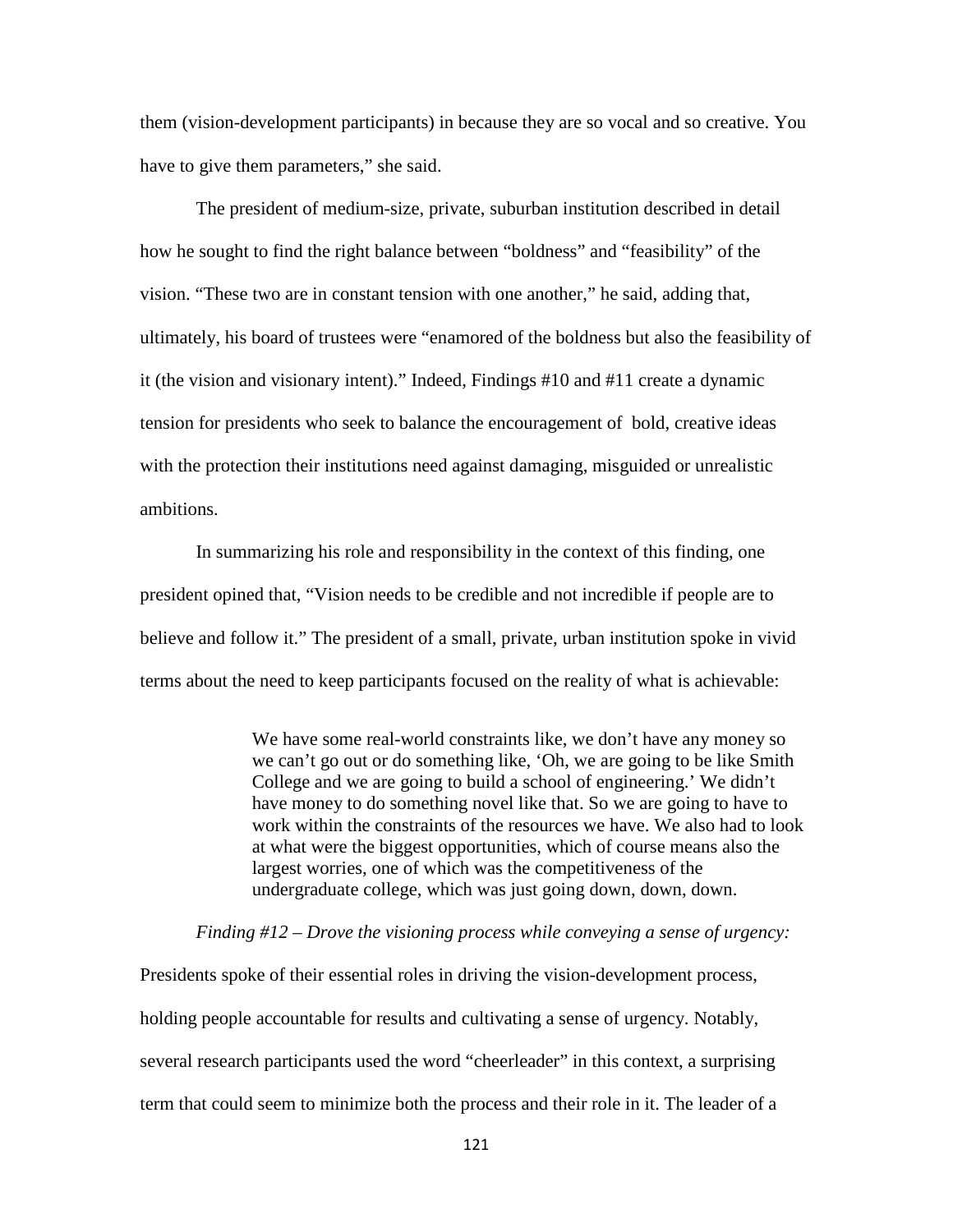large, private, urban university who professed not to be too deeply involved in the daily vision-development process said that, nonetheless, "I needed to be a goad as chairman as well as a cheerleader in order to keep everyone on target and on time."

Interestingly, the chancellor of a medium-size, public, urban university underscored the presumed negative connotations of the word "cheerleader," adding, for example, that there are critical roles for himself and all key stakeholders in vision development, but that "they don't have to be cheerleaders. I don't want them to be." He didn't see himself or his faculty as cheerleaders and he advised other presidents to avoid appearing to be cheerleaders.

This chancellor echoed the frustrations of many of the research participants who believed that without their constant prodding, their visioning and planning initiatives risked lacking in urgency. This reported lower-than-desired sense of urgency in some cases was seen by several presidents as a serious disadvantage in an increasingly complex and competitive higher education market. Keeping in mind that all the turnaround institutions in this purposeful sample were suffering or even failing at some point early in these presidents' tenures, the presidential role of conveying urgency in vision development seems to be essential. The chancellor said:

> The faculty told me this process needed to take time; that it would take three years to develop. ….. I told them it needed to take a year or so, though I was willing to take 16 months. That will not represent a failure at all. I am just asking you though if you need more than a year, let us have a really good reason to need more than a year

The leader of a small, public, rural university admitted to using the fear of circumstance, and expressly not any personal fear of her, to capture the required sense of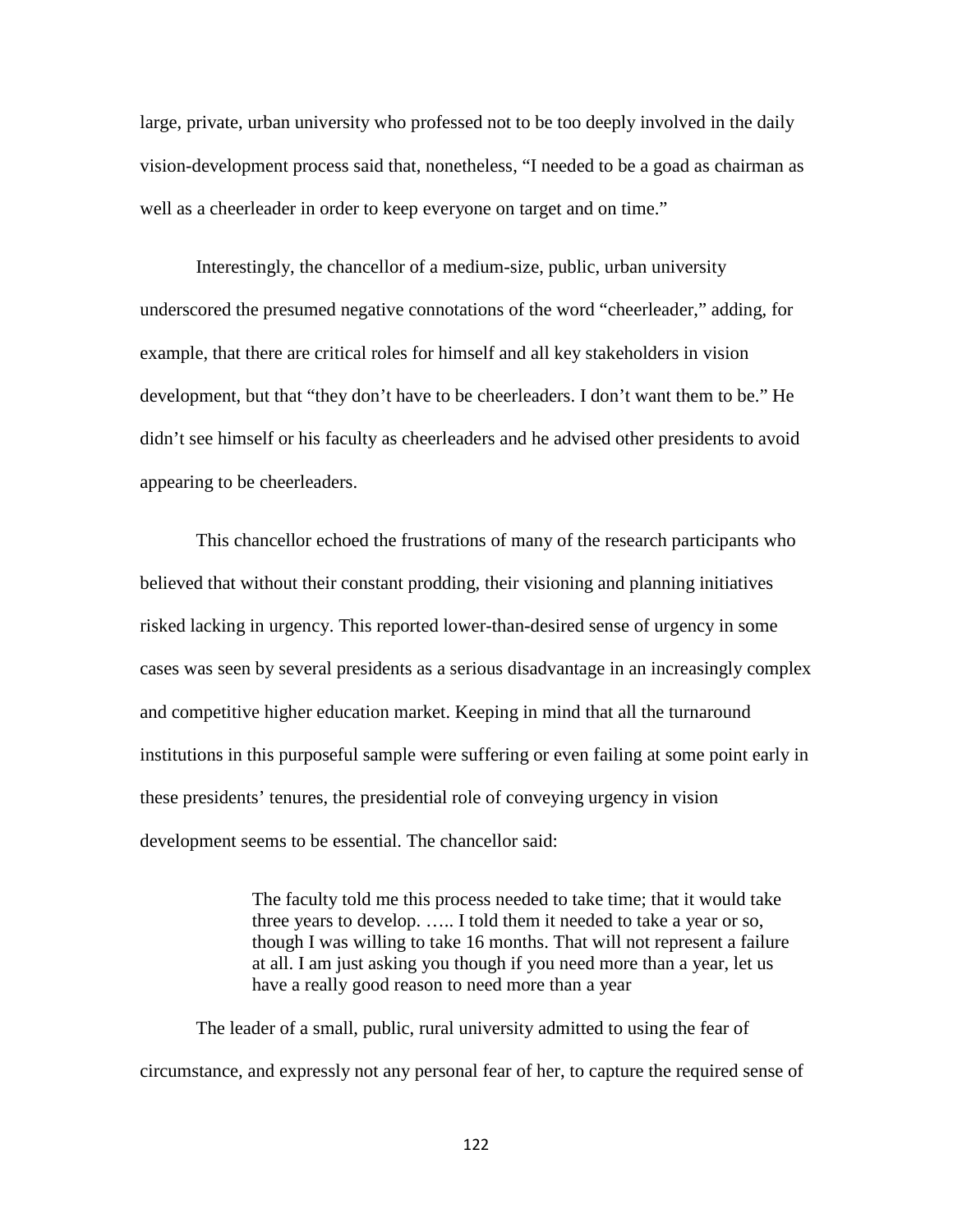urgency. "I had to scare them because our metrics were so bad," she said. Another president contradicted this approach, saying "No, no, no." in response to using fear – circumstantial or personal – despite the fact that she described her institution at the time as failing:

> I mean being scared is not a reaction that is going to do much for the cause. I don't think it played much of a role in the development (of their vision and strategy) and I think that is an okay thing. ….. I don't like to think that what we need to do is scare everyone to death. I don't think that fear is necessarily a state of mind that encourages positive thinking and future growth and all that kind of stuff. I honestly think that it is the reaction of people who feel very unempowered about their lives. You know it is like, well first I can convince myself that this too shall pass and then I realize this too is not going to pass..

On the subject of fear and creating tension by playing the role of devil's advocate, another research participant said, "The president can incite ideas and make people uncomfortable. You want that tension, but you don't want people to be too fearful or paralyzed."

In general, presidents frequently spoke of their role in pushing the process and cajoling its participants. The president of a large, private, urban university who said (above) that he felt he needed to play a CEO-like role to drive the visioning operationally nonetheless stipulated that his ownership of the process did not mean it was strictly his vision. "It rolled out with the provost and the committee," he said. In owning the process, he nonetheless believed that the vision could not be seen as strictly or even solely his vision. "The idea was not to put my face on it," he added.

Interestingly, the leader of a medium-size, public, urban university also wanted to ensure that the vision not be seen as his alone. In opposition to the strategy used by one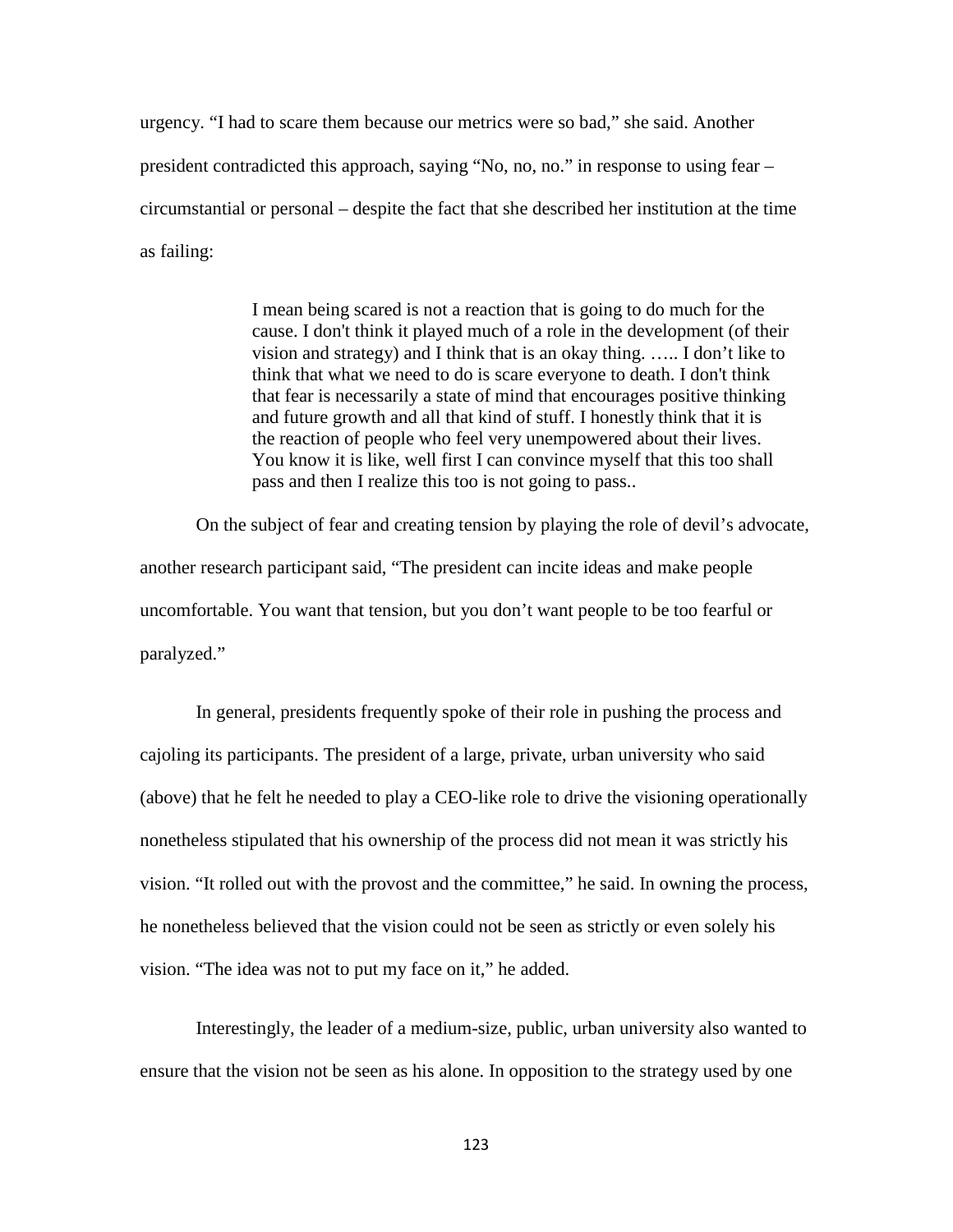of the presidents above, however, he sought to distance himself from driving the process and chose his provost and EVP to do so. He played key roles behind the scenes and made appropriate appearances throughout the process, but believed that he could not even be seen as driving the process let alone crafting the vision himself. By contrast, other presidents believed in "owning the process," in the words of one participant, but not being seen as having dictated the vision that emerged from that process.

#### *Research Question #3*

## RQ3. What are the primary success factors that shape successful presidential roles in developing institutional vision?

This research question elicited some of the most interesting and powerful concepts from the presidents. By way of background, all the presidents maintained in qualitative and, therefore, subjective terms that their vision-development work was successful and impactful – in varying degrees. Having said this, they were certainly not reticent in criticizing themselves and offering lessons learned. This section of Chapter Four considers seven key role-based factors that the presidents believed contributed to their personal and institutional success in vision development or with which some of them wished they had done a better job.

# *Finding #13 – Underscored the importance of the vision-development process and their role in it:* All presidents stated unequivocally that vision development and the strategic-planning activities of visionary intent were very important and ranked among their highest leadership priorities. The substance and tone of their responses seemed to validate that they took the work seriously and understood the need to be visible players in it. This was not assumed to be the case by the researcher at the start of this study. She has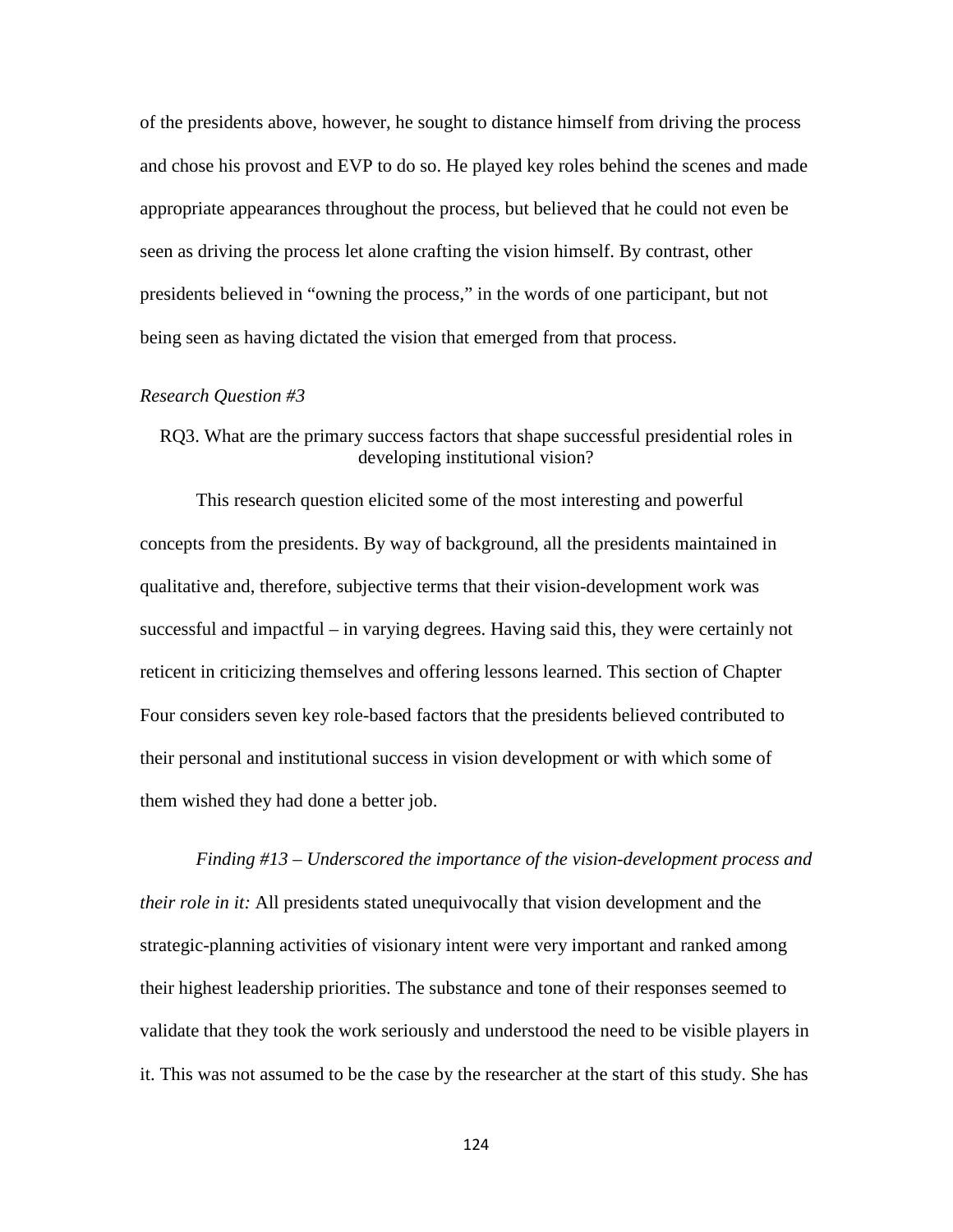worked with presidents in this context, but held in abeyance for the purpose of this study a view that some presidents do not take vision development seriously and substantively enough.

These 10 presidents have transformed or are transforming their institutions, however, and they all conveyed strong, purposeful visionary intent and visiondevelopment processes as important means to that end. They also communicated a strong, unequivocal sense that their visible, ongoing roles in the process were essential if the work and its outcomes were to be taken seriously by their communities.

While presidents did generally seem to make vision development and the creation of visionary intent a high and visible priority for themselves, their frustration in having to remind colleagues of the need to do so inform this finding, as well. For example, this sentiment was reflected in the concern over lack of urgency by faculty members expressed by the chancellor in Finding #12 above.

All the research participants reported being visible in the process, though the president of a small, private, suburban university lamented in Finding #11 that he was not visible enough in heading-off those misguided "bandwagons" of unsustainable and untenable ideas before they gained too much momentum. On the other hand, at least one of the presidents may have arguably been too dominant and even domineering in his institution's visioning process, though he did not admit to this conjecture on the researcher's part. While it cannot be known in the context of this study, one could legitimately speculate here that he may have made vision development such a high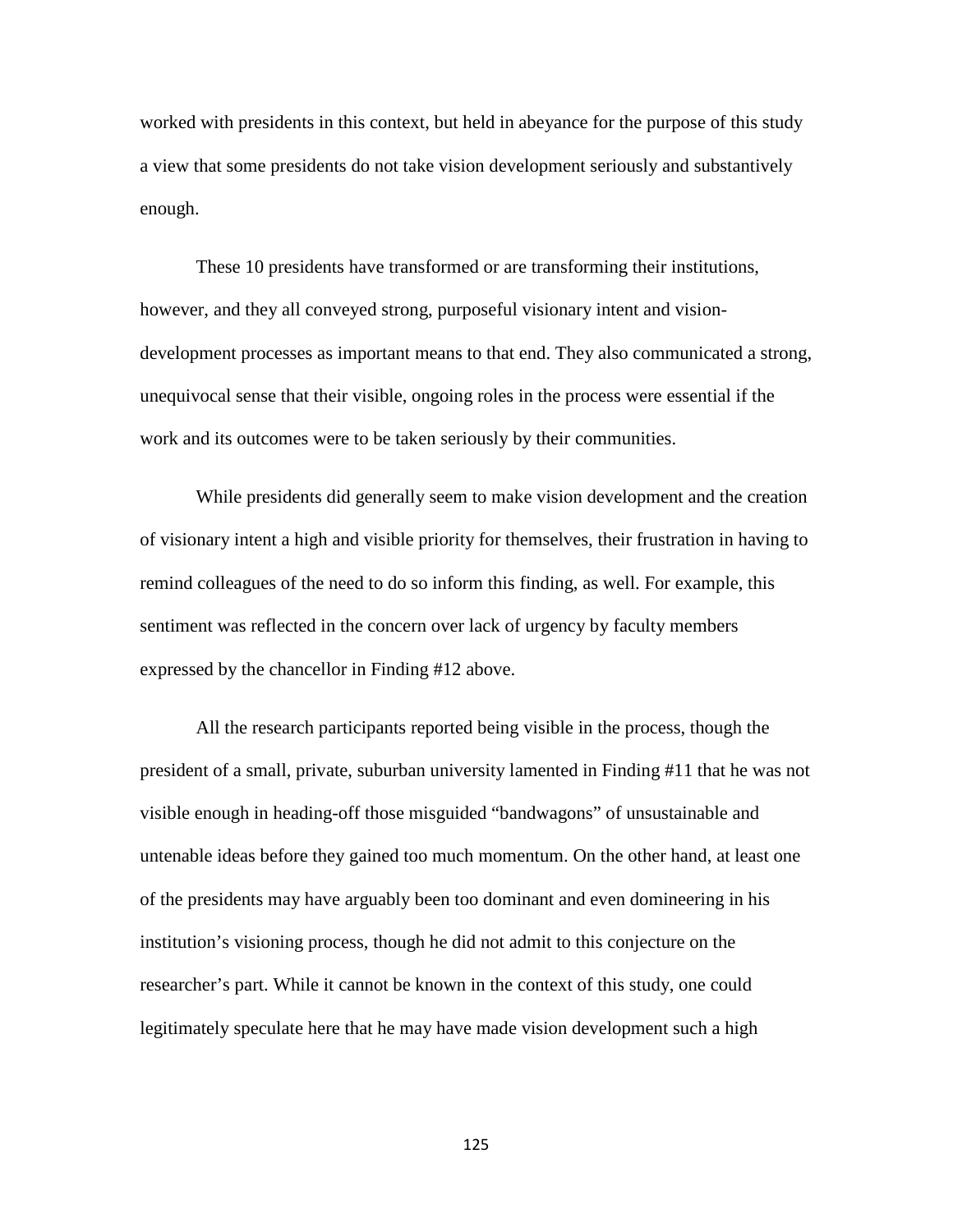priority for himself and his participating colleagues and been so heavily engaged in the process that he stifled the contributions of key stakeholders.

The presidents understood that, by its nature, their singular leadership position required sustained visibility in the vision-development process and a constant reinforcement of its importance. The president of a small, private, rural college said, "I had to be very visible and very involved. People were not talking to each other here, and I needed to make sure that changed." "I needed to set the tone," the president of a small, public, rural college said adding:

> I had to be there, which allowed me to undertake course corrections without being an 800-pound gorilla. That's because I was there frequently and knew the context and subtleties.

There is a fascinating phenomenon at play here concerning this point about importance and priority, however, and worthy of future testing. In the classic chickenand-egg sense, did these turnaround institutions succeed because of their stated visionary intent (at least in part) and what it organized and unleashed or did the visionary intent seem to work in retrospect because of the success of the institutions' turnarounds? Of course, institutional outcomes of the magnitude resulting from visionary intent are the products of complex multivariate processes involving many determinative factors beyond vision, such as leadership and employee talent levels, size and scope of budget, internal management practices, external economic conditions, timing, as one president indicated. Still, whether it be self-serving or objective fact, these presidents all believe their roles in vision and strategy development as well as the underlying strength of those visions and strategies, contributed significantly to their institutions' success.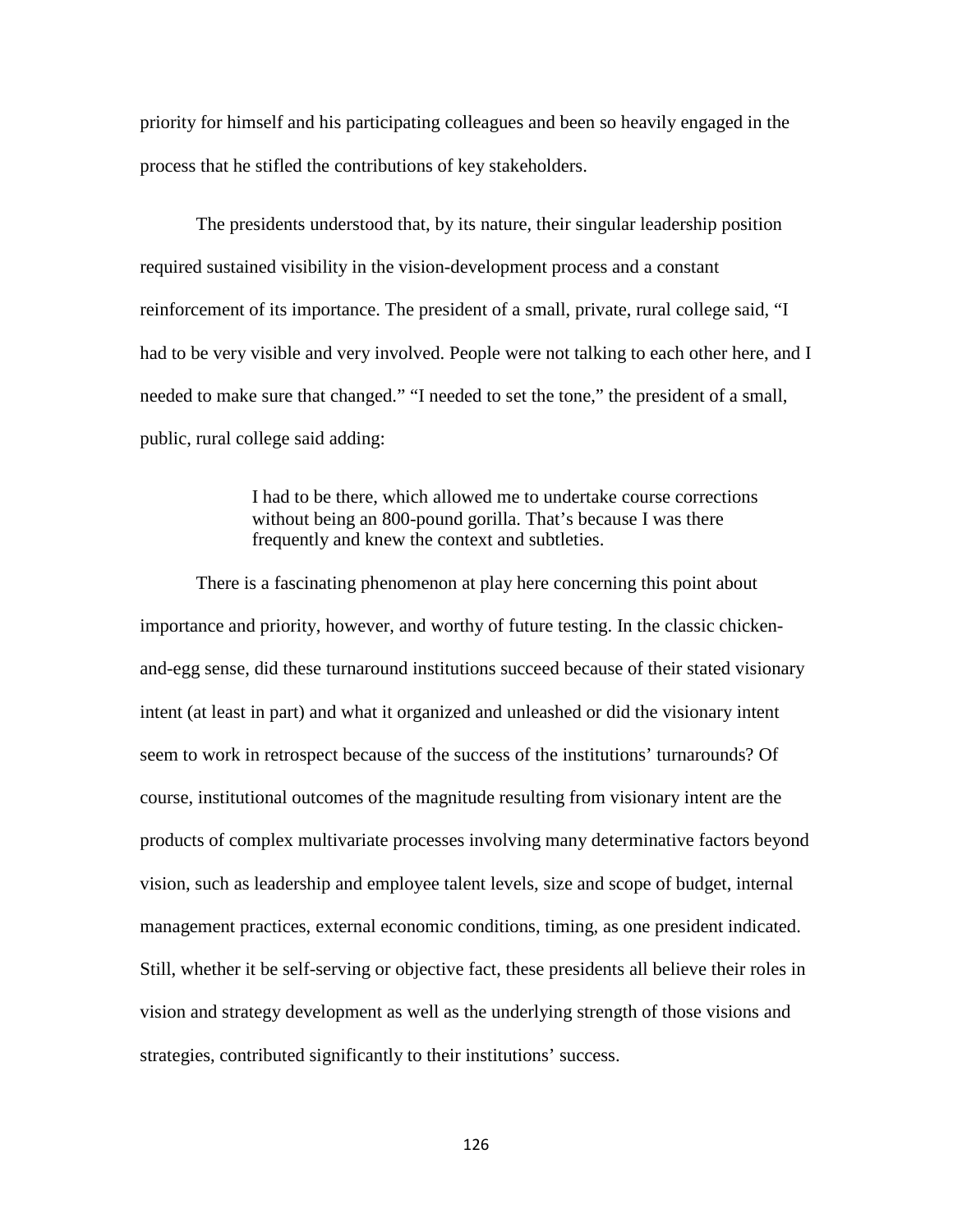*Finding #14 – Grounded vision development in the reality of institutional context:*  Several presidents spoke of the essential role of understanding the specific cultural and operational context of their colleges or universities prior to undertaking their visiondevelopment initiatives. By this, they meant respecting an institution's past and present and incorporating into the vision and visioning process a demonstrated understanding of the specific realities of climate, relationships, politics, finances operating environment and history into their visioning processes. As one president noted, "It's all context. You have to understand the DNA of the place," this leader of a small, public, rural institution said.

The president of small, private, rural institution said – as did several other research participants – she used the visioning process to repair the culture, "Culturally, the place was not well. This (visioning) exercise brought us back together. It pulled the community back together. She also said that successful visioning means presidents and stakeholders must, "Put it in context of the current times" and "temper it with the reality at hand."

Just as the chancellor (above) warned against criticizing the past – publicly, at least – several presidents pointed to the positive uses of history as a best practice when it comes to organizational context. They said this was especially true in higher education, where histories, traditions, symbols and other cultural values, symbols and artifacts are highly regarded. In fact, the president of a medium-size, private, urban university purposely and purposefully used the rich, Catholic history and identity of his institution to set the context for his visioning work, motivate his participants to engage in an environment of appreciative inquiry deeply rooted in the university's values and origins.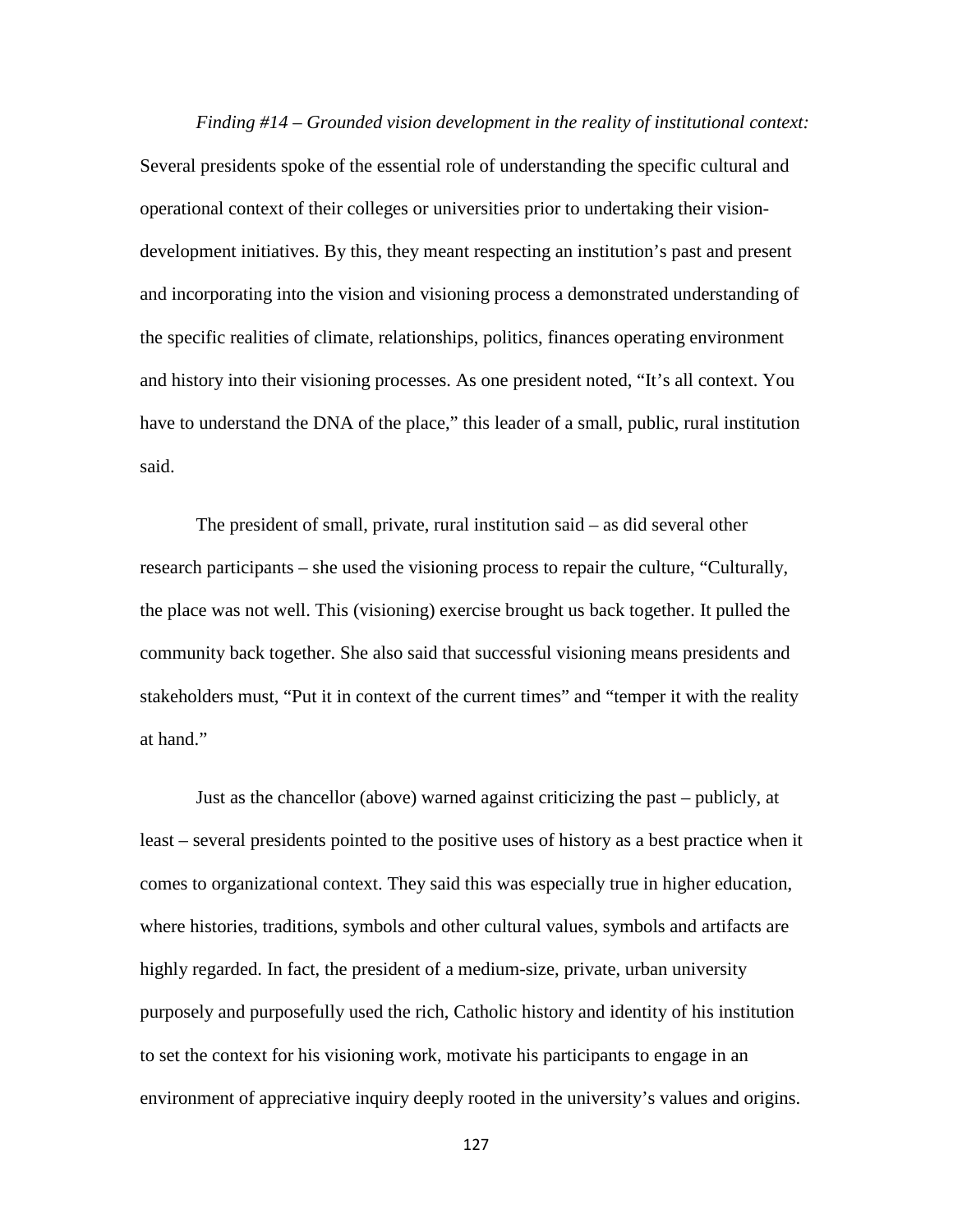Acknowledging the difficulty of using the past to look forward, he said, "We sought to be genuine and authentic in this century while also being faithful to these Catholic traditions."

In the spirit of inclusion discussed above, however, this president also worried about the lack of inclusion for non-Catholics at his university and, in this case, in his vision-development work. "A few non-Catholics said, 'We don't want to be second-class citizens here,'" he added. In a skillful use of history, however, he promoted with his vision-development participants the fact that the theologian, writer and mystic at the center of his university's history was originally a Protestant and was later welcomed into the Catholic tradition. He believed that nothing better captured the spirit of authentic inclusion and motivating context than this fact found in his own institution's history.

The website for Harvard University's Seminar for New Presidents animates the context point, by highlighting *The Context of Leadership* among its primary learning outcomes:

> The Context of Leadership explores the importance of the culture and traditions of an institution. How can the president be sensitive to organizational culture and the important traditions of the institution while encouraging and managing change?

Important aspects of context were stressed earlier in this chapter with that lone president who emphasized the need for context-setting market research in developing visionary intent as well as the chancellor and president who commented on the uses and misuses of institutional history. The president of a small, private, rural institution said with regard to context, "You have to be careful not to foist some vision that you had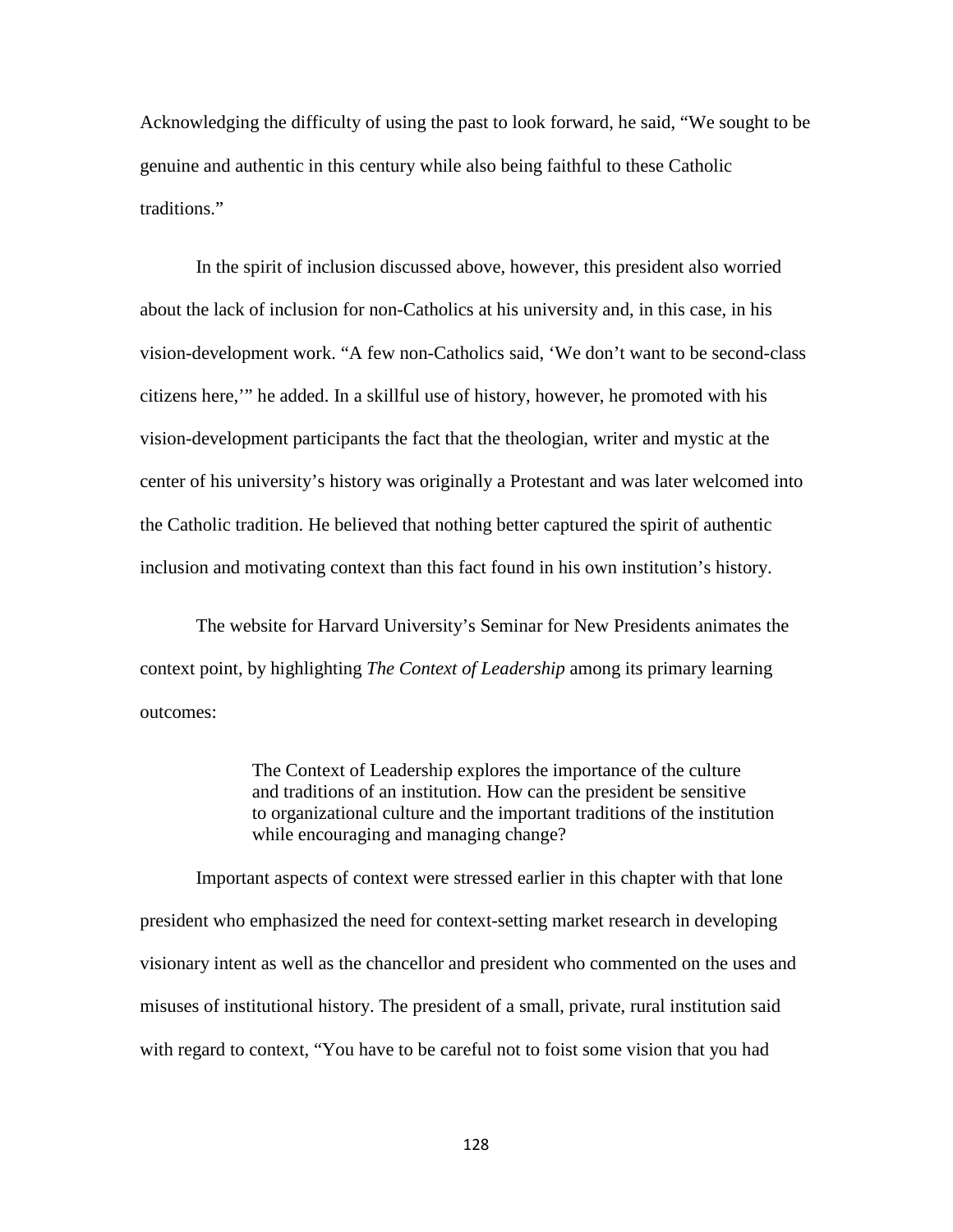coming to the door that maybe doesn't graft itself in the way it should to the institutional culture."

The president of a large, private, urban university spoke powerfully about the way in which he sensitively and adroitly understood his current context and seized the readiness of his people to reclaim their institution's greatness:

> I was the luckiest guy on the face of the Earth because I didn't have to convince anyone of the need for this vision. My predecessors suffered through it all. I walked into a great platform. We were pre-eminent from 1920 to 1970, and others rose faster out of the crap than we did. That was the glory period. And people really wanted it back. The vision statement was a no-brainer because it was their vision.

Another president illustrated how important it was for him to understand who he

had followed as the university's leader, demonstrating another crucial aspect of context:

We had no idea who we were because we had spent three decades, frankly, with (his predecessor) being the face of the university and never telling anybody what the plan was because there was no vision. Not an overt plan because I think (he) was a real believer that a plan is the product of small minds because it limits what you can do, right?

That president of a small, private, urban institution who chose to lead the

visioning process both formally and operationally because of the previous "disasters" with it certainly demonstrated an acute understanding of context as it related to previous visioning and strategic planning episodes at her institution. She stepped into a day-to-day, operational role guiding the visioning that she might have otherwise given to one or more other senior officials. She said he intends to delegate in this manner the next time around.

All the presidents confronted context issues of a temporal nature as the performance of their institutions improved over time. These research participants all took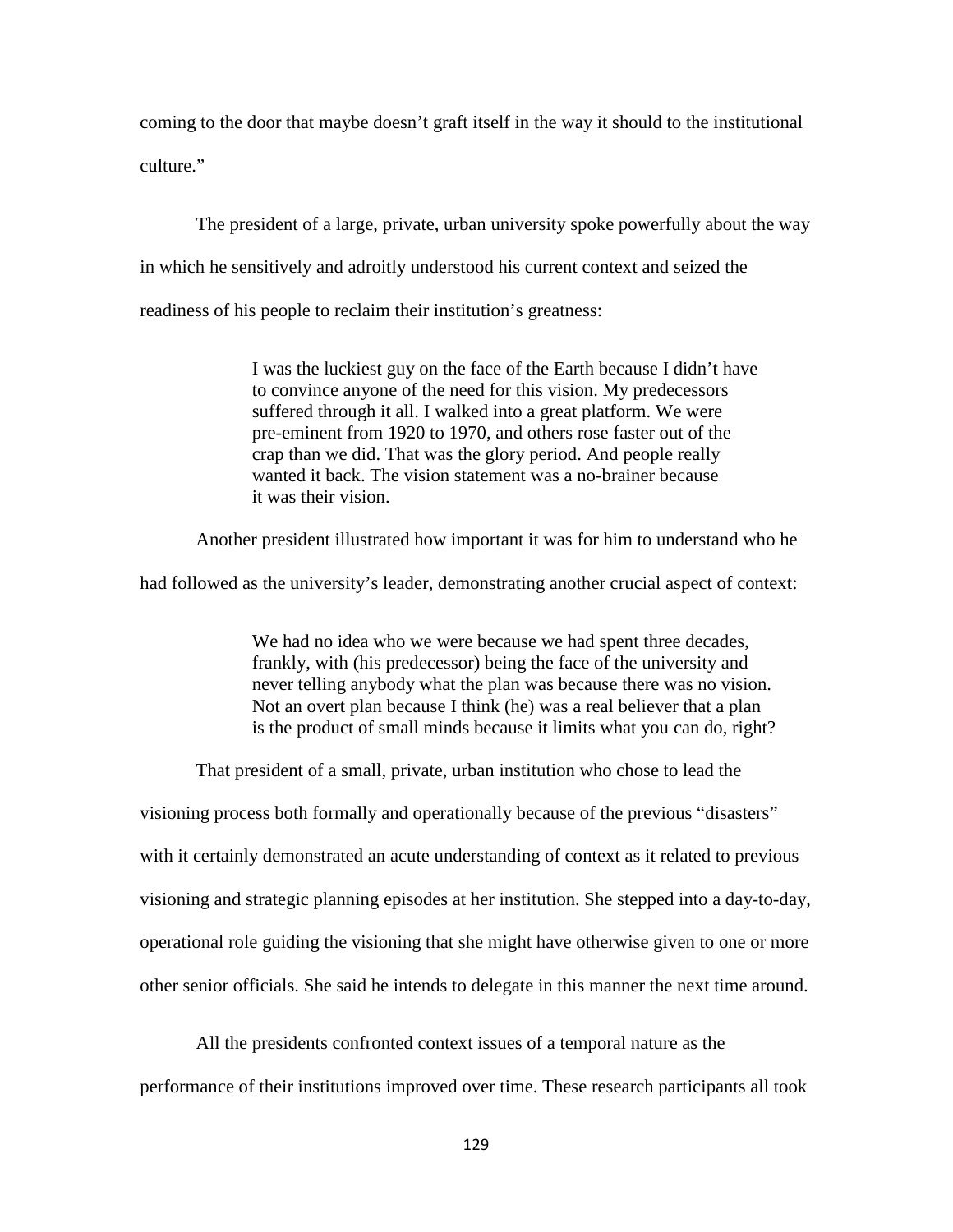over mediocre, weak or even failing organizations. Several of them who have undertaken more than one visioning initiative at their institutions said that how they structured it the first time, when conditions were challenging, differed from how they subsequently approached the visioning process as conditions improved. The president of a mediumsize, private, urban university said he was surprised to discover that he was leading very different institutions as conditions improved, his university evolved and the vision took hold:

> I have been president at about four or five places since I started here. ….. I began to see clearly that I was leading a different institution than I was leading five years before. That called on me to continue to refresh my sense of things.

The president of a small, public, rural college said her first visioning effort at her then-troubled college "was hardly the opportunity for a sweeping vision. The second time, I could get a little grander." She added, "I walked into a place that didn't believe in itself." So she reported changing how she engaged in vision development as her college recovered and revitalized. For starters, she reported delegating more the second time her institution undertook visioning and strategic planning under relatively calmer, less "survival-mode" conditions.

*Finding #15 – Focused on the importance of language and defined key terms – up to a point:* Most presidents commented in varied ways on the importance of language in successful vision development, referring to at least four very different aspects of this phenomenon. A few presidents maintained that it was essential to define the key terms in their visions and vision statements. First, some presidents spoke about the importance of their own use of language in their processes. One research participant represented the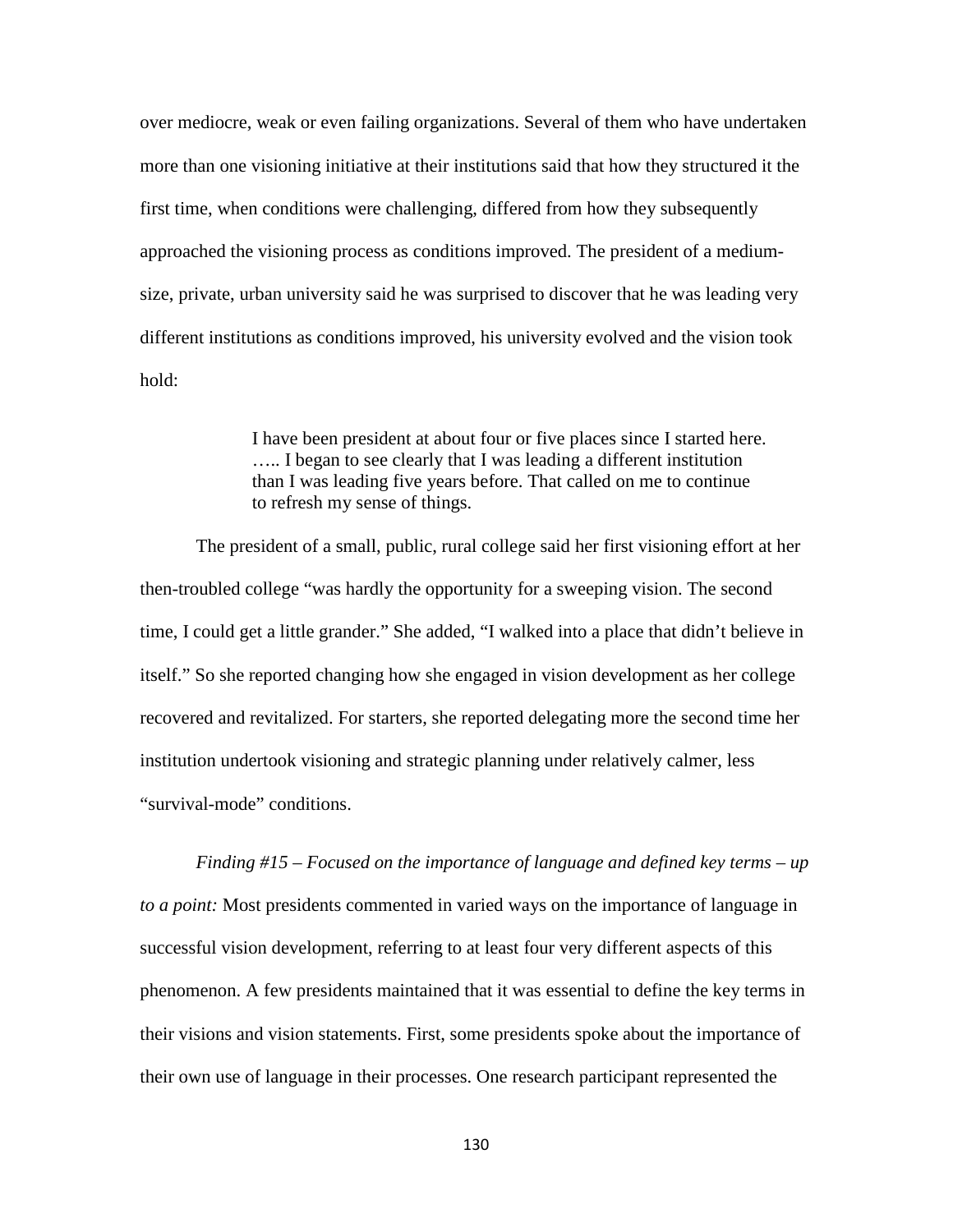view of several presidents in speaking about "the importance of language" and his careful, deliberate choice of words. He added, "I was measured in what I said about vision" early in the initiative, not wanting to be seen as exerting too strong an influence on the visioning process or outcome. For example, this leader wanted metrics tied to his institutions envisioned aspirations, but he spoke about approaching the concept and language of metrics carefully:

> We came up with a report card, okay. It was part of this process. If I had ever come in to this university and said, 'We are going to have a report card for everyone,' I might be thrown out. ….. So it was that kind of a dialogue and I would never allow myself as a leader of the institution to be put into position where it looked like I was pushing a report card. So I was thrilled and very happy when the committees decided we are going to measure it, we are going to measure our success and achieve the goals that we have set out to achieve. I mean, they asked for this, you know? They wanted data.

He added in the context of language and word choice, "I never told folks what to do. This was very much strategic on my part." Ironically, this leader was among the many who crafted his own vision of the institution before the larger, formal and communitybased visioning exercise. As will be discussed later in the chapter, some presidents spent a great deal of time creating real inclusion as well as what might be thought of as the optics of inclusion. Often, in the latter case, they did so because they had already developed an institutional vision on their own and deemed inclusivity in the process as the best way to help their visions become reality.

Second, only two participants spoke about the importance of defining terms in the actual claims made in their vision statements and overall visionary intent, although this kind of precision would seem to be a very important consideration. The leader of a small, public, rural college said, "It's not enough to talk about academic excellence. You need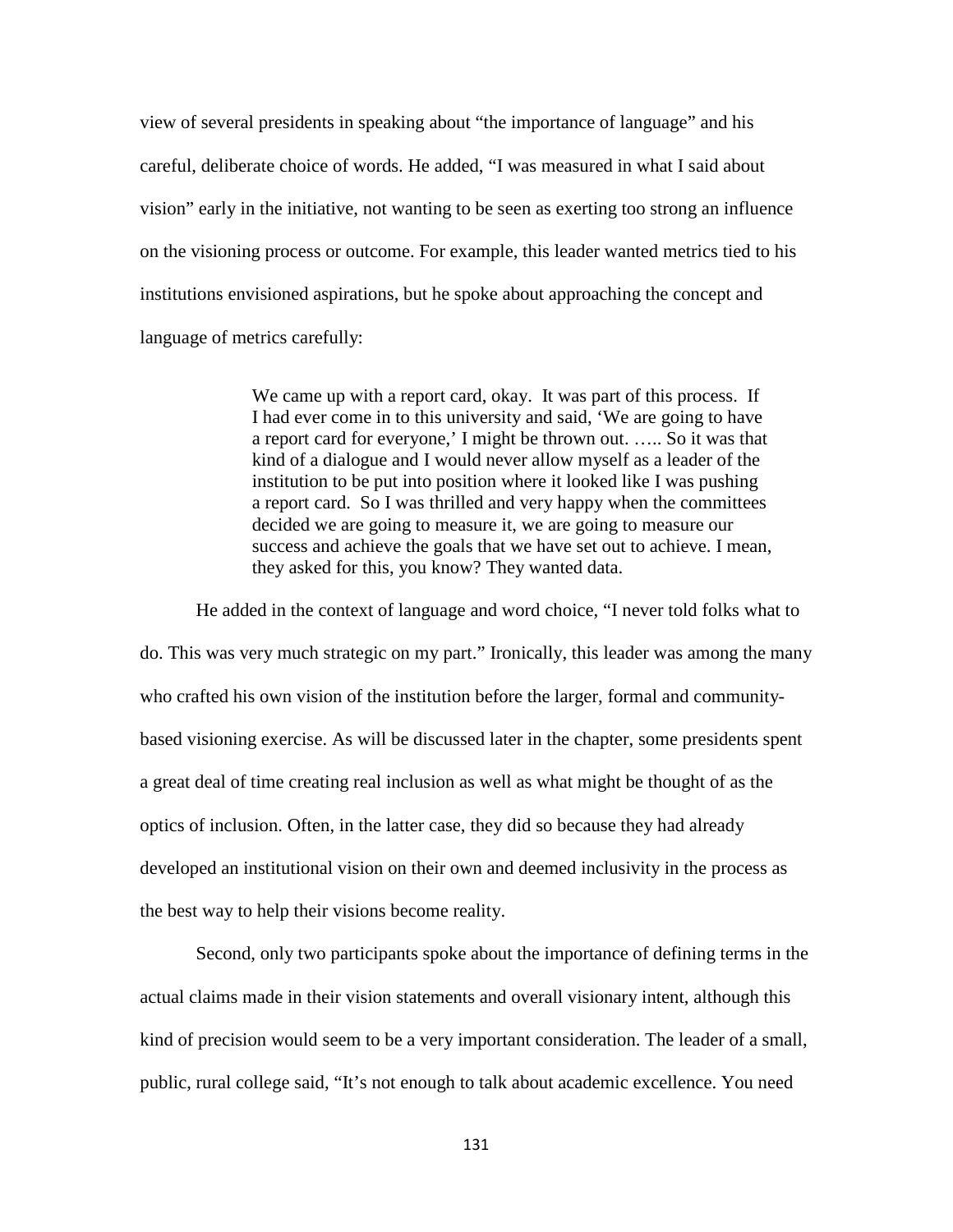to define it. You need to define these terms." The leader of a medium-size, private, urban university said:

> The old English major in me led us to define these terms. It's there not to be glib, but to direct and inspire. We're throwing down the competitive gauntlet to ourselves, so all these words are key and have meaning, which must be a shared meaning. Yes the words are important and each word should mean something.

Indeed, this president who, like several other participants repeatedly stressed the need for "coherence" in and as a result of their visioning processes, specifically defined the elements within his vision statement. He said he did so in order to direct, inspire and unite his people. For example, his institution's *Vision 2020* brochure declares, "Let us amplify (our) vision statement." He pushed hard for the brochure and for the definitions therein, producing a document that defined vision-statement terms such as "premier," "independent," and "Catholic University. For example, in acknowledging the natural tensions between claims of independence and Catholicity, his brochure offers the following comment on his university's assertion of being independent:

> 'Independent' describes our legal status, of course – we are not owned or operated by the Catholic Church – but it also states without equivocation that we are an open institution deeply committed to academic freedom where students, faculty and staff of all faith traditions, or no faith tradition, are free to search for truth, beauty and goodness in teaching and in research, wherever that search may lead.

A third aspect of language emerged in asking the research participants to define and describe vision. Most every president expressed it as the formal portrayal of a future, desired state for their institutions. They did not generally dwell on or puzzle over this definitional aspect of their interviews because they understood and generally conveyed that, as one research participant said, "Vision concerns where we're going and mission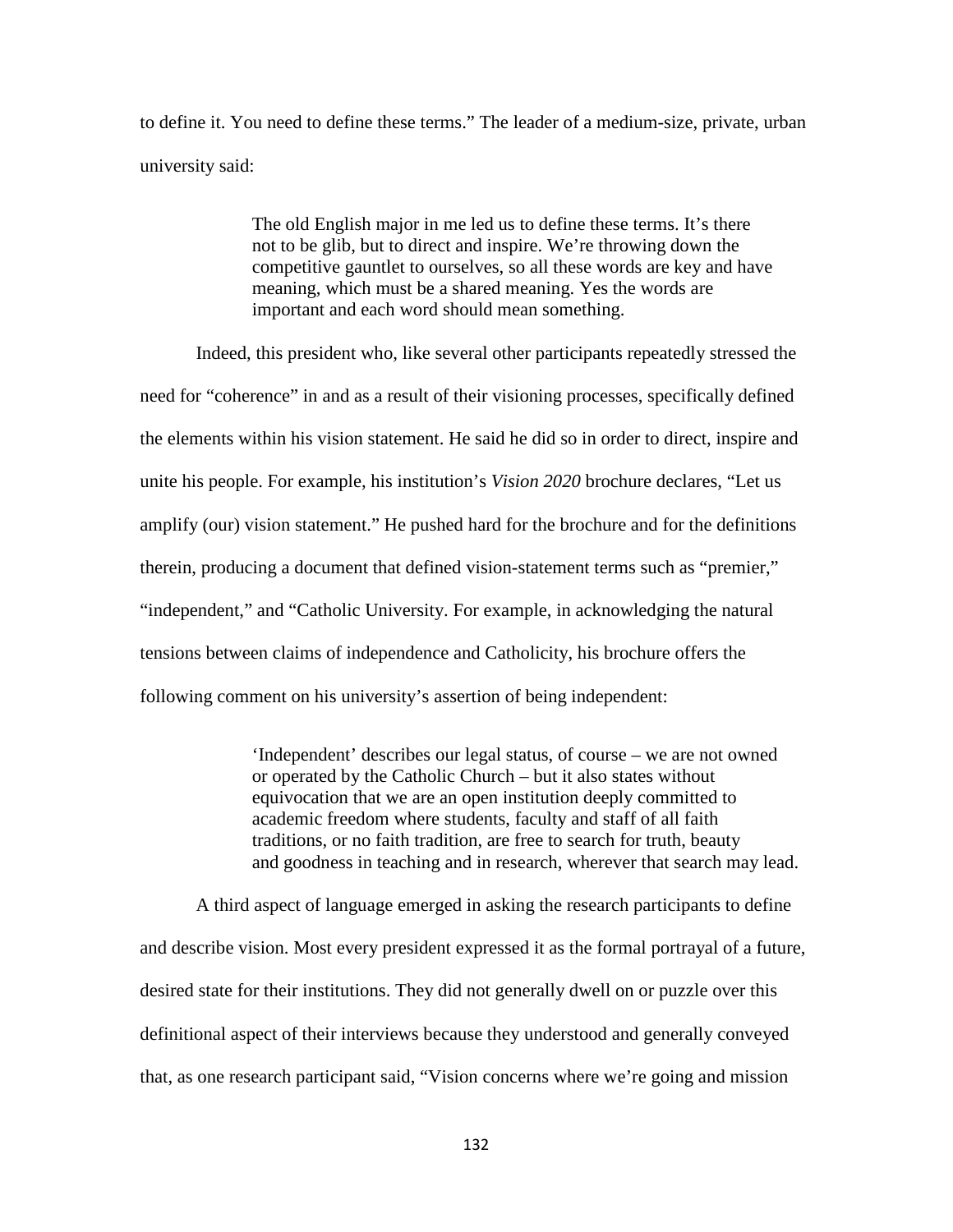means how we'll get there." Their discussions of the "where" and the "destination"

consistently echoed aspects the vision definition and concepts raised in Chapter Two.

The president of a small, private, suburban college said vision:

Is a widely shared picture of how the organization will be different in the future than it is today. That is it. That is basically it. So that implies that people believe the picture and that they own it. Others have described it as not a picture, but a symphony lined up and coordinated, you know, but to me, what this really represents is a list of things that will be different in 2017 than they were in the fall of 2011. And so if you take them together, you can picture a different place than what exists today and that everybody in the process signed up to help achieve that change. And so in that you become closer as a team, the broad team. You get to know each other through the process. You learn about each other's concerns. You hear each other's voices. You work with people you wouldn't normally work with on a day-to-day basis. You develop relationships and then you go back and use operationally what you didn't have before.

The president of a very small, private, urban college called her institution's vision

a BHAG, referring to Collins and Porras' (1996) term for "Big Hairy Audacious Goals"

referenced in Chapter Two. She then described vision in a manner similar to many of the

other presidents:

The vision has to do with where the institution is going, in the distance. It seems to me that you have to have a sense of where you want to be and to build a roadmap. If you don't know where you are going, any road will get you there.

It is important to note, however, that only a few presidents added the action-

compelling orientation of vision that constitutes the important, second half of this

dissertation's chosen definition for vision in Chapter Two. To this end, though rarely to

be found elsewhere in comments made by presidents, one leader of a small, private,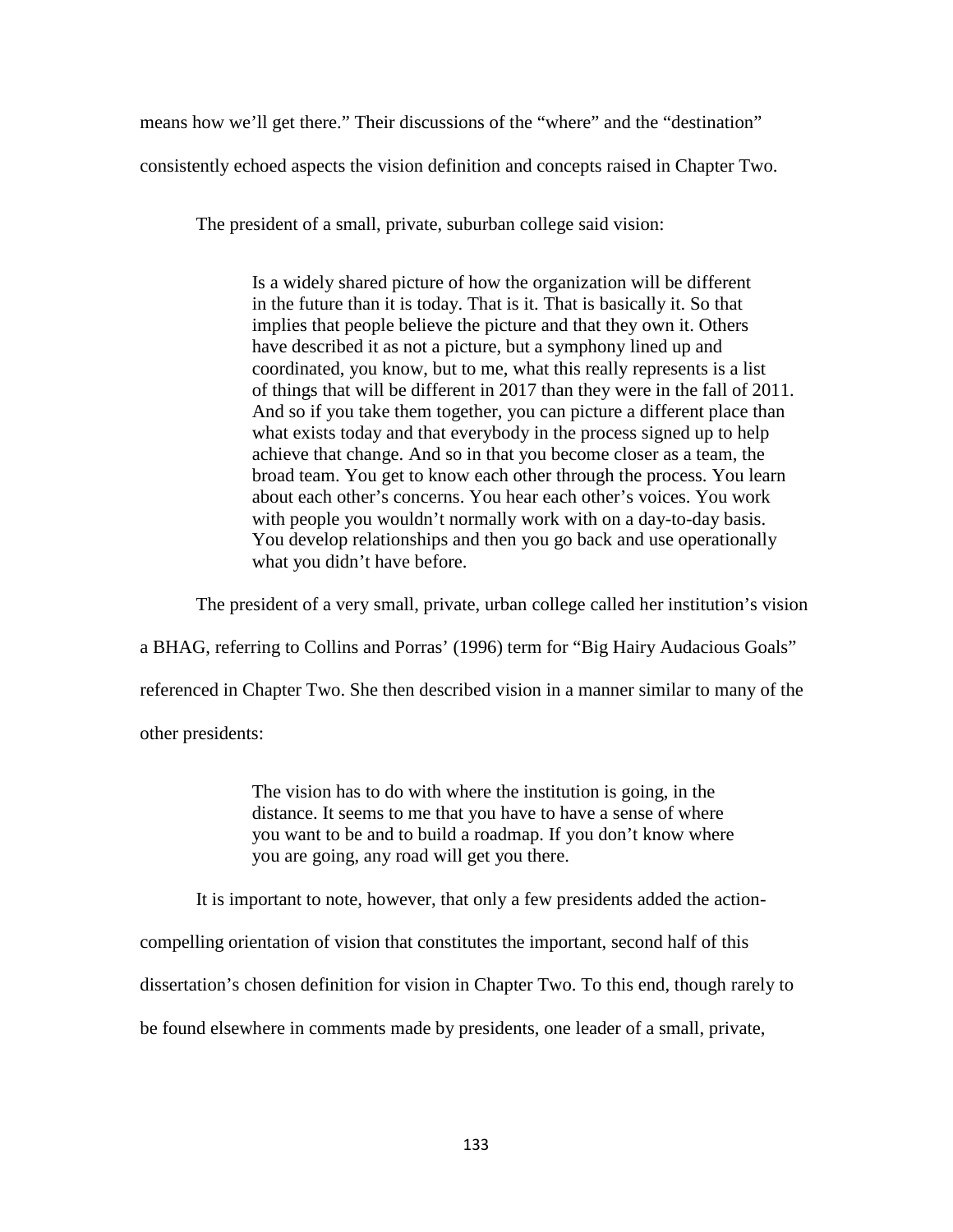suburban college repeatedly said that vision is not useful unless it "inspires action and confidence."

Interestingly, in presaging the Research Question #4 conversation as to whether presidents believe an institutional vision is (or should be) that of the leader, a consensus among stakeholders, or some hybrid of these two dimensions, the president of a small, private, rural college flatly defined vision as, "The timeless wish on behalf of the chief executive officer for the institution." This question of "whose vision is it" presents a critical tension that will be explored later in this chapter.

Fourth, definitions and descriptions of vision by the research participants are largely shaped by the integration of visioning into strategic planning and strategy development, according to some presidents and as discussed above. This creates what one president called "a semantical jungle of terms" used in vision and strategy development. While all presidents understood the confusion and lack of precision among terms such as vision, mission, values, purpose, objectives, goals, commitments, directions, priorities and strategies, to name just ten operative terms in this regard, none of them chose to deal with the issue. "It's a slippery slope for sure," one participant said. Another added that taking the time to define these terms, however, "is just not worth it," though this president did say that the volume of imprecise language in visioning and strategic planning is "a nightmare."

In the context of this research, the five future- and destination-oriented terms most used by presidents in the interviews to convey vision and visionary intent, in whole or in part, start with "vision," of course, but also include "commitments," "directions,"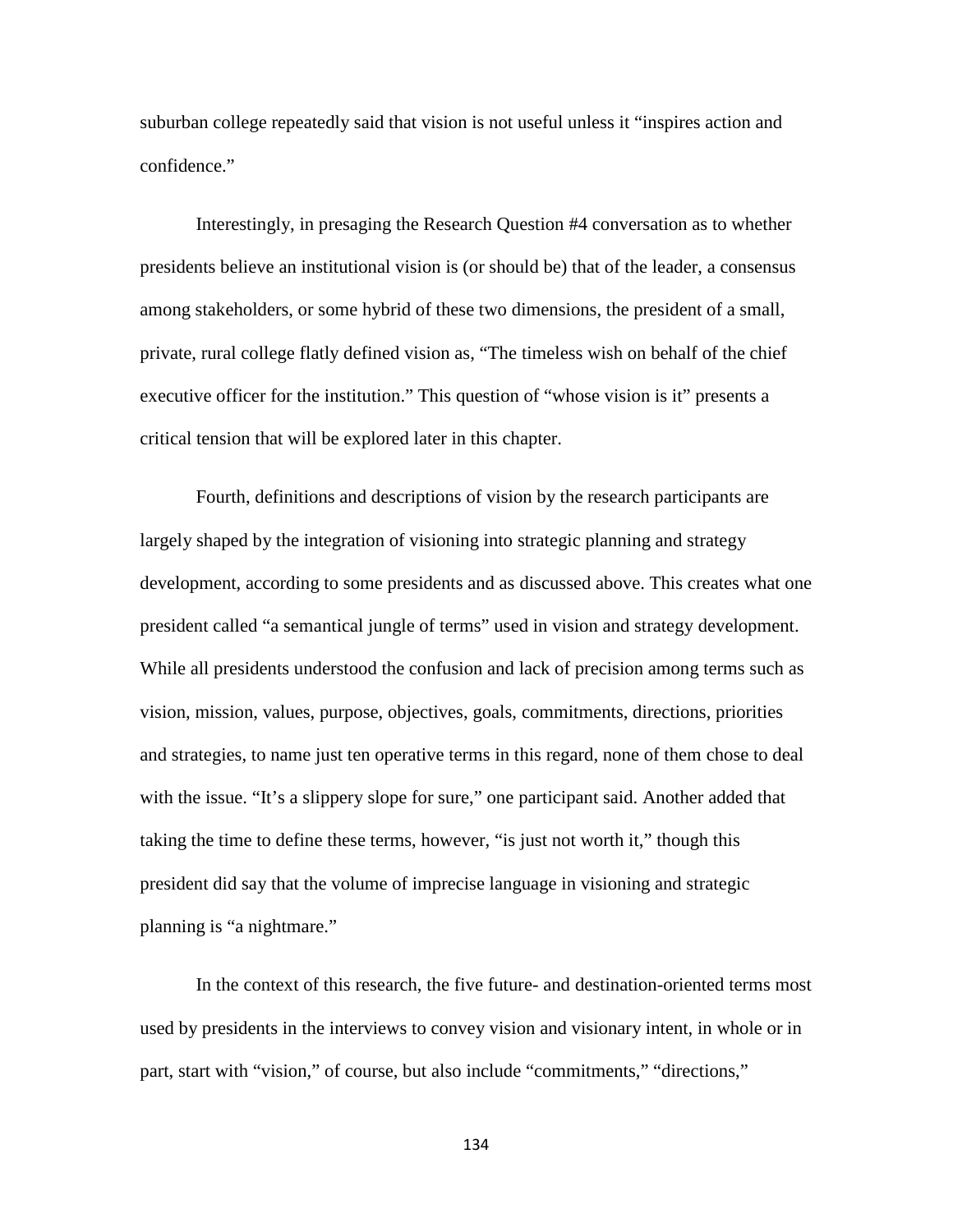"priorities" and "objectives." All the presidents in this purposeful sample engaged in visionary intent to transform their institutions, some with and others without formal vision statements. They also used those last four terms a great deal as proxies for vision and visionary intent. The president of a large, private, urban university without a vision statement spoke about vision in terms of his institution's "ten commitments." The leader of a small, private, urban university with a formal vision statement also expressed her institution's visionary intent in terms of "five strategic opportunities."

In what starts to clear some of the "semantical jungle," however, the presidents readily removed terms from their discussions of vision and visioning that are more oriented to the present such as "mission," "values" and "purpose" and less focused on the qualities of a future destination found in definitions of vision. Still, the sense from the research participants is that they are generally fine expressing visionary intent as vision – sometimes in formal vision statements; sometimes not – as well as other words that capture the needed future orientation and action-inspiring motivation. In general, presidents acknowledged and understood this issue but do not seem willing to invest the scare time and resources to improve these semantics.

*Finding #16 – Managed boards of trustees, skillfully and carefully:* All the presidents said their boards of trustees were their most important stakeholder audience in terms of developing institutional vision and that their boards required extremely careful and delicate management. With a respectful eye on all key stakeholders, such as students, alumni, faculty, staff, parents, employers and opinion leaders, one president nonetheless flatly stated that, "In reality, the board's opinion counts more."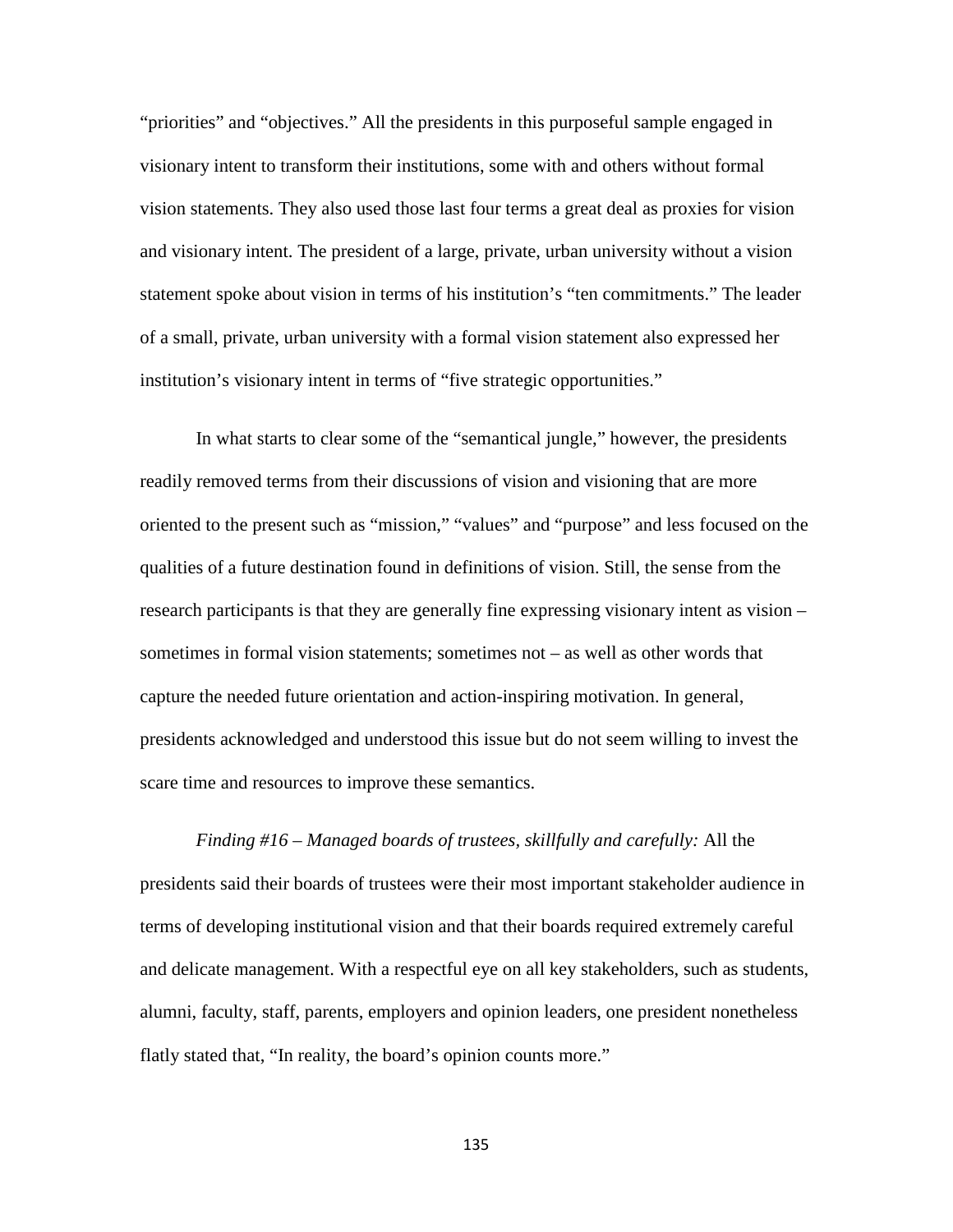The presidents said they were leading their boards in the visioning process and/or shared with their boards a mutual commitment for the institution to engage in vision and strategy development. One participant who described himself as leading the board in this regard said, "The job of the president is to challenge the board with a vision."

There were two general points of view, however, about the appropriate level of board engagement in visioning. A small number of presidents said boards should be tightly managed in this regard. These presidents expressed concern about two different types of board members. The first are over-zealous trustees who could make things difficult. And, conversely, the second are trustees who need in the words of one, "way too much hand-holding." In this latter category, one president expressed concern about trustees "getting up to speed" and, in the words of another participant, "requiring a continuous education process."

One president said the board of trustees under his predecessor "was a pretty suppressed group of people." He said he used the visioning process to help re-engage and revitalize the board, offering that doing so has taken a great deal of work. In speaking about the uneven knowledge levels of his trustees, he addressed uneven motivation levels, too:

> Getting them to engage in something like this was part of a process of getting them much more knowledgeable about the University. They're a very different group today than they were in 2005. We put in three, four years on academic program reviews so they now see at every meeting external reviews of two different academic programs. They're seeing stuff that they just never saw before and we have conversations they never had before. So, they're a much more educated group of people today than they were. And, you know, trustees in not-for-profits are very complicated people because they are sitting there with a range of motivations. There are some people that are really engaged in doing a lot of work and they are really working as trustees. There's others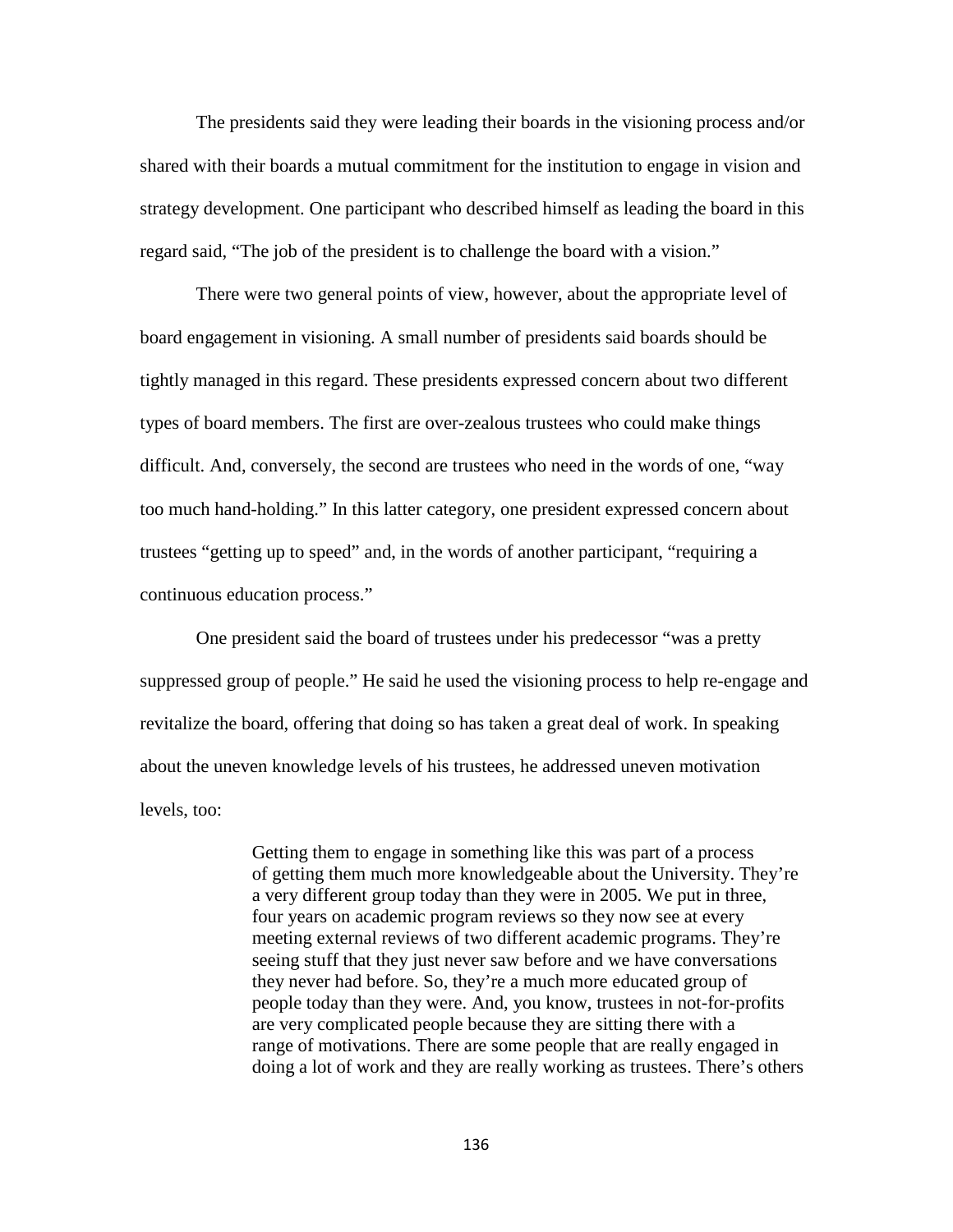that are very interested, but have full-time day jobs. You're not compensating them, so they are bailing in and bailing out. And then there's the other third sitting there because they thought it was interesting to be on a board, but they actually don't spend much time or put much thought or energy into it.

The presidents spoke of proactively marshalling the time of busy board members, both to respect their time and make best use of their capabilities as well as to create boundaries and keep trustees from becoming too deeply involved in the process. In several cases, this was achieved by appointing one board member with greater interest in or experience with vision development – and, perhaps, more time on his or her hands – to serve as the primary or sole board liaison to the entire process. In one case, as reported above, that board member and his firm actually helped staff the vision and strategydevelopment initiative on a pro-bono basis.

A few presidents spoke of the pitfalls of an over-engaged board. One participant said, "Boards tend to hold back administrations" but, in his case, "the board was deeply engaged and running ahead of the vice presidents" who were operationally driving the visioning process. He said that this kind of board exuberance can generally be dangerous, however, indicating that "we'll have to manage the board better next time and not give them the impression they're writing the thing."

Arguing against tactics designed to exclude board members or limit their roles in visioning, one leader of a small, private, suburban college represented the views of a majority of the research participants when he said:

> They (the Board) should experience the same visioning process as everyone else. It gives them a more realistic understanding of the experiences offered and received.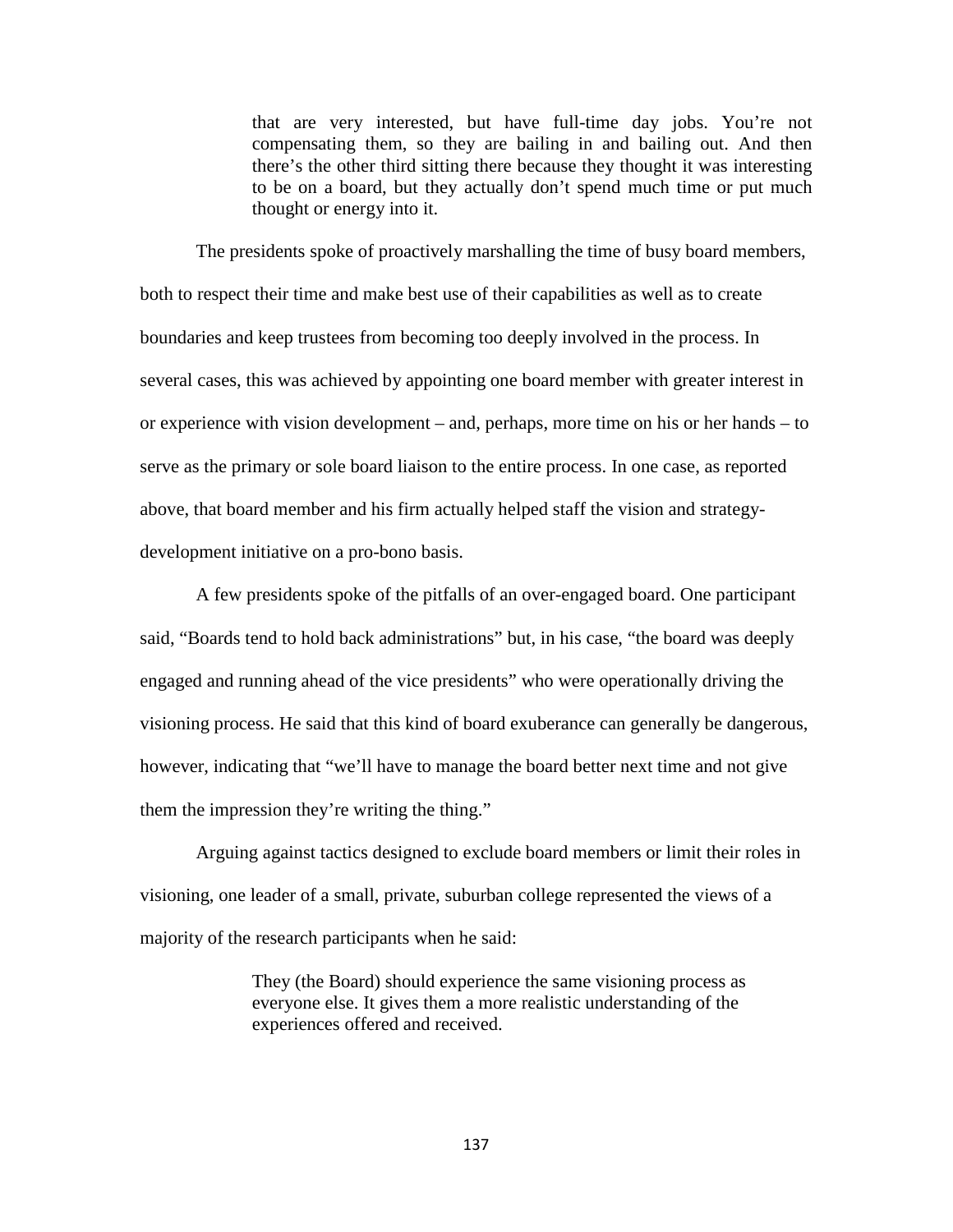Indeed, one president supporting full board engagement in vision development suggested working with trustees first to calibrate their priorities and test their appetite for risk on a preliminary basis before embarking on a formal visioning initiative. Still, he implied that doing so was also an effective strategy for "keeping them on the rails," as if to keep them at some distance by drawing them in closer. He said this approach gave him a considerable advantage when it was time to present the vision and strategy to his board for their final approval.

All the participants said they presented their vision (statements) as an integrated part of their strategic plans to their boards although, as reported above, some of them had developed vision in the earlier, operational stages of the work and ahead of the start of formal strategic planning. All presidents reported that their boards approved the work with no or minimal resistance and changes. In every case, the participants conveyed considerable board enthusiasm for the new visions. Indeed, the president of a mediumsize, private, urban university said his vision presentation was greeted with "a burst of applause."

In all these cases, the boards had chosen new presidents to transition and transform their institutions, which they have generally done. Boards seemed to have placed considerable trust in these presidents and given them adequate leeway to develop and execute a vision. Given the earlier discussion about context, however, the presidents seemed to understand how best to work with boards that suited their individual situations. Sometimes that may have meant keeping them at arm's length. The one exception to seemingly vigorous board support for these presidents' visions is the president who said she regretted that the lack of metrics in her visioning and strategic-planning efforts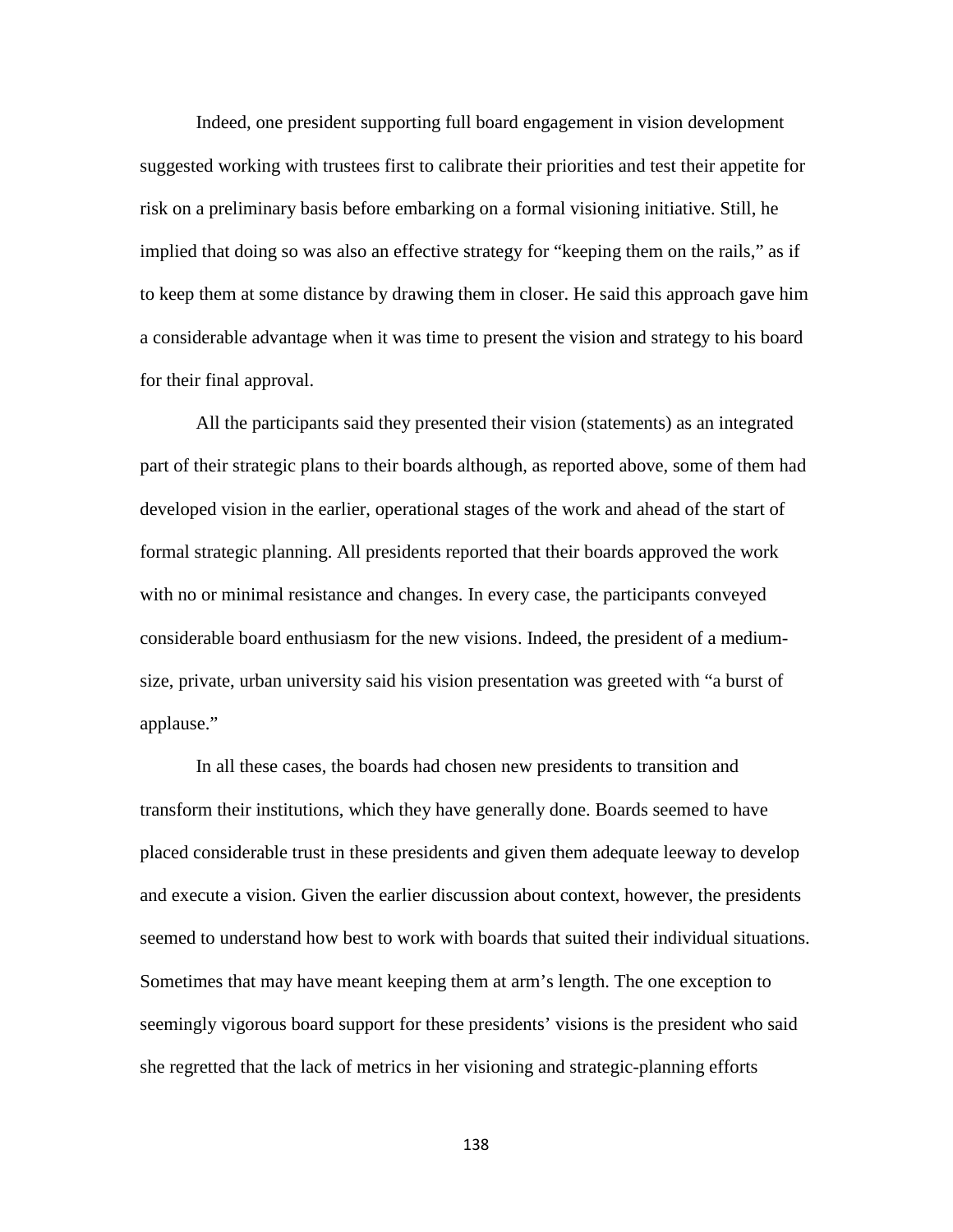reduced the impact of the vision and created subsequent concerns among trustees about how the vision could, should or would be implemented.

*Finding #17 – Made connections between vision and strategic metrics:* Many presidents said it is essential to connect their institutions' strategic-planning objectives, commitments and priorities to measurable outcomes. They did not argue, however, for attaching specific metrics to the overall vision or vision statements themselves. Presidents see vision as "setting the stage," "pointing us in the right direction," "less concrete" and "elevating our sights" as four of them said but, in their opinion, vision development comes too early in the process for it to be specifically linked to key measurements. The sense of the majority of participants is that vision inspires and informs the objectives and strategies that, in turn, require specific measurement. In commenting on the specific connection between institutional vision and operating metrics, one president said:

> It doesn't have to be measurable. Measurable is good. Measurable is great. But they don't have to be measurable; just concrete. And what concrete means is at the end of the period, if you look back, you will be able to tell whether you achieved it or not.

Again, this feedback comes despite the unequivocal view among presidents in favor of measurability and accountability in their overall strategic planning. It also comes with presidents' views here that setting and achieving measurable outcomes in strategic planning is indispensably linked to the real and perceived success of the vision and even the vision-development process.

In this regard, that president of a very small, private, urban institution lamented that she did not do an effective job "connecting the dots" among all the elements of vision, objectives, strategy and tactics in her institution's strategic plan (above). In retrospect, as her team's vision-development work translated into strategy, she believes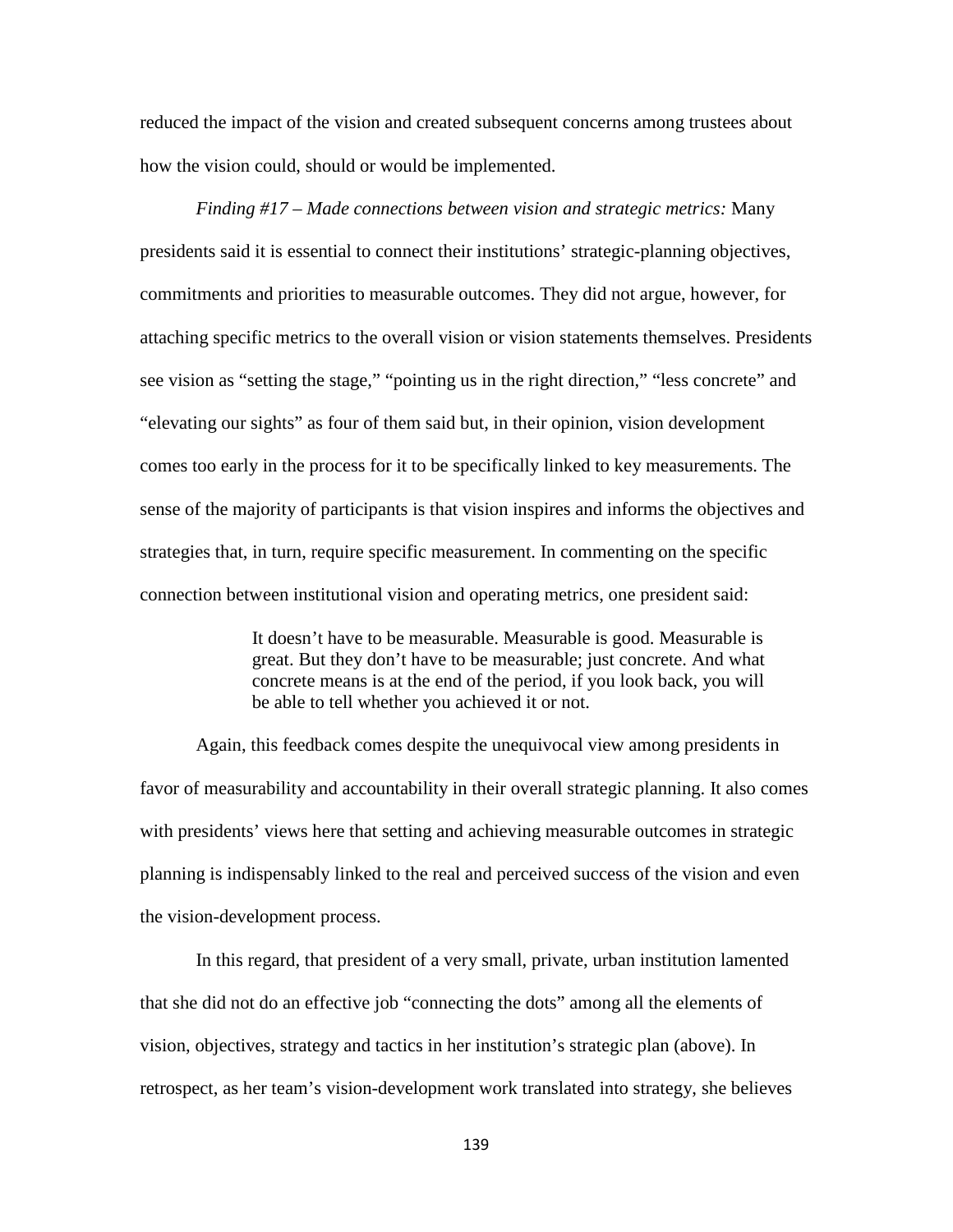"we moved too fast. We're still playing catch up here." She connected the lack of measurable accountability in her strategic plan to the lack of understanding of her vision or confidence within the community that the vision could be achieved.

On the other hand, most presidents seem satisfied as to how their visions and visionary intent were linked to measurable outcomes within the overall body of their strategic plans, albeit not directly to the vision statements themselves. They see the establishment, communication, implementation and realization of performance metrics as boosting the credibility of their visions and, therefore, essential to the process of vision development as well as vision communication and vision implementation. The president of a large, private, urban institution spoke about the importance of metrics and the need to establish "early wins" in order to validate the vision and motivate the team in moving toward the vision, especially regarding highly ambitious visions:

> Galvanize and energize, that's what a vision does. It has to be beyond your grasp or it's not a vision. In our case, it was outrageous. We had so much to do. ….. So we put out our biggest deals and praised progress toward them. You hold up the unobtainable and praise the progress.

Another president echoed the need to craft possibilities for early progress into the development of the vision in order to motivate stakeholders. She said, "Celebrate the wins and let them know they are part of it."

In speaking about the importance of metrics to the success of a strategic plan and, with it, the realization of a vision, one president said he focused intensely on creating an evidence-based culture at his institution and used the visioning process to do so:

> We are building this assessment culture, which you could only do, I think, ethically, if you have something to assess. And so if we are all clear about where we are, where we are going, and how we can get there, then you can set up the assessment ranging from the core curriculum to any part of student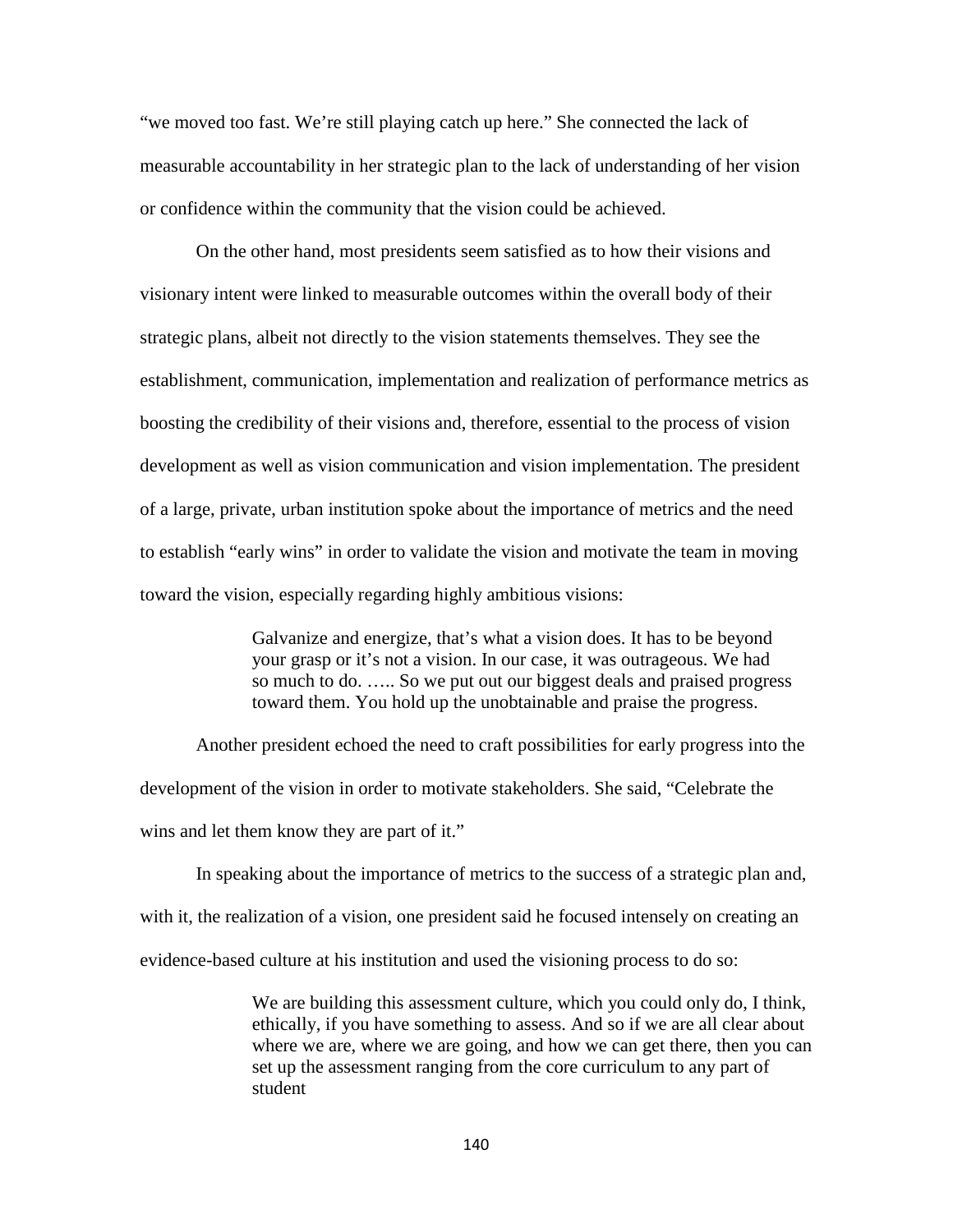lift. Then you can say whatever we are doing, you have got something to compare it to, something that measures yourself.

It is worth noting, as well, that the culture of measurement and evidence has grown so substantially at this president's institution that the university is creating an Institute of Advanced Analytics modeled after the successful North Carolina State University model. "So here is something that wasn't foreseen in the original vision," this president said, "but it could very possibly turn into a school down the road once we see what the success is."

Several research participants reinforced the earlier point about the importance of language in visioning, but as it specifically relates to metrics. That chancellor who wanted "report cards" to measure progress against the vision knew that he could never actually use that term until, he reported, the faculty started using it on their own. Similarly, the president of a large, private, urban institution labored over whether to use business terms such as "margin" and "reserves" tied so closely to the aspirations expressed in his institution's vision. In fact, he felt he had no choice but to fight the resistance to such business-performance metrics found in higher education if his institution was to confront the reality of their condition and, ultimately, to survive, thrive and realize the vision. So, he used these concepts and terms throughout his vision- and strategy-development initiatives and found little or no resistance.

Several presidents said their institution's visions for academic excellence, for example, needed to be carefully aligned with the measurable reality of their academic quality. Many presidents expressed concern about "disconnects," as one called them, between claims made in their visions and the reality of those claims, how they are currently perceived and how they are to be measured. The president of a small, private,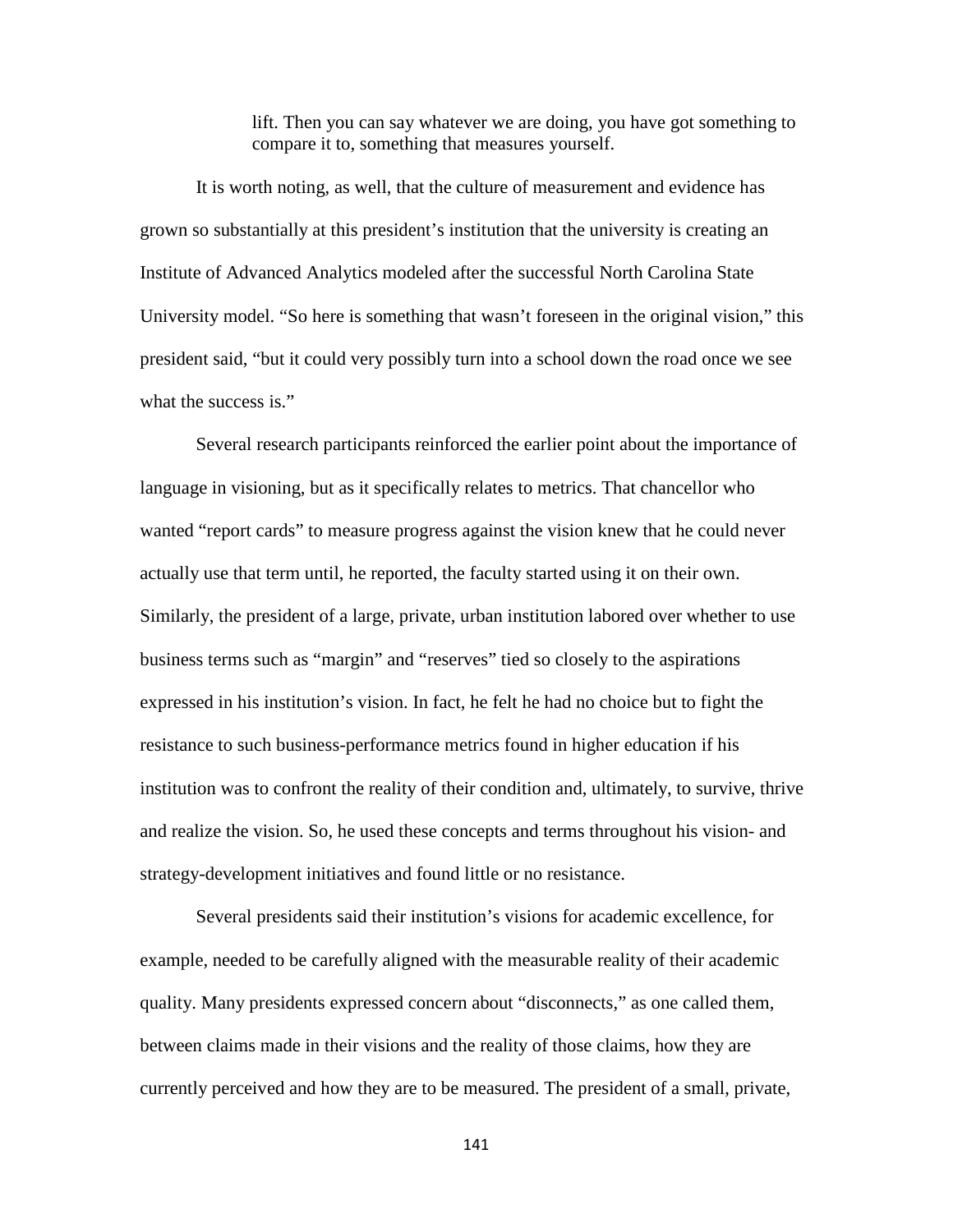suburban university who advocated for the benefits of market research in vision development said about improving his institution's image, "You have to enhance academic rigor if you want to enhance reputation." In his thinking, one cannot know the reality of academic rigor without measuring it nor the perceptions of academic quality without testing them with market research. In this sense, market research results benchmarked over time serve as their own type of metric. He added:

> "I hung tough on the academic rigor issue because research indicated that (his institution) was, in the words of a student blogger, a high school. Too many of our students thought the place was barely better than a high school.

#### *Finding #18 – Aligned vision development with strategic initiatives:* Some

presidents reported linking their vision-development and related strategic-planning efforts to key initiatives such as reaccreditation, capital campaigns or master planning. In some cases, of course, accrediting agencies such as the New England Association of Schools and Colleges (NEASC) require institutions to have strategic plans and have reprimanded colleges and universities for the lack of vision, mission and strategic direction. The president of one university said, for example, that, "NEASC punished us for not having a mission statement." The leader of a small, public, rural institution added that, "The vision totally guided our NEASC work." The leader of a small, private, suburban college said that his institution's vision and strategic plan "was also really germane and exactly what the accreditation agents wanted to see."

Given that all the institutions in this purposeful sample had been struggling  $-$  if not failing – many of the links between vision development and reaccreditation were essential if not required. Still, the presidents in these situations said that the existence of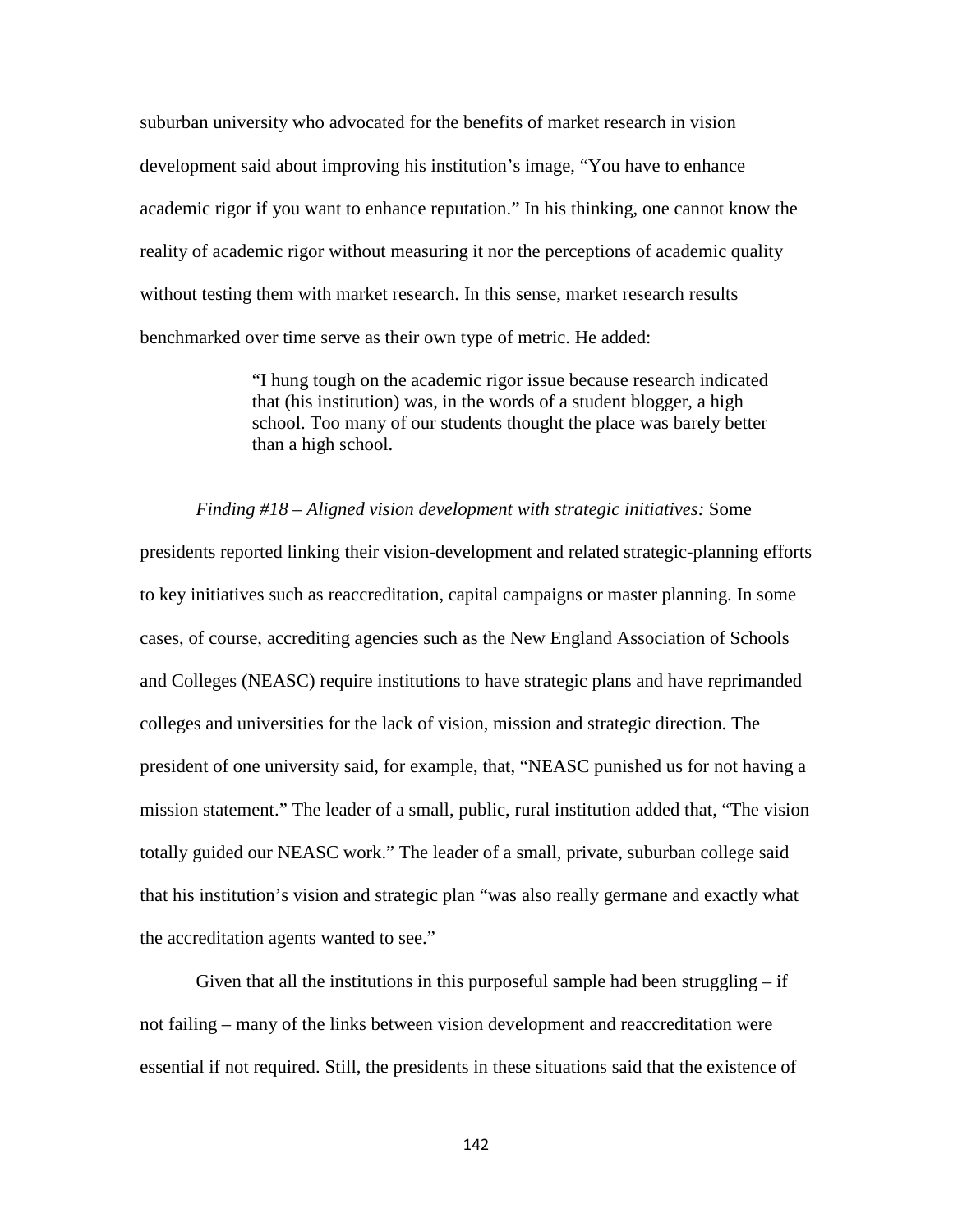the external pressures of reaccreditation focused their visioning efforts and gave them added weight and impetus.

So too, many presidents integrated their visioning work with the development of their capital campaign or master-planning efforts. They said the energy, substance and tone of vision and strategy development helped inform and inspire other key milestones and initiatives. In one case, a president delayed the start of the quiet phase of his capital campaign in order to complete and then integrate the vision into that project. Another president said in this context, "We built our (capital campaign) case statement from the vision."

*Finding #19 – Use the vision in major presidential decision making:* Almost all the presidents said they make substantial use of the vision in their decision-making on key issues such as enrollment and fundraising. Questions on this subject were included in the Interview Guide as an additional means for exploring whether presidents took vision development seriously and deemed these tasks to be important. They did, resoundingly, at least according to their statements as well as their engagement in these questions and body language and tone of voice on the subject. One president virtually leapt out of his chair in response to these questions, perhaps inferring that the researcher had modest doubts about presidents taking visioning seriously. He enthusiastically offered that, "The vision is driving us. It's working. We don't take anything for granted."

The president of a large, private, urban university said in this regard:

I use it (the vision statement) all the time. If you get one thing down, this is it. It's our BHAG. And I tell this same story all the time, but with different data. It keeps it unified and unifying. ….. You can't tire of telling this story. You do so to connect the vision to the reality of people's lives here.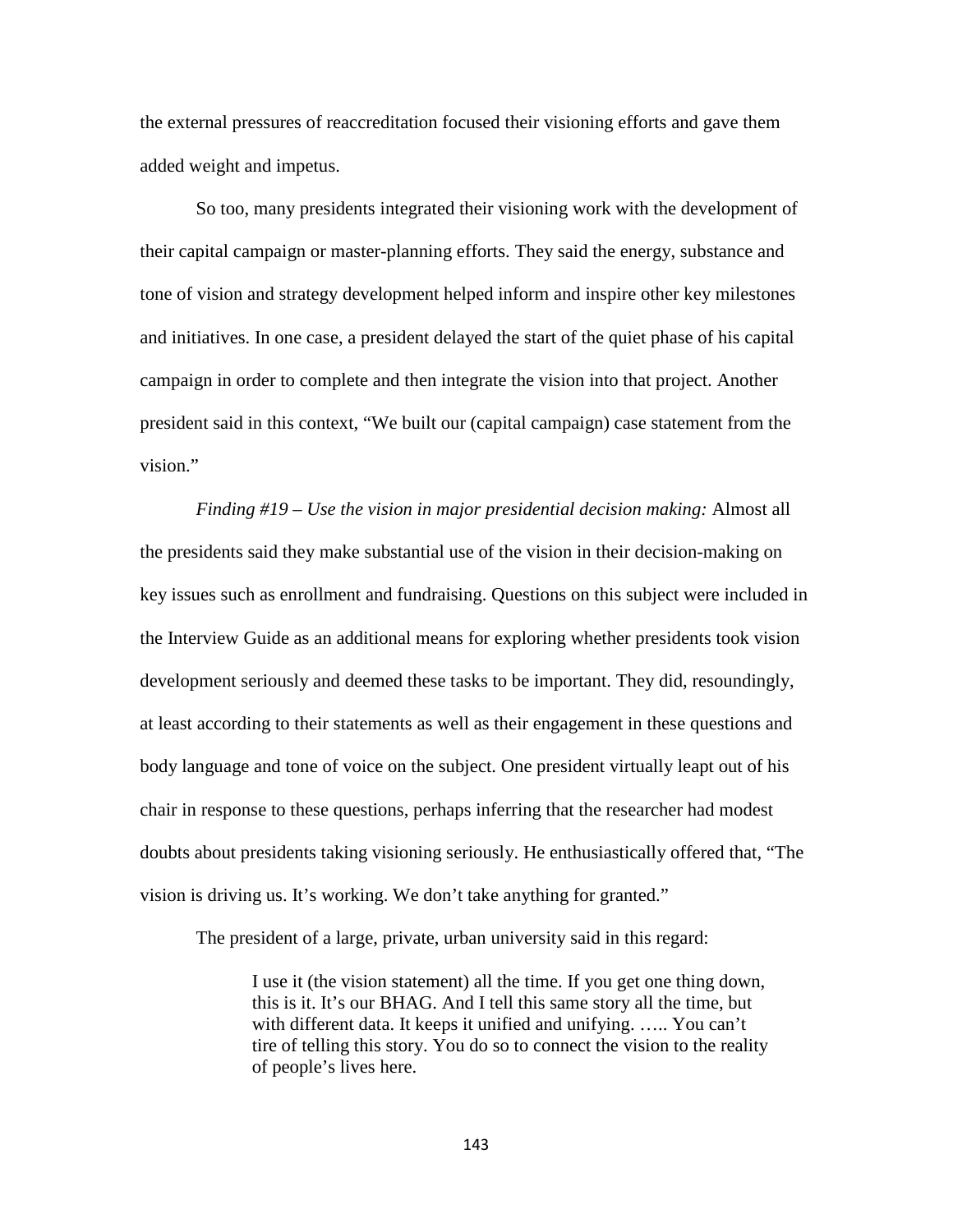A small, private, suburban university vision included "enhancing academic rigor." Their president offered in this context that, with the right buy-in, vision and visionary intent inform and justify what leaders and organizations then choose to do and not to do:

> It's helpful. You get buy-in. ….. Then, it's a very powerful justification for doing the things you need to do next, if it's done right and you have the buy-in. It becomes like the Bible. ….. If it's done in a way that receives wide support from all constituencies and continues to derive benefits to the institution, every step you take thereafter does not have to be revisited, does not have to be thought about again, does not have to be retested. So we have already done that; we have already agreed that we need rigor not only for students but for faculty and staff as well and it was like, yeah, you're right. So how do we encourage that?

The president of a different small, private, suburban institution added, "We were treading water and this was essential because the values are in there to help you decide what to do when decision-making is tough."

The one president who said she is not using her institution's vision as much as she had hoped was also the participant who expressed frustration about not having a strategic plan that connected the vision to measurable outcomes and placed the vision on a specific implementation path, such as the president immediately above said he possessed. It is worth remembering, as well, that she was the only research participant to use an external consultant to run the visioning effort on an operational basis. She regretted the situation and said, "I should be using it more."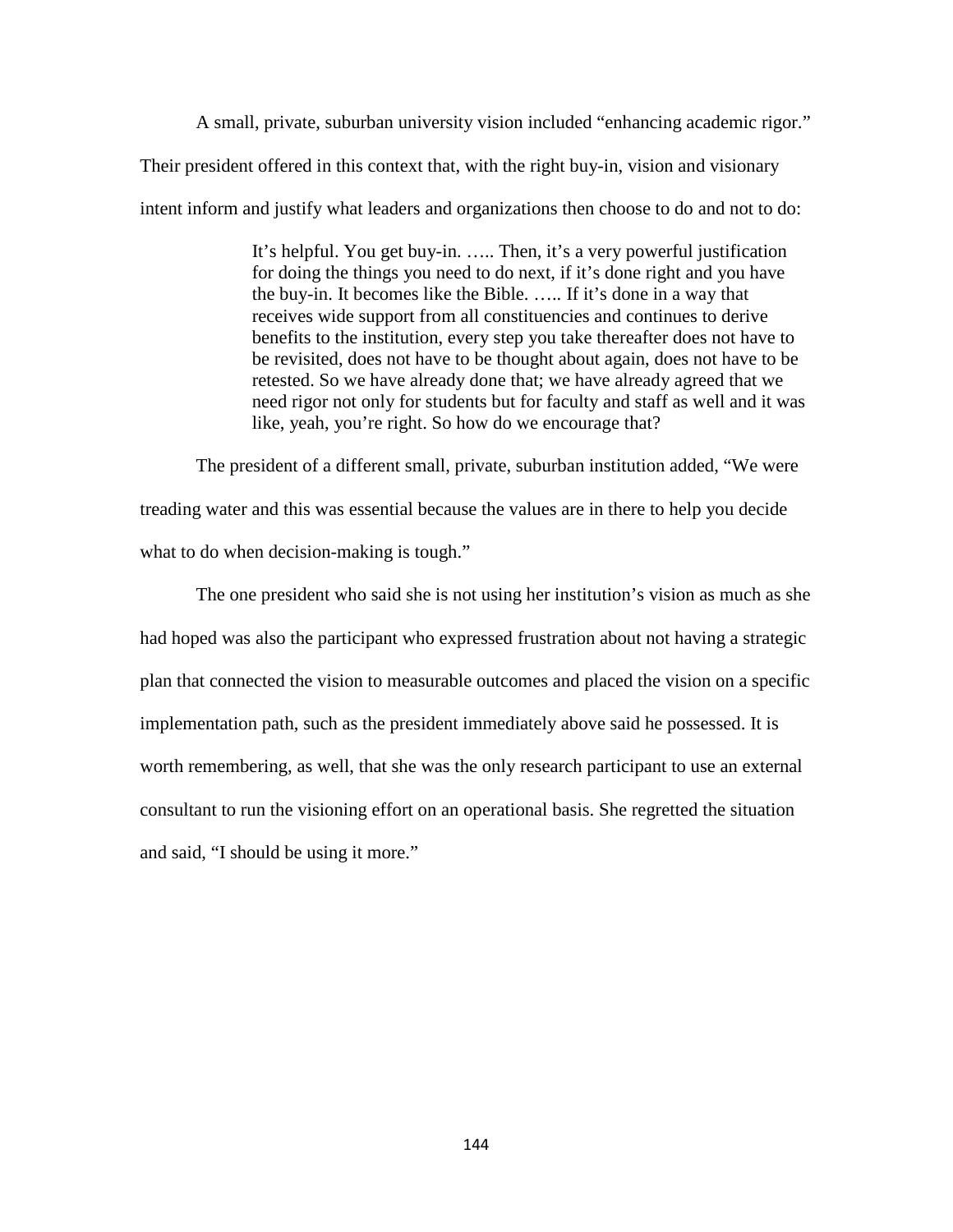### *Research Question #4*

*RQ4.* Do presidents believe their institution's vision should reflect their vision, a broader, inclusive vision incorporating opinions from many of the institution's stakeholders, or a hybrid of these elements?

This question presented some of the most interesting results in the study. In a sense, this fourth research question lies at the heart of the reality and perceptions of presidential roles in vision development. It could be informally summarized as, "Whose vision is it anyway?"

The question generated two primary responses. The first is the role that executive recruiters, boards of trustees, alumni, donors, opinion leaders and even the media play in asking presidents about their vision for the institution during their interviews for the job or at the time their new presidencies are publicly announced. This occurs long in advance of their first day on the job. This was a surprising finding to have emerged from the interviews of its own accord, since it was not raised by the researcher in the questioning. However, it seems to weigh heavily on the minds of these leaders as job finalists and, ultimately, as new presidents.

For example, that president of a large, private, urban university worried that trustees and recruiters are more fascinated by "outward charisma" and "the big vision" as they recruit job candidates than they are in hiring individuals well-equipped to manage large, complex organizations. Some presidents added that being seen as already possessing a vision prior to the start of employment can have deleterious implications for how the vision and visioning processes are regarded by leadership teams and stakeholders when the new president actually starts his or her job.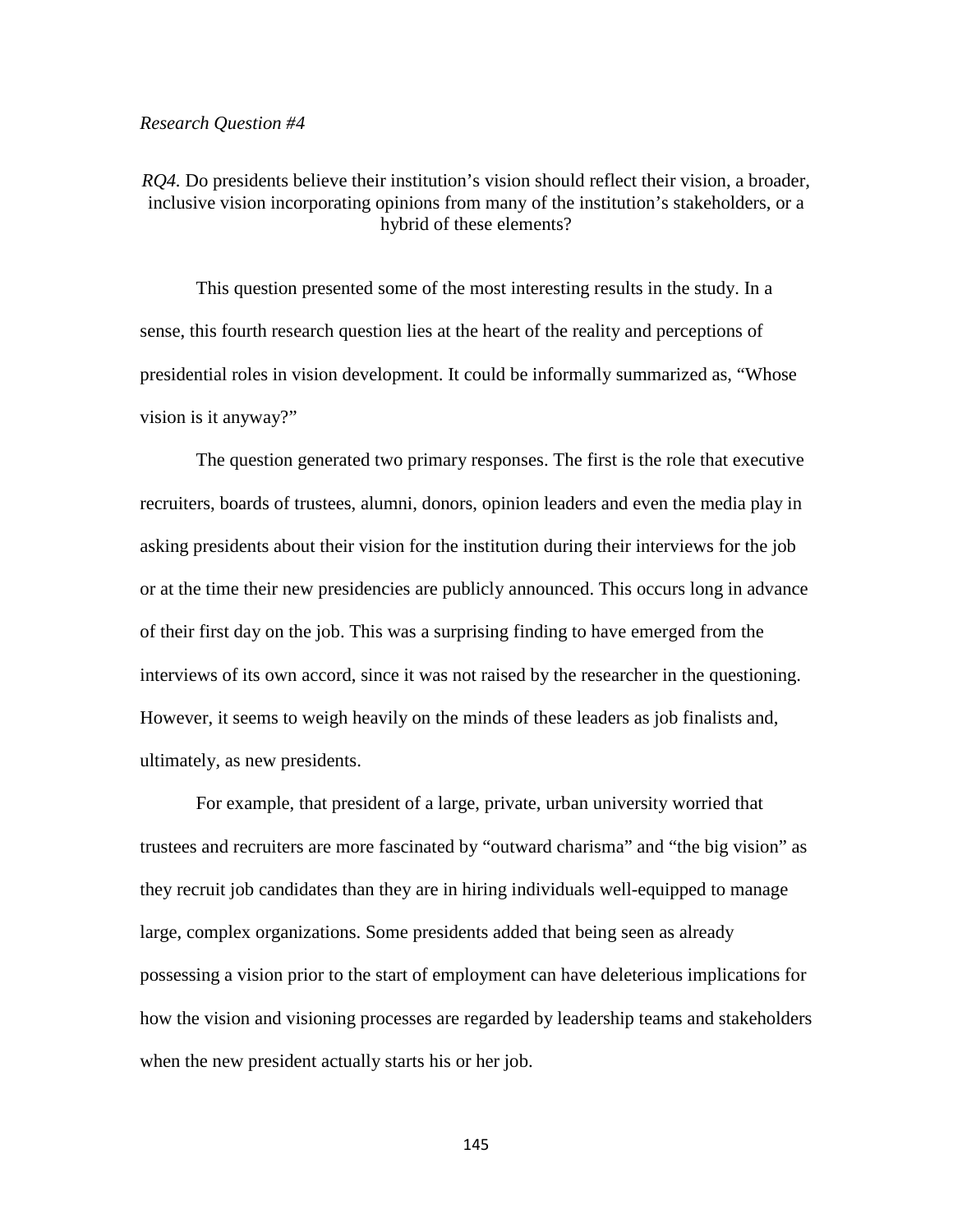The second finding concerns whether presidents believe the institutional vision should largely or exclusively be their vision or some blend of their vision with visions offered by other stakeholders. A related and essential question becomes how best to create what appears to be a community vision whether the vision is born of a broader consensus or, in fact, largely that of the president?

*Finding #20: Managed expectations to have a vision during the presidential search:* Several presidents raised the critically important issue of having been repeatedly asked for their vision of the institution before, during and after their job interviews and long before the official start of their tenures. The presidents said they developed what one described as "coping mechanisms" for dealing with a question and expectation that another research participant said was "unwarranted" before they were selected for the position let alone had the opportunity to hear from their new leadership teams and stakeholders. In some presidents' views, this phenomenon worked against the benefits of an open, transparent and inclusive vision-development process discussed throughout this chapter.

There were two primary points of view expressed here. On the one hand, most presidents who spoke about this issue believed they were forced to offer fairly welldeveloped visions for their institutions during their job interviews because they would not otherwise have gotten the job. Many of them said they had to expect the question from recruiters and board members, so they prepared accordingly. The chancellor of a medium-size, public, urban university said:

> It's the process by which presidents are recruited. You know frankly I think before you go into a search committee for a presidential search you have to have a vision. ….. I spent five weeks talking to a lot of people, reading a lot and preparing for the interview at which time I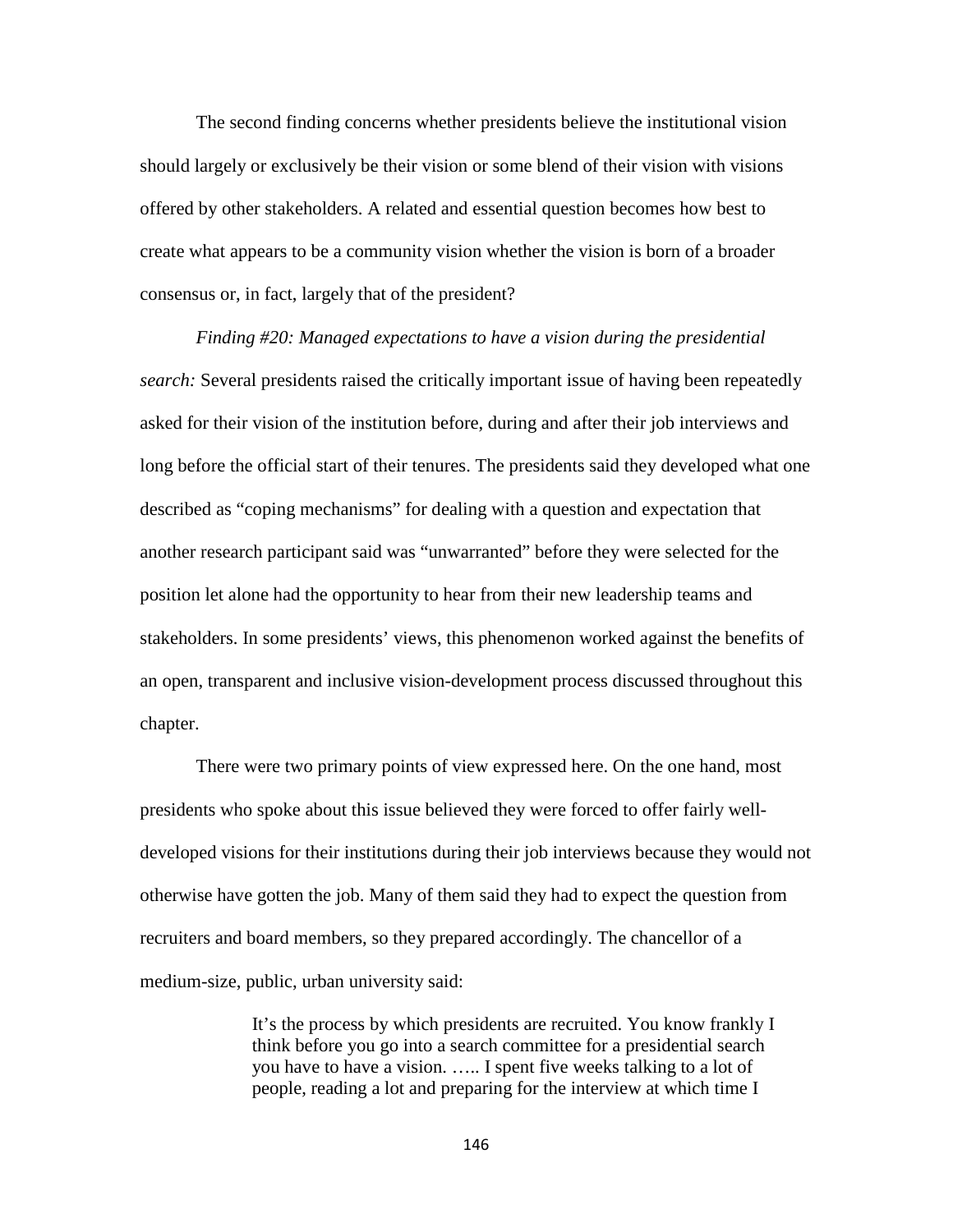developed a vision, but it wasn't a strategic plan. I developed a vision of what (his institution) needed, you know, for the next decade and I think that articulation of that vision to the search committee and then to the president of the system at the time resulted in me getting the job.

On the other hand, the president of a small, private, suburban college who came to his assignment from the business world said he resisted expectations for a "fully cooked" vision prior to assuming his position. He thought doing so was presumptuous on his part and that it would have a negative impact on his leadership team and stakeholders, whom he wanted to engage in an authentic collaboration around vision-development.

Instead, when pressed for a vision by trustees as he was interviewing for the position and once he accepted the position, and in contrast to the majority of presidents here who believed they needed to state their vision in advance of assuming office, he refrained from doing so:

> When I was being interviewed to be the president here, before I had been hired and when I first started, the most common question I got was, what is your vision for the college? And I refused to answer that question. I said the vision for the future of the college has to be the community's vision and not mine. To ask the most ignorant person in the room to state or create the vision for the organization will be inappropriate and dysfunctional. ….. I knew how to do strategic planning, but in terms of this college, what I knew about it was nothing and probably a lot of what I thought I knew was incorrect. And so every day, somebody asked me that question, reporters, people inside, people outside and I stuck to my guns. And I said, when we developed the plan and the day the board approved it, I stood up and said, 'Thank you for doing that because now I can answer the question that everybody asked me every day.'

One president reinforced the need to decline introducing a vision prematurely, especially under challenging circumstances. In interviewing for the presidency, she told board members at her failing institution that, "We have more important fish to fry" and, "We might not need a vision and strategy if we don't solve these financial problems." In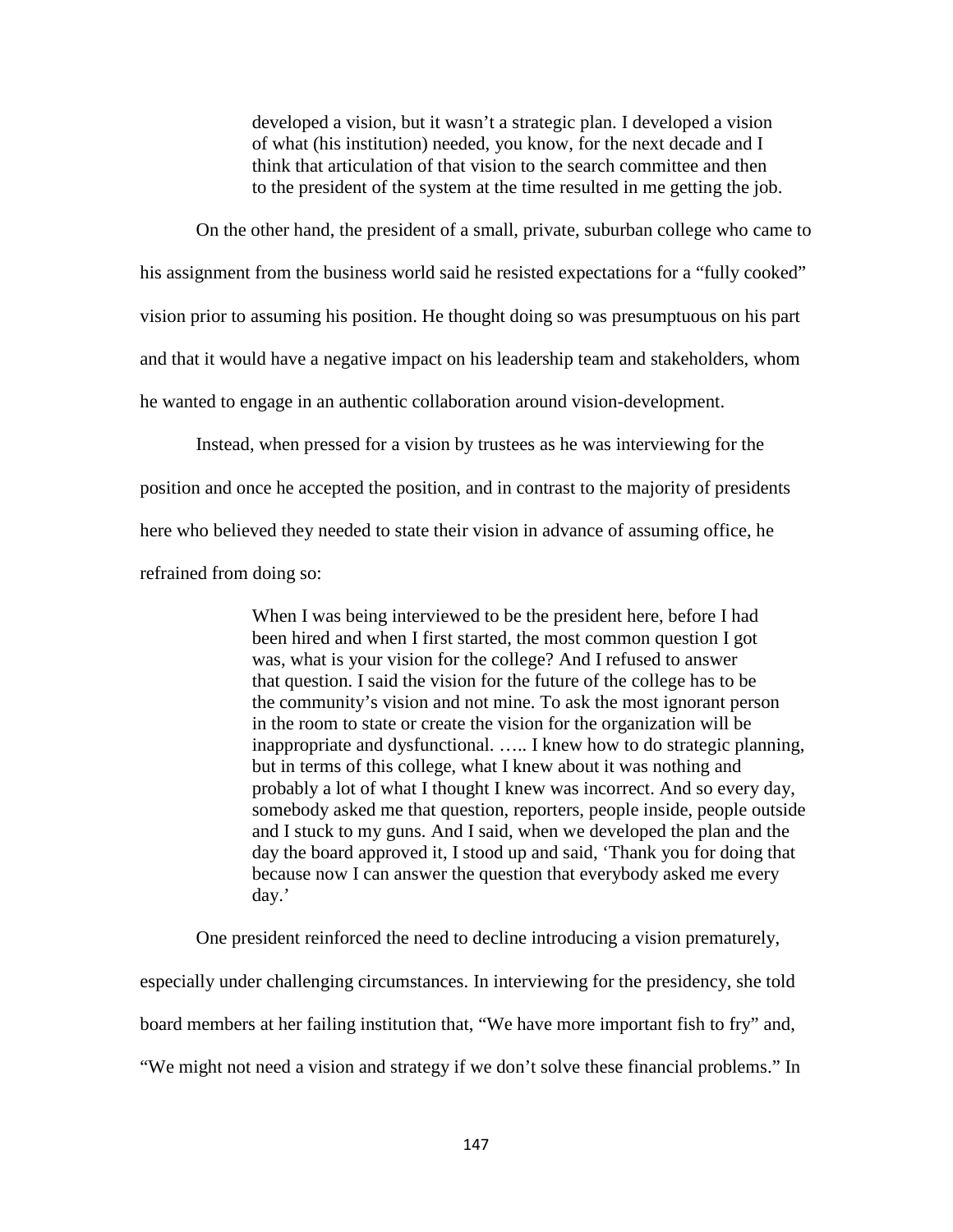this case, context gave her the freedom to be honest with vision-seeking board members and to offer such candor successfully. She saw her job as helping to save the institution and to prepare it to envision its future from a position of relative strength.

In general, presidents seemed to have generated considerable momentum around personal visions for their new institutions as a result of the recruitment process. The vast majority of presidents offered some form of espoused vision at the hiring stage, because they were asked to do so and because they felt they had no choice. These research participants were then left with the question of what they did with those personal visions as they entered their organizations and whether and how tightly they held onto them through community-based vision-development and strategic-planning processes.

*Finding #21 – Developed top-down vision while engineering bottoms-up buy-in:*  A majority of the presidents said their institution's formal vision was largely or exclusively their own. Many of them added, however, that they knew it was imperative to move their personal visionary intent through their teams and stakeholders in broad-based, collaborative processes in order for their visions to receive the needed buy in and earn the chance to be implemented and achieved. One can reasonably speculate that some or even a majority of the research participants enacted participatory leadership styles for the process of vision development and subsequent strategic planning – whether they believed in it or not – of necessity and in order to enact their versions of institutional vision.

A few presidents did encourage their institution's visions (and vision statements) to "bubble up" from "the grassroots," to use one participant's terms. They did not want to impose top-down visions on their communities. One of them said, in sharp contrast to the prevailing tendency in this finding for strong visions arrived at by presidents early (or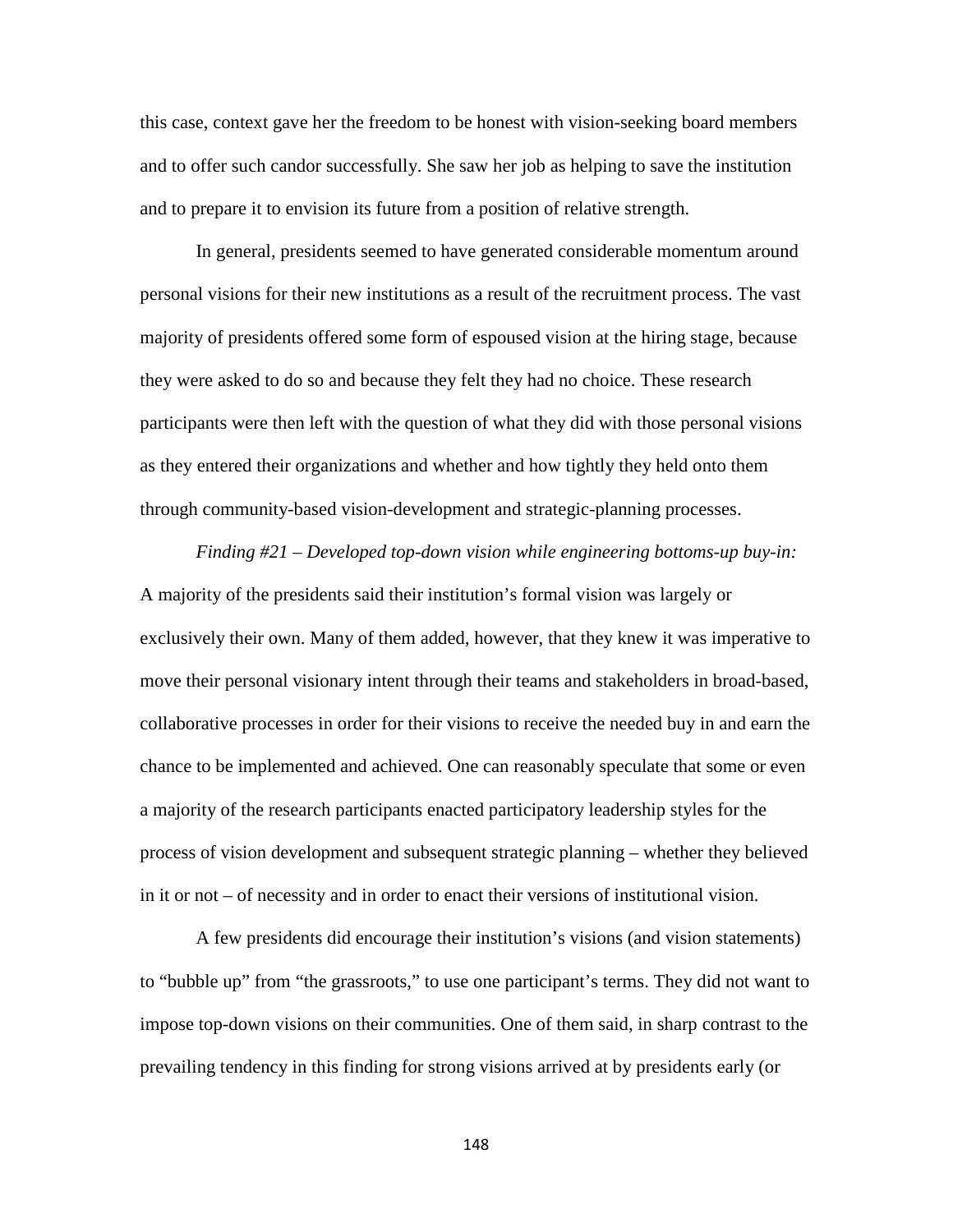even before) their tenures, "Presidents kill institutions when they presume to have all the answers." The leader of a small, private, rural institution buttressed this point of view, at least in part:

> I have heard many people talk about it. I have seen it myself, when a new president comes on board, they do want to hit the ground running. But you have to be careful not to foist some vision that you had coming to the door that maybe doesn't graft itself in the way it should to the institutional culture. So, I think ultimately the vision does reside at the presidential level, but the president has responsibility to understand the mission and the culture of the institution to make the wisest decision and that vision isn't just autonomous, it comes as a result of hearing a lot of voices. You can kind of absorb a lot of ideas and opinions coming up and I think graft an idea with your own creativity, but it has to be organic.

As is known from an earlier finding, one president even wrote her institution's vision statement after the strategic planning was undertaken by a large task force. She then routinely and publicly pointed to the final vision statement as the result of her community's collaborative efforts, despite the fact that she wrote it. Again, these views and approaches were in the minority among the research participants.

Nonetheless, most of the presidents indicated that they created a vision more unilaterally from the top down and then sought to achieve the desired buy-in for – and improvements in – the vision more communally as their strategic-planning processes rolled out. Where hybrid visions emerged for these top-down leaders, and in response to the "hybrid" aspect of Research Question #4, it seems to have taken the form a president's vision coupled with his or her community's strategic plan for achieving that vision in most (but not all) cases here. Indeed, the presidents who were more top-down in their approach to visioning seemed much more communal in their approach to the subsequent strategic planning, perhaps because they knew this was the only way to see their visions enacted.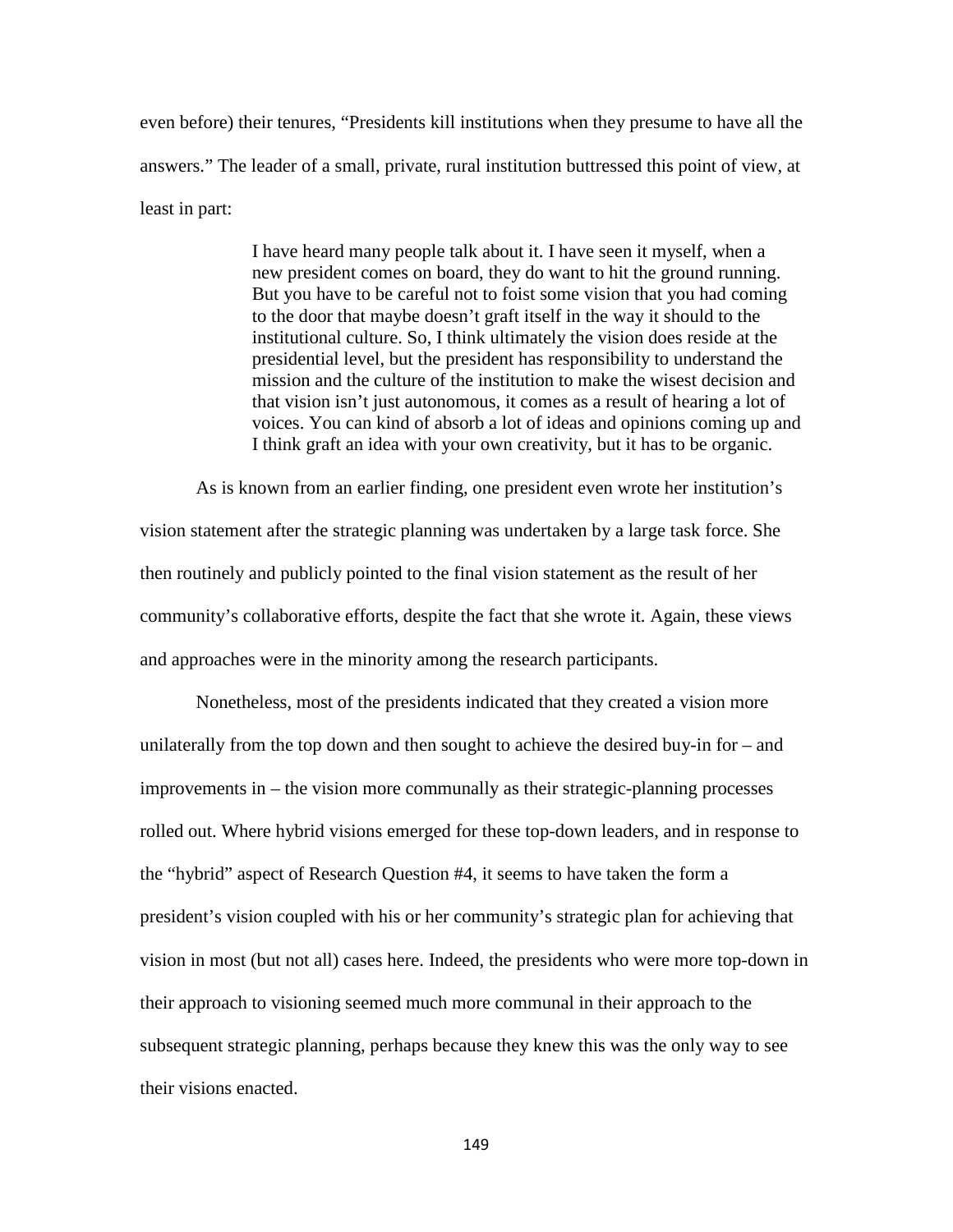The presidents with top-down visions in mind were very concerned about the

optics. They did not want to be seen as having pre-set, top-down visions and forcing them

onto their communities. Therefore, they were eager to engage in collaborative processes

that incorporated large numbers of people into the socialization of their visions

throughout their organizations and the communal development of strategic plans for

implementing the vision. One president said:

It (the vision) was my idea, but we needed to make it look like others' ideas. People want the grassroots, okay, but they need the president to lead.

The president of a large, private, urban university said his institution's vision did

not roll out as his vision, though it generally was his vision:

The trustees know it's my plan and they're my bosses. It's good they know that. I think the deans know the role I played. But overall, trying to sell the plan across the university was done by the provost. It was done by people from the committee. I did it at faculty assembly, which I chair, and in a couple of other places, but the idea was not put my face on it. I continually said that the huge challenge for this university was to get the president's face off the university, which (his predecessor) had stamped.

The chancellor of a medium-size, public, urban university underscored the

difficulty in balancing the tension between expectations for visionary leadership on the president's part and equally pressing expectations to practice shared leadership in which the vision is crafted collaboratively. He echoed the sentiments of the presidents above in saying, "I can't be seen as building the vision. It's my vision, yes, but it's not something I was forcing on the faculty. I'm very sensitive to that.

The president of a small, private, urban university spoke similarly in this regard:

I had these things (elements of the vision) in mind and this was an opportunity to put it all together. The truth of it all is that I laid it out. ….. I was very concerned that this was positioned as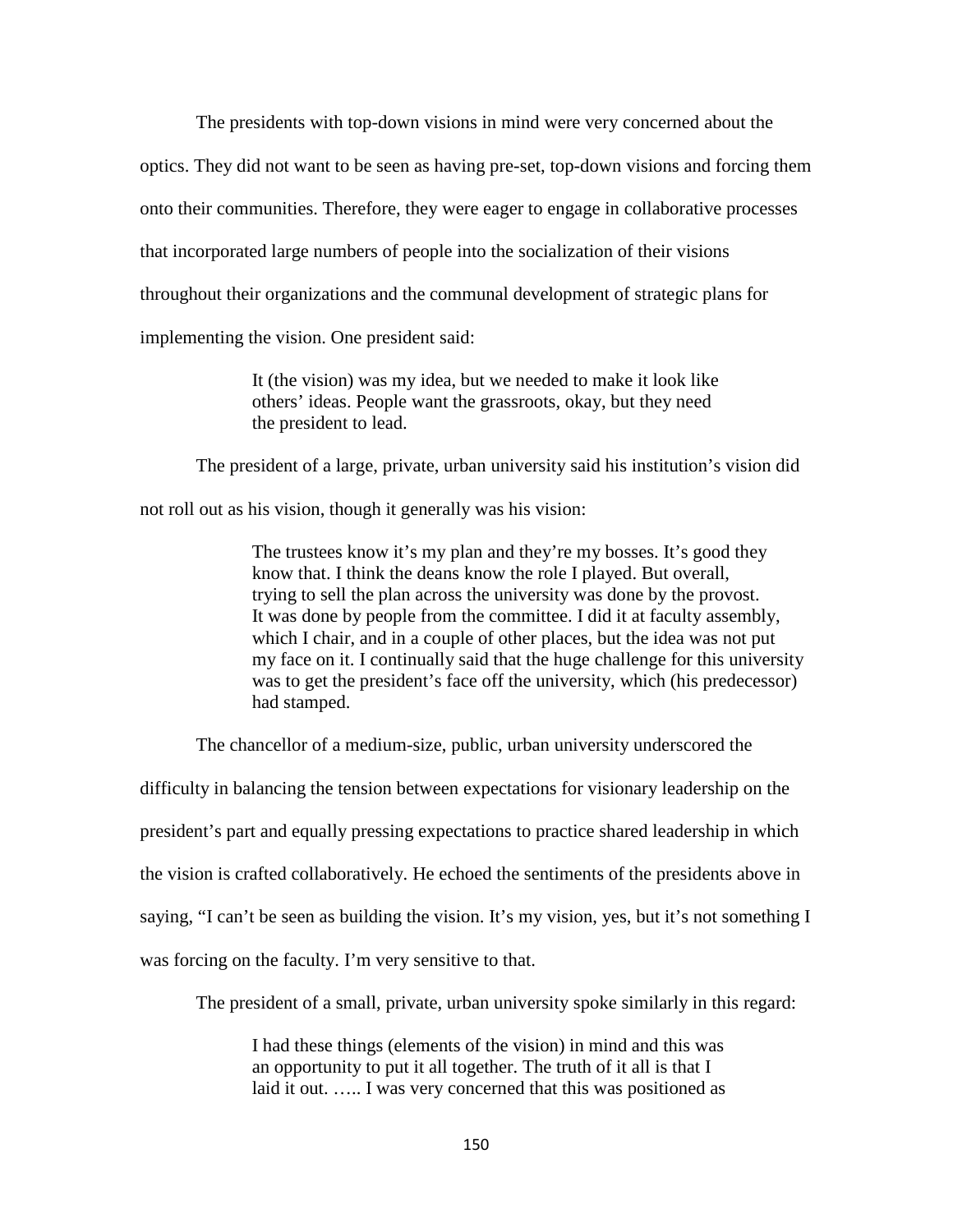my vision. ….. We knew we had to vet it and legitimize it with the community so that it would work. ….. It being seen as my vision went away because of the process.

The president of a small, private, suburban college said some of his colleagues and key stakeholders wanted him to develop the vision because they were impatient with inclusive processes and suspicious of consensus-driven visions:

> They just hate process. You know, it fuels a little Jim Jones, you know, like drinking the Kool-Aid. It's forced conformity, because you are deciding all this by consensus.

Several presidents discussed the risks and benefits of advocating for personally derived visions that might be too bold and, therefore, not likely to be successfully introduced and enabled through their institutions because they would seem to be imposed from the top and too ambitious. That same president (immediately above) liked the boldness of his vision, believed it motivated his community, but then admitted to some

degree of retrospective naiveté in its scope and feasibility.

Our vision was a stretch. ….. The vision is your imagined future and unless you have an imagined future that you can believe in, you can't have hope. And if you don't have hope, you can't motivate them and so it's been amazing. ….. It reminded me of the computer HAL in *2001*  (*A Space Odyssey*). After a while, it created itself, it took on its own energy and it continues to release imagination and creativity.

When asked whether he worried about the boldness of his vision in terms of its feasibility, this president added, "No. I should have, had I been a brighter person." Ironically, his professed naiveté over the plausibility of his own vision points to issues raised in Finding #11 about presidents' fiduciary roles in protecting their institutions against misguided ambition – potentially even their own, in this case.

This is why one of the small number of presidents in the study who did not offer their own vision and, instead, let it emerge from the process worried both about imposing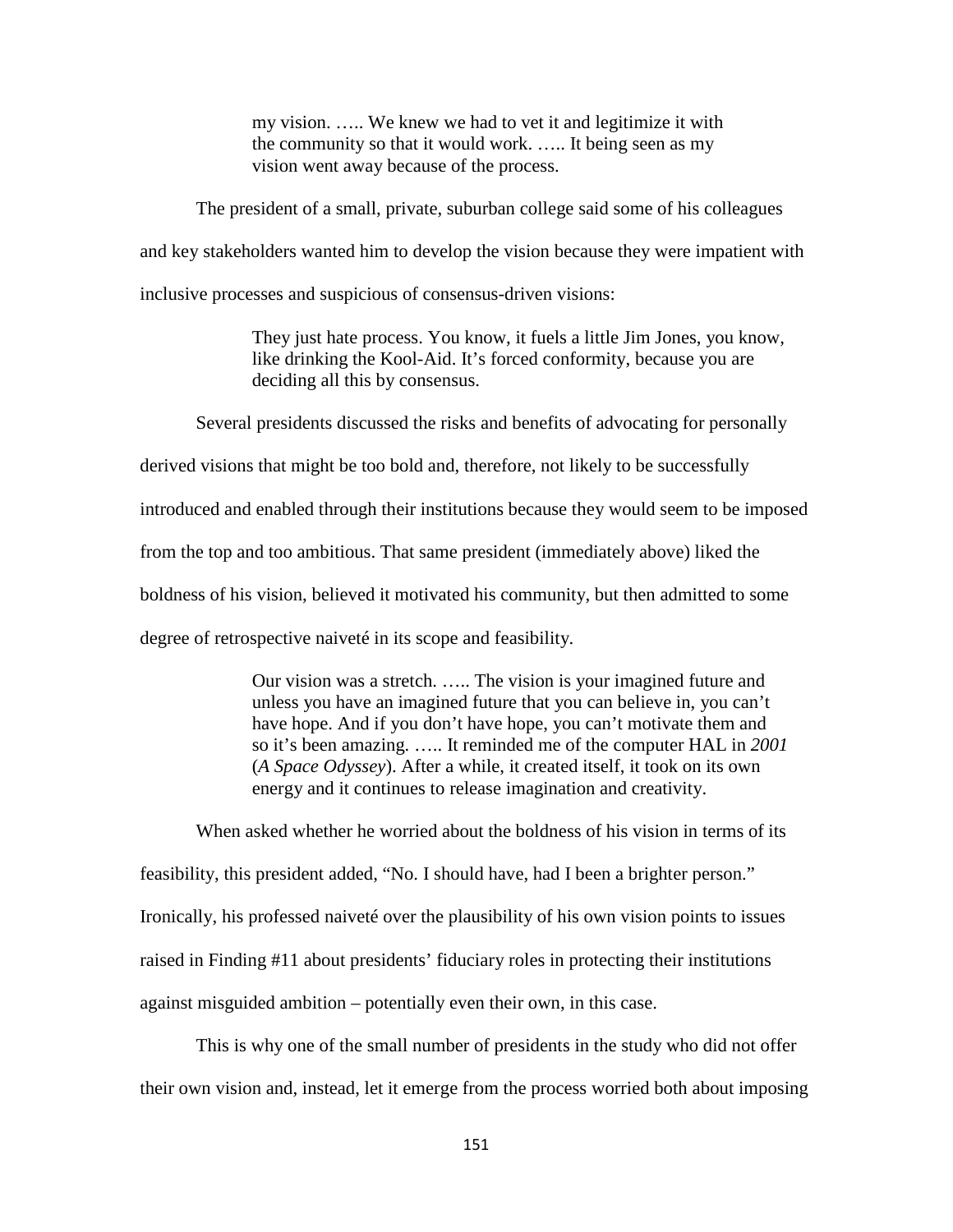her vision on the organization as well as what she deemed to be the unnecessary grandness of a vision:

> This was hardly the opportunity for a sweeping vision. I walked into a place that didn't believe in itself. ….. Sweeping visions can only get you in trouble. We just needed to get everyone on the same page. The whole notion of grand, sweeping visions that a president has is dangerous. This is not my vision. It's our vision. ..... I would never stand in front of a group of people and say, 'I have a vision.' The shared governance model is the only way it works. ….. We all appear to be rowing in the same direction now. I helped set that up, but I didn't do it.

These two schools of thought contrast sharply with one another. The tendency of a majority of the presidents in this study might be characterized as "My Vision/Bold Vision /Engineer the Buy In" and the minority perspective might be labeled "Our Vision/Reasonable Vision/Buy-In Takes Care of Itself." Leaders in each of these two generalized categories seemed to have approached the vision-development process with what they perceived to be the best interests of their institutions as well as the values and approaches that made them successful and earned them their presidencies.

For example, the last two presidents referenced above sought to save, build and grow their troubled institutions. In this first case, the president promulgated a bold vision that he believed played a critical role in his university's turnaround and transformation. In the second case, however, the president refrained from developing a personal vision and resisted an especially bold vision as her institution sought to recover because she feared it would thwart their turnaround and damage her credibility.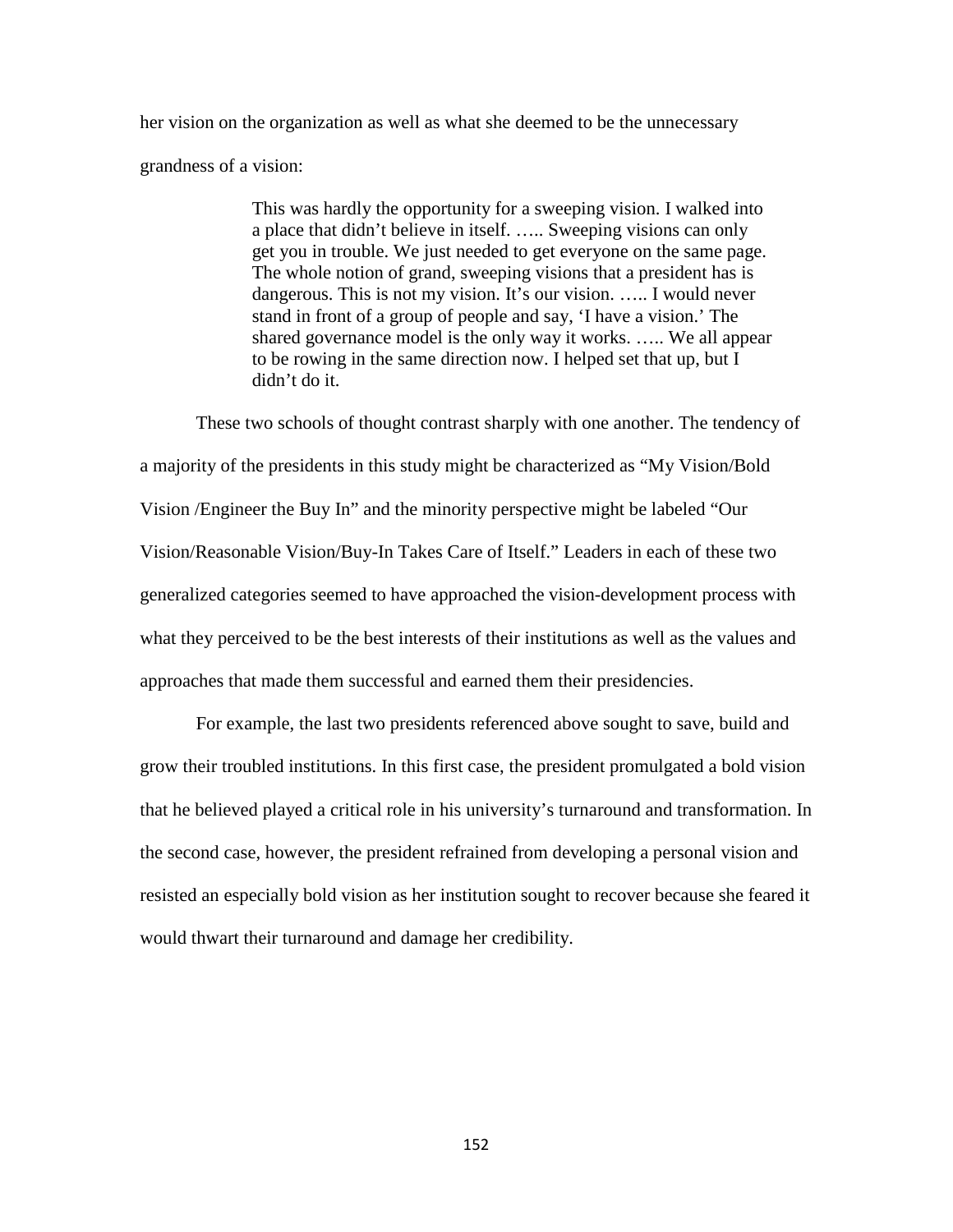## *Chapter Four Summary*

Twenty-one separate but integrated findings emerged from in-depth interviews with 10 college and university presidents about their roles in institutional vision development. The findings described in this chapter are organized into four categories in response to each of the four research questions. These include what were described above as seven operating modalities relating to how presidents organize and prepare for vision development, 2) five specific presidential roles in visioning, 3) seven role-based presidential success factors across the entire process of vision development and 4) two substantive issues concerning balancing ownership of a vision between presidents and their communities.

In terms of this last specific "balancing" consideration – and this chapter explored many different types of balancing acts presidents confront – a majority of the research participants in this study designed visions of their institutions that were largely or exclusively their own. On the other hand, these presidents understood the risks of being seen as driving their personal visions through vision-development and related strategicplanning processes occurring in a shared-governance environment. So, with some irony, it seems they embarked on inclusive, community-wide visioning and planning initiatives because doing so was deemed the best way to achieve buy-in for their own personal visions. They otherwise let their communities exert much greater influence on the specific tenets of strategic planning once the vision was generally developed.

Of these 21 findings, five emerge as most important:

1. First comes the decision presidents make as to whether they choose to lead the visioning process themselves on a day-to-day basis or delegate that operational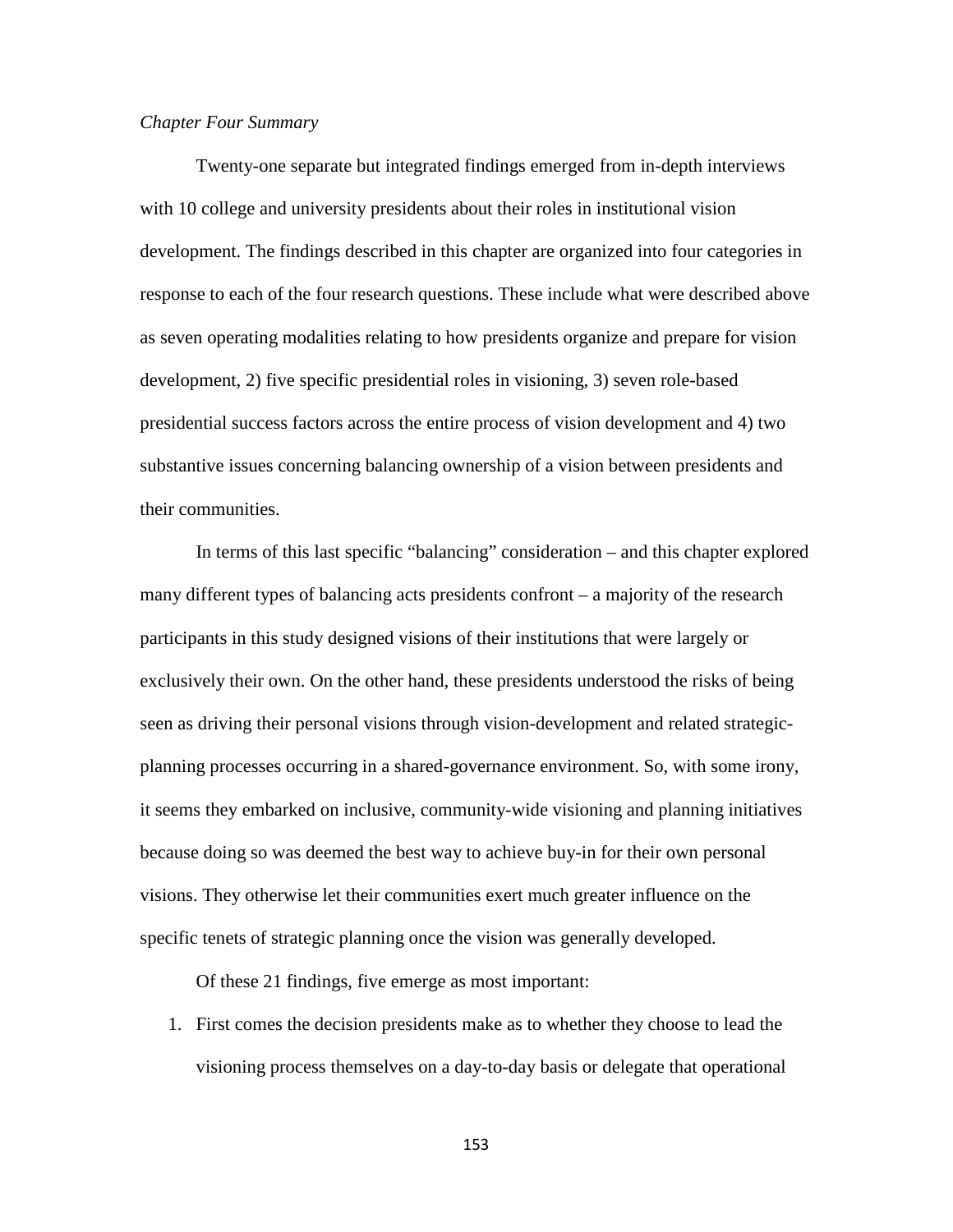duty to others (Finding #2). In this context, there are risks of both under- and over-delegating. This is the stage at which presidents signal the intensity of their involvement in the process and, given those choices, risk becoming too distant from it or too controlling of it. As will be reviewed in the next chapter, this study calls for presidents to be more rather than less involved in the operational dynamics of vision development, but to exercise caution in modulating their engagement so as not to be overbearing and silencing of others' opinions.

- 2. Next comes the relationship between encouraging creativity among staffs and stakeholders engaged in vision development (Finding #10) and balancing such ambition with realism and financial prudence (Finding #11). This relationship pits the challenge of asking people to stretch their thinking beyond business-as-usual boundaries with the requirement to exercise fiduciary responsibility. The view advanced in the next chapter is that there are very few times staffs and stakeholders are given permission to think big and to dream. Vision development is one of them. That opportunity should be encouraged, but presidents should remain vigilant about detecting, intercepting and modifying draft visions or inputs to vision that do not meet minimum standards of logic and feasibility – carefully and as early as possible.
- 3. Finally, Findings #20 and #21 speak directly to the most important question in this study – whose vision is it anyway? As it turns out, presidents are asked for their visions of the institutions they would like to lead during the job-recruitment process. How they respond to this question and manage the expectations it raises affects both their job prospects as well as how, in a system of shared governance,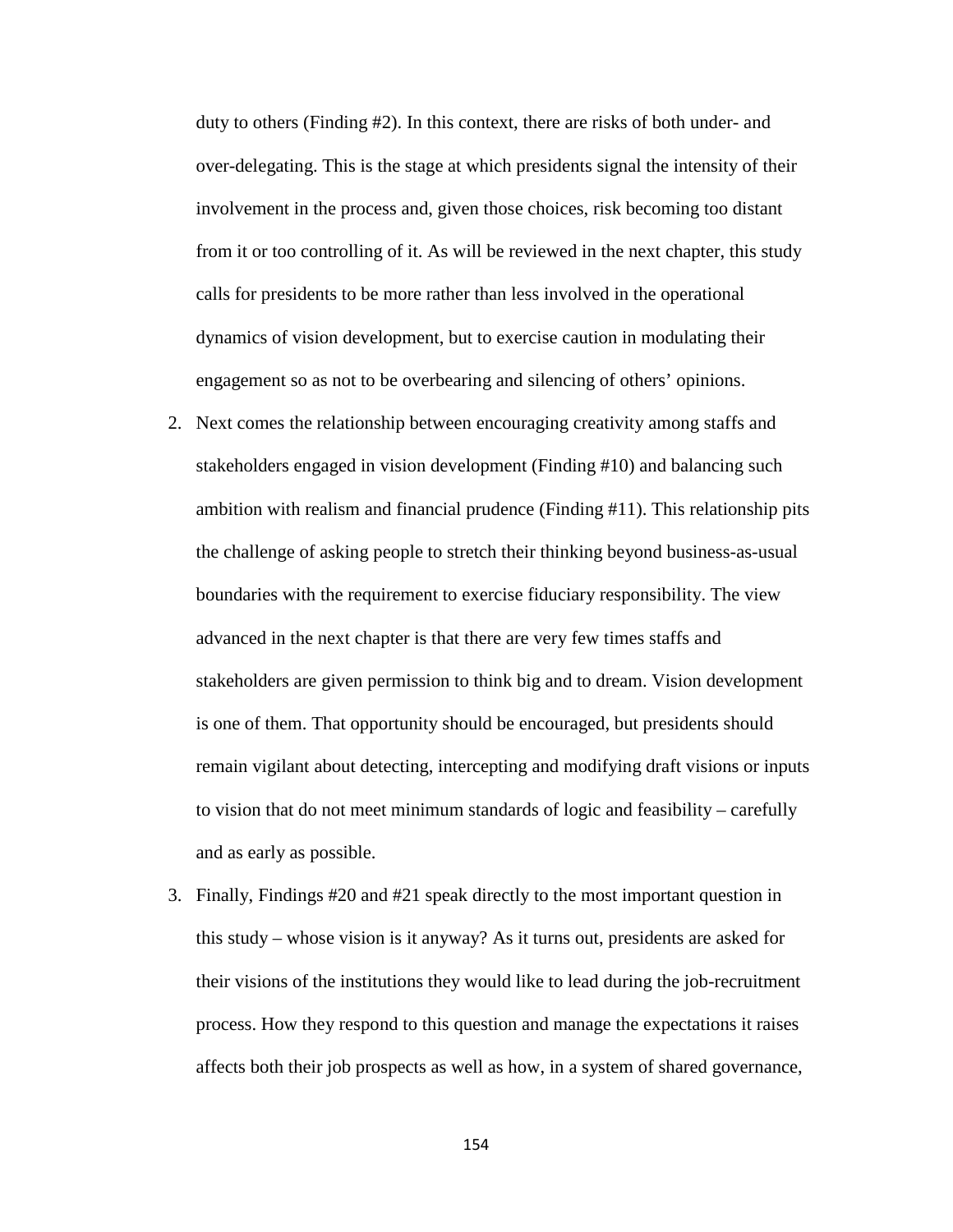they and others internally will view the vision-development process and participate in it. A blueprint for managing this question is offered in the next chapter. In general, a majority of the presidents in this study developed the outline of their visions exclusively or with limited participation of others – often buoyed by expectations during the job recruitment to have a specific and early vision in the first place. This phenomenon is explored more deeply in Chapter Five.

## *Summary by Areas of Convergence and Divergence*

A broad resummarization of Chapter Four is also presented here, undertaken in two parts. The first part covers findings where there exists consensus or at least reasonable convergence among the presidents about best practices in vision development. The second component reviews areas of divergence where presidents disagree with one another about best practices, based on personal opinions, value systems, experiences and institutional contexts.

The convergent findings where presidents shared unanimous opinion include:

- 1. *Highest Leadership Priority*: Presidents stated that vision development and the strategic-planning activities of visionary intent were very important to them and ranked among their highest leadership priorities.
- 2. *Formal Leadership of Visioning*: Participants led their vision-development and, where applicable, related strategic-planning initiatives on a formal, titular basis.
- 3. *Trustees Most Important*: All of them said or implied that their boards of trustees were their most important stakeholder audience in terms of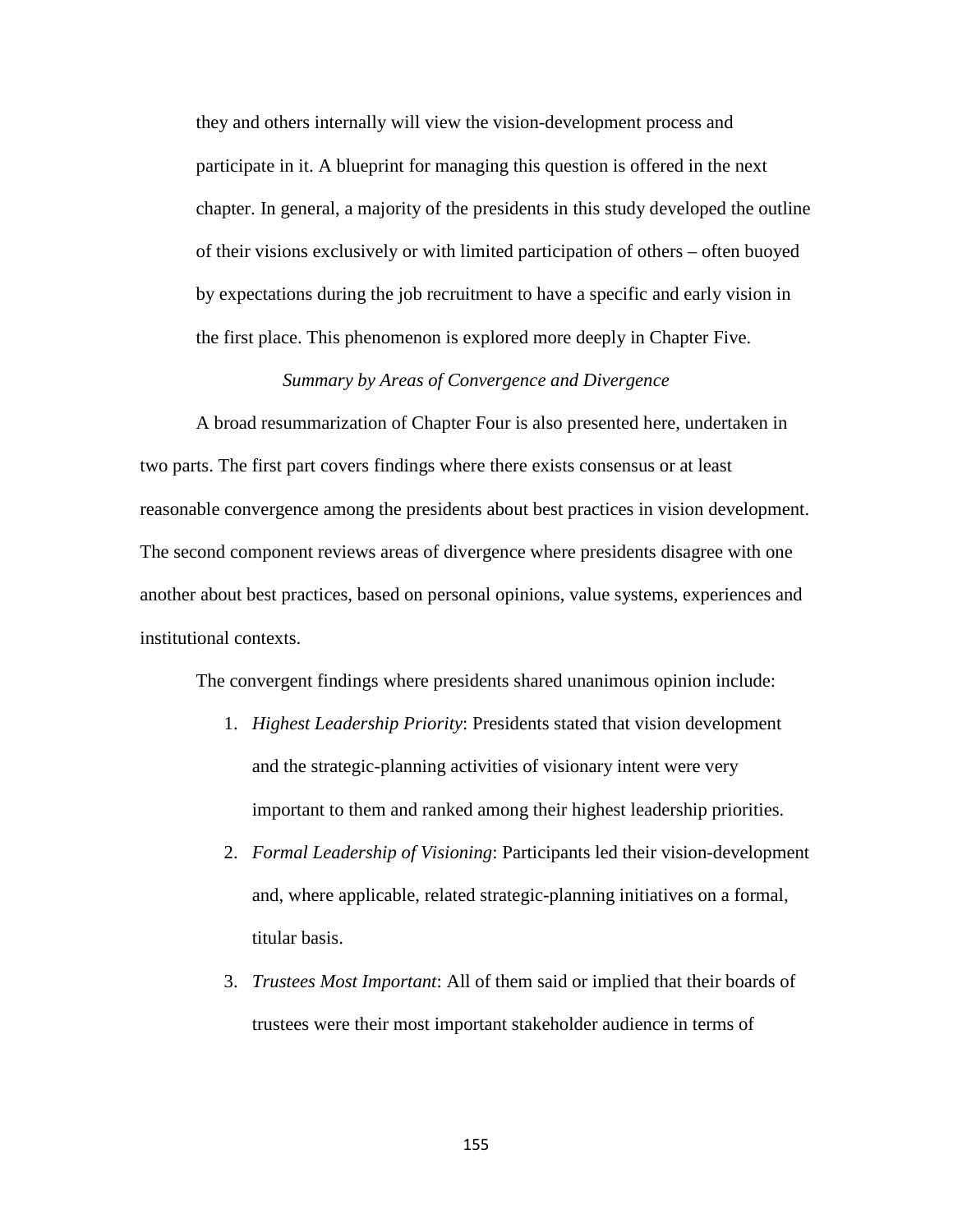developing institutional vision and that their boards required extremely careful and delicate management, for a variety of reasons.

- 4. *Inclusion Advocates:* They underscored the importance of their role in encouraging inclusion in the vision-development process as well as in being seen as advocating for inclusion.
- 5. *Personal Experience and Expertise*: Presidents believed their own experience and expertise were the most important factors in preparing them to lead vision-development and related strategic-planning work, although many other factors and techniques animated their engagement in and preparation for visioning.
- 6. *Varied Language and Semantic Issues*: Participants commented on the importance of language in successful vision development, though they raised many different points here from the need to define specific terms in their vision statements, e.g., premier, academic excellence or in their visioning processes, e.g., vision, mission, objectives, etc.

Areas with relatively convergent opinion where many or most research participants also agreed include:

- 7. *Relevant to Decision Making*: Most presidents said they make substantial use of the vision in their decision-making in enrollment management and fundraising.
- 8. *Integration with Strategic Planning*: Most of them incorporated vision development into their overall strategic-planning initiatives, often addressed at or near the start of such work.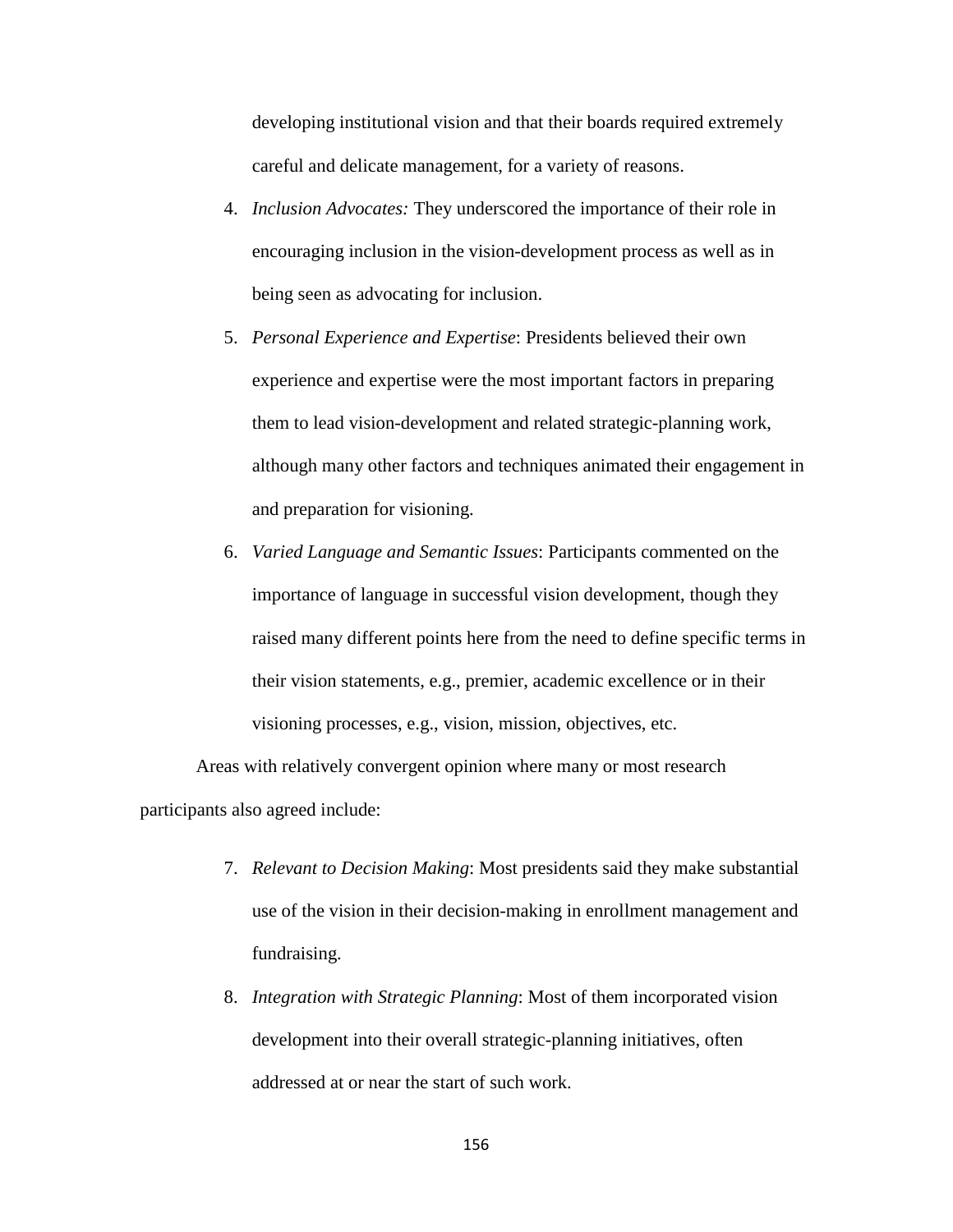- 9. *Creativity Desires and Fiduciary Responsibilities*: Some presidents said they encouraged their visioning participants to be creative and ambitious in their vision-development work while, at the same time, they said they felt the need to protect their institutions against misguided ambition and excessive creativity.
- 10. *Accountability and Urgency:* Many presidents emphasized their essential roles in driving the vision-development process, holding people accountable for results and cultivating a sense of urgency.
- 11. *Role of Context*: Many research participants addressed the critical need to understand the specific cultural, political, historical and operational contexts of their institutions prior to undertaking vision development, including the dynamics of whom they succeeded as president.
- 12. *Necessary Tone Setting*: Some of them stressed the need to set a positive, open and even-handed tone in their visioning processes and to model that behavior.
- 13. *Measurable Orientation*: Many participants spoke of the importance of connecting their institutions' strategic-planning objectives, commitments and priorities to measurable outcomes, but did not argue for attaching specific metrics to the overall vision or vision statements themselves. In this sense, vision derives strategy and strategy then requires measurability.

An interesting third area of convergent opinion relates to what seem to be important practices that were nonetheless raised by only one or two presidents: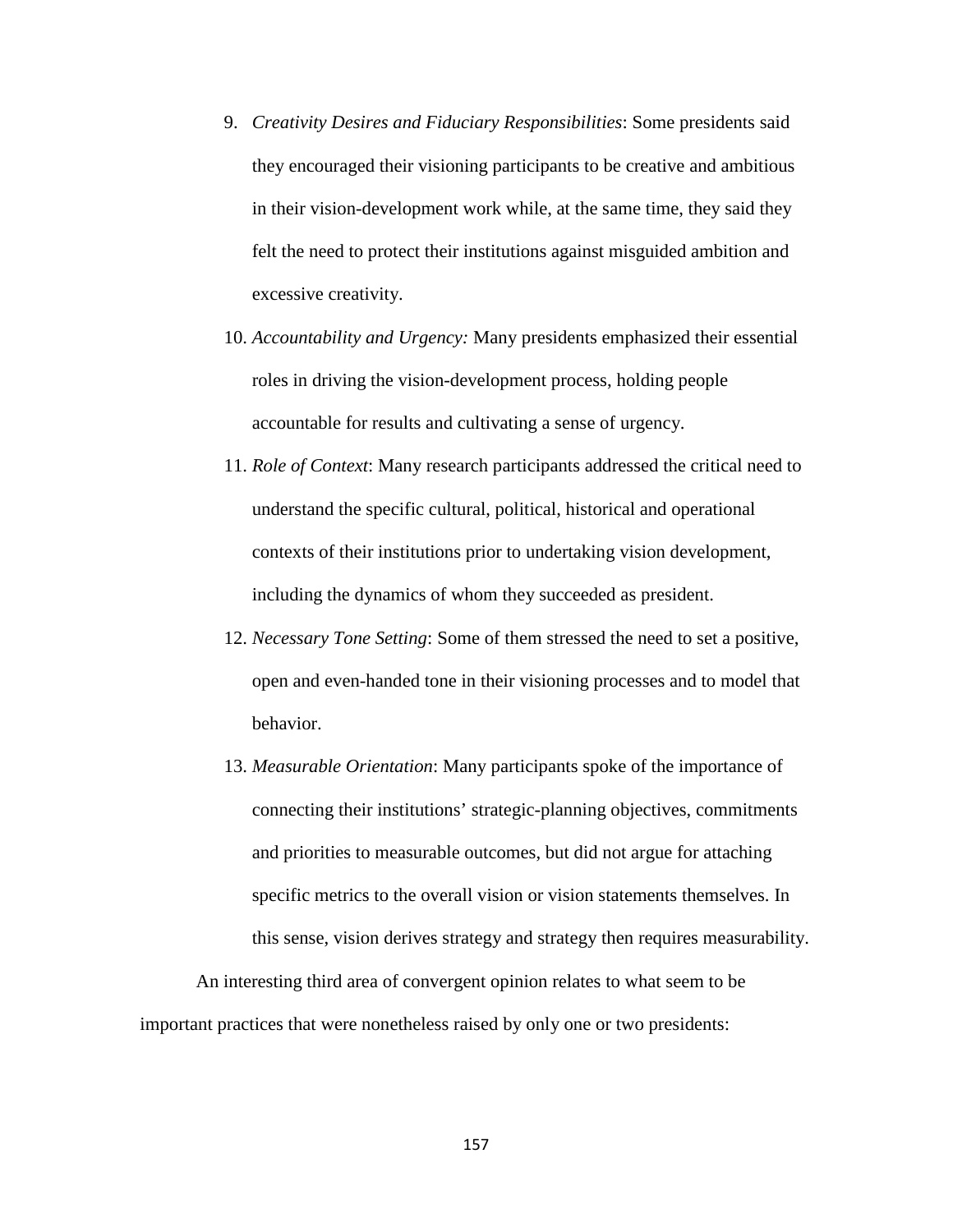- 14. *Market Research Role*: One president stressed the irreplaceable value of independent market research in preparing for and organizing vision development.
- 15. *Alignment with Major Initiatives*: Several presidents reported linking their vision-development and related strategic-planning efforts to key initiatives such as reaccreditation, capital campaigns or master planning.

Divergent feedback reflecting significant and interesting split opinions among the presidents include:

- 16. *Develop the Vision, Personally*: The majority of the presidents said that their institution's resulting vision was largely their own, though a significant and vocal minority of participants strongly maintained that it is inappropriate for presidents to make institutional vision their own without broad and authentic community input into forming that vision and some measure of consensus.
- 17. *Design the Process, Communally*: Every one of the majority of presidents who said that the final institutional vision was exclusively or largely their own, nonetheless created broad community-engagement processes for socializing their vision through their organizations, enabling staffs and stakeholders to opine about the vision and even modify it, and to pursue all subsequent aspects of strategic planning on a more communal basis. Still, this process of engineering buy-in for a president's pre-existing vision was anathema to a minority subset of the research participants.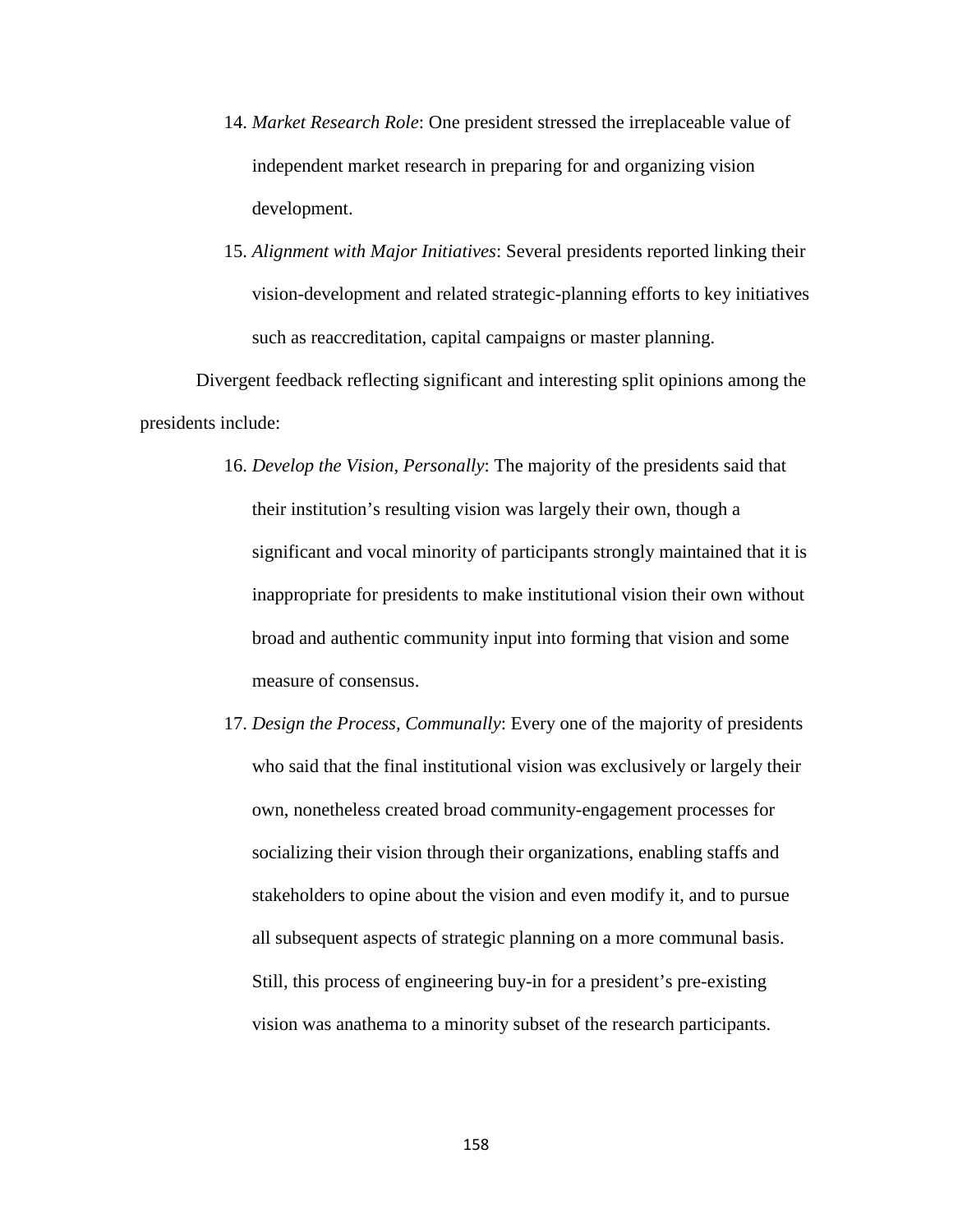- 18. *The Vision Question at Recruitment:* Most presidents raised the issue of having been asked for a vision of their institutions before, during and after their job interviews and long before the official start of their tenures. The majority of presidents offered such visions at this recruitment phase, though a minority said they would not do so.
- 19. *Outside Expertise*: A slight majority of the presidents utilized external consultants or facilitators to assist with their visioning initiatives. Those who did so, all stated that they knew and trusted these outside agents.
- 20. *Day-to-Day Direction*: Half the presidents asked other senior officials to direct the actual visioning work on an operational, day-to-day basis while the other half operationally directed the process themselves in addition to their more formal, titular roles.
- 21. *Vision Statements*: Four presidents said their institutions do not actually have formal vision statements, with several participants outright rejecting the utility of brief, codified vision statements for complex institutions of higher education.

Whether emerging from convergent or divergent opinion among the research participants, many of these findings seem to require presidents to balance between two competing tensions. This might include, for example, developing visions unilaterally or consensually, acquiescing to expectations that presidents provide visions before they are (and as part of being) hired or choosing to wait until their communities can be included in the process, or championing ambition and creativity in vision development while protecting the institution against visions that are untenable, misguided or even dangerous.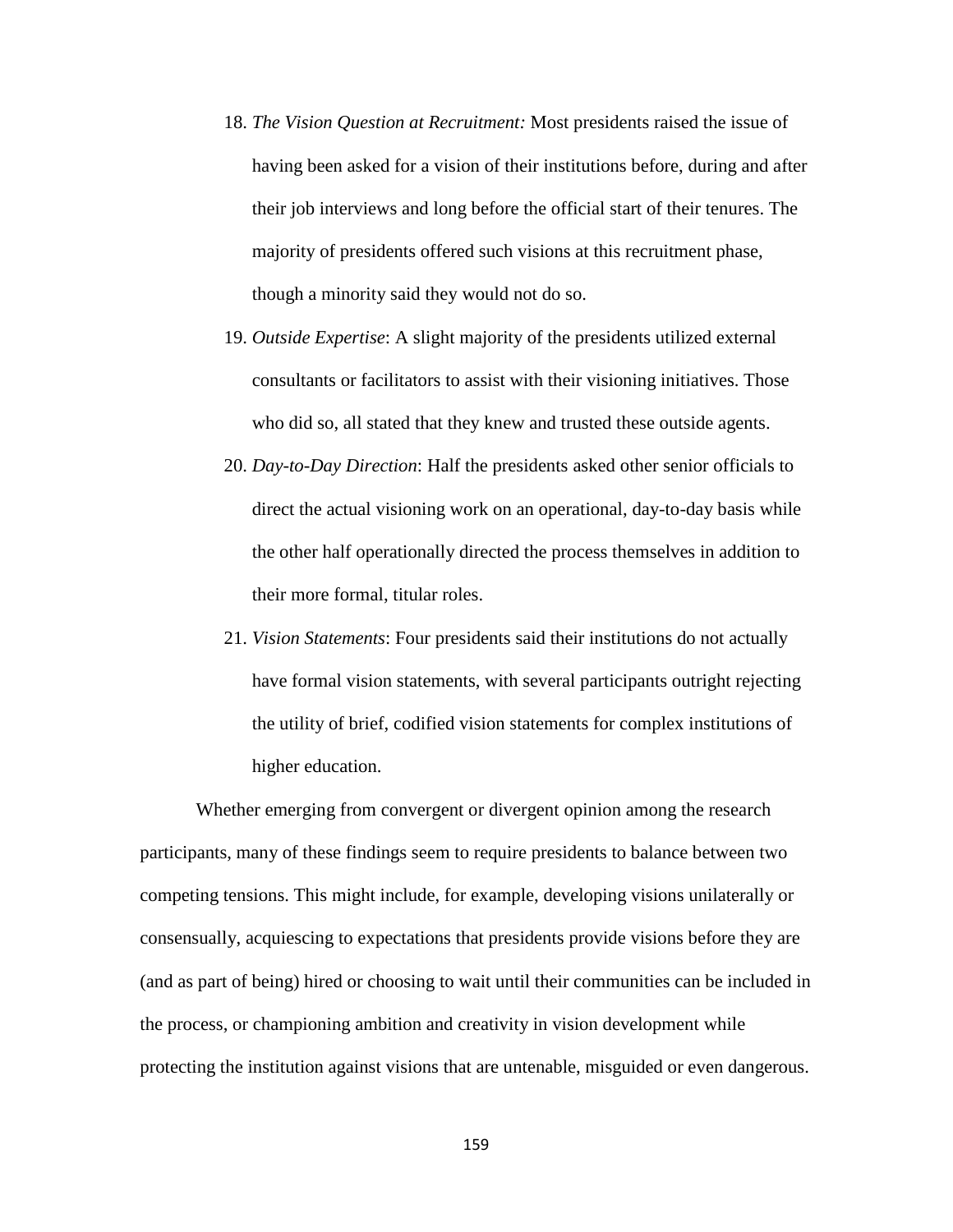## Chapter Five: Conclusions and Discussion

This chapter covers five dimensions:

- First, the 21 findings are summarized in Table 5 below in response to each of the four research questions.
- Second, some of the findings are then examined through the lens of applicable literature reviewed in Chapter Two. This examination produces four scholarly conclusions with implications for theory.
- Third, the author answers the research questions in her own voice, combining the presidents' feedback with her experience and expertise to offer numerous implications for practice. She arrives at many best-practice conclusions about how presidents should engage in vision development. She also offers six summary implications presented as balancing acts that presidents should consider undertaking to engage in vision development effectively.
- Fourth, some areas for potential future research are identified and aligned with each of the four scholarly conclusions.
- Finally, concluding remarks are offered that place this study in context and underscore its value and significance.

## *Summary of Results*

This section of Chapter Five summarizes the findings by each of the four research questions governing this study. Each finding is specifically responsive to its research question. By design, however, each finding also transcends its applicable research question and applies to most or all the other questions, as well. In this sense, the 21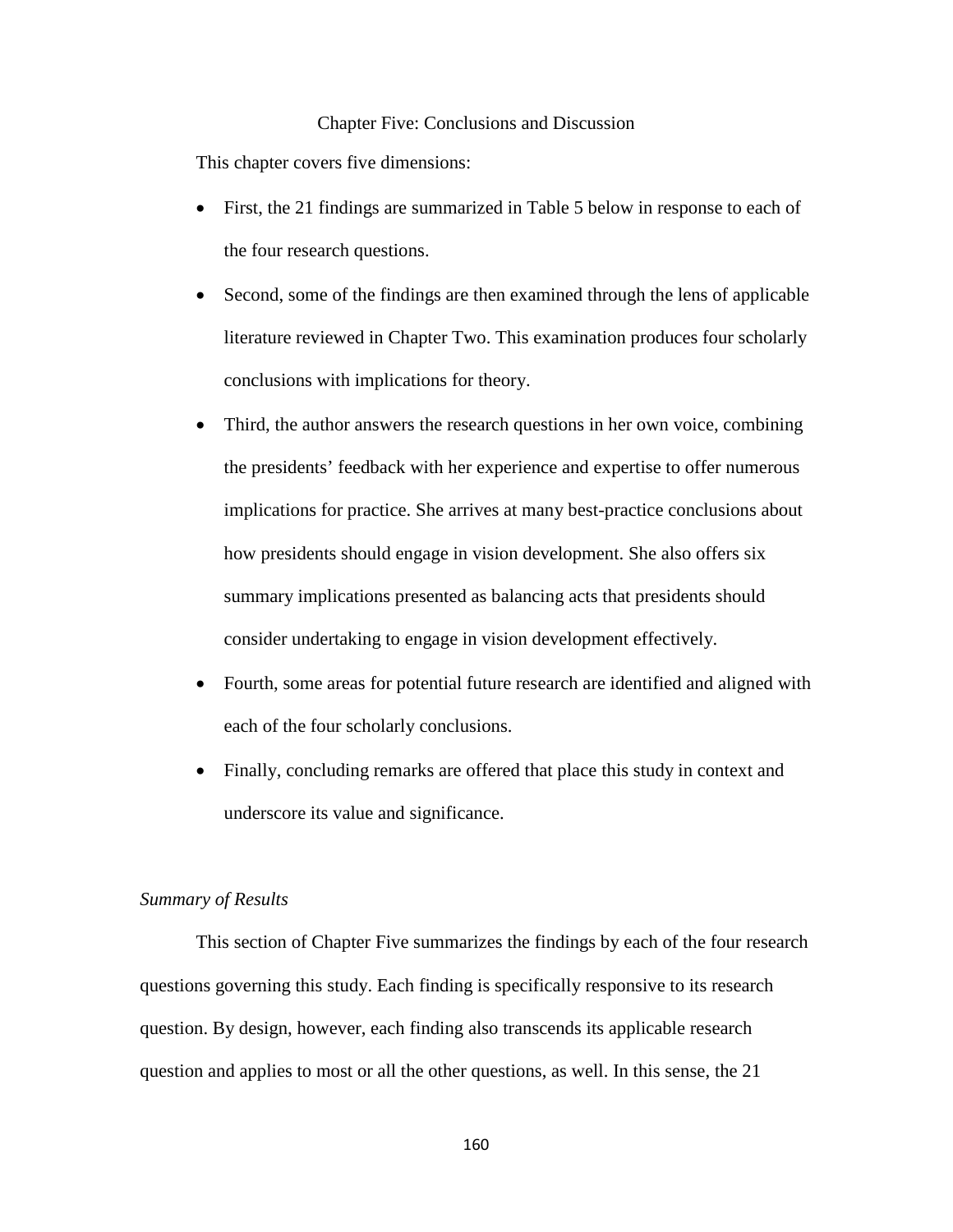findings answer the meta-question of how college and university presidents best engage

in formal institutional vision development.

| <b>Research Question</b>                                                                                   | Findings                                                                                   |
|------------------------------------------------------------------------------------------------------------|--------------------------------------------------------------------------------------------|
| $RQ1$ – How do presidents<br>organize and prepare for<br>vision-development<br>processes?                  | Finding #1: Led visioning initiatives on a formal, titular<br>basis.                       |
|                                                                                                            | Finding #2: Appointed other senior officials to direct the<br>day-to-day visioning work.   |
|                                                                                                            | Finding #3: Utilized outside experts to inform and assist<br>with the visioning process.   |
|                                                                                                            | Finding #4: Incorporated vision into strategic-planning<br>initiatives.                    |
|                                                                                                            | Finding $#5$ : Developed formal vision statements – or not.                                |
|                                                                                                            | Finding #6: Incorporated market research into vision<br>development.                       |
|                                                                                                            | Finding #7: Prepared in varied ways, but relied on<br>personal experience and expertise.   |
| $RQ2 - What$ roles do<br>presidents ascribe to<br>themselves in developing<br><i>institutional vision?</i> | Finding #8: Advocated for inclusion of key stakeholders<br>in the process.                 |
|                                                                                                            | Finding #9: Set an appropriate collaborative tone for<br>vision development.               |
|                                                                                                            | Finding #10: Encouraged ambition and creativity among<br>stakeholders.                     |
|                                                                                                            | Finding #11: Protected against misguided ambition and<br>unsustainable visions.            |
|                                                                                                            | Finding #12: Drove the visioning process while<br>conveying a sense of urgency.            |
| $RQ3$ – What are the primary<br>success factors that shape<br>successful presidential roles                | Finding #13: Understood importance of vision-<br>development process and their role in it. |

# Table 5 – Summary of Results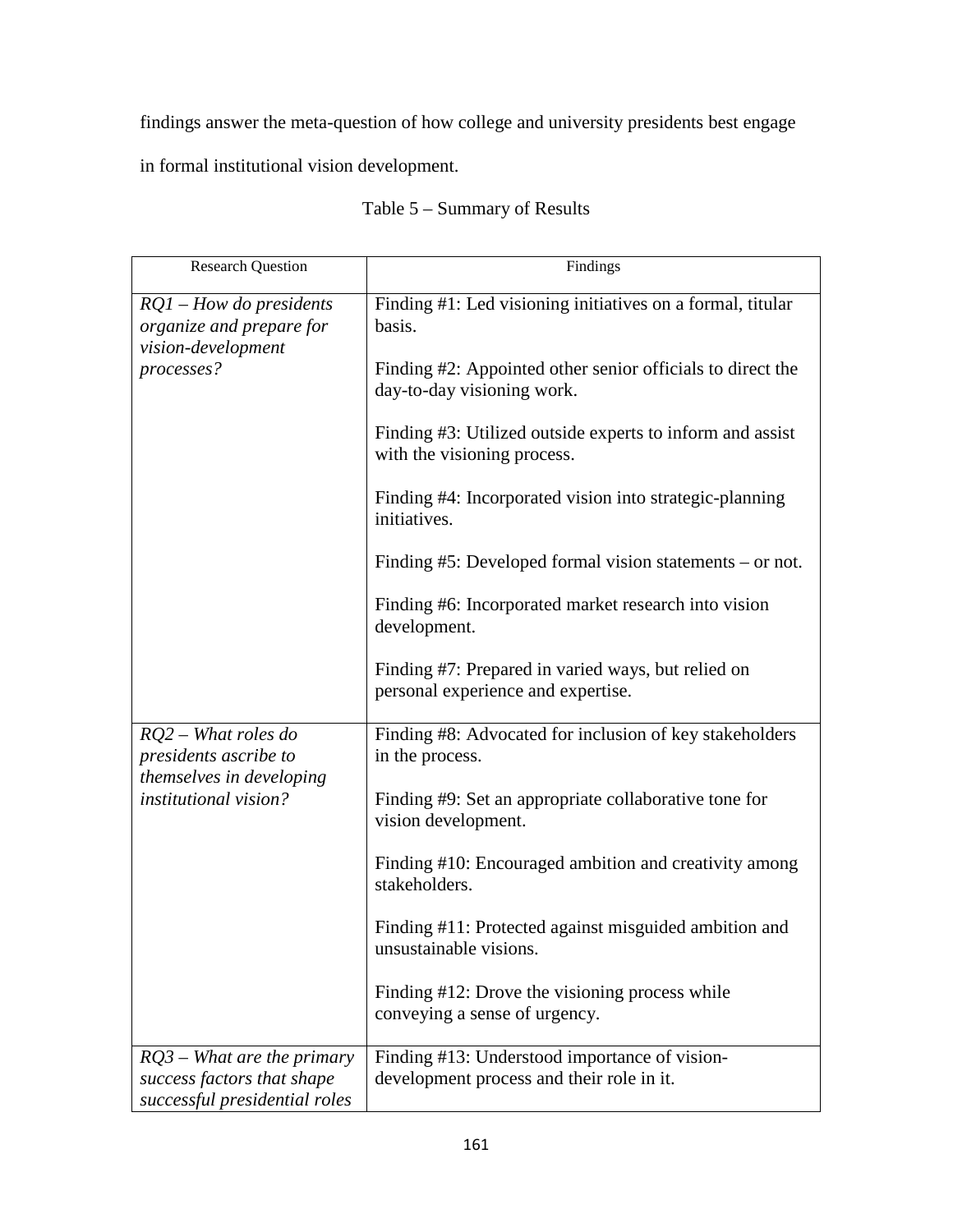| in developing institutional<br>vision?                                                                      | Finding #14: Grounded vision development in the reality<br>of institutional context. |
|-------------------------------------------------------------------------------------------------------------|--------------------------------------------------------------------------------------|
|                                                                                                             | Finding #15: Focused on the importance of language and<br>defined key terms.         |
|                                                                                                             | Finding #16: Managed boards of trustees, skillfully and<br>carefully.                |
|                                                                                                             | Finding #17: Made connections between vision and<br>strategic metrics.               |
|                                                                                                             | Finding #18: Aligned vision development with strategic<br>initiatives.               |
|                                                                                                             | Finding #19: Use the vision in major presidential decision<br>making.                |
| RQ4 - Do presidents believe<br>their institution's vision<br>should reflect their vision, a                 | Finding #20: Managed expectations to have a vision<br>during presidential search.    |
| broader, inclusive vision                                                                                   | Finding #21: Developed top-down vision while                                         |
| incorporating opinions from<br>many of the institution's<br>stakeholders, or a hybrid of<br>these elements? | engineering bottoms-up buy-in.                                                       |
|                                                                                                             |                                                                                      |

## *Four Scholarly Conclusions*

Four scholarly conclusions drawn from the literature emerge from these 21 findings, especially when viewed in concert with some of the most compelling points of convergence and divergence among the presidents' opinions. The conclusions offered in this section are the four most interesting and potentially productive in terms of scholarship and research. They each respond to specific research questions in this study as noted below and include implications for theory. The four conclusions are: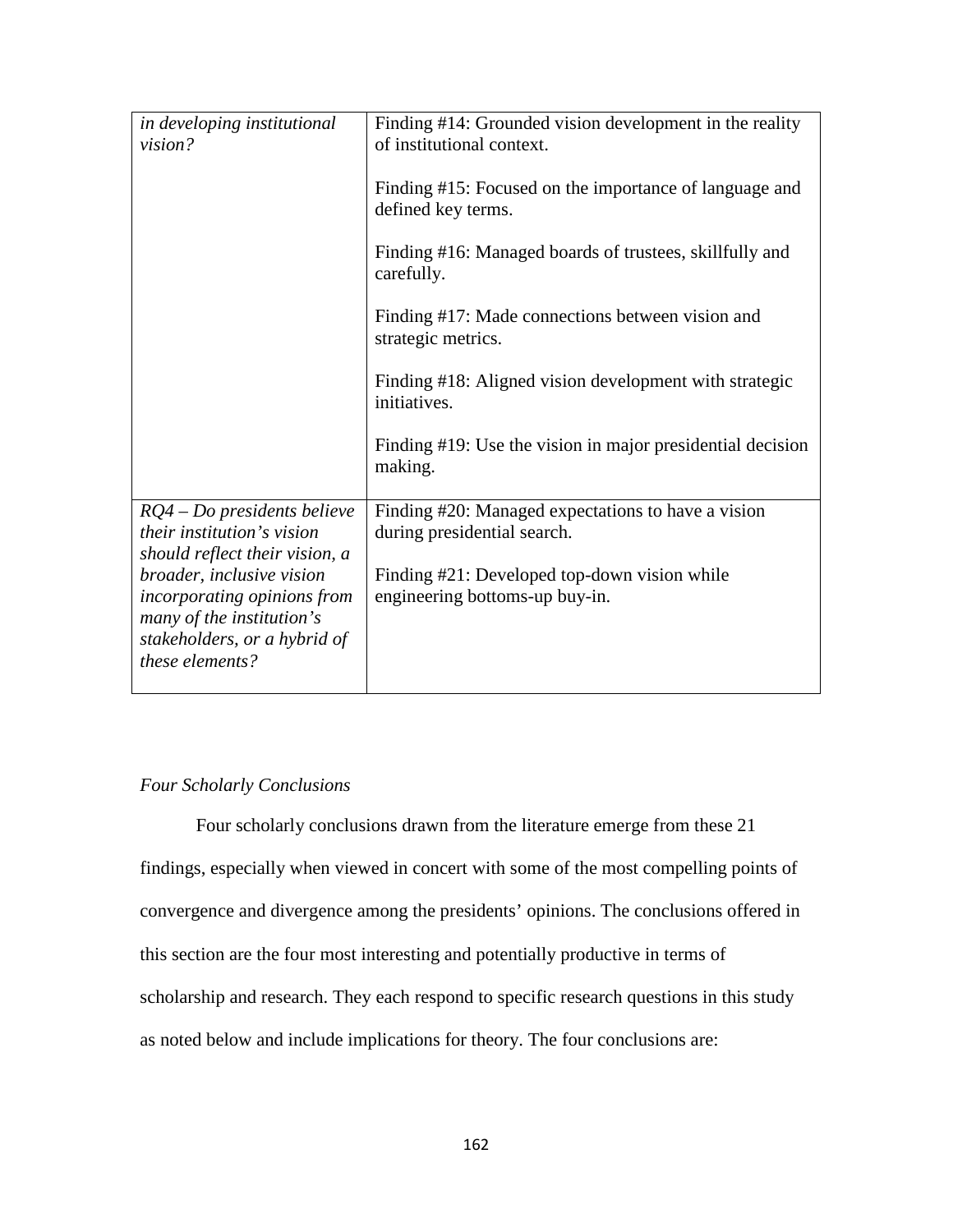- 1. *Vision-Development Parallels with Leadership Theory*: There are interesting and useful parallels between presidents' roles in vision development and the overall evolution of leadership theory. Presidents engaged in effective vision development undertook approaches and worked within contexts that seem to borrow from several leadership theories at the same time. This hybrid orientation merits theorizing and future research.
- 2. *Value of Being Bold and Early*: Most of the research participants developed institutional visions that can be characterized as being bold and undertaken early in their vision-development processes, finding sufficient though not universal support in the literature.
- 3. *Need for Understanding Context:* Most of the presidents spoke in varied ways about the essential need to understand institutional context prior to embarking on vision-development exercises. This point finds widespread support in the literature.
- 4. *Inadequacies of Two Prevailing Narratives:* Presidents face considerable skepticism about the state of U.S. higher education today and concomitant claims about the demise of the college presidency. These factors could have serious implications for the ability and willingness of presidents and their staffs and stakeholders to engage effectively in vision development, though this proposition requires considerable theorizing and research because it does not appear to be addressed in the literature.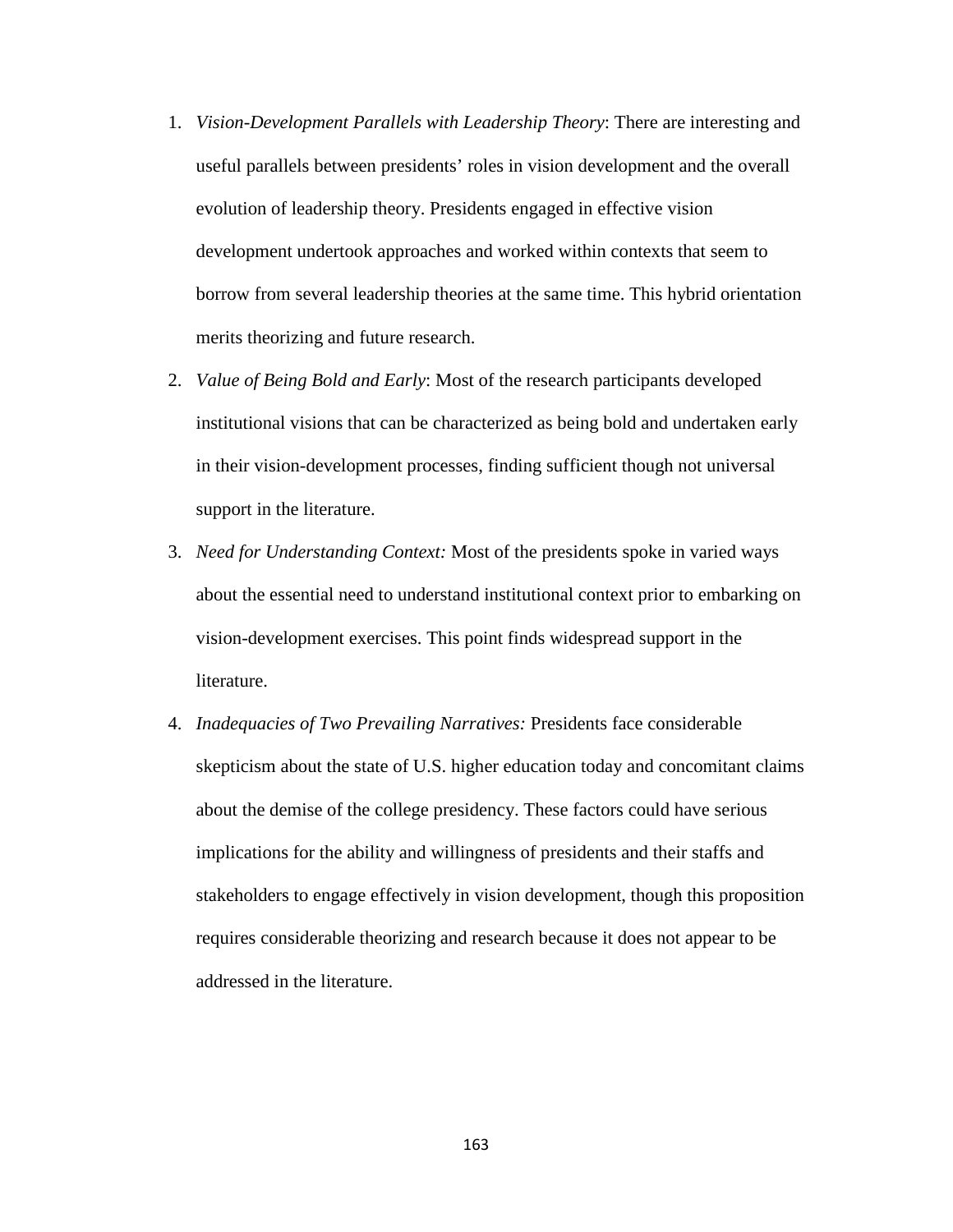### *Conclusion #1: Vision-Development Parallels with Leadership Theory*

This conclusion is directly responsive to Research Question #4, although it informs answers to all the research questions in this study. Indeed, the question of "whose vision is it anyway?" is central to this examination, as is how and why presidents make specific choices about both the product and process of vision development at their institutions. Opinions on this subject reveal interesting points of intersection with leadership theory itself. Any understanding of a possible future theory of vision development will be enhanced by considering the leadership theories and contexts from which vision development seems to borrow.

On the one hand, most of the research participants as well as the people who hired them and are led by them seemed to expect a level of decisive, top-down and preordained vision from these presidents. Most of the presidents operated within this framework, at least when it came to developing a vision for their institutions. One can reasonably speculate in this context that expectations for centralized, top-down presidential visions could owe to the assumptions people make – however unrealistic – about the positional power granted to presidents as well as these leaders' charisma, intelligence, wisdom, track record and presumed abilities to understand and shape events.

On the other hand, an important minority of the research participants chose to adhere more closely to the principles of shared governance, underscoring that college and university stakeholders expect open, inclusive processes. They acted in an opposite manner than the majority of research participants by embracing key attributes and expectations of Shared and Servant Leadership Theories (Greenleef, 1977; Buchen, 1998; Bennett, 2001; Dennis, 2004; Smith, 2004). After all, many faculty members would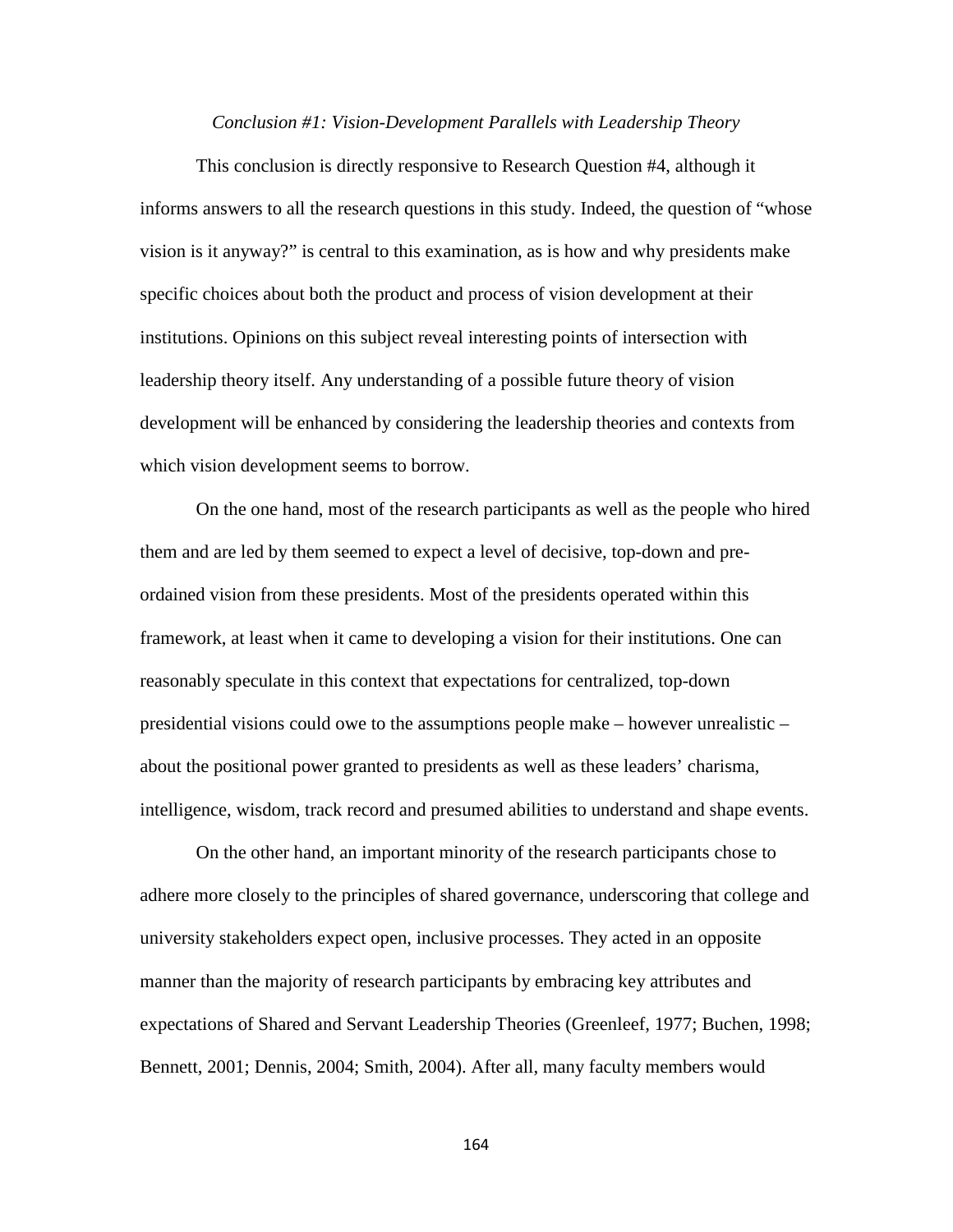undoubtedly agree that presidents should perform as servant leaders to and for them and resist the idea that they and they alone possess the insight needed to formulate institutional vision. Indeed, the three case studies referenced in Chapter Two all reinforced the reportedly critical role of inclusion and even consensus in vision and strategy development, which certainly reflects the democratic impulses found in Shared and Servant leadership theories.

In stepping back from these competing tensions, however, it is clear that all the presidents in this study operated in the context of Contingency or Situational Leadership theories (Hersey & Blanchard, 1977; Hersey, 1985; Bass & Stogdill, 1990; Northouse, 2012). As it turns out, a majority of them centralized the product of vision development while decentralizing the process of vision development. A minority of them decentralized both the product and process of vision development. They each approached vision development situationally in ways they believed offered the best chance of success in their particular environments, given their distinct views about the importance of shared governance and, in Hersey and Blanchard's (1977) formulation, their perceptions of the "maturity" or readiness of their staffs and stakeholders to engage productively in vision development.

It is interesting to speculate that while some of the presidents displayed what seemed to be authentic participatory leadership styles to achieve both the product (vision) and process (vision development), others appeared only to embrace participatory styles for the process as a necessary means for enacting the product – their own institutional visions.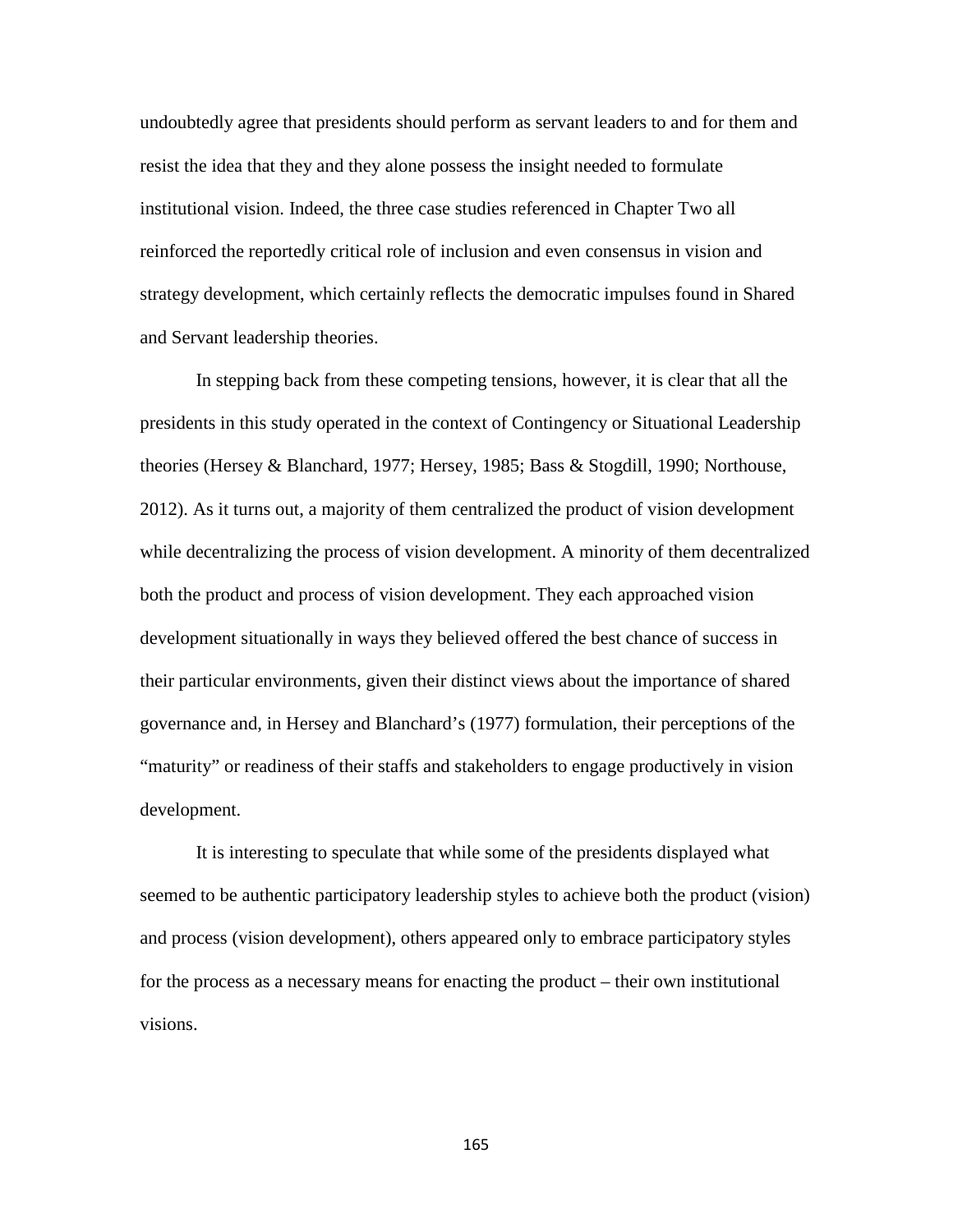## *Implications for Theory*

An interesting theoretical implication here concerns whether it is possible that these presidents each found a productive equilibrium in vision development between expectations to have all or most of the answers and countervailing expectations for never daring to suggest they have any answers. In arriving at such a contextually and situationally appropriate equilibria, and in actualizing their own opinions about how wide to open the lens of inclusion at their specific institutions, they all seemed nonetheless to be working within the Contingency and Situational model. They adapted to need and circumstance whether the resulting products and processes of vision development were more or less open and democratic and whether their path to equilibrium was consciously derived or not.

The Hersey-Blanchard (1977) Situational Leadership Model presented four leadership styles on display among these presidents. According to the authors, the "Telling" and "Selling" styles focus on getting *tasks* done while the "Participating" and "Delegating" approaches maintain more of a *people* focus and are concerned with developing team members (Figure 2). The latter approaches are far more consistent with the ideals of shared governance found in higher education.

For the process of vision development and subsequent strategic planning initiatives, all the presidents appear to have operated in the upper-left PARTICIPATE quadrant of Figure 2. As stated earlier, however, there is sufficient reason to assert that some of them did so only out of necessity – as a means to an end – and not with true participatory convictions.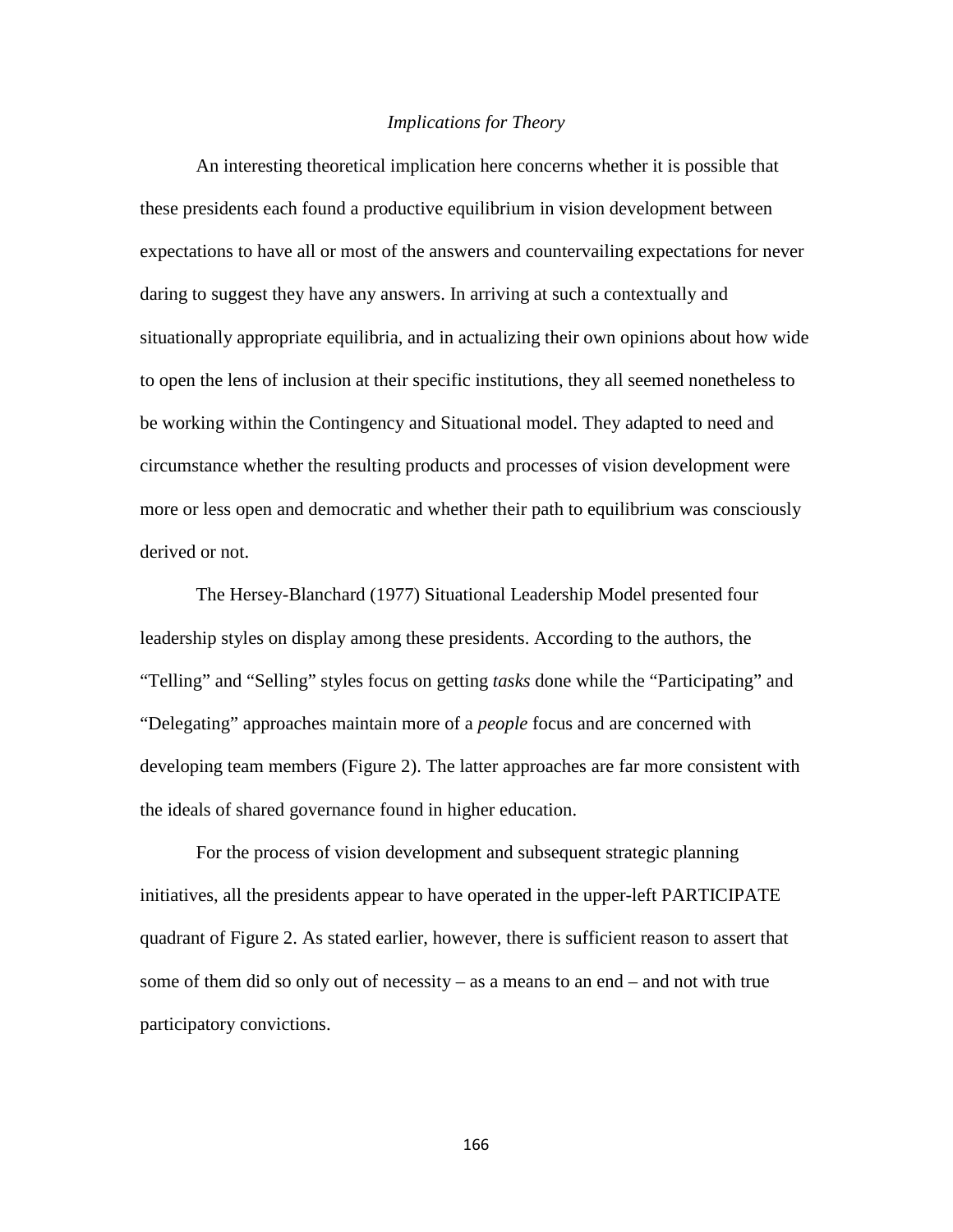A minority of the presidents in this study also operated in the PARTICIPATE domain to develop the product of the actual vision, too. Notably, however, a majority of them developed their own visions in the TELL and SELL modes though, again, some of these approaches appear to have been cloaked in participatory orientations.

Using the Hersey and Blanchard model as a summary device, three types of situational leadership styles seem evident here among all the research participants: 1) a minority of presidents who utilized the PARTICIPATE approach to develop both the product of vision and process of vision development, 2) a majority of presidents who combined the TELL and SELL approaches to create the product of vision while working in the PARTICIPATE domain to engage in vision finalization and subsequent strategic planning, and 3) a large subset of this latter group who, arguably, appeared only to embrace the PARTICIPATE style for the process of vision development because they believed it was necessary to do so to codify the visions they had in mind for their institutions and achieve the required buy-in among staffs and stakeholders.

Figure 2: Hersey-Blanchard Situational Leadership Model

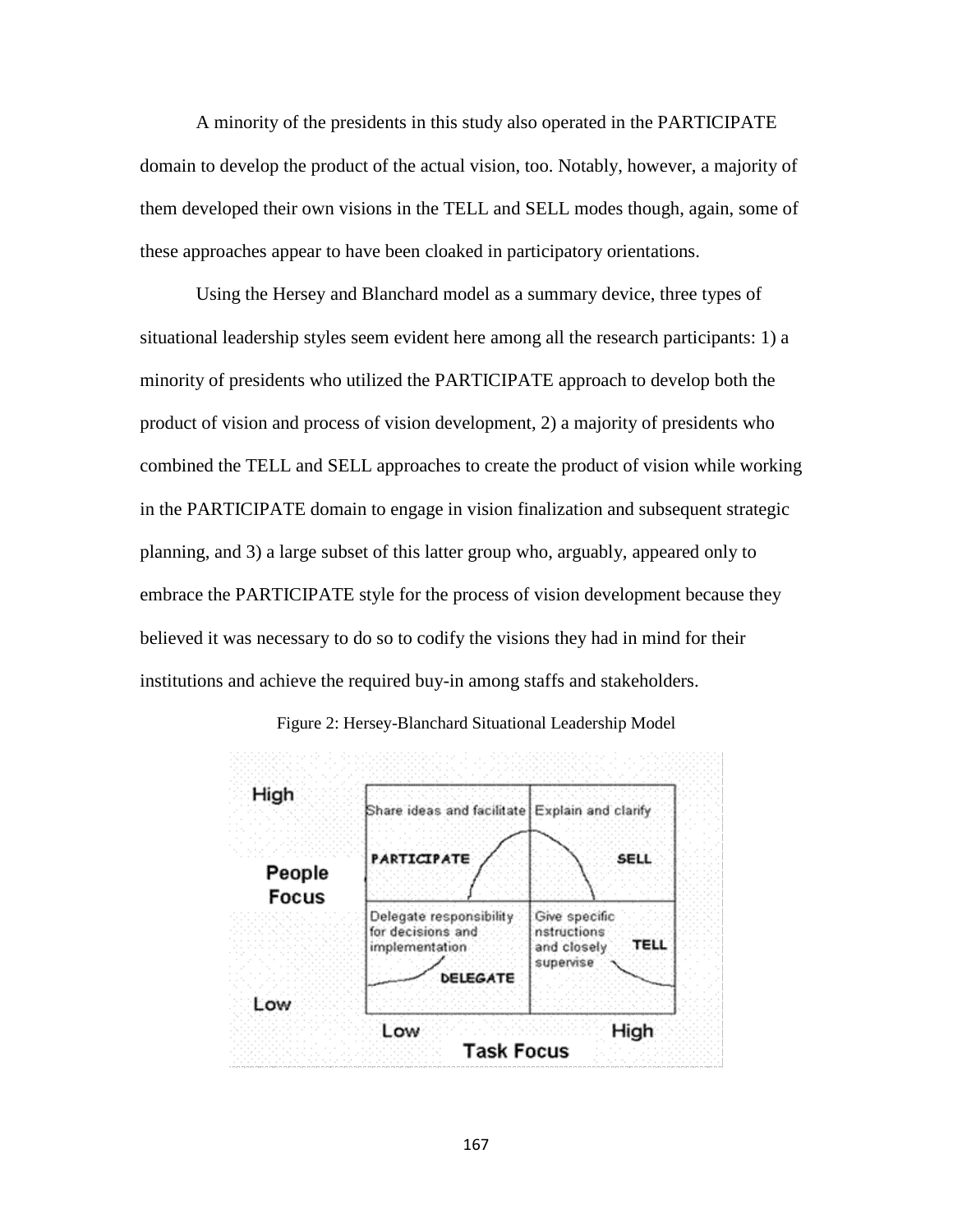Despite taking varied approaches to vision development, the presidents also understood the centrality of vision to effective leadership in complex environments. As was discussed in Chapter Two, Complexity Leadership theorists (Dreachslin et al*.*, 1994; Collier & Estaban, 2000; Englehardt & Simmons, 2002; Styhre, 2002; Cooksey, 2003; Simpson, 2007; Skarzauskiene, 2010; Borzillo & Kaminska-Labbé, 2011) returned vision and the leader role in its creation to a place of prominence that it had enjoyed in Transformational Leadership Theories (Burns, 1978; Bass, 1985; Sashkin, 1995, Yukl, 1999; Hauser & House, 2000; Smith, 2004) but subsequently lost in the diffused, distributed environments of Shared and Servant Leadership.

These presidents seemed instinctively to have embraced Youngblood's (1997) formulation for "quantum organizations" and vision, which he wrote was essential for "establishing context" in complex adaptive systems. Youngblood and others argued that for such systems to succeed a strong sense of vision needed to return to the discussion of leadership theory. This assertion helped address concerns about the possible lack or loss of vision stemming from matters of "self-organization" and "operating far from equilibrium" that are central to Complexity Leadership Theory.

Youngblood indicated that vision is an essential glue that holds organizations together on the edge of chaos where, "through shared beliefs and intentions, people are able to act autonomously and remain in accord with the whole – thus drastically reducing the need for external controls. This is an area that bureaucratic organizations typically ignore" (p. 11). As he put it, and as most of the research participants in this study seemed to embrace, "A strong, well-understood, core ideology is vital to a quantum organization (p. 11). These presidents were determined to shape it. Their critics from among the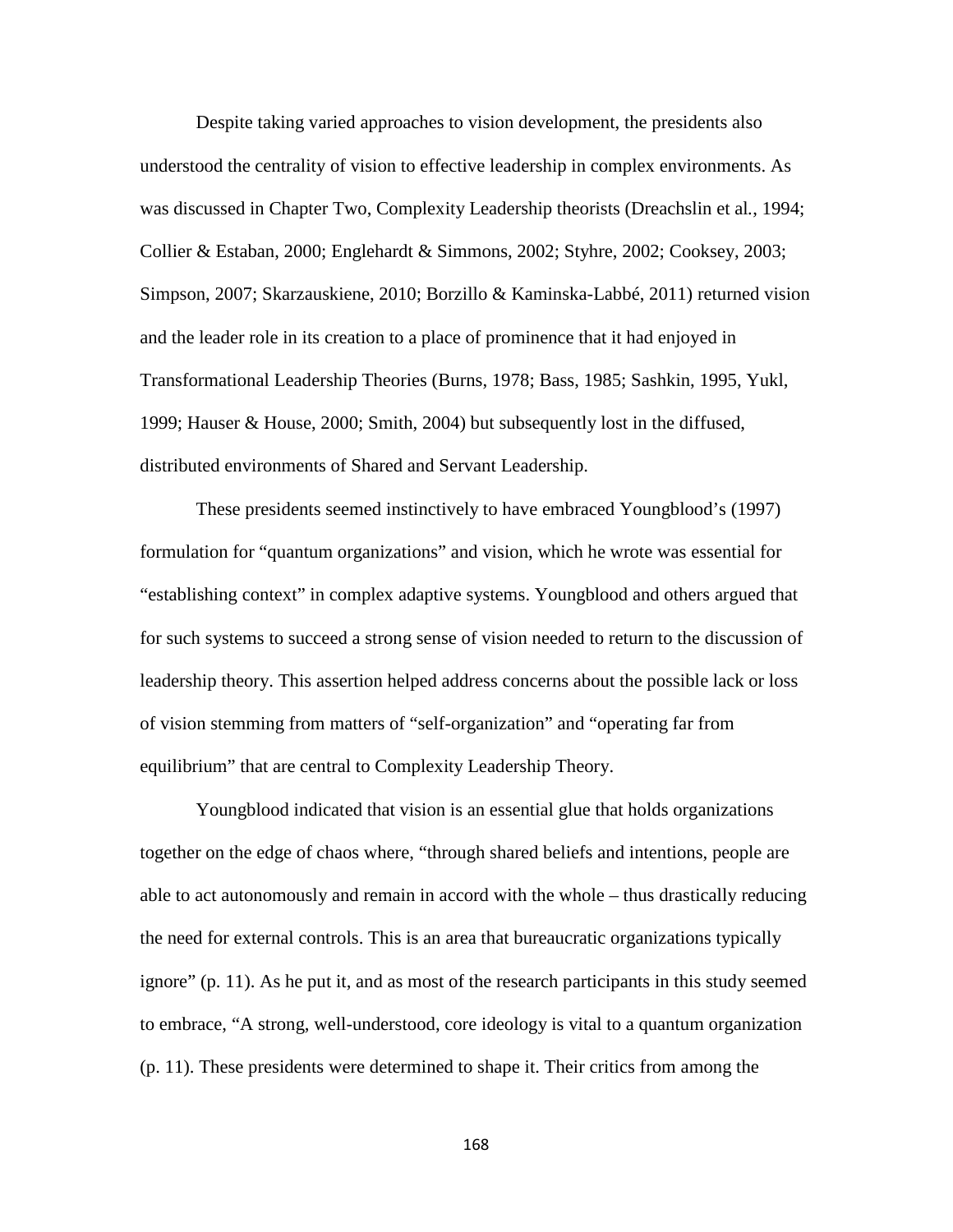minority of research participants might say they were too willing to shape it – in their own likeness.

It is argued here that all the research participants were working within a Contingency and Situational Leadership framework, calibrating their specific, individual approaches based on institutional and situational context as well as their own experience and expertise. In doing so, as illustrated in Figure 3 below, each of the presidents found specific, separate points of equilibrium for both the *product* of vision and the *process* of vision development between directed, closed and top-down approaches on the one hand and democratic, open and bottom-up orientations on the other hand. Furthermore, it is asserted here that they were engaged in these individual calibration exercises – however consciously or not – while operating on the foundation of complex adaptive systems enveloped by environments of shared governance common to higher education.



Figure 3 Vision Development Decision-Making Framework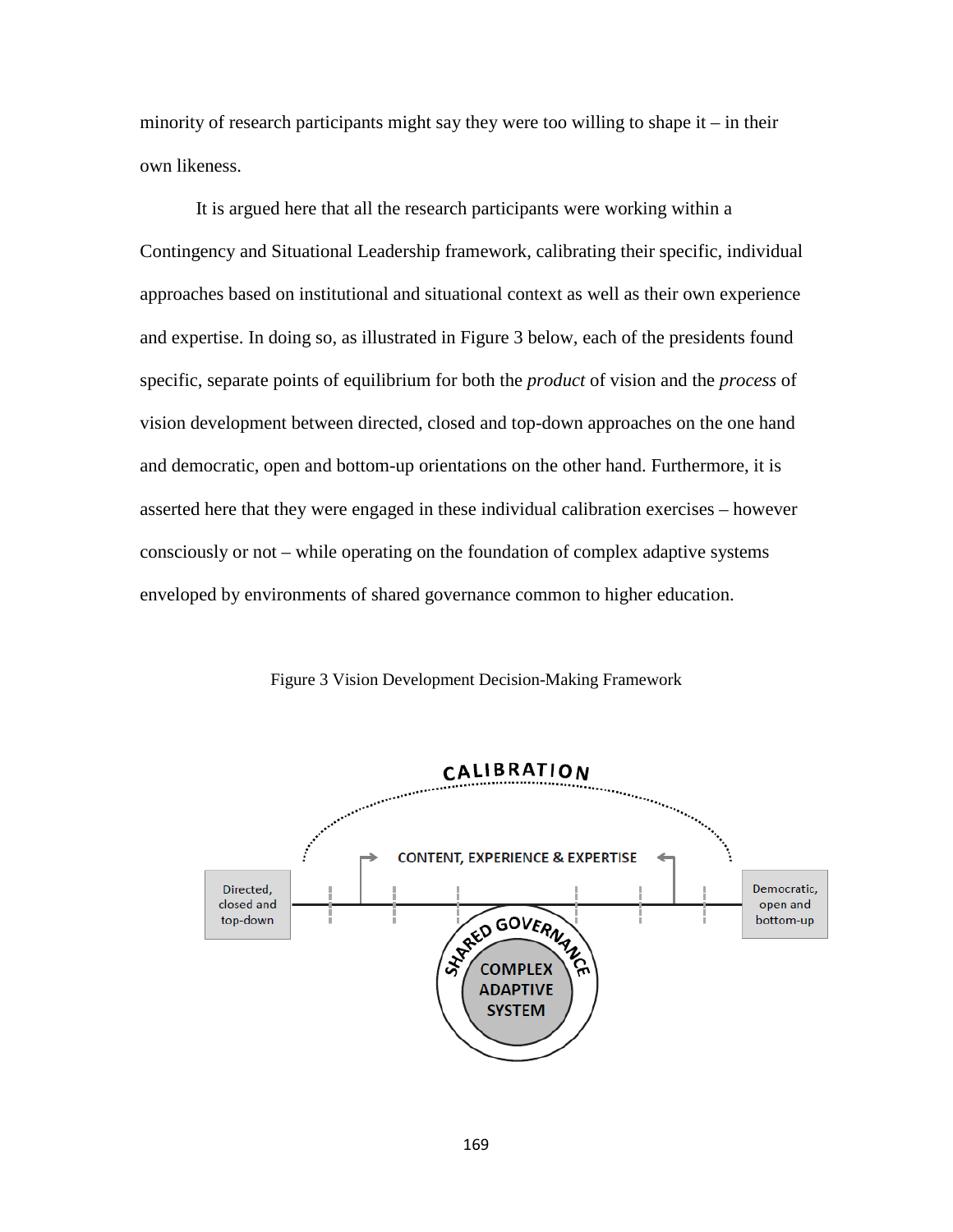The presidents all used vision and vision development to succeed in the dynamic, non-linear environments of complex adaptive systems, understanding the need in Complexity Leadership for clear, compelling visions that help cohere and unify contemporary organizations. This is a context-dependent, individually calibrated approach to vision development that borrows from several leadership theories. It merits additional theorizing and could well inform creation of an overall theory vision development.

## *Conclusion #2: Value of Being Bold and Early*

Research Question #4 is arguably the most important of the questions in this study, by design. It presented the most difficult question in the study; the answers to which are central to revealing how presidents really engage in vision development. The value of being bold and early in visioning arises as a priority in this context.

There is support in the literature for presidents to seek to develop visions that are bold and created early in their tenures. As proxies, both of these impulses support and even encourage a strong presidential role in vision development and are, therefore, of interest to theorizing and research in this area. Both the bold and early orientations support the views as well as the actions of the majority of the research participants as well as what Complexity Leadership theorists contend is the role of strong vision in keeping complex adaptive systems focused and unified.

## *Implications for Theory*

Trachtenberg (2008) advised trustees and presidents that, "You can't drive an institution without a leap of faith – sort of what like you have in religions. In other words, you have to believe in the unproven" (p. 43). Several of the research participants spoke of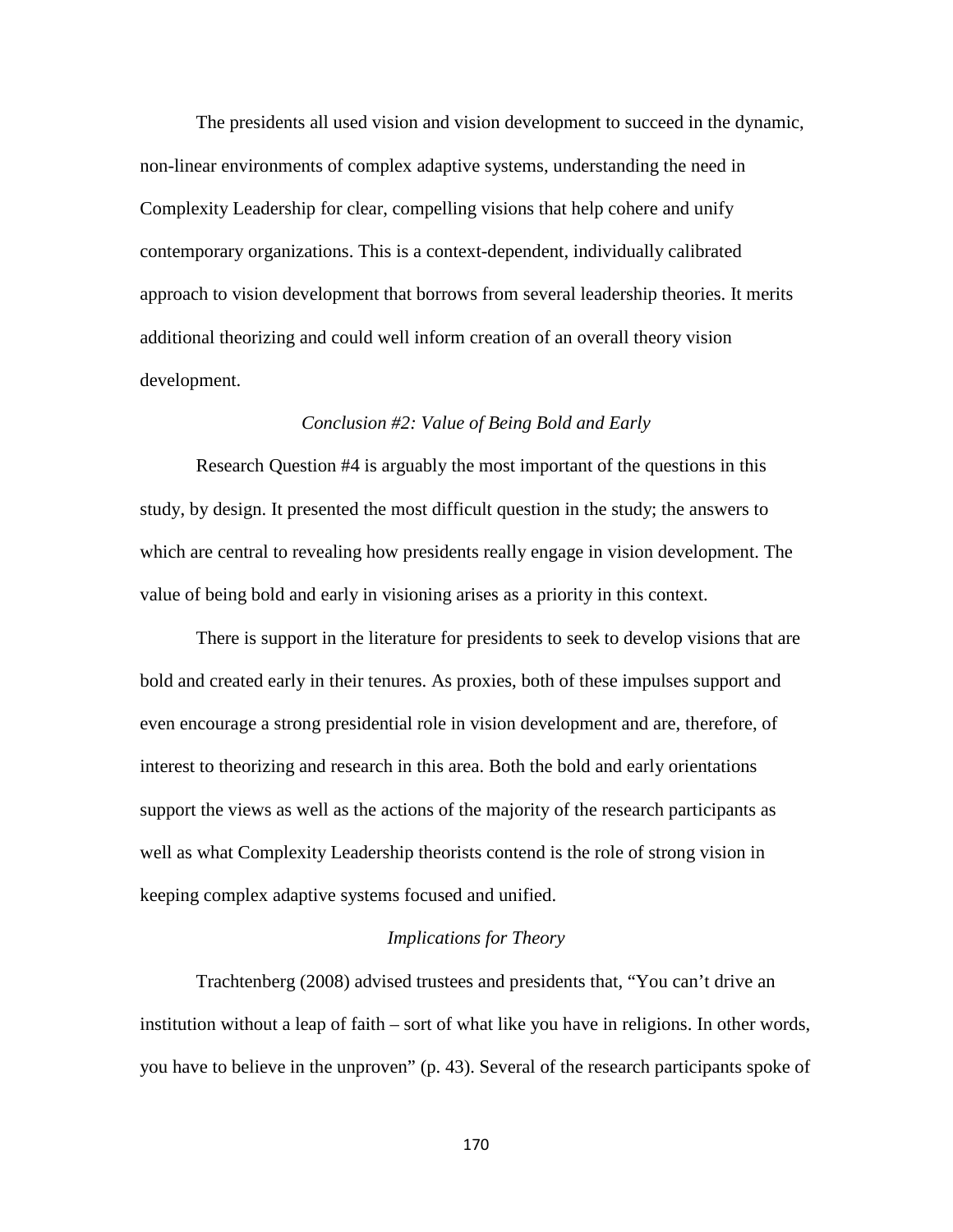such leaps of faith in their own visioning work. They described their own uneasiness, fears and even naiveté in developing and sponsoring visions that were regarded by some as considerable stretches – even stretching credulity and credibility. Still, many (by no means all) of them seemed to understand Trachtenberg's proviso here and believed that their institutions required visionary boldness.

A few presidents said financial realities required them to temper the boldness of their visions, however, which finds itself at odds with Trachtenberg's contention above as well as the opinions and actions of the research participants. This points to a useful theoretical implication of this work since, for example, Hamel and Prahalad (2005) argued that an organization must reconcile its purpose with its means, producing visions that balance ambition and realism. The authors accepted and encouraged bold visions, but they argued to do so realistically. They suggested that thinking in terms of balancing ambition with realism "implies a sizeable stretch for an organization" (p. 6), but that doing so is central to developing and ultimately realizing meaningful visions.

Hamel and Prahalad's assertion echoes the views of that one president in this study who said his institution's preliminary vision statement was so ambitious that it was untenable and risked being financially and even reputationally dangerous. He said that he was detached from the vision-development process and, as such, was not as available as he believed he should have been to temper misguided ambition early and without dampening enthusiasm. Overall, Percy et al. may have summarized this aspect of vision development best in writing that, "Institutions must ensure that they have the pocketbook for their aspirations" (p. 224).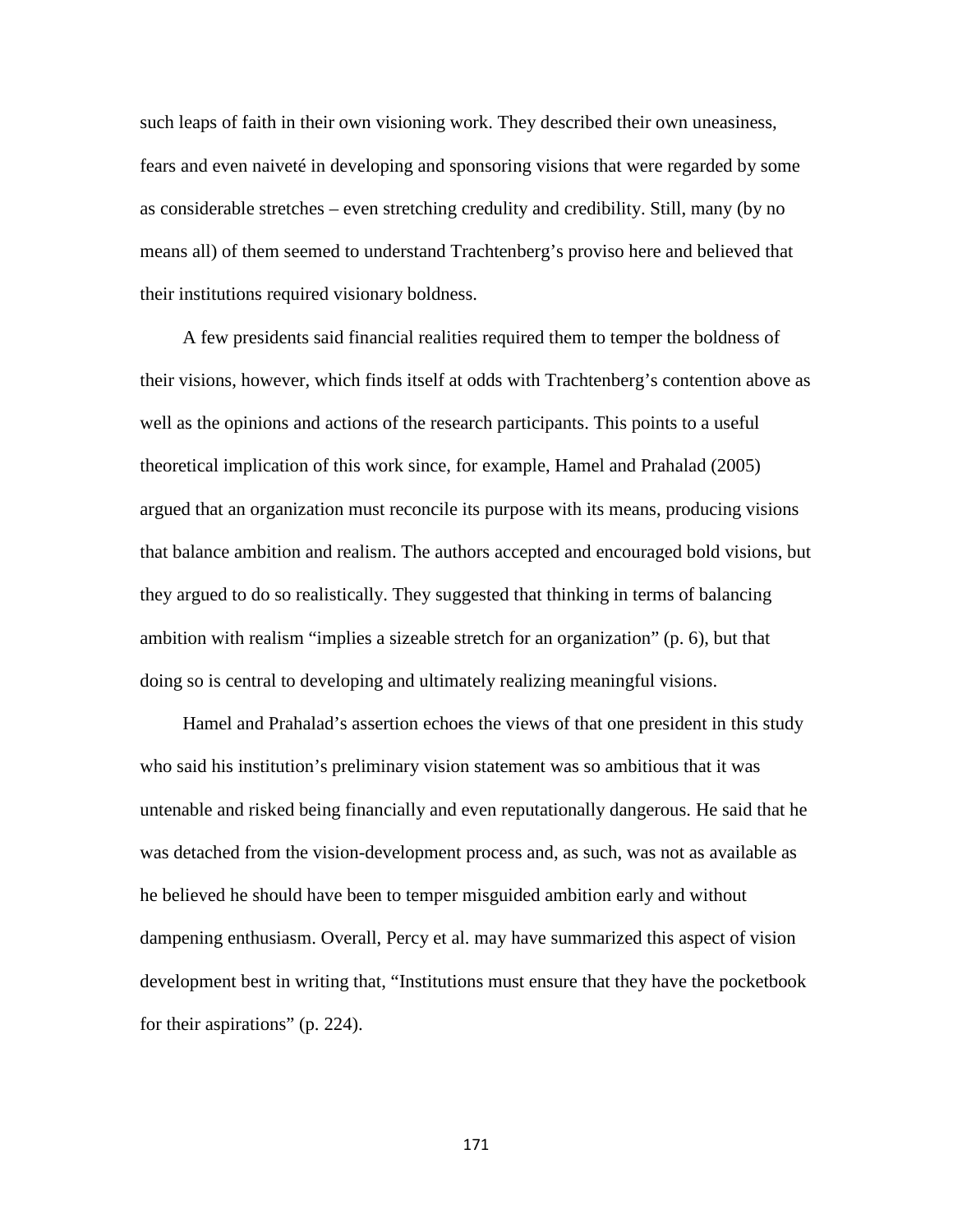A significant conundrum here comes with theorizing about how far beyond practical and financial limits presidents should push their boldness. And how would they know they have gone too far in this regard, anyway? After all, presidents in this study wanted their people to stretch creatively and exhibit ambition for their institutions and themselves. So, what is the nature of the relationship between prudence and ambition in this regard? One can surmise that vastly ambitious presidents and visions might be reckless. On the other hand, however, are vastly prudent leaders and visions incapable of catalyzing and rallying organizational transformation? If so, might such conservatism produce its own from of recklessness? One gets the sense from several presidents of substantially transformed institutions in this study that they would not have been so bold but for their naiveté and inexperience. Yet, their efforts seemed to work. What might have happened to their institutions had more prudent visions been at play?

#### *Conclusion #3: Need for Understanding Context*

This conclusion is directly responsive to Research Question #3. Unlike the two previous scholarly conclusions – the parallels and points of intersection with leadership theory and the dynamics and disputes of being bold and early – the importance of understanding context in vision development seems to be without sharp differences of opinion or controversy in either the literature or among practitioners. This issue starts with the important matter of context that concerns achieving the right fit between a president and his institution. This issue is more the domain of trustees and executive recruiters. Of course, context also includes the need for presidents to understand the specific cultural, historical, political, operational and financial natures of their institutions prior to vision development and to adjust their approaches and expectations accordingly.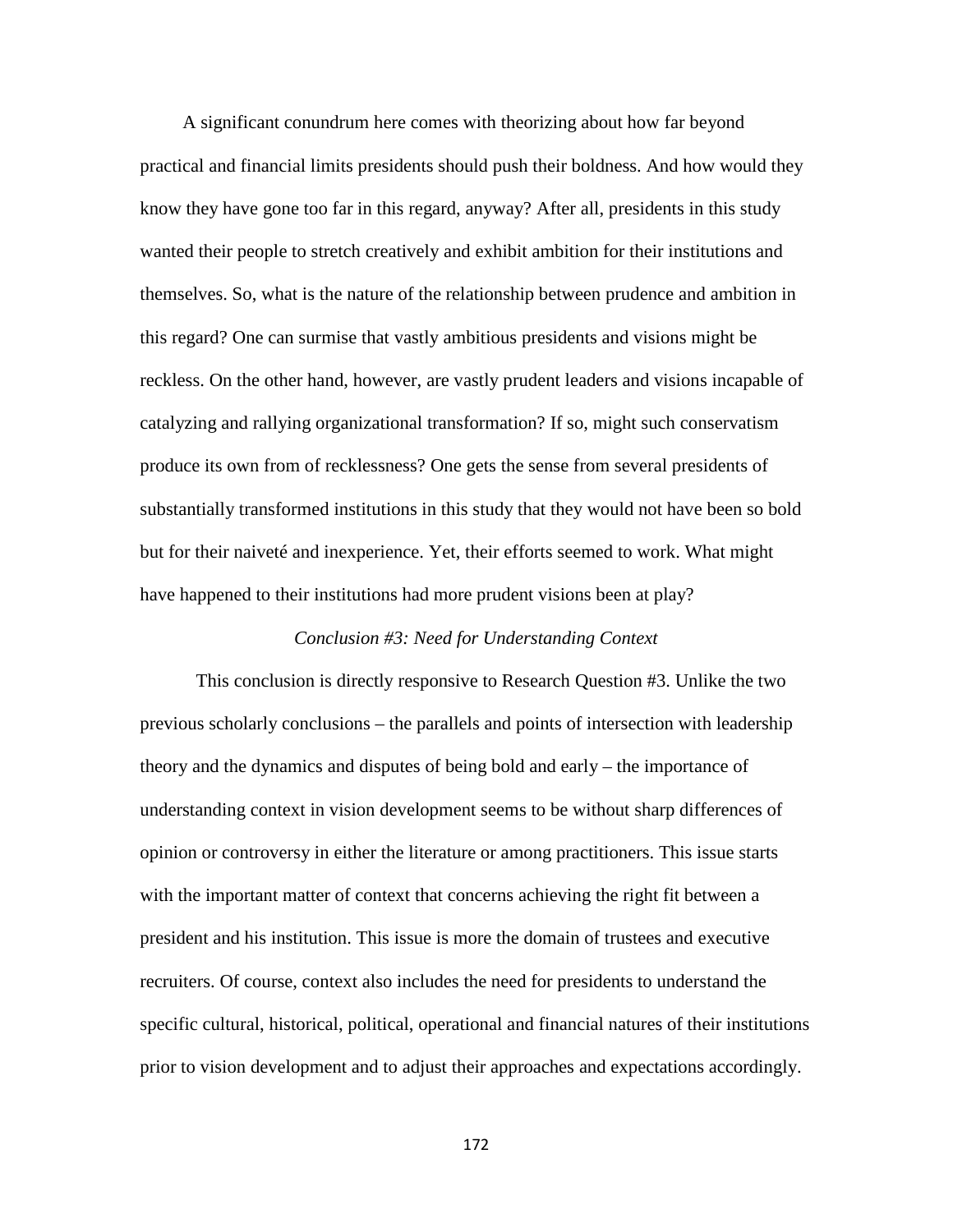### *Implications for Theory*

Deep understanding the fit that may or may not exist between a leader and his or her specific context evokes tenets of Contingency and Situational Leadership Theories (Hersey, 1985; Bass & Stogdill, 1990; Northouse, 2012), addressed above. These thinkers explored the relationships between leaders and their particular situations. Scholars here believed that effective leaders' success depended upon their social environments and operating contexts. Perhaps these beliefs can be applied to achieving a better understanding of effective visions and vision-development processes, too, given the direct evidence of the situationally appropriate choices the presidents in this study made to calibrate the product of vision and the process of vision development to match their perceptions of their specific environments.

Fiedler and Chemers (1974) worked on one aspect of this approach when Situational and Contingency Theories were extant. Their Leader-Match theory attempted to align leaders with situations and circumstances that best suited them. Northouse (2004) referred to this approach as contingency, "because it suggests that a leader's effectiveness depends on how well the leader's style fits the context" (p. 109). It is interesting to ask whether the research participants in this study were effectively matched by trustees and recruiters to their specific contexts and how that matching process transpired. It is useful to theorize whether the visions offered by the presidents helped trustees and recruiters know whether these candidates truly understood their specific situational contexts and their likely fit with their new organizations. Of course, this assumes that the trustees and recruiters truly understood those contexts themselves, which may not always be a safe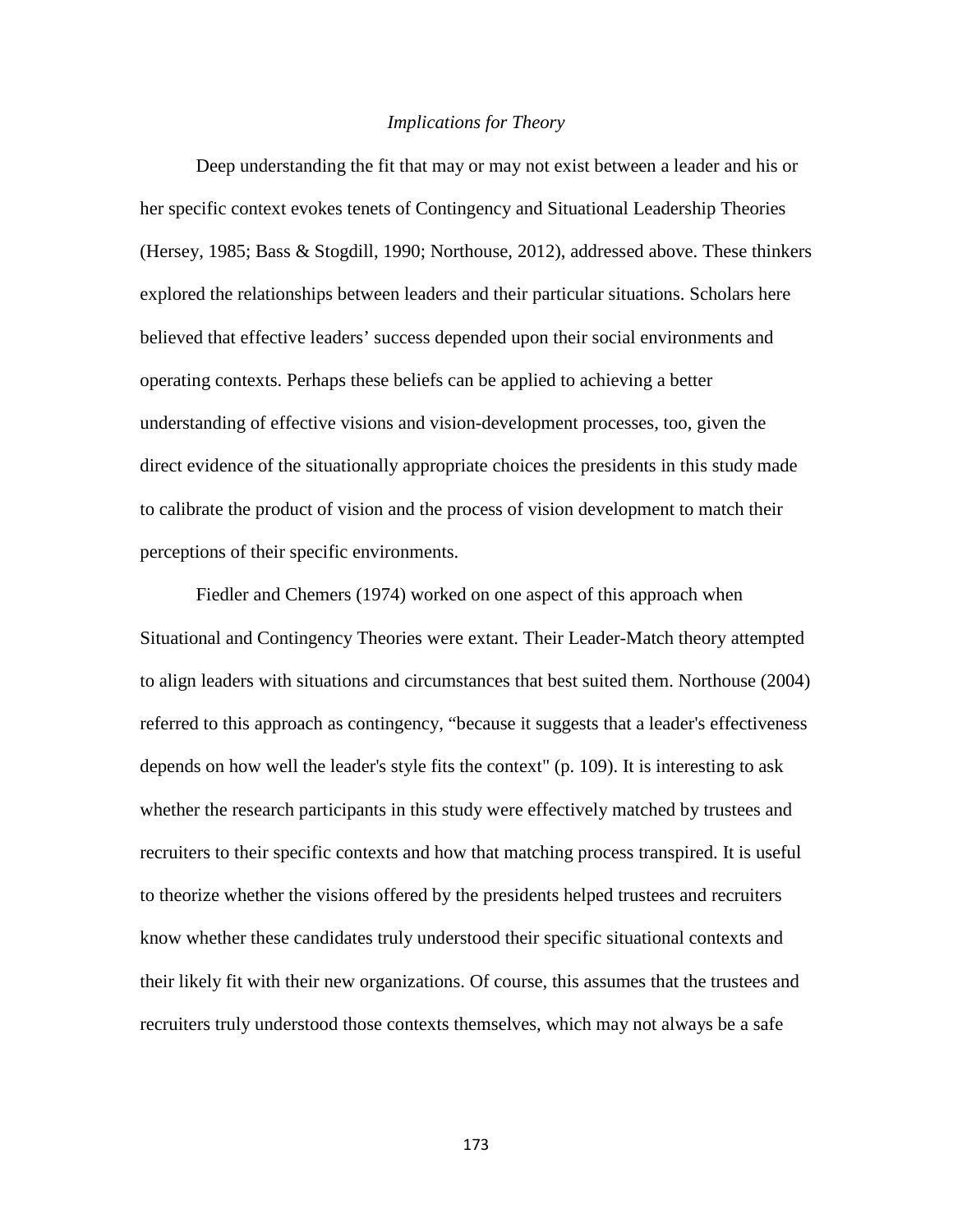assumption. These considerations all have potential implications for future theories of presidential vision development.

### *Conclusion #4: Inadequacies of Two Prevailing Narratives*

This discussion may not seem to have direct bearing on the research questions or possible theoretical implications, at least on the surface. Quite the contrary! This conclusion applies to all four research questions, as something of a meta-consideration. That is because a rather dire picture of U.S. higher education emerged from the Literature Review and in some of the interviews. While this state of affairs does not appear to have been researched, it can be reasonably conjectured that this growing wall of negativity about higher education today must have enormous implications for the ability and willingness of presidents and their staffs and stakeholders to engage in vision development, let alone implications for their professional and institutional identities.

Specifically, this point concerns two overarching narratives that dominate the higher education literature and arguably create ever-more challenging (and perhaps emboldening) contexts for presidents to engage in vision development. The first is the widespread purported decline of higher education in the United States (Lewis, 2006; Menand, 2010) and the view that the sector requires massive disruption and application of business discipline to survive and thrive again (Christensen  $\&$  Eyring, 2011). The second and related narrative concerns the consistent lament over the decline of the college presidency itself and the loss of the "great men" who once led our institutions of higher education (Greenberg; 1998; Dennison, 2001; Nelson, 2007).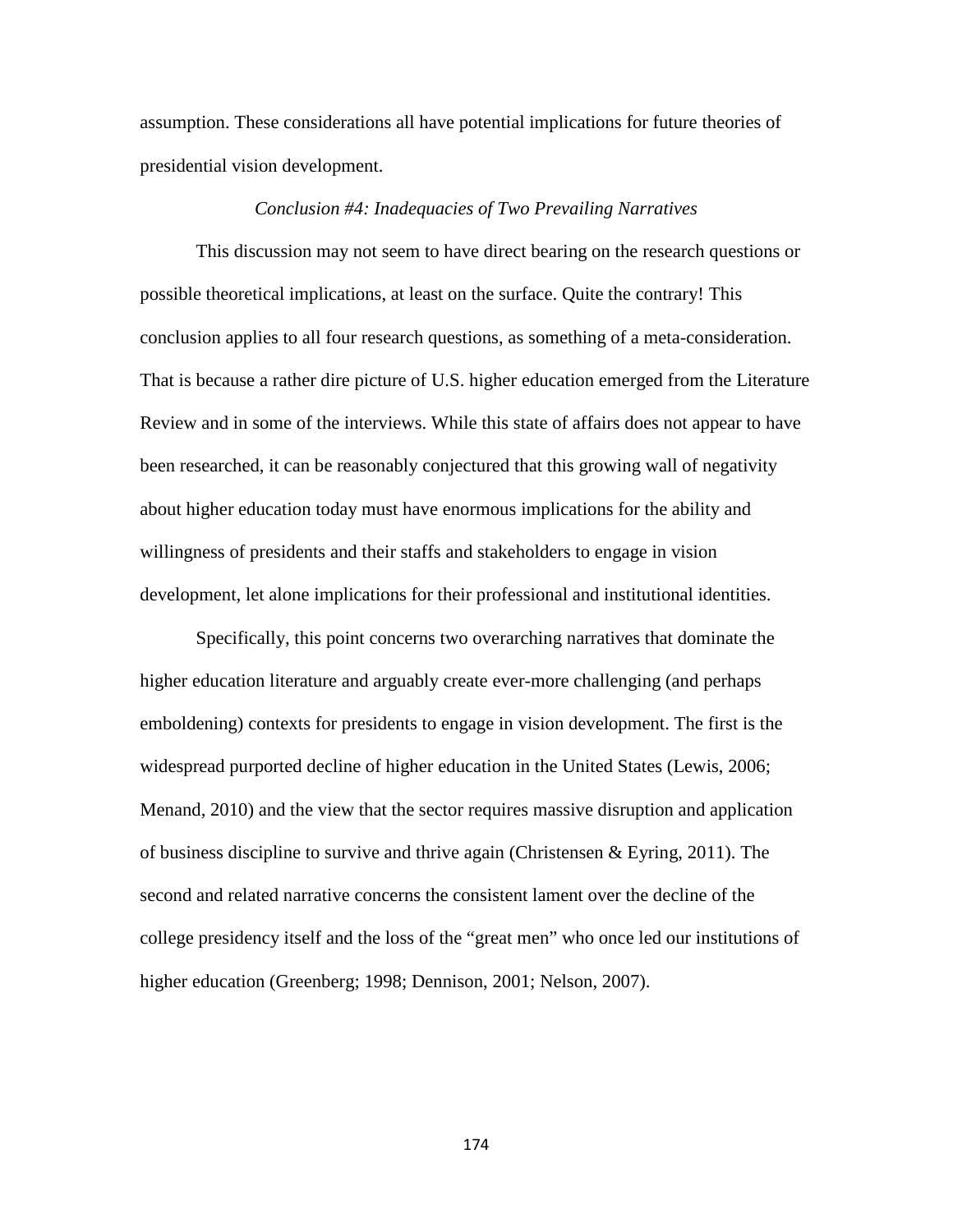## *Implications for Theory*

The marketing of arguments about the decline of U.S. higher education and demise of the college presidency has become a cottage industry today. This observation presents major possibilities for theorizing. For example, Selingo (2013) wrote that, "American higher education is broken," labeling it a "risk-averse, self-satisfied industry" (p. x). The 10 presidents in this purposeful sample seem anything but "self-satisfied" and the institutions they are leading anything but "broken." This is not to deny the many serious challenges to be found in higher education today, and at these 10 organizations, but the track records of these presidents and institutions would seem to support those who are countering these abundant negative portrayals such as Duderstadt (2010) and Bok (2013). Of course, the presidents in this study represent success stories and their institutions are not necessarily emblematic of the path of many U.S. colleges and universities today. Nonetheless, legitimate questions abound concerning the world views and underlying motivations of the not insignificant number of scholars and practitioners promoting the demise of higher education.

Additionally, with regard to the demise of the college presidency, the 10 participants in this study do not seem to represent "small men on campus" or notions of the "shrinking college president" advanced by Dennison and others. Indeed, the enormous complexity of leading through the Great Recession of 2008-2010, as all of these research participants did, and engaging in vision development underscores a key point made by Bruininks et al. (2010). They argued that these recent years of economic, financial and enrollment upheaval placed an even greater premium on presidents who are willing and able to develop animating, differentiating and, yes, bold visions as well as inclusive vision-development processes designed to galvanize their communities.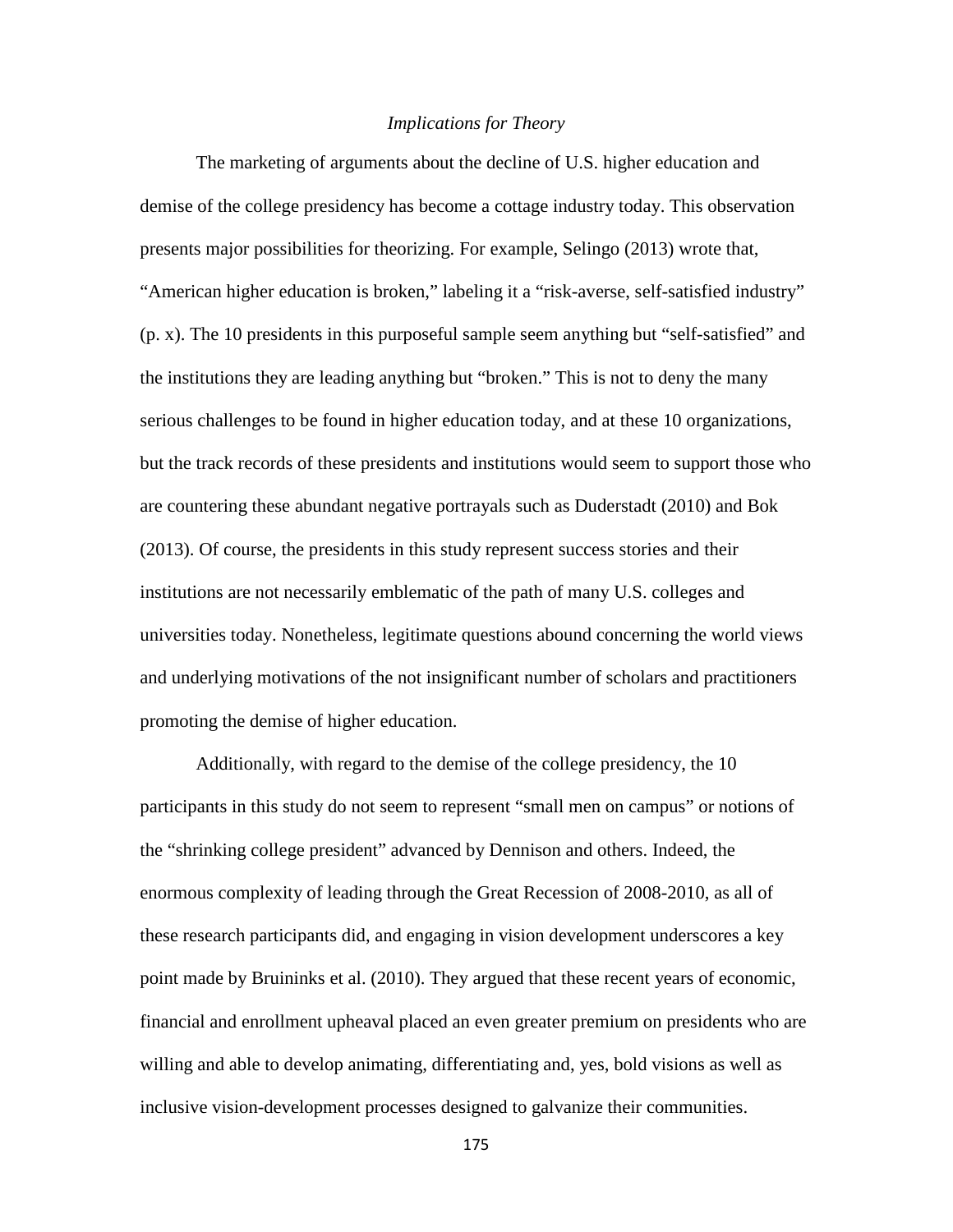Bruininks et al.'s theories find considerable support in the case examples of the research participants in this study.

## *Implications for Practice*

### *Best Practice Answers to the Research Questions*

The presidents offered many different views about vision development and took some decidedly different paths in designing and implementing it. Not surprisingly, despite the fact that their views and approaches contradicted one another in key instances, they nonetheless held strong opinions on the subject. So, what are the best answers to these research questions that can help to guide presidents engaged in vision development?

## *How to Organize and Prepare*

The first research question asks how presidents organized and prepared for their vision-development processes. Presidents should lead visioning on a formal, titular basis, as every one of the research participants did. Imagining the future of their organizations is a serious strategic challenge and requires a visible, engaged leadership presence. This is not the occasion for a laissez-faire relationship with the process. Having said this, a few presidents appeared overly engaged in the effort and risked stifling the input of their staffs and stakeholders. One is left to wonder whether that president who ran the entire visioning and subsequent strategic-planning initiative – and believed he had to do so, given his expertise – actually achieved the best results.

Presidents should carefully assess the impact their presence has on this (or any) internal process. In that spirit, presidents should lean heavily in the direction of delegating leadership of the day-to-day components of vision development (and strategic planning) to key lieutenants on their executive management team. Presidents should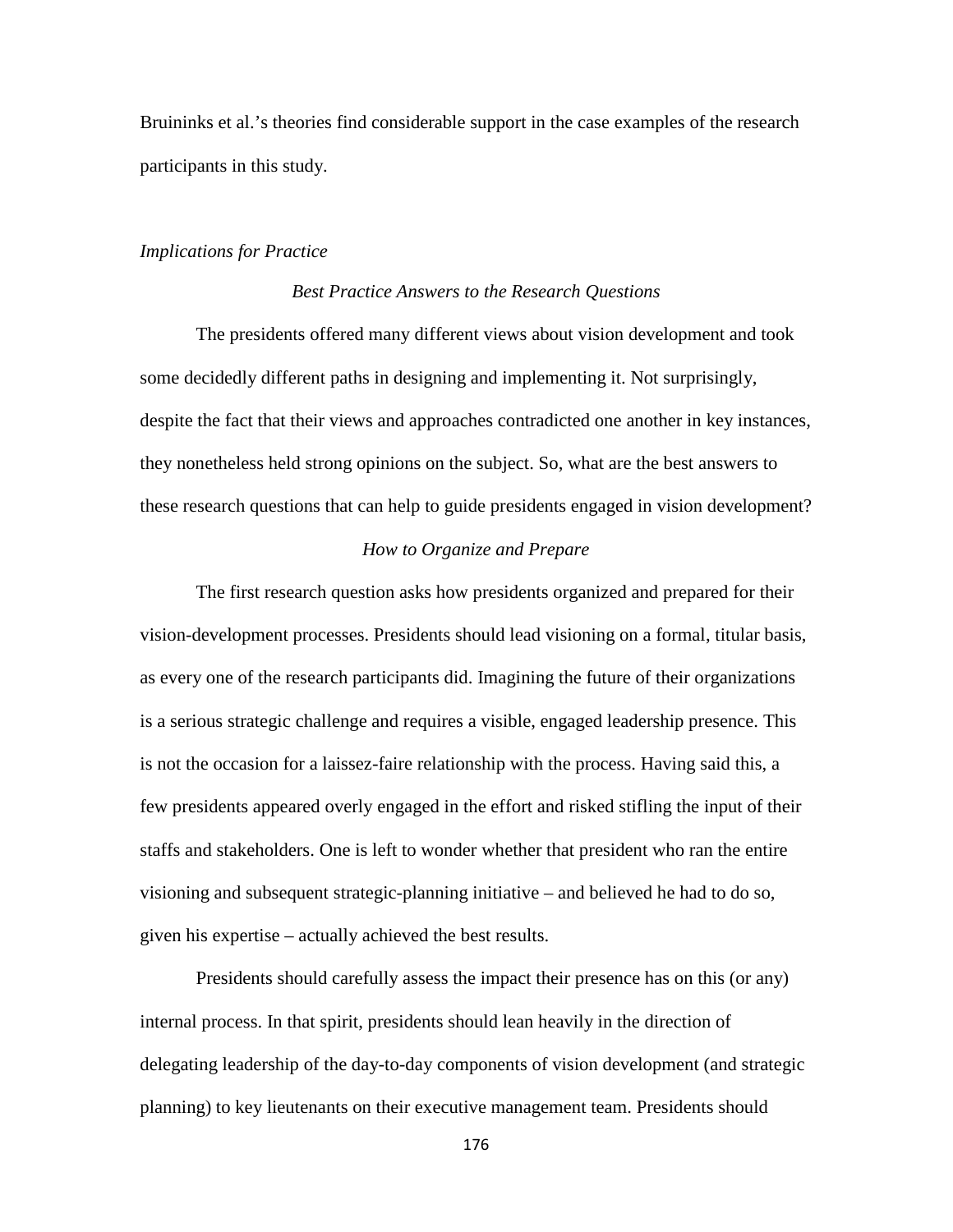distribute this operational leadership responsibility to two very senior people, ideally representing academic and administrative interests. The medium-sized, public, urban institution in this study represents a model that seemed to have worked well. Nobody doubted that the chancellor there was in charge of visioning, so he capitalized on that strength to name his provost and executive vice president co-chairs of both vision development and subsequent strategic planning. Unlike the one president referenced above, he was not dominating or stifling the process and yet, as with another one of the presidents in this study, neither was he so disengaged from it that untenable visions risked being crafted without his knowledge and intervening role.

Some presidents named only one person to manage the process operationally, which would also seem to risk choking off contributions and creating resistance. After all, the academic community will feel left out if that one person is an administrator and vice versa. Plus, what if that one person is somebody not liked and/or respected by the community? How would the president even know this in the first place? Indeed, naming co-chairs from academics and administration can build a needed bridge between these two domains and signal that vision development is a shared strategic and creative requirement. Plus, remember that one president who lamented how he was lied to by a vice president in charge of key segments of the visioning and strategic-planning processes? It is advisable that presidents limit this risk by not giving just one person complete control of the process.

Utilizing outside experts to shape and guide the process is also advisable. However, presidents in this study made mistakes here, too. One research participant was right to regret that she placed too much power in the hands of that external agent and was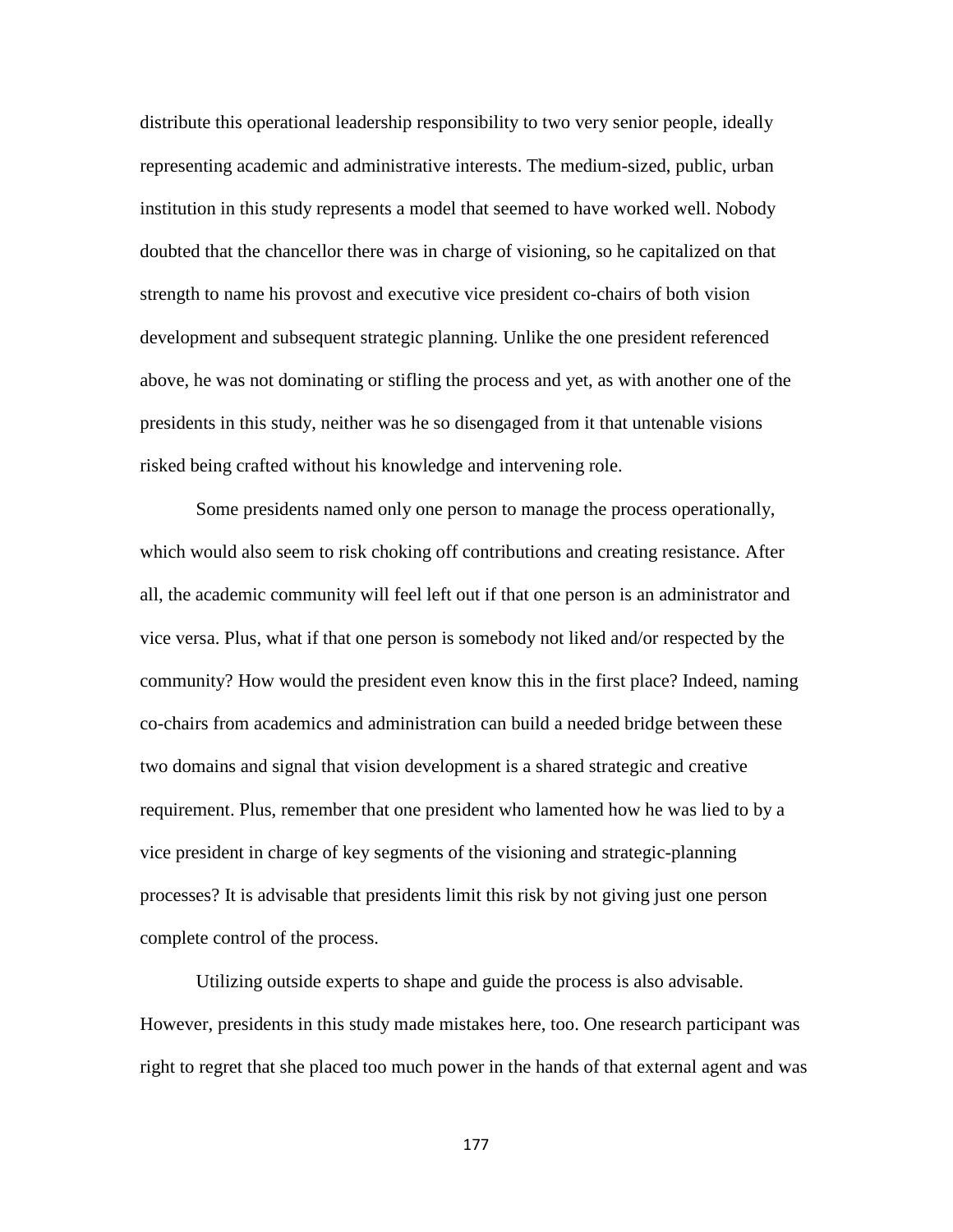left with a flat vision and a strategic plan without the means to measure achievement of that vision. Another president said she retained a board member's management consulting firm to lead parts of the process, which seems too insular and even problematic a course of action. A third president spoke of the nightmare of the outside expert falling asleep during a presentation, which did serious damage to her predecessor's visioning efforts and credibility.

Outside experts should possess proven track records in both vision development and strategic planning. Yes, it helps if they are known to and trusted by the president in some manner; perhaps he or she successfully worked with them in the past. However, they cannot be seen as having too close a relationship with the president so as to damage their independence and credibility, and they most definitely should not be placed in charge of the process. Instead, they should work for and report to the operational cochairs discussed above.

Vision development should occur at the start of an overall strategic-planning initiative, which was the case at most of the institutions represented here. However, it should maintain its own independent approach, strategy and timetable lest it be too quickly consumed and otherwise co-opted by the more practical and technical requirements of much larger strategic-planning processes. Creative imagining must be cultivated and given its own time and space.

Formal, objective market research should be incorporated into both vision development as well as strategic planning. Only one president raised this issue, but he was certainly correct in doing so. An impression was created by these presidents that market research was not an essential feature of their vision-development work, perhaps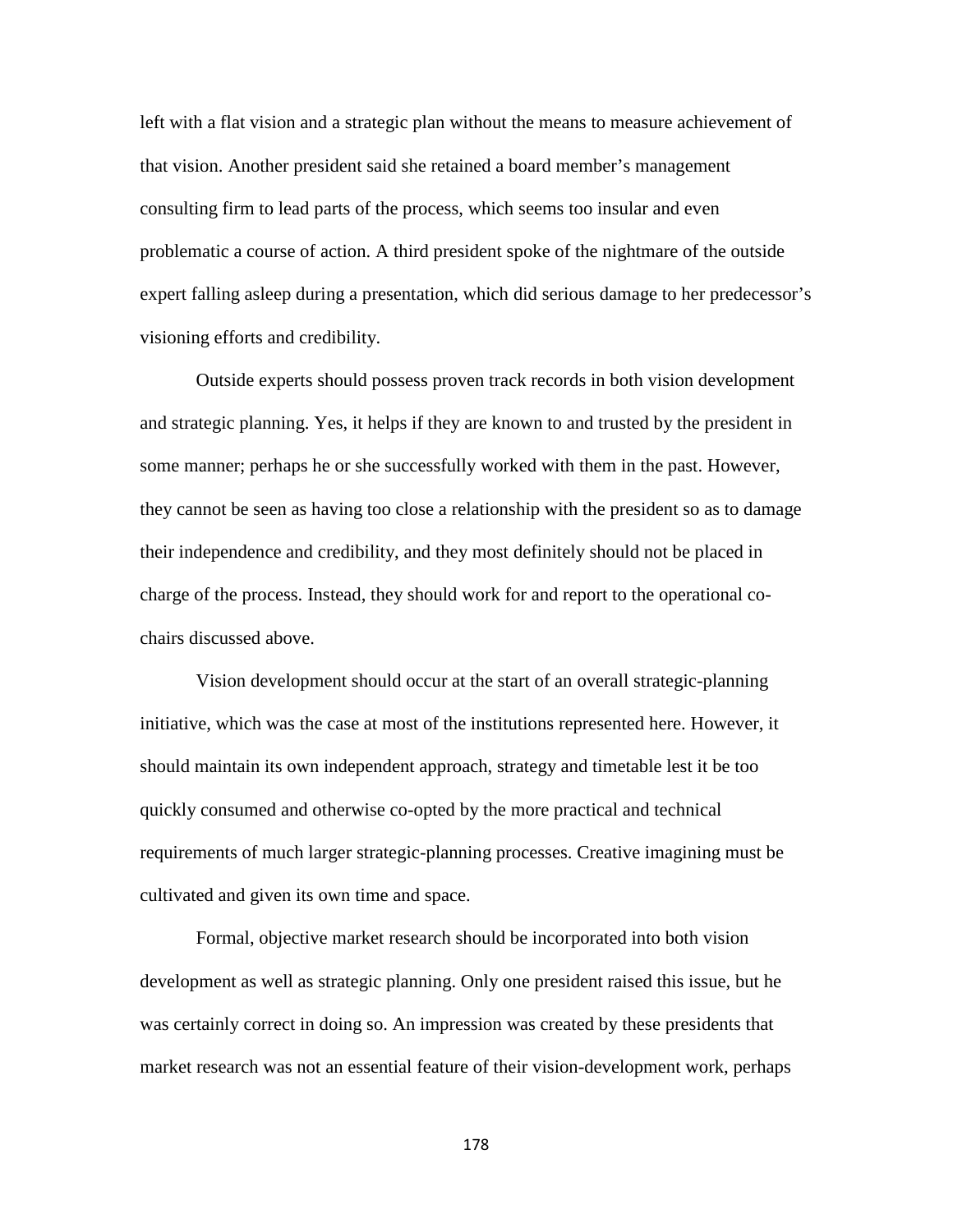because they believed they already knew what was right for the institution or what stakeholders thought and felt, they did not want to invest the time and money, and/or they did not want to be forced to report on the results of the research and then live with its consequences. To the contrary, presidents are urged to undertake primary and secondary research to overcome the natural insularity that besets higher education institutions because doing so is essential for stretching the imagination and crafting creative visions that might otherwise be suffocated by the day-to-day reality of running the institution. Plus, it seems markedly difficult to create and navigate a future destination without wellinformed and independent assessments of current status and course.

### *Roles in Vision Development*

Presidents ascribed many vision-development roles to themselves. Advocate for inclusion was chief among them. This is a tricky proposition in at least two ways. First, they have to mean it and actually feel passionate about cultivating a reasonably open, inclusive environment for vision development. One developed the sense, instead, that some of these presidents appeared to embrace inclusion because they saw it as a necessary and practical strategy for achieving buy-in to their visions. That makes sense, of course, but the risk here is that staff and stakeholders will see this for what it is  $-a$ desired rubber stamp. The strategy of developing a vision for the institution personally while opening the process of visioning and strategic planning more widely to the community will be discussed later in this section and chapter. It is the approach most presidents took here. For the moment, however, suffice it to say that the call for inclusion must be authentic and cannot be perceived by the community as a mere pro-forma exercise.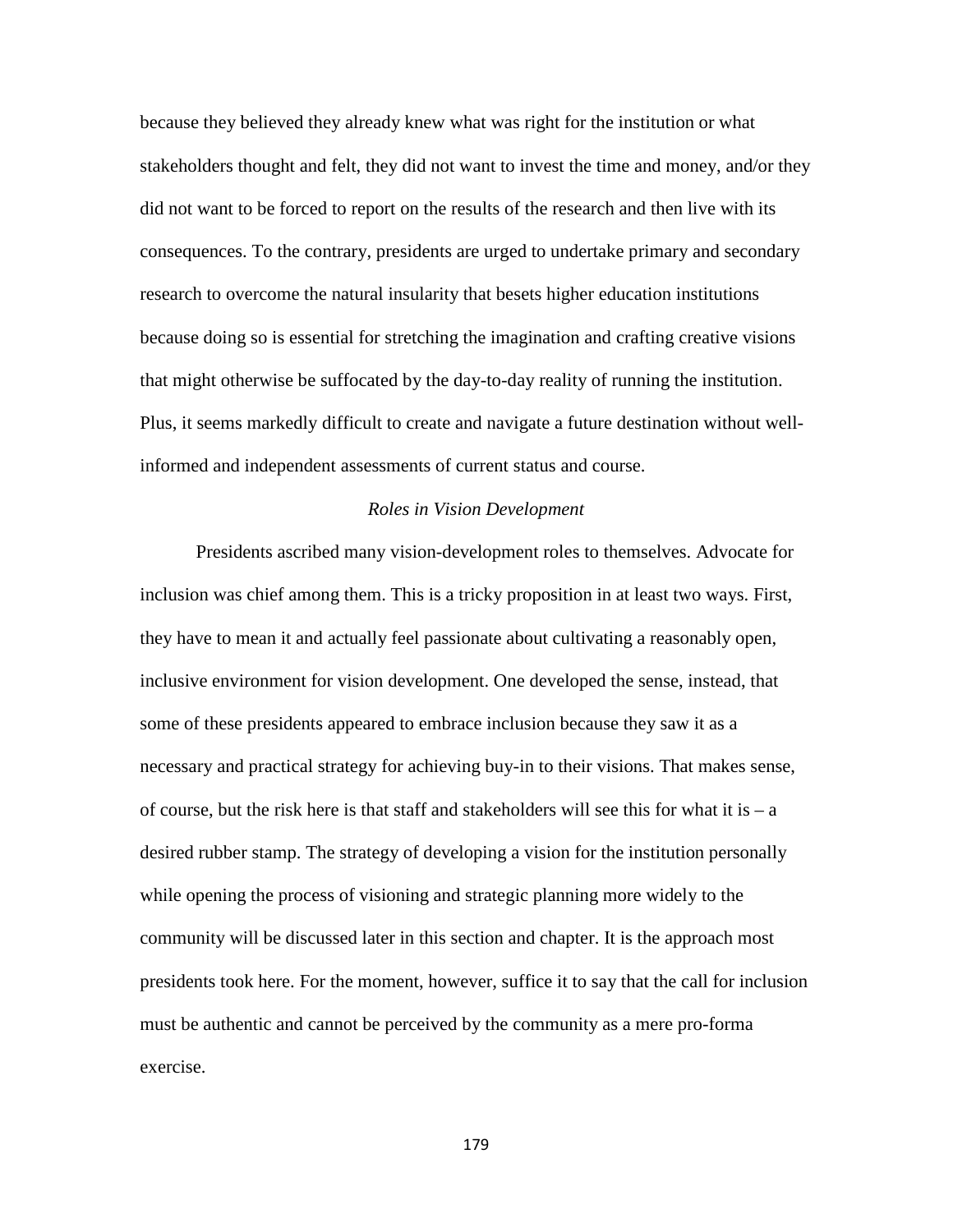The second aspect of inclusion is a more practical one concerning the type and number of participants in the vision-development process. Presidents should include a variety of portfolios, perspectives and experiences from across the campus in vision development, so as to benefit from the healthy tensions these voices bring to the process. The countervailing point as acknowledged by some presidents, however, are the pitfalls of having too many people involved in the process to the point where it risks becoming unmanageable. The right number of individuals engaged in vision development will depend upon the size and complexity of the institution and the presidents comfort level in this regard. There is no right answer here, but something approximating the 10-15 people on a president's cabinet seems plausible. A draft vision can certainly be vetted with and refined by much larger numbers of people as the strategic-planning process unfolds, but the initial number of people actually crafting vision – or reacting to and adjusting a president's draft vision – should be kept small.

This is where market research can also help. Survey research and/or focus groups can enjoin staffs and stakeholders in a process without having to invite them formally and physically into the proceedings. A subtle but essential point here is that while efforts should be made to review and even incorporate the opinions of individuals directly and through research, the presidents in this study remind us that a consensus vision is not the desired outcome. Inclusion and the expectations for consensus that it triggers can be antithetical to developing clear, sharp and differentiated visions. People need to be included in vision development or even vision refinement directly, through market research, and later in the process as strategic-planning participants. At the same time, however, they need to be reminded that while all voices will be heard and respected, only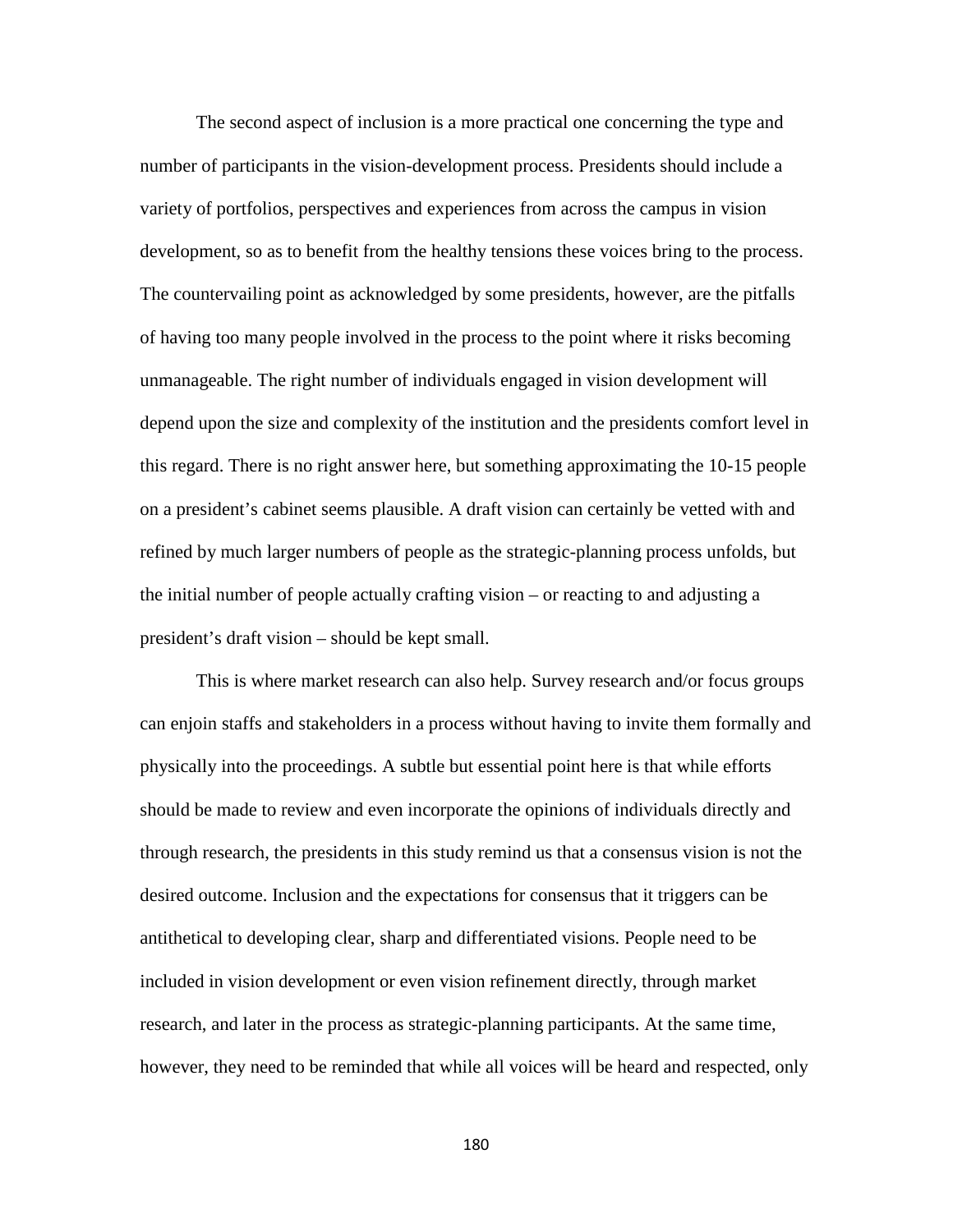a few of them will actually see their opinions reflected in the new vision. The presidents duty here is to explain why this is the case and, perhaps, to harvest some of the more constructive and appropriate points raised in visioning for possible use in subsequent strategic planning.

The second major role presidents reported playing concerned the twin requirements to encourage creativity and ambition among their vision-developing colleagues while ensuring that no misguided or untenable draft visions gained too much traction internally. Presidents should not be reluctant to ask the right number and type of people engaged in the process to stretch far and wide in their thinking about institutional vision. They should help these colleagues keep at least one eye on the long-range future, too, echoing the difficulties that one president said she and her team had in balancing short- and long-term orientations.

After all, vision development delivers among the precious few occasions in the leadership of higher education institutions to rise above day-to-day, short-term matters. It should be seen as a cherished moment when colleagues can think big and think differently without fear of rejection or recrimination. This is why it is so important, however, to keep this initial visioning team relatively small and to enable them to dare to be different. That one president was right in saying she wanted her team to be as imaginative as possible, knowing that she could correctly guide such deliberations and subsequently adjust the draft visions as needed. Otherwise there would be no other point in time to stretch a team's thinking beyond normal operational boundaries. The key is to stay engaged in the process so as not to be surprised by what eventually emerges, reflecting the concern expressed by that one president who regretted being disengaged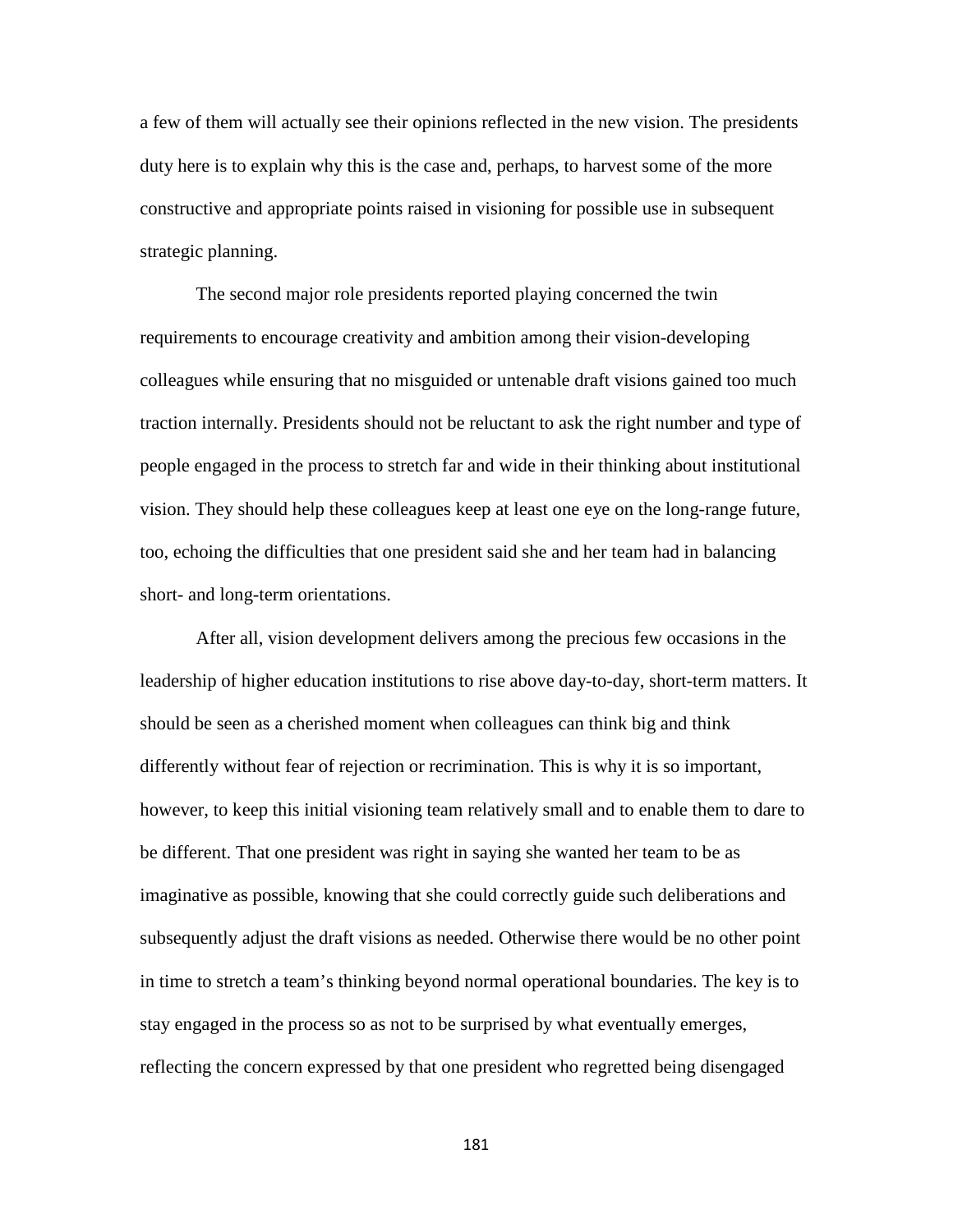and unable to deal with bad ideas that had gained momentum. Besides, given all the claims about the systemic troubles facing higher education these days, this would seem to be exactly the right moment to ask people to help reimagine the future of both their institutions and their professions.

# *Success Factors*

The third research question elicited the success factors presidents cited in vision development. Four findings are deemed most important here. The first, which is something of a meta-finding and serves as a foundation upon which all best practices emerge is the need for presidents to understand institutional context prior to and as part of vision development. The presidents were right to assert the essential need to know enough of the historical, cultural, political, operational and financial contexts of their institutions. Again, however, this assertion is easily contradicted by the requirement imposed on presidents to offer vision before they are even chosen for the job.

Furthermore, one would not want to see presidents or their teams limiting their visions and strategic creativity because they feel so burdened by context. Many of the presidents in this study confronted difficult circumstances. Some of them used vision to help see beyond those constraints – creatively and yet realistically at the same time. Context should be enabling in this regard and not disabling. One can reasonably question those presidents who dampened vision development as well as the actual visions themselves because they felt so obliged to fix near-term problems. Their motivations and concerns are completely understandable but, to the contrary, shouldn't they have used the visions and vision-development processes to help their staffs and stakeholders see beyond the current dilemmas and give them hope for the future? Again, here is where the need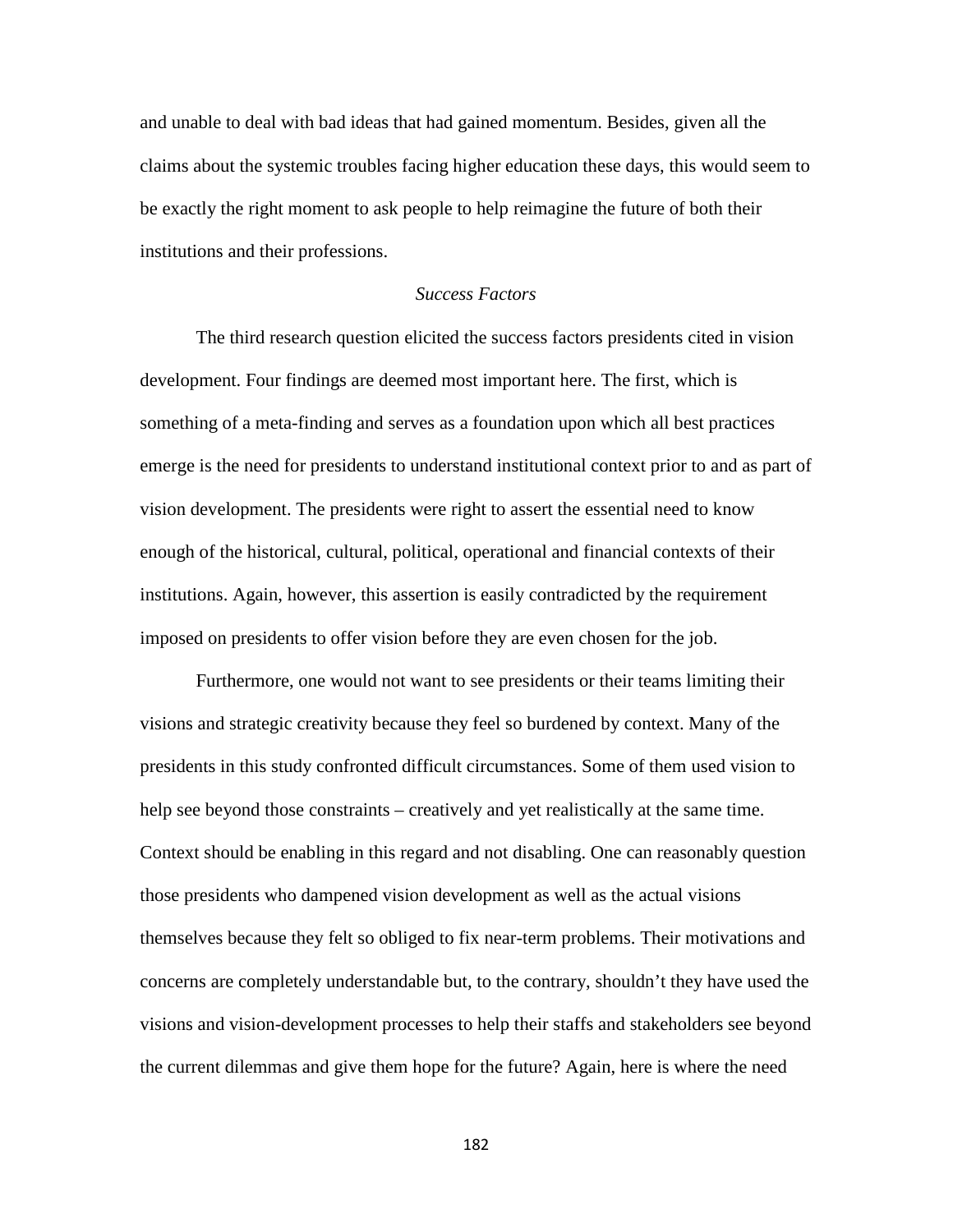both to operate in the short term while envisioning the long term is so pronounced. Perhaps in this regard visioning should be seen as a valid tool for managing through a crisis and not merely some kind of luxury to consider when times are good.

It is also interesting to note that none of the presidents commented on all aspects of institutional context discussed in this study. It is quite likely that many of them never even considered certain components of context. For example, only three presidents spoke of the need to calibrate vision and their role in its development in the context of their immediate predecessors. This seems to be an essential practice, nonetheless, since staff and stakeholders are inevitably going to view a new president and new vision through the lens of the previous ones. Only a handful of presidents raised the issue of honoring an institution's history, even using it to advance the vision-development process, and certainly not to criticize the past excessively. One president's adroit understanding of his institution's history helped him tap into a pent-up demand for greatness that had been dormant until he undertook his first visioning exercise. A few presidents also commented on how important it was for them to have understood the history of past visioning and strategic-planning initiatives at their institutions in order to anticipate the mood and motivation of staffs and stakeholders on this subject before proceeding. These are all commendable best practices and presidents engaged in vision development should be aware of and informed by each of them.

All the research participants understood that context also means obtaining deep knowledge about their institutions' financial and enrollment conditions, which were difficult if not perilous at the start of some of these presidents' tenures. Sharing those data with staff and stakeholders engaged in vision development and placing it in appropriate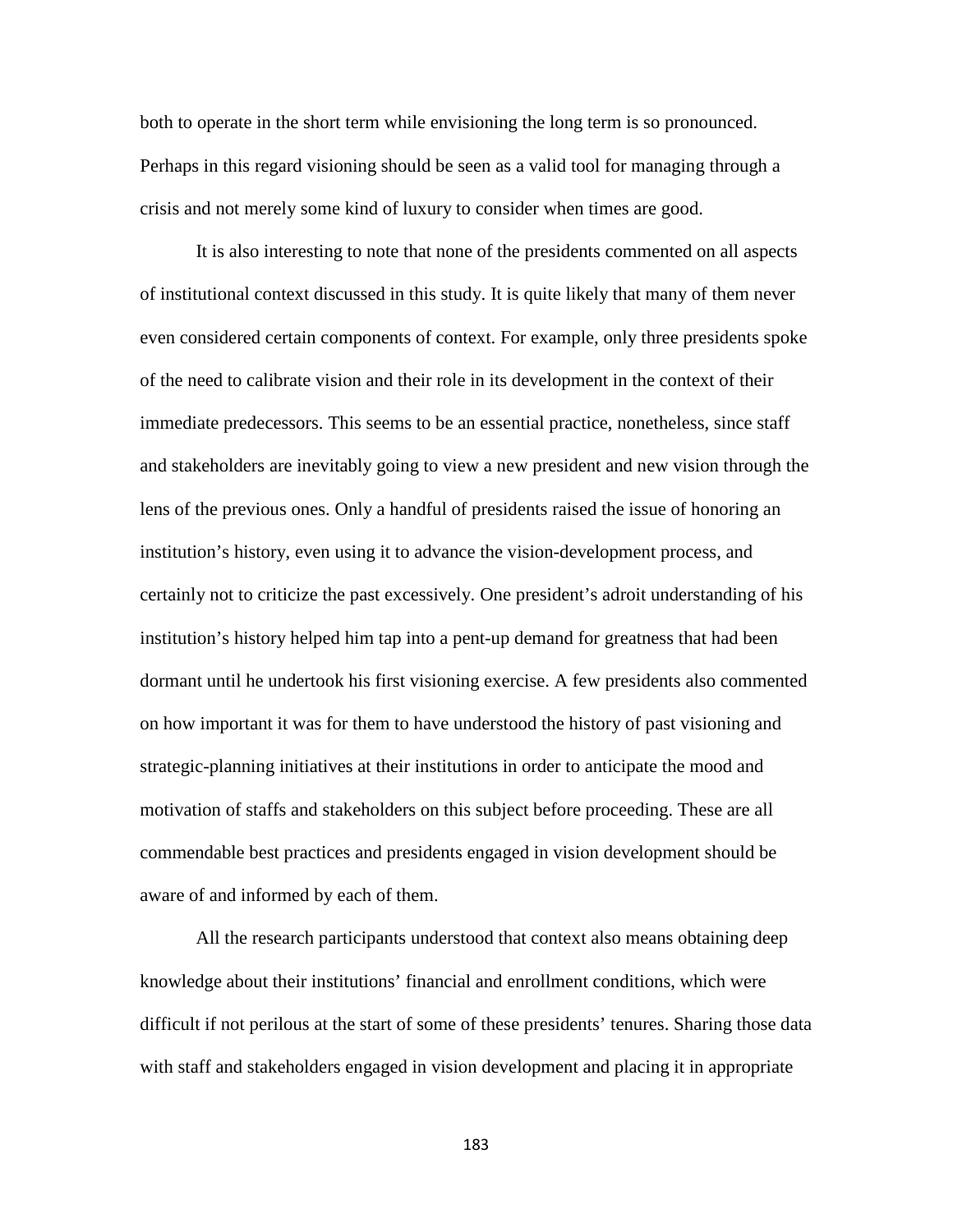market context is another recommended best practice. The presidents correctly understood that such knowledge helped them calibrate how ambitious and daring their visions could be and brought the visioning participants together around a shared sense of possibilities and limitations.

Managing their boards of directors through vision development was the third critical success factor cited by presidents. The presidents said they viewed trustees as their most important stakeholders and for good reason; they are accountable to them. They invested a great deal of time, however, in seemingly over-managing trustees and actually keeping them at some distance from the process using a variety of techniques. One can read into this a reluctance by some presidents to fully integrate their trustees into the process because, perhaps, they feared excessive meddling by trustees or worried about board members being exposed to too much of the internal machinations. Their reluctance is understandable and even advisable. That is precisely why, however, trustees should have a meaningful, structured engagement with vision development that optimizes their time and talent and minimizes their downside effects. This starts with trustees directing the president to develop institutional vision in the first place. Most of these presidents clearly knew this was in their job description. Most of them were presented with the vision question during their interviews for the job anyway. Vision is a presidential responsibility, which the vast majority of these presidents evinced. That one president who seemed to be waiting for his board to provide vision or, at minimum, the directive to create a vision was most assuredly moving down the wrong track. He learned that lessons and then seized the mantel of vision-development leadership.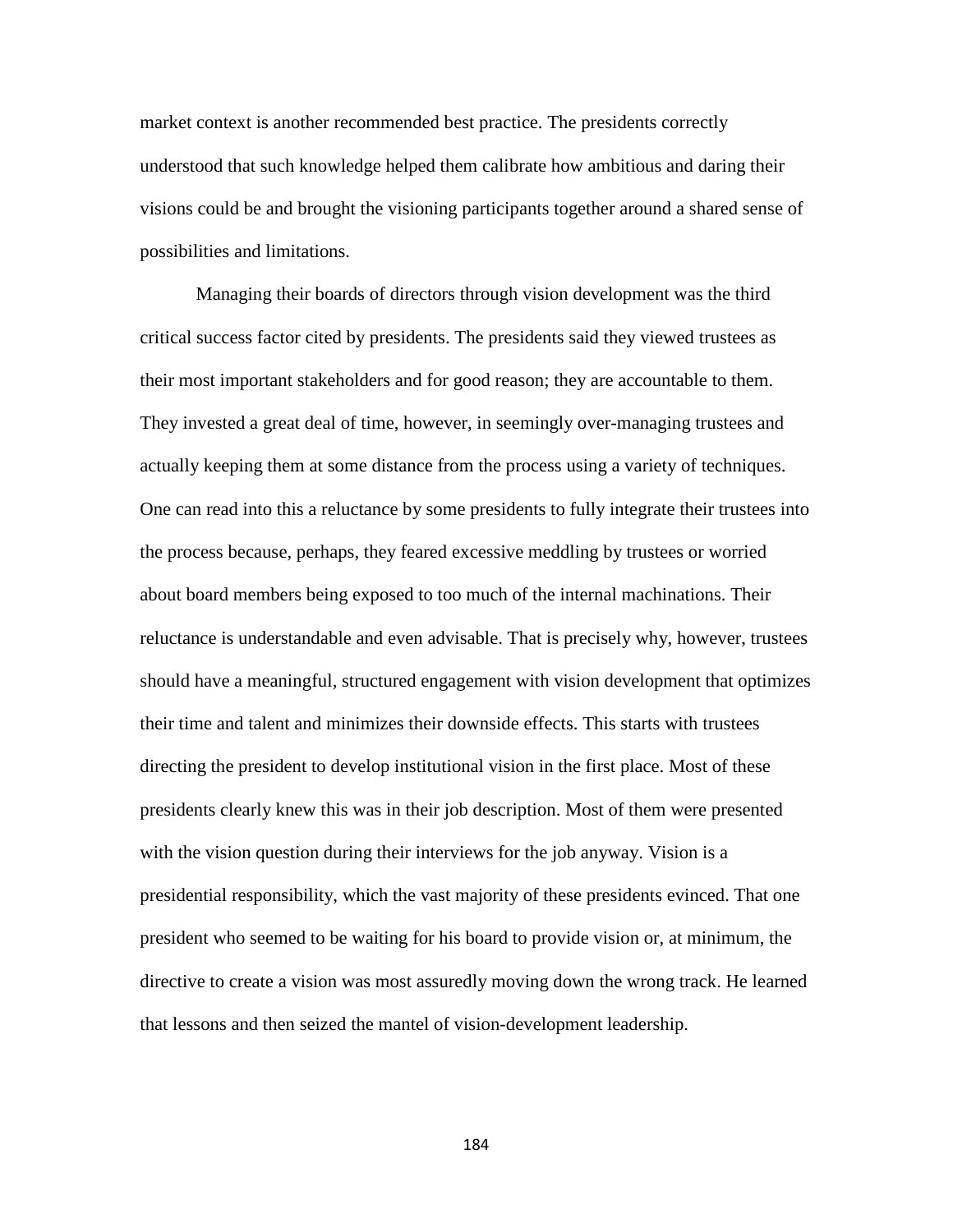It is advised that presidents seek their boards' formal approval of the visioning and integrated strategic-planning roadmap at the outset of the process as part of a regular board meeting. They should share with trustees how they intend to derive the vision or, more likely, build upon and otherwise adjust the vision and strategic direction they already discussed with trustees at the recruitment stage. Ultimately, as all these research participants did, presidents should seek formal board approval of the vision and the resulting strategic plan designed to achieve that vision at another regularly scheduled meeting.

In between these two stages of the process, however, they should mirror the best practices of many presidents in this study who periodically albeit informally updated their board chairmen and other key trustees on the status of their efforts including sharing with them the draft vision statement and/or body of work representing visionary intent. They do not want to surprise key trustees at that final approval meeting. In fact, they need to be able to shape the approval of the vision in that board meeting well ahead of time. Presidents should not play tricks like designating only one trustee to participate in the visioning and subsequent strategic-planning processes. Instead, in between the two regularly scheduled board meetings to approve the vision-and strategy-development plan and, ultimately, the vision and strategy themselves, presidents should request one facilitated offsite session with the full board very early in the process, modeling what several presidents did here.

Presidents need to lend their visions credibility and weight, which is a third prescribed success factor. Their visible role in the process as well as their skillful incorporation of the board into these deliberations substantially helps in this regard. More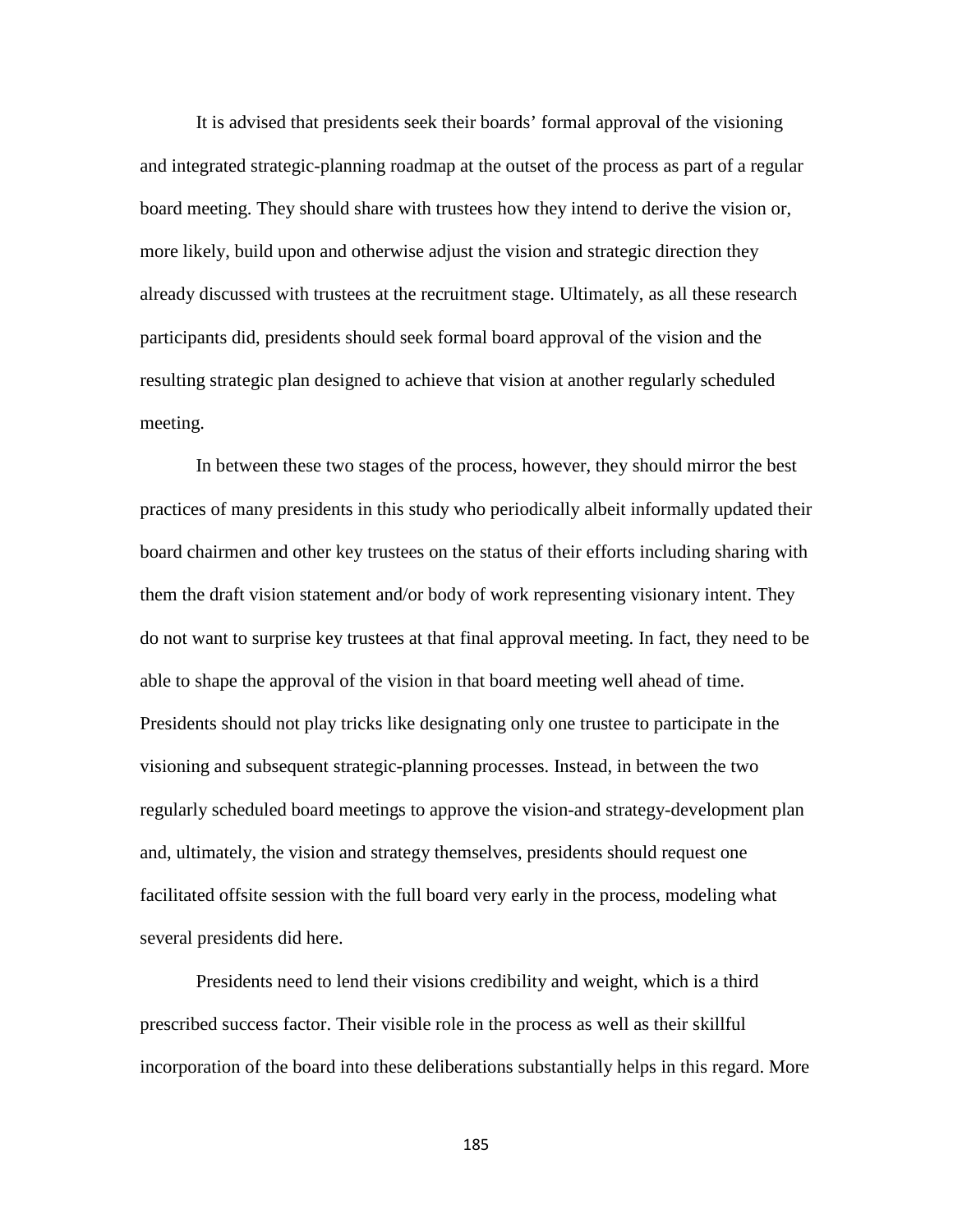precisely, however, they need to connect their visions to the objectives and strategies intended to achieve them. That one president who said vision needs to be concrete but not specifically measurable was correct. Vision needs to be sufficiently concrete in order to inform and inspire the creation and prioritization of the specific objectives and strategies that are, themselves, highly measurable. In this sense, success in vision development means success in strategic planning. And, when taken together, the full spectrum of visionary intent that includes vision, objectives and strategy must be tied to specific metrics since it is the only way for presidents, trustees and stakeholders to know whether, how and why they have succeeded.

A fourth success factor addresses the semantics issues found in vision and related strategy discussions. Presidents should define the term "vision" at the outset of any formal effort to develop it and share this and other key planning definitions with their staffs and stakeholders engaged in these processes. It is recommended that any definition of vision include both the future destination and action orientation aspects of the definition used in this study. At the same time, however, presidents need to understand that, despite the utility of such definitional precision, the vision term will always be conflated with certain other planning terms and concepts such as objectives and strategy. This is an inevitable part of the integrated if not overlapping nature of vision and strategy.

Conceptual and definitional precision are valued in any planning exercise. However, the author contends that the conflation of the terms vision and strategy generally – and by some of the presidents on some occasions in this study – is not highly problematic. Only one of the presidents who raised the semantics issue actually did anything about defining terms, and those were the specific terms used in his vision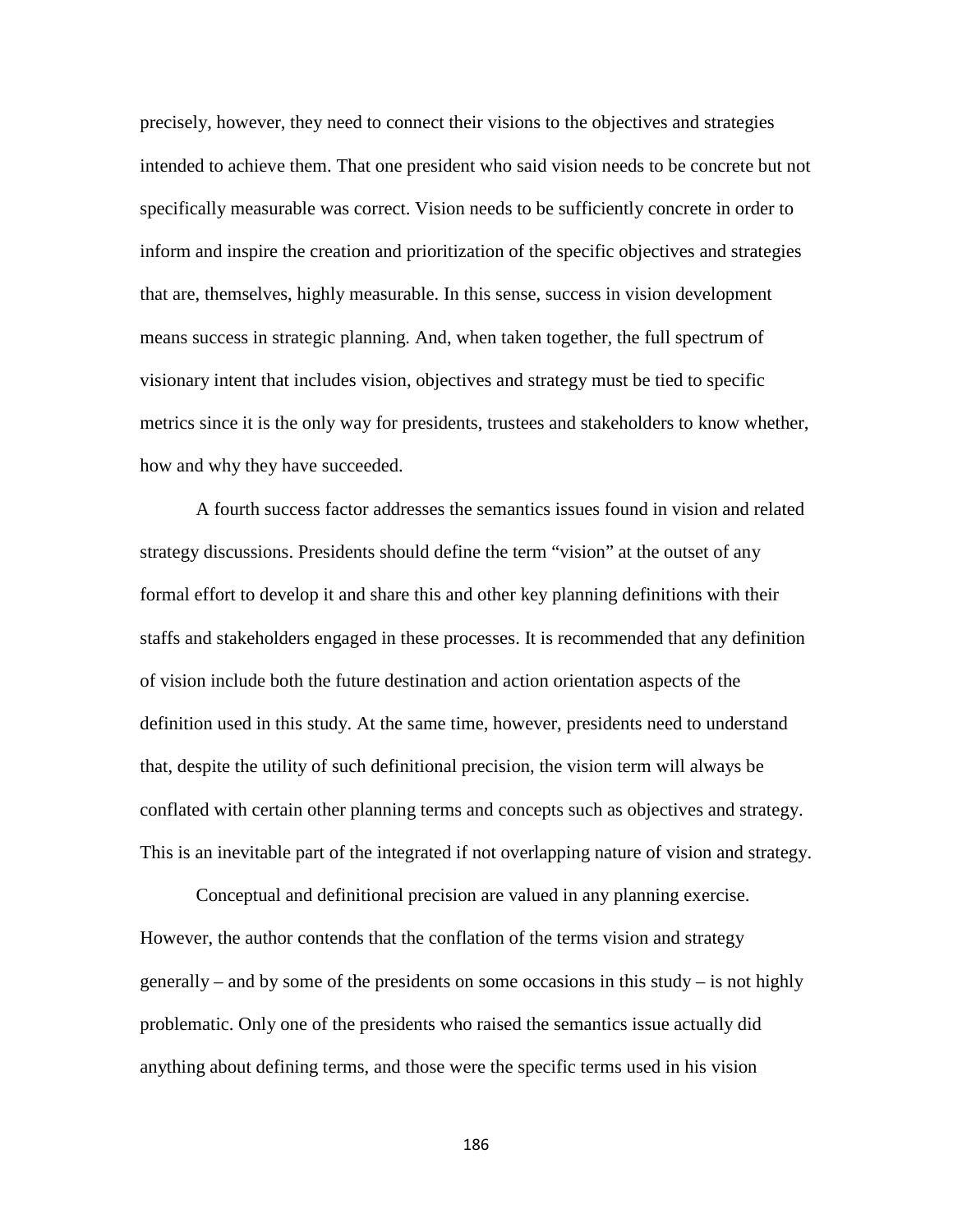statement such as "academic excellence." Defining key terms within the actual vision statement is a highly recommended best practice. They help make vision statements more "concrete," as referenced above. It was therefore surprising to learn how few presidents actually defined terms such as "leading," "quality," or "transform."

One president went so far as to say that defining planning terms was a waste of time. While disagreeing with that contention, it is suggested here that presidents live with the ambiguity between where vision ends and strategy starts and focus instead on the broader, more comprehensive nature of visionary intent. Visionary intent that pairs vision with the objectives and strategies of strategic planning arguably expresses a more complete range of institutional vision than vision statements alone, especially since by choice not all presidents and institutions possess vision statements in the first place. After all, this study reveals that when some presidents talk about vision they are really talking about visionary intent.

#### *Whose Vision is it Anyway?*

The fourth and final research question asks whether the institution's vision should reflect that of the president, the larger community or some hybrid of the two. It is recommended that presidents generally follow the course of the majority of the research participants in this study. They should develop the outline of a bold, differentiated vision early in their tenures and with the knowledge and informal approval of the board of trustees, use this draft vision to recruit and energize their executive teams, create a small vision-development group to adjust and improve the draft vision and make it their own, and then introduce the draft vision to a larger strategic-planning cohort to finalize it,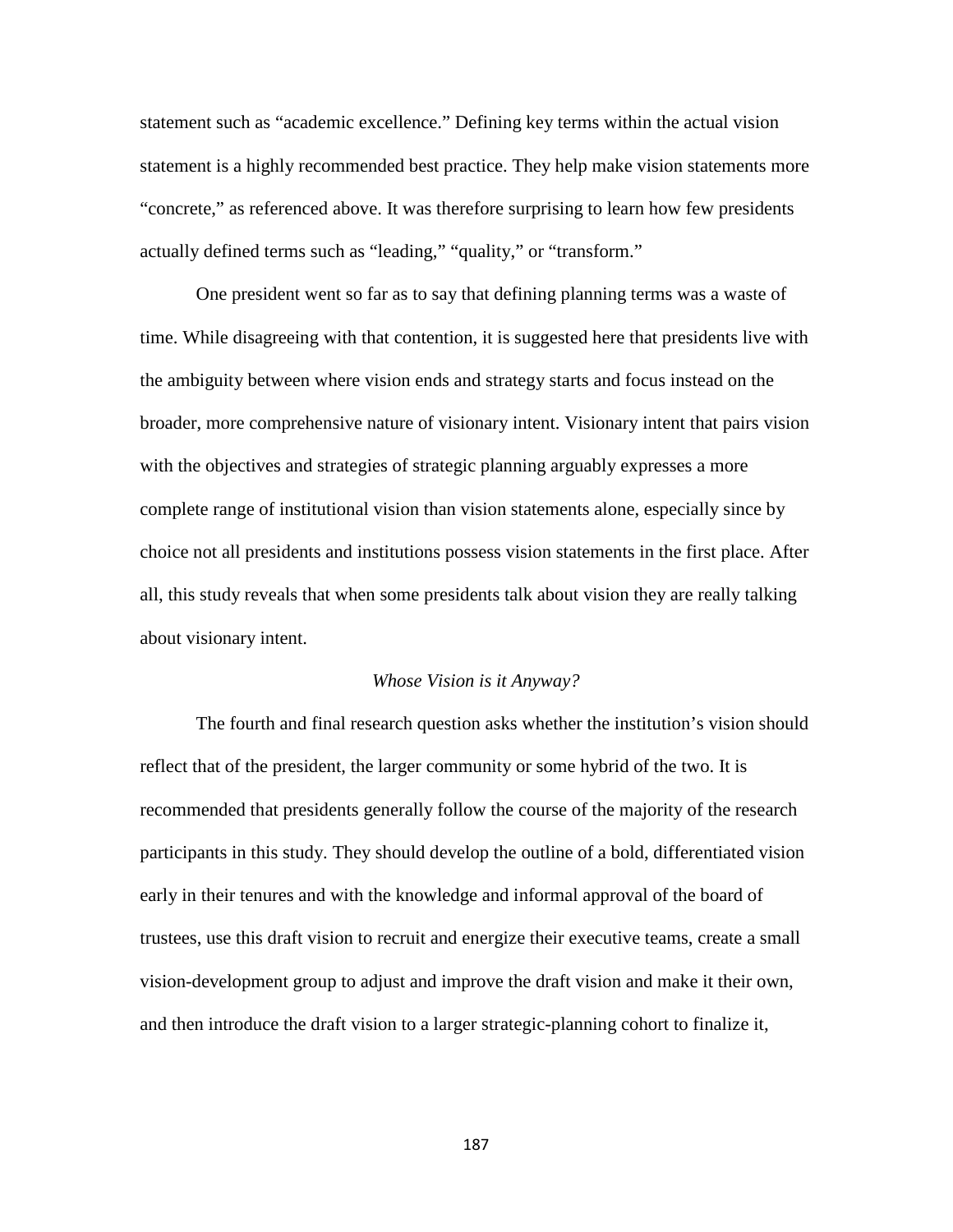make it concrete as possible and use it as the basis for developing the visionary intent of objectives and strategy in the early stages of strategic planning.

In following this path, which some of these research participants did, presidents will establish reasonable equilibrium between visionary expectations they and their boards, staffs and stakeholders have of them while working effectively within the culture of shared governance. Presidents operating in this manner will provide a firm rudder of navigational guidance, but then enable their staffs and stakeholders to craft how best to get to their future destination. While it can only be speculative at this point, one worries about the quality of the outcomes produced by the minority of the presidents here who encouraged many staff members and stakeholders to arrive at consensus visions born of shared-governance sensibilities. This best-practice recommendation is a hybrid that basically couples bold, early presidential vision with broad community engagement around how to finalize and achieve it.

The second implication involves emerging from the fourth research question is vision development at the presidential-recruitment stage. This also requires a thoughtful balancing of tensions between wanting to please trustees and recruiters and get the job, on the one hand, and not being presumptuous by developing too extensive and detailed a vision prematurely and without the input of the community on the other hand. Mirroring the suggestion above, it is recommended that presidents outline a general vision in the job-recruitment stage based on the comprehensive study of the institutional context while, at the same time, providing a detailed process for how they will work with the community to design specific, differentiated visionary intent. This is an amalgam of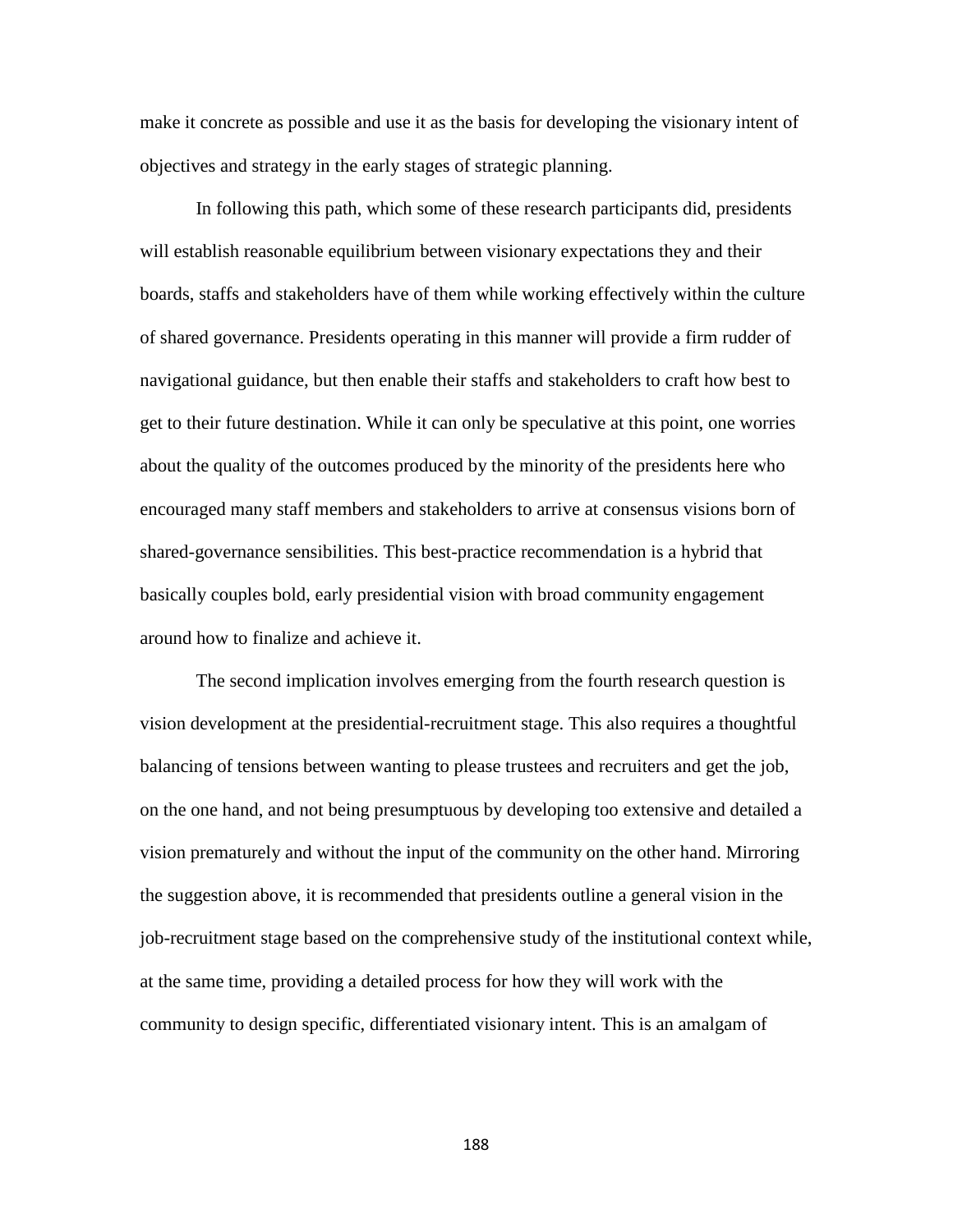various approaches the research participants used in this regard and it seems to offer the best outcome.

Furthermore, organizations that represent the interests of trustees such as the Association of Governing Boards (AGB) and college and university presidents such as the Council of Independent Colleges (CIC) should consider educating trustees and executive recruiters of the risks of requiring fully formed visions from job candidates long before they assume office. For example, this could constitute a curriculum item in AGB workshops offered to individuals assuming trusteeships for the first time.

Ultimately, new presidents are likely the leading beneficiaries of this research. Most every new president will be confronted with the "what's your vision" question generally and, as has been discovered here, as part of the recruitment process. New presidents may be unprepared to manage this question skillfully and, once on the job, to lead a visiondevelopment process without the benefit of comparable experience or relevant expertise. The need for a practical guidebook on this subject readily emerges from – and will be informed by – this research.

# *Six "Balancing Acts"*

Many of these research outcomes find presidents engaged in balancing acts between two (or more) competing tensions. The research participants reported often finding themselves walking tightropes over contentious, highly political and resourcescarce situations featuring many competing institutional interests and priorities. A brief discussion of these balancing acts provides another way to consider some of these practice implications and also serves as a summary device for this section:

1. *Presidents need to balance the development of bold, early presidential visions with the need to develop vision inclusively, communally and with consensus.* As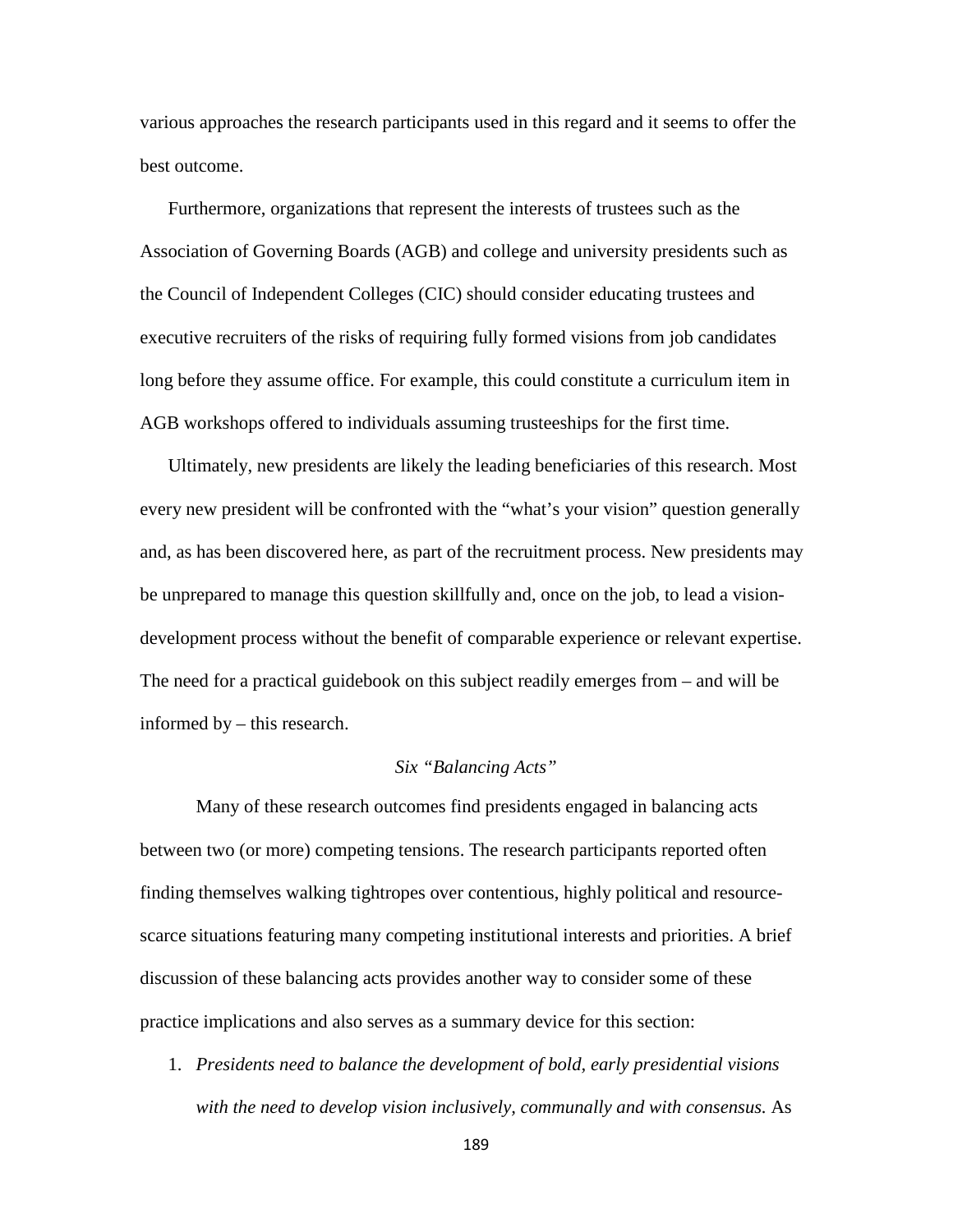discussed above, however, presidents are likely to benefit from tilting in the direction of being bold and early. Of course, presidents should decide what works best for them in their specific contexts. While the literature is split on the subject, there is ample encouragement for presidents to be bold, early and visionary.

- 2. *Presidents must balance operating in the short term with the desire to chart a course for the long term.* Ultimately, presidents are expected to drive short-term operational and long-term planning agendas at the same time. As with some of these tensions, the presidents in this study understood that these are not mutually exclusive requirements. Still, they did point to how presidents need to help their staffs see the bigger picture of vision and strategy while not losing focus on their daily, operational requirements and vice versa. Presidents will be well served in this regard if they can use a short-term success, for example, to demonstrate the feasibility of a long term vision. These two temporal orientations should work together because they must work together.
- 3. *Presidents should modulate the desire to engender ambition and creativity with the reality of financial and operational constraints.* Here, too, context will combine with each president's expertise and experience to help him or her find the right place on this continuum. Most presidents here wanted their staffs and stakeholders to be creative and ambitious, and that is the recommended course of action. However presidents must also recognize and even demonstrate to their staffs and stakeholders the pitfalls of doing so and they need to be present and vigilant in reshaping or even disarming particularly untenable or unsustainable visions – as early and thoughtfully as possible.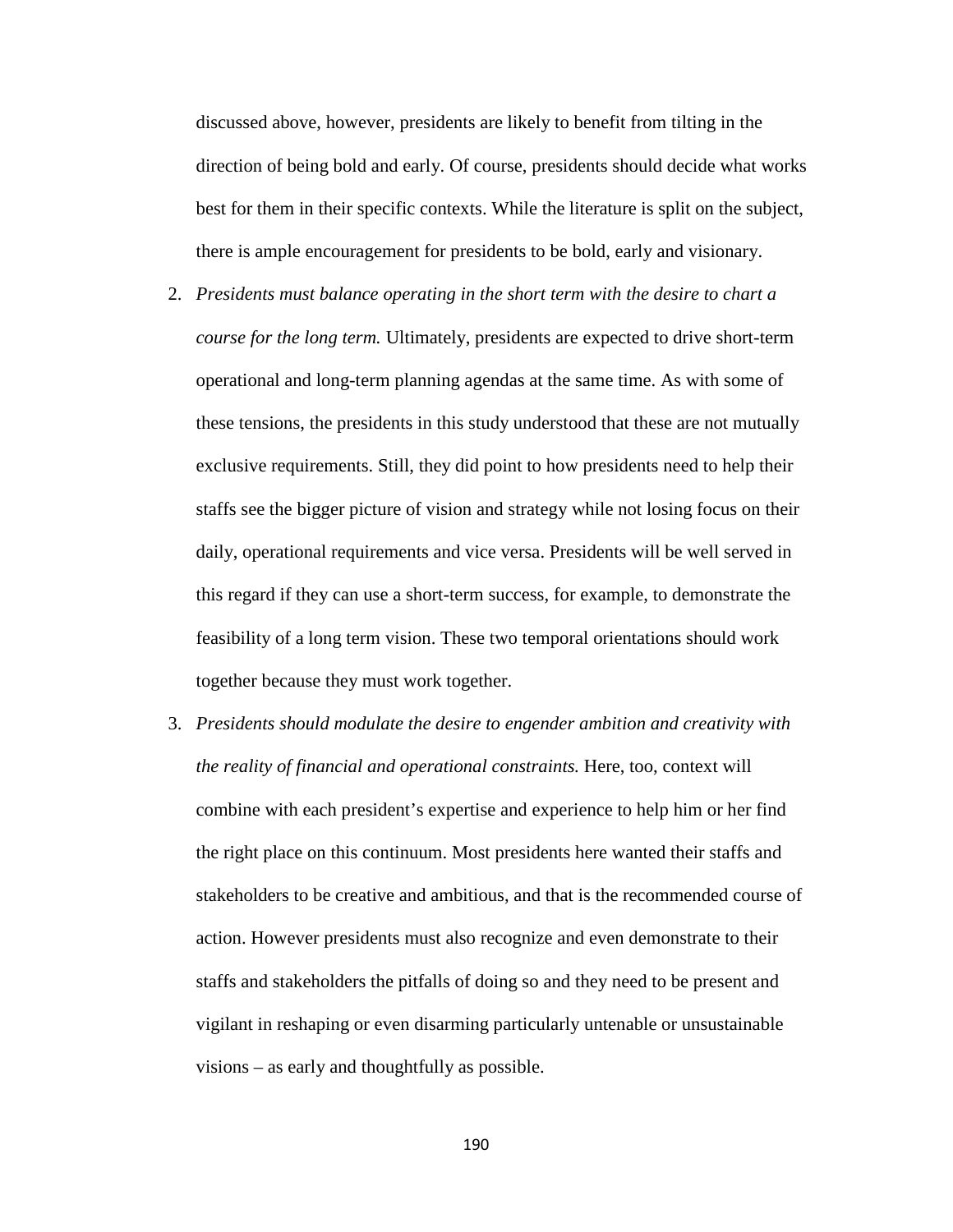- 4. *Presidents must calibrate the utility of creating reasonable tension and fear with wanting to set a positive tone.* This tension applies particularly to those presidents embarking on institutional transformations, where financial and operational conditions are precarious. Many presidents spoke about how far to go in this regard. Most seemed to use descriptions of the reality of their institutions' conditions to create sufficient and even frightening motivation while not resorting to use of personal tension, fear or hostility.
- 5. *Presidents should balance the requirement to be visible in the process while also giving staff and stakeholders sufficient time and space to make contributions and feel good about those contributions.* Presidents spoke both of being too visible and not visible enough in vision development. This is another challenging balancing act. On the one hand, presidents need to lead visioning and be seen as leading it. On the other hand, they can overdo it and suffocate the motivations and contributions of their people. Each president will need to find what works for them in their specific context and emerge with a visibility profile that is appropriately balanced.
- 6. *Presidents should motivate staffs and stakeholders in ways that release organizational energy and reinforce the urgency of vision development while not, in the process, creating unrealistic expectations.* This balancing act seems to be particularly vexing. Presidents will need to walk a fine line between advocating for the process and creating a sense of urgency and then actually delivering on the expectations that result. Some presidents said they worried about creating unwarranted expectations about the vision-development process and the future of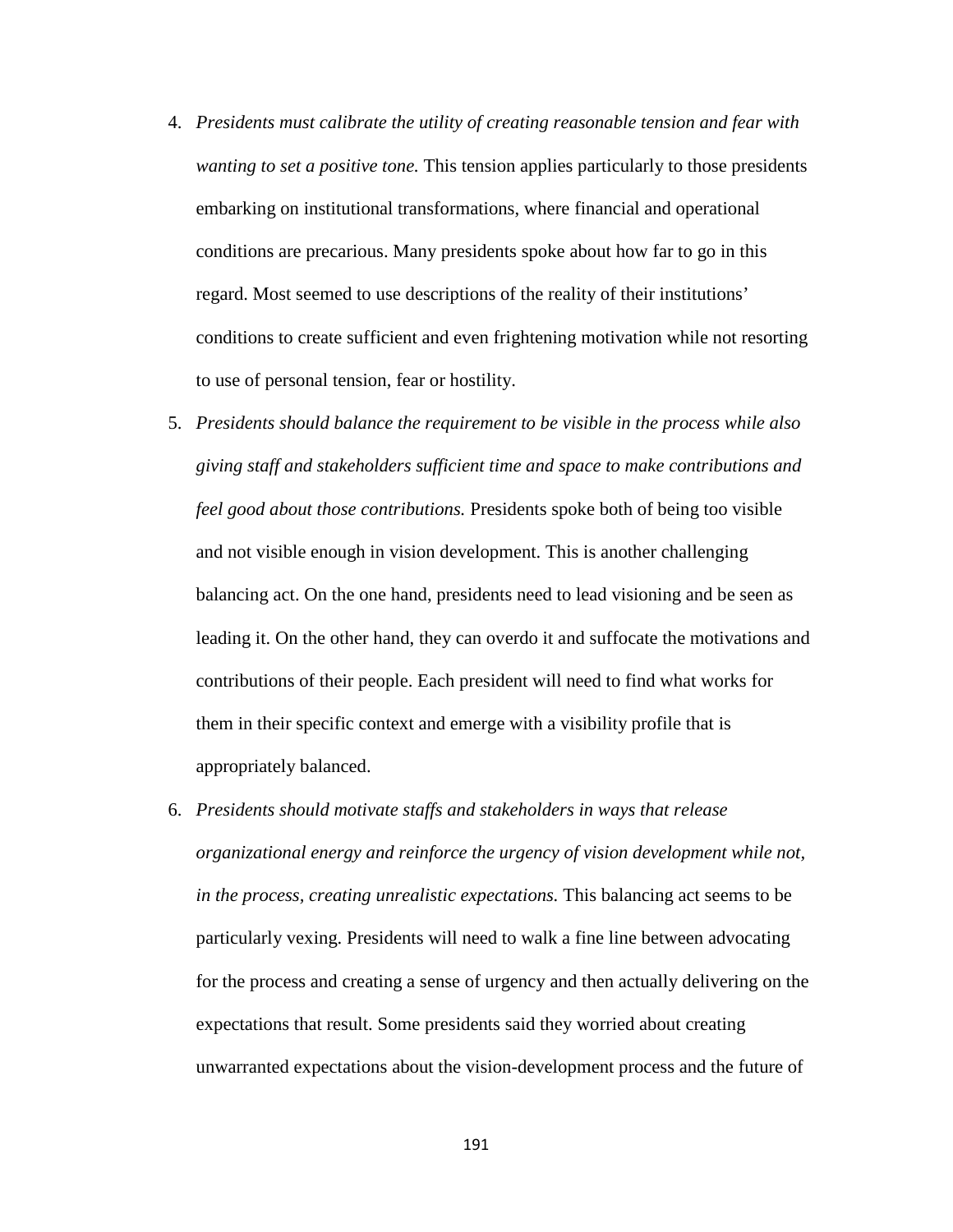their institutions that neither they nor their organizations would be able to fulfill. Managing people through vision development effectively means carefully calibrating their excitement levels and personal and institutional expectations with the reality of the current context and resulting work. Presidents who engage in a constant process of calibration and recalibration throughout these initiatives will stand a better chance of aligning expectations with outcomes.

# *Recommendations for Future Research*

Areas for potential future research are discussed here, stemming directly from the conclusions and implications presented above.

In terms of the vision-development parallels with leadership theory, three areas for potential research emerge. The first concerns the suggested parallels and points of intersections themselves. Could understanding the relationship between vision and the evolution of leadership theory over time better improve our understanding of institutional vision as a phenomenon, our knowledge of the best ways for presidents to engage in its development and even the possibility of creating an overarching theory of vision development.

Second, do presidents engaged in vision development borrow knowingly or unknowingly from different aspects of leadership theory – Contingency and Situational Leadership theories for determining the right equilibria for the product and process of vision development, Shared and Servant Leadership theories to understand how best to create open, democratic and participatory environments, and Complexity Leadership theories to succeed in modern organizations that require centralized vision to serve as a cohering mechanism – to engineer success in vision development? Whether or not they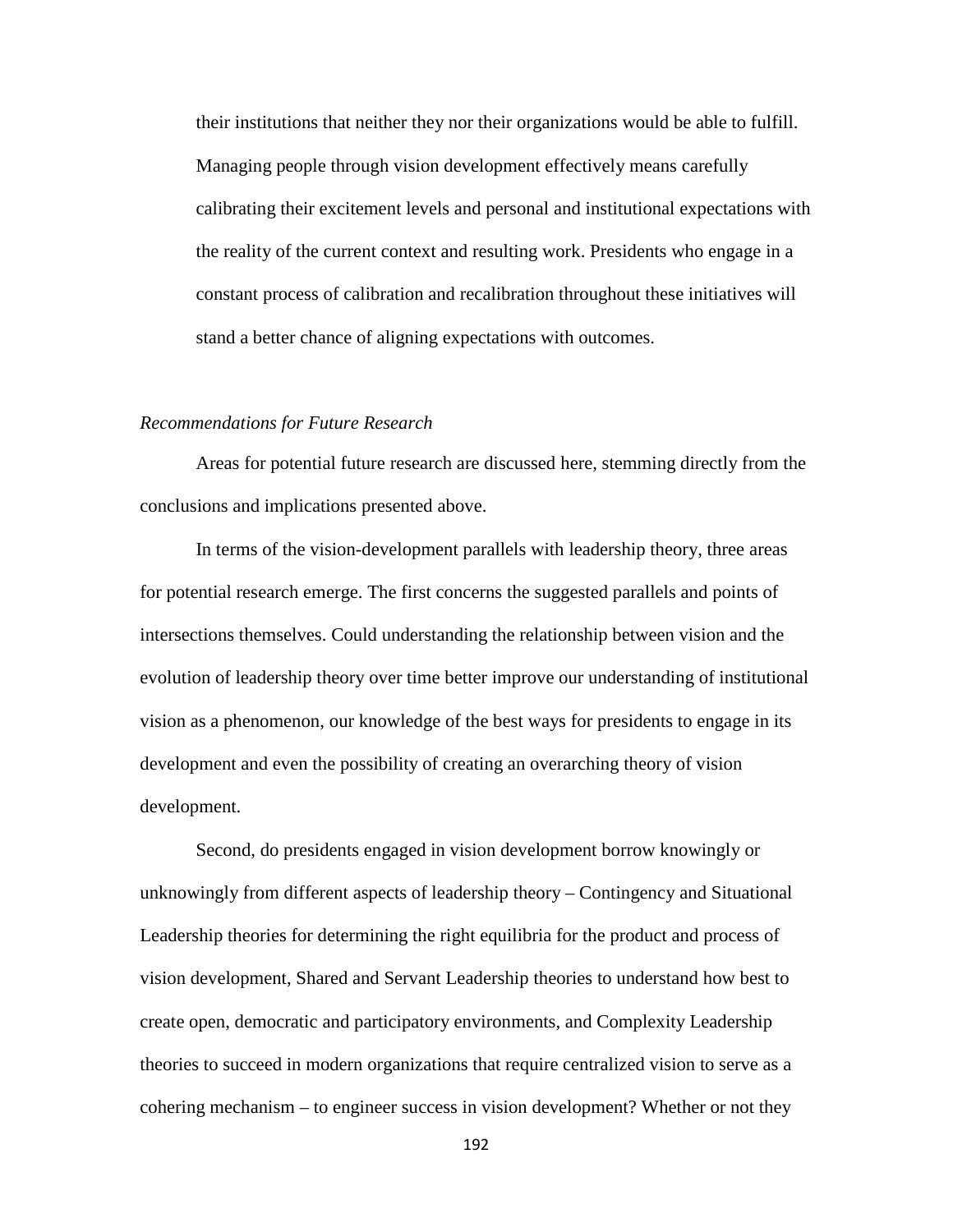are consciously picking and choosing among tenets of various leadership theories, it would be useful to probe why they choose to do so and what brought them to these actions as necessary components of what they deem to be successful vision-development initiatives?

A third possible research domain within this discussion is to understand better how trustees, recruiters and donors who demand that presidents deliver a vision as part of the job interview and recruitment process actually perceive the leadership orientations and theoretical hybrids discussed above. In other words, do they understand the risks and benefits of pushing presidential candidates to espouse vision in environments where Contingency and Situational Leadership models are at work in both Shared and Servant Leadership as well as Complexity Leadership contexts are extant? What are these risks and benefits?

If strong, centralized vision is actually so relevant to complex adaptive systems on the edge of chaos, as Youngblood and others argued, are trustees, recruiters and donors actually doing these would-be presidents and the institutions they represent a favor? Would it be useful to develop a rigorous, formal scorecard of some kind by which trustees and recruiters could calibrate their views on this subject and, at minimum, individually and collectively understand what they are getting into when asking, perhaps prematurely, presidential candidates for fully developed visions?

The second conclusion on boldness of presidential visioning and the need to balance it with financial realities would also benefit from future research. Presidents could use some type of empirically derived multifactor assessment tool to guide, inspire, stretch and yet, somehow, appropriately restrain their thinking and the visioning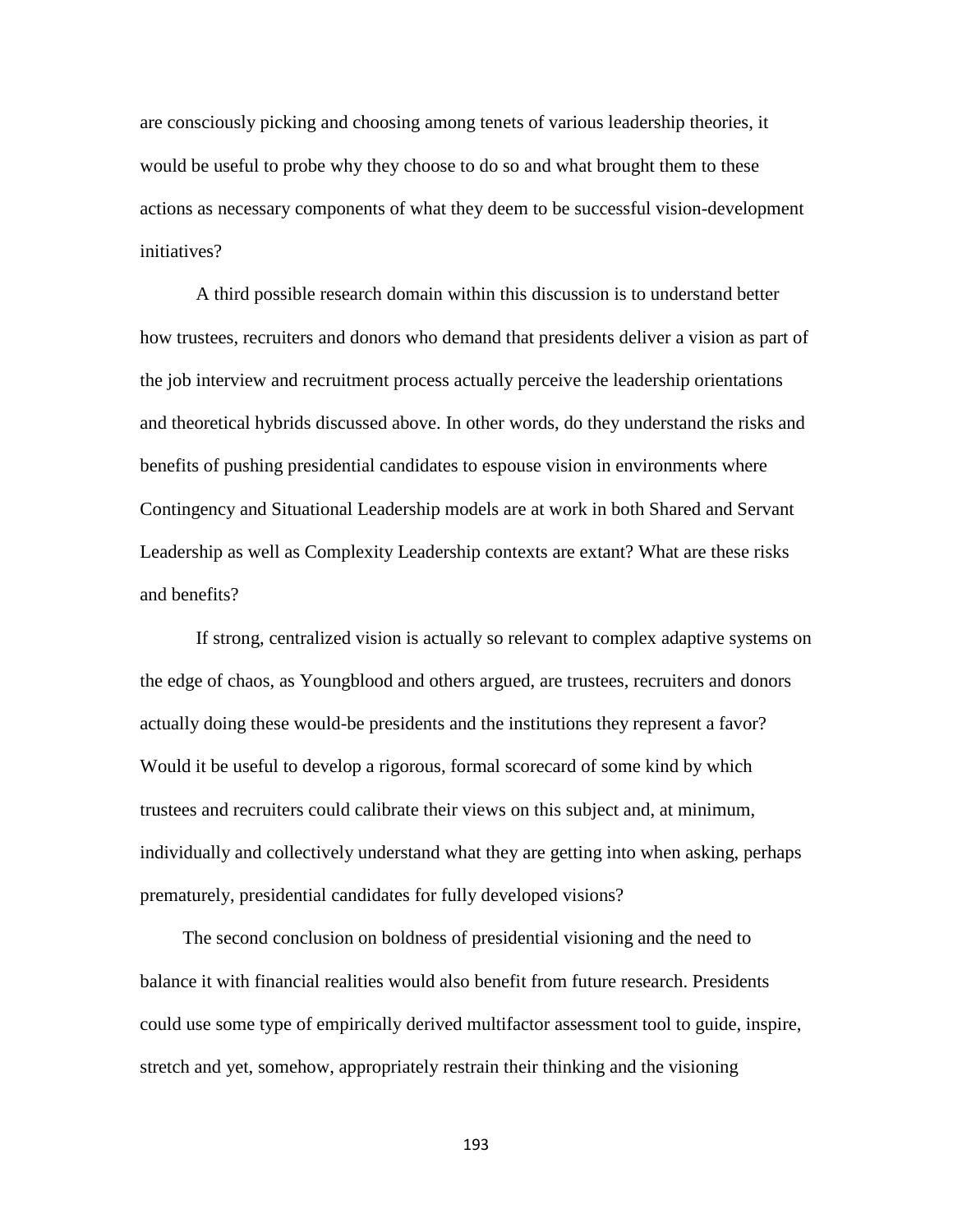deliberations of their teams. This tool could highlight, prioritize and inform the various tension points between the two sometimes-competing objectives of bold vision and fiscal prudence. In other words, can future research provide a disciplined mechanism to arbitrate between trustees, presidents and staffs who risk overreaching and, say, chief financial officers or chief business officers whose predilections are to restrain or deny such ambitions?

The practice of vision development could also benefit from research of what is actually and specifically meant by bold vision in the first place. There are so many ways in which presidents and institutions can offer bold visions in far-ranging domains from, for example, academic programs, delivery systems and research priorities to civic engagement, globalization and diversity or from specific targets for growth in *U.S. News & World Report* rankings to goals for alumni and donor engagement and master planning. The pool of "boldness" ideas seems limitless, and presidents and their institutions can drown in it without some specific definitions and categorizations of boldness that could then be more formally weighed against the fiscal constraints referenced above. Without the outcomes stemming from this type of research, decision makers cannot scientifically gauge the costs and benefits of visions that are not bold enough or too bold or, conversely, real and perceived financial limits that are too constrained or not constrained enough? Can research provide us with more empirical bases for calibrating vision than the power position or budget of particular individuals? After all, how much boldness is too much and how would somebody know when that line has been crossed? Right now, some of these research participants are speaking about balancing ambition and boldness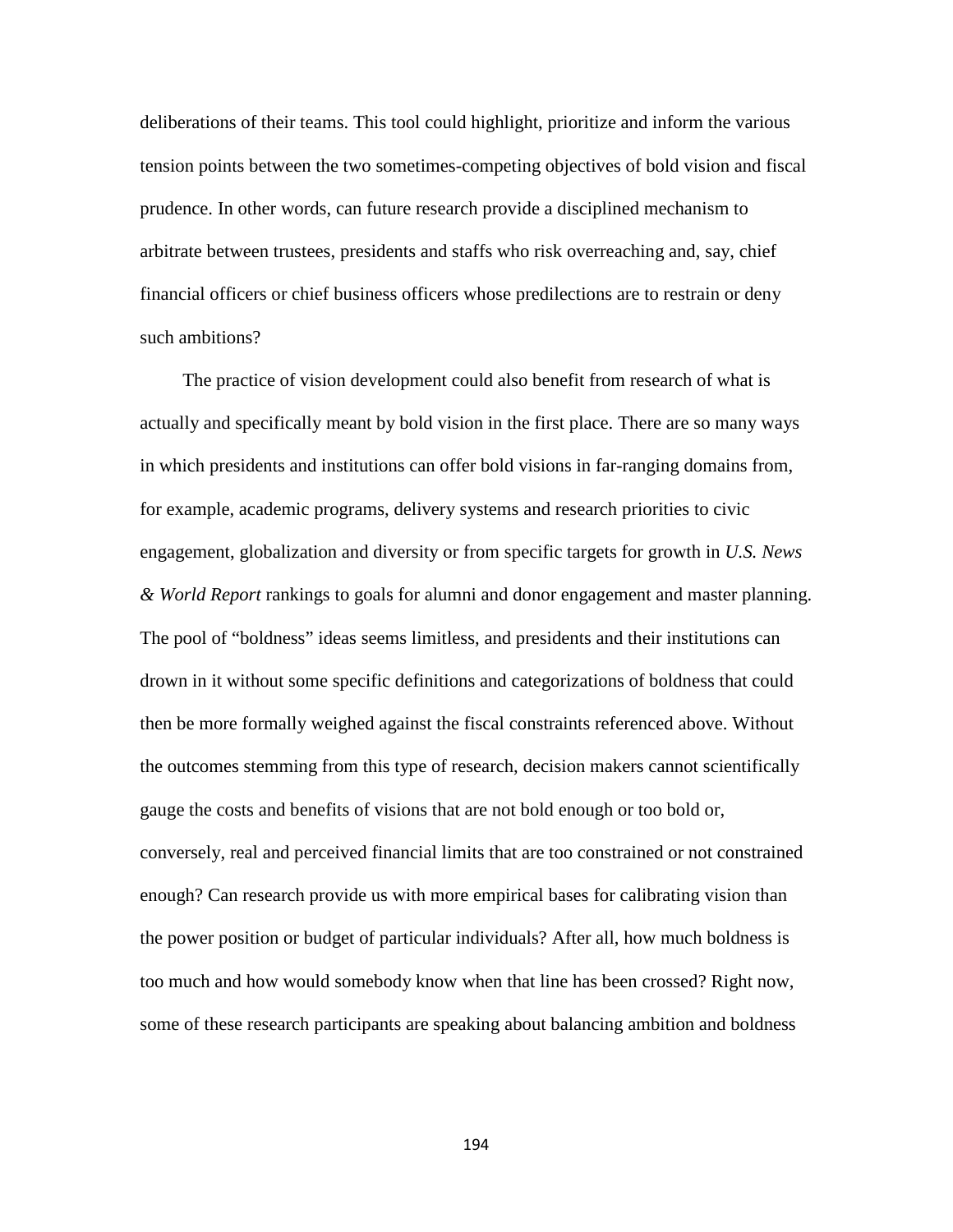with fiscal reality largely on notional, abstract bases and without a rigorous, studied framework for doing so.

The subject of presidents offering visions early in – or even before the start of  $$ their tenures defines the second part of this scholarly conclusion and is not without controversy in this study. As was discussed above, some of these research participants contended that being early with a vision was essential to their success and that of their institutions. They find some support in the literature from Bolman and Gallos (2011), for example, who urged college and university presidents to take an unequivocal, early lead in developing a vision of where they want their institutions to go, "Knowledge is power; and academic leaders empower themselves when they know where they are, where they want to go, and what will get them there" (p. 9).

Durden (2009, from Weill) also argued that a president's early approximation of vision and strategic destination is essential for attracting the best-possible leadership team. However, without research focused on this "early vision" question, how are presidents to know what is right in this regard? Indeed, a minority of the research participants maintained that offering an early, independent vision is inappropriate and runs contrary to an open, democratic vision-development process that rightly embraces shared governance. The presidents who offered this view believe inclusion is essential not only during broader strategic-planning efforts, as was enacted by all of the presidents in this study, but in crafting the institutional vision itself. They would disagree with advocates of moving early with presidential vision because doing so is not in keeping with shared governance and, some of them suggested, not conducive to developing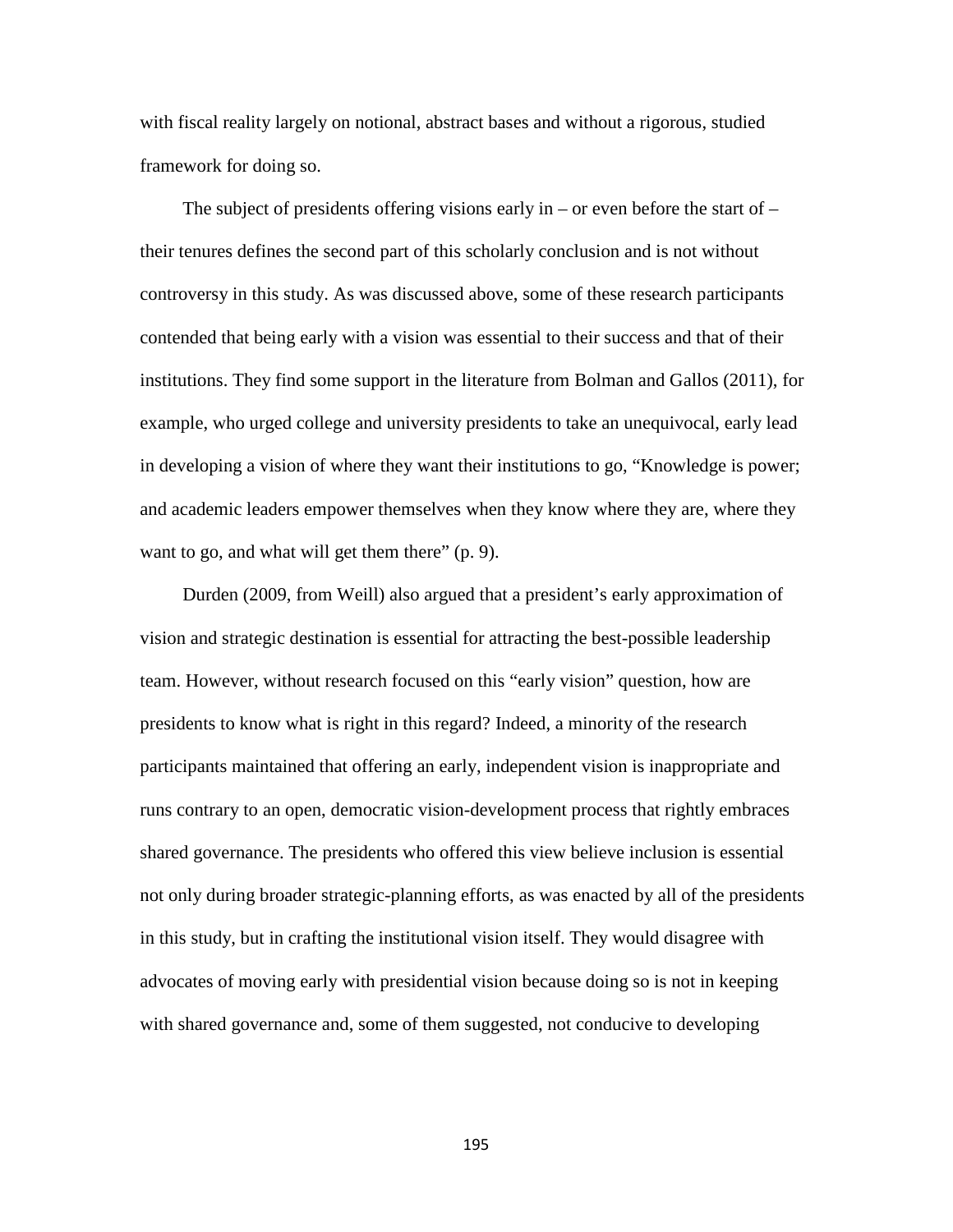successful visions. It is impossible to know who might be correct in this regard without additional research.

Ultimately, if research-derived proof of the validity of one of these schools of thought could be produced, it would need to come from assessments of the actual success of these presidents' institutions. In other words, can research demonstrate causal relationships between early (and/or bold) visions and the ultimate effectiveness of those visions as measured by institutional performance? And how best in such a multivariate context with so many other success factors at play can researchers specifically link early (and/or bold) visions to such successful performance?

Though they represent a minority view in this study, advocates for full inclusion who do not believe in early presidential visions also find support in the literatures, both from the shared, distributed and servant leadership thinkers discussed earlier as well as higher education scholars, practitioners and advocates of shared governance. For example, McLaughlin wrote that, "Although both leadership and management are important capacities for a president, a facility with governance is the sine qua non" (p. 10). Zimpher (in Percy et al., 2006), who is singularly credited with championing the "Milwaukee Idea" referenced in Chapter Two, said that while "vision trumps everything," it must be "derived at the hands of many" (p. 224). Percy et al. also wrote that, "A lone voice for change is rarely effective, no matter how charismatic or wellpositioned the champion" (p. 29).

Nonetheless, Trachtenberg (2008) advised otherwise, asserting that presidents can go too far in accommodating the views and interests of stakeholders. He described as an "art form" the balancing between "when you need to listen to others and when you need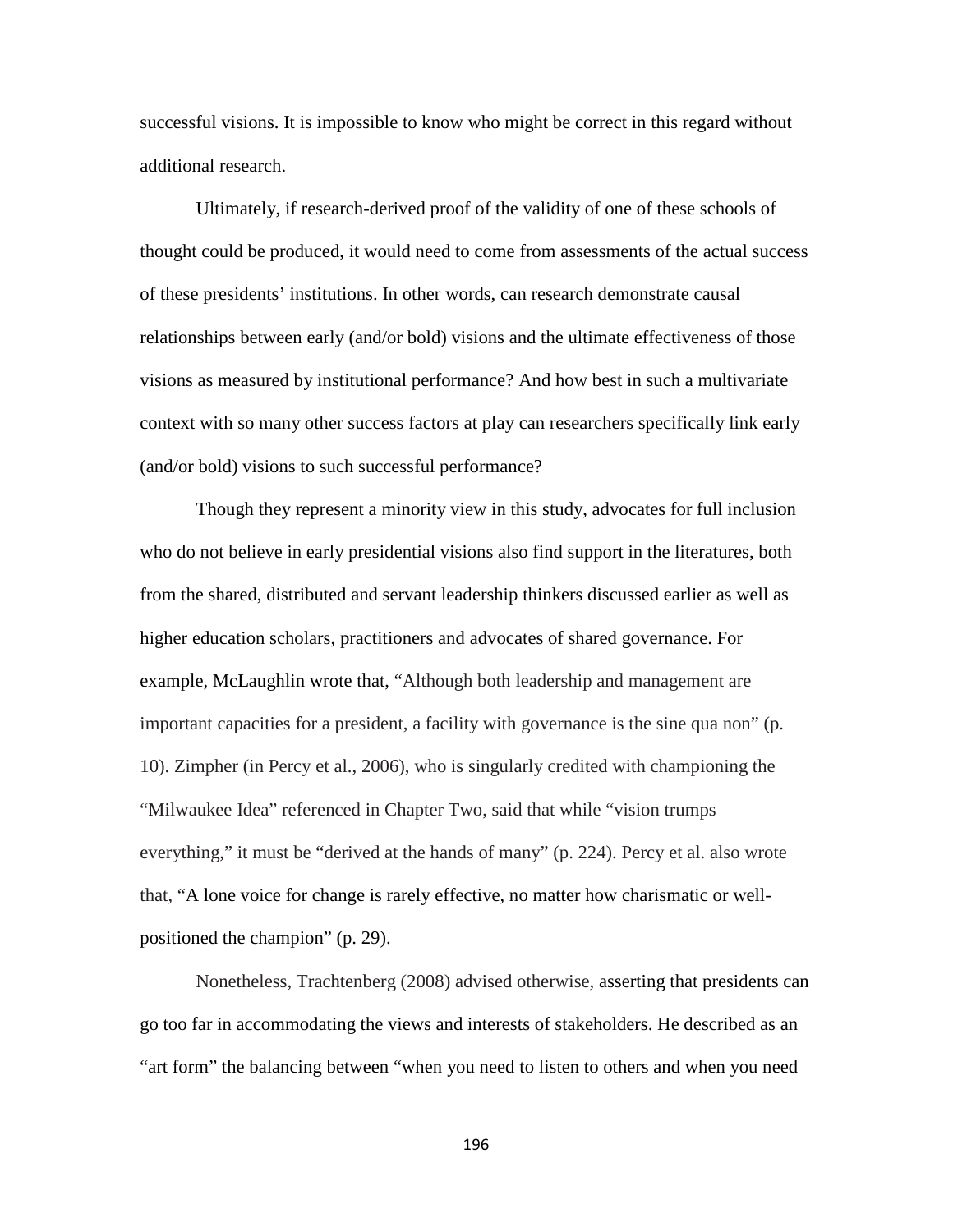to go your own way" (p. 49). And Percy et al. (2006) also warned that too much inclusion in a shared-governance environment brings into question the willingness and ability of presidents to pursue, "the power of the big idea" (p. 29).

As with future research possibilities into the "boldness" domain discussed above, more precision is needed in understanding what is meant by "early" in presidential vision development and, for that matter, how early is too early for a president to develop his or her own institutional vision – at least as this point relates to those who believe that presidents developing their own visions is a good and necessary practice in the first place. The fact that most of the presidents in this study were asked for their visions during their recruitment was an unexpected finding and, on the face of it, would suggest that many presidential candidates these days feel compelled to offer institutional visions very early in the hiring process.

This comes against the admonitions of authors such as Zimpher (in Percy et al., 2006) who warn that, "At all costs, the president should avoid answering the question, 'What is your vision for the university?' without the imprimatur of the larger academic community" (p. 234). This is a potentially fruitful area of future research into, for example, why trustees and executive recruiters exert this expectation in the first place, whether they believe such early vision development helps or hurts the presidents once they take office, and how presidential candidates can best prepare themselves to answer or not answer the question. Developing empirical knowledge in this area could well have major implications for creation of future theory with regard to the presidential role in vision development especially, for example, as it might relate to the role of trustees and executive recruiters in creating a phenomenon that might be labeled "forced visioning."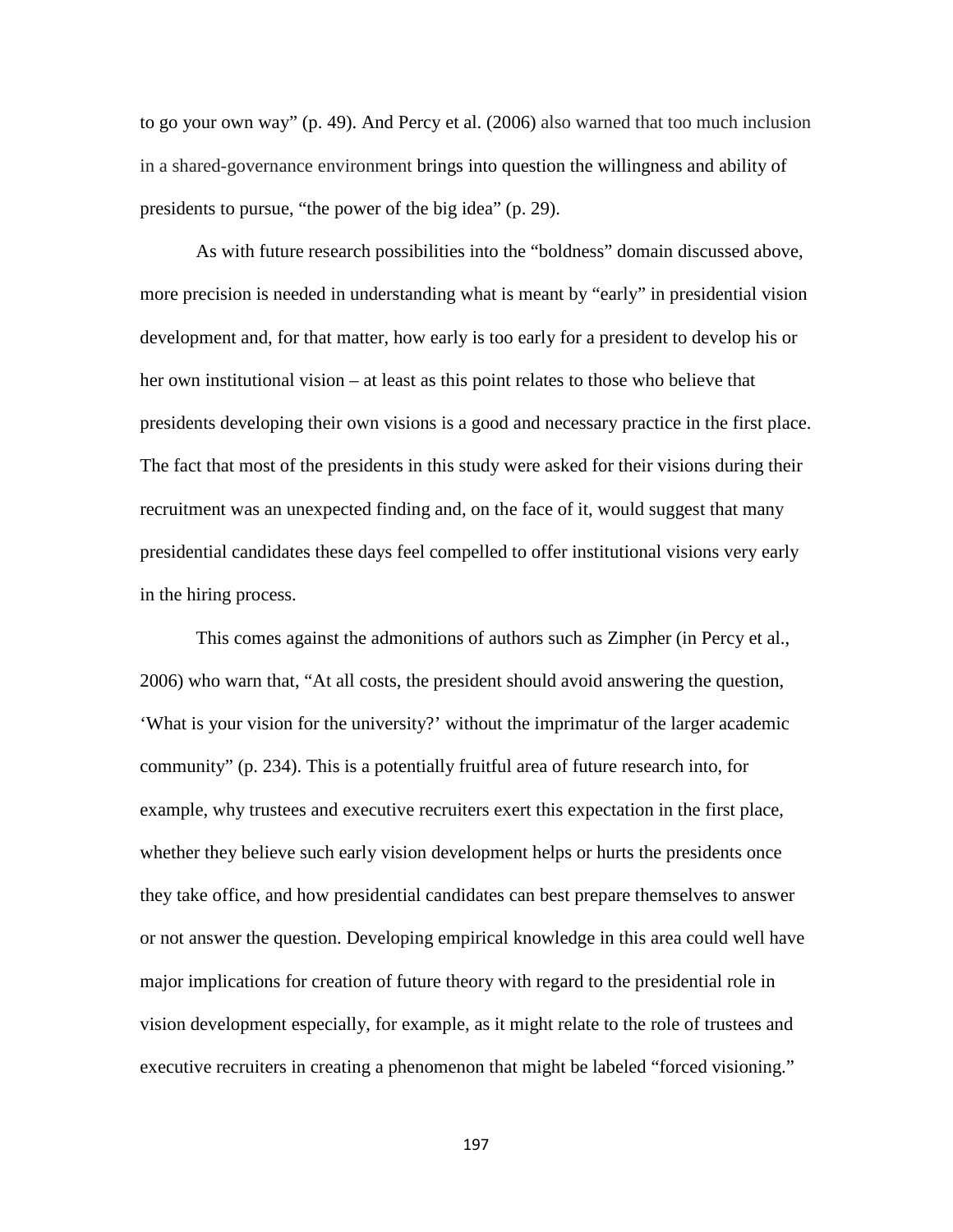As for the third conclusion involving context, one can only speculate about effectively matching presidents to contexts or, as discussed earlier, successfully matching visions to contexts without research and resulting empirical knowledge. The vision development field of study, which could emerge from this work, could also benefit from research into whether and how certain types of institutional contexts assist or detract from presidents' roles in vision development or the actual visions themselves.

While this issue did not arise in the interviews, one wonders whether these presidents as job candidates were asked to discuss their potential operating contexts and how their institutional visions actually grew from and fit within such contexts. For example, and borrowing from Fielder and Chemers' (1974) Leader-Match Theory, might future research provide a corollary Context-Match Theory that could emerge from this study and inform the future of vision development? This line of thinking certainly buttresses Resnek Pierce's (2012) view that, "Every campus culture is idiosyncratic in the way that institutions practice shared governance" (p. 67). She advised presidents to develop vision and strategy with a deep understanding of their specific institutional contexts. Research is needed to support Resneck Pierce common-sense perspective based on her leadership experience, albeit one lacking any empirical precision.

As for the fourth scholarly conclusion, one can speculate if these twin prevailing negative narratives – however accurate or not they may be – are creating a foreboding environment for attracting and retaining the best possible men and women of vision to lead U.S. colleges and universities and develop and implement bold, effective visions for institutional success. One also wonders whether such consistently gloomy assessments of the state of U.S. higher education inhibit the ambition and boldness that some of the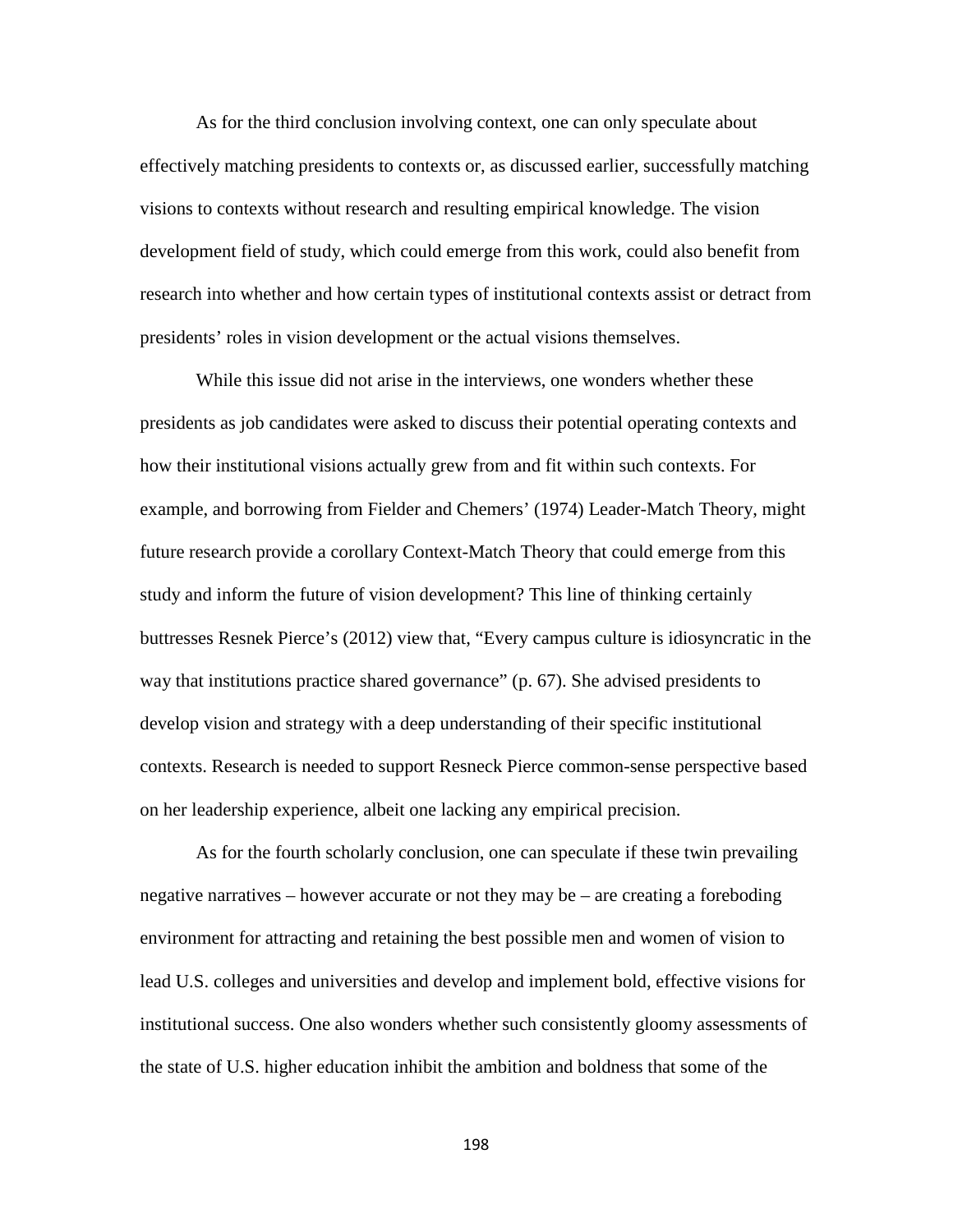research participants said is essential for presidents and stakeholders engaged in vision development and, in the process, become a self-fulfilling prophecy. Indeed, are the volume and nature of these scholarly and popular assessments, however true they may be, creating a new kind of problematic context facing college presidents as well as their vision-development ambitions? The phenomena expressed here merit theorizing and the future research needed to understand and either validate or invalidate them.

One can also speculate as to why so many scholars, practitioners, politicians and observers are choosing to accentuate the negative in this regard and why, to the contrary, the arguably great men and women of vision today do not seem to be sufficiently showcased in the scholarly and practice literature. Furthermore, it would be useful to study what type of vision and vision-development processes Dennison's "great men" such as Robert Maynard Hutchins and James Conant developed as presidents who led in far-less-inclusive, more authoritarian and simpler times. This is another consideration that would seem to merit future research.

In examining the four scholarly conclusions presented in this study as a whole, however, a larger consideration emerges for future research. It would be worth studying whether and how formal institutional vision developed through the processes detailed in this research actually produces the planned strategic or structural interventions needed to achieve that vision. As a corollary study, it would be also useful to know whether and how actual, positive changes were made to institutional performance born of such visioninspired interventions.

To achieve, document and communicate these outcomes, however, higher education requires more precise and widely accepted performance measures. Mechanisms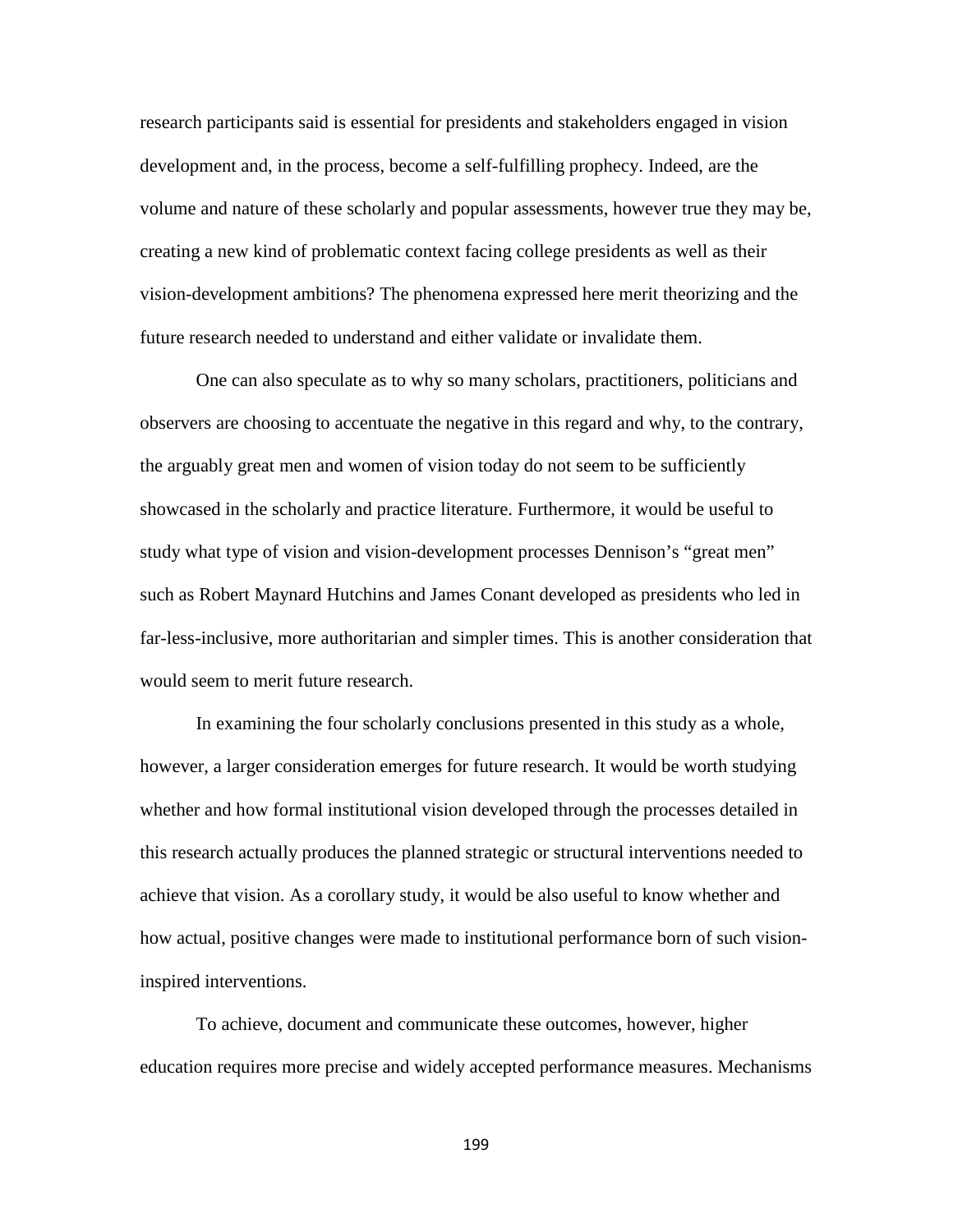are then needed to make reasonable causal links between institutional vision and these institutional performance metrics. Right now, overall measurements are weak and any causal connections between vision and performance are virtually non-existent.

#### *Concluding Remarks*

This study produced 21 specific findings concerning the role of college and university presidents in the development of institutional vision. A majority of the 10 presidents participating in this work concurred with many if not most of the findings but, importantly, not with all of them. For example, while a majority of research participants indicated that their institutions' visions were largely or exclusively their own personal visions manifested through more democratic vision- and strategy-development processes, a strong and vocal minority of presidents disagreed with this top-down approach. These presidents said it was essential for leaders of shared-governance systems to ensure that their institutions' visions are the authentic products of more open and participatory processes of community engagement.

The majority of convergent opinions mixed with the minority of interesting, divergent views across the 21 findings to produce four scholarly conclusions, each with implications for theory as well as recommendations for future research. For example, the evolution of leadership theory was presented as a tool for considering effective vision development within colleges and universities. In this context, a majority of the research participants found points of equilibrium using various leadership schools of thought that resulted in many strong, leader-centric visions applied to what are, nonetheless and paradoxically, complex, open and democratic systems of shared governance.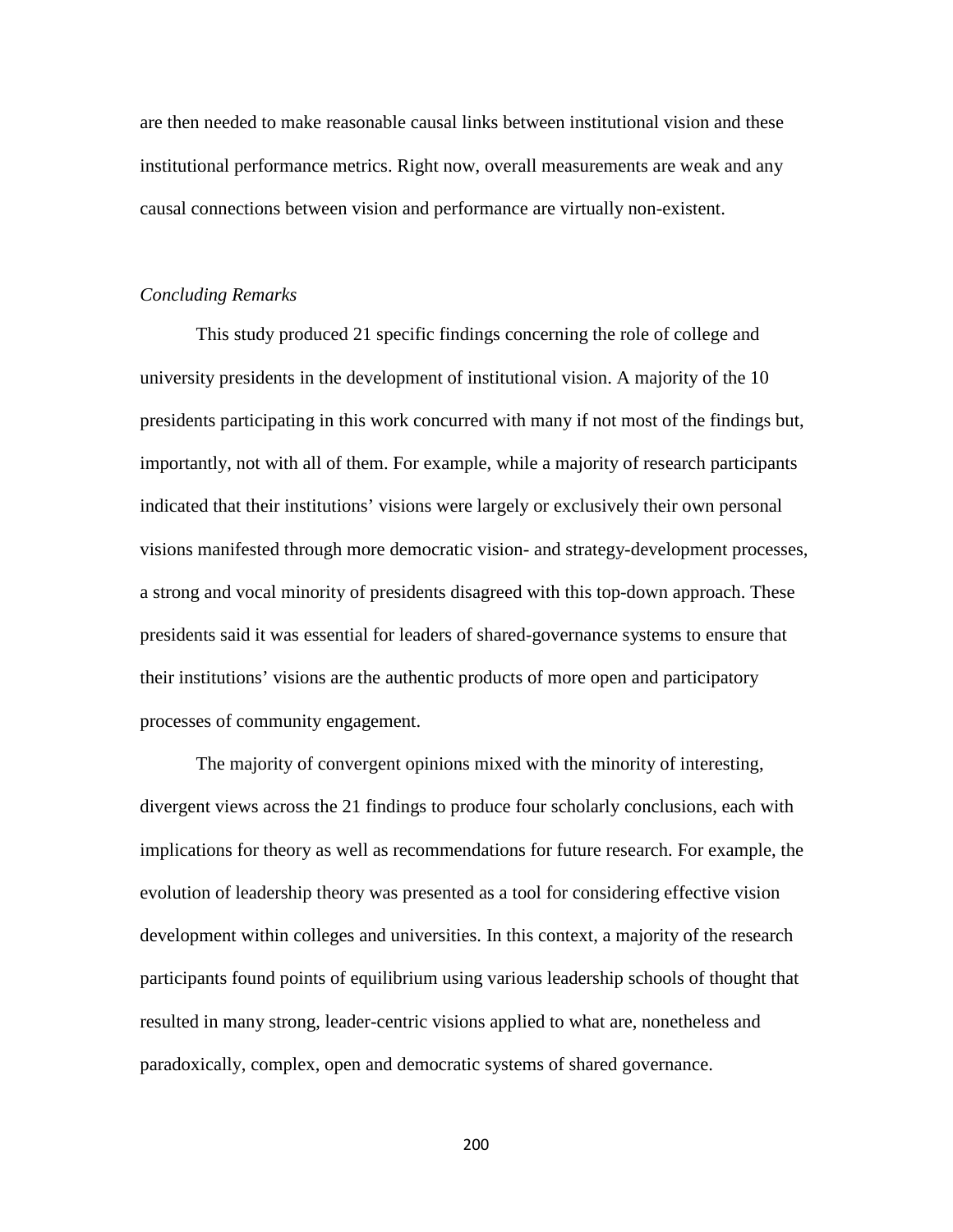Indeed, while the importance of institutional vision had been diffused in the decentralizing environments of Shared and Servant Leadership theories in the 1970s and '80s, it returned to the Complexity Leadership discussion from the 1990s to today as a center of gravity needed to hold together the otherwise centrifugal forces of complex adaptive systems. It is an ironic question, but might the open, democratic, decentralizing and widely participatory aspects of Servant Leadership found in higher education actually require strong, centralized leader roles in originating vision in order to keep so many disparate constituencies pointed in the right direction? This is a significant proposition that would greatly benefit from future research. The purportedly analogous or parallel relationships between vision and the evolution of leadership theory could well be the basis for a new (and counterintuitive) theory of the presidential role in vision development in higher education.

The research findings and scholarly conclusions served as the basis for a thorough presentation of numerous best-practice recommendations. Among them is the essential need to understand institutional context prior to embarking on vision development, but not to be overly burdened by it. This precise understanding of context in its many forms – cultural, political, historical, financial and operational – couples with each president's expertise and experience to enable them to balance many competing tensions. These tensions occur because presidents find themselves between competing and even contradictory expectations for visionary leadership, on the one hand, and adherence to shared-governance standards on the other hand.

Another key best-practice recommendation is for presidents to develop the outline of a bold, differentiated vision early in their tenures and with the knowledge and informal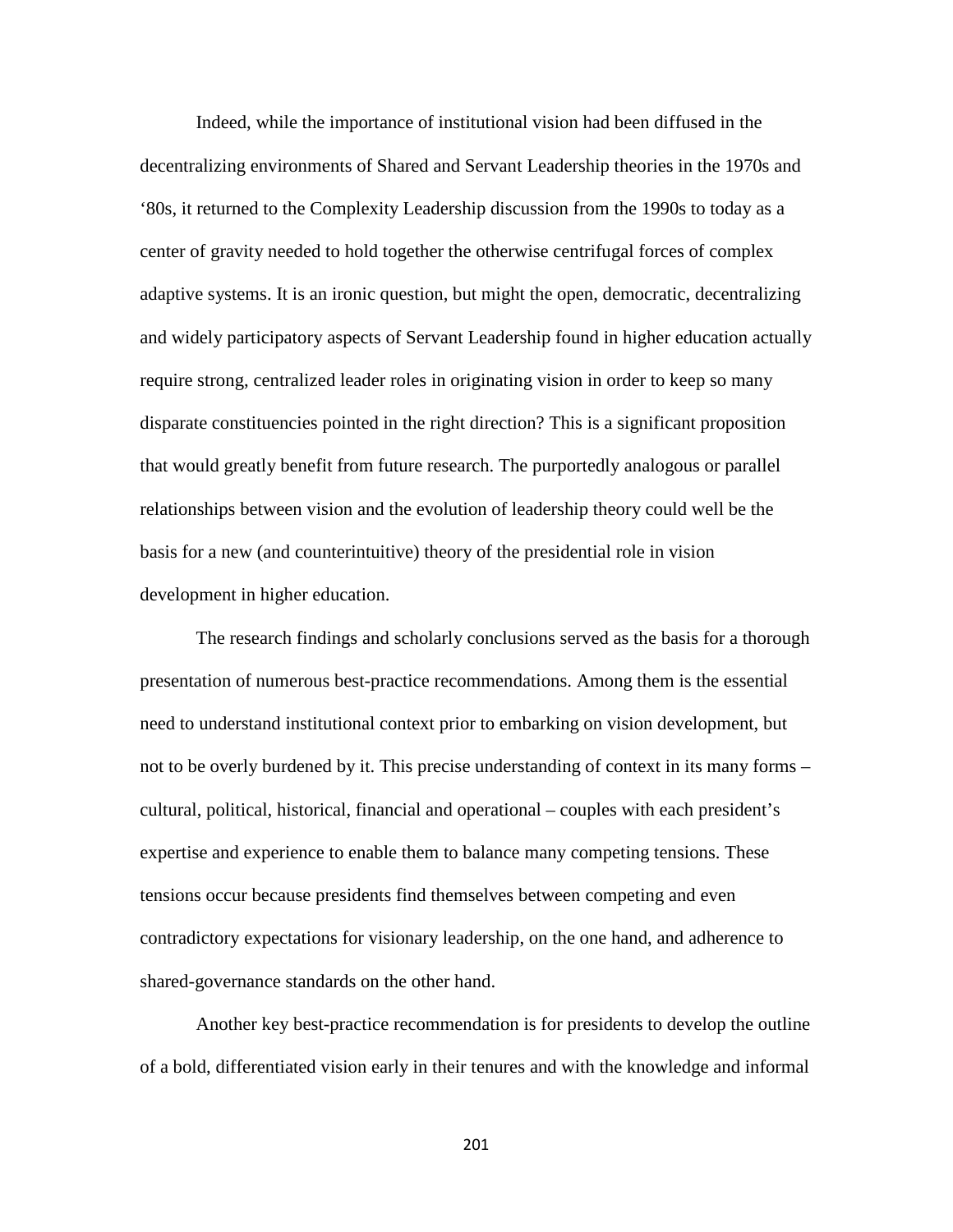approval of the board of trustees, use this draft vision to recruit and energize their executive teams, create a small vision-development group to adjust and improve the draft vision and make it their own, and then introduce the draft vision to a larger strategicplanning cohort to finalize it, make it concrete as possible and use it as the basis for developing the visionary intent that couples with objectives and strategy in the early stages of strategic planning. In total, these best-practice recommendations can serve as the basis for a practical guidebook for presidents on vision development, especially suited for new presidents who may be confronting the vision question for the first time in their careers.

The significance of this study also owes to the fact that institutions and their leadership teams are investing large sums of money and considerable time developing formal institutional vision. It is hoped that this research will help presidents and their staffs and stakeholders improve how they do so and, in general, help catalyze conversations among presidents, leadership teams and boards of trustees on how best to create meaningful vision.

It is also expected that these research findings will be available to the large number of new presidents now taking office and embarking on visioning and strategydevelopment exercises of their own. Many new, often first-time presidents – and the trustees, search committees and recruiters who hire them – will be searching for bestpractice and case-history evidence and experience to help them design their own successful vision-development initiatives.

As reviewed in Chapters One and Two, an assertive though largely unempirical case has been consistently made by scholars and practitioners about the importance of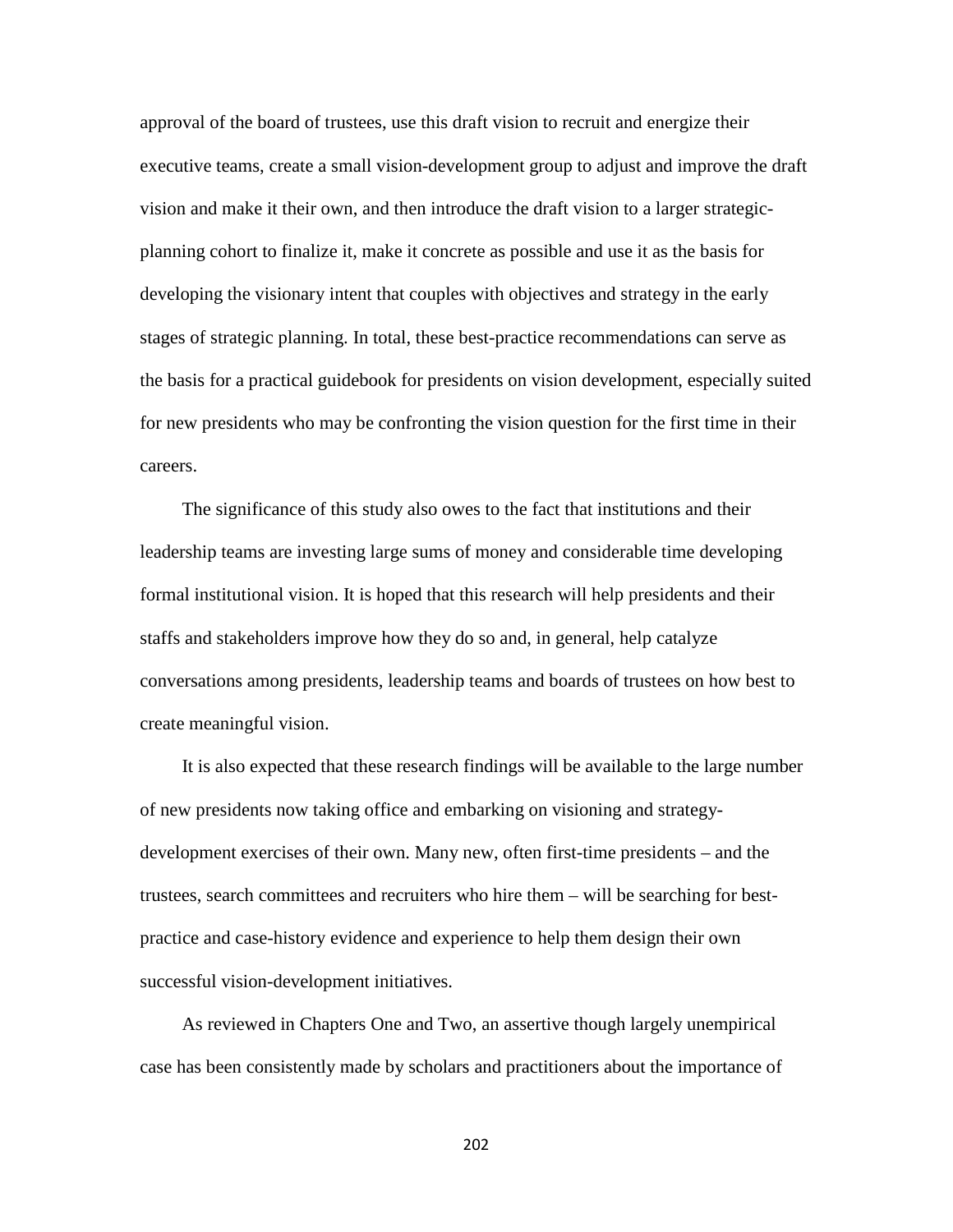formal institutional vision and leader engagement in it for many decades now. It is hoped that this research will trigger a process intended either to corroborate these assertions or question them, at least in the context of higher education.

Ultimately, and extending well beyond the confines of this study, a central question for research and practice that emerges from all of this work is whether and how an effective vision-development process can improve an institutional vision. A related question is whether and how effective vision development can enhance subsequent vision communication and vision implementation, the next stages on the vision continuum suggested in Chapter One.

Of course, a foundational question remains whether and how effective vision improves actual institutional performance in the first place. More research is required in all these domains. By starting at the beginning of the process with vision development and the leader role in it, however, it is hoped that this study catalyzes new and needed investigation into what is an important albeit understudied phenomenon. In the process, it is also hoped that this work can lead to the promulgation of vision-development theories that make empirical contributions to our overall understanding of institutional leadership and organizational performance.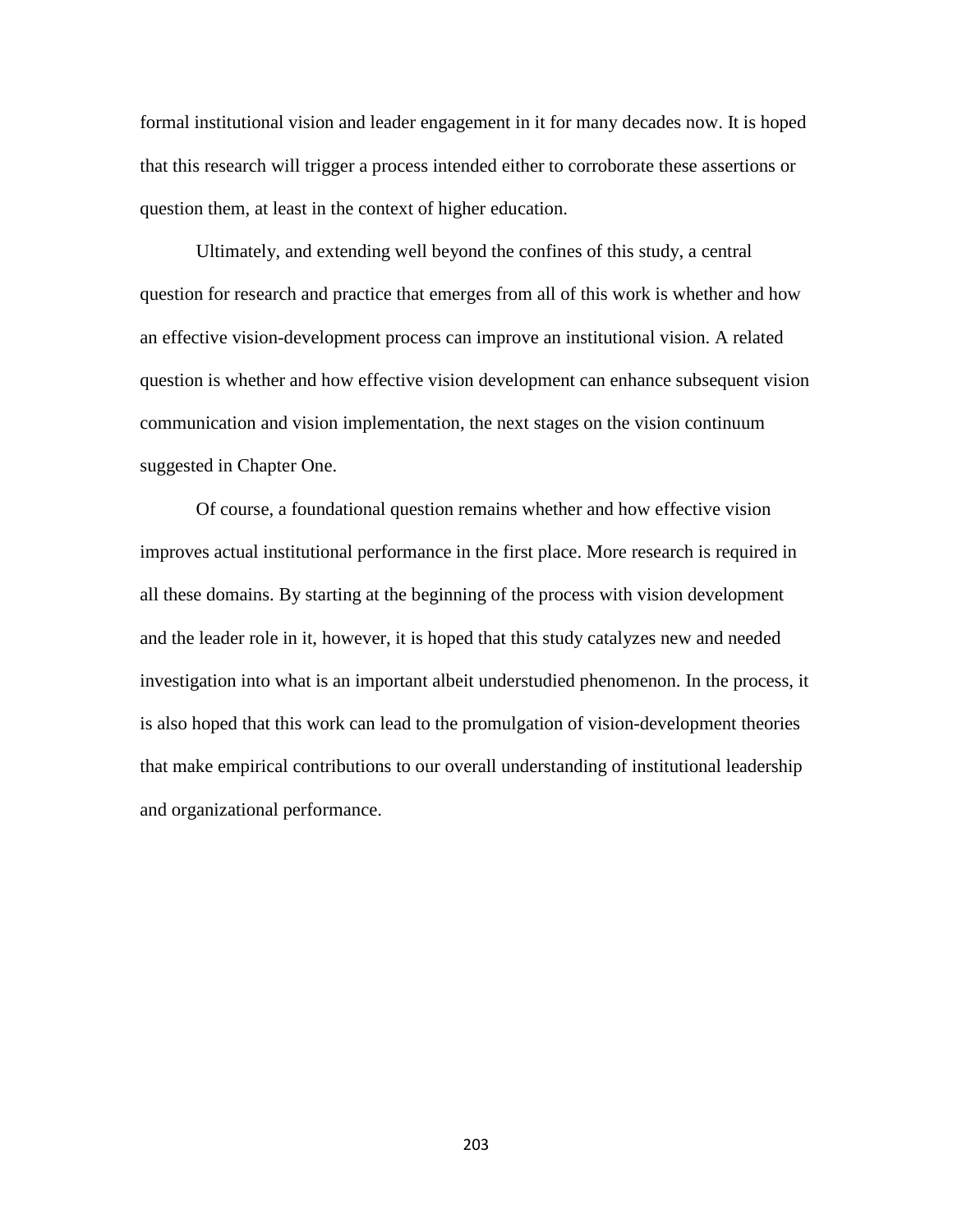### REFERENCES

- Aleong, C., & Aleong, J. (2011). A qualitative study of the strategic plans of three higher education institutions. *Journal of Business & Economics Research, 9*(5), 17-26.
- Allen, J., & Baker, J. J. (2012). Building an institution worthy of its history: The Evergreen strategic plan at Widener University. *Planning for Higher Education*, *40*(2), 48-58.
- Antheil, J.H., & Spinelli, S. (2011). Action research to support the sustainability of strategic Planning. *Planning for Higher Education, 39(4), 23-31.*
- Argenti, P.A., Howell, R.A. & Beck, K.A. (2005). The strategic communication imperative. *MIT Sloan Management Review*, *46*(3), 83-89.
- Babbie, E. (1989). *The Practice of Social Research* (5<sup>th</sup> edition). Belmont, CA: Wadsworth.
- Barone, C.A. (2005). Leadership, goals & transformation: An interview with John C. Hitt. *EduCause Review, 40*(1), 24-28.
- Bass, B.M. (1985). *Leadership and performance beyond expectations*. New York, NY: Free Press.
- Bass, B.M., & Stogdill, R.M. (1990). *Bass and Stogdill's handbook of leadership: Theory, research and managerial applications*, (3rd edition). New York, NY: Free Press.
- Bass, B.M., & Riggio, R.E. (2008). *Transformational leadership.* Mahwah, NJ: Lawrence Erlbaum Associates.
- Baum, I.R., Locke, E.A., & Kirkpatrick, S.A. (1998), A longitudinal study of the relation of vision and vision communication to venture growth in entrepreneurial firms. *Journal of Applied Psychology*, *83*(1), 43-54.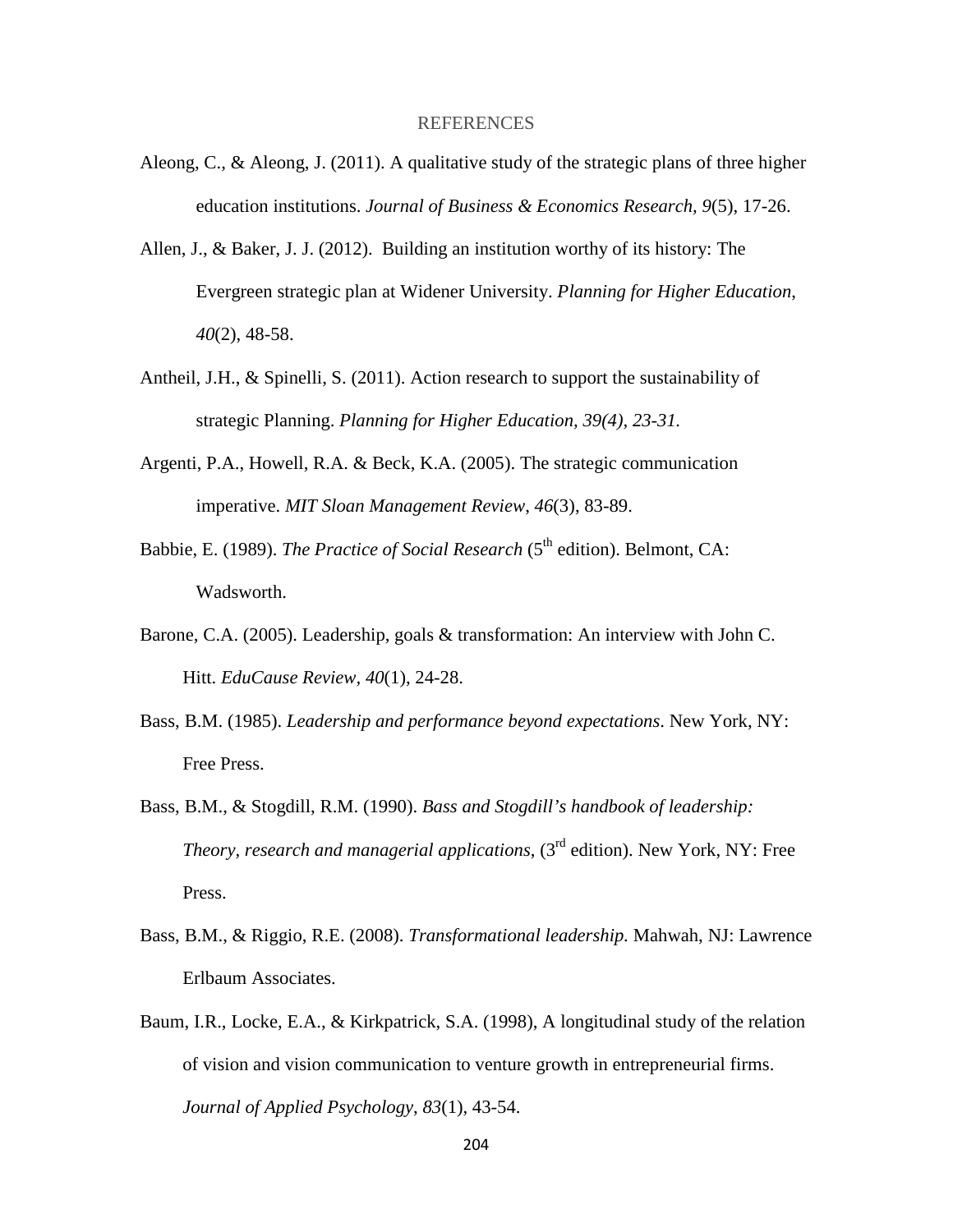- Beall, G.H. (2002). Exploratory research remains essential for industry. *Research Technology Management, 45*(6), 26-30.
- Bennis, W.G. (1959). Leadership theory and administrative behavior: The problem of authority. *Administrative Science Quarterly*, *4*(3), 259-301.
- Bennis, W.G., & Nanus, B. (1985). *Leaders: The strategies for taking charge.* New York, NY: Harper & Row.
- Bensimon, E.M., & Neumann, A. (1993). *Redesigning collegiate leadership: Teams and teamwork in higher education*. Baltimore, MD: The Johns Hopkins University Press.
- Beslin, R., & Reddin, C. (2004). How leaders can communicate to build trust. London, UK: *Ivey Business Journal Online*, November-December 2004, [http://www.iveybusinessjournal.com/topics/the-organization/how-leaders-can](http://www.iveybusinessjournal.com/topics/the-organization/how-leaders-can-)communicate-to-build-trust
- Birnbaum, R. (2000). *Management fads in higher education: where they come from, what they do, why they fail.* San Francisco, CA: Jossey-Bass.
- Blake, R.R., & Mouton, J.S. (1981). *The versatile manager: A grid profile*. Homewood, IL: Richard D. Irwin.
- Bok, D. (2006). *Our underachieving colleges: A candid look at how much students learn and why they should be learning more*. Princeton, NJ: Princeton University Press.

Bok, D. (2103). *Higher education in America. Princeton*, NJ: Princeton University Press.

Bolman, L.G & Gallos, J.V. (2011). *Reframing academic leadership*. San Francisco, CA: Wiley and Sons.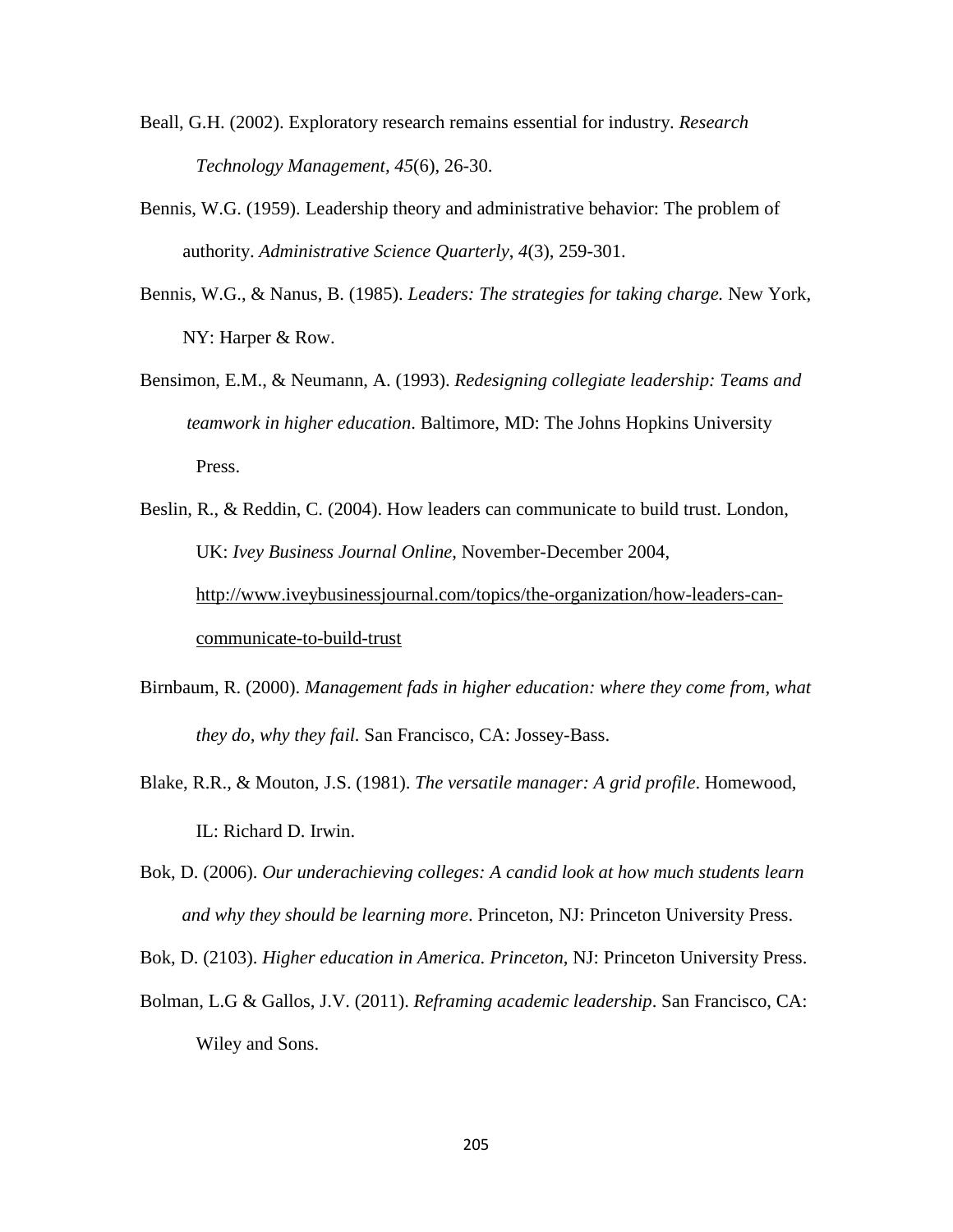- Borgatta, E.F., Bales, R.F. & Couch, A.S. (1954). Some findings relevant to the Great Man theory of leadership, *American Sociological Review*, *19*(6), 755-759.
- Bornstein, R. (2008). Presidents and the big picture: College leaders must view their responsibilities as a coherent whole. *The Chronicle of Higher Education*, *54*(40), A30.
- Borzillo, S., & Kaminska-Labbé, R. (2011). Unraveling the dynamics of knowledge creation in communities of practice though complexity theory lenses. *Knowledge Management Research & Practice, 9*(4), 353-366.
- Bowen, W.G. (2011). Lessons learned: Reflections of a university president. Princeton, NJ: Princeton University Press.
- Boyatzis, R. E. (1998). *Transforming qualitative information: Thematic analysis and Code development.* Thousand Oaks, CA: Sage.
- Bruininks, R.H., Keeney, B., &Thorp, J. (2010). Transforming America's universities to compete in the "new normal." *Innovative Higher Education, 35* (2), 113-125.
- Burmeister, W. (2003). Leadership simplified: Abandoning the Einsteinian "Unified Field Theory" approach. J*[ournal of American Academy of Business](http://search.proquest.com.proxygw.wrlc.org/pubidlinkhandler/sng/pubtitle/Journal+of+American+Academy+of+Business,+Cambridge/$N/26838/DocView/222859653/fulltext/13C6D57639063AFF778/8?accountid=11243)*, *3*(1-2), 152- 154.
- Burns, J.M. (1978). *Leadership.* New York, NY: Harper & Row.
- Burrell, G., & Morgan, G. (1979). *Sociological Paradigms and Organizational Analysis*. London, UK: Heinemann.
- Carey, K. (2006). College rankings reformed: The case for a new order in higher education. *Education Sector.*
- Carlyle, T (1888). *On heroes, hero-worship and the heroic in history*. New York, NY: Fredrick A. Stokes & Brother.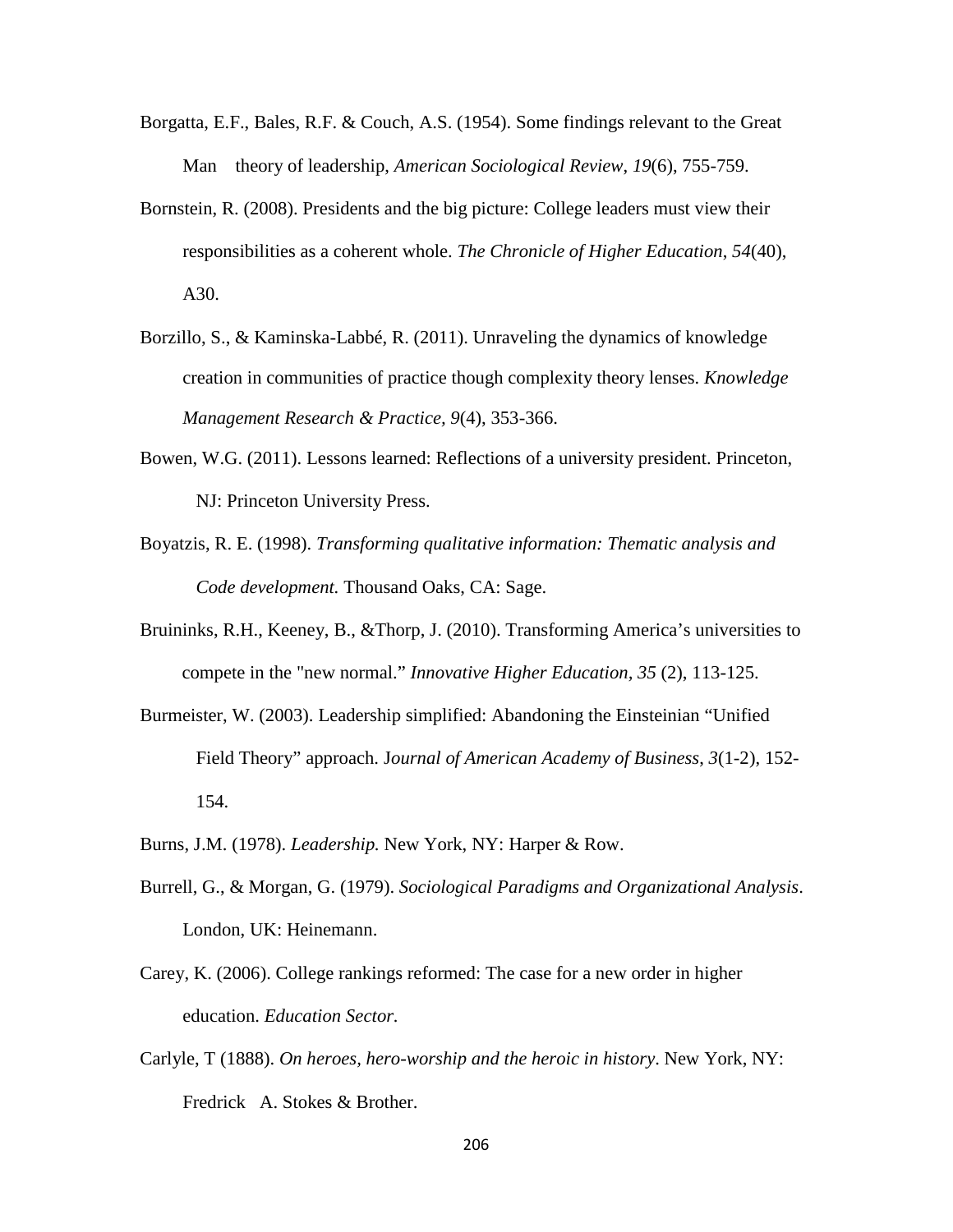- Chait, R.P., Ryan, W.P. & Taylor, B.F. (2004). *Governance as leadership: Reframing the work of nonprofit boards*. New Jersey: Wiley & Sons.
- Christensen, C.M. & Eyring, H.J. (2011). *The innovative university: Changing the DNA of higher education from the inside out*. San Francisco, CA: Jossey-Bass.
- Cohen, M. D., & March, J.G. (1974). *Leadership and ambiguity: The American College President*, Boston, MA: Harvard Business School Press.
- Collier, J., & Estaban, R. (2000). Systemic leadership: ethical and effective. *Leadership & Organization Development Journal*, *21*(4), 207-15.
- Collins, J.C. & Porras, J.I. (1994). Building your company's vision. *Harvard Business Review*, *74*(5), 65.
- Collins, J.C. & Porras, J.I. (1996). *Built to last: Successful habits of visionary companies*. New York, NY: Harper Business.
- Conger, J.A., & Kanungo, R.N. (1988). *Charismatic leadership: The elusive factor in organizational effectiveness*. San Francisco, CA: The Jossey-Bass Management Series.
- Conger, J.A., & Kanungo (1994). Charismatic leadership in organizations: Perceived behavioral attributes and their measurement. *Journal of Organizational Behavior*, *15*(5), 439-452.
- Cooksey, R.W. (2003). 'Learnership' in complex organizational textures. *Leadership & Organization Development Journal, 24*(4), 204-14.
- Creswell, J. W. (2003). *Research design: Qualitative, quantitative, and mixed methods approaches* (2nd edition). Thousand Oaks, CA: Sage.
- Creswell, J. W. (2007). *Qualitative inquiry and research design: Choosing among five approaches*  $(2^{nd}$  edition). Thousand Oaks, CA: Sage.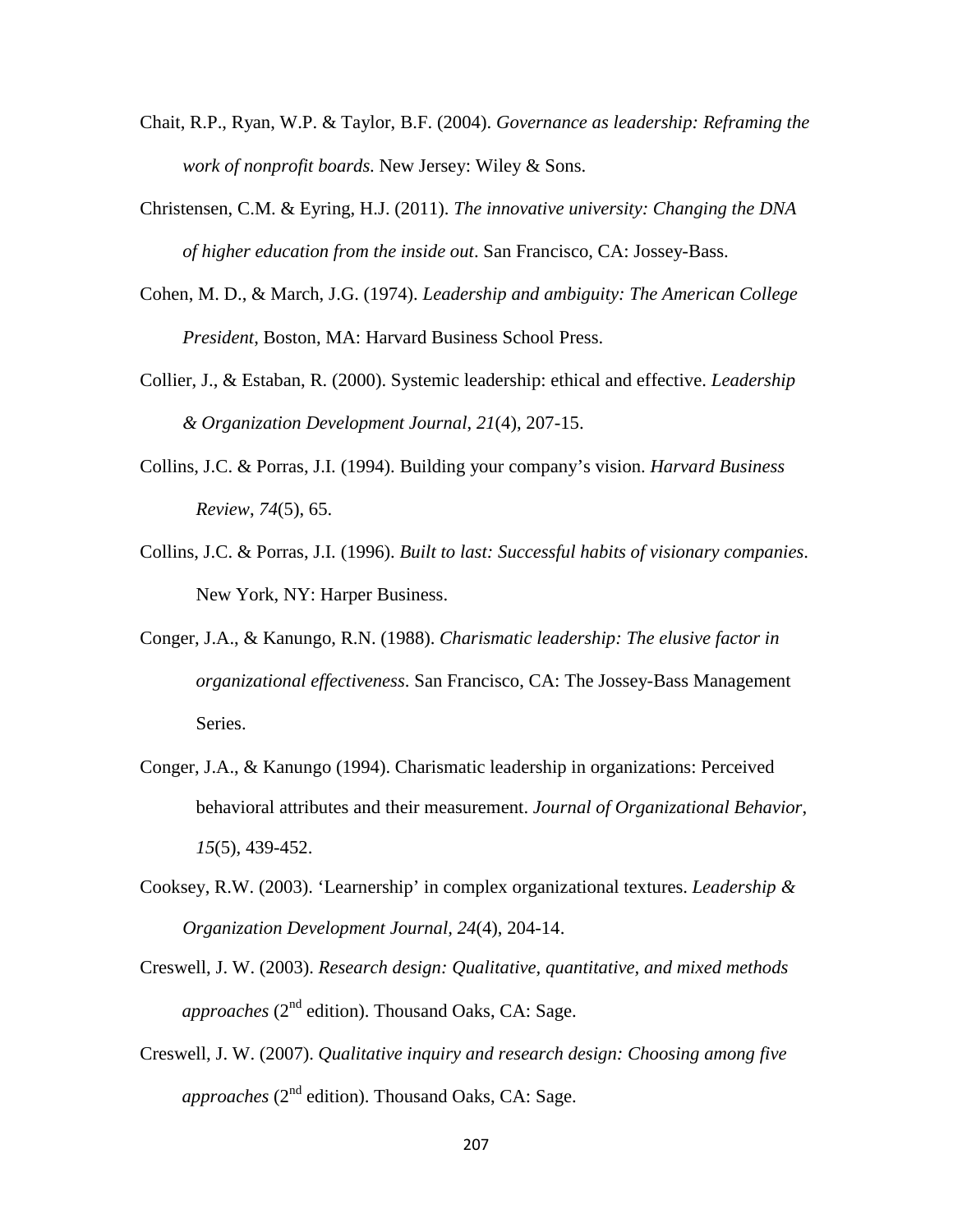- Dennis, R.S. (2004). Servant leadership theory: Development of the servant leadership assessment instrument. Doctoral dissertation submitted to Regent University School of Leadership Studies.
- Dennison, George M. (2001). Small men on campus: Modern university presidents. *Innovative Higher Education, 25*(4), 269-284.
- Denscombe, M. (2003). The good research guide for small-scale social research projects  $(2<sup>nd</sup> edition)$ . Philadelphia, PA: McGraw-Hill Education.
- Drake, R.M. (1944). A study of leadership. *Character & Personality*, *12*, 285-289.
- Dreachslin, J.L., Kobrinski, E.J., & Passen, A. (1994), The boundary path of exchange: A new metaphor for leadership. *Leadership & Organization Development Journal*, *15*(6), 16-23.
- Duderstadt, J.J. (2007). *The view from the helm: Leading the American university during an era of change.* Ann Arbor, MI: The University of Michigan Press.
- Duderstadt, J.J. (2010). *A university for the 21st century*. Ann Arbor, MI: University of Michigan.
- Durden, W.G. (2009). *The president and the senior staff.* (From, Weill, L.V. (ed.), *Out in front: The college president as the face of the institution.* The AE Series on Higher Education, Rowman and Littlefield: Lanham, MD.
- Englehardt, C.S., & Simmons, P.R. (2002). Organizational flexibility for a changing world, *Leadership & Organization Development Journal*, *23*(3), 113-21.
- Fiedler, F. E., & Chemers, M. M. (1984). *Improving leadership effectiveness: The leader match concept* (2nd edition). New York, NY: John Wiley.

Flemming, E.G. (1935). A factor analysis of the personality of high school leaders.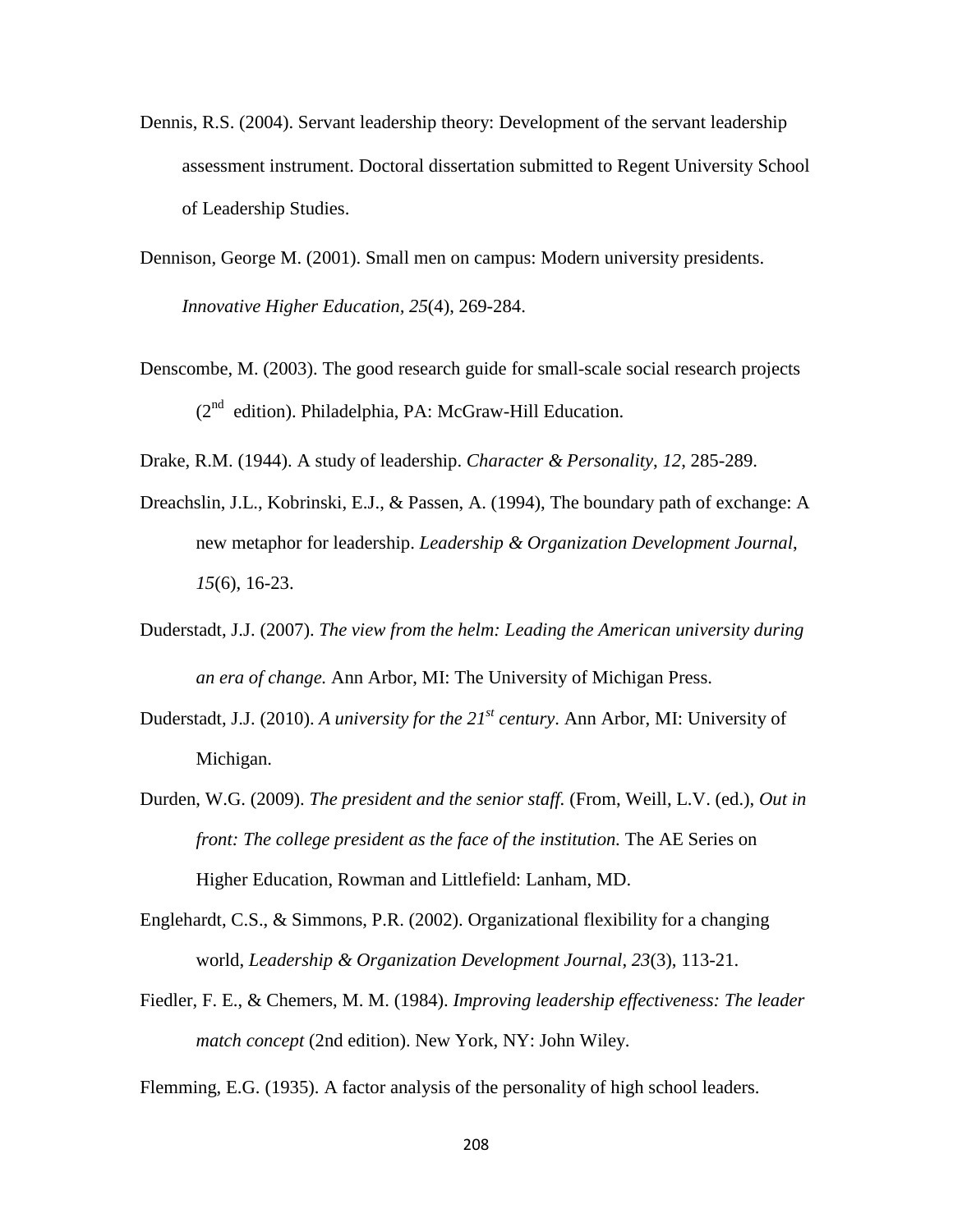*Analysis &Personality*, *19*, 596-605.

Fullan, M. (2001). *Leading in a culture of change.* San Francisco, CA: Jossey-Bass.

- Gardner, L. (2103). College leaders strive for performance measures that fit their institutions, *Chronicle of Higher Education*, July 13, 2103, online edition, <http://chronicle.com/article/College-Leaders-Strive-for/140159/>
- Goleman, D., Boyatzis, R. & McKee, A. (2002). *Primal leadership: Realizing the power of emotional intelligence.* Boston, MA: Harvard Business School Press.
- Greenberg, D. (1998). The shrinking college president: Small men on campus*, The New Republic, 218*(22), 16–21.
- Greenleaf, R.K. (1977). *Servant leadership: A journey into the nature of legitimate power And greatness.* Mahwah, NJ: Paulist Press.
- Guadiani, C. (1996). Developing a vision. *New Directions for Higher Education, 93*, 59- 71.
- Guba E.G., & Lincoln, Y.S. (1988). Do inquiry paradigms imply inquiry methodologies? In D.M. Fetterman (Editor.), *Qualitative approaches to evaluation in education* (89-115). New York, NY: Praeger.
- Hair Jr., J. F., Babin, B., Money, A. H., & Samouel, P. (2003). *Essentials of business research methods*. New Jersey: Wiley & Sons.
- Hahn, R. (1995). Getting serious about presidential leadership: Our collective responsibility. *Change: The Magazine of Higher Learning*, *27*(5), 13–20.
- Hallinger, P. & Heck, R. (2002). *What do you call people with visions? The role of vision, mission and goals in school leadership and improvement*, in Leithwood, K.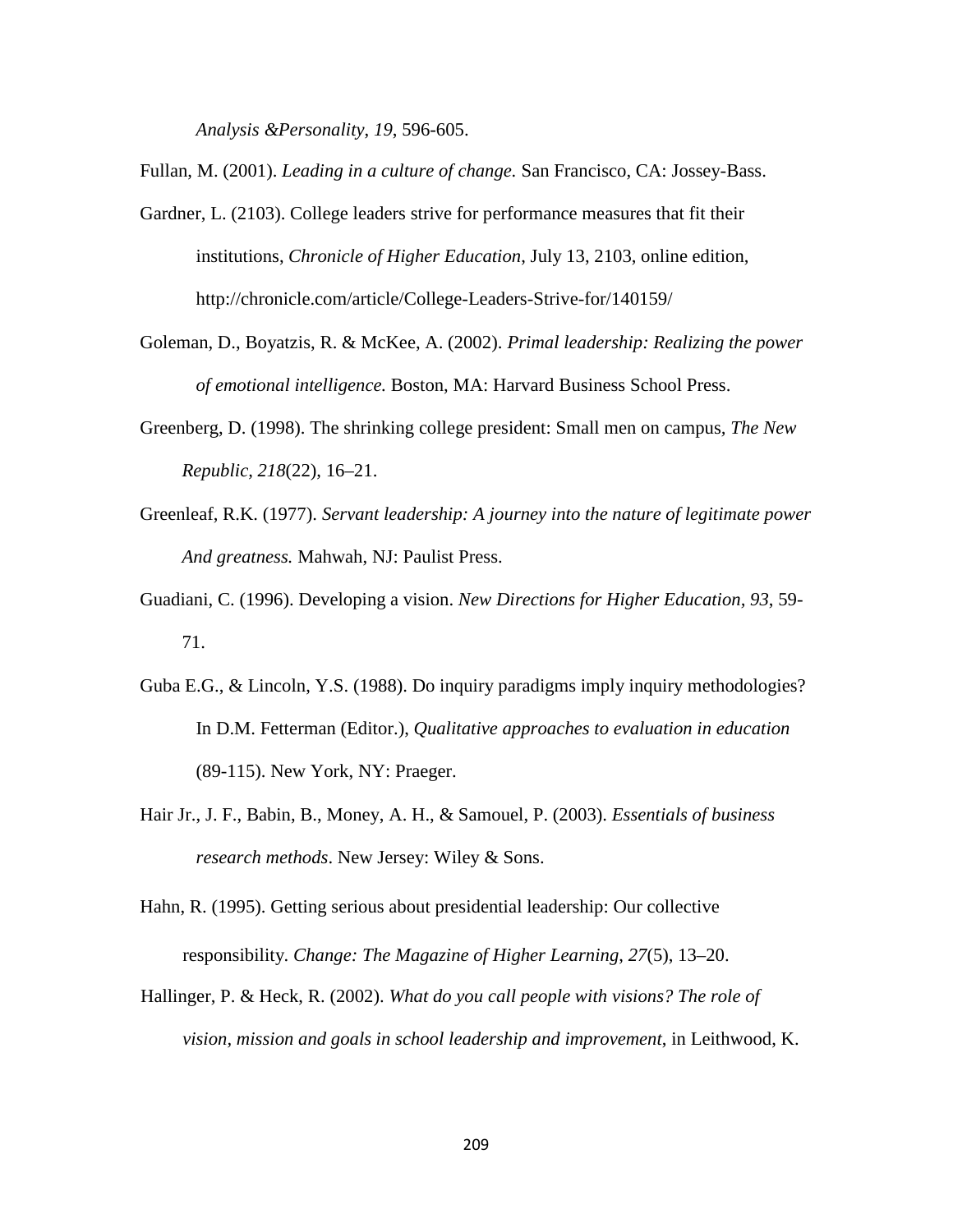& Hallinger, P. (Eds.), *The Second International Handbook of Educational Leadership and Administration*. New York, NY: Springer.

- Hamel, G., & Prahalad, C.K. (2005). Strategic intent. *Harvard Business Review*, July/August.
- Hamel, G., & Prahalad, C.K. (1996). *Competing for the future.* Boston, MA: Harvard Business School Press.
- Harden, T.K. (2009). *The president and the faculty.* (From, Weill, L.V. (ed.), *Out in front: The college president as the face of the institution.* The AE Series on Higher Education, Lanham, MD: Rowman and Littlefield.
- Harvard University, Graduate School of Education (2014). *Context for leadership*, from Harvard Seminar for New Presidents website,

[http://www.gse.harvard.edu/ppe/programs/higher-education/portfolio/new](http://www.gse.harvard.edu/ppe/programs/higher-education/portfolio/new-)presidents.html

- Harvey, L. (2008). Rankings of higher education institutions: A critical review*. Quality in Higher Education, 14(3), 187-207.*
- Hauser, M. &. House, R. J. (2000). *Handbook of principles of organizational behavior* (E. Locke, Ed.). Malden, MA: Blackwell Publishers.

Hawkins, B.L. (2007). Winds of change. *EduCause Review*, *42*(6), 54-63.

- Hersey, P. (1985). *The situational leader*. New York, NY: Warner Books.
- Hersey, P. and Blanchard, K. H. (1977). *Management of Organizational Behavior: Utilizing Human Resources* (3rd ed.) Upper Saddle River, NJ: Prentice Hall
- Hicks, S. (2004). *Understanding postmodernism: Skepticism and socialism from Rousseau to Foucault.* Tempe, AZ: Scholargy.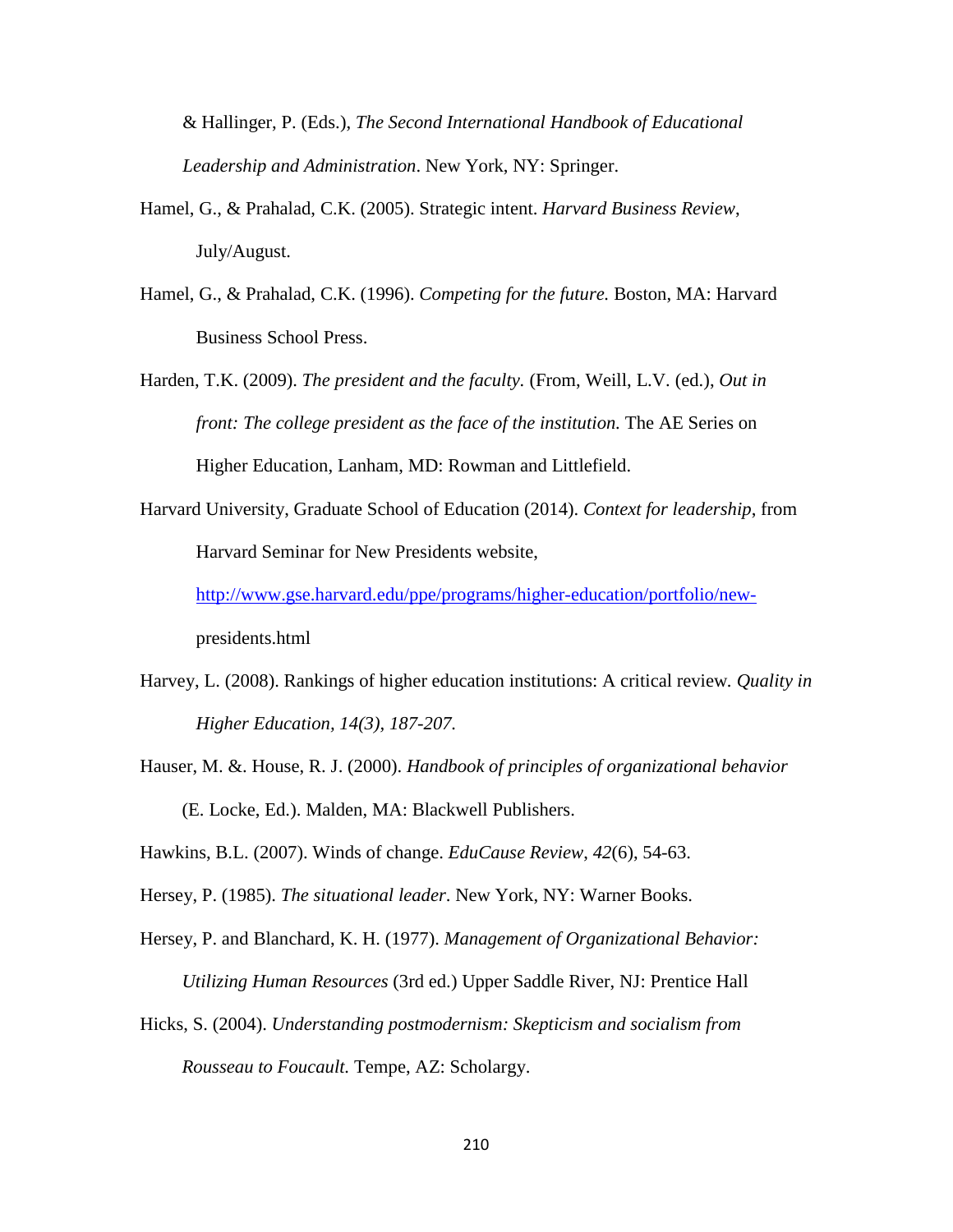- Hirsch, E.D. (2002). *The New Dictionary of Cultural Literacy* (3<sup>rd</sup> edition). Boston, MA: Houghton Mifflin Company.
- House, R.J., & Mitchell, T.R. (1974). Path-goal theory of leadership. *Journal of Contemporary Business*, *3*(4), 81-97.
- Husserl, E. (1970). *The Crisis of the European sciences and transcendental phenomenology.* Evanston, IL: Northwestern University Press.
- Kantabutra, S. (2008). What do we know about vision? *Journal of Applied Business Research*, *24*(2), 127-138.
- Kantabutra, S. (2010). Vision effects: a critical gap in educational leadership research. *The International Journal of Educational Management*, *24*(5), 376-390.
- Kanungo, R.N. (2001). Ethical values of transactional and transformation leaders. *Canadian Journal of Administrative Sciences*, *18*(4), 257.
- Katz, R.L. (1955). Skills of an effective administrator. *Harvard Business Review*, *33*(1), 33-42
- Kaminer, A. (2013). Amid exits, president of Hunter College is assailed for her Management style, *The New York Times*, September 3, 2013.
- Keohane, N. O. (1985). Collaboration and leadership: Are they in conflict? *College Board Review, 135(*5–6), 35–37.
- Kilpatrick, A., & [Silverman, L.](http://search.proquest.com.proxygw.wrlc.org/docview.lateralsearchlink:lateralsearch/sng/author/Silverman,+Les/$N?t:ac=194375176/abstract/135204CCCA96C3391AA/13&t:cp=maintain/resultcitationblocks) (2005). The power of vision. *[Strategy & Leadership,](http://search.proquest.com.proxygw.wrlc.org/docview.lateralsearchlinkbypubid:lateralsearch/sng/pubtitle/Strategy+$26+Leadership/$N/47464?t:ac=194375176/abstract/135204CCCA96C3391AA/13&t:cp=maintain/resultcitationblocks) 33(2),* 35-37.
- Kirkpatrick S.A., & Locke, E.A. (1991). Leadership: Do traits matter? *Academy of Management Perspective*, *5*(2), 48-60.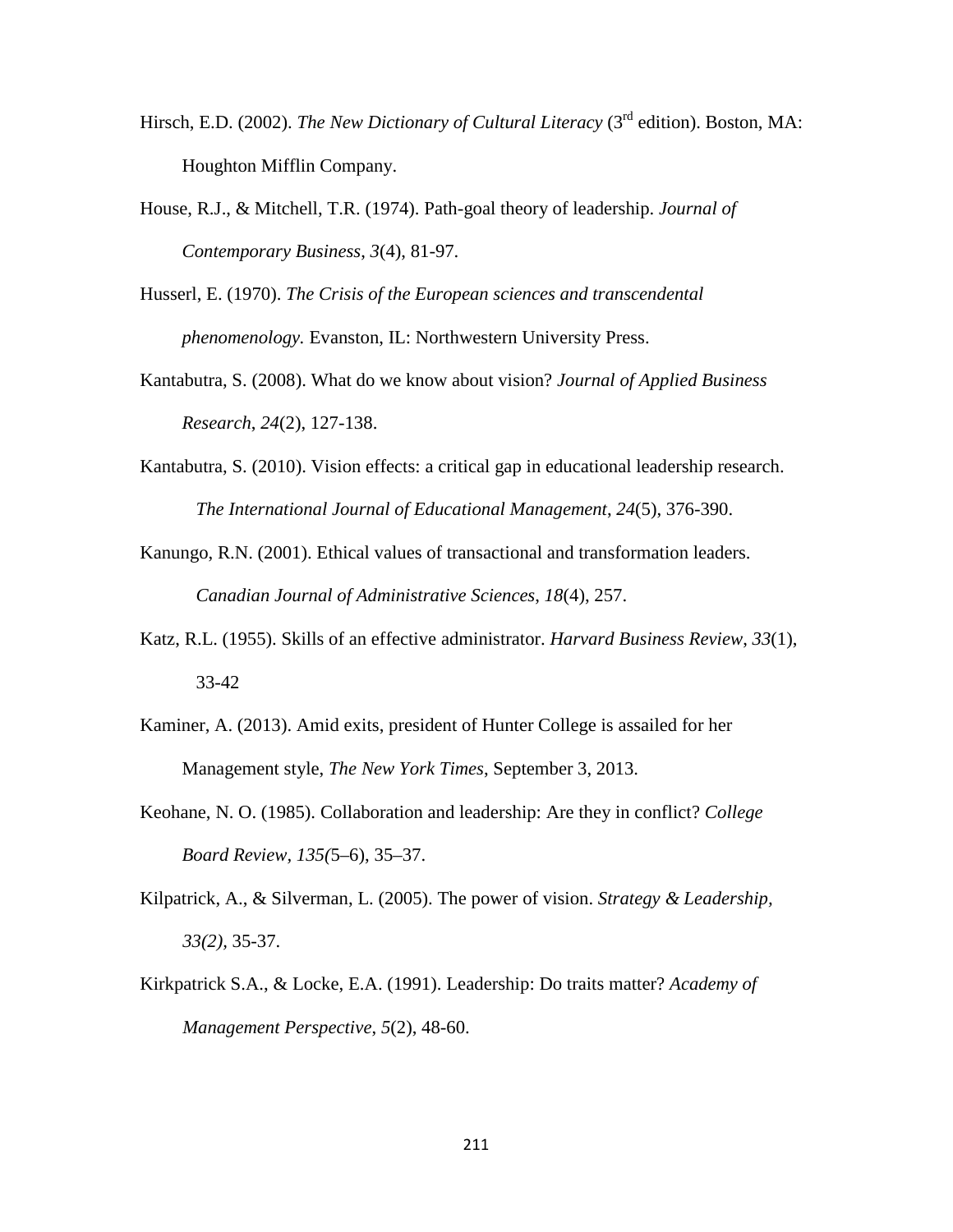- Kogler, H., Thomas, S.E., Thomas, E.G. & Keller, L. F. (2009). A collaborative, ongoing university strategic planning framework: Process, landmines, and lessons. *Planning for Higher Education, 37(4)*, 16-26.
- Kouzes, J.M. and Posner, B.Z. (2003). *Credibility: How leaders gain and lose it, why people demand it.* San Francisco, CA: Jossey-Bass.
- Kouzes, J.M. and Posner, B.Z. (2002). *The leadership challenge: How to get extraordinary things done in organizations.* San Francisco, CA: Jossey-Bass.
- Kouzes, J.M. and Posner, B.Z. (1990). The credibility factor: What followers expect from their leaders. *Management Review*, *79*(1), 29.
- Laub, J. A. (1999). Assessing the servant organization: Development of the Servant Organizational Leadership Assessment (SOEA) instrument. Doctoral dissertation Submitted to Florida Atlantic University.
- Leslie, D.W. & Fretwell, E.K., Jr (1996). *Wise moves in hard times: Creating and managing resilient colleges and universities*. San Francisco, CA: Jossey-Bass.
- Lewis, H. (2006). *Excellence without a soul: How a great university forgot education*. New York, NY: Public Affairs/Perseus Book Group.
- Lincoln, Y. S. & Guba, E. G. (1985). *Naturalistic inquiry*. Newbury Park, CA: Sage.
- Locke, E. A. (1991). *The Essence of Leadership*. New York, NY: Lexington Books.
- Lucas, A.F. (1994). *Strengthening departmental leadership: A team-building guide for chairs in colleges and universities*. San Francisco, CA: Jossey-Bass.

Lucas, J.R. (1998). Anatomy of a vision statement. *Management Review*, *87*(2), 22-32.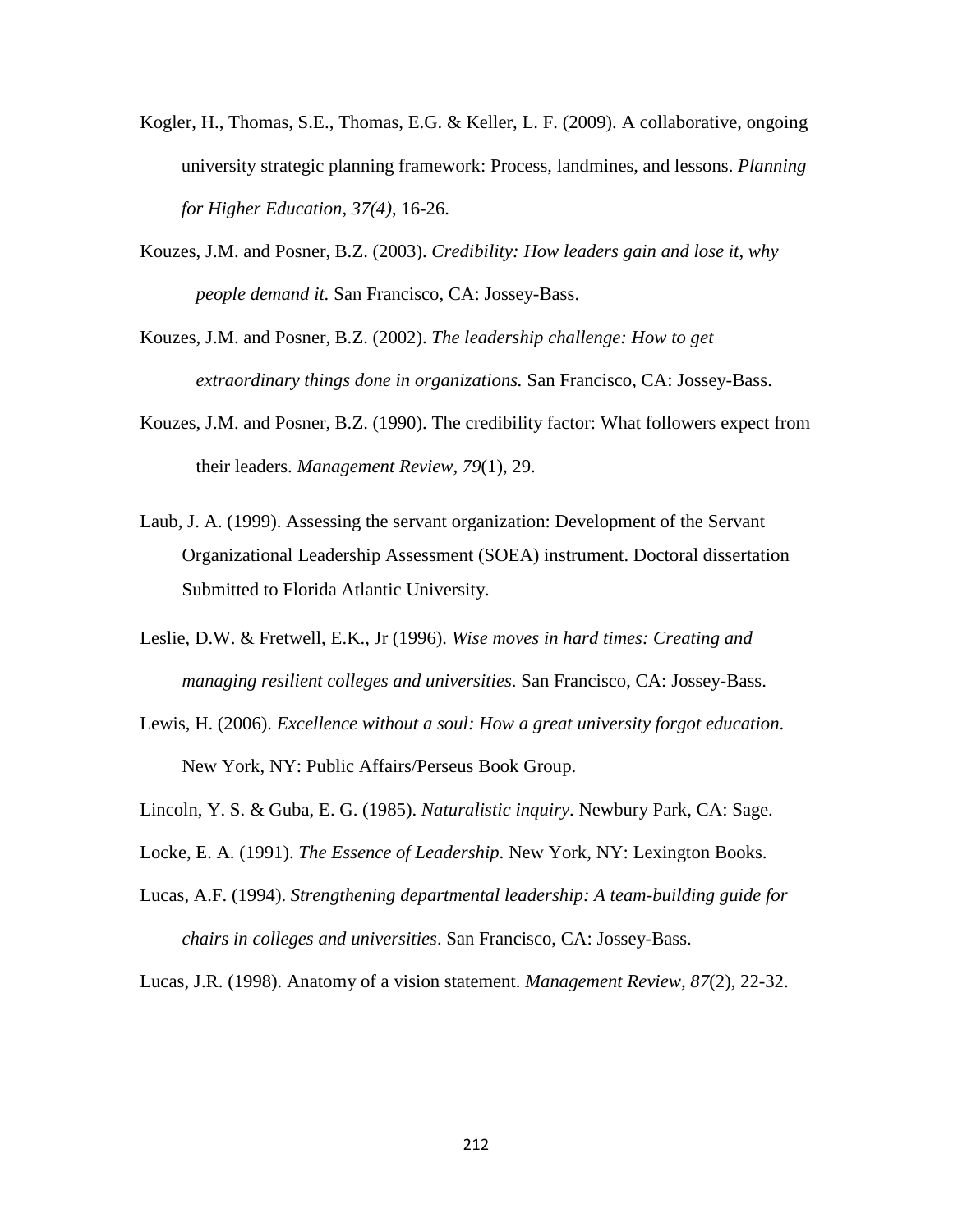- Maguire Associates & The Chronicle of Higher Education, (2005). What presidents think: Survey of college and university presidents. Presented at the National Association of Independent Colleges and Universities Fall Leadership Conference, November 17, 2005.
- Mainardes, E.W., Alvs, H. & Raposo, M. (2010). An exploratory research on the stakeholders of a university. *[Journal of Management and Strategy,](http://search.proquest.com.proxygw.wrlc.org/pubidlinkhandler/sng/pubtitle/Journal+of+Management+and+Strategy/$N/1046410/DocView/1030091086/abstract/13CDE19F58A55F1F11D/11?accountid=11243) 1*(1), 76-88.
- Martin, R.L. (2014). The big lie of strategic planning. *Harvard Business Review, 92*(1/2*), 78-84.*
- McCaslin, M. L. & Scott, K. W. (2003). The five question method for framing a qualitative research study. *The Qualitative Report*, *8*(3), 447-461.
- [McLaughlin, J. B.](http://search.proquest.com.proxygw.wrlc.org/docview.lateralsearchlink:lateralsearch/sng/author/McLaughlin,+Judith+Block/$N?t:ac=62685720/abstract/135D42AF0577838ED01/1&t:cp=maintain/resultcitationblocks) (1996). The perilous presidency. *[Educational Record](http://search.proquest.com.proxygw.wrlc.org/docview.lateralsearchlink_1:lateralsearch/sng/pubtitle/Educational+Record/$N?t:ac=62685720/abstract/135D42AF0577838ED01/1&t:cp=maintain/resultcitationblocks) 77*[\(2-3\)](http://search.proquest.com.proxygw.wrlc.org/docview.lateralsearchlink_1:lateralsearch/sng/pubtitle/Educational+Record/$N?t:ac=62685720/abstract/135D42AF0577838ED01/1&t:cp=maintain/resultcitationblocks)*,* 12-17.
- McLaughlin, J. B. (2004). Leadership, management, and governance. *New Directions for Higher Education*, *128*, 5–13, from McLaughlin, J.B. (Editor), *Leadership amidst controversy: Presidential perspectives*. San Francisco, CA: Jossey-Bass.
- [McLaughlin, J. B.](http://search.proquest.com.proxygw.wrlc.org/docview.lateralsearchlink:lateralsearch/sng/author/McLaughlin,+Judith+Block/$N?t:ac=62028045/abstract/135D42AF0577838ED01/2&t:cp=maintain/resultcitationblocks) (2006). The pressure-cooker presidency. *Trusteeship*, *14*(4), 4-5.
- Menand, L. (2010). The *Marketplace of ideas: Reform and reaction in the American university*: New York, NY: Norton.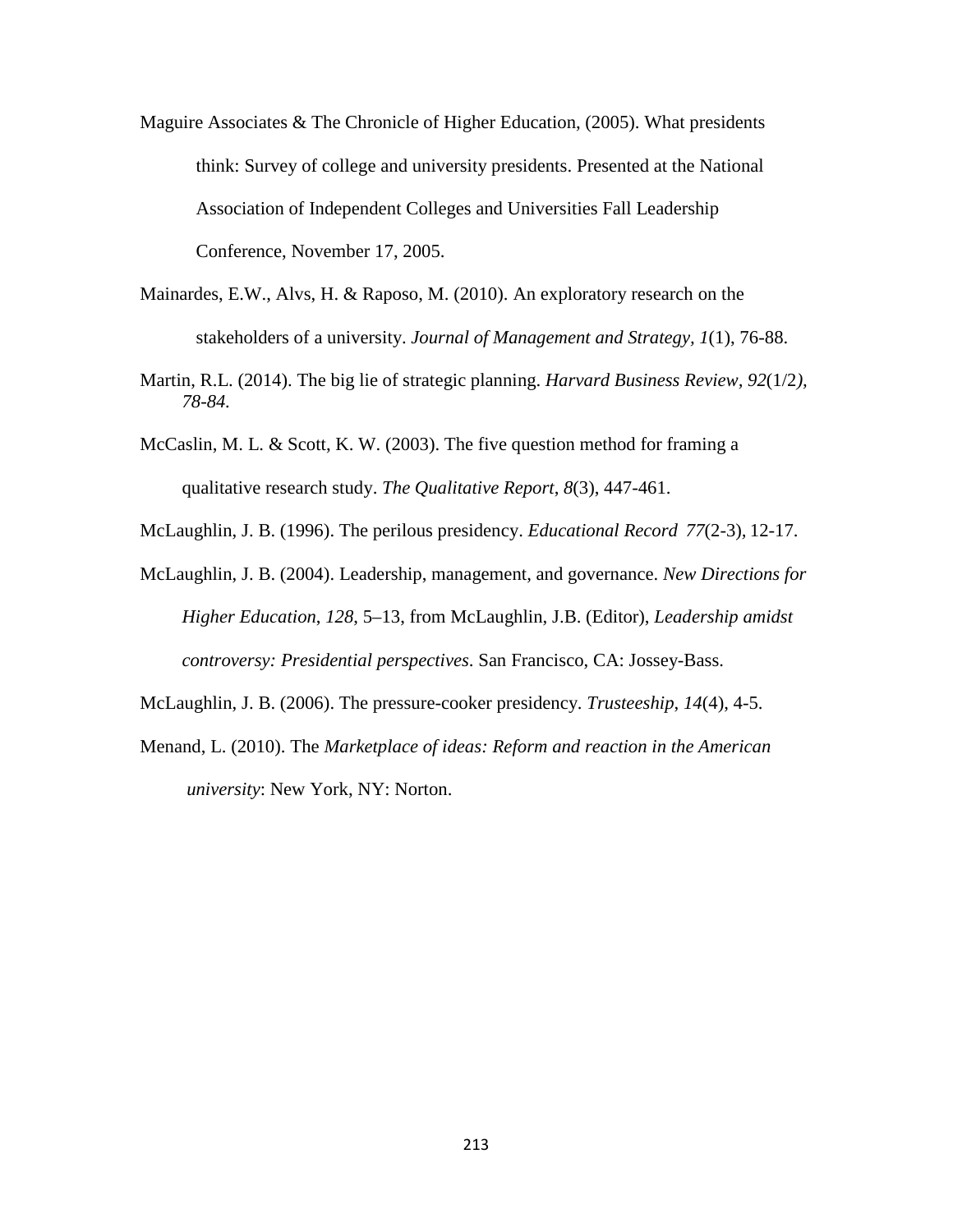Miles, M.B. & Huberman, A.M. (1994). *Qualitative data analysis: A sourcebook of new methods* ( $2<sup>nd</sup>$  edition). Thousand Oaks, CA: Sage.

Mintzberg, H. (1994). *The rise and fall of strategic planning.* New York, NY: Free Press.

- Mumford, M.D. and Strange, J.M. (2005). The origins of vision: Effects of reflection, models, and analysis. *Leadership Quarterly*, *16*(1), 121-148.
- Nahavandi, A. (2000). *The Art and Science of Leadership*. New Jersey: Prentice-Hall
- Nanus, B. (1992). *Visionary leadership: Creating a compelling sense of direction for your organization.* San Francisco, CA: Jossey-Bass,
- National Center of Education Statistics (2011). Table 279, Degree-granting institutions by control and level of institution, Selected years 1949-50 through 2010-2011. Washington DC: U.S. Department of Education.
- Naylor, T.H., Willimon W.H. & Osterberg, R. (1996). The search for community in the workplace. *Business and Society Review,* 97, 42-47.
- Nelson, S.J. (2007). Presidential creeds and character. *The Presidency*, *10*(3), 28-33.
- Neustadt, R.E. (1991). *Presidential power and the modern presidents: The politics of leadership from Roosevelt to Reagan.* New York, NY: Free Press.
- Nicholson, W.D. II (2006). Leading where it counts: An investigation of the leadership styles and behaviors that define college and university presidents as successful fundraisers. Doctoral Dissertation submitted to the University of South Carolina.
- Nicholson, W. (2007). Leading where it counts: An investigation of the leadership styles and behaviors that define college and university presidents as successful fundraisers. *International Journal of Educational Advancement*, *7*(4), 256-270.

Northouse, P.G. (2004). *Leadership theory and practice* (3rd edition). London: Sage.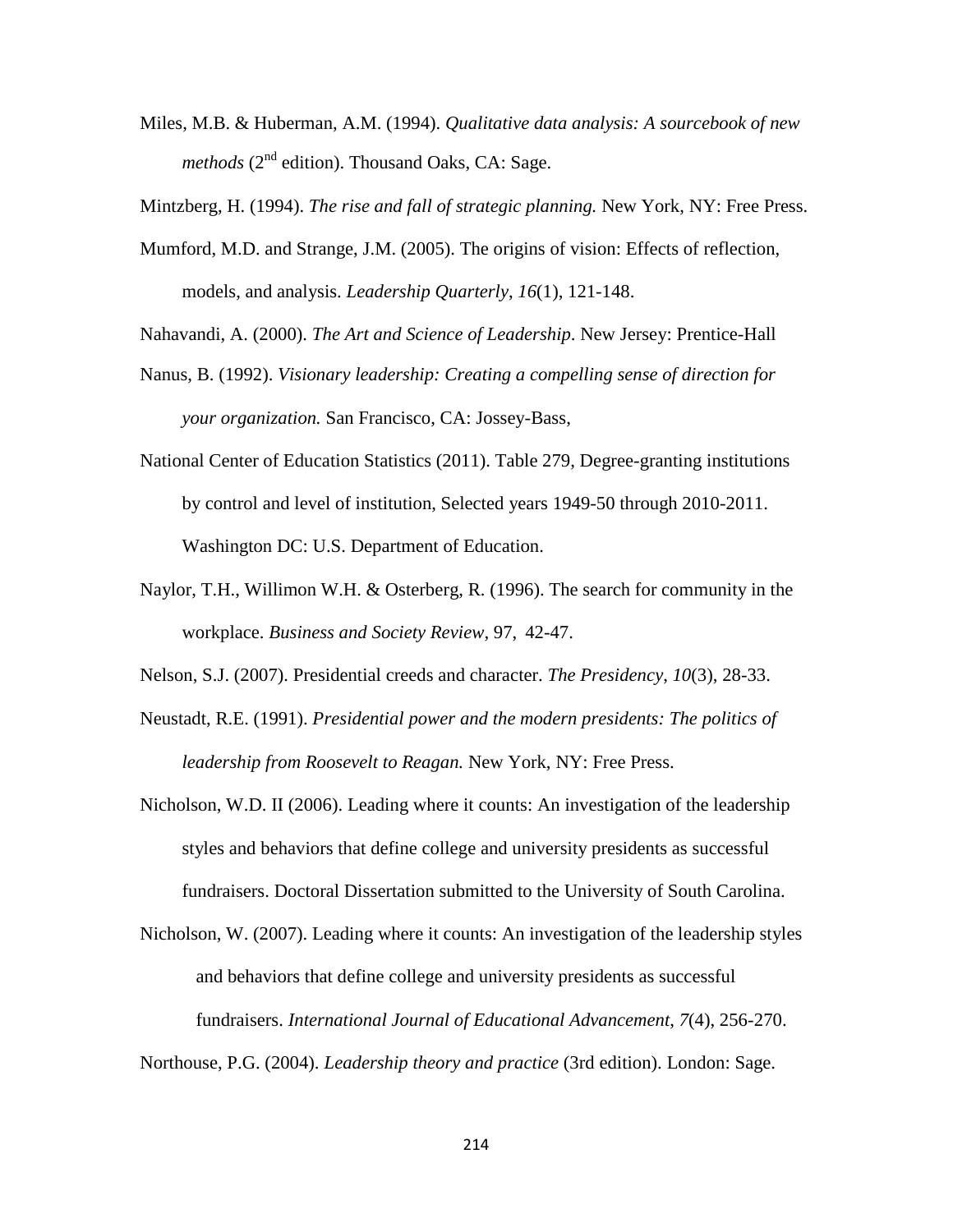Northouse, P.G. (2012). *Leadership: Theory and practice*. Thousand Oaks, CA: Sage.

- Padilla, A. (2005). *Portraits in leadership*. Westport, CT: Praeger Publishers.
- Padilla, A. & Ghosh, S. (2000). Turnover at the top: The revolving door of the academic presidency. *The Presidency 3*(1), 30–37.
- Patton, M.Q. (1990). *Qualitative evaluation and research methods* (2<sup>nd</sup> edition). Newbury Park, CA: Sage.
- Peters, T.J & Waterman, R.H. (1982). *In search of excellence: Lessons from America's best-run companies.* New York, NY: Warner Books.
- Pearson, A.E. (1989). Six basics for general managers. *Harvard Business Review, 67*(4), 94-101.
- Percy, S.L., Zimpher, N.L., & M.J. Brukardt (Eds.) (2006). *Creating a new kind of university*. Bolton, MA: Anker Publishing.
- Polkinghorne, D.E. (1989). Phenomenological research methods. In R.S. Valle & S. Halling (Eds.), *Existential-phenomenological perspectives in psychology.* New York, NY: Plenum.
- Resneck Pierce, S. (2012). *On being presidential: A guide for college and university leaders*. San Francisco, CA: Jossey-Bass.
- Sashkin, M. (1988). The visionary leader. In Conger, J.A. & Kanungo, R.N. (Eds.), *Charismatic leadership: The elusive factor in organizational effectiveness*. San Francisco, CA: Jossey-Bass.
- Sashkin, M. (1995). *Transformational leadership: A review and synthesis*. Working paper 313-95, The George Washington University.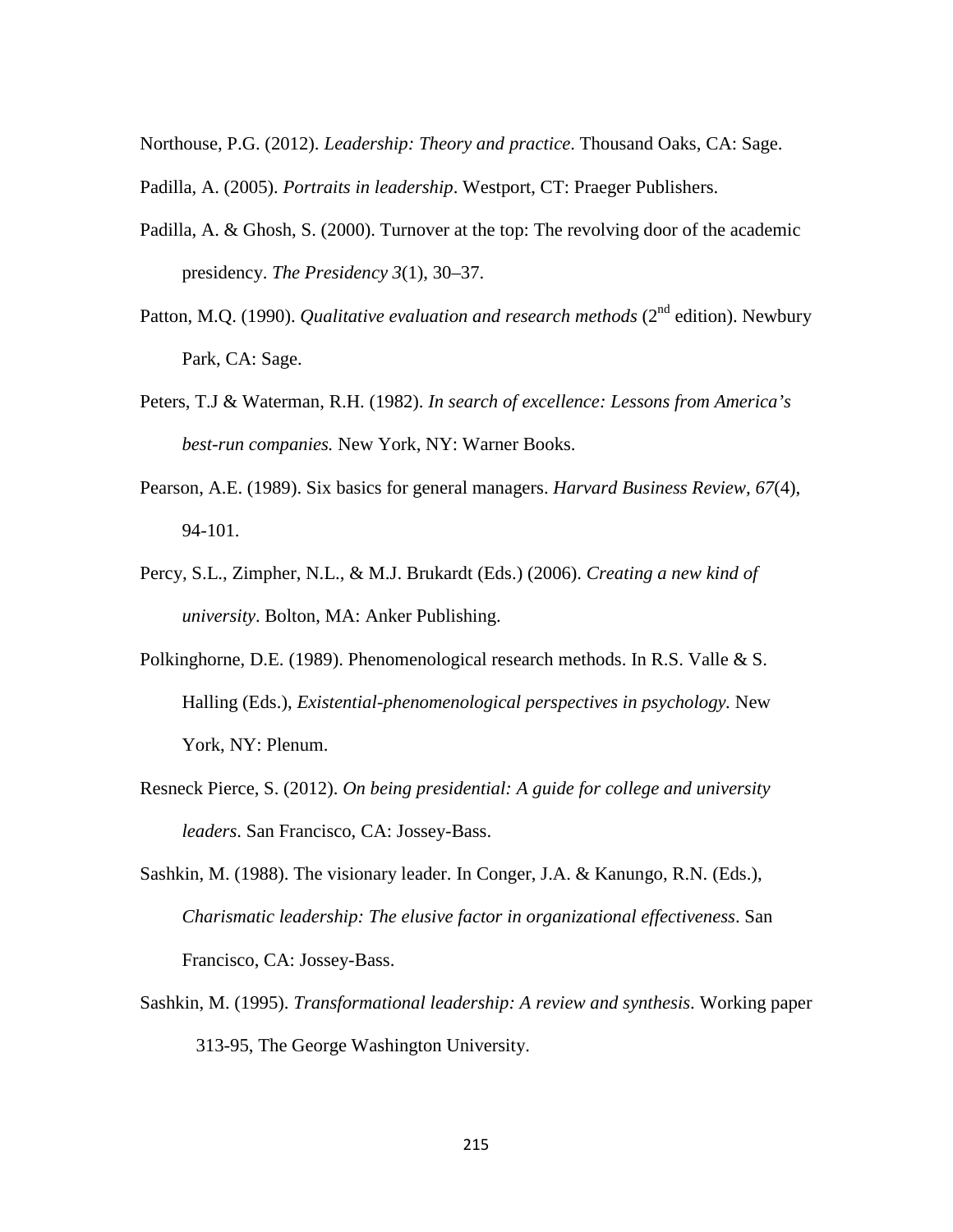- Sashkin, M. (2006). *Leadership that matters: A new vision of leadership*. In W.E. Rosenbach & R. L. Taylor (Eds.), *Contemporary issues in leadership*. Boulder, CO: Westview Press.
- Seidman, I. (2006). *Interviewing as qualitative research: A guide for researchers in education and the social sciences* (3rd edition). New York, NY: Columbia University.
- Selingo, J.J. (2013). *College (unbound): The future of higher education and what it means for students*. Boston, MA: Houghton Mifflin.
- Senge, P.M. (1991). *The fifth discipline: The art and practice of the learning organization*. Cambridge, MA: MIT Press.
- Senge, P.M., Scharmer, C.O., Jaworski, J., & Flowers, B.S. (2004). *Presence: An exploration of profound change in people, organizations and society.* New York, NY: Random House.

Simon, H. A. (1997). *Administrative behavior*. New York, NY: Free Press.

- Simpson, P. (2007). Organizing in the mist: A case study in leadership and complexity. *Leadership & Organization Development Journal 28*(5): 465-482.
- Sims, H.P. Jr. & Lorenzi, P. (1992). *The new leadership paradigm: Social learning and cognition in organizations*. Newbury Park, CA: Sage.
- Sinclair, U. (1923). *The Goose Step: A Study of American Education*. Pasadena, CA: Kessinger.
- Skarzauskiene, A. (2010). Managing complexity: Systems thinking as a catalyst of the organization's performance. *Measuring Business Excellence*, *14*(4), 49-64.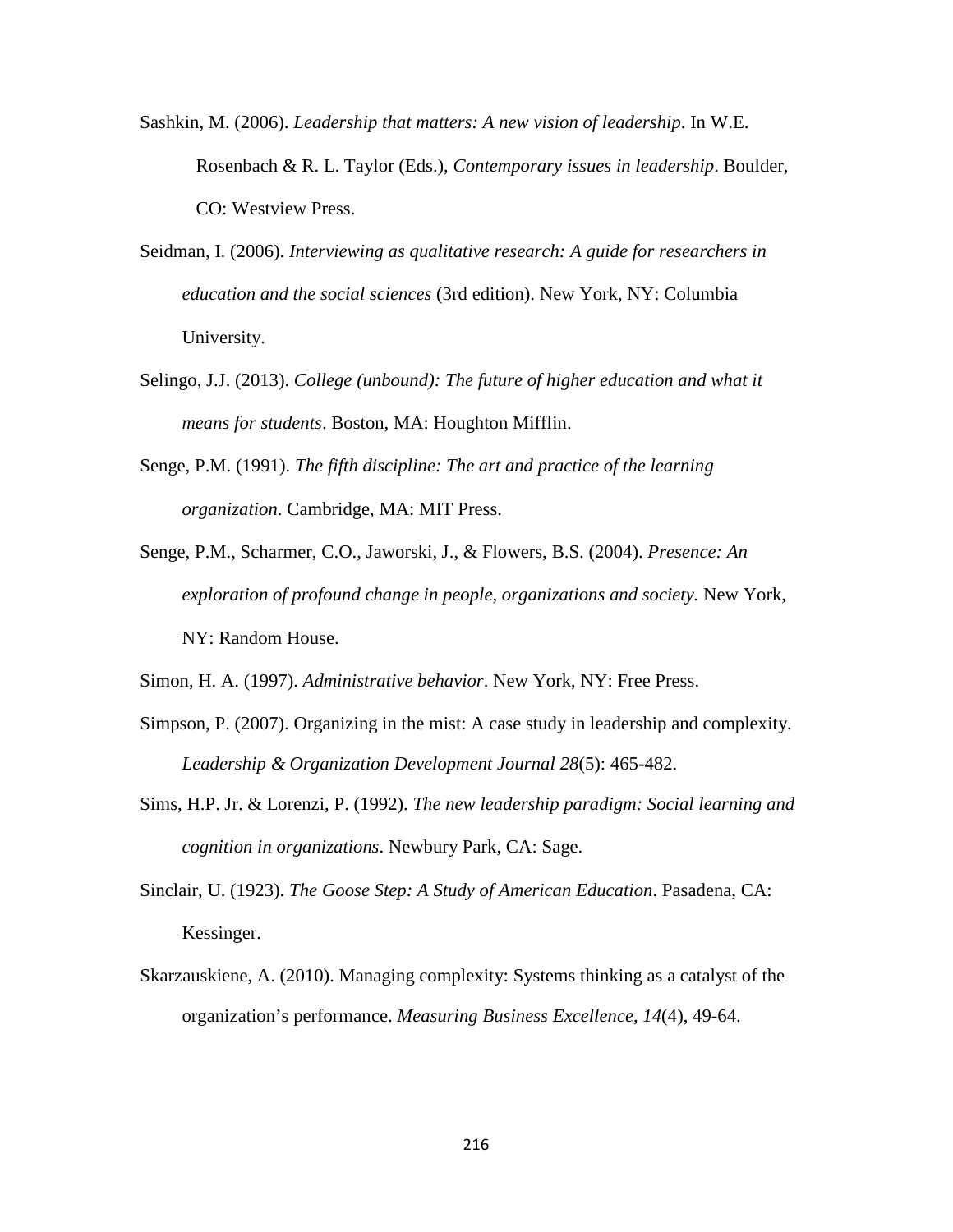- Smith, B.N., Montagno, R.S. & Kuzmenko, T.N. (2004). Transformational and servant leadership: Content and contextual comparisons. *Journal of Leadership & Organizational Studies 10*(4), 80-91.
- Smythe, J. (2007*). The CEO Chief Engagement Officer: Turning hierarchy upside down to drive Performance*. Aldershot, Hampshire, UK: Gower Publishing.

Spencer, H. (1896). *The study of sociology*. London, UK: Edward S. King.

- Styhre, A. (2002). Non-linear change in organizations: Organization change management informed by complexity theory. *Leadership & Organization Development Journal*, *23*(6), 343-351.
- Sward, K. (1933). Temperament and direction of achievement. *Journal of Social Psychology*, *4,* 406-429.
- Tichy, N.M. & Devanna, M.A. (1986). *The transformational leader.* New York, NY: Wiley.
- Trachtenberg, S.J. (2008). *Big man on campus: A university president speaks out on higher education*. New York, NY: Touchstone Books.
- Trachtenberg, J.L., Kauvar, G.B. & Bogue, E.G. (2013). *Presidencies derailed. Why university leaders fail and how to prevent it*. Baltimore, MD: The Johns Hopkins University Press.
- Weill, L.V. (Ed.) (2009). *Out in front. The college president as the face of the institution*. Lanham, MD: Rowman and Littlefield.
- Westley, F. & Mintzberg, H. (1989). Visionary leadership and strategic management. *Strategic Management Journal, 10,* 17-32.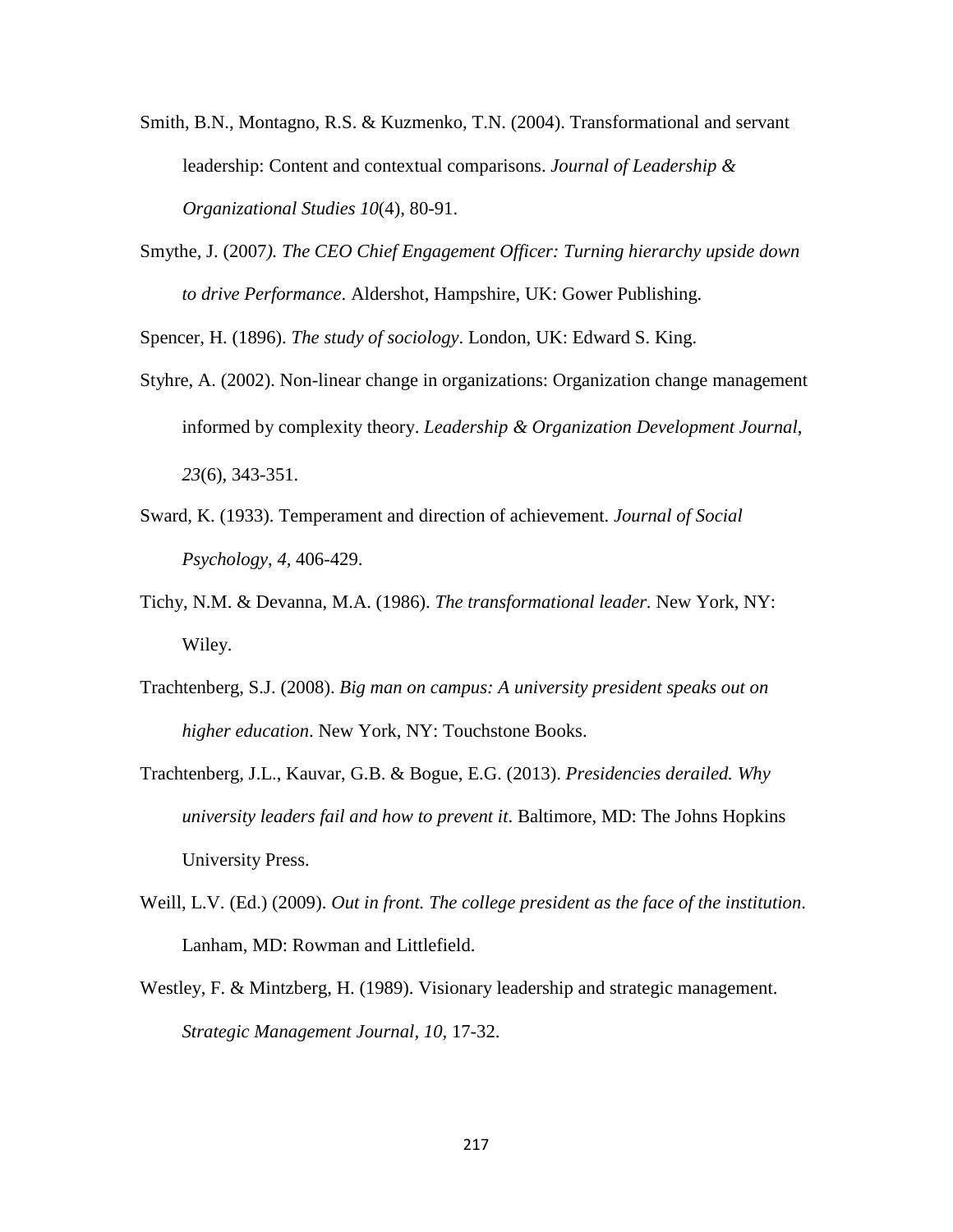- Wicks, J. (2002). Table for six billion please. In Spears, L.C., Lawrence, M. (Eds.). *Focus on leadership: Servant leadership for the 21st century*. New York, NY: Wiley.
- Williams, J. A. (2007). Presidents: Same look, different decade. *The Chronicle of Higher Education, 53*(24), A33.
- White House, The. Office of the Press Secretary (2012). Remarks by the President on College Affordability, January 27, 2012, Ann Arbor, MI.
- Wolcott, H.A. (1994). *Transforming Qualitative Data: Description, Analysis and Interpretation*, Thousand Oaks, CA: Sage.
- Youngblood, M. D. (1997). Leadership at the edge of chaos: From control to creativity. *Strategy & Leadership, 25*(5), 8-14.
- Yukl, G. (1999). An evaluation of conceptual weaknesses in transformational and charismatic leadership theories. *Leadership Quarterly*, *10*(2), 285-305.
- Zaccaro, S.J. (2007). Trait-based perspectives of leadership. *American Psychologist*, *62*(1), 6-16.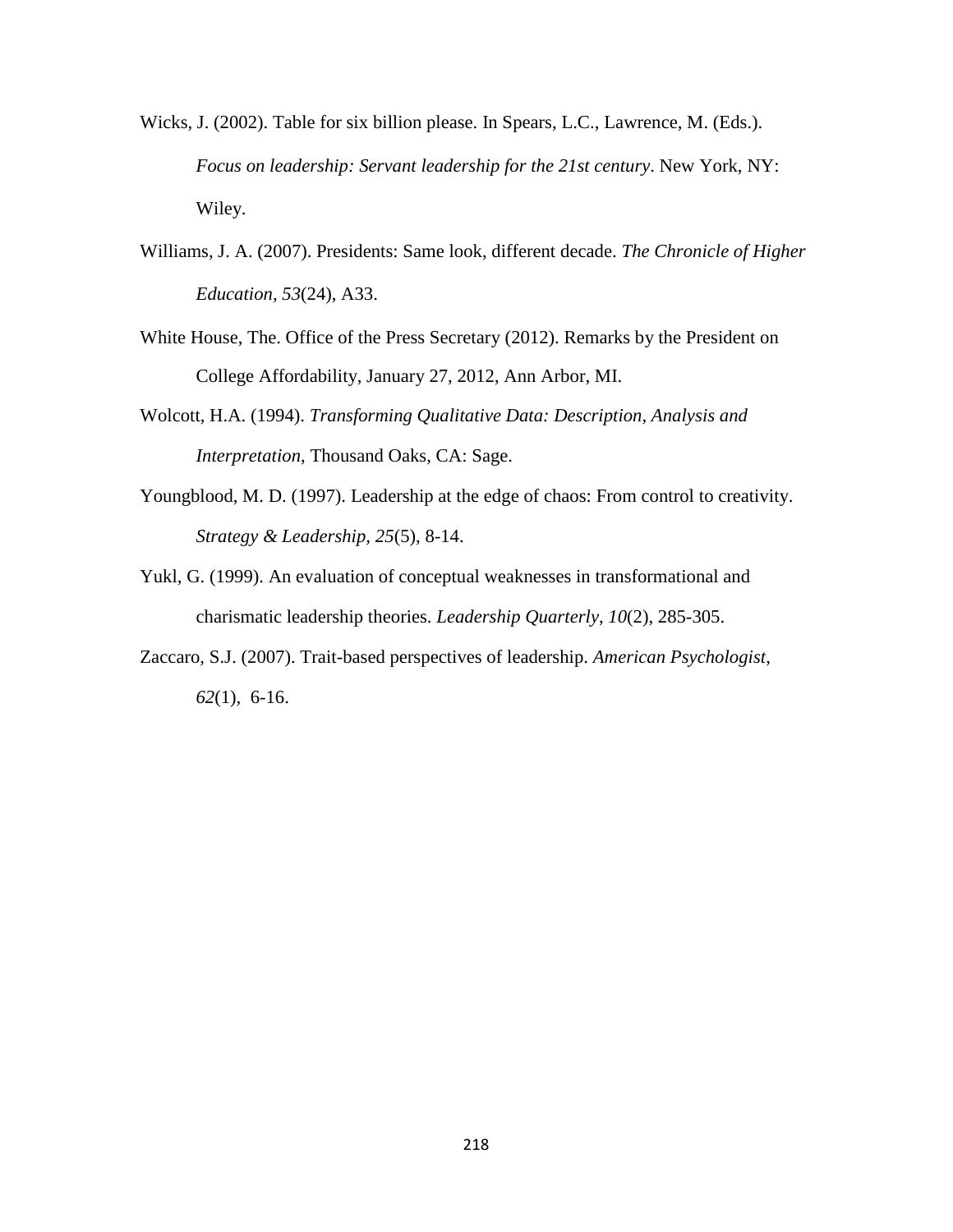# Appendix A

## Initial Contact Letter with Informed Consent Notification

Date

Dear (President):

I hope this note finds you well. I'm writing as a doctoral student in The George Washington University's Executive Leadership Development Program with a request to interview you for my dissertation research.

I'm studying how college and university presidents engage in development of formal institutional vision, often as part of strategic planning processes. Among my Research Questions is to ask, for example, whether an institutional vision is (or should be) that of the leader, a shared vision reflecting the input of stakeholders, or some hybrid of the two. The only assumption I'm making with this invitation is that you have led a visioning and/or related strategic-planning process as president at some time over the past seven years.

Your time is valuable, and I know how busy you are. I'd welcome finding a time of convenience to you in September, October or November for one 90-minute, semistructured interview. I'd conduct the interview in your office, taking notes and using a digital audio-recording device. The recording will be used for transcription purposes only.

I truly hope that you are willing to participate in my study. Please know that your participation in this study is completely voluntary and that you can discontinue your participation at any time without loss of the rights and benefits to which you are entitled. I know that you would make a substantial contribution to understanding how presidents (help) form institutional vision. This work should be of great value to presidents – especially new ones – as they consider how best to lead vision-development and strategic-planning processes. It's also my hope that this work will open new scholarly conversations about leader roles in visioning.

The study's Principal Investigator is Dr. Michael Marquardt, Department Chair, Human and Organizational Learning, Graduate School of Education and Human Development, The George Washington University. Dr. Marquardt can be reached at:

> Executive Leadership Doctoral Program George Washington University 44983 Knoll Square, Suite 147 Ashburn, VA 20147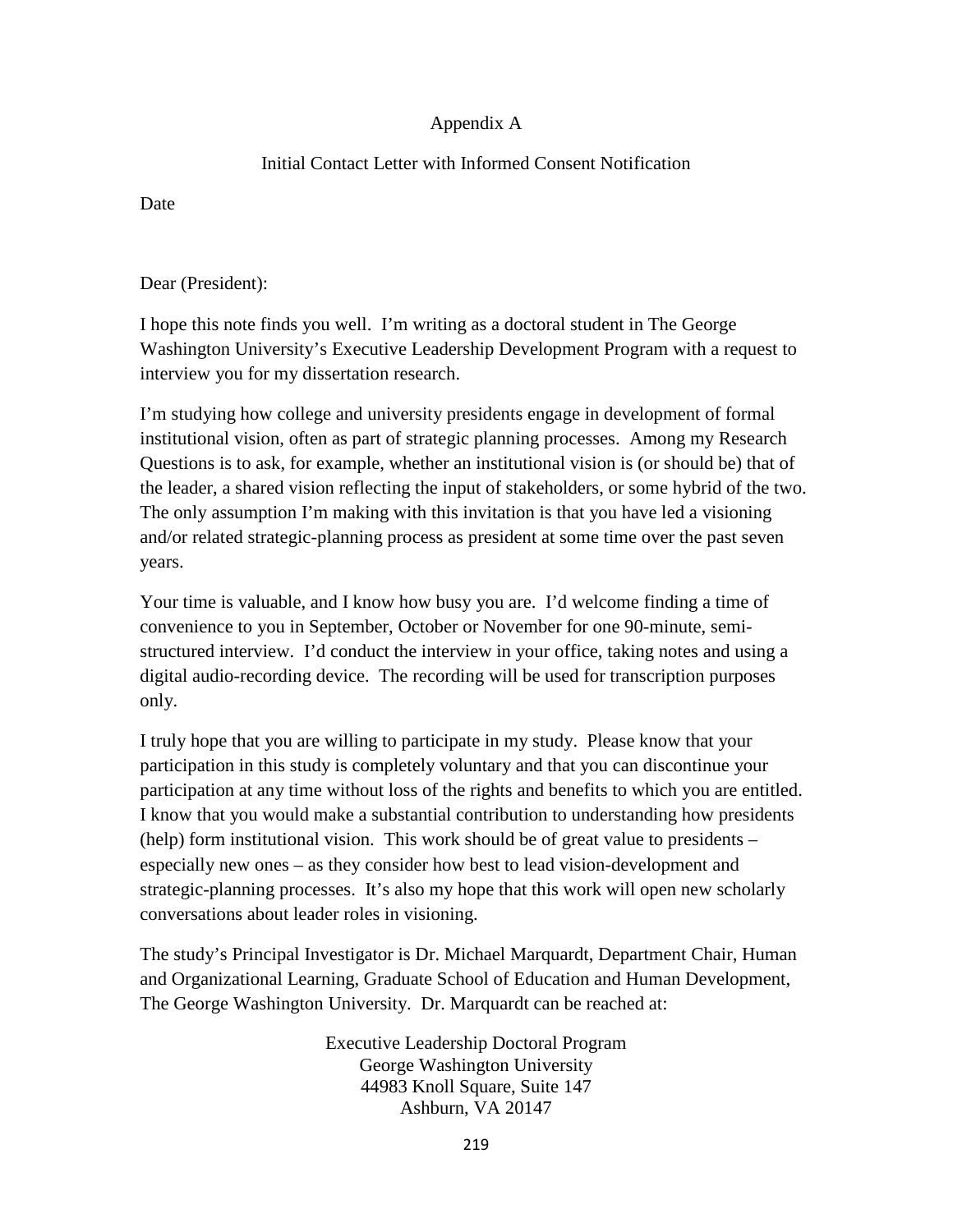### (703) 437-0260 [MJMQ@aol.com](mailto:MJMQ@aol.com)

The Office of Human Research at The George Washington University can be reached at:

IRB Analyst, Office of Human Research The George Washington University 2030 M St NW Suite 301 Washington, DC 20036 Main: (202) 994-2715

The study has extremely minimal confidentiality risks. Please know, however, that I will not reveal your name or institution in my dissertation, referring to interviewees as, for example, "president of a small, private, urban college." All field notes and transcripts will be kept in one private, secure location.

Please let me know if you are willing to participate in this study. Doing so via e-mail will serve as recognition of your agreement and informed consent. I can coordinate details of our interview with you directly or with your executive assistant. Thanks again!

Sincerely,